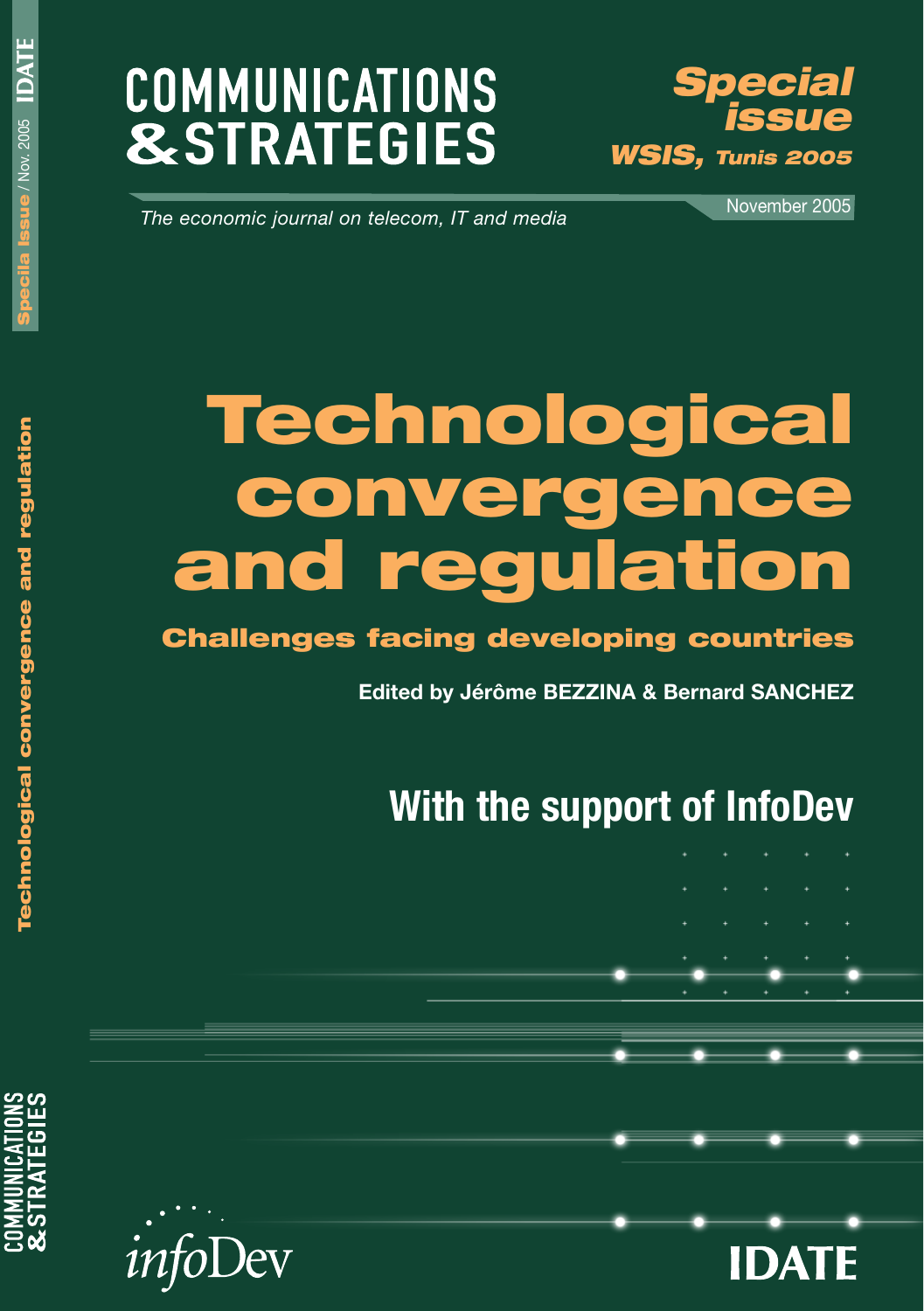#### **Editorial Committee**



James ALLEMAN, University of Colorado, Boulder François BAR, University of Southern California, Los Angeles Edmond BARANES, Université de Montpellier I Laurent BENZONI, Tera Consultants, Paris; Université de Paris II Erik BOHLIN, ITS Chairman, Chalmers University of Technology, Gothenburg Marc BOURREAU, Ecole Nationale Supérieure des Télécommunications, Paris Jean-Claude BURGELMAN, IPTS - ICT Unit, Sevilla Nicolas CURIEN, CNAM, Paris Godefroy DANG NGUYEN, Télécom Bretagne, Brest Jean-Pierre DARDAYROL, Conseil général des Technologies de l'Information, Paris Yves GASSOT, IDATE, Montpellier Michel GENSOLLEN, Ecole Nationale Supérieure des Télécommunications, Paris Martine GEORGES-NAÏM, Lawyer, Bersay & Associés, Paris Bernard GUILLOU, MediaWise, Paris Gilles LE BLANC, CERNA - Ecole des Mines de Paris Gérard POGOREL, Ecole Nationale Supérieure des Télécommunications, Paris Isabelle POTTIER, Cabinet Alain Bensoussan, Paris Nathalie SONNAC, CREST-INSEE; Université de Paris II Etienne TURPIN, France Telecom, TOP CAPEX & Coûts de revient, Paris Alain VALLÉE, France Telecom, Content Division, Paris Thierry VEDEL, CNRS-CEVIPOF, Paris Pascal VERHOEST, TNO-STB / ENCIP, Delft

#### **Scientific Committee**

Giovanni AMENDOLA, Wind Telecomunicazioni S.p.A., Roma, Italy Loretta ANANIA, EC-DG Information Society, Brussels, Belgium Cristiano ANTONELLI, Dipartimento di Economia, Universita di Torino, Italy Jacques ARLANDIS, ENS Louis Lumière, Noisy-Le-Grand, France Alain BENSOUSSAN, Cabinet Alain Bensoussan, Paris, France Catherine BERTHO-LAVENIR, Université de Paris III, France Alain BOURDEAU de FONTENAY, Columbia University, New York, USA Martin CAVE, University of Warwick, Coventry, United Kingdom Jacques CREMER, IDEI (Institut d'Economie industrielle); CNRS, Toulouse, France Henry ERGAS, NECG, (Network Economics Consulting Group), Canberra, Australia Laurent GILLE, Ecole Nationale Supérieure des Télécommunications, Paris Richard HAWKINS, TNO-STB, Delft, The Netherlands Zdenek HRUBY, Ministry of Finance, Praha, Czech Republic Petros KAVASSALIS, University of Crete, Iraklion, Greece Jerzy KUBASIK, Poznan University of Technology, Poland André LANGE, Observatoire européen de l'Audiovisuel, Strasbourg, France Bruno LANVIN, The World Bank, Geneva, Switzerland Rémy LE CHAMPION, Université de Paris III, France Gary MADDEN, Curtin University of Technology, Perth, Australia Robin MANSELL, London School of Economics and Political Science, United kingdom Marie MARCHAND, MM multimédia, Paris Karl-Heinz NEUMANN, WIK, Bad Honnef, Germany Eli NOAM, Columbia Business School, New York, USA Jean-Gustave PADIOLEAU, Maison des Sciences de l'Homme, Paris, France Teodosio PÉREZ AMARAL, Universidad Complutense de Madrid, Spain Anne PERROT, Conseil de la Concurrence; ENSAE; Université de Paris I, France Antonio PERRUCCI, Autorità per le Garanzie nelle Comunicazioni, Napoli, Italy Bertrand QUÉLIN, Groupe HEC, Jouy-en-Josas, France Giuseppe RICHERI, Università della Svizzera italiana, Lugano, Switzerland Luc SOETE, MERIT, Maastricht, The Netherlands Edward STEINMUELLER, University of Sussex, Brighton, United Kingdom Bertil THORNGREN, Stockholm School of Economics, Sweden Tommaso VALLETTI, Imperial College London, United Kingdom

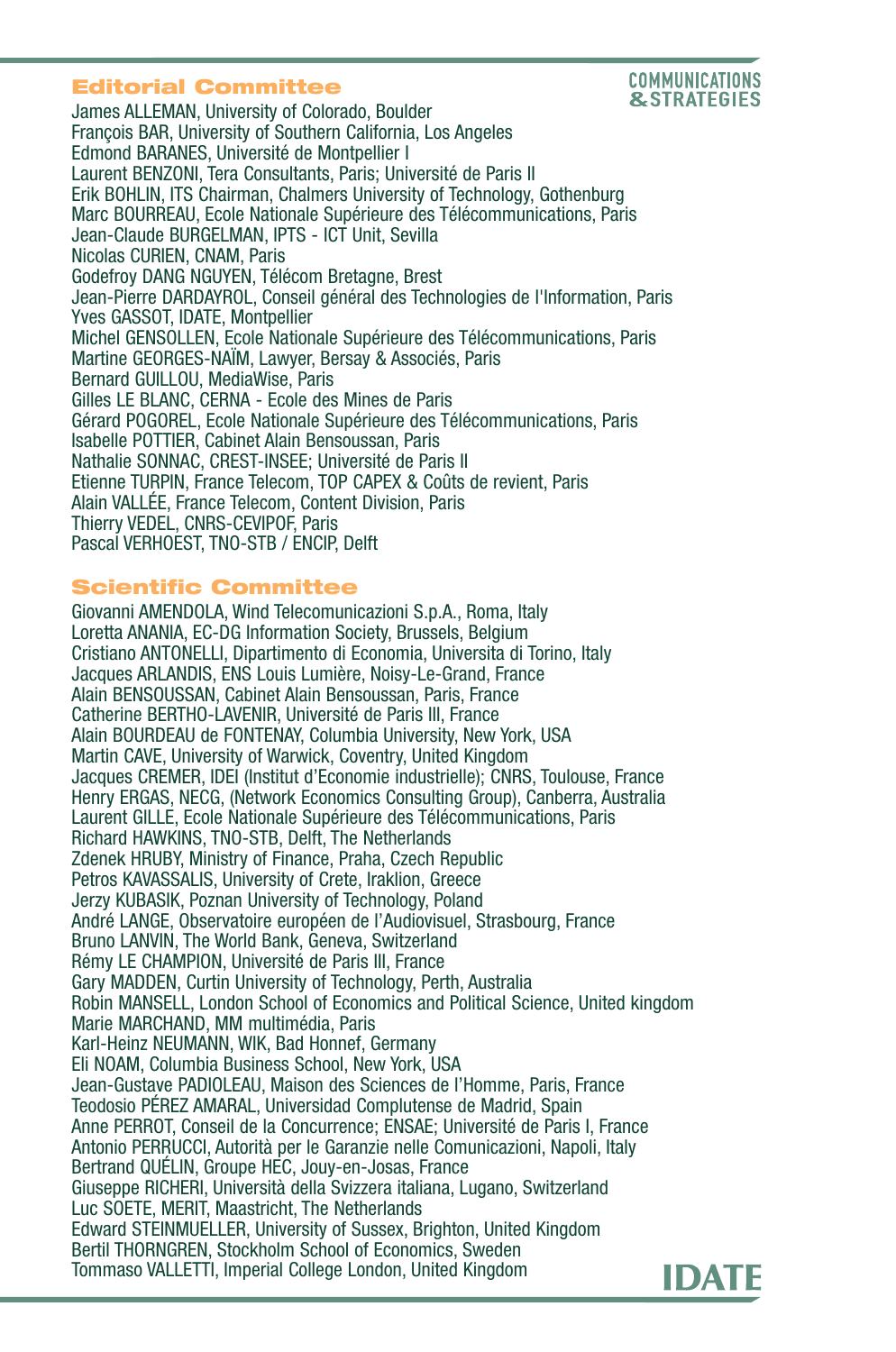#### *Foreword*

COMMUNICATIONS & STRATEGIES *is proud to have been chosen by InfoDev to publish a special edition to mark the summit meeting in Tunis (WSIS, 16-18 November 2005).* 

*As our readers may remember,* COMMUNICATIONS & STRATEGIES *published a dossier in the second quarter of 2005 tracing the links between development and investments in telecommunications networks and services (no. 58, edited by Bruno Lanvin & Gérard Pogorel).* 

*This special issue focuses on the technological effervescence that is characteristic of the telecommunications sector in the all IP era. Such an approach has two implications. Firstly, the debate over regulation, which is the order of the day in the world's most advanced countries and their emerging counterparts, cannot be reduced to a debate of doctrines. It must be constantly informed by analyses of market transformations and dysfunctions, while bearing in mind the major objectives of social welfare.* 

*Secondly, growth in the telecommunications sector was dominated for a number of years by growth in emerging economies. And, in many cases, it is these very countries that now stand to gain the most from cutting-edge technologies.* 

*Edmond Baranes Yves Gassot Editor Publishing Director*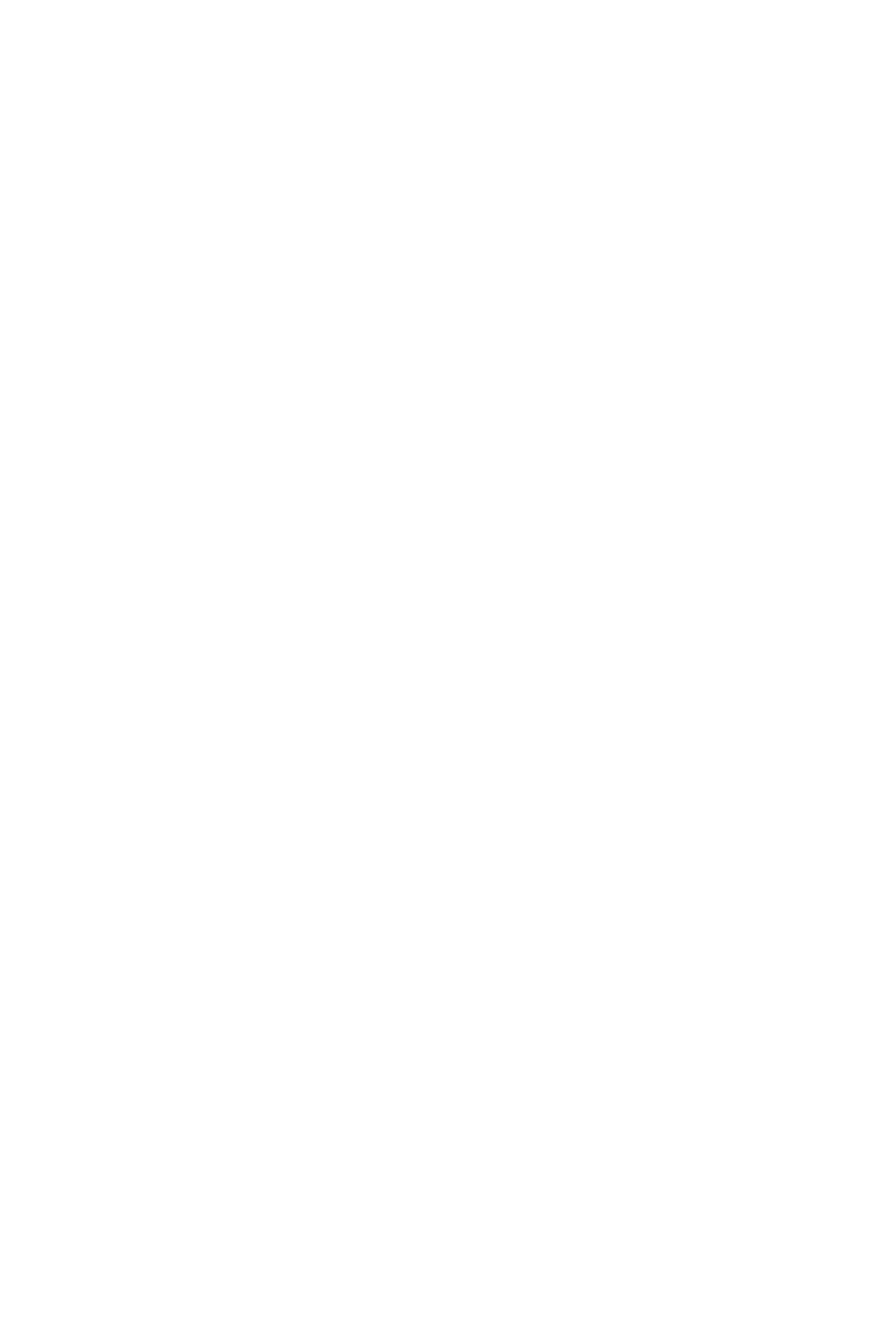

InfoDev, a multi-donor programme supported by bilateral and multilateral development agencies, helps the international development community to "make sense" of ICTs as tools of development and poverty reduction through its research, knowledge products and services, pilots and on-theground projects.

InfoDev designs and commissions a rich mix of research, pilot projects, capacity building activities, scalability experiments, project services for donors and communities of practice around key theme in ICT for development. All infoDev research activities are designed to enrich the knowledge base to support donors' operational work and all InfoDev field activities and capacity building exercises contribute to enhance impact on the ground. Linking research and action-on-the-ground is one of the key distinctive elements of InfoDev's approach, and assures that our services are relevant, scalable and rooted both in global best practice and local experience.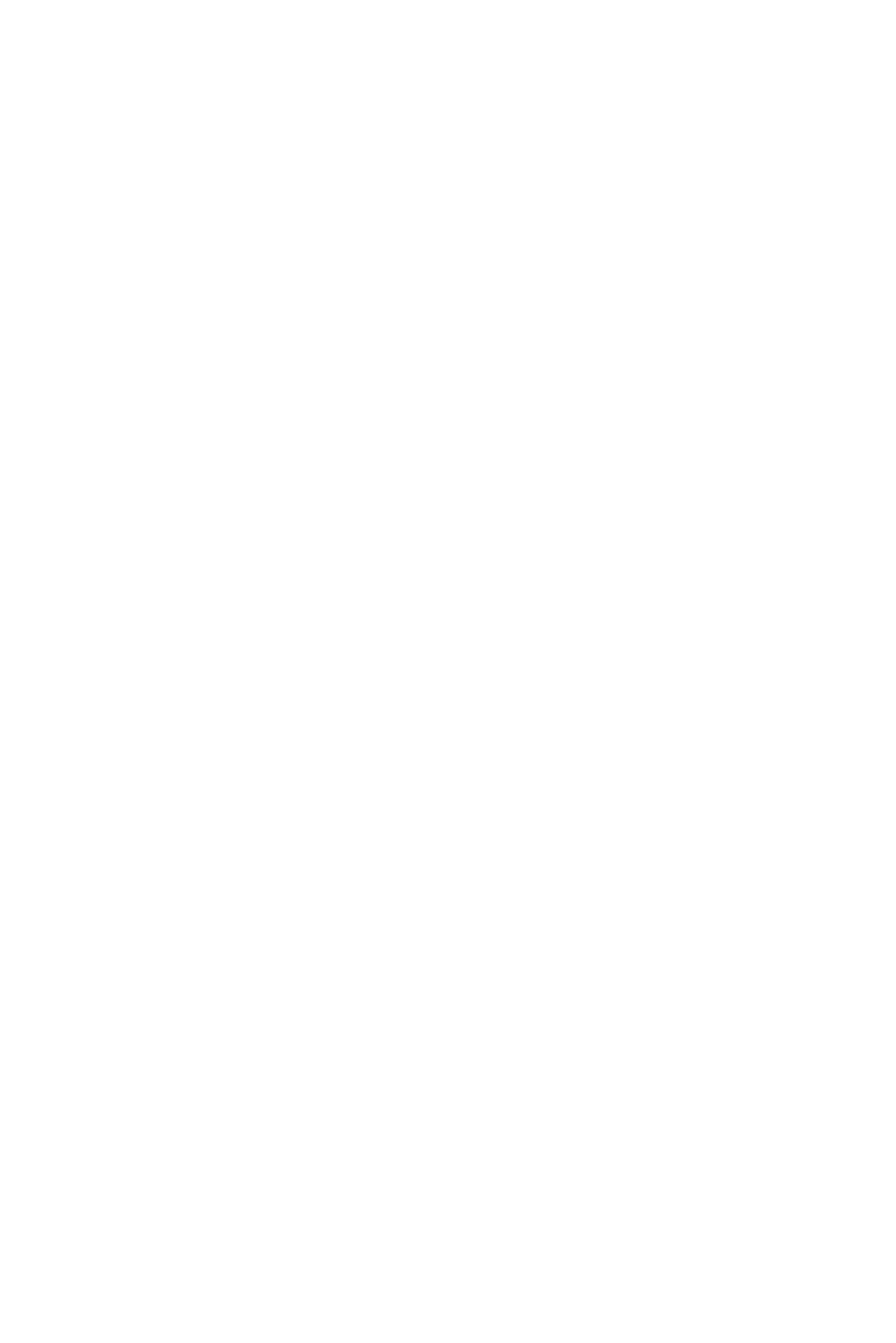# Call for papers

## **Dossiers**

**No. 61 – 1st quarter 2006** 

#### Competition in two-sided markets: Application to information and communication industries Editors: Marc BOURREAU & Nathalie SONNAC

In many information and communication technologies industries, markets are "twosided," i.e. platforms compete in two different markets that are related due to network effects. Recent literature on "two-sided markets" provides interesting insights into understanding competition and regulatory issues in these markets. We would therefore like to call for the submission of papers on the economics of two-sided markets, with a focus on the media and digital industries (the Internet, software, telecommunications, etc.). Theoretical approaches are welcome, but the emphasis will be on empirical and policy-oriented papers.

#### **Please send proposals to:**

**marc.bourreau@enst.fr - nathalie.sonnac@ensae.fr** 

*As far as practical and technical questions are concerned, proposals for papers must be submitted in Word format (.doc) and must not exceed 20-22 pages (6,000 to 7,000 words). Please ensure that your illustrations (graphics, figures, etc.) are in black and white - excluding any color - and are of printing quality. It is essential that they be adapted to the journal's format (with a maximum width of 12 cm). We would also like to remind you to include bibliographical references at the end of the article. Should these references appear as footnotes, please indicate the author's name and the year of publication in the text.* 

> **Coordination and information Sophie NIGON s.nigon@idate.org +33 (0)4 67 14 44 16**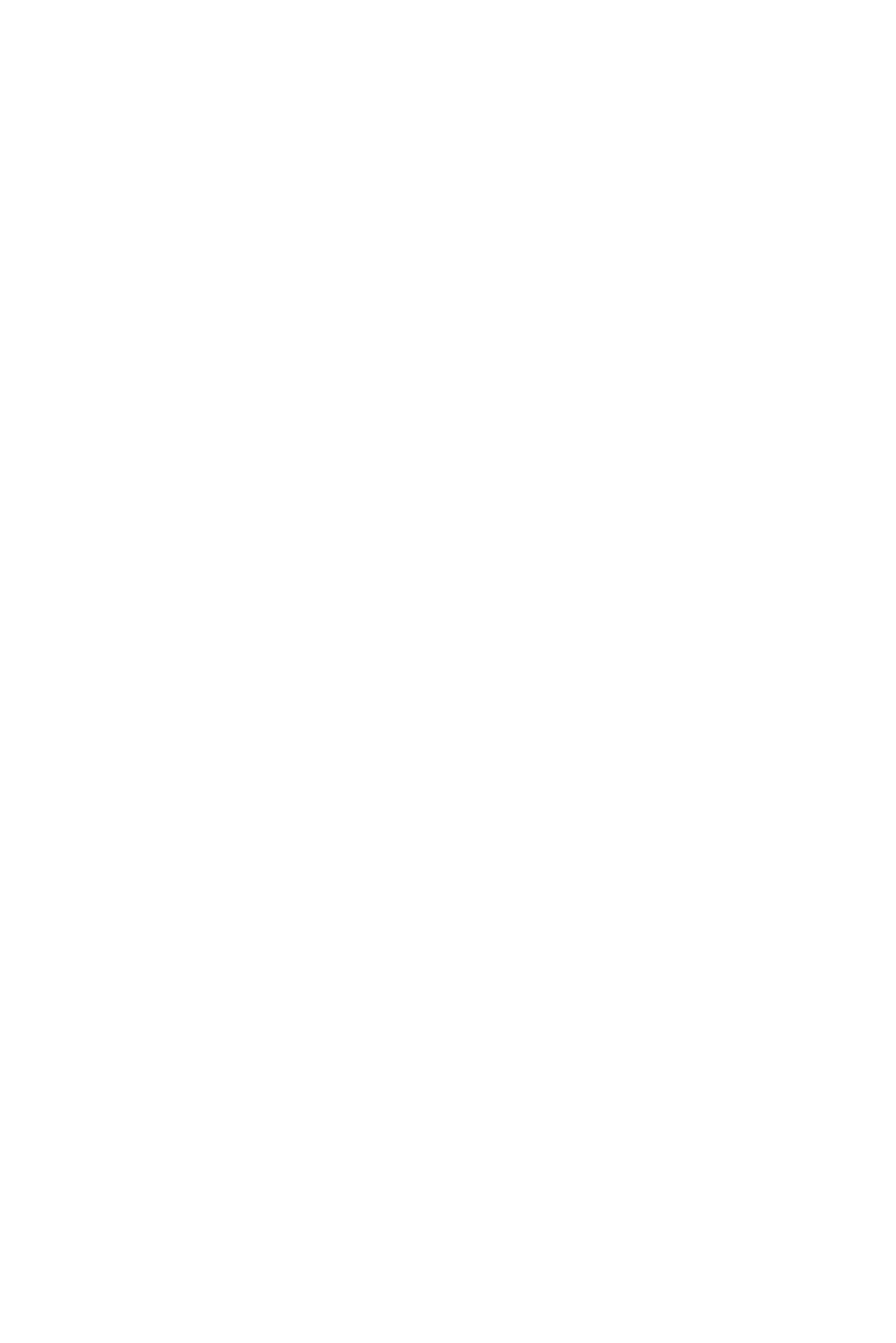# COMMUNICATIONS **&STRATEGIES**

**Special issue, November 2005** 

*Contents* 

# Technological convergence and regulation Challenges facing developing countries

| <b>Introduction</b><br>New Technologies and ICT Regulation Towards a Paradigm Shift?                                                            |  |
|-------------------------------------------------------------------------------------------------------------------------------------------------|--|
| <b>Impacts of New Technologies on Regulatory Regimes</b><br><b>Introductory Comments</b>                                                        |  |
| <b>Telecommunication Reforms in Developing Countries</b>                                                                                        |  |
| <b>Structural Change in African Mobile Telecommunications</b>                                                                                   |  |
| Internet as a Critical Infrastructure<br>Lessons from the Backbone Experience in South America<br>Fernando BELTRÁN, Alain BOURDEAU de FONTENAY  |  |
| <b>Broadband Technologies and Services in Sub Saharan Africa</b><br>The Case of ADSL, Opportunities for Operators and Challenges for Regulators |  |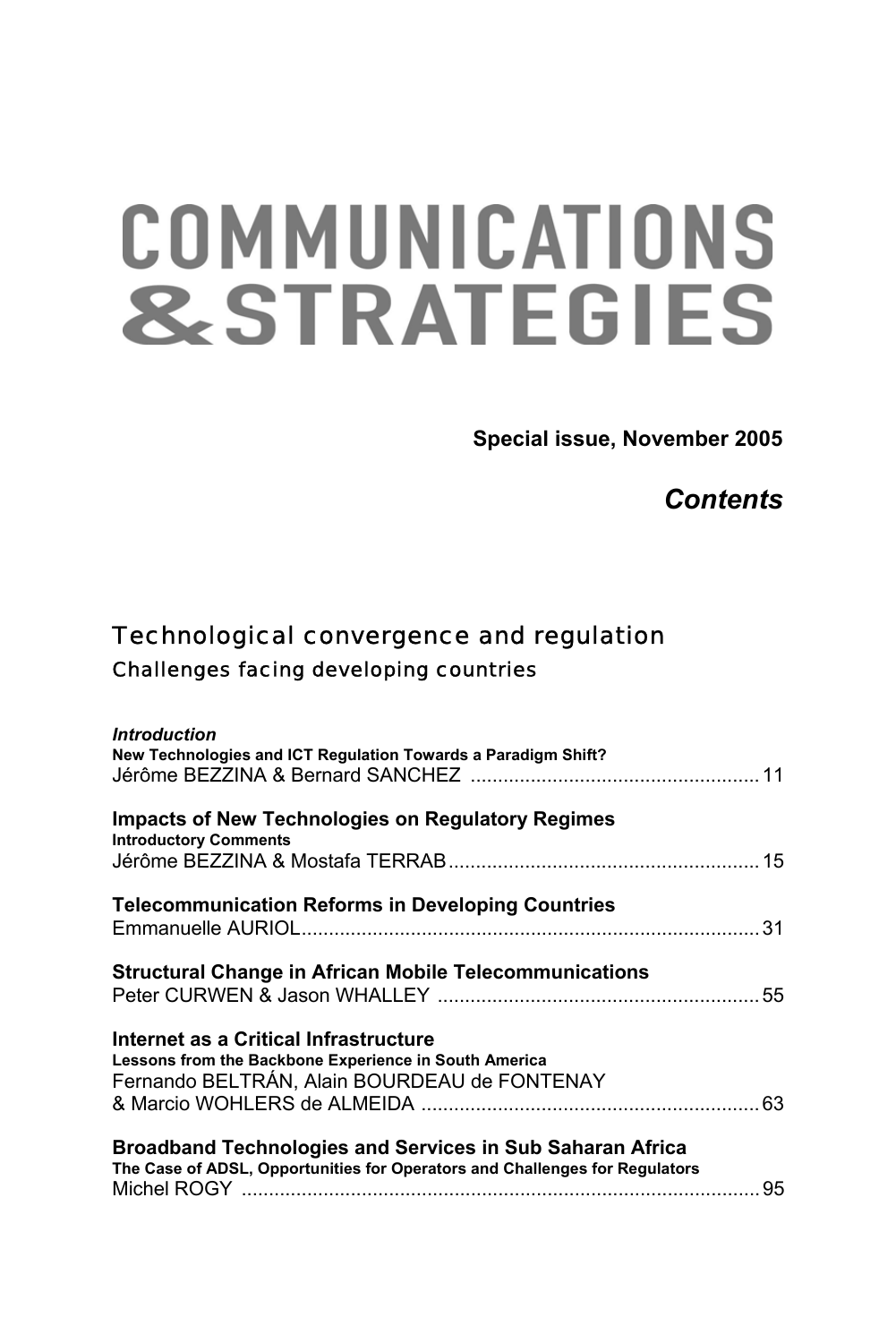| <b>Local Software and Local Content Production Challenge</b><br>in Developing Countries                                   |
|---------------------------------------------------------------------------------------------------------------------------|
| Lessons from Open Source and Creative Commons Paradigms?                                                                  |
|                                                                                                                           |
| <b>Offshore Outsourcing</b>                                                                                               |
| <b>Global Trends and Opportunities for North African Countries</b>                                                        |
| Rachele GIANFRANCHI, Carlo Maria ROSSOTTO & Yann BURTIN  129                                                              |
| Through the Looking Glass: Civil Society Participation in the WSIS<br>and the Dynamics between Online/Offline Interaction |
|                                                                                                                           |
|                                                                                                                           |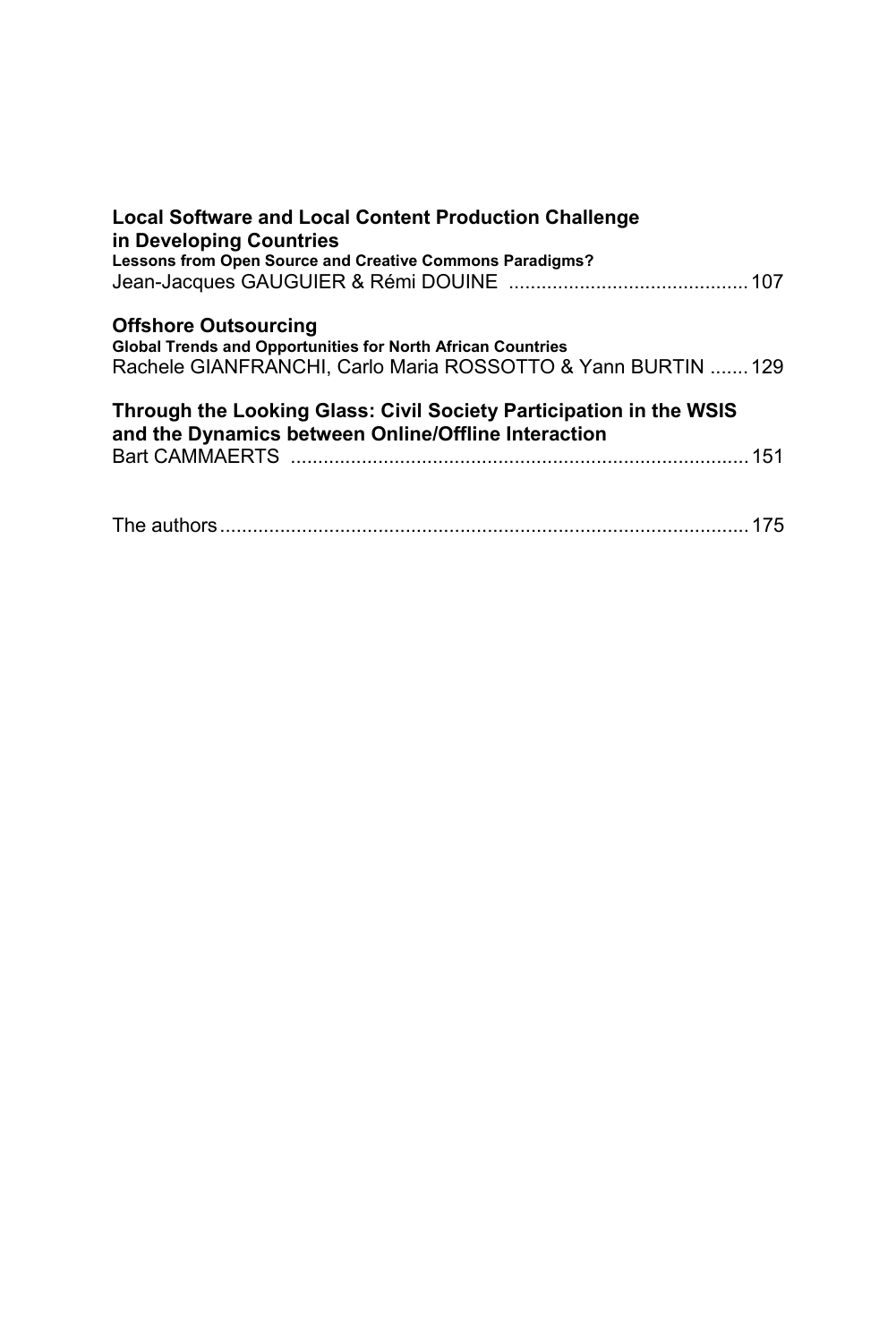### *Introduction*

#### **New Technologies and ICT Regulation Towards a Paradigm Shift?**

#### **Jérôme BEZZINA**

The World bank, Global ICT Department

#### **Bernard SANCHEZ**

IDATE, Regulation and Competition Division, Montpellier

he ICT sector has undergone some dramatic changes in recent years, The ICT sector has undergone some dramatic changes in recent years, triggered by the development of new technologies and the convergence of existing ones, leading to a merging of markets and services. These developments affect traditional policy strategies, raising the question of how to deal with growing pressure to adopt converged regulatory regimes and how to successfully realize the potential of alternative network infrastructures.

Over the past few decades these dramatic technological advances have coincided with a first wave of reform in developing countries, which has had a positive impact. However, this positive impact was largely accidental, resulting from a combination of internal and external pressures to open telecom markets and the transfer of GSM technology, which had achieved economies of scale from deployments in more mature markets. With digitization, all media become translatable into each other and escape from their traditional means of transmission: convergence relates to the merging of separate fields. What is primarily conceived of as merged relates to technology, but in a secondary sense, a number of other fields come into play including services, markets, related player configurations (industry alliances and mergers) and regulation.

The regulatory changes and transformations related to new technologies are likely to dramatically affect 'plain old telecommunication regulatory models'. A major challenge for regulators, policy makers, and development agencies will be to anticipate the regulatory and policy models that should emerge to deal with issues and opportunities related to new technologies, particularly the migration to packet switched networks. Typically traditional regulatory and policy approaches may hamper these new models and it is

COMMUNICATIONS & STRATEGIES, Special issue, Nov. 2005, p. 11.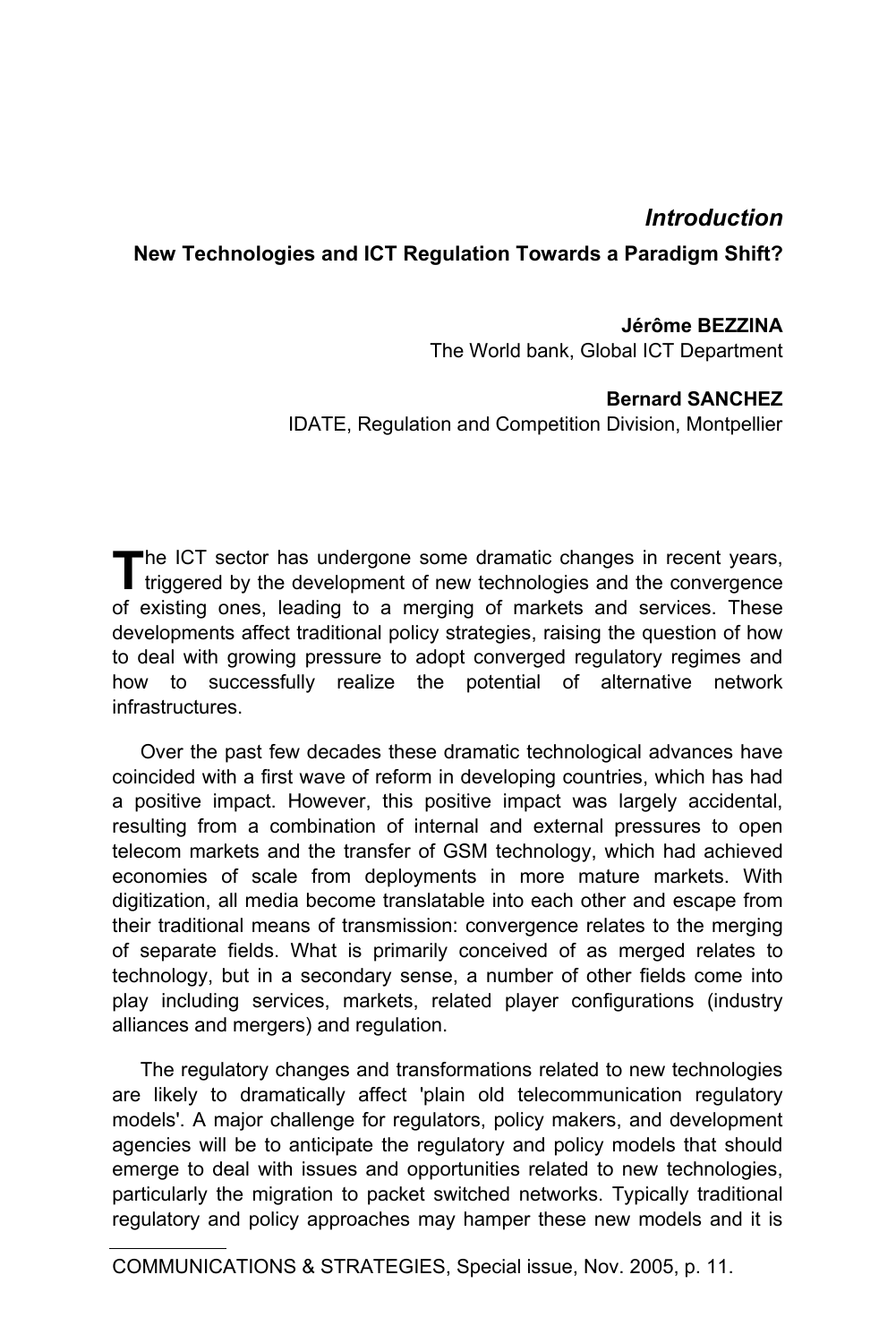therefore important to develop new analytical tools and methods to address this paradigm shift. For example, the relevance of separating infrastructure from service or the separation in terms of optimal public/private financing mixes are issues that will need to be considered with the enabling of new technologies.

A primary question in designing this special issue of *COMMUNICATIONS & STRATEGIES* was the need to understand how, in a fast moving technological environment, effective policy and regulatory policies may be developed to fully leverage the opportunities created by rapid technological changes. The purpose of this issue is therefore to initiate the development of an intellectual framework and gather innovative content that explores issues related to new technologies and regulation policies. This is intended to help key players in regulation to keep track of new technologies and enable them to respond to new innovations "just in time" by adjusting regulatory frameworks and legislation.

Specifically, this special issues aims to:

- charter technological trends and their implications and document the consequences and repercussions on key regulatory issues;

highlight the various options and debates surrounding these issues;

use examples of developing and developed countries to provide a global overview of new telecommunication regulation best practices;

understand how regulators in developing countries should tackle the paradigm shift and re-formulate questions related to classical regulatory and policy issues, such as licensing, interconnection, numbering, frequency management and regulatory structure in this context;

examine the impact of new technologies on the feasibility of the open/ extending access models doctrine.

The idea here is not to provide definitive answers to such a wide agenda. Instead, this special issue aims to give to the reader some theoretical and empirical elements to understand the extent and range of issues at stake by investigating the implications of technological changes on ICT regulations.

To gain a better understanding of the forthcoming challenges for the telecommunications industry and regulators, an analysis of the premises of regulation in network industries, and particularly in the telecommunication industry is required. The aim of the first paper by Jérôme BEZZINA & Mostafa TERRAB is to describe the relevant technological trends, their impact on the traditional understanding of the telecommunication industry, and the way in which they may affect regulatory regimes. The other articles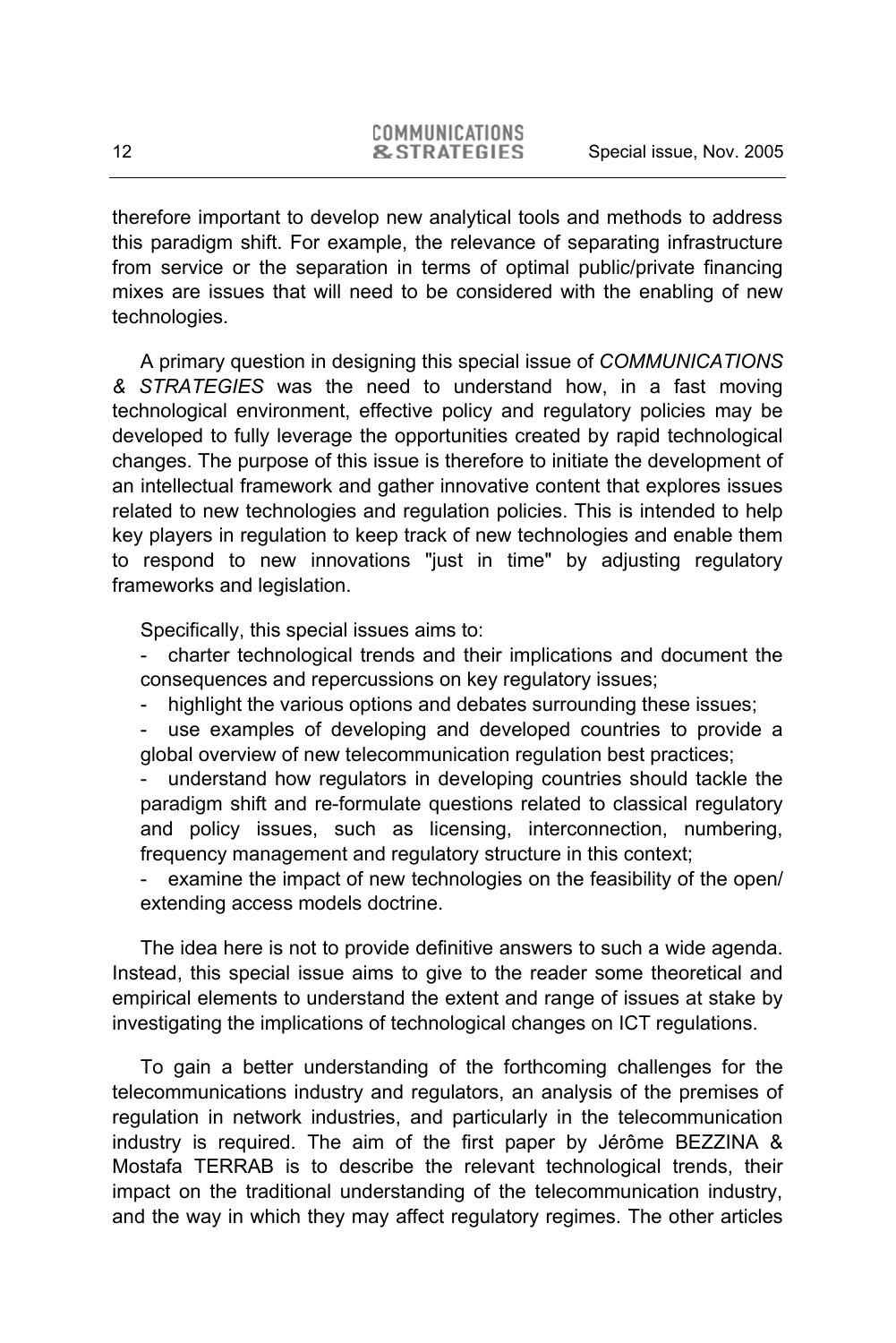#### *Introduction* 13

in this special issue can be read as specific aspects of this global concern, but all contribute to an understanding of the central problem. The paper by Emanuelle AURIOL explores the following questions: what role should the regulator, and more generally public policies, play in developing countries and is the privatization policy justified from an efficiency point of view? She points out that while drastic changes in cost structures induced by technology advances explain the competitive structure of the internet or mobile markets, the characteristics of former public monopolies would seem to support arguments for maintaining them as public enterprises. The paper by Peter CURVEN & Jason WHALLEY, which investigates mobile markets in Africa, comes to the same conclusion as Auriol, namely that there is a need to regulate mobile markets which are controlled by a small number of groups as this jeopardizes the competitiveness of these markets.

The following papers, from Fernando BELTRAN, Alain BOURDEAU de FONTENAY & Marcio WHOLERS de ALMEIDA, and from Michel ROGY deal with the internet issue. The first paper defines the internet as a critical infrastructure and argues that the involvement of public policies is absolutely necessary. This definition of the internet as a critical infrastructure is particularly important with regard to public policy on universal access, not in terms of telephony penetration, but in terms of internet penetration. The second paper illustrates this concept by linking the viability of the ADSL business model in Sub-Saharan Africa to appropriate responses from regulators with a view to enhancing the development of broadband technologies. The author explores the different challenges faced by regulators to guarantee the viability of business models and those faced by traditional voice telephony challenged by VoIP, which explain the shift by incumbent operators to media markets. As demonstrated, if there is a market for the internet in Africa, we should not forget the absence of local contents in African countries and the low internet usage that results from this.

In such a context, the paper by Jean-Jacques GAUGUIER & Rémi DOUINE directly addresses the problem of local content and software production. After reviewing the policy framework suitable for the development of local content and software, as well as the difficulties encountered by developing countries in implementing such a framework, it proposes two pragmatic alternative transitory options: open source and creative commons paradigms. However, to benefit from paradigms and develop their own contents, developing countries have to appropriate those new technologies. Off-shoring is one of the more "natural" forms of appropriation. The paper of Rachele GIANFRANCHI, Carlo Maria ROSSOTTO & Yann BURTIN consequently investigates the role of offshore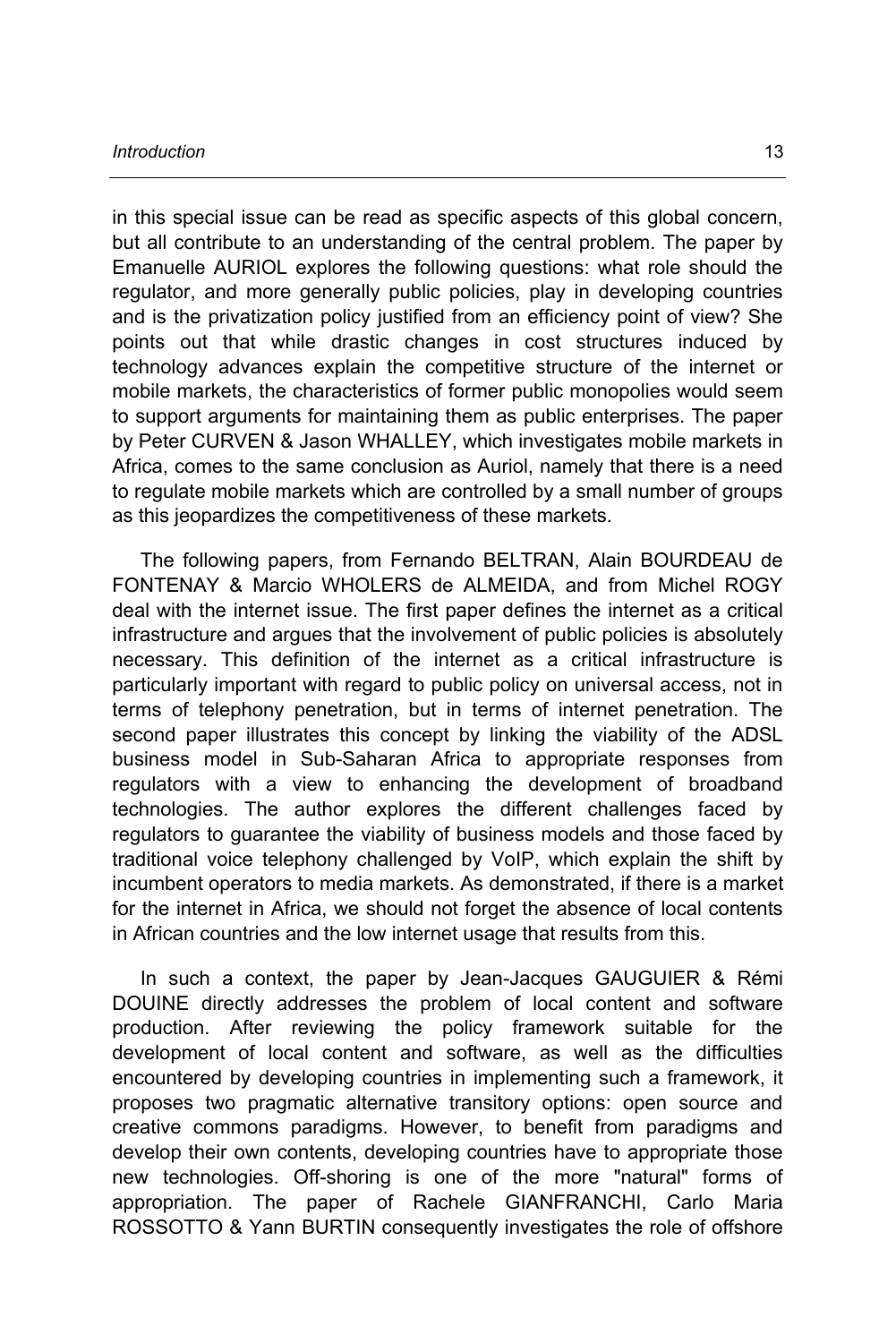|  | COMMUNICATIONS          |  |
|--|-------------------------|--|
|  | <b>&amp; STRATEGIES</b> |  |

outsourcing as a development opportunity for North African countries and as a way of integrating news technologies. The paper carefully details the conditions necessary to foster effective off-shoring in developing countries. The final paper by Bart CAMMAERTS address an issue that is often neglected in discussions of internet governance, namely how civil society, which is primarily concerned by NTIC, participates in the process and how it interacts with formal representatives of the State and transnational organisations via the internet. This paper points to the increasing influence of the internet as a counter power and a cradle of democracy.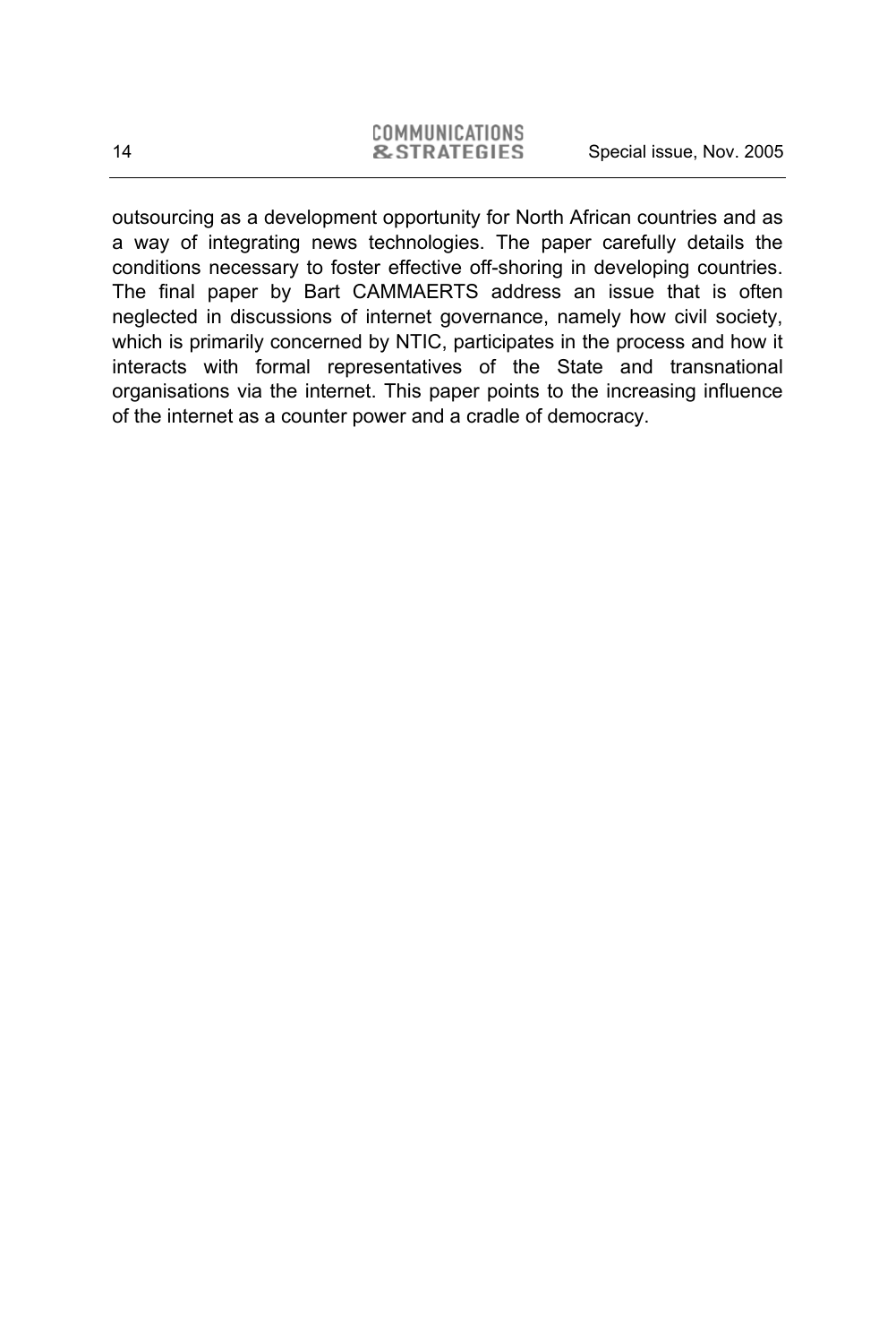## **Impacts of New Technologies on Regulatory Regimes**

**Introductory comments** 

**Jérôme BEZZINA & Mostafa TERRAB** 

InfoDev and CITPO The World bank, Global ICT Department

*Abstract:* Traditional regulatory doctrine has been called into question by rapid technological change and convergence. With the migration to packet switched networks, the emergence of the internet protocol (IP) and the expansion of the mobile industry, regulators are encountering major challenges in responding to new innovations "just in time" by adjusting regulatory frameworks and legislation. The paper's objective is to discuss the foundations of such a new regulatory framework and stimulate debate on how to ensure successful ICT/telecommunications regulation in a world of technological convergence. The paper opens with a presentation of the main technological trends at stake within the core of the traditional regulatory regime. Major consequences on the ICT sector are subsequently analysed in the second section of the paper, with an emphasis on structural change that may affect the sector as a whole. Taking overall market structure into account, the third section offers indications of the probable implications of technology trends on the very roots of regulatory regimes. The conclusion tries to represent the challenges of the new regulatory paradigm by addressing the probable implications of technology trends on a specific regulatory issue, namely interconnection. *Key words:* regulation, convergence, technologies.

equiatory intervention in network industries (electricity, gas, water, railroad and telecommunications) is based on the theories of natural monopoly and market failure. Insofar as the industry is considered a egulatory intervention in network industries (electricity, gas, water, railroad and telecommunications) is based on the theories of natural monopoly and market failure. Insofar as the industry is considered a "natural mono socially desirable, and regulatory intervention is required to ensure the sector's optimal performance. While this traditional principle has some universality, careful adjustments may be required when considering the specificities of the telecommunications sector. Compared to other industries, telecom networks are characterised by a dramatic technological change and face the rapid diffusion of new technologies. A core question is how effective regulatory policies could be developed in order to fully leverage the opportunities created by rapid technological changes. The purpose of this introductory paper is to initiate the development of an analytical framework

COMMUNICATIONS & STRATEGIES, Special issue, Nov. 2005, p. 15.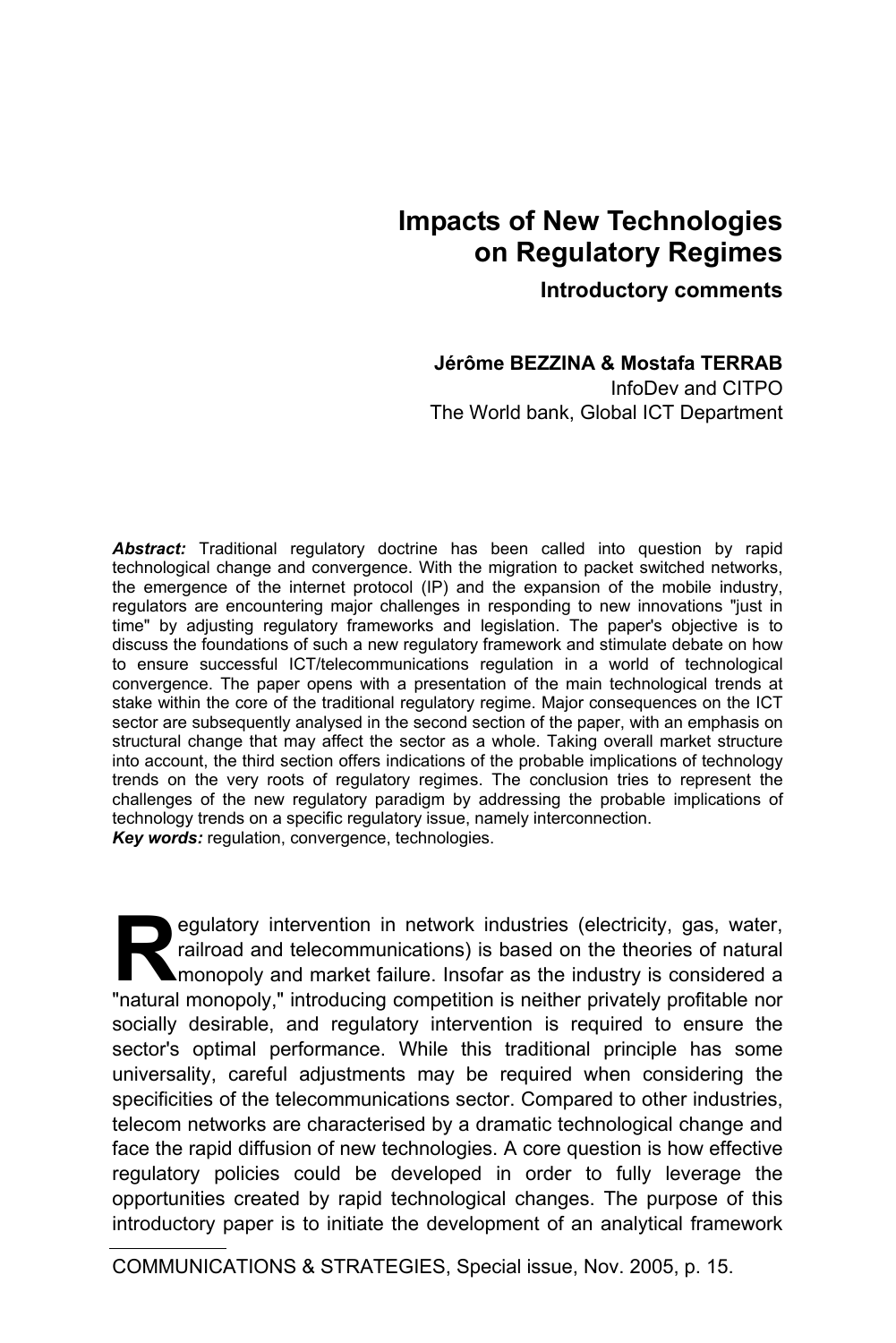and innovative content to explore issues related to new technologies and their impact on regulatory policies.

Traditional regulatory doctrine is thrown into question by rapid technological change and convergence. With the migration to packet switched networks, the emergence of the internet protocol (IP), and the expansion of the mobile industry, regulators are encountering major challenges in responding to new innovations "just in time" by adjusting regulatory frameworks and legislation. At a first glance, this emerging technological trend is likely to affect the main regulatory issues (interconnection, licensing, price regulation, spectrum management, numbering, security issues, and universal service obligations). Ultimately, the very boundaries and foundations of the overall regulatory paradigm are expected to be contested by this technological momentum.

The need for a new paradigm is even more meaningful in developing countries due to the opportunities to leapfrog technology and short-cut regulatory change. This new framework would ideally aim at facilitating the deployment of different technology options based on the establishment of an open, level playing field for all operators. The objective of this paper is to discuss the foundations of such a new regulatory framework, and to provoke a debate on how to ensure successful ICT/telecommunications regulation in a world of technological convergence. The paper begins with a presentation of the main technological trends at stake at the core of the traditional regulatory regime. Major consequences for the ICT sector are then analysed with an emphasis on structural change that may affect the sector as a whole. Considering overall market structure, the third section of the paper gives indications of the likely implications that technology trends may have on the very roots of regulatory regimes. Our conclusion tries to represent the challenges of the new regulatory paradigm by addressing the probable implications of trends in technology on a specific regulatory issue, namely interconnection.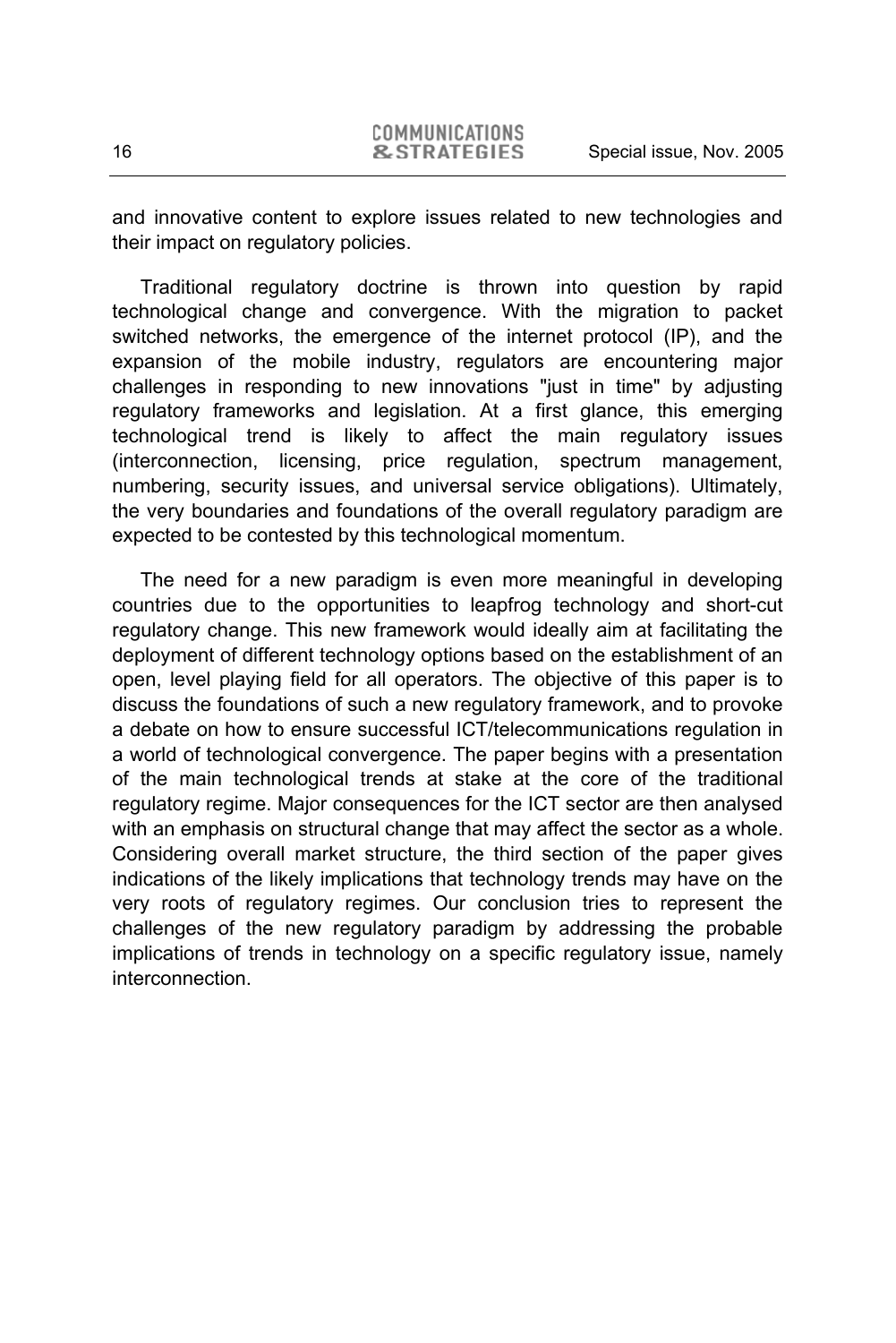#### **Background**

#### **The rationale for regulation**

Historically, the main objective of telecom regulation was to ensure the optimal performance of the POTS (Plain Old Telephone Services) network in terms of accessibility, affordability and QoS. This regulatory regime was based on the 'natural monopoly' doctrine. In the context of an increasing return to scale (large fixed costs) and/or market failure, if there is a cost advantage for a single firm to produce all given vectors of output more cheaply than any combination of several firms (cost sub-additivity), then the monopoly is "natural" and the introduction of competition is conducive to inefficiencies, involving the need for regulation. Therefore, as far as the industry being considered a 'natural monopoly' is concerned, the introduction of competition duplicates costs and is therefore neither privately profitable nor socially desirable.

Once telecom markets were liberalized and no longer subject to monopoly conditions, external regulation became necessary as part of the separation between operations, policy making and regulation. The main areas of regulation were interconnection, universal access/service and the management of limited resources. Licensing has also been a major tool in most countries with the purpose of either limiting the number of operators and ensuring that operators abide by rules and regulations, or just keeping track of the number and kinds of operators or simply extracting a fee on operation.

This paradigm is currently challenged by technological change. The ICT sector has undergone some dramatic changes in recent years, triggered by the development of new technologies and the convergence of existing ones, leading to a merging of markets and services. These developments affect traditional regulatory strategies, raising questions of how to deal with growing pressure to adopt a converged regulatory regime and how to successfully realize the potential of alternative network infrastructures. Indeed, the evolution of ICT technologies has had a decisive impact on the components of current regulatory design, and is also creating the need for changes and redesign. As a result, regulators and policy makers are aiming to keep track of new technologies and be able to respond "just in time" by adjusting their frameworks and legislation. Moreover, regulators may take advantage of the unique situation created by technological change to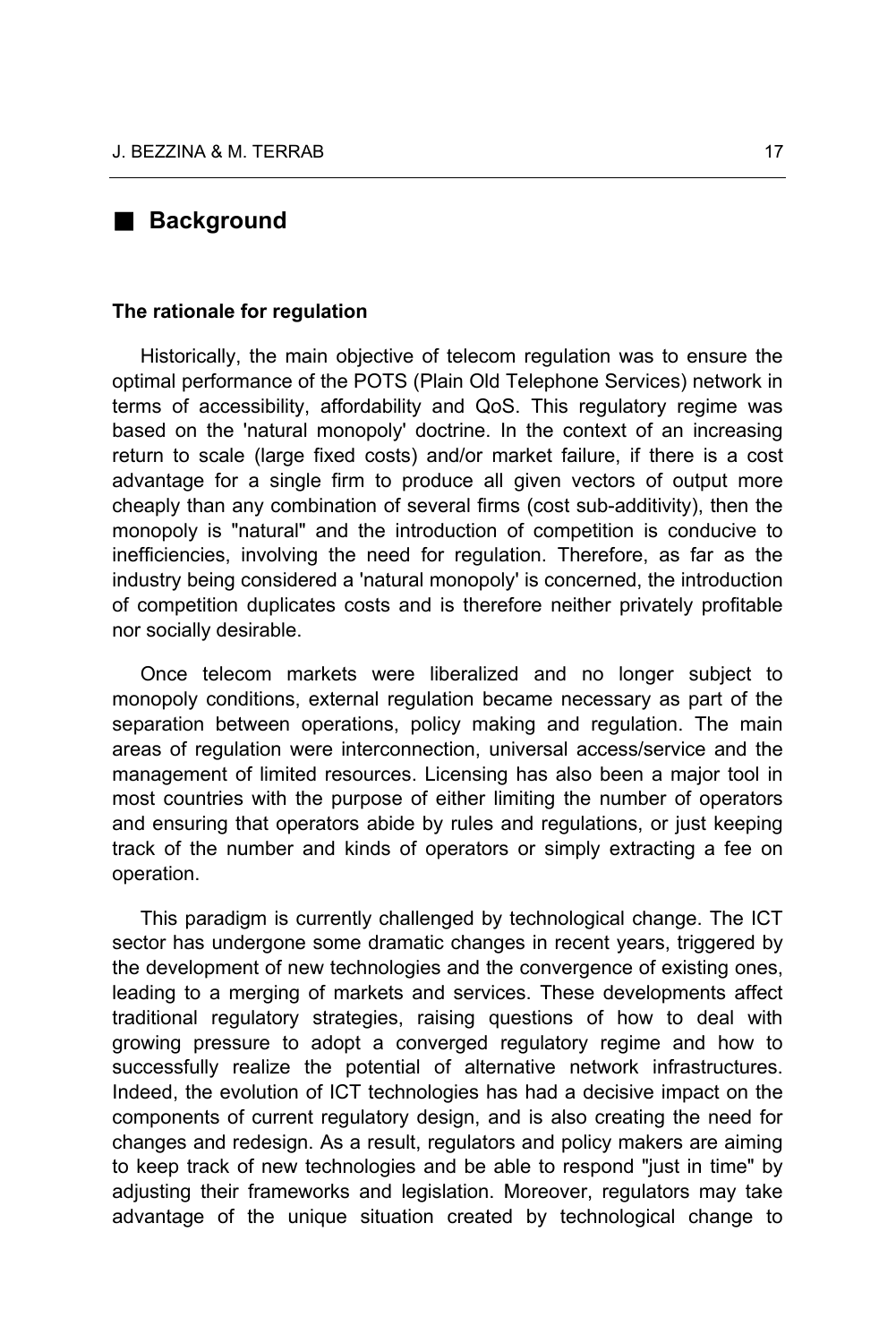provide access to unserved areas and to leverage information and communications infrastructures as tools for economic growth and competitiveness.

#### **The technological trend**

The technological development of ICTs can be seen as a two-stage process.

In the first wave of technological change, three main developments (digitalization, computerization, and packet switched technologies) had a radical influence on the ICT landscape and the development and formation of different technologies/applications. The most fundamental precondition for the development of any other technological change is digitalization. It makes it possible to harness synergies throughout the whole value chain and consequently enables the expansion of resources in the access and core networks in a technical and cost efficient way. Computerization is another fundamental development and the role of computers has been vital in the development of infrastructures and the deployment of network nodes as a replacement for switches and as devices adding intelligence to network nodes. Lastly, packet switched technologies have played an important role in facilitating more effective use of available resources in different network infrastructures and enabling platforms for multi service delivery in the same network, and thus real convergence.

As far as the second wave of technological change is concerned, three different trends may be identified: the emergence of the Internet Protocol, new infrastructures and convergence.

The deployment of IP in virtually all infrastructures and services enables the fundamental separation between the transmission layer and the service and application layer below. The emergence of new infrastructures is identified as the second technological trend and may take different forms: new transport and network infrastructures in current legacy communication networks, a transport and network infrastructure in current legacy infrastructures, which are not designed for communication (like power line communication), and new physical infrastructures using wireless and wired technologies like WiFi/WiMAX, optical fiber, and hybrid optical & electrical infrastructures. The third technological trend, convergence, goes beyond the specific communication sectors and has a cross-sectoral impact. Digitalization, IP and advanced communication protocols/technologies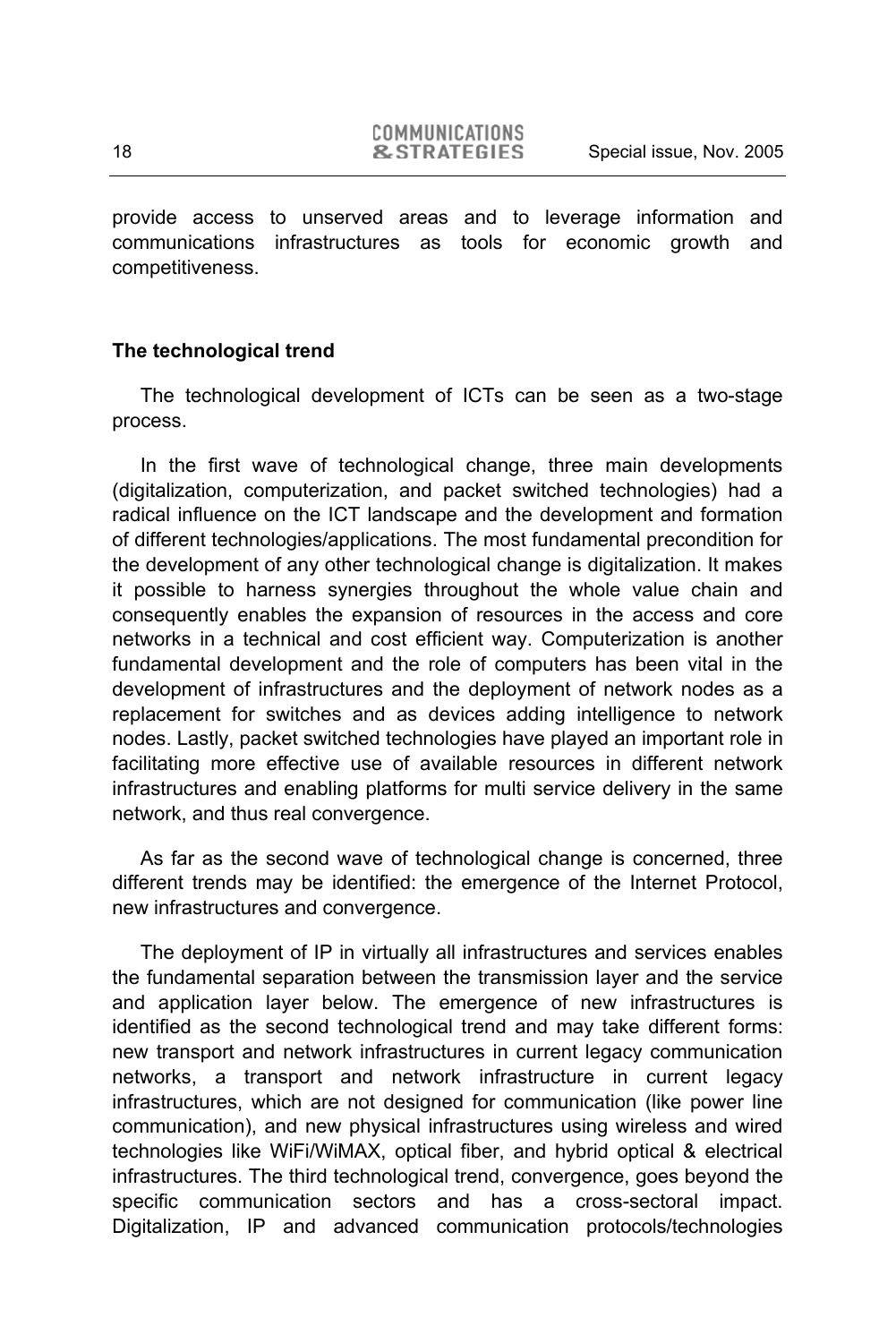enable different services belonging to separate networks to come together. Convergence can be expressed as the ability of different network platforms to carry essentially similar kinds of services and the coming together of consumer devices such as the telephone, television and personal computer. It is therefore not just about technology, but about services, new ways of doing business and of interacting with society.

#### **Three major consequences**

Fundamentally, this two-stage technological development within the ICT industry has had three major consequences.

#### **The end of the layered networks model**

In the traditional model ICT networks were vertically integrated and mainly operated by the same entity. Infrastructures were organized based on a "Layered Network Model" composed of consecutive layers: duct and mast level, cable and antenna level, transmission level, network level and application level. The interface between layers was technically standardized by protocols and commercially agreed in service level agreements and other business and contract standardized commitments. For example, one player on the transport layer could rent fibre from several dark fibre providers to span its network and would need similar performance standards from each to simplify its offer to the service layer. Today these layers tend to be disintegrated at different levels. This very transformation from a vertically integrated system to more open platforms has a massive impact on the market for ICT services.

#### **The decentralization of intelligence**

Traditional telephony was a highly centralizing technology. The "intelligence" in the network was located centrally (in the functionalities of the switch) and usually controlled by one organization. In its historic form, largely "dumb" devices (telephones) were attached to the network and these had only a limited set of functions. By contrast, in the IP network no single entity controls anything but the most basic transport and relationships with other networks. The service-providing "intelligence" is deliberately designed out of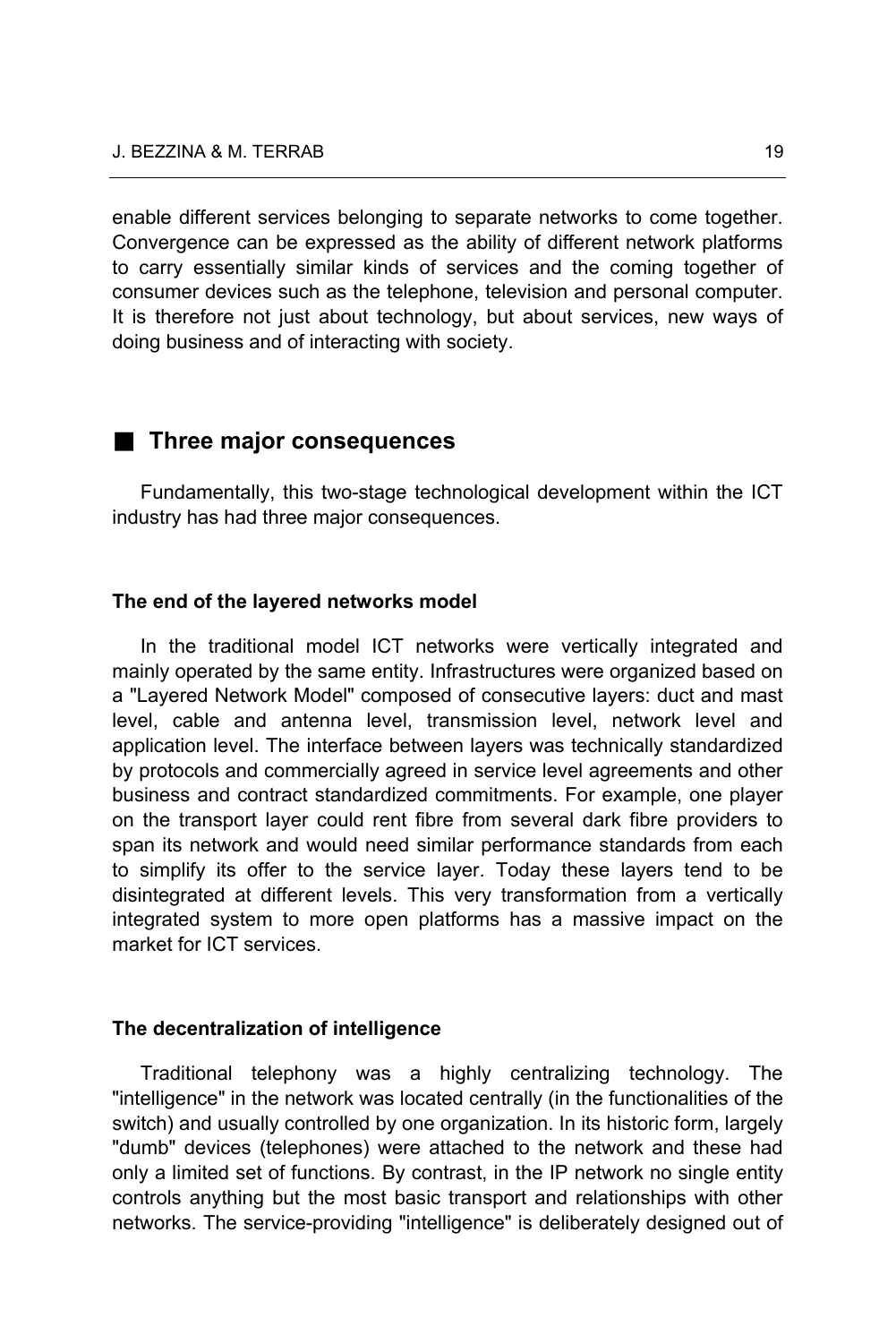the network architecture: as a result, the network is "dumb" and intelligence is at the edge of the network. For example, a computer accessing the network has a far more complex range of service functionalities in its application programs and this is not solely related to its size. The decentralized "intelligence" in IP networks has consequently allowed strong growth in innovative services, content and applications in the developed world context.

#### **The divergence of infrastructure and services**

Another significant market development is the separation of infrastructure and services. Formerly, infrastructure and service provision were integrated in individual companies. The same companies rolled out the infrastructures and supplied the relatively few services provided on these infrastructures (such as telephony). With digitalization, the technological potential for separating the different layers in the provision of communication services has increased. Moreover, this potential has increased further with packet switching technology. For example, the growth of e-Bay and Skype is the product of a lively market of providers in the service layer outside the vertically integrated domain of historic operators. The ongoing transition from large vertically integrated organizations (like incumbents and second national operators) to a small number of infrastructure providers feeding a mass of service-based companies is likely to mean that there will be a far greater number of horizontal players with trading between the different network layers in the market. Furthermore, whether due to market imperatives or regulatory pressures, significant numbers of historic operators are separating out their different operations into more or less free-standing subsidiaries.

#### **Towards a new regulatory paradigm?**

Regulation may be affected by technological developments in two different ways. Firstly, new technologies lead to the development of new services and modes of delivery unforeseen by existing regulation. Secondly, they affect the overall market structure and the level of competition by changing the conditions for supply or patterns of demands, which again affect the need for regulation.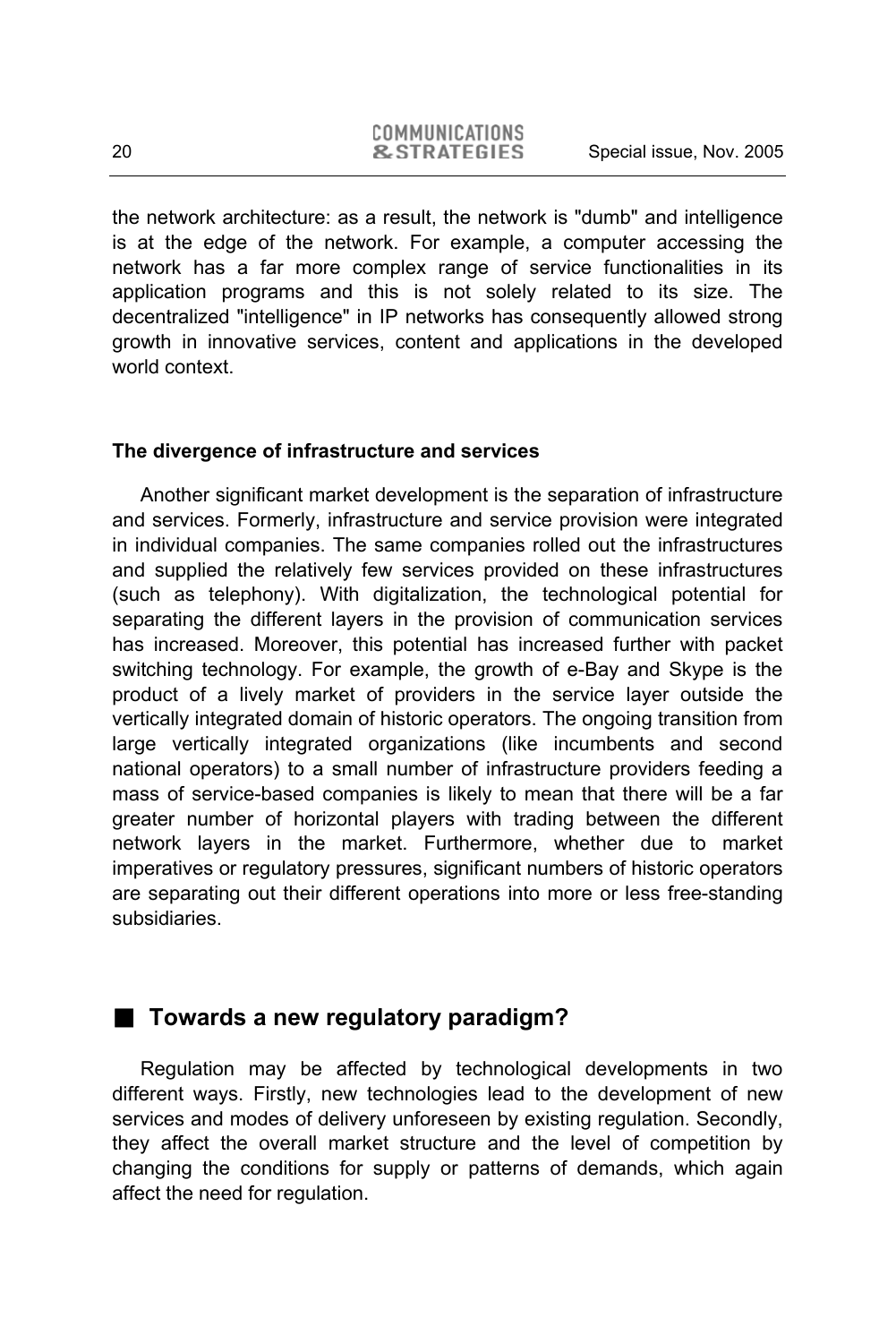

#### **Innovation and expansion capacity**

To introduce the impact of overall technology trends on market and regulation, one may consider the development of new types of infrastructures and the increasing use of IP and other packet switching protocols. As they facilitate service convergence through the provision of common protocol, the two technology trends mentioned above imply competition between different types of players at the network level.

At the infrastructure level, the most important trend is the development of a new type of infrastructure. A growing number of infrastructures are available and the capacity of each of these infrastructures is increasing. The expansion of transmission capacities is related to technologies like: compression and the development of more efficient transmission protocols, modulation and coding of signals, software defined radio transmission and digital access technologies. For example, the impact of use of optical fibres is firstly related to a dramatic expansion in network capacity.

This tendency impacts service development (development of high bandwidth capacity services), and the cost structure of telecom networks. Furthermore, the use of optical material is impacting network convergence through capacity increases as optical telecom networks have the capacity to carry broadcasting services and optical broadcasting networks the capacity to carry telecom services, including broadband internet access. In addition to this use of optical fibres enables infrastructure sharing between telecom and electricity networks as power lines and optical fibres can be laid in the same ducts or even integrated in the same cables.

From the regulatory side, this new type of infrastructure is related to an increased spectrum range. Increased spectrum range is one of the key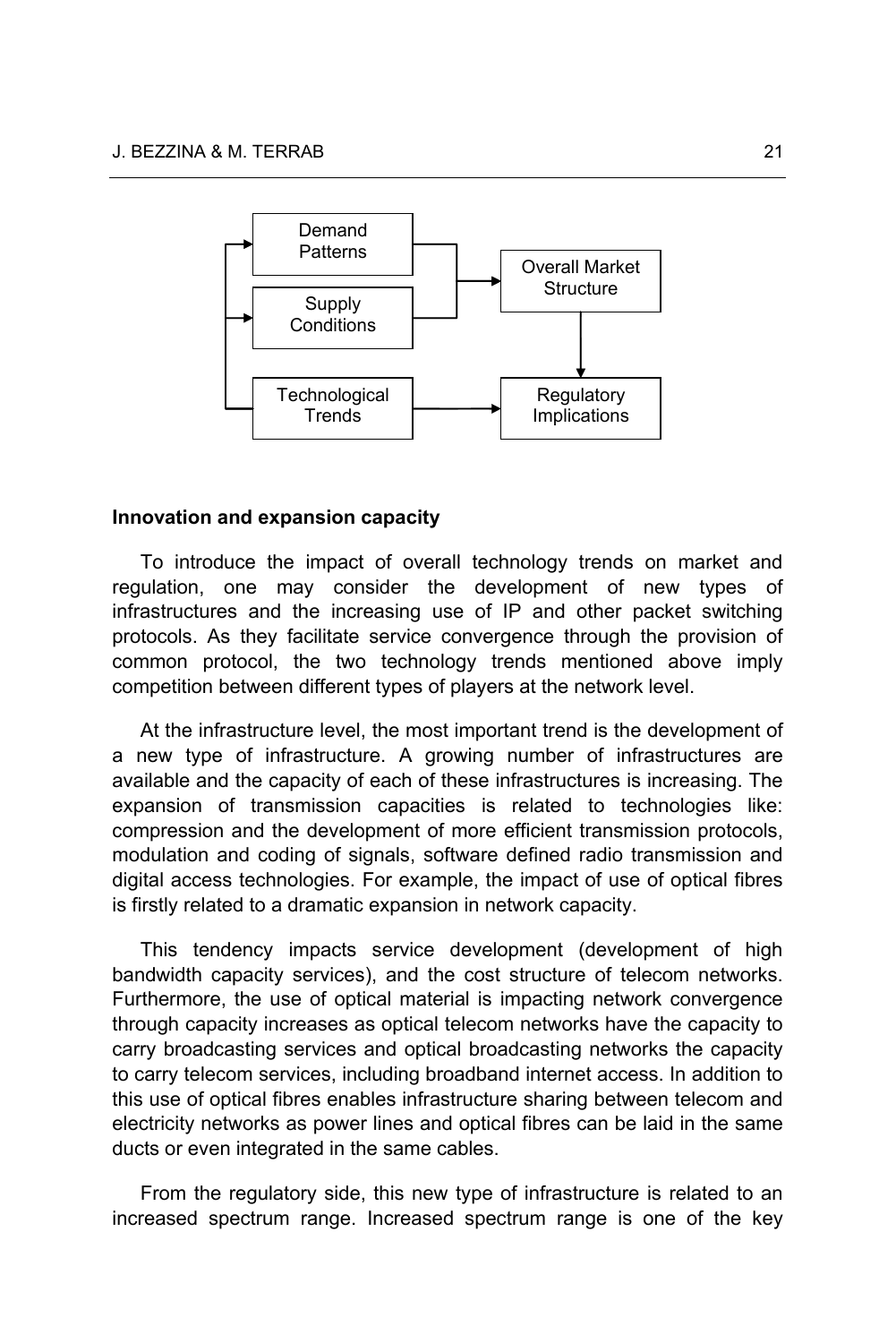drivers of the expansion of the transmission capacity in optical fibres, but is at least as important for growth in the capacity of wireless networks. It is, however, important to note that not all frequency resources are equally suited for the transmission of all applications. Therefore scarcity in certain frequency bands may persist, even if there are ample resources in other bands. The use of high frequencies eases the use of small cells in cellular networks. Capacity can therefore be increased, but the costs are also increased.

The increasing use of IP and other packet switching protocols IP/TCP is another element to be taken into consideration. For example, the dominance of IP as a transmission protocol increases interoperability between different services, as well as different service providers. This reduces barriers of entry, as it is easier to make a new service or new content available to a wide audience. Furthermore, through network intelligence, most functions including routing can be entirely separated from network operations. This enables a vertical separation of service provision from network provision.

#### **Implications for overall market structure**

Technology impacts the telecom market in many different ways. As pointed out above, new network technologies may be seen as process innovations, as they enable expansion of network capacity. On the other hand, expansion of capacity opens up the network for a wide range of new applications. For this reason, it is more meaningful to distinguish between different types of technology implications for market structure than different types of technologies. We will focus here on types of implications with an impact on the need for and design of regulations for the telecom market. These implications are horizontal integration and vertical separation.

New innovations have blurred the boundaries of the telecom sector. A wide range of new telecom service products have been created. Some of these products incorporate service elements from other sectors (such as IT or broadcasting). At the same time, digitalisation and the expansion of network capacities enable network convergence, namely the transmission of IT, telecom and broadcasting services on the same networks. The moving boundaries between telecom and relates sectors are best illustrated when one considers the layered network model outlined above.

Horizontal integration involves convergence between two or more of the different branches of the sector (IT, telecoms, broadcasting and other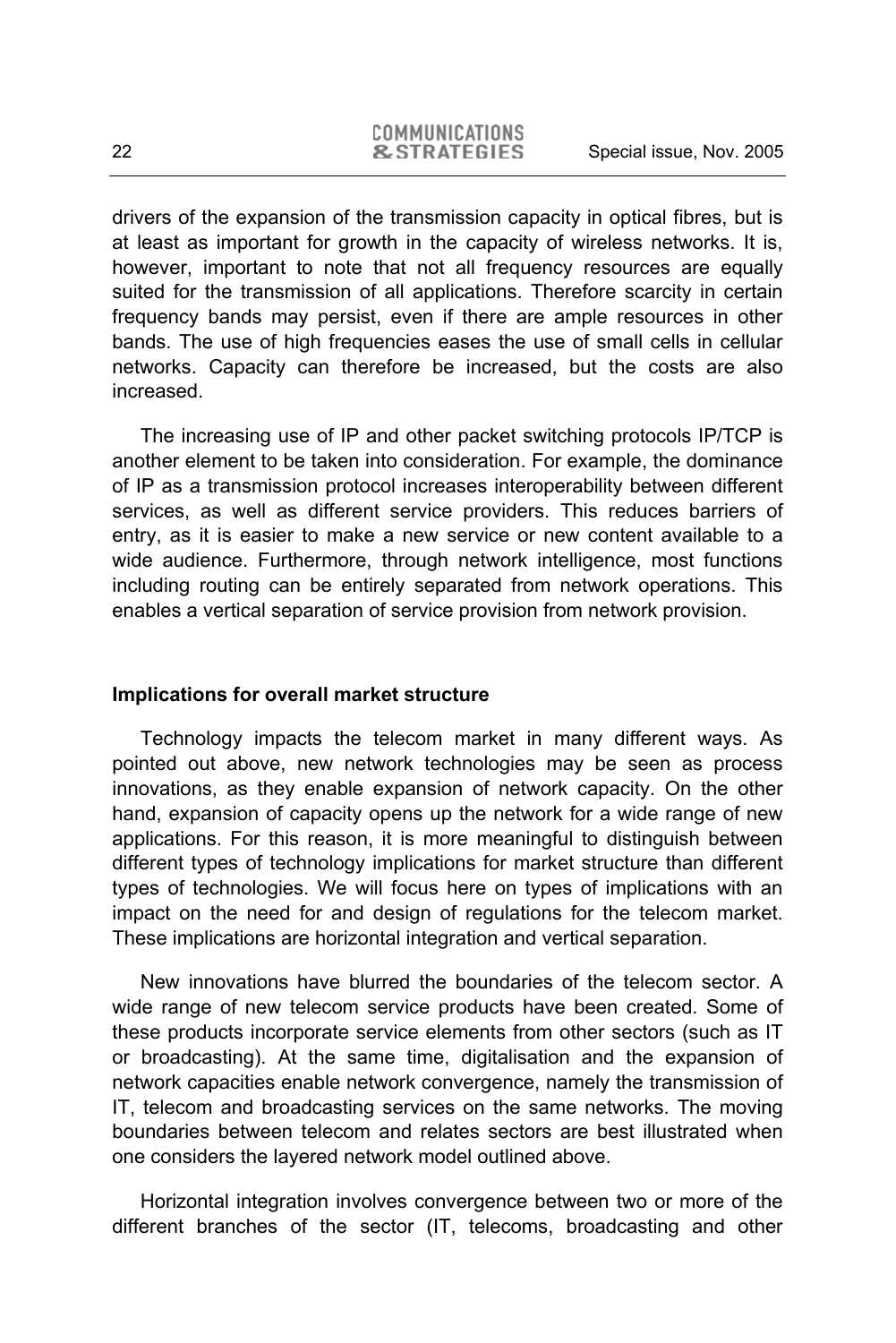media). Convergence, on the other hand, can take place in one or more of the three levels in the value chain (content/services, transport/software and equipment/hardware). The digitalization of voice and other communication services means that it is now possible to handle many different services on the same network (network convergence). Examples of these services include: cable telephony, internet via cable, IPTV, VoIP, triple play and 3G broadcasting. These trends do not imply the immediate unification of these different markets. Different services will continue to be transmitted on a number of competing networks using different technology platforms (wired and wireless). However, each type of network will have its own comparative advantages in providing particular services in a particular environment. Although a unified pure optical network providing all sorts of communication services may be the optimum solution in the long run, this will not materialize in the immediate future, particularly not in low and middle income countries.

The competition between network types will be shaped by the availability of existing network structures, as well as demographic factors such as customer density and the demand for particular services. It is a regulatory challenge to ensure fair competition without favouring particular technologies. If not properly designed, regulation can skew competition between different networks.

The vertical structure of telecom markets has undergone considerable changes since the 1980s. Previously, the telecom sector was dominated by national or regional monopolies controlling all levels of the value chain and with close ties to the national equipment industry. In some countries operators even produced parts of their own equipment. Since then the market has become much more disintegrated, and different levels in the value chain may be controlled by different companies. One reason for this is that use of digital transmission technologies and of the IP protocol has made it easier to separate the various functions. It has become easier to separate network and service provision. This enables the development of a market structure with a vertical separation of network operators and service providers, as seen in the internet market. This has created a market structure with different levels of competition within different market segments, and a supply structure with a wide range of companies representing different degrees of vertical integration. The first category only includes incumbent operators, as they are the only players with a fully developed fixed access network. The second category includes companies supplementing their own infrastructure by leasing raw infrastructure facilities from others. This enables them to maintain full control over all network functions. They may, however, also outsource part of their transmission by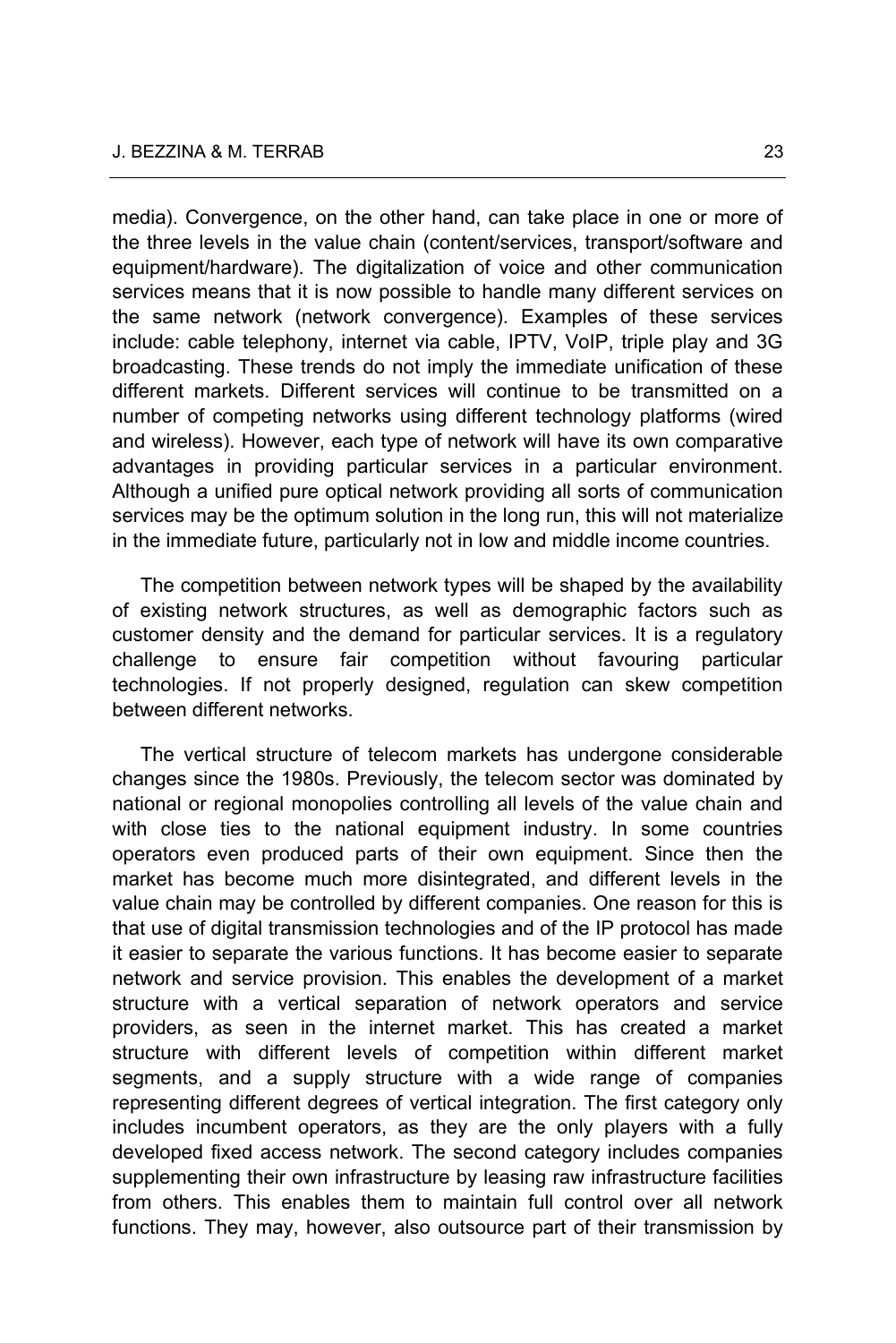use of switched interconnection to other networks. Mobile virtual network operators (MVNOs) belong to this category. Another possibility is to act only as a service provider and let another telecom company be responsible for all network operations. In this way some of the most important barriers to entry found in the telecom market are avoided. The last category includes companies from other public utility sectors with their own network facilities such as railway and electricity network companies. Such companies may wish to profit from their access to infrastructure without engaging in all segments of the value chain in an entirely new business area.

One of the major aspects of vertical separation is that it becomes possible to provide services without local presence. This implies that services like VoIP may be provided by companies that are outside the jurisdiction of the national regulator.

#### **Impacts on cost structure**

Although telecom networks were seen as natural monopolies with a limited scope for competition a few decades ago, it has become feasible to establish competition in most segments of the telecom market. The natural monopoly doctrine is largely based on cost concepts such as costsubbaditivity, increasing return to scale and economies of scope. New innovations have not only made substantial cost savings possible, they have also impacted the cost profile for telecom networks. From a market regulation perspective, the impact of new technologies on cost structure is important. In order to address this question, a rapid overview of the economics of the various network technologies at stake is given below.

To establish a copper based network demands substantial long term investments, particularly in the access network. Here the major cost driver is total cable length, which again depends on the number of connections and the density of customers. Therefore it can cost five times as much to connect customers in rural areas as in metropolitan areas. A major part of the costs are related to the laying of cables underground. Here substantial savings can be obtained by using ducts that can be used for several cables. The digging costs are highly dependent on the geo-type of the site. It should be noted that digging costs per kilometre are often much higher in metropolitan areas than on open land.

Cable TV networks are established to provide broadcasting services. The total costs for a cable TV network are somewhat lower than for a copper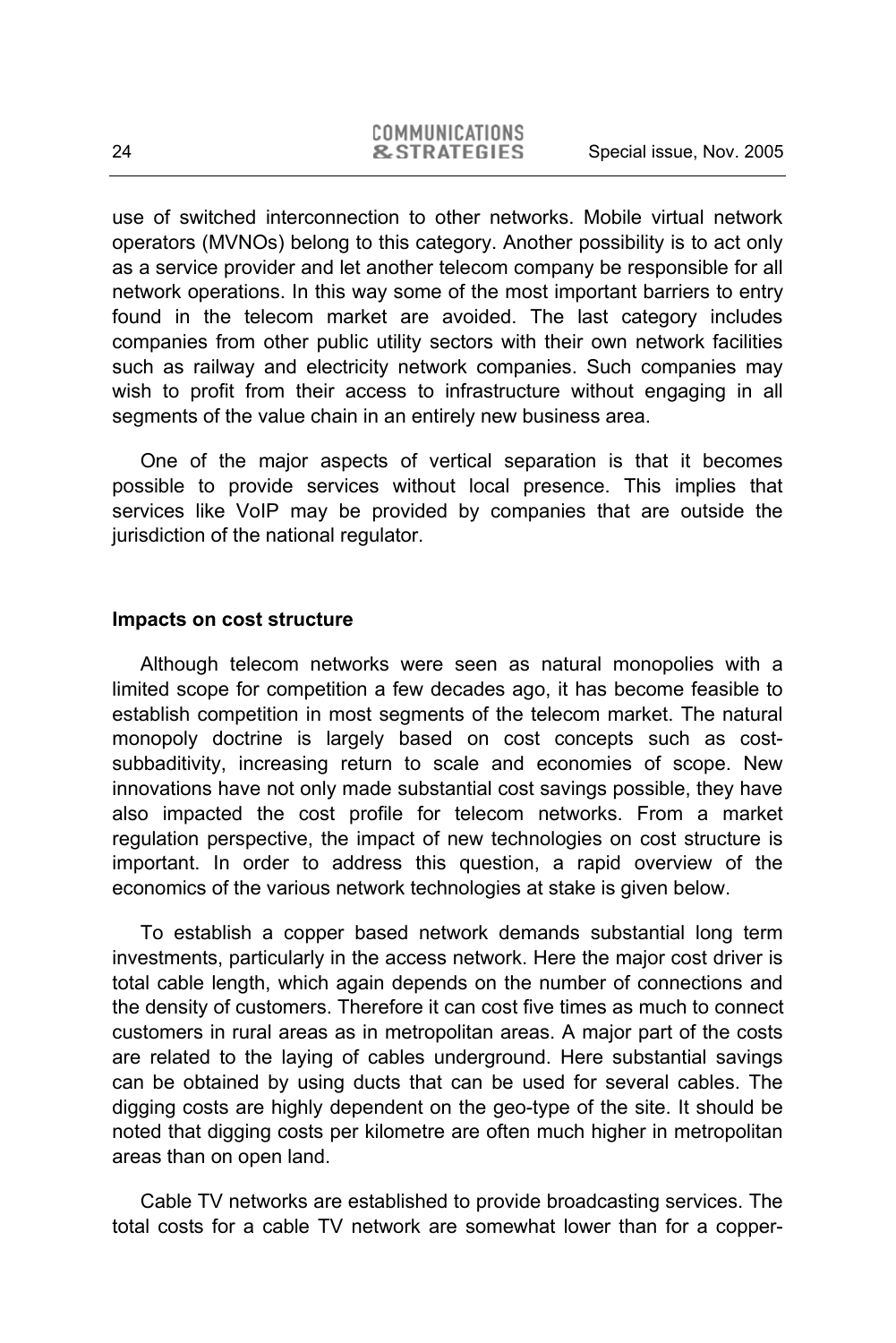based telecom network. The costs for an upgrade in order to provide data services are comparable with those for upgrading telecom networks to xDSL. However, the share of fixed costs is lower.

Due to their very high capacity optical fibres have first been installed in the core network. This has reduced the costs of long distance communication to less than 1% of the former costs per traffic unit. This has implied that the costs of fixed network services are concentrated in the local loop and convergence between the costs of local and long distance communication. It follows that the installation of an optical fibre network involves substantial long term fixed costs and that there are very high levels of economies of scale and scope. However, the costs of end equipment are largely variable, as the costs of transmitters converters etc. depend on bandwidth capacity.

The cost of establishing a new wireless network are considerably lower than for a fixed network, as the costly last mile can be completely bypassed. 2G networks in particular have proved to be a cost effective viable alternative for provision of telephony. The establishment of 3G networks is, however, much more costly, particularly in low density areas, as maximum cell size is much smaller than for 2G services. In high density areas the costs per bit may, in some cases, be even lower than in 2G networks. The major cost driver for 2G and 3G networks is geographical coverage. When density of use increases a certain point, usage becomes the major cost driver, and the fixed costs constitute a lower share of the total costs than for fixed networks. The lifetime of the investment is also shorter

A Wi-Fi network can be set up at very low cost and demands no long term investments. Wi-Fi is often seen as an alternative to 3G as it offers higher bandwidth capacity at lower costs. At present the limited range of coverage implies that Wi-Fi can not be used as a substitute for the entire local loop in rural areas. The WiMAX standard provides similar functionality as Wi-Fi, but with a much higher range. In contrast to Wi-Fi, WiMAX uses licensed frequency resources in some cases, which may add to the costs, and also make it more difficult for small local operators to use this technology.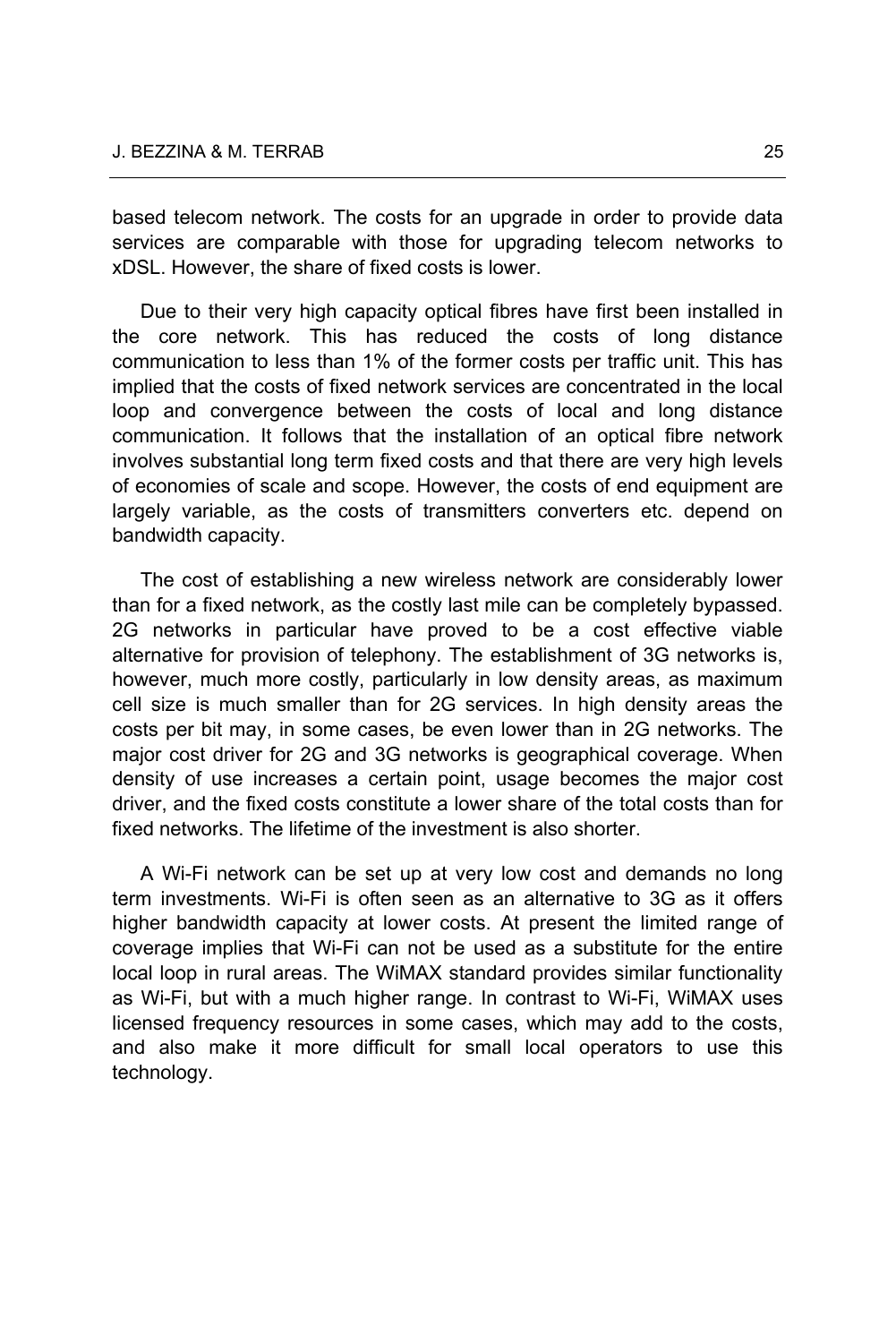#### **Conclusion: an example of regulatory challenge**

An implicit idea of this paper is that, to understand technological implications on the level of regulatory issues, their impact on regulatory foundations must first be analysed (see figure below). This calls for a transversal analysis, with an emphasis on the principles embedded in regulations and underpinning them, to understand their probable consequences on well-known regulatory areas such as licensing, universal access and interconnection.

#### **Why interconnection (still) matters**

In enabling the creation of new alternative communication networks, new technologies confirm interconnection as an important tool for the facilitation of competition in both services and facilities. Convergence and the increasing importance of packet switched services are bound to affect the kind of interconnection products developed. These products include new network products in both the access and the core network.

They also raise challenging issues: what interconnection service products are relevant for the provision of voice telephony (including mobile, fixed and VoIP), internet access, broadcasting services etc.? What interconnection products will become relevant in next generation networks (for example, constant bitrate, variable bitrate and available bitrate)?

Another issue related to the 'disconnect' between infrastructures and services is the changing environment for interconnection. Interconnection basically depends on two main questions: standards and the incentives for operators to interconnect (including the regulatory obligations on operators).

The standardization question (see below) has partly become more transparent with the layered structures of communication networks and partly more complicated because of the abundance of standards for the different layers. The question of interconnection regulation becomes more diversified with the many different forms of interconnection agreements regarding the different layers in the communications processes.

As a consequence, switched interconnection of voice telephony and the related charging mechanisms will, de facto, become less important.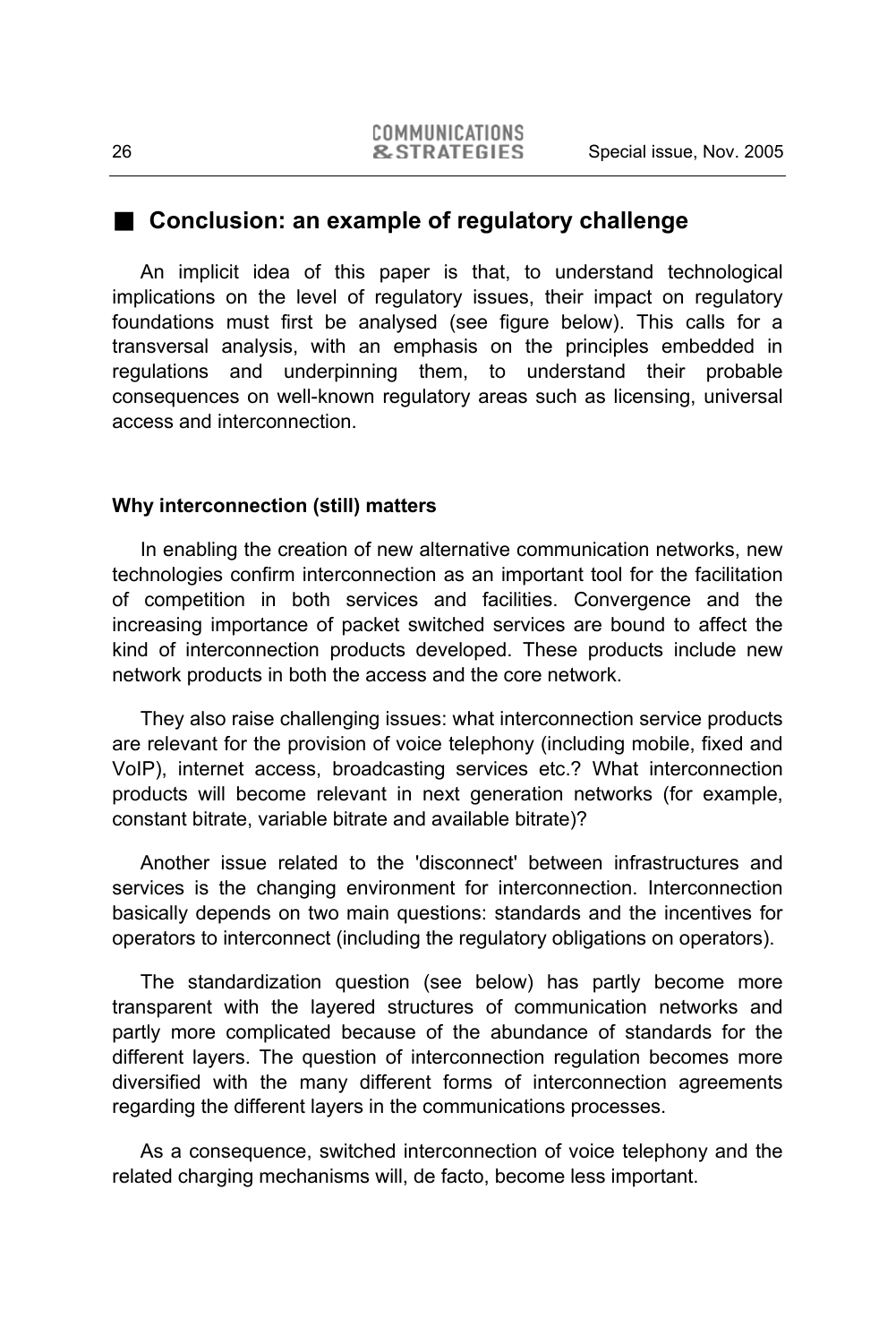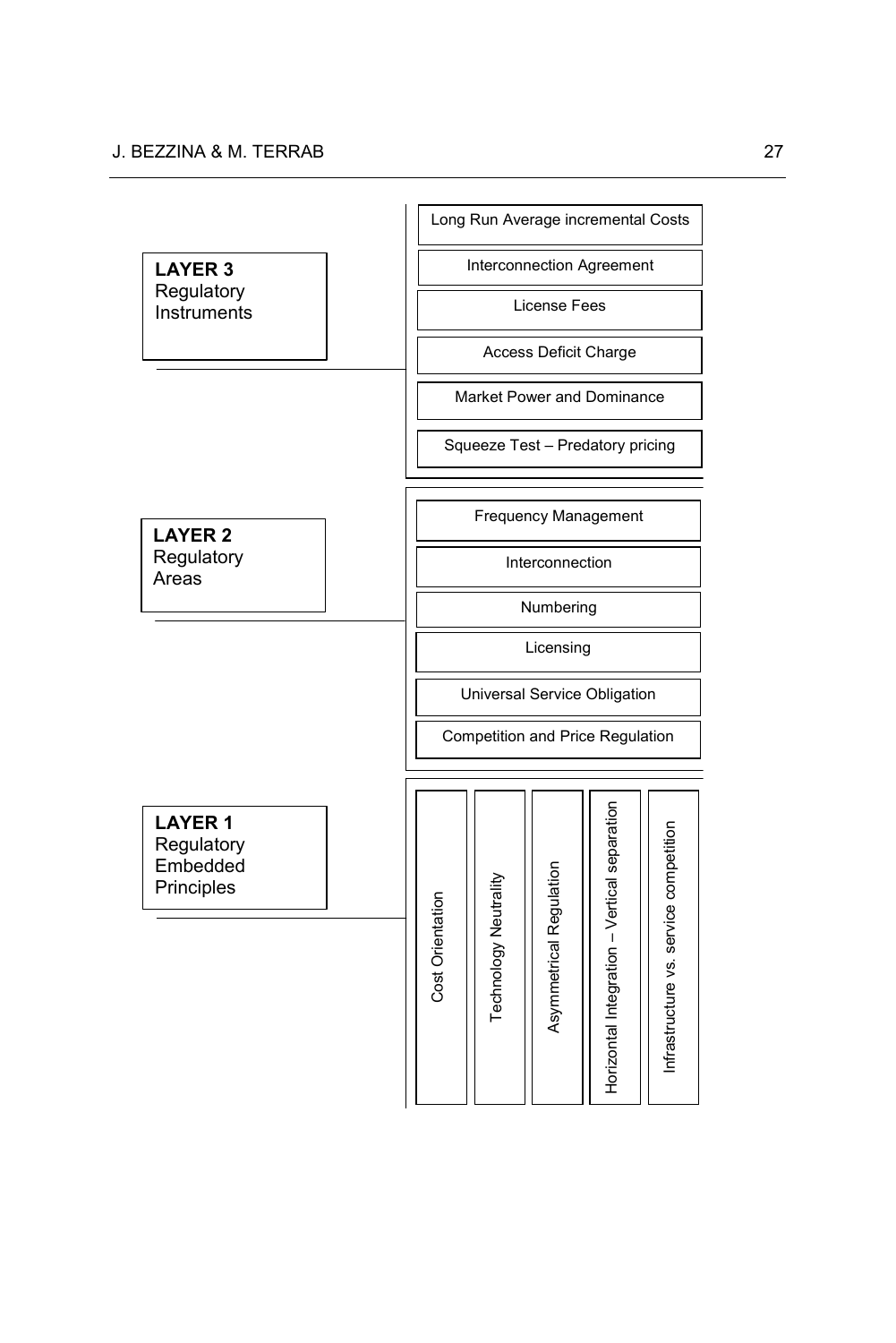As phone calls will only be one out of a number of different types of communication services in a packet switched network, the core issue will be interconnection between unbundled network elements and exchange of data in an IP network, rather than mediation of voice calls between different networks. Moreover, the current regulatory framework for interconnection focuses on interconnection of telecom networks, while for instant broadcasting networks are either unregulated or subject to different types of regulation. Convergence implies that harmonisation is necessary in order to achieve technology neutral regulation.

#### **Should regulation be cost-based?**

As mentioned earlier, the change in technology from circuit-switched to IP-based networks affects the cost of providing and running networks. Consequently, regulators must be aware of new cost structures. They will need, if they don't consider moving to something like capacity-based interconnection rules, to revise the figures they determine (and the basis of their determinations) to take into account the change in the nature of the networks.

IP telephony for example, has dramatic impacts by reducing the costs of providing voice telephony services. Technology is steadily decreasing the cost of networks, while the costs of billing and customer service may be falling more slowly. This creates strong downward pressure on retail prices. As a result, POTS operators may be obliged to undertake unanticipated write-offs of the value of their existing assets. In African countries, this issue may be relevant, as many new entrants are already IP-centric (i.e. use IP in their core backbone networks), as opposed to incumbents that are only starting to move away from their legacy systems and upgrade to IP-based backbones.

#### **Should regulation be sector specific?**

The question of sector specific and/or general competition regulation is related to two intertwined issues – firstly, the market implications of technology convergence, and secondly, the development of the telecom markets towards more 'normal' market conditions. The reason that they are intertwined is that convergence – insofar as it opens up telecom markets to increasing competition, provides new modes of access and eases the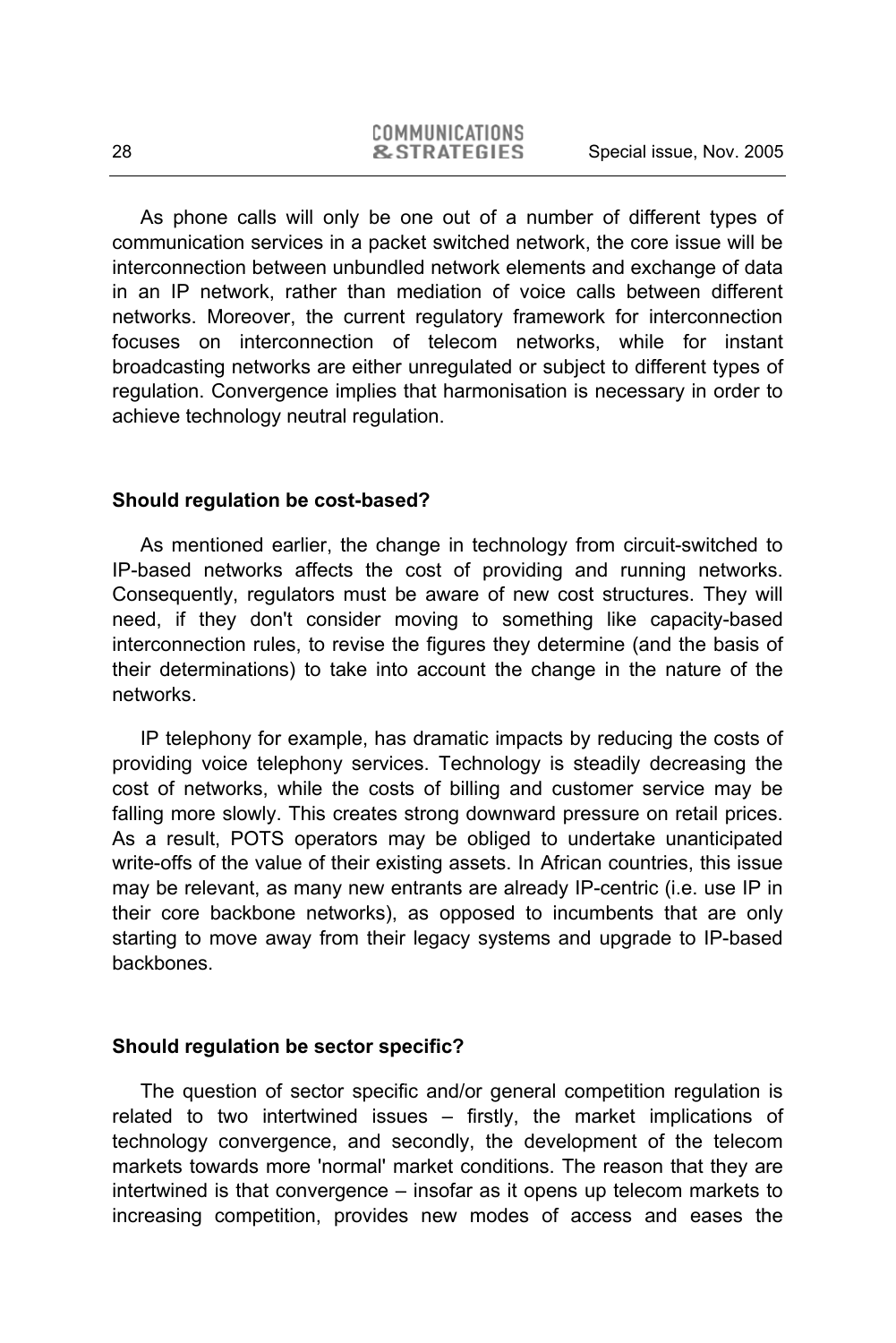restrictions on radio frequency usage – will contribute to a 'normalization' of the telecoms area.

The present sector specific regulation in telecoms was implemented in connection with the liberalization process in the area. The main fields of sector specific regulation are universal service/access, interconnection and the regulation of limited resources (radio frequencies, rights of way and numbers). Although this may not have been generally agreed from the beginning, a main goal of sector specific regulations has been to reach a stage in market developments in the area, where special regulation can be lifted. This applies to interconnection when it is clear that unregulated market mechanisms are able to see to the optimal spread of access technologies in the specific markets and where, at least, the asymmetric parts can be disbanded once it can be determined that there is sufficient competition between different providers. An open question remains, however, whether interconnection regulation of the relations between equal sized operators must continue or whether network effects will automatically lead operators towards interconnection. It finally applies to the regulation of limited resources if new technological solutions will partly solve the scarcity issues. However, as there always will be some kind of exclusivity aspect to these questions, some kind of regulation (or self-regulation) will always be necessary.

#### **Technology neutrality and standardization**

Technology neutrality is a prescription for avoiding (too much) public intervention in the choice of technology solutions in markets. It has become a basic guidepost for regulatory intervention around the world. Technology neutrality is partly based on technology convergence, as similar services can be supplied on different technology platforms, and as regulations should seek to promote competition between different technology solutions, instead of 'picking a winner'. However, the prescription for technology neutrality goes beyond technology convergence, as it is based on a more profound policy of limiting public intervention in the directions of technology development. The idea is that market mechanisms are better at making these choices, and that the risks of 'wrong' technology choices by the public sector are substantial.

Technology-neutrality is still considered as a fairly good regulatory principle in a converged environment. Neutrality ensures a fair and predictable regulatory regime, flexible enough to embrace technological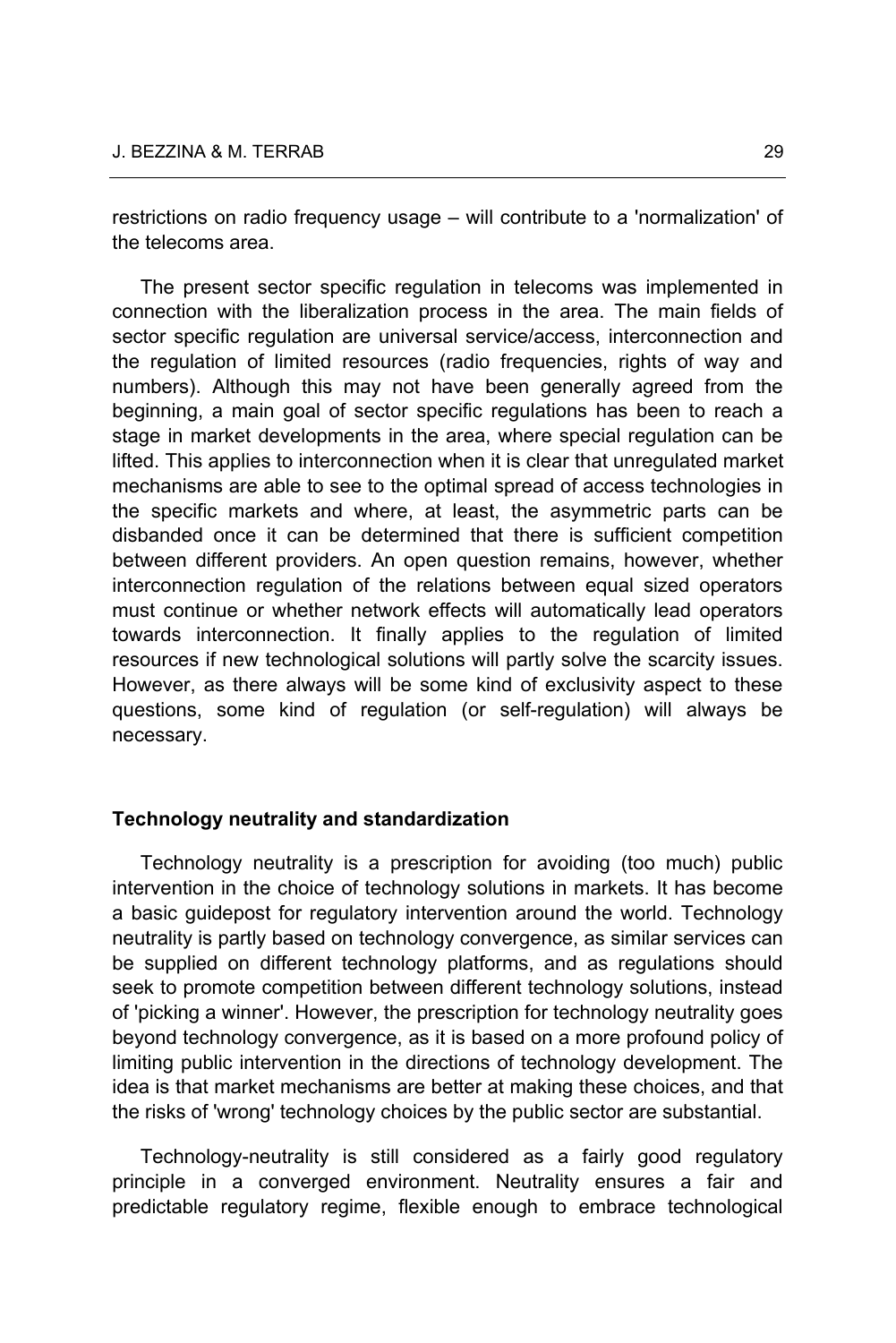changes and market developments. The question of how to adopt a technology-neutral interconnection regime, in a context where IP-based networks are becoming the main voice traffic carriers, is of growing importance for regulators. The spread of IP telephony raises dramatic interconnection payments issues. In a classic direct regime interconnection payments are possible because of the regulatory requirement of cooperation between origin, transit and termination operators. In a VoIP context, levying different levels of interconnection charges may simply not be possible for terminating operators due to the use of virtual numbers and the difficulty of locating the origin of calls.

Standardization activities have changed immensely since liberalization started in the telecoms sector. The focus has shifted from network aspects towards application and service issues. With growing convergence between telecoms and IT, securing interoperability between applications and services is a key task. This does not mean forcing private companies and citizens to use specific standards, but there can be important public assignments in promoting the use of standards and specifically open standards in and between public organizations, thus also influencing the use of standards not only between public institutions and citizens and private enterprises, but also among citizens and private enterprises. These kinds of standardization activities at a national level, specifically on the application and service levels, should not seek to restrain the use of new standards. The aim should be to facilitate the interoperability between different applications and services. The approach should be open to the introduction of new standards and to promote the use of open standards. The standardization activities should thus be seen as facilitation activities for market development.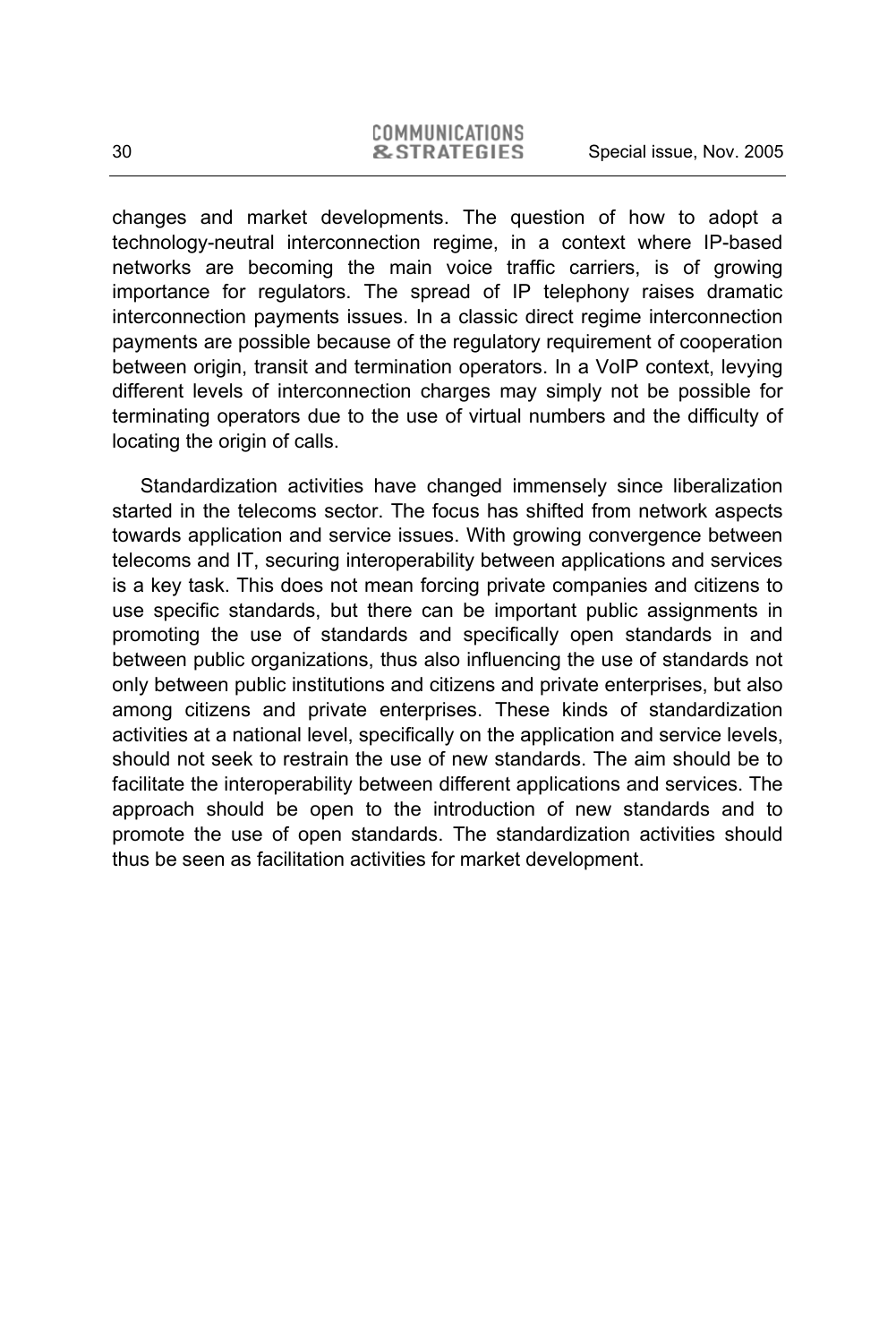# **Telecommunication Reforms in Developing Countries**

#### **Emmanuelle AURIOL**

ARQADE and IDEI, Université de Toulouse

*Abstract:* Major innovations have pushed telecommunication costs down and demand up since the mid-1980s. The new segments of the mobile and the internet markets are hence suitable for oligopolistic competition. Reforms of the former public monopoly have been necessary to accommodate the entry of new operators. It is important to disentangle the effect of market liberalization that occurred in response to technological change and demand growth from the effects of privatizations resulting from structural adjustment programs. In line with popular opinion, privatization per se did not benefit consumers much. The biggest improvements for consumers have been driven by competition from mobile telecommunication firms. Governments should concentrate on liberalizing the mobile and internet segments. For the incumbent telecom operator, allocative inefficiency combined with the critical budgetary conditions found in most developing countries favour public ownership. This is an effective way of combining the regulation of the firm with a maximum level of taxation.

*Key words:* telecommunication, privatization, liberalization, regulation, developing countries.

he percentage of countries that allowed private shareholders to own stakes in their incumbent telecommunication operator rose from 2% in 1980 to 56% in 2001 (International Telecommunication Union, ITU The percentage of countries that allowed private shareholders to own stakes in their incumbent telecommunication operator rose from 2% in 1980 to 56% in 2001 (International Telecommunication Union, ITU 2002). Simultaneousl in the mobile and the internet segments. In the mobile market 78% of the 201 countries included in the ITU database had adopted some degree of competition by 2001; while this figure was 86% in the internet market. The massive trend towards privatization and liberalization should not mask the fact that almost half of the countries in the world still have a public incumbent operator and that roughly 20%, mainly developing countries, have no private operator in their telecommunication industry at all. Similarly poor countries have limited their liberalization reforms to the mobile and internet segments. In the fixed telephony market over 60% of the world's countries have a monopoly.

COMMUNICATIONS & STRATEGIES, Special issue, Nov. 2005, p. 31.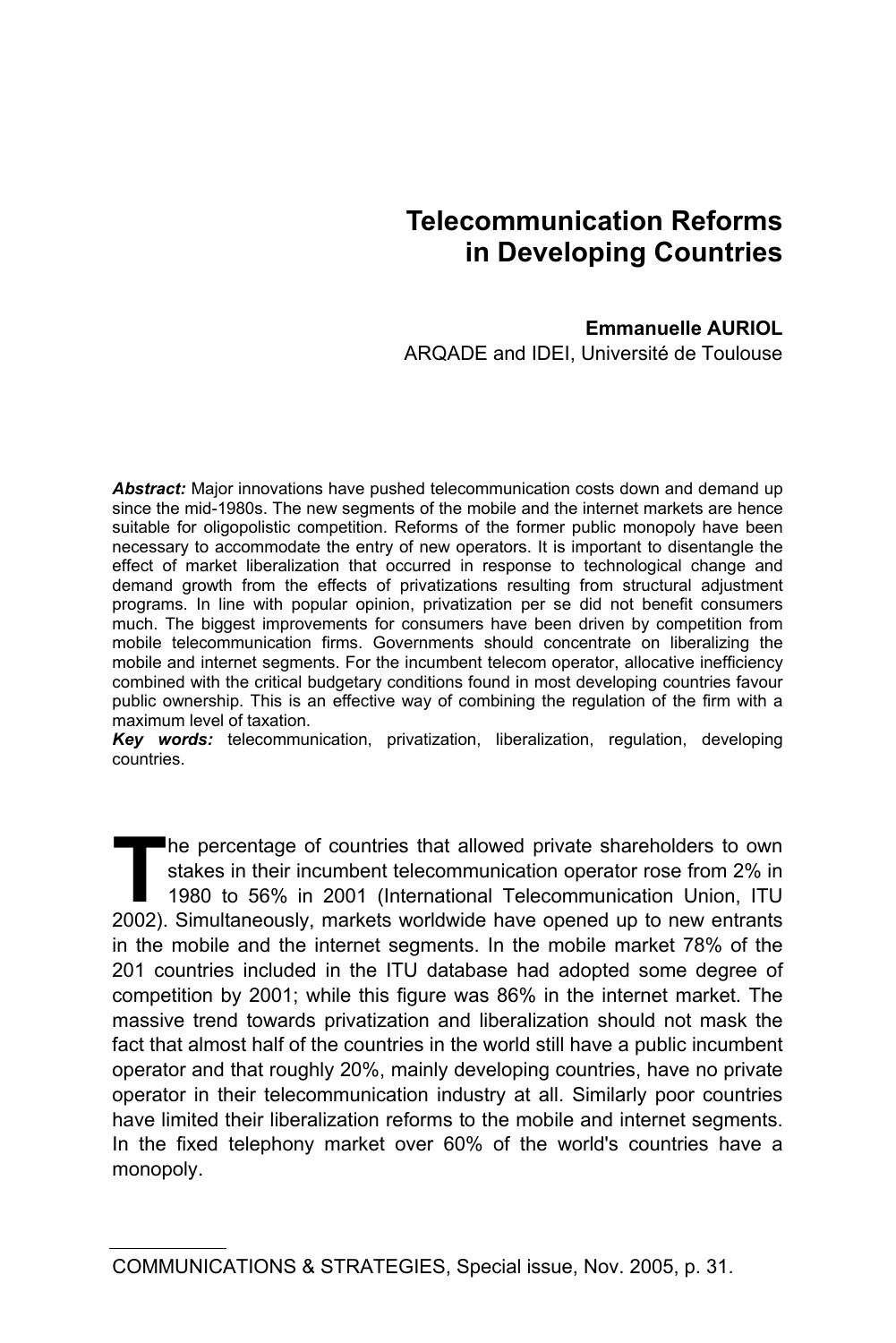The differences between telecommunication industrial policies from country to country raise the issue of how optimal reforms have been. Are poor countries lagging inefficiently behind, as is sometimes argued by the advocates of privatization, or is there a rationale for keeping the incumbent telecommunication operator public and monopolistic? The answer to this question is not clear. Assessment of reforms varies widely depending on the assessor. Since they have led to improvements in the financial and operating performances of divested firms, and in many cases also to network expansion, specialists tend to think that the reforms have been successful. This positive appraisal contrasts sharply with the popular view among consumers in developing countries, where there is a widespread perception that the reforms have hurt the poor, notably through increases in prices and unemployment, while benefiting the powerful and wealthy. In a 2001 survey of 17 Latin American countries 63% of participants disagreed or strongly disagreed with the statement: "The privatization of state companies has been beneficial" (*The Economist*, July 28th-August 3rd 2001, p. 38). Similarly in Africa, reforms have been qualified as "re-colonization" due to the participation of foreign investors in many cases. It seems hard to reconcile consumer dissatisfaction with specialists' contentment. On the other hand, the unpopularity of the reforms cannot be disregarded by those who promote decentralization and democracy. This paper thus aims to clarify this issue. It analyses the advantages and drawbacks of telecommunication privatization and market liberalization in developing countries.

### **Privatization and consumers' surplus: allocative versus productive efficiency**

#### *Productive efficiency*

Transfer of public ownership to private ownership has generally been grounded in the poor economic performance of public enterprises. A critical problem induced by public ownership, first identified by KORNAI (1980), is the lack of any commitment on the part of the government not to bail out or subsidize money-losing firms. This commitment problem is referred to in literature on the subject as the soft-budget constraint (interesting surveys are available in KORNAI, 2000; KORNAI, MASKIN & ROLAND, 2002):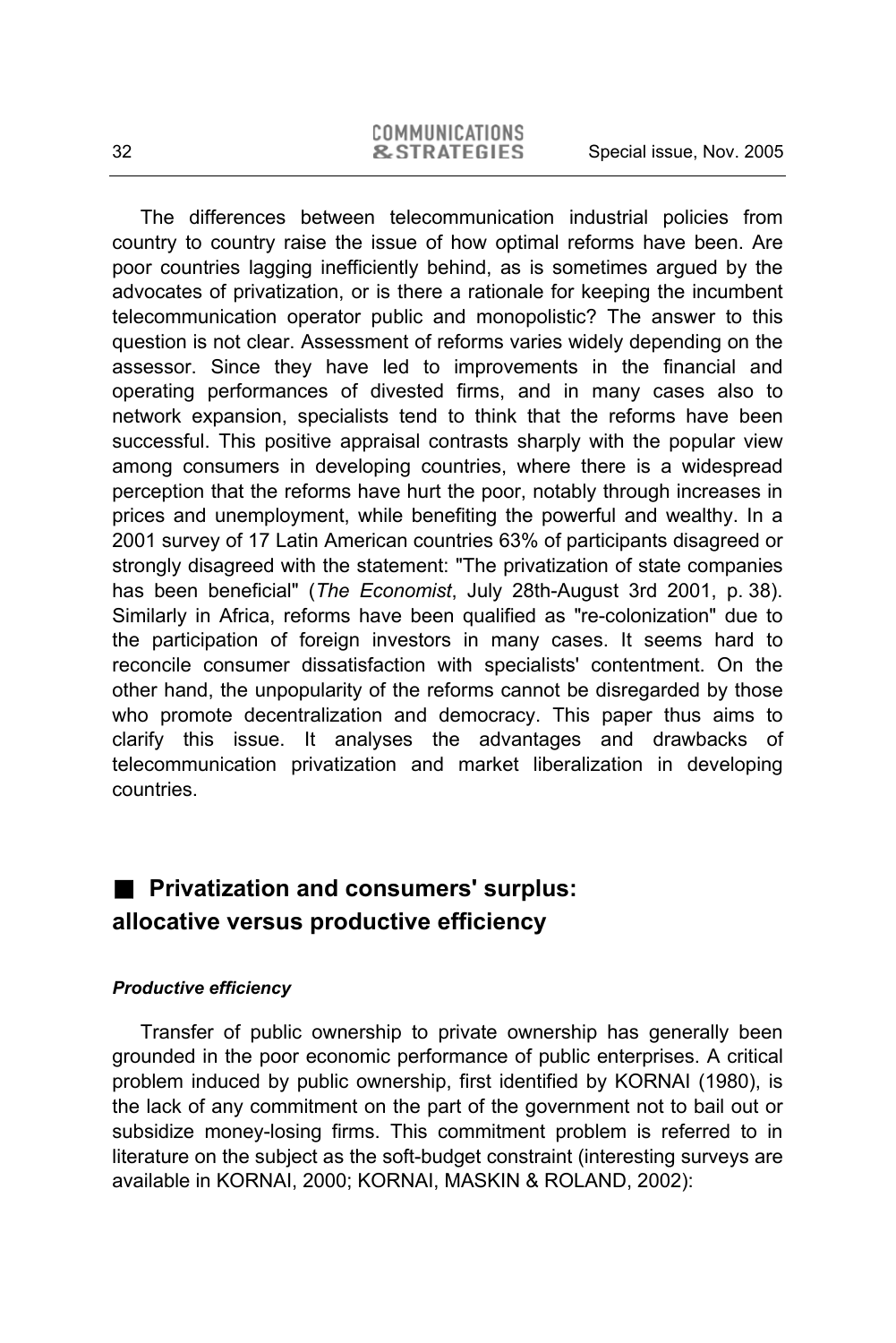$\overline{a}$ 

"The softening of the budget constraint appears when the strict relationship between expenditure and earnings of an economic unit (firms, household, etc.) has been relaxed, because expenditure will be paid by some other institutions, typically the paternalistic state." (KORNAI, 1980).

The author shows that soft-budget constraints explain many inefficiencies occurring in socialist economies such as shortages or low price responsiveness. KORNAI (2001) provides evidence of the use of soft-budget constraints by state-owned enterprises (SOEs) in developing countries. Since less efficient firms have been allowed to rely on the government for funding, they lack the financial discipline required for efficient management (DEWATRIPONT & MASKIN, 1995; SCHMIDT, 1996). In DEWATRIPONT & MASKIN (1995) and MASKIN (1999) the soft-budget constraint is caused by the contract incompleteness between governments and firms. In these two papers soft budget constraints affect the level of un-contractible investments made in firms by managers. By hardening the firm's budget constraint, privatization helps to restore appropriate investment incentives and improves production efficiency. Another part of the theoretical literature stresses that public ownership is associated with a lack of economic orientation in governments' objectives. For instance, in KORNAI & WEIBULL (1983), SHLEIFER & VISHNY (1996), DEBANDE & FRIEBEL (2003), governments are described as adopting 'paternalistic' or political behaviour as they seek to protect or increase employment; in SHAPIRO & WILLIG (1990), governments are simply malevolent.

The main conclusion of this theoretical literature is that privatization improves the internal efficiency of firms. Empirical evidence supports this result. MEGGINSTON & NETTER (2001) offer an extensive review of the literature available on the subject covering 61 empirical studies at a company level (both within and across countries). They conclude that privatized firms are more productive and profitable than public firms in both developed and developing countries. This result, which is theoretically robust and empirically grounded, seems incontestable <sup>1</sup>.

 $<sup>1</sup>$  This does not mean that privatization always improves firm performance. In three studies,</sup> looking at 204 privatizations in 41 countries, between 1/5 and 1/3 of privatized firms have registered very slight to no improvement, and even occasionally, worsening situations (MEGGINSON & NETTER, 2001).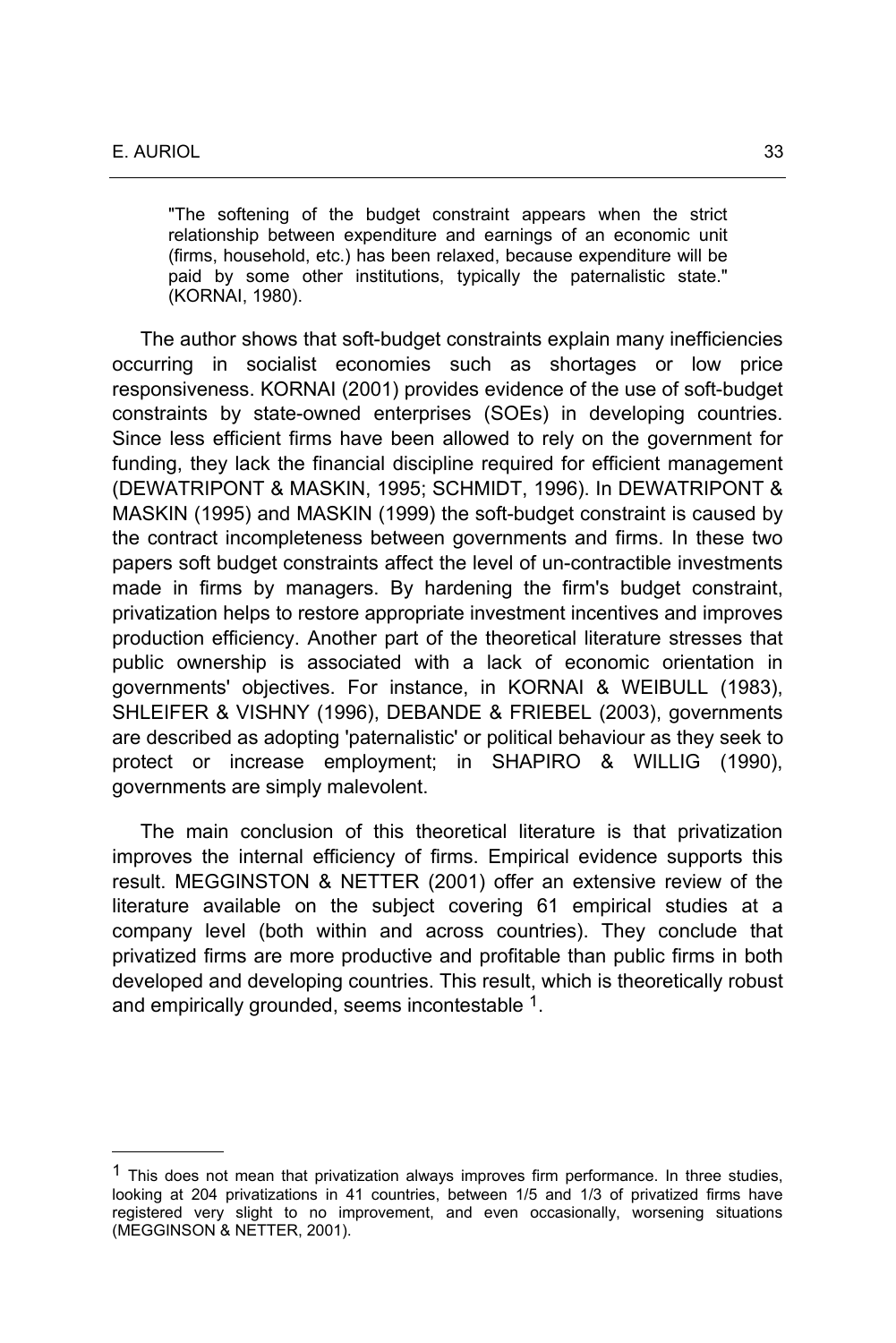#### *Allocative efficiency*

It is indisputable that privatization tends to improve firms performance. In contrast the assumption made by advocates of privatization, namely that efficiency gains are automatically transmitted to consumers, merits further discussion. Let us assume for a moment that the social objective of government is to maximize the surplus of trade. In a perfectly competitive market where price equates marginal cost, it is true that consumers benefit from the efficiency gain generated by privatization. However, in increasing return to scale industries, moving from public to private ownership does not offer a solution to the lack of competitive pressure. In the absence of government intervention, the number of firms that survive in equilibrium is small. Their rent seeking behaviour leads to high prices and allocative inefficiency and such market imperfections hurt consumers. Empirical studies hence reveal that privatization results in lower prices and higher output in competitive industries, but not in oligopolistic ones (see NELLIS, 1999). For instance, NEWBERY & POLLITT (1997) estimate the welfare consequences of the privatization of the UK electricity sector. They conclude that there were permanent gains equal to 5 percent of previous total generation costs, but at least in the first few years following privatization the new private shareholders reaped most of the gains, and both government/taxpayers and consumers lost out 2.

The fixed line telephone is characterized by large economies of scale. Since WALRAS (1936) such infrastructure industries have been referred to as natural monopolies. According to traditional regulation literature, a legal monopoly should be set to prevent wasteful duplication of investments. It thus seems natural that over 60% of the world's countries maintain a monopoly in the fixed line telephone segment (44% fully public and 16% with private participation). Moreover the legal monopoly should be regulated to avoid the deadweight loss created by monopoly pricing. Under the complete contract approach adopted in literature (see LAFFONT & TIROLE, 1993), there is no difference between public ownership and private ownership under regulation of entry and price. The result is important because it illuminates that ownership is not the key to the allocative efficiency problem; in increasing return to scale industries regulation is the key. Empirical evidence supports this result. Using a sample of 30 African and Latin

 $\overline{a}$ 

<sup>&</sup>lt;sup>2</sup> The authors argue that the government underpriced the shares in order to ensure political success. The outcry in Britain concerning the windfall gains to shareholders in this privatization helped Tony Blair's Labour party regain power. It also led to the imposition of a special tax on the profit of the shareholders (see BIRDSALL & NELLIS, 2002).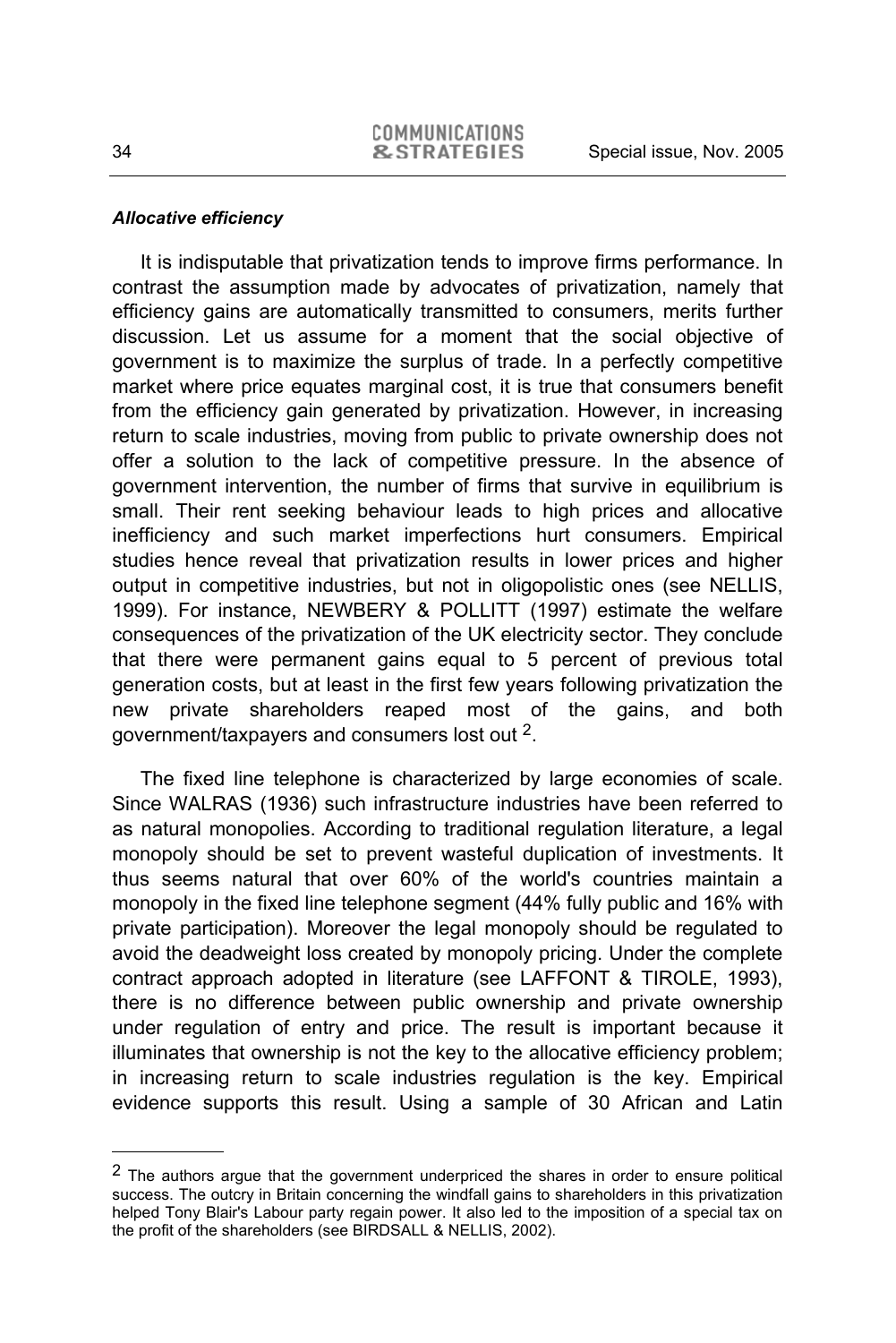American countries, WALLSTEN (2001), for instance, finds that privatization alone is uncorrelated with improvements in the telecommunication sector, and, in fact is negatively correlated with mainlines per capita and connection capacity. However, privatization combined with a separate regulator is positively correlated with connection capacity and payphone penetration. Similarly the experience in industrialized countries shows that regulation, especially the regulation of access pricing to bottleneck facilities (for example, the fixed distribution network) is a key component of successful liberalization reforms. The result is worrying because governments in developing countries, which used to control prices and production in telecommunication through public ownership, have not been very successful in establishing regulatory institutions. They usually lack the human resources, the experience and the credibility necessary to control large corporations. A major concern with privatization reforms has been government commitment ability. According to a World Bank database on Latin America, the concessions that were granted to private operators following the divestiture of public firms were renegotiated after an average of only 2.1 years (see LAFFONT, 2001; GUASH, LAFFONT & STRAUB, 2002). This problem is reinforced by the fact that, in practice, governments in developing countries are not focused on consumer surplus.

#### **Opportunity cost of public funds**

Government pursues multiple objectives, such as the production of public goods, the regulation of non-competitive industries or the control of externalities, under a single budget constraint. Since the latter usually binds the opportunity cost of the public funds (i.e., the Lagrange multiplier associated with the constraint) is strictly positive. Concretely increasing investment in infrastructure such as a telecommunication network means decreasing the production of essential public goods such as national security, law enforcement, of commodities that generate externality such as health care and education, or alternatively, increasing the level of taxes or debt. All these actions have a social cost, which must be traded off with the social benefit. Symmetrically when the government is able to tax an industry such as the telecommunication industry it can increase its investment in education, health care or other areas. The social benefit generated by this investment must be compared with the reduction in consumer surplus generated by taxes. Contrary to the price mechanism, government intervention is not, and cannot be, anonymous; it depends on the opportunity cost of public funds.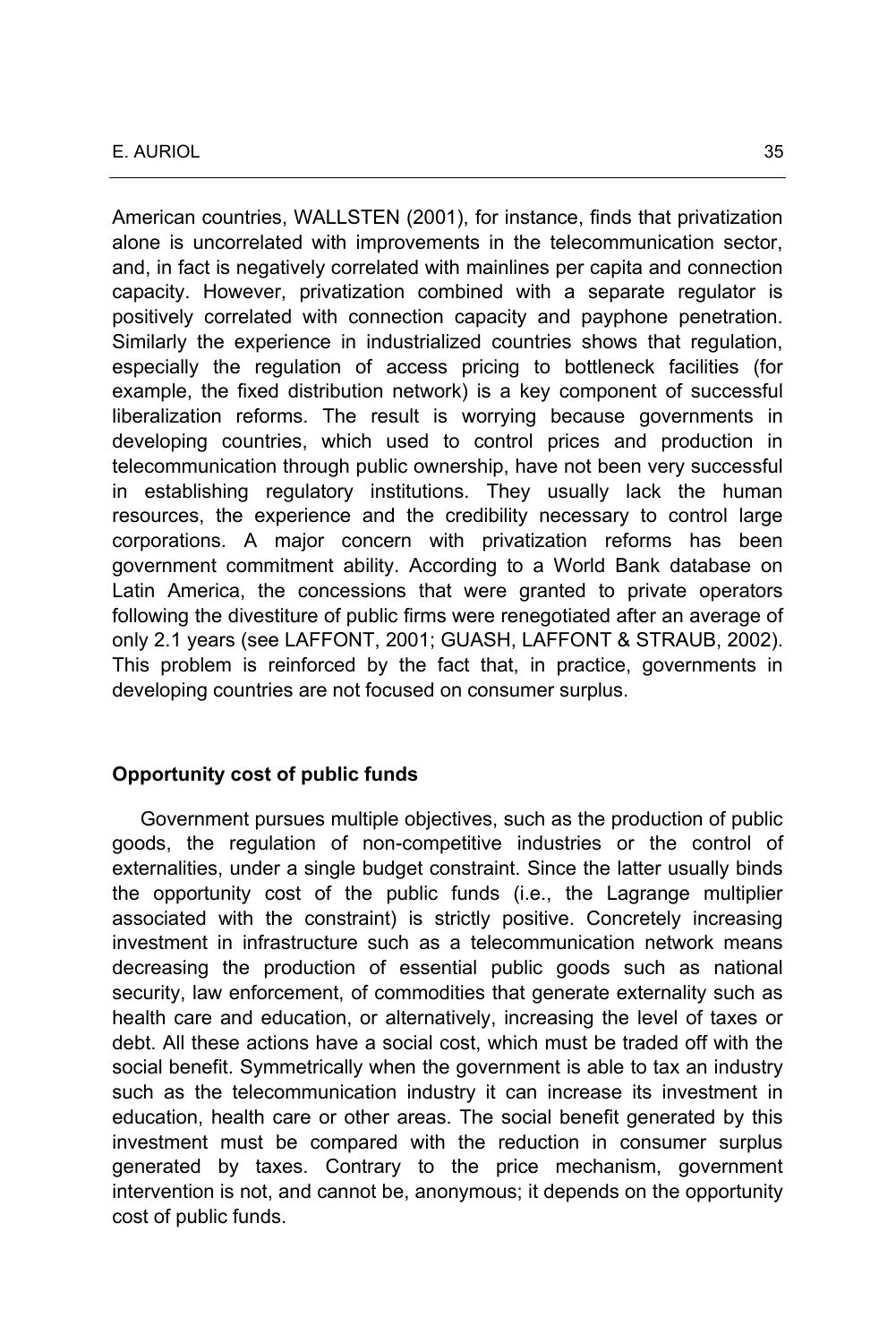The opportunity cost of public funds, defined as the Lagrange multiplier of the government budget constraint, is higher when, everything else being equal, government revenue is lower  $3.7$ ax revenue as a proportion of GDP is typically much lower in developing countries than in rich countries. The tax revenue-GDP ratio for 1995, for example, was 36.1 % for OECD countries (see official statistics on the OECD website) versus 18.2 % 1995-1997 for developing countries (TANZI & ZEE, 2001 based on a sample). The difference in taxation level reflects the fact that taxation is a non-convex activity (see WARLTERS & AURIOL, 2005). Drawing the first euro involves sunk cost. For instance, to transform the informal sector into a formal one firstly requires investment in education, so that all firms' managers are able to keep records. The government must also provide incentives for firms to register officially, train inspectors to control corporate activities etc. Developing countries are too poor to invest heavily in education, or even in their tax administration. They cannot match OECD countries' direct taxation level. Other sources of public funds are crucial to them. This includes revenue from public firms. The following sections examine how macroeconomic budgetary constraints affect privatization decisions.

## **Privatization and government revenue: the fiscal argument**

AURIOL & PICARD (2002) study the impact of poor public budgetary conditions on the privatization decisions of infrastructures and public utilities. Their paper offers a theoretical analysis of the relationship between the financial constraints of a country and its industrial policy. The opportunity cost of public funds summarizes the tightness of government budget constraints, with larger costs stemming from tighter constraints. Utilitarian governments maximize the sum of net consumers' surplus and of transfers to the firm weighted by the opportunity cost of public funds. The paper then focuses on the impact of the opportunity cost of public funds on the privatization decision. It shows that the privatization of natural monopolies

l

 $3$  The opportunity cost of public fund is different from the marginal cost of public fund (i.e., the dead weight loss created by increasing marginally a specific tax). The MCF is a general equilibrium concept. It is relevant in the long run because it indicates the social cost (or benefit) of tax reform (for more on the MCFs in developing countries see WARLTERS & AURIOL, 2005). However in the short run the taxation level is more or less fixed. The Lagrange multiplier of the government budget constraint, referred to as the opportunity cost of the public funds, then is the relevant parameter for cost benefit analysis.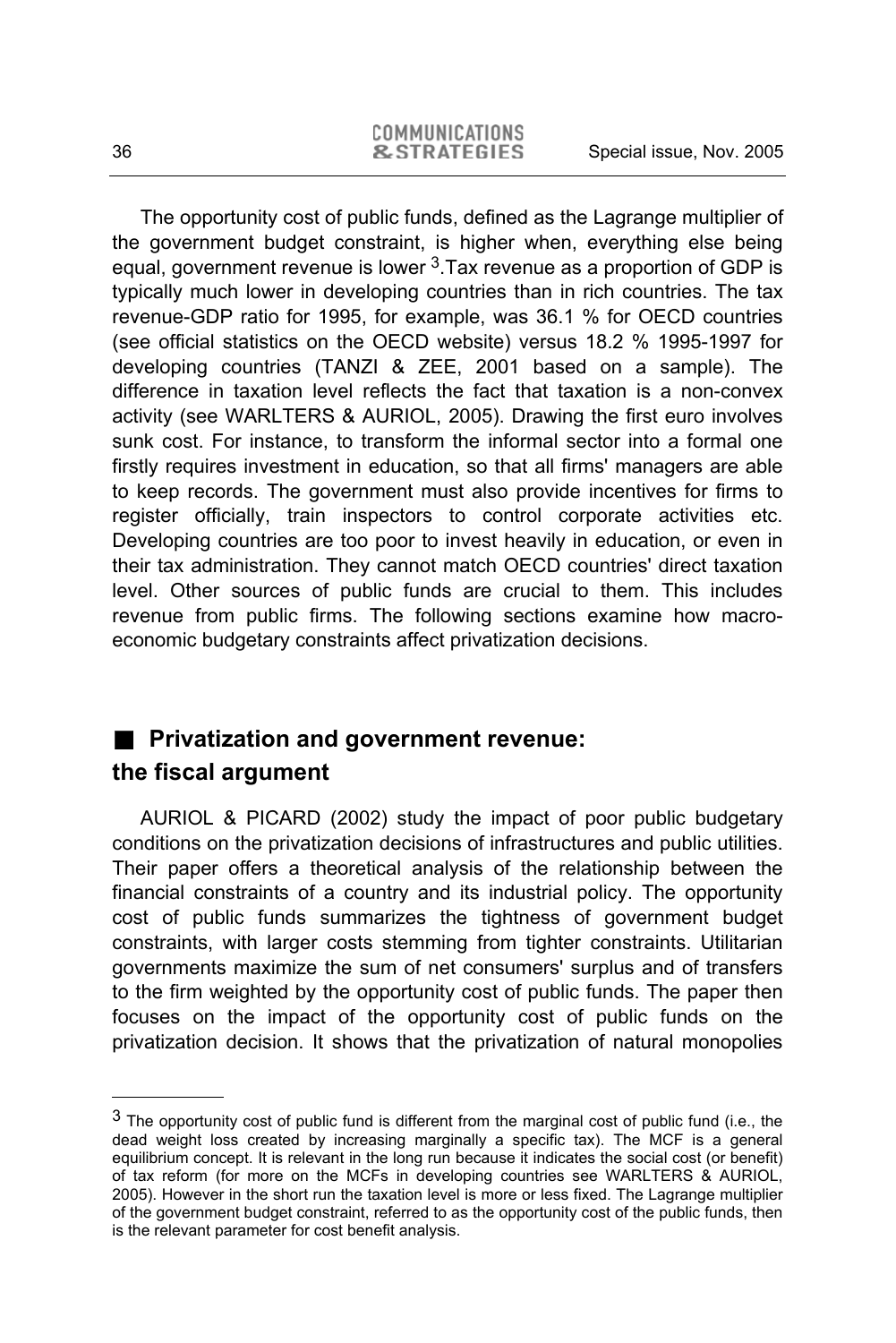#### E. AURIOL 37

l

with price liberalization depends on firm profitability and on the tightness of the government budget constraint. This implies that optimal industrial policy is generally different in rich and in poor countries.

In the model the government assumes responsibility for a public firm's profits and losses. It subsidizes the firm in case of loss and sizes its profit in case of benefit. Disturbed by the situation of incomplete information, the government can hardly discriminate between high and low cost firms. This creates an incentive problem. *Ex-post*, it transfers too many resources to firms (through subsidies, for example). In contrast managers and/or owners of privatized firms assume responsibility for the firm's cash flows. One benefit of privatization is that it reduces government subsidies to money loosing firms. For instance, the privatization commission of Burkina Faso, reported that government subsidies to SOEs dropped from 1.42 percent of GDP in 1991 to 0.08 percent of GDP in 1999 as a result of privatization (OECD-BAD, 2003). However, privatization has a price. On the one hand, the government is not able to take advantage of positive cash flows in profitable firms. On the other hand, it abandons direct control of the firm's operations, especially prices, which has a cost to consumers. Indeed empirical evidence shows that the output prices of natural monopolies increased as a result of privatization 4.

Prices are sometimes increased ahead of privatization in order to reduce the SOEs financing gaps and attract buyers. This, for instance, was the case with electricity tariffs in Zimbabwe, Kenya and Senegal, which the government increased by 10% after reaching an agreement with Vivendi Universal (see OECD-BAD, 2003). An unaccounted part of price increases stemmed from the termination of illegal connections (BIRDSALL & NELLIS, 2002; ESTACHE *et al*, 2002; OECD-BAD 2003). Privatization in developing countries should be treated as the move from public ownership with regulation of entry and price to private ownership with price liberalization. It not only involves a transfer of ownership, but also includes price deregulation. Nevertheless it is not equivalent to laissez-faire because entry remains regulated (through licence and entry fees).

One question addressed in the paper is whether the elimination of subsidies to unprofitable firms and the cash-flow generated by the sale can compensate for the price distortion associated with privatization and the loss

<sup>4 &</sup>quot;Steep price increases following privatization have been quite common in divested network or infrastructure industries, e.g. electricity and water and sewerage, and common but not universal in telecommunications." (BIRDSALL & NELLIS, 2002).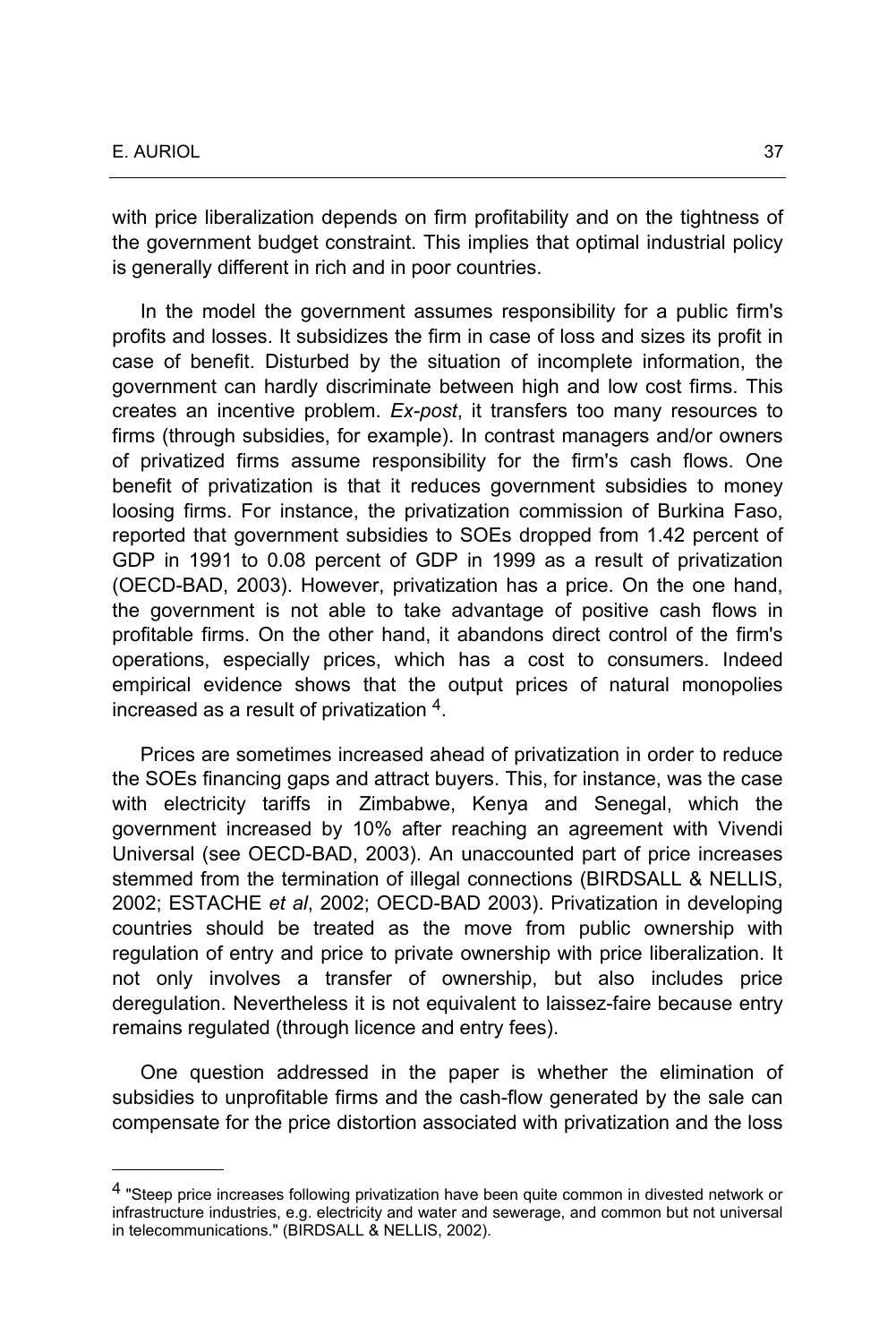of revenue from profitable public firms. The answer is positive. This result is not obvious because a benevolent regulation should be able, at worse, to mimic the private monopoly outcome. This is at least what the revelation principle suggests. However, because of the *ex-post* profitability constraint in SOEs (and not in private structures), this intuition turns out to be false. When public finance matters, privatization without price control can dominate a benevolent regulation. The optimal decision depends on the profitability of the industry.

#### *Low profitability segment*

When the profitability of a market segment is low, the optimal industrial policy is monotone in the opportunity cost of public funds. For low opportunity cost public ownership dominates privatization, while the reverse is true of high opportunity cost. This implies that governments in developing countries should get rid of their unprofitable public firms, which in practice they do. One third of the privatizations to end 1996 in Africa, for example, were liquidations or asset sales of unprofitable firms (SARBIB, 1997). The result also applies to investment with low anticipated profitability. For instance governments with abundant fiscal resources subsidize the construction of a new infrastructure and let consumers use it at marginal cost. This policy maximizes the consumer surplus, which in the case of low opportunity cost of public funds, is equal to utilitarian social welfare. On the other hand, when the opportunity cost of public funds is high, the government objective function is titled towards transfers. Subsidizing the infrastructure is socially costly. Privatization is an appealing alternative to the scarcity of public funds. To illustrate this point consider the limit case where the government cannot finance an extension of the fixed-line telephone network, for instance in a rural area. If a private company is eager to expand the network in exchange for the freedom to charge monopoly pricing it is optimal to let the firm do so. Indeed, it is better to have a privately owned and operated infrastructure, even with the monopoly distortion, than no infrastructure at all. By continuity the result still holds when the government is able to finance the infrastructure. The drawback of this policy is that it increases inequality (the rich have access to new services while the poor are deprived from them). To avoid popular outcry the government should consider subsidizing access for the poorest segment of the population. The subsidies can be financed with public funds when there are enough of them (see AURIOL & PICARD, 2005) or by the wealthiest segment of demand (namely cross-subsidies). It is worth noting that OECD countries have traditionally relied on cross-subsidies. The U.S. Congress, for example,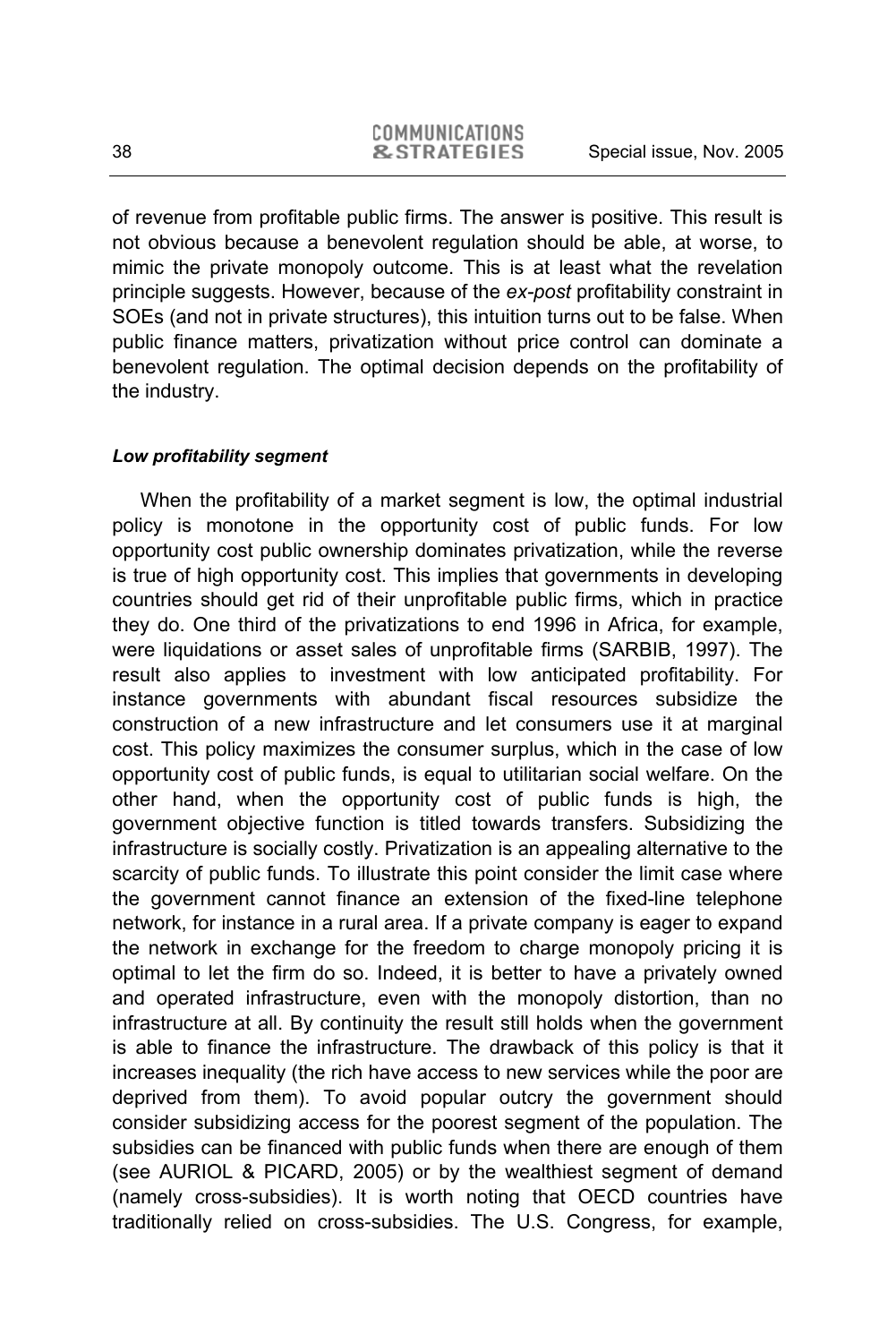directed the Federal Communications Commission to subsidize internet services to schools and libraries in the Telecommunications Act of 1996. The internet access discount, estimated at USD 2.25 billion per year, was funded by an increase in the price of interstate telephony services. HAUSMAN (1997) estimated that this indirect taxation cost USD 2.36 billion (in addition to the USD2.25 billion granted to schools and libraries). Taxation by regulation arises because Congress wants to implement social programs, but is unwilling (unable) to increase general taxes. Implementing crosssubsidies calls for close monitoring of firms' pricing policy. Governments in developing countries eager to do perform this task first need to establish an efficient regulatory authority.

#### *Profitable monopoly*

l

When the public utility is profitable in the natural monopoly segment of the service, the optimal industrial policy is non-monotone in the opportunity cost of public funds. The result is a consequence of the difficulties encountered by developing countries in attracting investors while auctioning off their profitable state owned enterprises (SOEs). Indeed, country risk analysis is very important in today's global investment strategies because it forms the basis of determining future expected returns on investment. Since the perception of business risk is higher in poor countries, as for instance illustrated by the International Country Risk Guide, this negatively affects the supply and cost of international capital flows for these countries. Empirical studies thus show that SOEs are generally sold at a discount (see BIRDSALL & NELLIS, 2002). With under priced public assets, AURIOL & PICARD (2002) show that the optimal policy is non-monotone in the opportunity cost of public funds 5. When the opportunity cost of public funds is low, the government sets prices close to marginal cost and subsidizes the regulated firm to cover fixed costs. Rises in the opportunity cost of public funds increase the social cost of such transfers. The government prefers to let a private firm take over for intermediate values. Finally, for large values the government, which focuses on revenue, prefers to keep profitable firms public rather than to sell them off. Prices are set close to the private monopoly level in order to maximize profit and thus government revenue. For low and high value opportunity cost scenarios (i.e. when bailouts are cheap or when 'hold-up' on profitable industries are valuable) public

<sup>5</sup> On the other hand if a government is able to sell a SOE for its full expected profits, the optimal industrial policy is monotone in the shadow cost of public funds.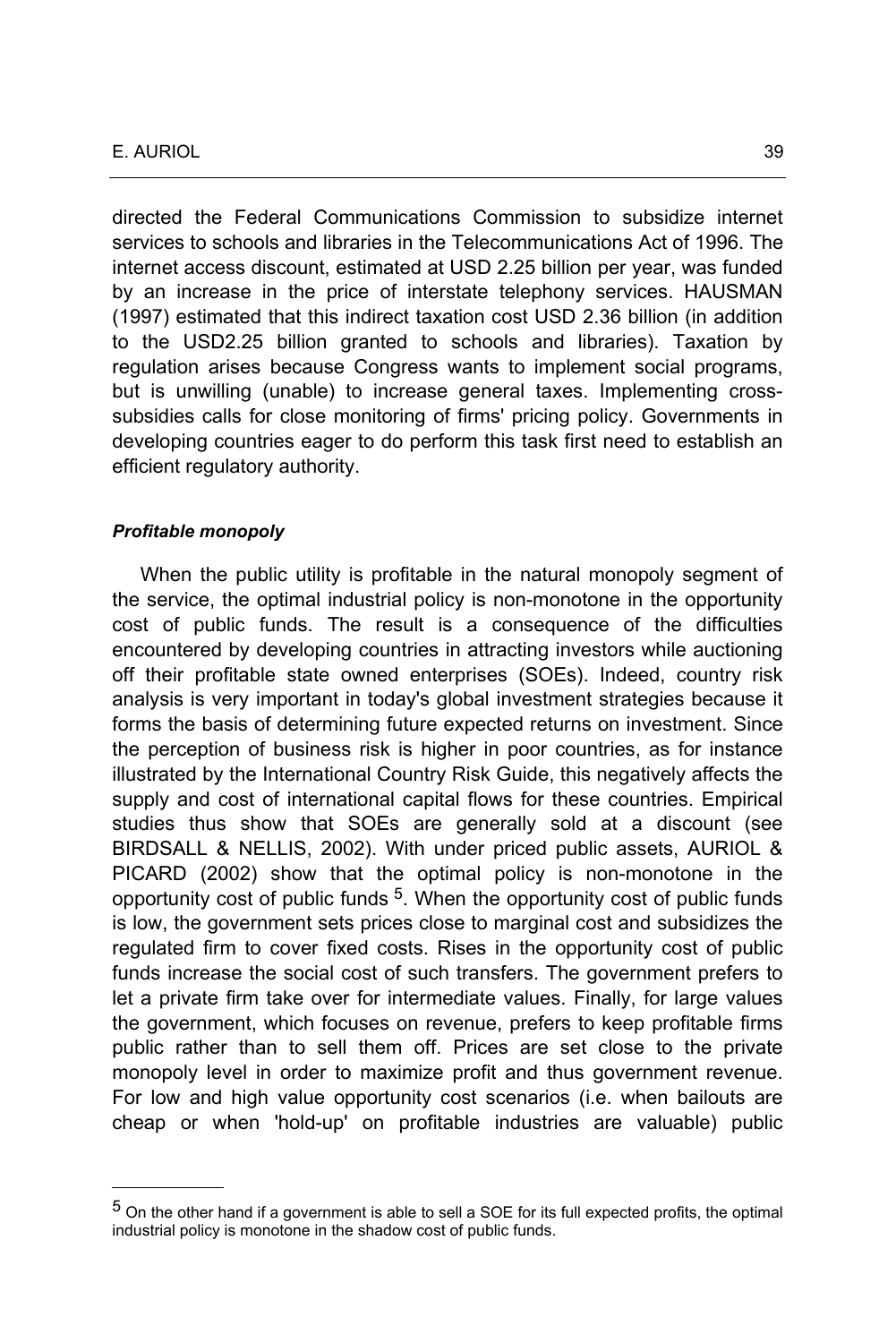ownership is preferred to privatization. The reverse holds true for intermediate opportunity cost.

The non-monotonicity result has important policy implications for the telecommunication industry. In other words, while divestiture of the profitable public firm may be optimal in developed countries, it is not necessarily ideal in developing countries, where budget constraints are tight and market institutions weak. This result is especially relevant for the traditional local and international segment of telecommunication industry.

"A PTT [Post and Telecommunication Company]'s yearly revenues (especially charges from international calls) were used by governments to subsidize mail services, or ease yearly budget deficits. Given this public convenience and necessity, the interests of third world governments are often diametrically opposed to telecom policies of privatization and the network deregulation favoured by wealthy nations.'' (ANANIA, 1992).

It is wrong to believe that the governments of advanced economies do not care for the revenues generated by the telecommunications industry and focus on consumer surplus. The fiscal argument works for every country in the world. The difference between them lies in the weight that this argument assumes. In the USA, for example, a federal excise tax on local and long distance telephony services was created in 1898. It has been repealed occasionally and re-enacted ever since. The tax's opponents argue that it is regressive and distortive; while its proponents insist on the need for revenues in order to reduce federal budget deficits. It is hard to get around this argument: at a tax rate of 3% tax collection reached USD 5.185 billion in fiscal year 1999 (reported in the *Budget of the United States Government, fiscal year 2000*) 6. It would be unfair and stupid to ask developing countries to focus on their consumer surplus, while advanced economies have always relied on the telecommunications industry for fiscal resources  $<sup>7</sup>$ . As they are</sup> not able to tax as efficiently as advanced economies, developing countries need the additional revenues more badly. For instance, over the period

-

<sup>6</sup> Similarly in Australia the communication industry has the highest company tax to profit ratio equal to 0.49. In company tax alone each firm in the industry paid on average Australian \$40 millions (2002-03 income year), more than the double of the average of the second largest contributors (i.e., the mining industry). Finally in 2000 the UK mobile sector alone generated £1.3 billion in tax revenue. See:

http://www.intellectuk.org/sectors/sector\_telecommunications\_1.asp

<sup>&</sup>lt;sup>7</sup> Until recently telecommunications companies were public in virtually all countries in the world (with the important exception of the US). The telecom public utility being traditionally profitable, it provided a steady flow of public funds throughout the years.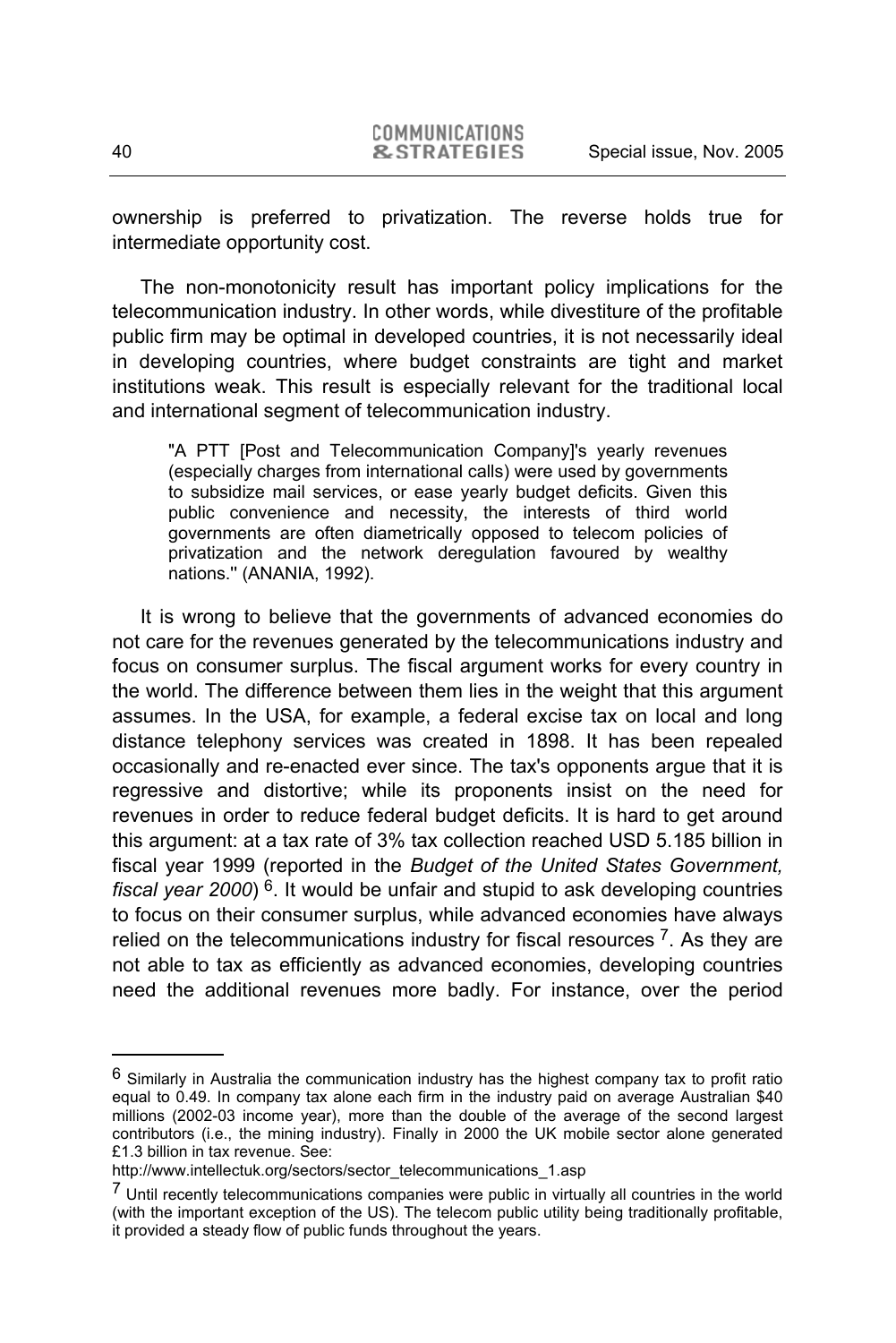1990-1995, revenues collected from public firms (among them the telecommunications industry is traditionally a large contributor) amounted to 8% of GDP in Bolivia, 2.2% in Brazil, 5% in Chile, 1% in India, 3% in Mexico, 3% in Peru (World Bank, 1998).

"On the whole this non-tax revenue is more important for developing than opposed to industrial countries, comprising about 21 percent compared to 10 percent of total revenue.'' (BURGESS & STERN, 1993 p. 782).

#### *Profitable duopoly*

When *ex-ante* profitability rises substantially, the market allows for the entry of more than one firm. AURIOL & PICARD (2002) show that the advantage of private unregulated structures disappears. Indeed, when a second firm is introduced, the costs of information and of *ex-post* profitability constraint in regulated firms diminish more than the costs of excessive prices and entry to private oligopolies. In other words, market liberalization, which corresponds to the divestiture of an historical monopoly and the introduction of new entrants, is not equivalent to *laissez-faire*. In the framework of our model the divestiture of the historical monopoly is motivated by smaller fixed costs and/or by larger product demand. The mobile and the internet segment of the telecommunication industry are a good illustration of these changes. Indeed, with wireless technology sunk costs fall. Depending on the size of demand (i.e., country population and wealth) several suppliers can efficiently compete in the same market. Hence in the mobile segment 78% of countries had adopted some degree of competition in 2001 versus 86% in the internet segment.

The paper suggests that privatization and liberalization reforms in these segments of the market cannot succeed without effective regulation of entry and prices. The result is counter intuitive. It would seem more natural to regulate the outcome of the private monopoly (i.e., in the low profitability case) than that of the duopoly (i.e., in the high profitability case). Indeed, with several firms one could expect competitive pressure to push prices down. This is true to some extent: prices decrease when the industry moves from a private monopoly to a private duopoly. However, unregulated competition (e.g. Cournot) is inefficient compared to regulation. The privatization outcome is obviously worse when operators collude or are granted exclusivity periods, as is often the case in developing countries. To avoid the dead-weight loss created by monopoly pricing, it is necessary to regulate the market, especially access to bottleneck facilities (e.g. the fixed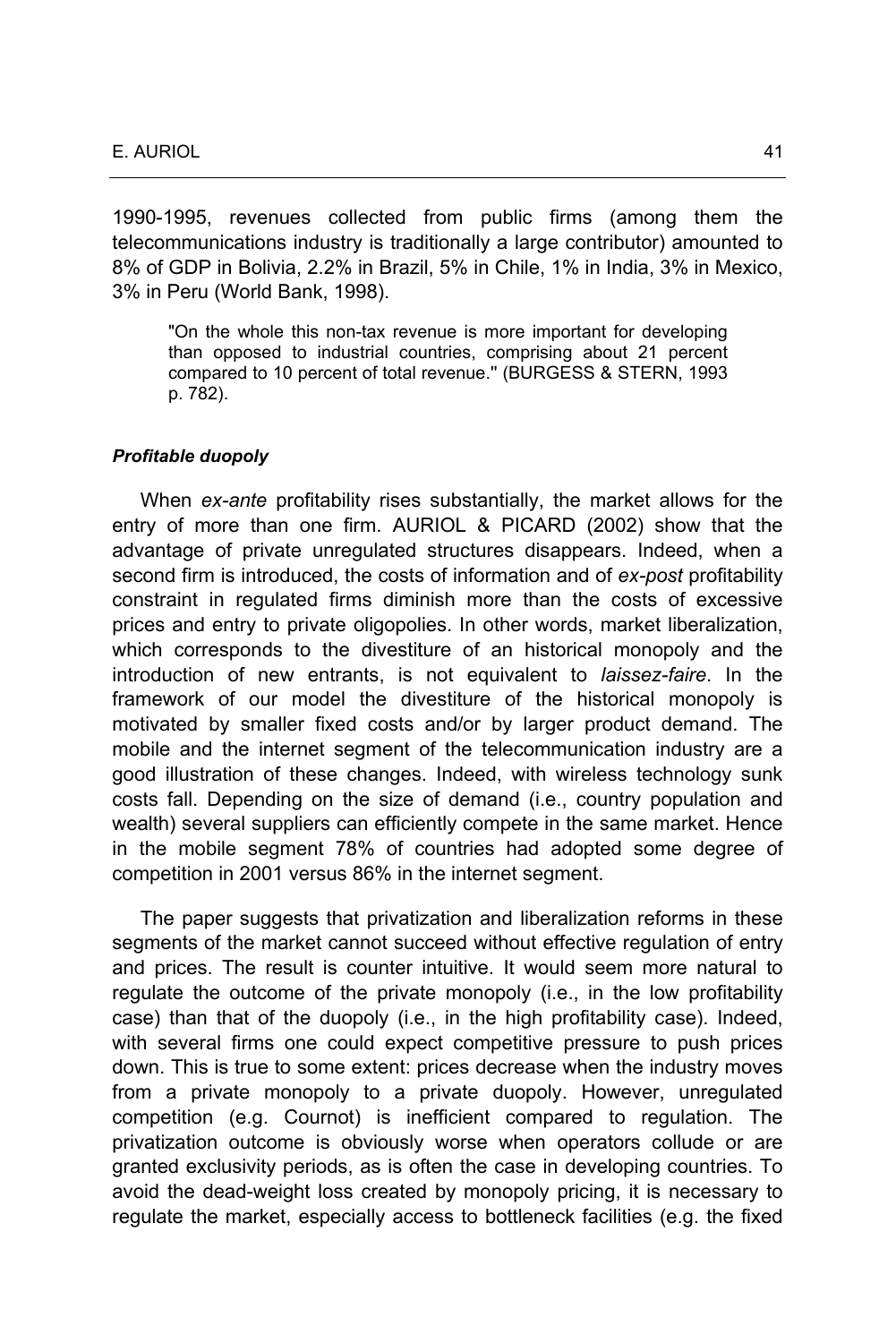line network). Indeed new entrants need to be able to interconnect with the incumbent telecommunication firm in order to reach their customers. If the latter is privatized, it has every incentive to prevent competition from mobile operators. This is a major concern because recent empirical studies show that the biggest improvements in the telecommunication sector have been driven by competition from mobile telecommunication firms, not by privatization reforms (see LI & XU, 2001; McNARY, 2001; PETRAZZINI, 1996; ROS, 1999; WALLSTEN, 2001). Since the revenues generated by the telecommunication industry represent over 2% of world GDP, inefficient entry and high prices in the mobile segment generate large social costs. FUSS, MESCHI & WAVERMAN (2005), for instance, estimate that in a typical developing country, an increase of ten mobile phones per 100 people boosts growth by 0.6 percentage points. The growth dividend is similar to that of fixed-line telephones in developed countries in the 1970s.

## **Empirical assessment of reforms**

To make a general appraisal of the reforms LI & XU (2002) calculate the difference between pre- and post-privatization mean of key performance variables and test whether the difference is zero based on a sub-sample of some 60 countries that experienced full or partial privatization in the telecommunications sector. Based on this simple test privatization is associated with a substantial reduction in employment (nearly 50 percent) and with a sharp increase in investment. Interestingly it is also associated with a 38 percent reduction in real output.

This result is consistent with the finding by BIRDSALL & NELLIS (2002) that the output prices of infrastructure industries increased as a result of privatization. Since the reduction in real output is lower than the reduction in employment, privatization is associated with a significant increase in labour productivity (42 percent). The pre and post-privatization mean testing does not establish causality, it shows correlation. However, the results do help to reconcile the experts' positive evaluation with the unpopularity of the reforms. Indeed, privatized telecommunication firms seem to be more productive and to invest more in network coverage. This is an improvement for the population, which in turn gains access to the service. Yet they also get rid of redundant employees, increase prices and disconnect those who cannot afford their bills. Prices rise decreases the surplus of consumers who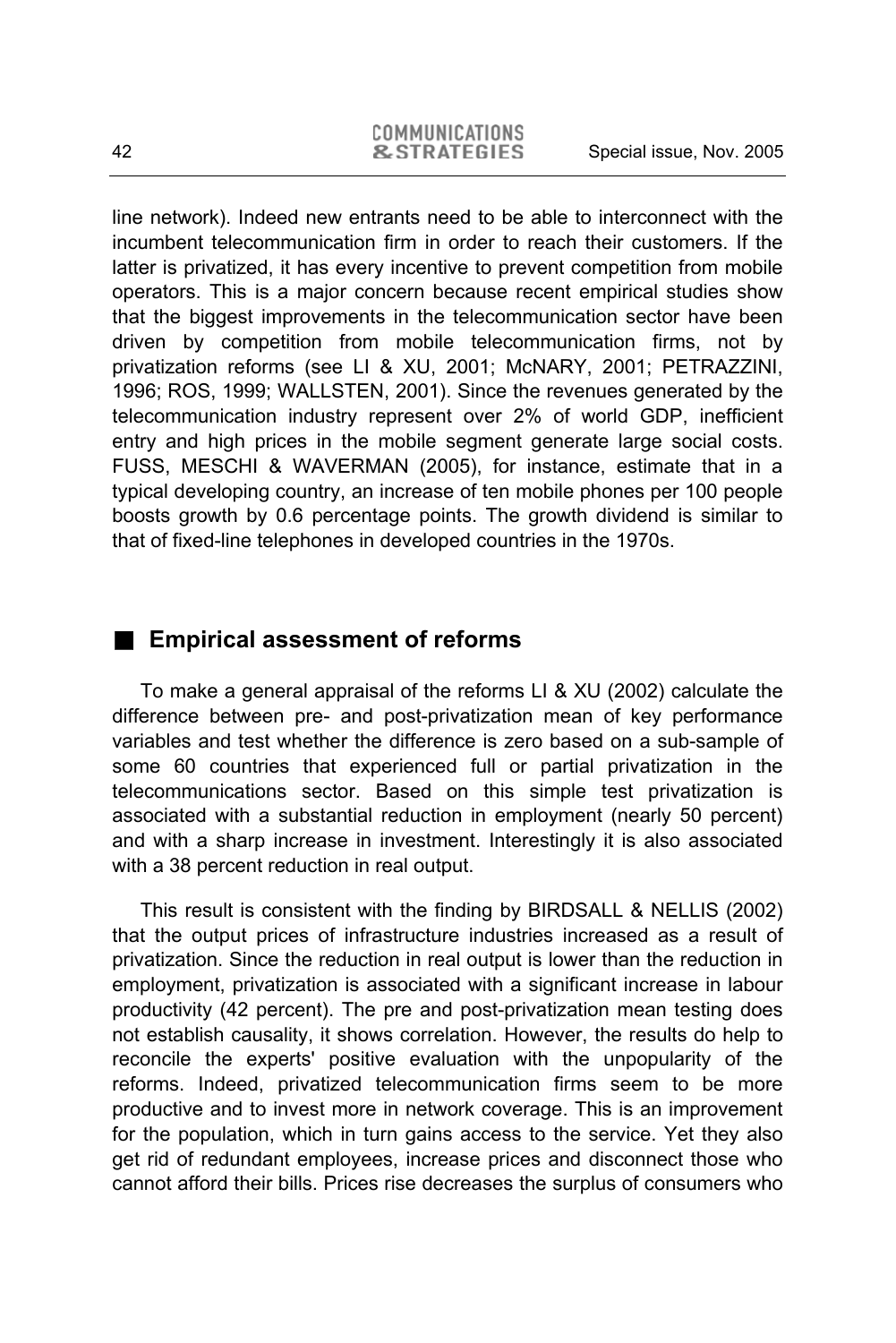l

had access to the service before privatization. Disconnections and labour downsizing hurt the poor 8.

So far the empirical results are consistent with both efficiency and the fiscal theory  $9$ . This raises the question of what triggers the privatization decision in the first place. The question is empirically relevant because the conduct and performance of the reforms vary with their objectives. The few empirical papers that study this problem do not focus on the telecommunications industry. They suggest that the macro economic rationale put forward in AURIOL & PICARD (2002) plays a significant role in the decision whether to privatize. Based on a data set from privatizations in China, LI, LI, LUI & WANG (2001), for instance, test whether government privatizes in order to enhance production efficiency or to increase its revenue. They conclude:

 "Our tests based on the data set from China reject the efficiency theory and yield support for the revenue theory."

Similarly BORTOLOTTI, FANTINI & SINISCALCO (2003) analyze panel data for privatization around the world. They consider all types of industry (competitive and oligopolistic) and all kinds of countries (rich and poor). The authors find that privatization is more likely in wealthy democracies with right wing governments, high debt, liquid stock markets and a legal system that protects shareholders. Finally WARLTERS (2004) studies the determinants of infrastructure privatization using probit regressions with panel data covering 155 developing countries for the years 1984-1998. He shows that the introduction of a VAT system positively influences the probability of infrastructure privatization. This result illuminates the link existing between taxation and privatization reforms. WARLTERS (2004), who interprets the introduction of a VAT system as an improvement in the tax system, concludes that:

"Infrastructure privatization is more likely when the shadow cost of public funds falls."

<sup>8</sup> As BIRDSALL & NELLIS (2002) put it: "Most privatization programs have done much more to enhance efficiency than equity. At least initially, and on average, privatization has worsened wealth distribution (highly likely) and income distribution (likely)."

 $9$  That is, after the privatization firms use more efficiently their inputs. They also pay franchise fees and make more investment than the financially strapped governments. Finally, they increase prices so that output decreases.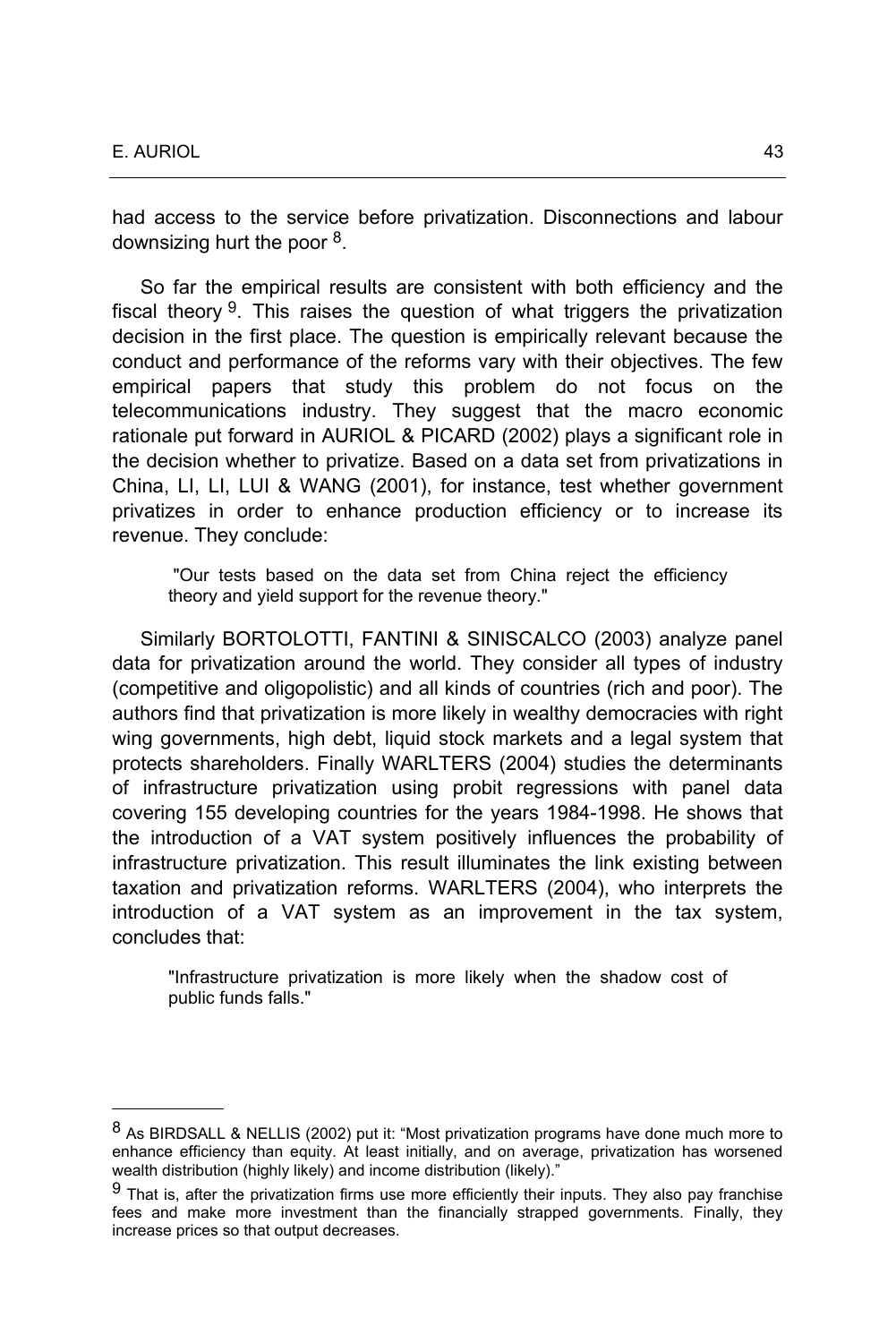The three papers support the idea that macro-economic concerns influence the decision to privatize. However, with the exception of LI, LI, LUI & WANG (2001), they do not control for efficiency. To test which theory prevails requires micro-economic data on public firms on top of the usual macro-economic data,. These data are usually not available. A notable exception, which is exploited in AURIOL & TUSKE (2005), is the data on the telecommunications industry.

AURIOL & TUSKE (2005) estimate the probability of telecommunication privatization in developing countries using data from three primary sources. Firstly, the International Telecommunication Union maintains a rich panel data set on the worldwide telecommunication industry. The database contains detailed information for every country in the world on telephone service revenue, quantity, annual telecom investment, infrastructure quality such as teledensity, the number of telephone mainlines etc.. The data are industry based. Since the public firm used to be in a monopoly position, the data provide detailed company information before privatization. Secondly, the World Development Indicators (WDI) maintained by the World Bank provide the matching macro economic panel data required to test the relevance of the fiscal argument. Finally, the dependant variable is constructed by extracting information relative to the telecommunication industry from the World Bank's Private Participation in Infrastructure (PPI) database. The probability of privatization is estimated with random effects probit models. The panel data covers 153 developing or transition countries for the year 1985-2003. It contains privatization data from PPI, industry level information from the ITU, and macro-economic information from the WDI. The theoretical predictions differ depending on which theory prevails. If the efficiency argument is determinant firms with poor economic performances should be privatized first. On the other hand, if AURIOL & PICARD's (2002) fiscal argument is relevant, macro-economic variables measuring the tightness of government budget constraints should significantly influence the probability of privatization. A more subtle implication of AURIOL & PICARD (2002) arises while focusing on the incumbent operator of the telecommunications industry. Indeed the fixed-line and the long distance segment traditionally constitute a profitable monopoly. Depending on the opportunity cost of public funds, privatization of the incumbent operator might be the optimal policy in a rich country, while the same does not necessarily apply to a poor one. AURIOL & PICARD (2002) show that the optimal decision depends on a critical value of the opportunity cost of public funds. Under the paper's assumptions, the critical value lies in the range of the opportunity cost of public funds generally retained for developed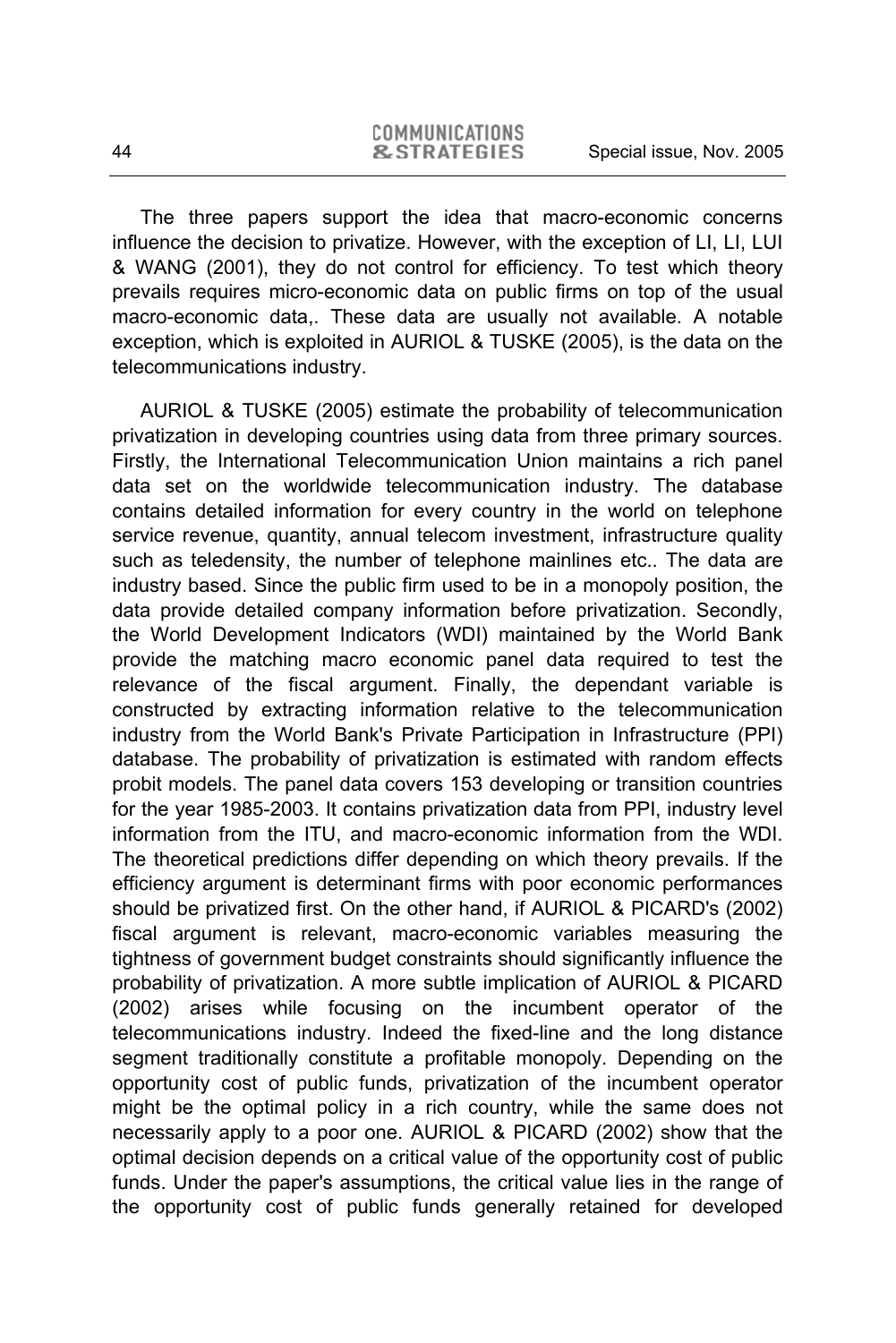l

economies (i.e., it varies between 0.35 and 1.10). If the model assumptions are empirically grounded the probability of privatizing the fixed-line and the long distance segment in developing countries should decrease with the opportunity cost of public funds 10.

AURIOL & TUSKE (2005) found that the probability of privatization of the fixed access and long distance segments decreases with country risk rating, with the level of multilateral debt service, or alternatively, with the level of public and publicly guaranteed debt. As predicted by the theory, the probability of privatization declines when the opportunity cost of public funds, measured by the level of debt service for example, rises. The result is robust when the characteristics of firms are analysed. In this case it is worth noting that the probability of privatization increases with the level of teledensity , the percentage of digital mainlines and the level of annual investment, but decreases with the level of the telephone waiting list. To confirm these results regressions were run with the micro-economic variables alone. They yield the same qualitative results. The probability of privatization increases with teledensity, annual telecommunication investment and the percentage of digital main lines, but decreases with the size of the telephone waiting list. In other words developing countries privatize efficient incumbent telecommunication firms first. It is doubtful that the firms' efficiency is at the heart of the privatization decision. On the other hand, the results are consistent with governments maximizing sale revenues. Developing countries, which are coping with critical financial problems, rationally regard privatization as a fiscal instrument.

Whether governments privatize public assets to unbind their budget constraints or to increase industry performance and consumers' surplus is crucial to the conduct of reforms. For instance, in privatization of public utilities governments have the choice between auctioning off the operator on the basis of the highest royalty payment, or waiving the royalty payment and auctioning off the service to the party who bids the lowest service tariff (see ESTACHE, FOSTER & WODON, 2002). In a survey of 600 concession contracts from around the world, GUASCH (2000) shows that, in most cases, contracts are tendered for the highest transfer or annual fee. In practice, governments in developing countries are more concerned with relieving fiscal constraint than securing tariff reductions. The proceeds of

<sup>&</sup>lt;sup>10</sup> The prediction is reversed for advanced economies as suggested by BORTOLOTTI, FANTINI & SINISCALCO (2003) where the probability of privatization increases with the level of debt.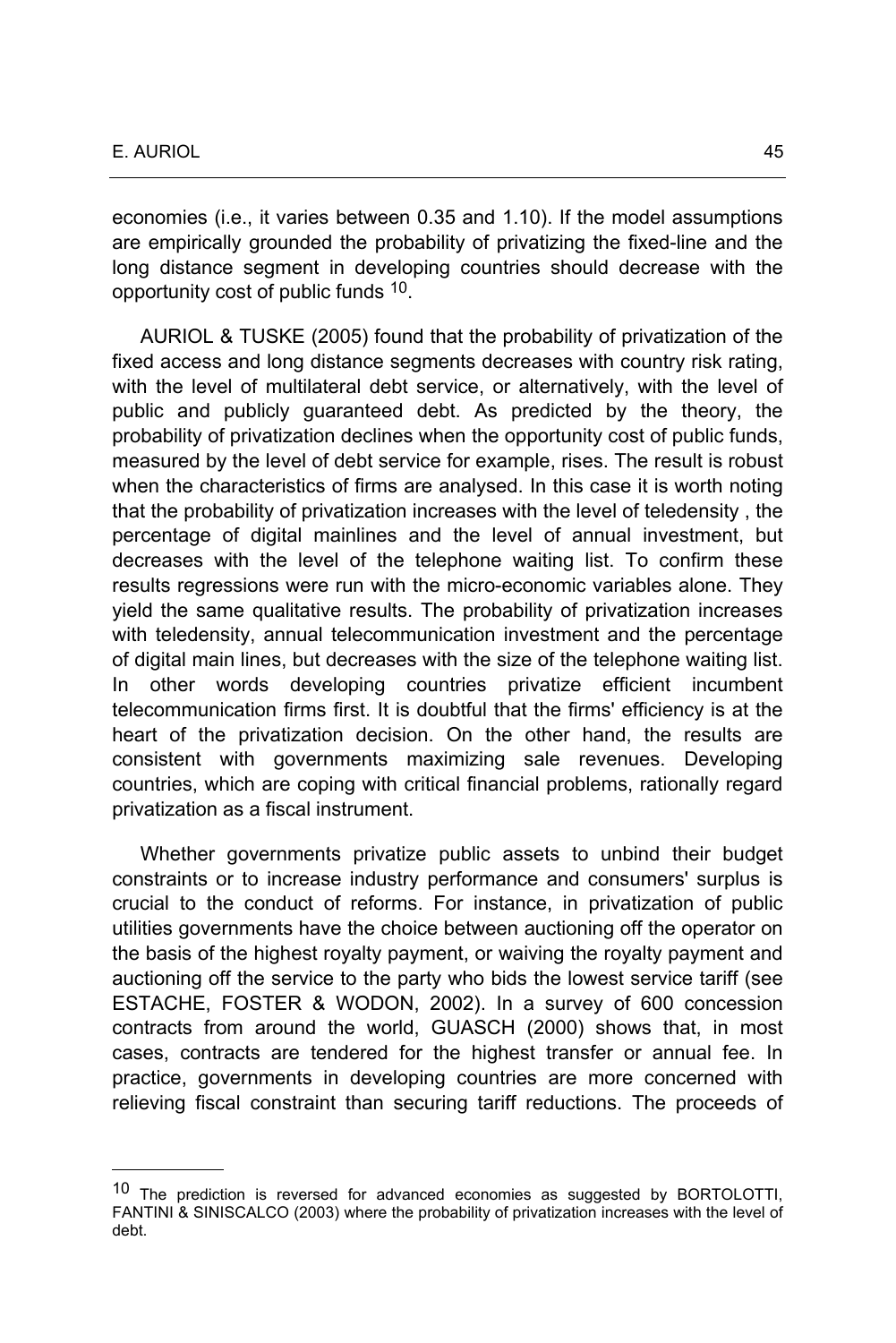privatization in non-OECD countries, which account for over one third of the worldwide proceeds of privatization (MAHBOOBI, 2000; GIBBON, 1998, 2000), have hence been used to alleviate fiscal pressure on the public sector 11. Using a panel of 18 developing countries, DAVIS *et al*. (2000) show that the budgetary proceeds of privatization have been used to reduce domestic financing on a roughly one-for-one basis. Since the transfers are higher the greater the expected profitability of the industry, governments committed to privatize choose policies that are likely to increase the firms' profitability.

Privatizations initially often come with exclusivity periods (i.e., temporary monopoly power). To study the impact of the exclusivity period on privatization price, WALLSTEN (2000) focuses on the privatization of twenty telecom firms in fifteen developing countries. In this small sample 2/3 of the countries chose to allocate exclusivity periods for an average of 7.42 years. They apparently had a very good reason for doing so. According to the author's computations, granting a monopoly in fixed local service would more than double the price private investors pay for the firm. Granting an international long distance service monopoly would be even more valuable than a local monopoly. The advantage of exclusivity periods seen in the sale price comes at the cost of reducing network growth relative to privatization without exclusivity periods. A one percent increase in the length of the exclusivity period is associated in the sample with a 0.05 to 0.08 percent decrease in network growth. Doubling the exclusivity period should consequently reduce network growth by five to eight percent. When the sample is broadened to include advanced economies, the proportion of countries that choose to allocate an exclusivity period is lower. For instance in the LI & XU (2002) sample, which covers 116 countries from 1981 to 1998, of all countries that privatized in 1998 one-third offered investors exclusive access to certain segments of the market. Consistently with WALLSTEN (2000), their calculations show that the impact of exclusivity periods on the number of fixed line and mobile telephones per 100 inhabitants is negative and significant.

Secondly governments often restructure public firms in an attempt to increase privatization prices. CHONG & GALDO (2003) analyse the impact of labour policies, such as downsizing, pay cuts, or employment guarantees, on the privatization prices in 84 telecommunications privatizations. The

l

<sup>&</sup>lt;sup>11</sup> A review by the IMF (2000) of 18 privatizing countries reports that the net receipts from privatization account for 1 percent of GDP.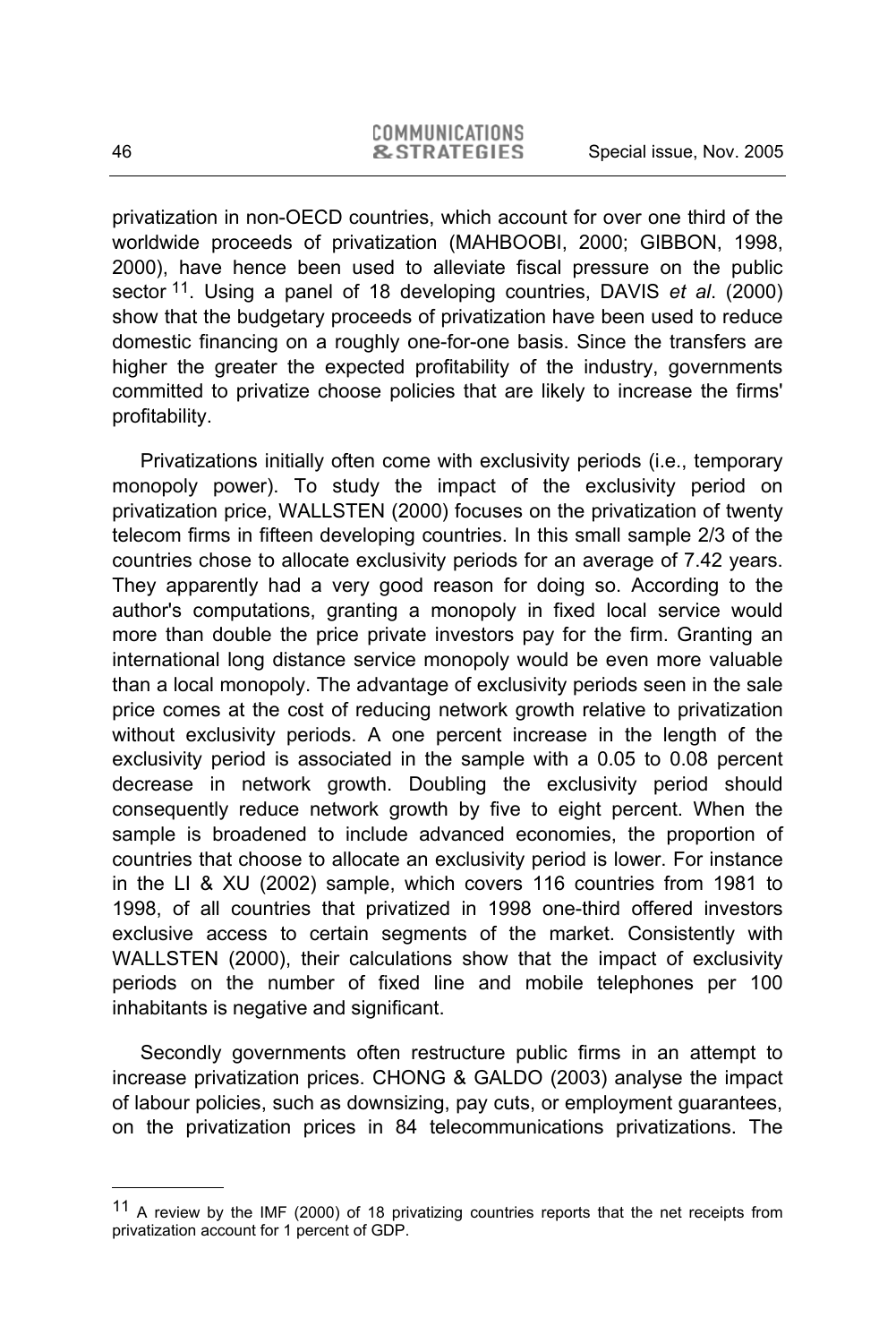sample covers 75 percent of the privatizations worldwide that occurred between 1984 and 2000. In their sample 73% of the firms experienced labour downsizing in the three years prior to privatization. When checking for endogeneity, the authors show that restructuring, in the form of specific labour policies before privatization, is not conductive to higher net privatization prices. On the contrary, in the particular case of voluntary downsizing, it significantly decreases prices (by 15 percent). This result is consistent with the lemon problem studied by JEON & LAFFONT (1999) and RAMA (1999): The best employees, who are aware of their productivity, are the first to take severance packages and leave voluntarily. This theory is supported by the fact that many exiting employees were re-hired after the privatizations. The authors also find that, firms' characteristics such as the presence of unions and of negative net liabilities, decrease like expected net privatization prices. More interestingly, the type of method used in the sale seems to matter. Public offerings and direct sale are associated with an increase in the privatization price; shares sold are associated with lower prices. Foreign participation is not significant. The authors conclude that governments eager to privatize their telecommunication industry should concentrate on the privatization process, as the method of sale seems to matter. On the other hand, they should avoid restructuring the public firm. This is a costly process, especially in developing countries where labour downsizing hurts the extended family of those who are fired. Since reforms had either a negative impact or no affect on privatization prices, restructuring prior to privatization has proven bad policy. Yet it occurred in nearly 3/4 of the telecommunication privatizations covered by the authors and its poor results partly explain the unpopularity of reforms.

## **Conclusion**

Among network industries, telecommunication has undergone the most dramatic change since the mid-1980s. Major innovations, embodied in the wireless technology or the internet, have pushed costs down and demand up. The new segments of the mobile and the internet markets are hence suitable for (oligopolistic) competition. Network externalities in telecommunications oblige entrants to interconnect with the incumbent operator in order to reach their customers. Major reforms of the former public monopoly have been necessary to accommodate the entry of the new operators. These liberalization reforms, which occurred at an industry level, have been intertwined with structural adjustment programs. Indeed,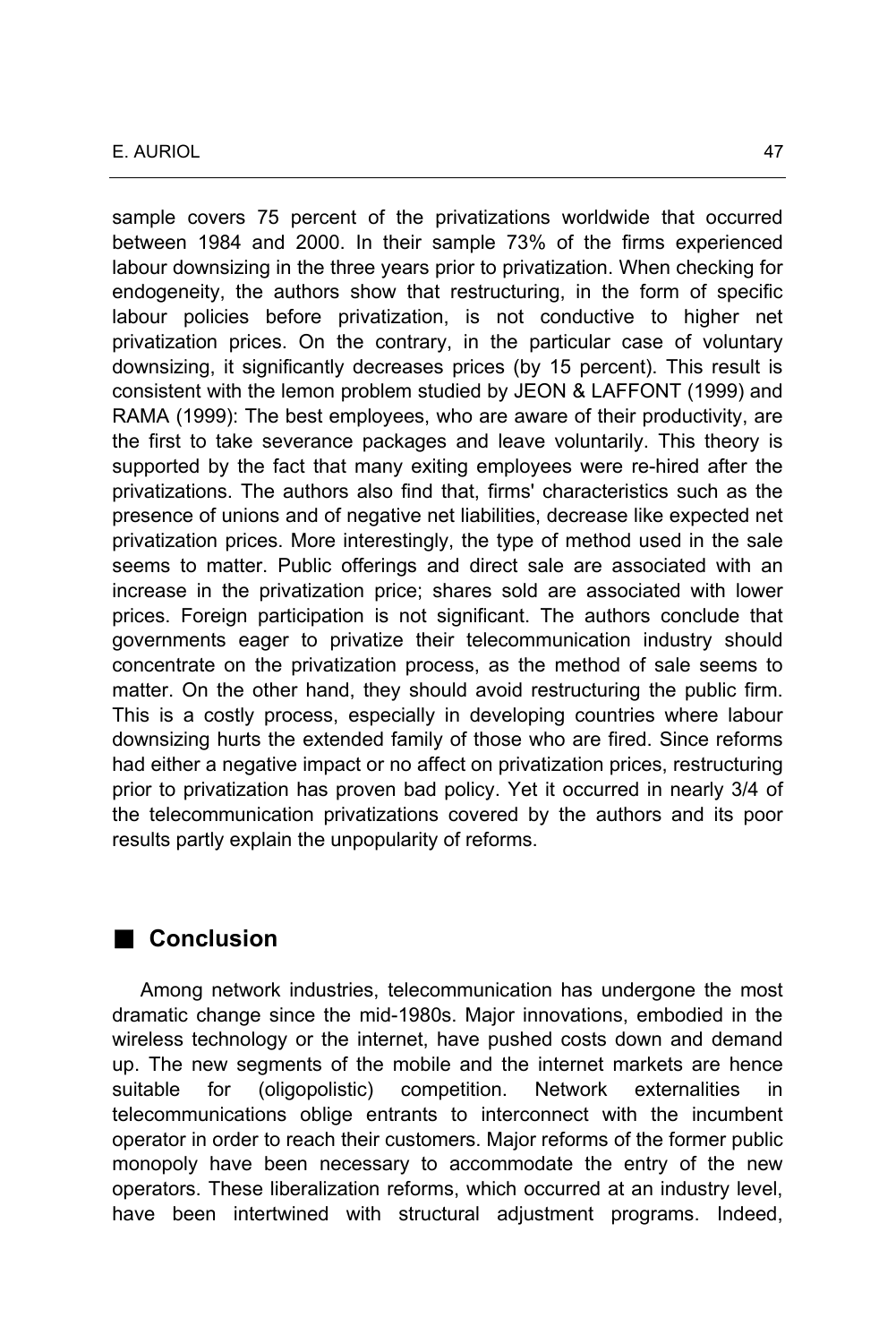international donors and creditors, like the World Bank or the IMF, made privatization programs a condition for economic assistance in the 1980s context of explosive debt crisis. As shown by AURIOL & TUSKE (2005), the macro-economic rationale is at the heart of the decision to privatize in the telecommunication industry. In this context it is hard to disentangle the effect of market liberalization that occurred in response to technological change and demand growth from the effects of privatizations resulting from global government restructuring.

A careful review of existing empirical literature reveals that telecommunication privatization in developing countries came, at least initially, with a substantial employment reduction, price increases and a reduction in real output. Since output decreases were generally lower than job cuts, labour productivity rose as predicted by the efficiency theory. The owners of the firms seem to have been the main beneficiaries of the productivity gains. In line with popular opinion, privatization per se did not seem to benefit consumers much. On the contrary, WALLSTEN (2001) finds it to be negatively correlated with mainlines per capita and connection capacity. Similarly CHONG & GALDO (2003) show that restructuring public firms before privatization, as has often been the case in developing countries, has proved bad policy. Not only is labour downsizing been conductive to higher net privatization prices, but in the particular case of voluntary downsizing, it significantly decreases prices. In the end, the biggest improvements for consumers have been driven by competition from mobile telecommunication firms, not by the privatization of the incumbent firm (see LI & XU, 2001; McNARY, 2001; PETRAZZINI, 1996; ROS, 1999; WALLSTEN, 2001).

To conclude, privatization reforms must take into account the fiscal argument. In profitable, increasing return to scale industries, such as the fixed line telephone or the long distance segment, allocative inefficiency combined with the critical budgetary conditions found in most developing countries favour public ownership. This is an effective way of combining the regulation of the firm with a maximum level of taxation. AURIOL & TUSKE (2005) thus found that the probability of privatization declines in the fixed line segment when the opportunity of public funds rises. Instead of rushing into the privatization of their incumbent telecom operator, governments should concentrate on liberalizing the mobile and internet segments. Indeed, increasing the competitive pressure from mobile operators is the best way to increase consumer surplus and growth. This concretely means avoiding allocating exclusivity periods to private operators in the mobile segment and creating an efficient regulatory authority to avoid overpricing of bottleneck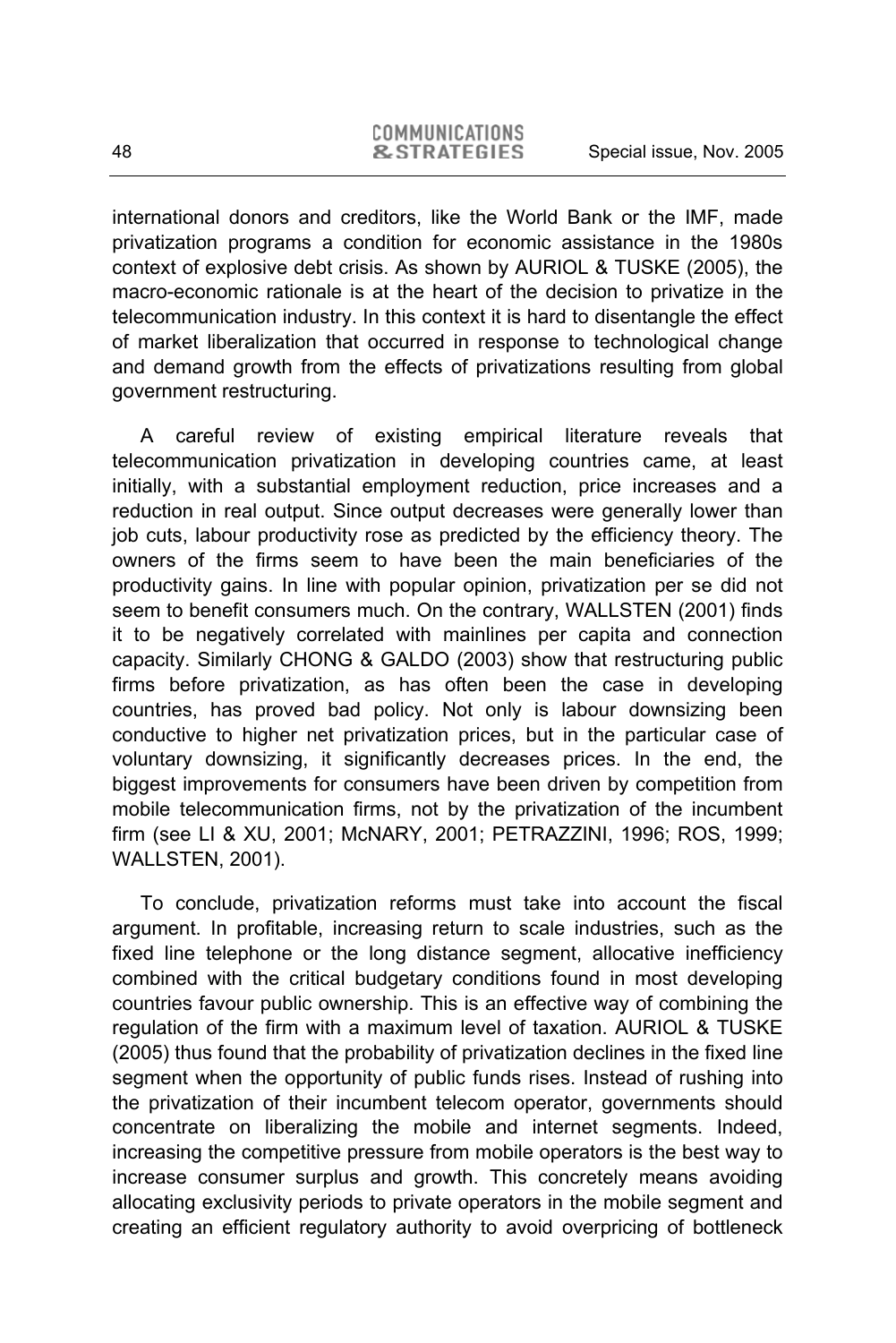facilities (such as the fixed line network) and collusive behaviour from mobile operators. China and Viet Nam followed this winning strategy. They chose to keep the fixed line operator public and monopolistic while fostering (regulated) competition in the mobile segment. According to the ITU (2002), these two countries experienced the highest change in ranking for total teledensity (the sum of fixed lines and mobile users per 100 inhabitants) in the world with China moving up from a ranking of 159 in 1990 to 95 in 2000; while Viet Nam jumped up from 189 to 141. They are also countries where the government gains maximum revenues from the telecommunication industry.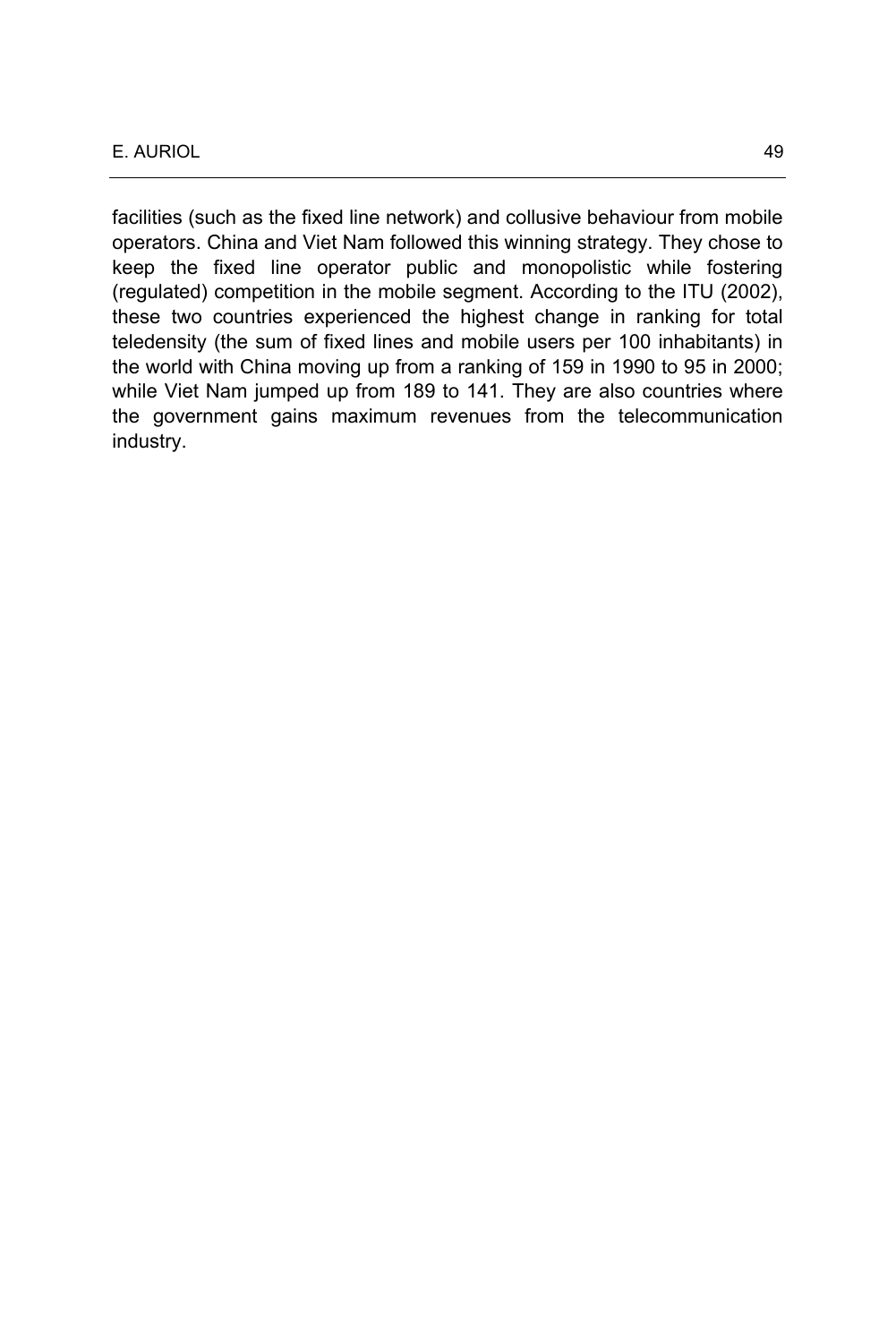#### **References**

AfDB-OECD (2003): "African Economic Outlook", OECD.

ANANIA L. (1992): "The Protean Complex: Are Open Networks Common Markets?'', in C. ANTONELLI (Ed.), *the Economics of Information Network*, North-Holland.

AURIOL E. & PICARD P.M.:

- (2002): "Privatization in Developing Countries and the Government Budget Constraint'', Nota di Lavoro 75.2002, Fondazione Eni Enrico Mattei, Corso Magenta 63 - I – 20123 Milano Italy.

- (2005): *Ex-Post Contracting with Natural Monopoly*, mimeo, Toulouse.

AURIOL E. & TUSKE A. (2005): *Privatization Decision in Developing Countries: The Case of Telecommunication Industry*, mimeo, Toulouse.

AURIOL E. & WARLTERS M. (2005): "Taxation Base in Developing Countries", in *Journal of Public Economics*, 89(4), pp. 625-46.

BIRDSALL N. & NELLIS J. (2002): "Winners and Losers: Assessing the distributional impact of privatization", The Center for Global Development, Working Paper Number 6.

BORTOLOTTI B., FANTINI M., & SINISCALCO D. (2003): "Privatization around the world: evidence from panel data", in *Journal of Public Economics*, 88, 305-332.

BREWER L.T. & RIVOLI P. (1990): "Politics and Perceived Country Creditworthiness in International Banking", in *Journal of Money, Credit and Banking*, 22(3), pp. 357- 369.

BURGESS & STERN (1993): "Taxation and Development", in *Journal of Economic Literature*, vol 31 (2), pp. 762-830.

CHONG A. & GALDO V. (2003): "Streamlining and Privatization Prices in the Telecommunications Industry", Inter-American Bank, working paper.

DAVIS J., OSSOWSKI R., RICHARDSON T. & BARNETT S. (2000): "Fiscal and Macroeconomic Impact of Privatization'', I.M.F. Occasional Paper, 194.

DEBANDE O. & G. FRIEBEL: "A Positive Theory of Insider Privatization", WDI, University of Michigan, DP37.

DEWATRIPONT M. & MASKIN E. (1995): "Credit and Efficiency in Centralized and Decentralized Economies", in *Review of Economic Studies*, 62(4), pp. 541-556.

ESTACHE A., FOSTER V. & WODON Q. (2002): "Accounting for Poverty in Infrastructure Reform, Learning from Latin America's Experience", World Bank Institute Development Studies.

FUSS M., MESCHI M. & WAVERMAN L. (2005): "The Impact of Mobile Phones on Economics Growth in Developing Countries", in *The Economist*, March 12th, p. 78.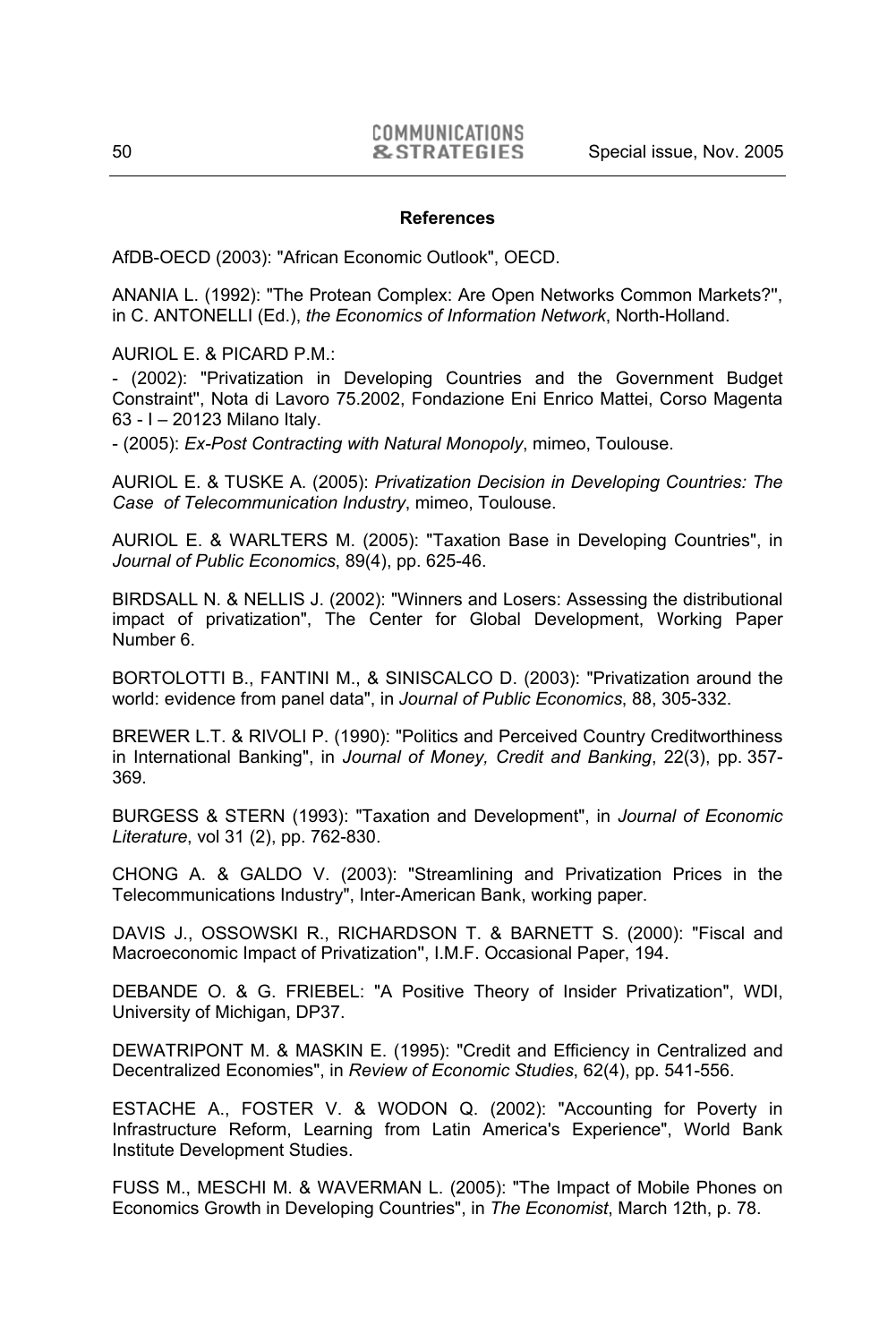GUASH J.L., LAFFONT J.J & STRAUB S. (2002): *Renegotiation of Concession Contracts in Latin America*, mimeo, IDEI.

GIBBON H.:

- (1998): "Worldwide Economic Orthodoxy'', *Privatization International*, 123, pp. 4-5.

- (2000): "Editor's Letter'', in *Privatization Yearbook*, Thomson Financial, p. 1, London.

HARSCH E. (2002): ''Privatization Shifts gears in Africa'', *Africa Recovery*, United Nation. www.un.org/ecosocdev/geninfo/afrec/vol14no1/privat1.htm

HAUSMAN J. (1997): "Taxation by Telecommunications Regulation'', NBER working paper, W6260.

International Telecommunication Union (2002): *"World Telecommunication Development Report 2002: Reinventing Telecoms",* www.itu.int/ITU-D/ict/.

JEON D.S. & LAFFONT J.J. (1999): "The Efficient Mechanism for Downsizing the Public Sector", in *World Bank Economic Review* 13(1), pp. 67-88.

KORNAI J.:

- (1980*): Economics of Shortage*, Amsterdam, North-Holland.

- (2000): ''What the Change of System from Socialism to Capitalism Does and Does Not Mean'', in *Journal of Economic Perspectives*, 4(1), pp. 27-42.

- (2001): "Hardening the Budget Constraint: The experience of the post-socialist countries'', in *European Economic Review*, 45, pp. 1573-99.

KORNAI J., MASKIN E. & ROLAND G. (2002): ''Understanding the Soft Budget Constraint', Discussion Paper, University of California, Berkeley.

KORNAI J. & J. WEIBULL (1983), "Paternalism, Buyers' and Sellers' Markets", in *Mathematical Social Sciences*, 7:153-69.

LAFFONT J.J. (2001): *Enforcement, Regulation and Development*, mimeo, *IDEI*, Toulouse.

LAFFONT J.J. & TIROLE J. (1993): *A Theory of Incentives in Procurement and Regulation*, MIT press.

LI D., LI T., LUI F.T. & WANG H. (2001): "Why Do Government Dump State-Owned Enterprises? Evidence from China", Economics & Finance Workshop, Discussion Paper Series.

LI W. & XU L.C. (2001): *Liberalization and Performance in Telecommunications Sector around the World*, Washington DC.

MAHBOOBI L. (2000): "Recent Privatization Trends'', in *Financial Market Trends*, 76, pp. 43-64, OECD.

MASKIN E. (1999): "Recent Theoretical Work on the Soft Budget Constraint'', in *American Economic Review*, 89(2), pp. 421-25.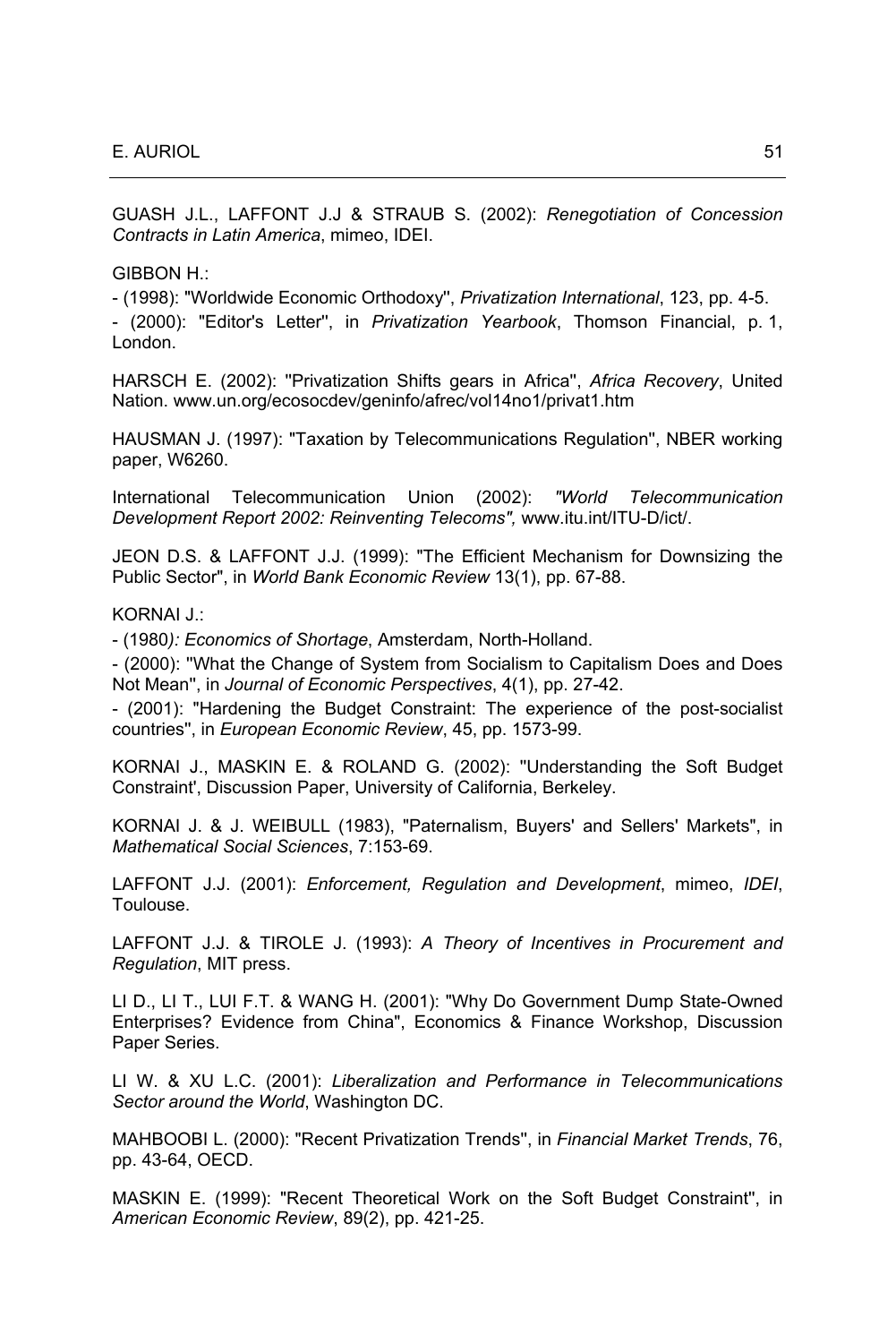McNARY R. (2001): "The Network Penetration Effects of Telecommunications Privatization and Competition", in *Public Policy*, 58, Stanford University, Stanford.

MEGGINSON W. & NETTER J. (2001): "From State to Market: A Survey of Empirical Studies on Privatization'', in *Journal of Economic Literature*, 39, pp. 321-89.

NELLIS J. (1999): "Time to Rethink Privatization In Transition Economies?'', International Finance Corporation, Discussion Paper 38.

NEWBERY D. & POLLITT M.G. (1997): "The Restructuring and Privatization of Britain CEGB- was it worth it?", in *European Economic Review*, 45, pp. 269-303.

PETRAZZINI B. (1996): "Global Telecom Talks: A Trillion Dollar Deal", Washington, DC: Institute for International Studies.

RAMA M. (1999): "Public Sector Downsizing: An Introduction", in *World Bank Economic Review*, 13(1), pp. 1-22.

ROS A. (1999): "Does Ownership or Competition Matter? The Effects of Telecommunications Reform on Network Expansion and Efficiency", in *Journal of Regulatory Economics*, 15:1, pp. 65-92.

SARBIB J.L. (1997): "Privatization in Africa: Present and Future Trends", African Development Bank Group, 1997 Annual Meeting Symposium on 'Private Sector Development In Africa.

SCHMIDT K. (1996): "The Costs and Benefit of Privatization - An Incomplete Contracts Approach'', in *J. of Law, Economics and Organization*, Vol. 12, pp. 1-24.

SHAPIRO C. & WILLIG R. (1990): *Economic Rationale for the Scope of Privatization*, DP 41, Princeton University.

SHLEIFER A. & R. VISHNY (1997): "A survey of Corporate Governance", in *Journal of Finance*, vol 52 (2) pp. 737-783.

SNOWER A. & WARREN R. (1996): "The Marginal Welfare Cost of Public Funds: Theory and Estimates'', in *J. of Public Economics*, 61, pp. 289-305.

TANZI V. & ZEE H. (2001): "Tax Policy for Developing Countries", IMF, in *Economic Issues*, no. 27.

WALLSTEN S. (2000): *Telecommunications Privatization in Developing Countries: The Real Effects of Exclusivity Periods*, mimeo, *World Bank*.

WALLSTEN S. (2001): ''An Econometric Analysis of Telecom Competition, Privatization and Regulation in Africa and Latin America'', in *Journal of Industrial Economics*, 49:1, pp. 1-20.

WALLSTEN S. (2002): *Does Sequencing Matter? Regulation and Privatization in Telecommunications Reforms*, mimeo, *World Bank*.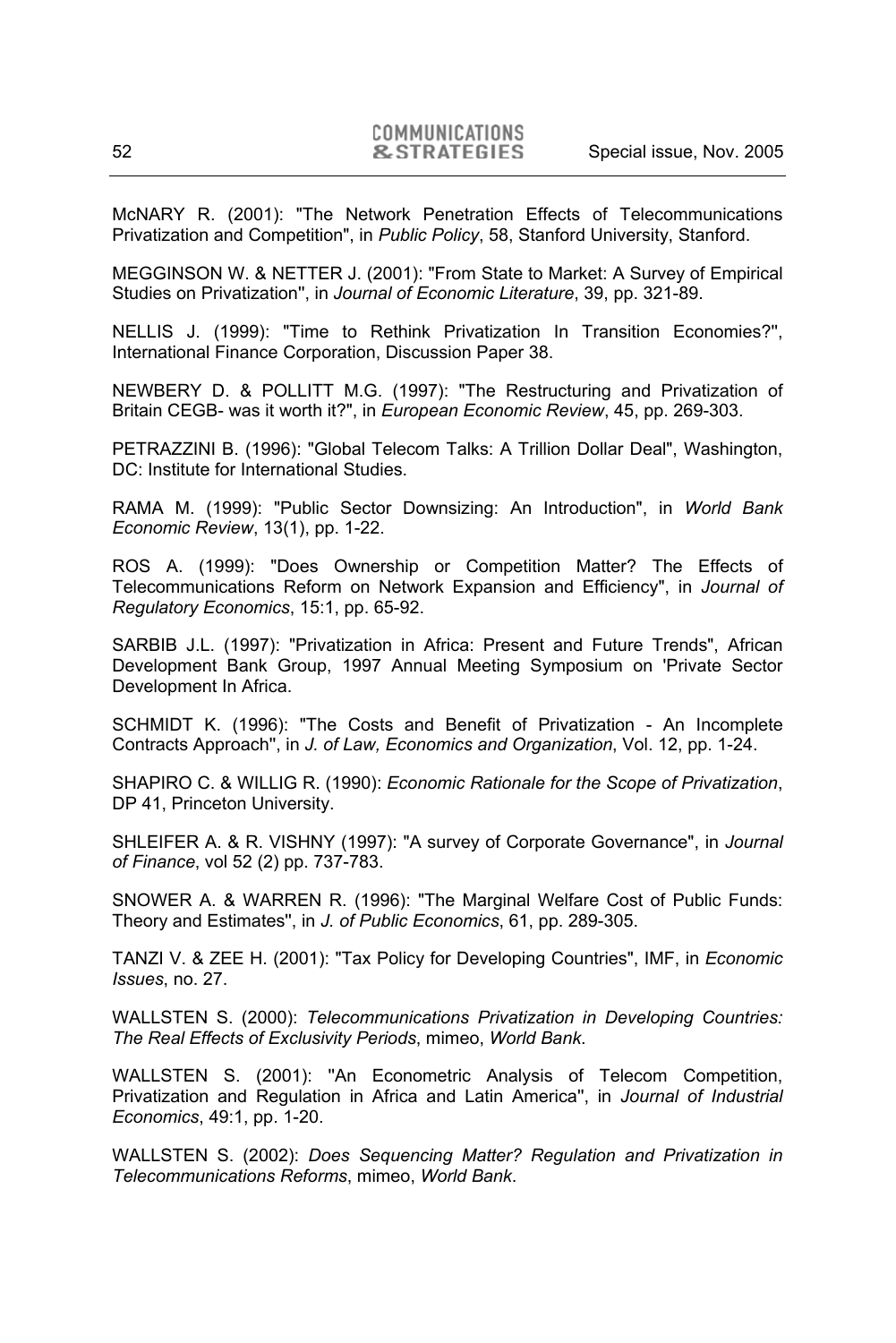WALRAS L. (1936) : *Etudes d'Economie Politique Appliquée: Théories de la Richesse Sociale'*, Lausanne F. Rouge.

WARLTERS M. (2004): *"Infrastructure Privatization and the Marginal Cost of Public Funds"*, mimeo, Toulouse.

WARLTERS M. & AURIOL E. (2005): "The Marginal Cost of Public Funds in Africa", World Bank working paper.

WORLD BANK:

- (1994): *World Development Report 1994: Infrastructure for Development,* New York: Oxford University Press.

- (1998), *World Development Indicators*, Washington D.C.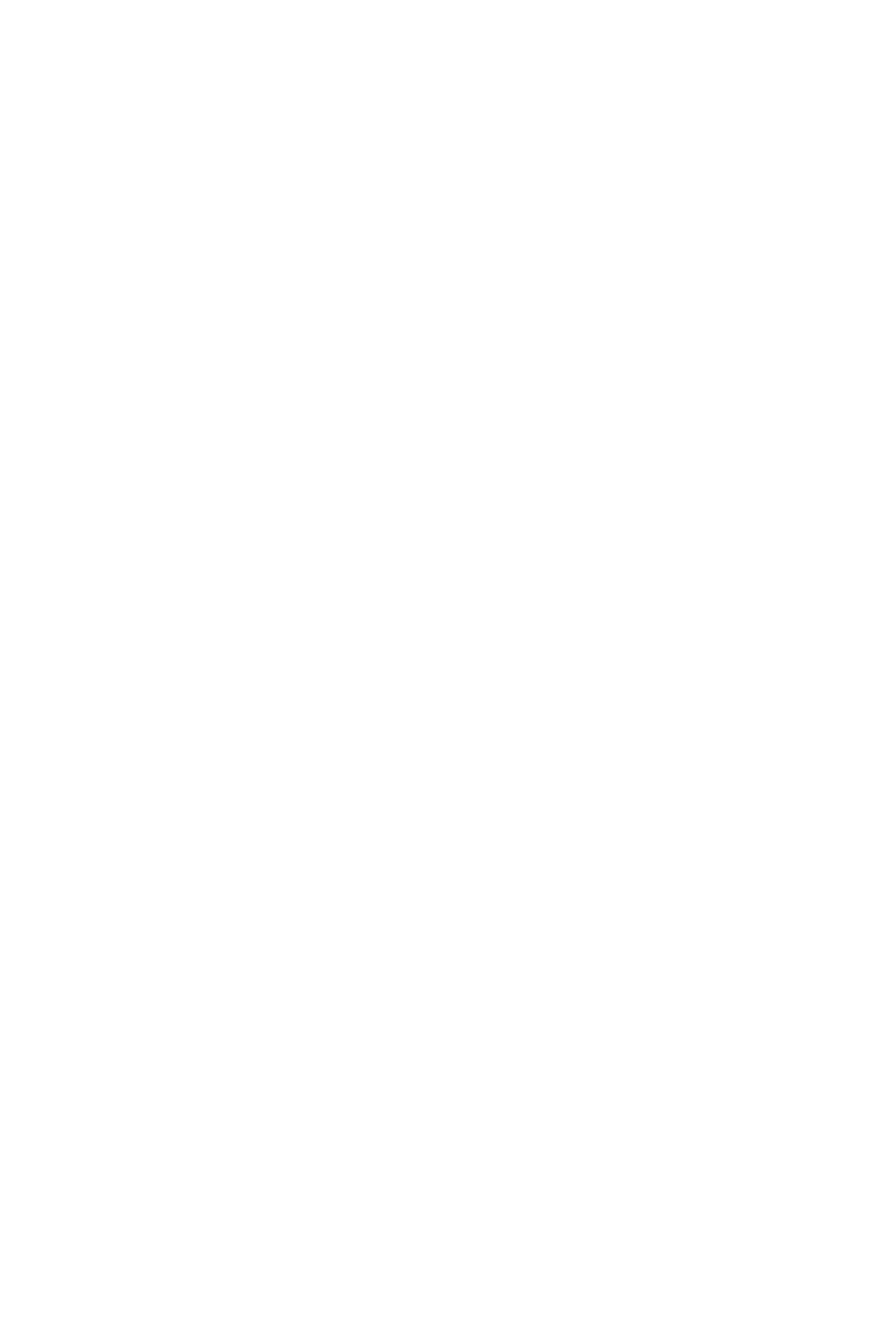# **Structural Change in African Mobile Telecommunications**

## **Peter CURWEN & Jason WHALLEY**

University of Strathclyde, Scotland

**Abstract:** This paper focuses on structural change in the African mobile telecommunications market. After identifying those multinational mobile telecommunications telecommunication companies with a presence in Africa, attention is drawn to the different types of inward investors that can be observed and where they are investing. The analysis also highlights the lack of competition between the main investors, especially in the large markets outside of South Africa, and the extent to which operators are consolidating with one another.

*Key words:* mobile, internationalisation, FDI, Africa.

In recent months considerable attention has been paid to the role of mobile telephony as a stimulant to economic progress in Africa. A much quoted public policy paper by Vodafone (Vodaphone, 2005) drew In recent months considerable attention has been paid to the role of mobile telephony as a stimulant to economic progress in Africa. A much quoted public policy paper by Vodafone (Vodaphone, 2005) drew attention to the imp Economist argued that encouraging the spread of mobile phones was 'the most sensible and effective response to the digital divide' (*The Economist*, 2005).

It is evident that with market penetration at very high levels, especially relative to incomes, in most of Europe and increasingly in Asia and the Americas, the attention of mobile network operators was bound to be drawn towards the low penetration levels typically found in African countries, especially given the accompanying low levels of fixed-wire penetration. Starting from scratch, a new mobile network will almost certainly be cheaper to roll out than a fixed-wire network in such countries. But which African markets are already well-served, which are now attracting the attention of investors and which operators are involved? This paper sets out to answer these questions.

COMMUNICATIONS & STRATEGIES, Special issue, Nov. 2005, p. 55.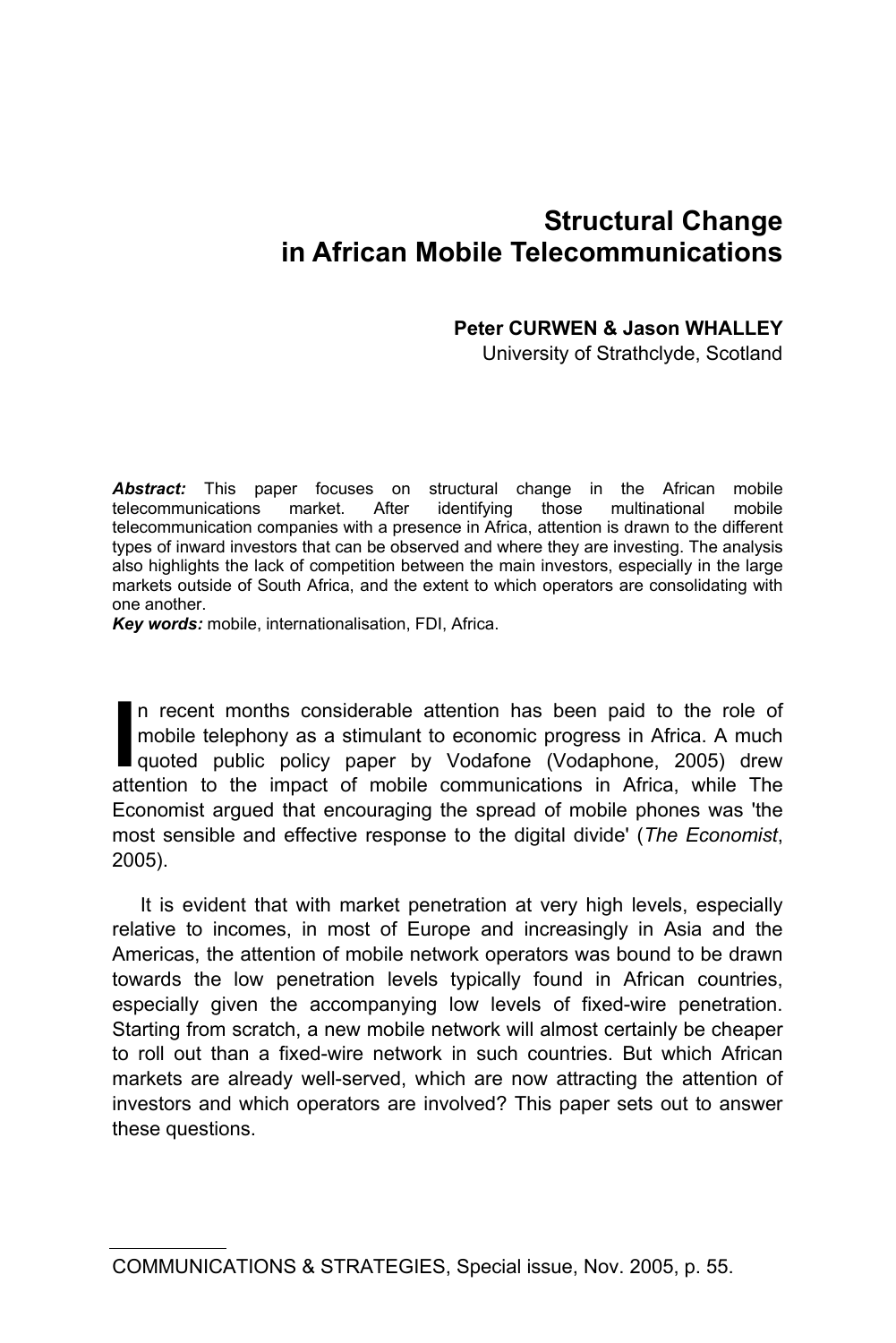## **Mobile operators' presence in Africa**

Consider first of all the subscriber numbers in the 54 countries and islands that are included in our definition of Africa. Using December 31st 2004 as our point of calculation, and limiting ourselves to round numbers as the subscriber count is less than perfect in most cases, we discover that there are only a handful of countries with large subscriber bases: South Africa (20 million), Nigeria (10 million), Morocco (9 million), Egypt (7.5 million) and Algeria (5 million). Those countries with 1-4 million subscribers include Cameroon, Côte d'Ivoire, DR Congo, Ghana, Sudan, Kenya, Tanzania, Tunisia and Uganda. Most of the rest have less than half a million subscribers. This suggests, inter alia, that there is plenty of potential for subscriber growth, which is nevertheless likely to remain constrained by income levels despite players like Motorola being contracted to produce a new range of very simple and cheap handsets 1.

Consider secondly which international operators are present in the 54 countries sampled. WHALLEY & CURWEN 2 have undertaken an extensive study of internationalisation in the mobile telecommunications industry, and have identified forty companies with a presence in at least three countries. The table below is drawn from this study and identifies those mobile operators with a directly-held investment in Africa at the end of 2003 and 2004 and at the time of writing (June 30th 2005).

It should be noted that there is potentially an element of double-counting involved in the above since it is possible for, say, a European operator to have a stake in an African operator, which in turn has multiple investments in Africa. For this reason, the above table only counts countries if either the investment is direct or the investment in the other operator exceeds 50%. The effect of including countries served via indirect minority investments would be to add as follows: Vodafone and Telekom Malaysia (four additional investments each in 2003 and for Vodafone alone in 2004 via Vodacom), Telefónica (five additional investments in 2003 and four in 2004 via Portugal Telecom), and Vivendi Universal (one additional investment in 2003 and 2004 via Maroc Télécom). The 2004 additions also apply as of June 30th 2005, but in the case of Etisalat the 50% stake in Atlantique Télécom is treated as a majority stake for convenience.

l

<sup>1</sup> See *Global Mobile*, vol.12, no.4, 1-2.

<sup>&</sup>lt;sup>2</sup> For an example of this analysis see WHALLEY & CURWEN, 2005.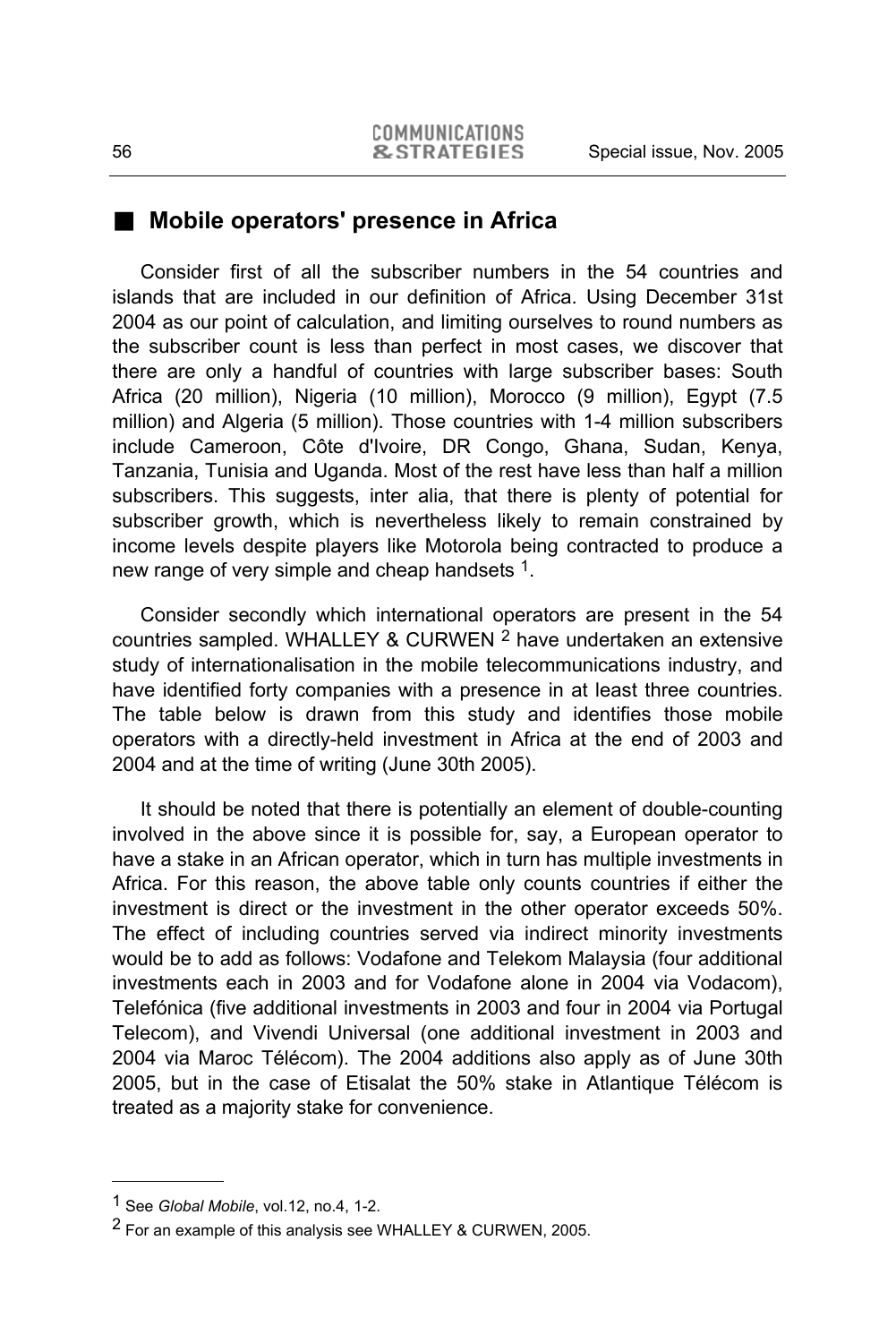### P. CURWEN & J. WHALLEY 57

|                      |               |                | Countries      | African mobile            |                         |  |  |
|----------------------|---------------|----------------|----------------|---------------------------|-------------------------|--|--|
| Mobile operator      | Home market   | 2003           | 2004           | Mid-<br>2005 <sup>1</sup> | subscribers<br>$(mn)^2$ |  |  |
| Celtel International | Netherlands   | 13             | 13             | $13^{3}$                  | 3.490                   |  |  |
| France Télécom       | France        | 10             | 10             | 10                        | 3.768                   |  |  |
| Orascom              | Egypt         | 9              |                | 8                         | 3.777                   |  |  |
| <b>MTN</b>           | South Africa  | 6              | 6              | 6                         | 11.677                  |  |  |
| Millicom             | Luxembourg    | 5              | 6              | 6                         | 0.894                   |  |  |
| Atlantique Télécom   | Côte d'Ivoire | 5              | 6              | 6                         | 0.600                   |  |  |
| Investcom            | Lebanon       | 5              | 5              | 5                         | 1.230                   |  |  |
| Vodacom              | South Africa  | 5              | 5              | 5                         | 11.149                  |  |  |
| Portugal Telecom     | Portugal      | 5              | 4              | 4                         | 1.036                   |  |  |
| Vivendi Universal    | France        | 4              | 3              | 3                         | 2.330                   |  |  |
| Vodafone             | UK            | 3              | 3              | 3                         | 7.028                   |  |  |
| Telekom Malaysia     | Malaysia      | 4              | 3              | 3                         | 0.137                   |  |  |
| <b>MTC</b>           | Kuwait        | $\overline{2}$ | $\overline{2}$ | $15^3$                    | 0.524                   |  |  |
| Etisalat             | Emirates      | $\overline{2}$ | $\overline{2}$ | 8 <sup>4</sup>            | 0.029                   |  |  |
| TeliaSonera          | Sweden        | $\overline{2}$ | 1              | 1                         | 0.205                   |  |  |
| Telefónica           | Spain         | 1              | 1              | 1                         | 0.812                   |  |  |
| Hutchison Whampoa    | Hong Kong     | 1              | 1              | 1                         | 0.032                   |  |  |

**Table 1 - Mobile operator presence in Africa** 

Notes:

1. This column accounts for all agreed transfers of assets up to the specified date. These had not necessarily taken place in practice by that point due to matters like approvals by the relevant company boards and regulators.

2. By subscribers we refer here not to gross subscriber numbers, but to 'proportionate' or 'equity' subscribers: that is, the gross figure is weighted according to the proportion of the equity held by the company in question. The totals given are for December 31st 2004.

3. In March 2005, MTC made an agreed offer for 85% of Celtel, with the other 15% to follow within two years.

4. The six additional networks were the result of taking a 50% stake in Atlantique Télécom in April 2005.

#### *Source: WHALLEY & CURWEN (2005a) updated to end June 2005*

The first observation that can be made is that seventeen of the forty most internationalised mobile operators identified by WHALLEY & CURWEN are present in at least one African country. As the table demonstrates, the number of countries in which these seventeen operators are present varies considerably, ranging from 13 to just one. Those companies with a single African investment have focused their attention on other regions; for example, the limited African presence of Telefónica contrasts with its substantial investments in South America.

A second observation is that the companies are drawn from a wide range of home markets in Europe, the Middle East and Asia, but not the Americas. The European involvement is not unexpected from a historical perspective, and largely explains the specific countries where France Télécom's African investments are to be found (see table 2). Vodafone, however, originally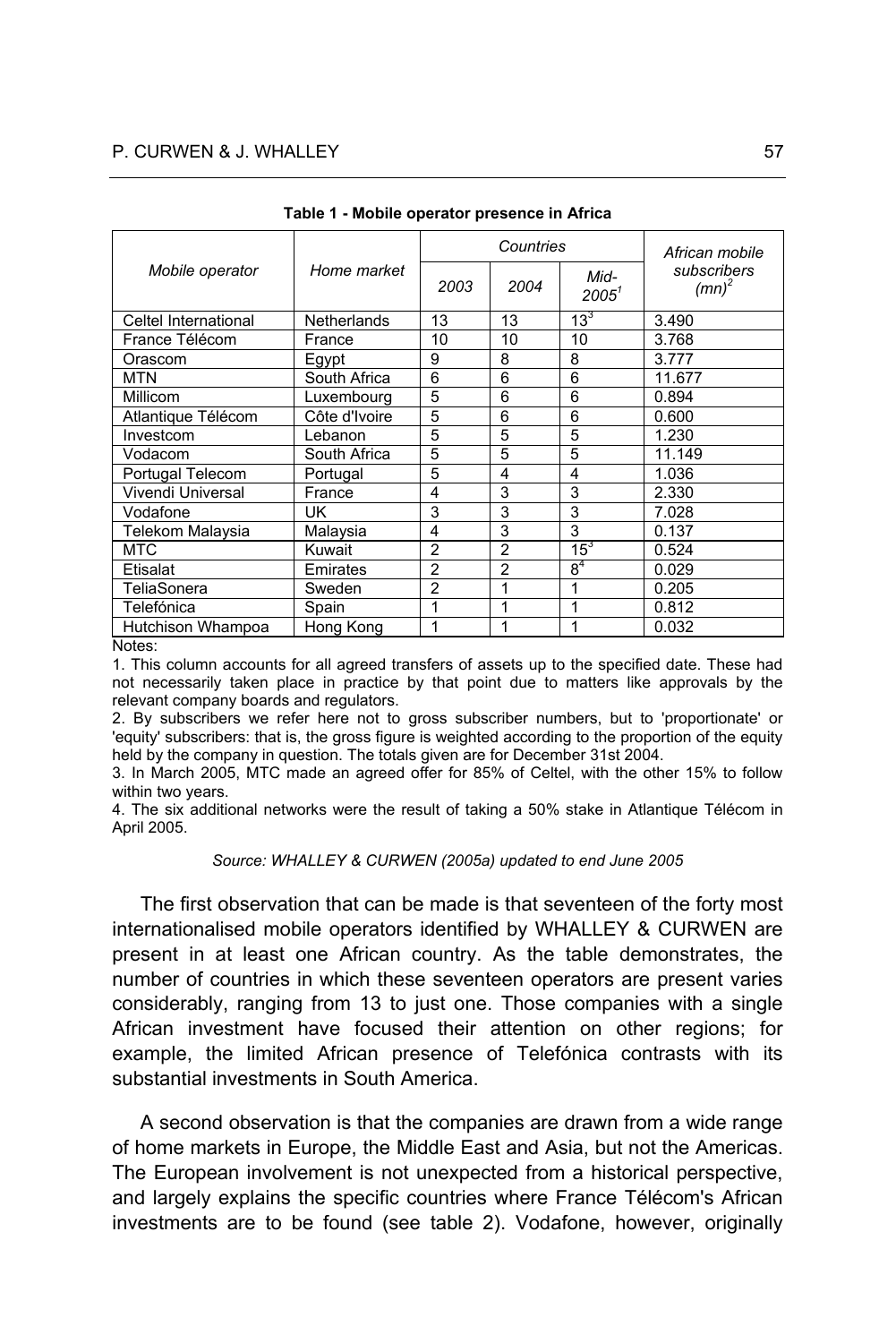emerged as a competitor to the incumbent in the UK (BT - which has no investments in Africa) and its direct presence in Africa is limited to just three investments; in South Africa, Kenya and Egypt. As noted, it also has an indirect presence in a further four African markets. The remaining European involvement in Africa is relatively small scale, other than for Celtel International and Millicom International; however as both are based in Europe but operate elsewhere, they are European in name only.

Some additional light can be shed on this matter by comparing the number of African investments with the overall number of international investments. In a large number of cases (for example, Celtel, Orascom, MTN, Atlantique Télécom and now Etisalat) the vast majority of all investments are in Africa, whereas for Vodafone (26 overall in 2004), France Télécom (27 overall in 2004), Millicom (16 overall in 2004) and TeliaSonera (14 overall in 2004), the African section of their portfolios is of much less significance.

The relatively recent appearance of Middle Eastern investors in Africa is of particular interest. Although there are many reasons why African markets could be attractive to these investors, a key factor would appear to be the differential growth rates that exist between their home markets and Africa. Quite simply, Africa is more populous as a region and it is growing faster as a market than the Middle East 3.

Etisalat has signalled its intention to expand outside of its home market by establishing a dedicated international subsidiary and stating that it will invest USD 10 billion overseas by 2008 (McSHEEHY, 2005). In April 2005, the company expanded its presence into western Africa by acquiring half of Atlantique Télécom. However, it is somewhat doubtful whether it will now be able to build a successful international business after it paid USD 1 billion more than the next bidder to acquire a 26% stake in the Pakistan Telecommunications Company.

In March 2005, Celtel agreed to a takeover by Kuwait-based Mobile Telecommunications Co. (MTC), which happens to co-brand with Vodafone, even though the latter has no equity stake. In total, this two-stage deal valued Celtel at USD 3.4 billion (ODELL, 2005). The South African based MTN reacted angrily to this deal, and sought to have it overturned in the

l

<sup>3</sup> For details of growth rates across Africa and the Middle East, see *Global Mobile*, vol. 12, no. 8, 7-10.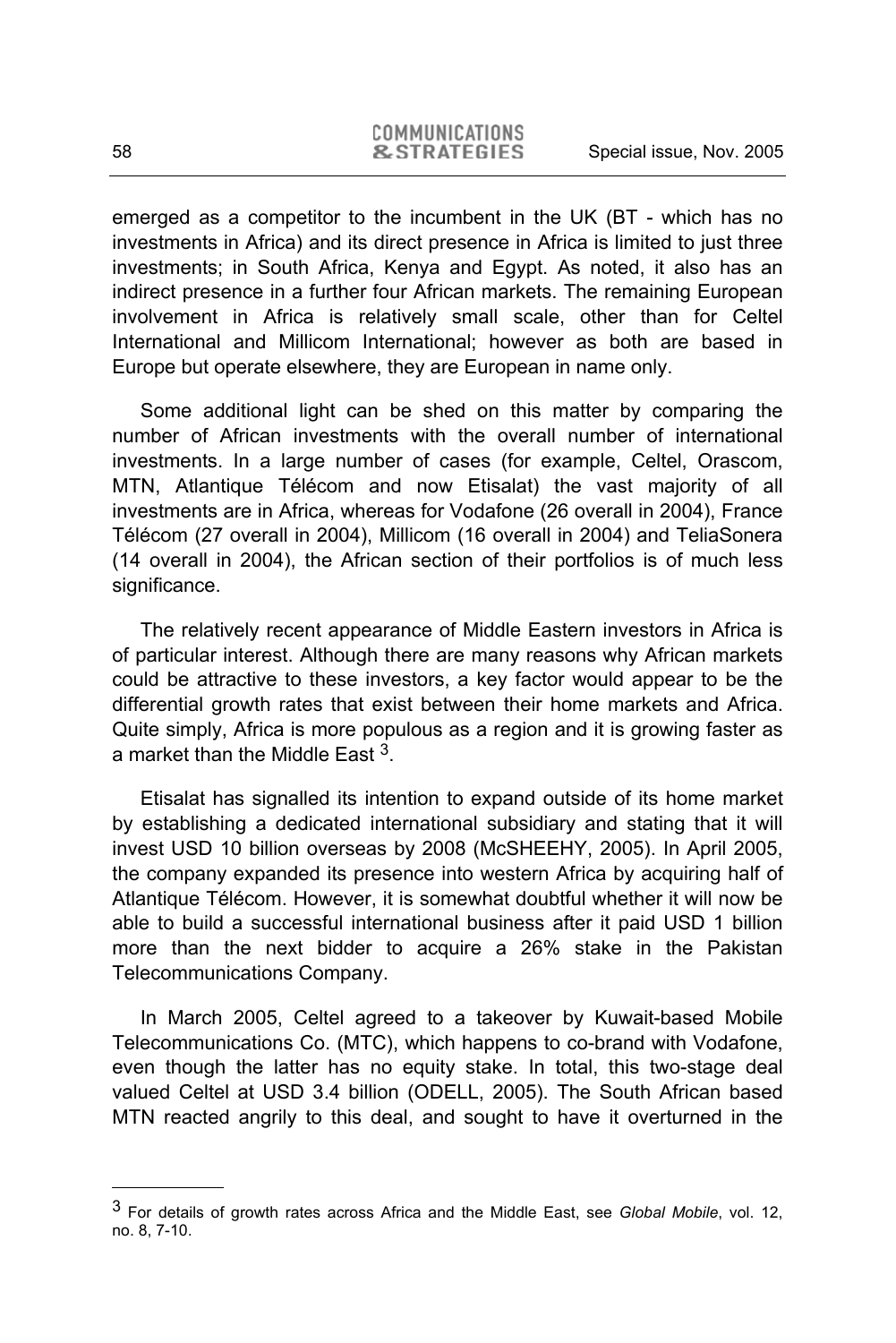l

courts (McLEOD, 2005). The takeover was nevertheless completed in May 2005, with MTC emphasising how the deal contributed to its key strategic objective of becoming a global operator 4.

For its part, Orascom is technically African. It is commonly perceived as a Middle Eastern operator although, interestingly, it is not behaving like one, despite increasing its holdings in Algeria and Tunisia during 2005. It currently has a presence in eight African countries, but its status in Chad is dubious and it sold off its assets in the Côte d'Ivoire in April 2004, following on from the sale of stakes in nine other African countries to Atlantique Télécom and the Gloria Trust during 2003. Furthermore, the acquisition of Italy's Wind for EUR 12.1 billion in May 2005 by Weather Investments, which will henceforth also control all Orascom holdings and be 74% owned by Orascom, suggests that its attention is no longer tightly focused upon Africa. This view is fostered by its recent decision to sell two more of its sub-Saharan investments <sup>5</sup> and to acquire licenses in Bangladesh and Iraq.

These comings and goings necessarily attract most attention, but it is also important to remind ourselves that with the exception of MTN, Vodacom and Vodafone, the number of subscribers controlled by each of the companies identified in table 1 is, at least for now, comparatively small. In some respects this is only to be expected given that mobile telephones came late to Africa, and the position will undoubtedly change in the future as rapid increases in penetration grow the number of subscribers. In doing so, the dependency of the internationalising mobile operators on their home markets will be lessened. For example, two-thirds of MTN's subscribers were to be found in South Africa at the end of 2004, but as the company is growing relatively rapidly in Nigeria, easily its second-largest market, this dependency on a single market is being reduced. Given that Vodacom obtained 86% of its proportionate subscribers from its home market in 2004, it would also benefit from rapid growth in Tanzania and elsewhere, but it will find it much harder to bring this percentage down unless it makes further acquisitions 6.

 $4$  The accompanying press release described this strategy as "3X3X3X" (MTC, 2005). Beginning in 2002, MTC has started to move from being a regional to an international and then global operation at three-yearly intervals.

<sup>5</sup> Orascom is selling its 65% holding on Libertis Telecom in Congo-Brazzaville and its indirect 100% stake in Oasis Telecom of the DR Congo – see *Global Mobile*, vol. 12, no. 10.

 $6$  As noted, players like Celtel do not operate in what is technically their domestic market, but Celtel nevertheless has a widely distributed set of investments, with none yielding as many as one million proportionate subscribers at the end of 2004.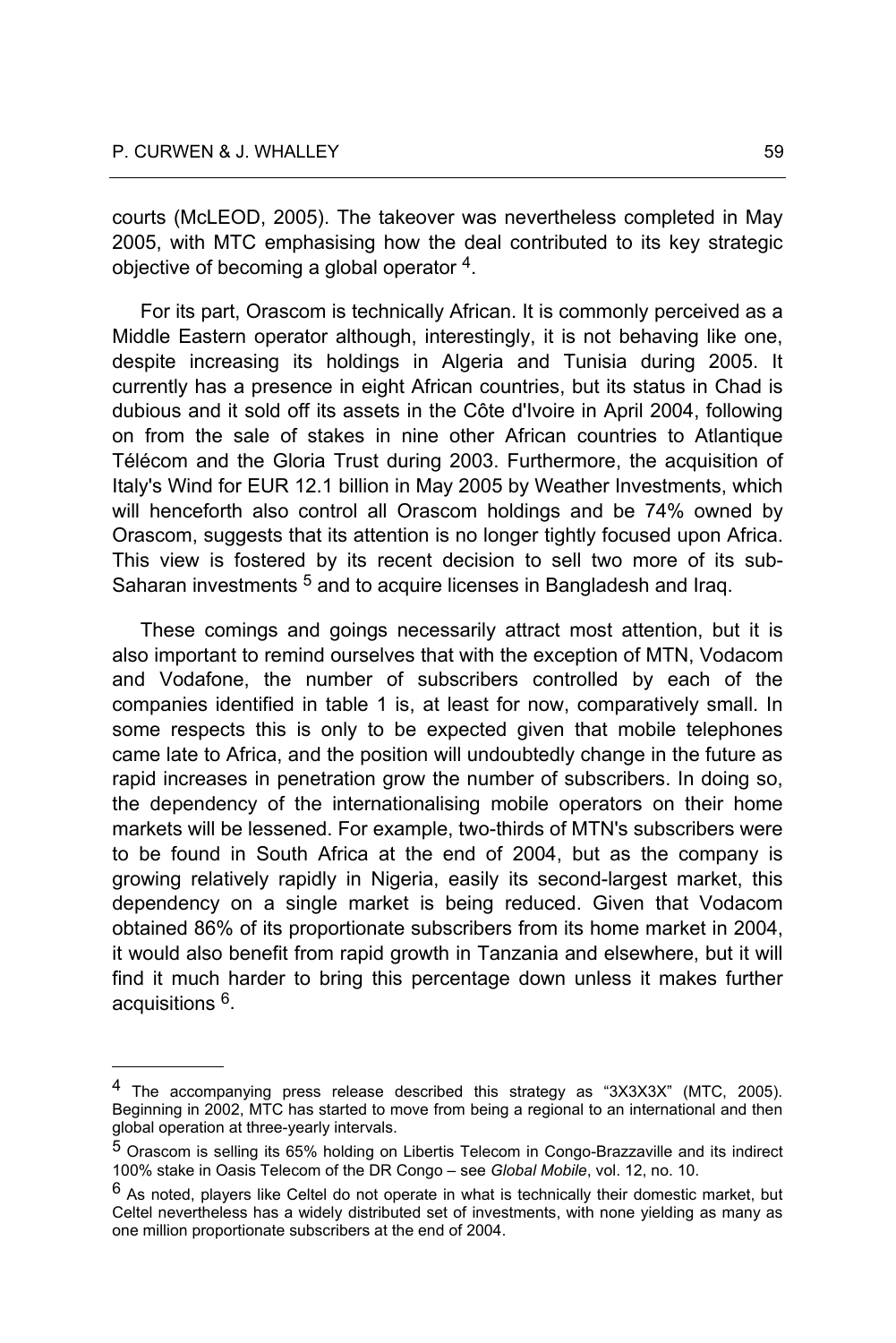If so, Nigeria might be expected to appeal, but no interest is evident. For its part, MTN is likely to continue to enjoy rapid growth in Nigeria due to a combination of a low penetration rate and a large population, but it will face increased competition if Virgin Mobile was to enter the market  $<sup>7</sup>$ . In June</sup> 2005, Virgin Mobile and Vodacom bid for a controlling stake in Vmobile, adding another twist to the Vmobile saga which began when Vodacom pulled out its management contract with Vmobile in 2003 (BAKER, 2005).

## ■ Location of networks

At this point it is accordingly useful to examine where the main African operators had their networks at the end of 2004, as set out in table 2. Given that there are 54 countries/islands in the sample, it is perhaps less than surprising that these operators have largely kept out of each others' way, competing only in Benin, Burkina Faso, Cameroon, Chad, Congo-Brazzaville, Côte d'Ivoire, DR Congo, Egypt, Gabon, Ghana, Kenya, Madagascar, Niger, Sierra Leone, South Africa, Tanzania and Uganda. Arguably, what is most surprising is that there has been so little competition among these companies in the largest African markets outside South Africa, namely Algeria, Egypt, Kenya, Morocco, Nigeria and Tunisia.

| Operator        | Countries where operational                                         |
|-----------------|---------------------------------------------------------------------|
| Atlantique      | Benin, Burkina Faso, Côte d'Ivoire, Gabon, Niger, Togo.             |
| Celtel          | Burkina Faso, Chad, Congo-Brazzaville, DR Congo, Gabon, Kenya,      |
|                 | Malawi, Niger, Sierra Leone, Sudan, Tanzania, Uganda, Zambia.       |
| France Télécom  | Botswana, Cameroon, Côte d'Ivoire, Egypt (with Orascom), Equatorial |
|                 | Guinea, Madagascar, Mali, Mauritius, Reunion Island, Senegal.       |
| Orascom         | Algeria, Chad, Congo-Brazzaville, DR Congo, Egypt, Madagascar,      |
|                 | Tunisia. Zimbabwe.                                                  |
| <b>MTN</b>      | Cameroon, Nigeria, Rwanda, South Africa, Swaziland, Uganda.         |
| Investcom       | Benin, Burundi, Ghana, Guinea, Liberia.                             |
| <b>Millicom</b> | Chad, Ghana, Mauritius, Senegal, Sierra Leone, Tanzania.            |
| Vodacom         | DR Congo, Lesotho, Mozambigue, South Africa, Tanzania.              |
| Vodafone        | Egypt, Kenya, South Africa (via Vodacom).                           |

|  |  |  | Table 2 - Location of networks as of December 31st 2004 |  |
|--|--|--|---------------------------------------------------------|--|
|  |  |  |                                                         |  |

On the face of it, inspection of the companies in tables 1 and 2 suggests that Africa, other than in South Africa, appears to be a tale of two groupings, one the Africa 'specialists' such as Celtel, MTN and Vodacom, now to be joined by Etisalat and MTC, and the other a heterogeneous group of

l

<sup>7</sup> See 'Virgin to increase presence in Africa', *Global Mobile*, vol. 12, no.12, 5.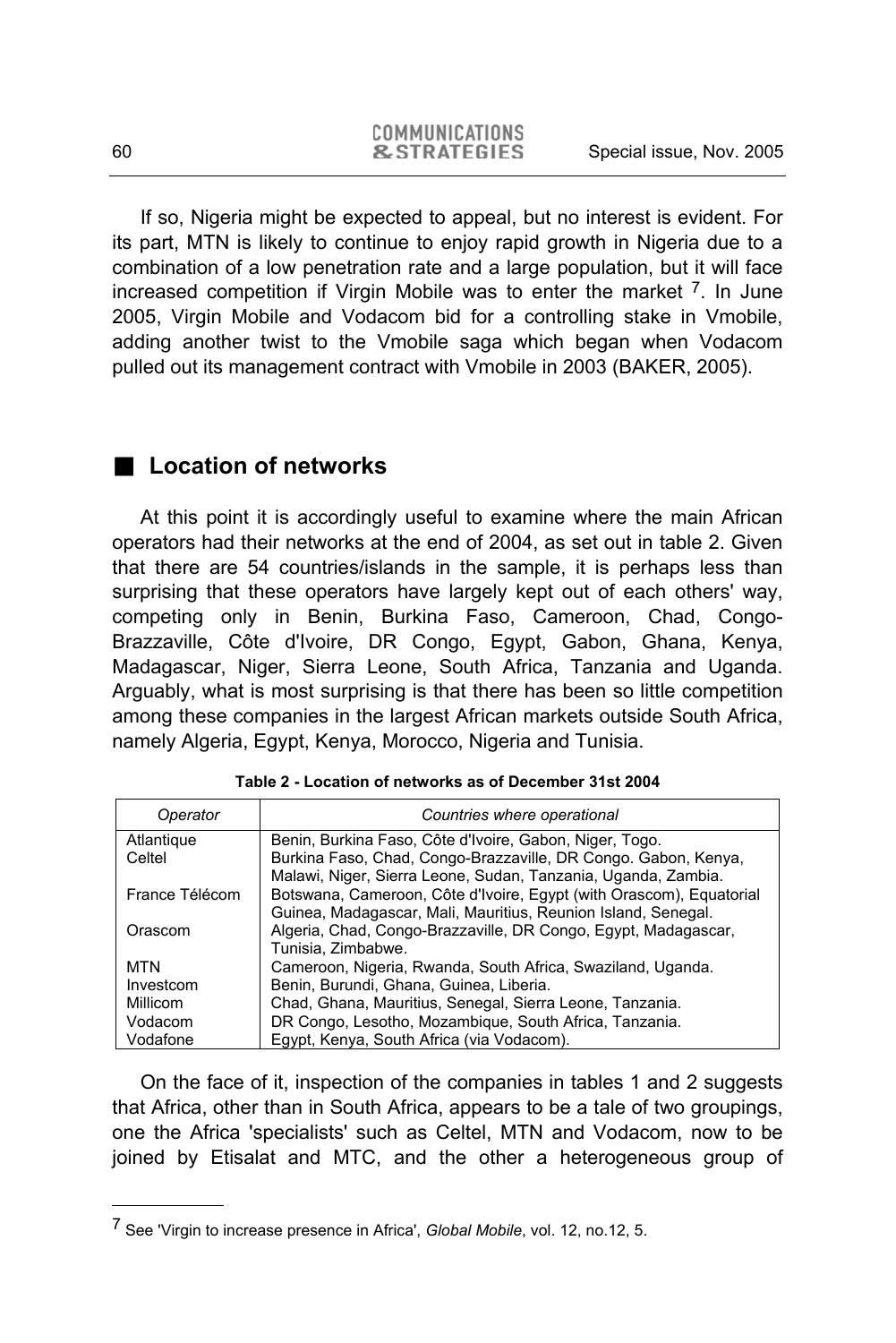international telcos such as France Télécom with a limited interest in Africa relative to elsewhere. However, there is, as ever, the exception to the rule as Orascom appears intent upon reducing its reliance upon Africa. In other respects, Africa is a tale of small networks mainly financed by local interests.

## **Conclusions**

l

As we have seen, the situation with regard to mobile telephony in Africa appears to be undergoing a significant process of structural change as certain operators either become, or cease to be, Africa 'specialists'. However, it is frankly rather difficult to understand why some of the nonspecialists are in Africa at all, although their original entry may well have had nothing to do with their present strategies, and there is always the 'growth potential' argument to keep them there. One suspects, however, that some of them will offload investments outside the 'big five' markets to the specialists, which would appear to have a clear interest in expansion over the medium term, although financing that expansion will be relatively problematic, especially in the case of the private companies  $8$ . Nevertheless, as holds true elsewhere in the world, owning stakes in operators that are not numbered among the top two in a given country is unlikely to be an attractive strategy even to Africa specialists.

In short, it can be seen that the African mobile market has attracted considerable FDI from outside the continent. However, the two largest operators in terms of subscribers are both South African, while the company present in the most countries is controlled from Kuwait. So far consolidation has been relatively limited, although the takeover activity of MTC and Etisalat suggests that this may be about to change as scale becomes an important determinant of competitiveness.

<sup>&</sup>lt;sup>8</sup> For example, Orascom's offloaded its Telecel subsidiaries to reduce its debt levels.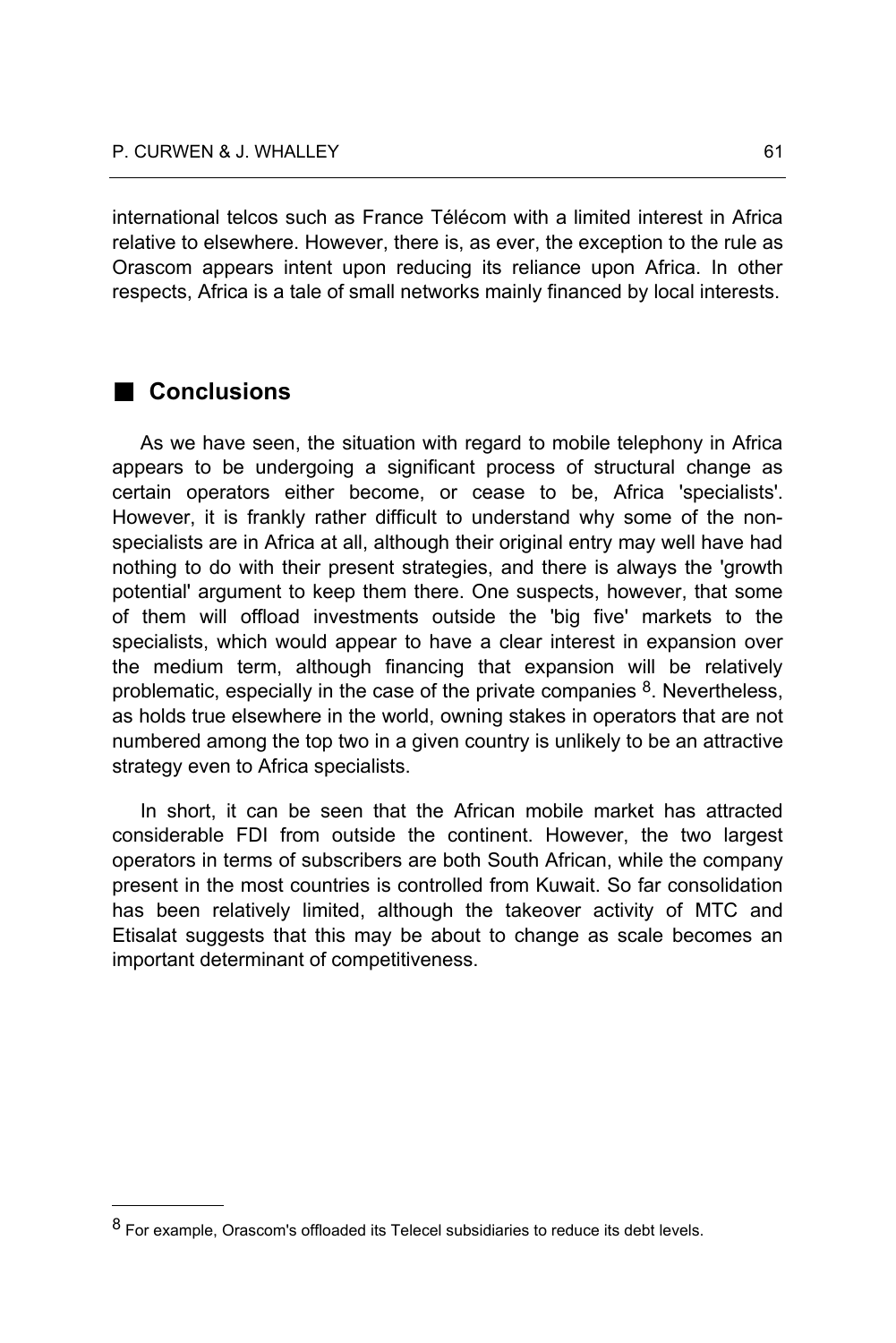#### **References**

BAKER J. (2005): "Competitive pressures aid growth as new services launch in region", in *Global Mobile*, vol. 12, no. 8, 14ff.

McLEOD D. (2005): "Celtel accused of reneging on MTN deal", in *Financial Times*, April 19th, 27.

McSHEEHY W. (2005): "Etisalat has its sights set outside the Gulf", in *Financial Times*, June 22nd, 27.

MTC (2005): "MTC completes its acquisition of Celtel", press release of May 4th.

ODELL M. (2005): "Celtel accepts Kuwait offer", in *Financial Times*, March 30th, 26.

*The Economist* (2005): "The real digital divide", March 12th, 10.

Vodaphone (2005): "Moving the Debate Forward", The Vodafone Policy Paper Series, no. 2, March.

WHALLEY J. & CURWEN P.:

- (2005): "An investigation into internationalisation among mobile telecommunications companies in 2003", in *info*, vol. 7, no. 4, 21-29.

- (2005a): "Internationalisation among mobile telecommunication companies: the position in 2004 and strategic options for the future", paper presented at ITS Africa-Asia-Australia Regional Conference, August 28th-30th, Perth, Australia.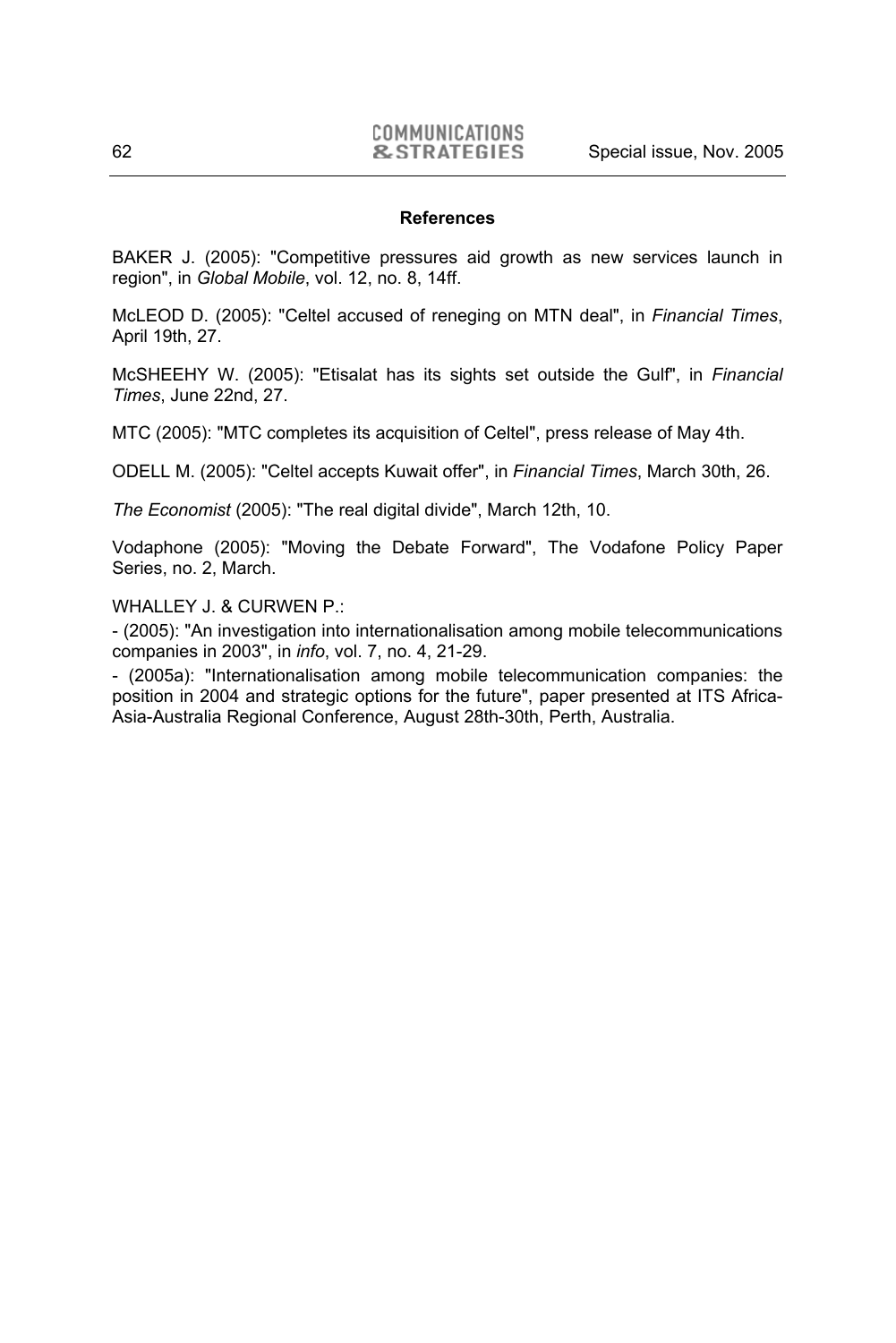# **Internet as a Critical Infrastructure**

## **Lessons from the Backbone Experience in South America**

### **Fernando BELTRÁN**

University of Auckland Business School

### **Alain BOURDEAU de FONTENAY**

Columbia University Graduate School of Business, New York

### **Marcio WOHLERS de ALMEIDA**

United Nations and State University of Campinas (Brazil)

*Abstract:* The radical transformations that have been reshaping the world of telecommunications are uniquely decentralized and, yet, they increasingly provide the lifeblood of our new societies. In this paper we study the internet as a critical infrastructure whose efficiency depends upon the proper and efficient functioning of its market structure. Our objective is not to propose the role governments should play. It is not to suggest regulation. It is exclusively to highlight the vulnerability of the economy to the lack of competition and associated problems due to inefficient market structures. The analysis in this paper is buttressed by the unique in-depth empirical research one of the authors has already carried out on internet in South America, covering many of its national idiosyncrasies, and its various forms of governance. South America is particularly interesting in view of the different ways in which networks came to interconnect with one another and the diversity of governance one finds at points of internet traffic exchange. This subject will form the basis for further work.

*Key words:* Internet, critical infrastructure, externalities, regulation, NAP (network access point), peering, transit, governance, South America.

Internet is now an essential element of most economic activities around the world. In this paper we contend that it is now a "critical infrastructure". No region, no country and no economy can afford to overlook the internet Internet is now an essential element of most economic activities around the world. In this paper we contend that it is now a "critical infrastructure". No region, no country and no economy can afford to overlook the intern region without access to adequate shipping and railroad transportation would have found itself a century ago.

The internet is unique among infrastructures. Apart from its original creation, it has grown largely free from government intervention. Some (ECONOMIDES, 2004) argue that it is competitive and that government intervention would do more harm that good. This analysis, while interesting,

COMMUNICATIONS & STRATEGIES, Special issue, Nov. 2005, p. 63.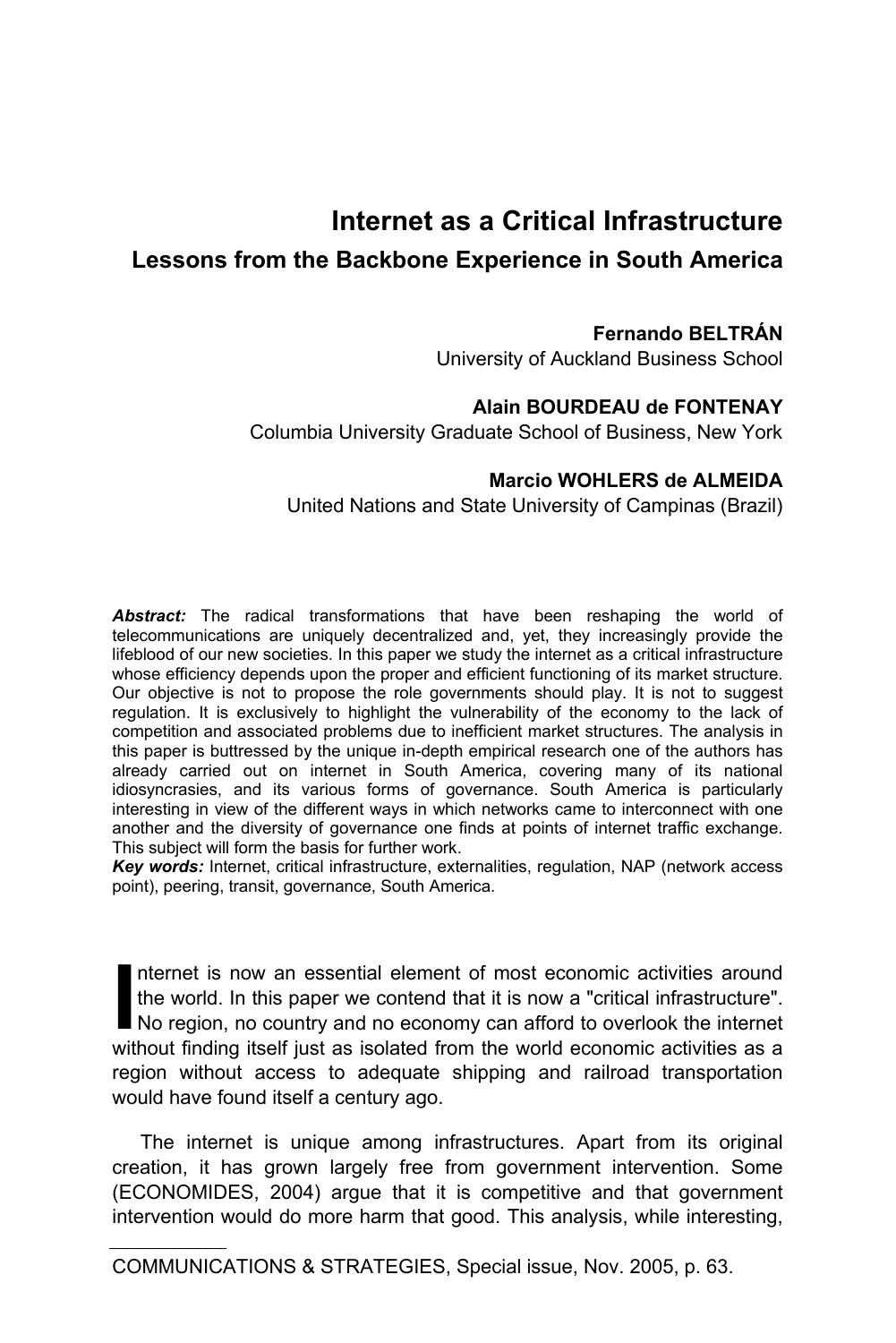is somewhat self-fulfilling; as Economides tends to see the internet environment as inherently competitive, his conclusion that competition makes regulation and other forms of government intervention unnecessary is largely predictable. Regardless, these conclusions do not seem to conflict significantly with a superficial look at the issue. LAFFONT *et al*., through a series of papers (especially 2000 and 2003), came to different conclusions. However, both were looking just at a specific problem, namely, whether the merger of MCI with Sprint might harm competition at the backbone level.

Just to explain our argument through an exercise of issue confrontations, we can state that Economides and Laffont *et al.* are looking at a different question from the one we study here. They look at the internet as a common sector in the economy and evaluate its level of competitiveness. They do not take into account the unique role infrastructures continue to play in the proper functioning of the economy, i.e., the kind of policies that might protect the economy from market-based infrastructure crisis.

In this way the object of this work is not to be a generic paper on infrastructure. It is only to establish that the internet is indeed an infrastructure, to identify what are the elements of the internet that together form its infrastructure. Most of the internet has nothing to do with infrastructures. It is a huge bazaar where one can find all kinds of information, from an online video game such as The World of Warcraft to most of the scientific studies that have been produced to evaluate new medications.

This paper aims to provide a better understanding of the nature of internet infrastructure, i.e., what is it that is critical in the internet. We do not expect to reach some simple answer because the internet is (or has become) too complex an entity. It would seem useful to look at the question from both a bottom-up and top-down perspective. In addition, the internet is multidimensional, involving dimensions such as hardware connections, software connections and security. Somewhat like in a human body, these connections coexist and rely on each other's organization or governance. While each relies on the others, each is its own infrastructure in itself.

The *sine qua non* to running an internet is the IP layer and everything below this layer that sustains it. The services above it, including security, are important, but they are value-added services that make the internet more valuable to more stakeholders. The internet could function without them.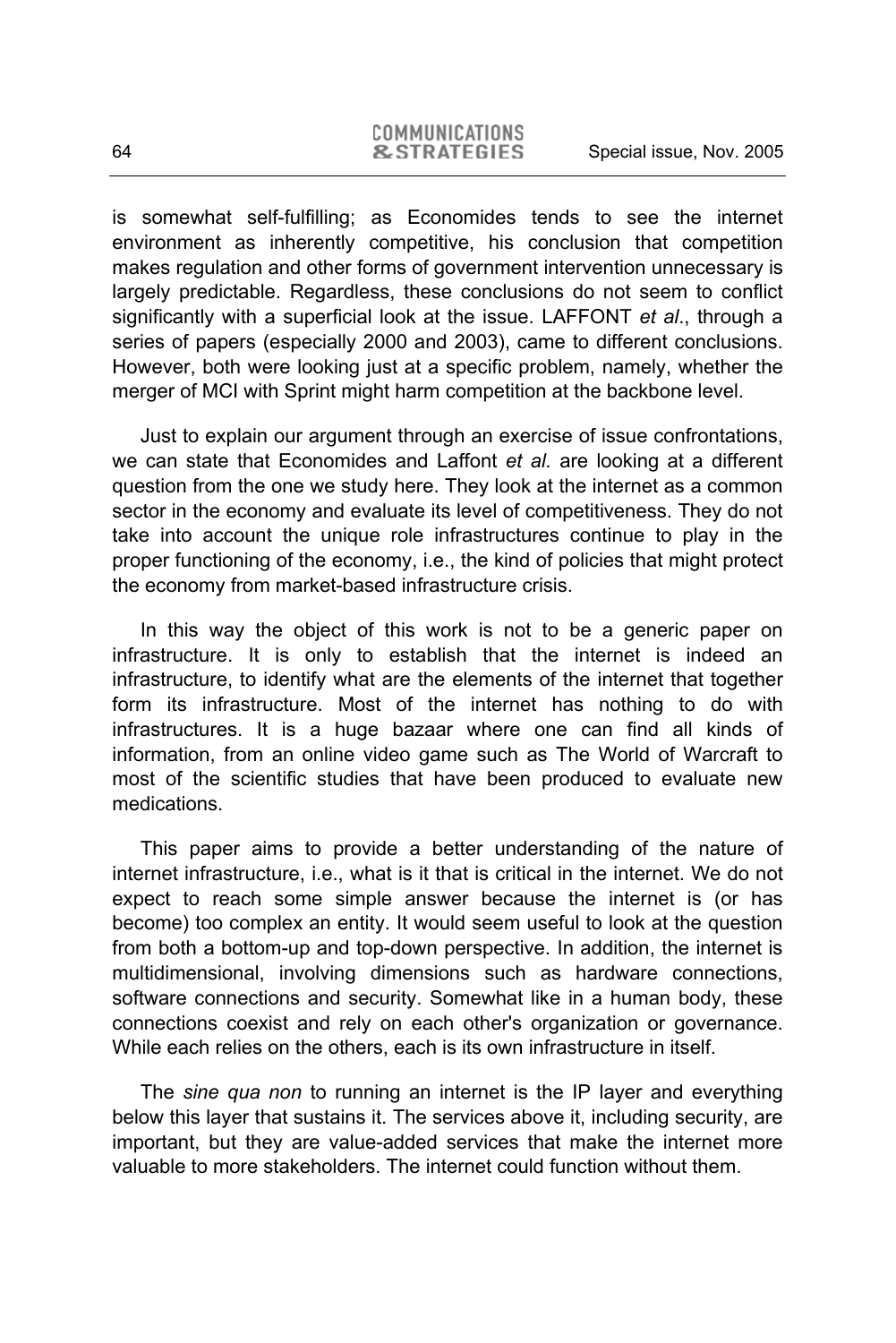Below the IP layers are the telecommunications layers. Since the time of Vail in the early 1900s they have been presented by operators as a nonseparable whole and, following the technology choices made by vertically integrated entities, they have become non-separable to some extent (TEMIN, 1987, pp. 18 and 74). There is some truth in the problems faced by incumbents with unbundling, not so much because it is naturally efficient to have all those functions vertically integrated, but rather because, for almost a century, operators did not have to be concerned by the issue and its efficiency. However, it is also clear that lack of separability has everything to do with sustaining a de facto monopoly and probably nothing to do with efficiency (FONTENAY, LIEBENAU & SAVIN, 2005). The question becomes whether or not the layers below the IP layer are to be treated as an indivisible whole and the answer is rather trivial, since vertical integration is due to path dependence initiated in the early 1900s by Vail, rather than through efficiency. In addition, a look at sub-elements, such as cables or poles, immediately reveals that there is nothing making integration efficient.

It follows, as shown in FONTENAY *et al*. (2005), that there is no reason to treat the complete set of activities below the IP layer as a monolithic monopoly infrastructure and that doing so is inefficient. If the backbone sector, i.e., everything below the IP layer, was contestable, then vertical integration would not have any effect on competition and governments would have few, if any worries regarding the potential for abuse of market power. We would be in a world not all that different from the ideal world of ECONOMIDES (2004).

To understand the internet as a critical infrastructure we have decided to focus on the South American region  $1$ , a complex environment, as a first step in that direction. It is nothing more than a first step because the critical infrastructure does not seem to have been identified as such in this particular context. It has not received the attention we believe the internet merits and has seen less government involvement to-date than other infrastructures historically  $2$ . We would like to emphasize that we ignore other dimensions that may also be considered infrastructures such as

l

<sup>&</sup>lt;sup>1</sup> Part of our motivation for focusing on a regional issue arises from the unique work prepared for South America through private, informal contacts with stakeholders in a number of countries (see section 2). To the best of our knowledge, a similar data base for other regions of the world does not exist today.

<sup>&</sup>lt;sup>2</sup> The internet has been identified as a critical infrastructure in other contexts such as the threat of terrorist attacks (AVIRAM & TOR, 2003).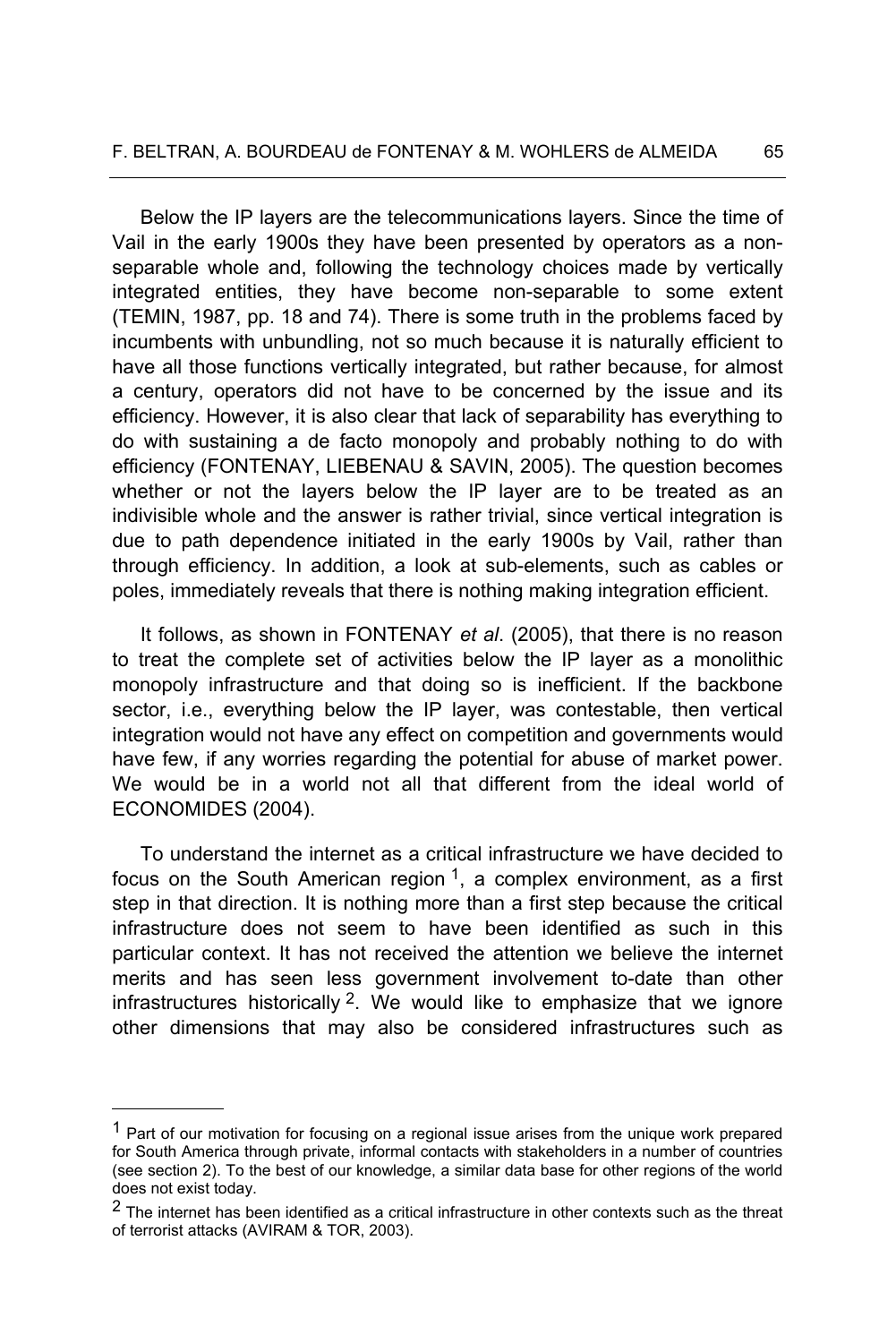internet access, a major concern in Latin America, as in other regions around the world.

The choice of Latin America may seem surprising when considered from the perspective of developed countries. In the past five years, significant progress has been made in disseminating information and communication technologies (ICTs) in Latin America and the Caribbean, with a growing impact on the public, social and economic spheres. The Economic Commission for Latin America and the Caribbean (ECLAC, 2005) reports that between 1998 and 2004, the number of fixed telephones almost doubled, rising from 53 million to close to 93 million; the number of cell phones grew 8.5 times, from 20 million to 172 million, and the number of internet users increased twelve-fold, from 6 million to 72 million. However significant gaps remain and are indeed becoming wider at the level of internet access, with only 14% access in Latin America and the Caribbean compared to over 50% in developed countries. Growth in ICTs faces increasing challenges, as these technologies penetrate sectors of the population where purchasing power is lower and lower 3.

Thus the region is coming to the realization that without proactive policies, new approaches to the internet, new technologies can exacerbate existing inequalities, which makes it increasingly important to take public actions that will ensure socially desirable results. As we will see, the analysis of the paper raises the perennial challenge policy makers face in economic development. Should they focus on a few key sectors with the expectation that successful deployment in these sectors will have a knock-on benefit for the whole economy or should they focus instead on uniform deployment of the internet, leaving no one behind. At this stage, the focus appears to be far more on universal service, i.e., an even, geography-free deployment of internet access. India, on the contrary, has resolutely taken a selective approach, with typical penetration even lower than in South America and with a thriving, localized telecom sector (ZAHEER & RAJAN, 2003; KELLY, 2005a, 2005b).

To address the "critical infrastructure", our paper is organized in a bottom-up fashion. The following section describes a historical account of a particular segment of the internet in a region of the world impacted by the

 $\overline{a}$ 

<sup>&</sup>lt;sup>3</sup> It is estimated that the 20% richest members of the population in the region dispose of US\$800 per year for investing in ICTs, while the 50% poorest can only afford to spend US\$100 per year. The poorest 25% of the population have only US\$1 per week with which to connect to ICTs (ECLAC, 2005).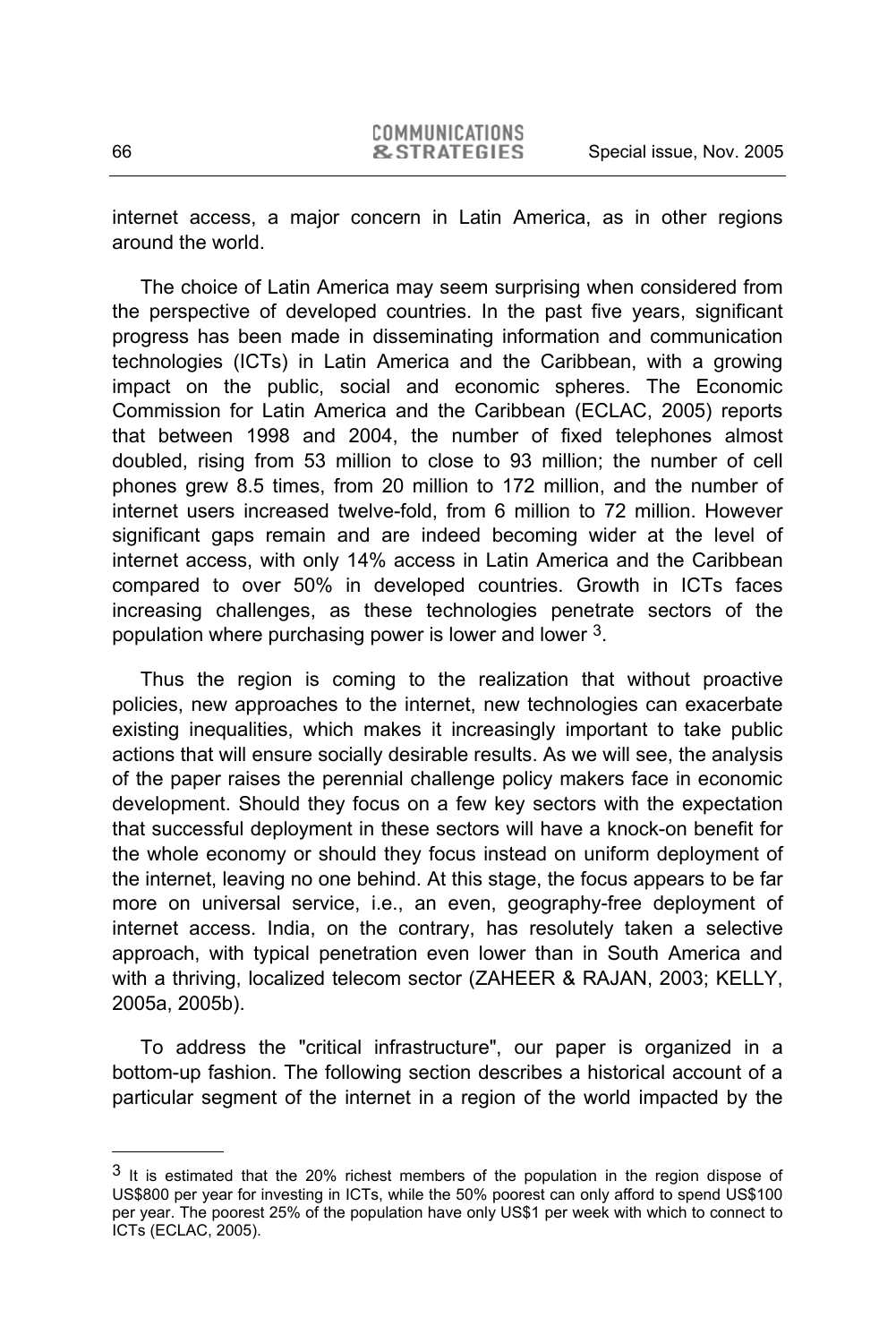introduction and deployment of internet infrastructure. This is the history and development of the internet traffic exchange infrastructure in South America. Taking into account the lessons from South America, the paper then analyzes the internet backbone as a critical infrastructure. The section after addressed limitations to the positive economic impact of the internet on geographic development. As a preliminary conclusion, the last section underlines that, as an infrastructure, internet development clearly has policy implications.

## ■ Internet in Latin America, its emergence, development **and market structure**

In this section we discuss the emergence, development, market structure and governance of a critical part of the internet infrastructure in Latin America. We refer to the history and development of Network Access Points (NAP).

#### **The emergence of the internet in Latin America**

During the late 1980s, the internet started out as a university-led venture in several Latin American countries, in some cases with an ad-hoc, noncommitted participation of government agencies. In several countries a leading academic institution or a small group of universities forged an alliance with the NSF or with a U.S. university to establish a link to the existing NSF backbone. In the mid-1990s, after the commercial internet growth boom in the U.S., the first commercial internet access providers appeared in the region. Some telephone companies began to service corporate customers and households, but newly formed firms and established data network providers also created Internet Service Providers (ISPs) (HUSSSAIN, 2001).

Early provider relied on international carriers for access to Internet Backbone Providers (IBPs). In most cases these providers signed transit agreements, as their size and inexperience did not make them suitable for peering agreements. International traffic became mostly unidirectional, with users of the early ISPs getting access to data bases and early web services, mostly located in the USA. Regional customers' internet traffic was routed through networks in the USA, regardless of the geographical location of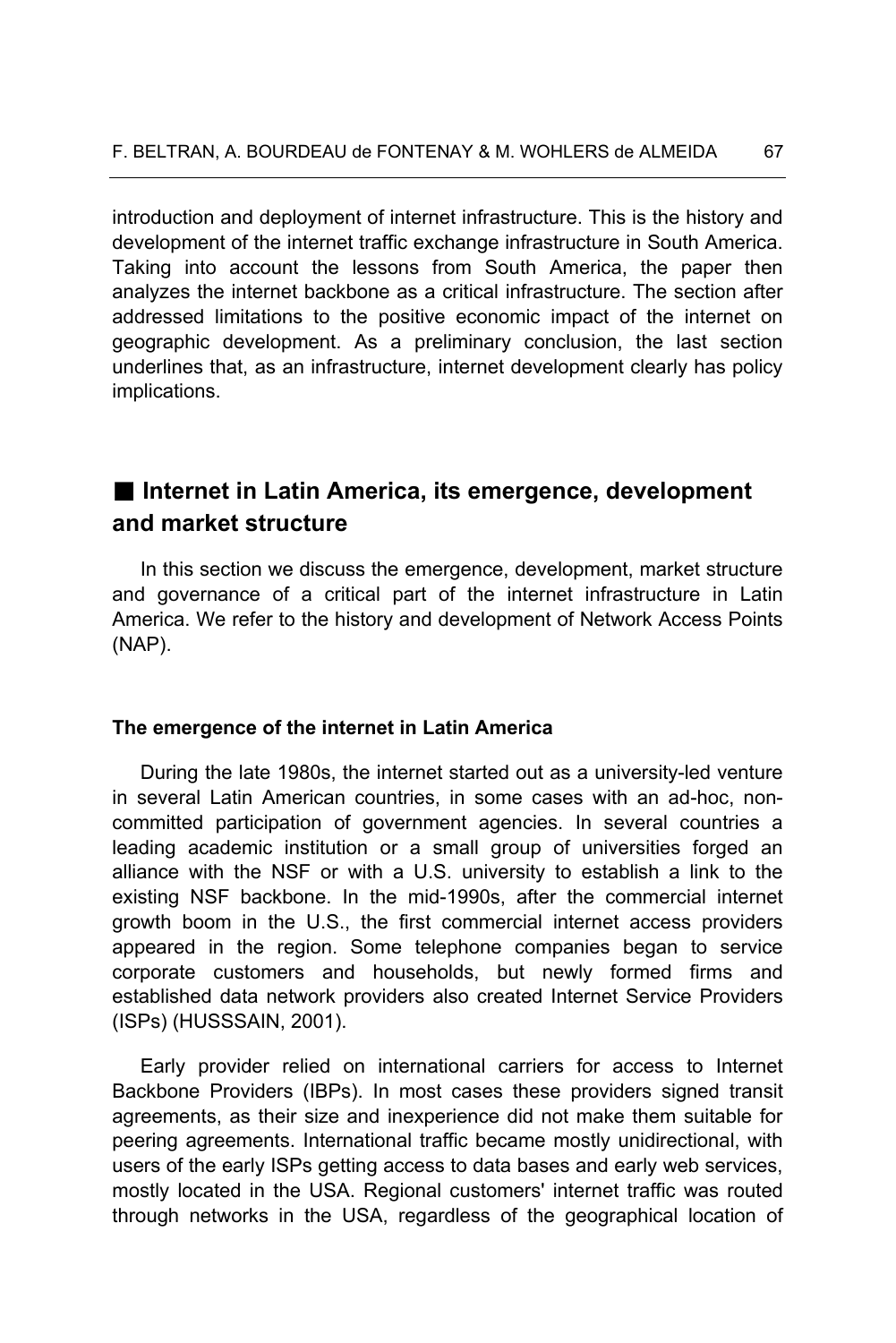sources and destinations. As domestic traffic increased, ISPs saw no advantage in having their domestic traffic routed through foreign networks when, in fact, the source and destination points of such traffic were located within the country. To the ISPs it was evident that local routing of domestic internet traffic would save them the costs incurred in purchasing channel capacity in carriers' networks.

In the late 1990s, ISPs in Argentina, Chile, Brazil and Colombia chose to negotiate multilateral cooperative agreements among themselves (in each country, all of them or a selected subset of them) to build traffic exchange points. Participating ISPs, also called members, jointly designated a NAP administrative body in charge of the agreement. This body was usually an association of telecommunication-related firms (chambers of commerce), as was the case in Argentina and Colombia. Throughout the region such cooperative agreements became known as NAPs. NAPs allowed ISPs to avoid routing domestic traffic through the large ISPs routers and gateways in the USA. One of the immediate consequences of the creation of NAPs was a reduction in costs for all ISPs. New ISPs saw the benefits of joining the established associations and participating in the exchange. The NAPs saw major growth in the early years of their existence.

#### **Interconnection agreements**

The two most significant interconnection agreements between ISPs are peering contracts and customer contracts (HUSTON, 1999). Under a peering arrangement, an ISP accepts traffic destined for its customers and does not accept transit traffic destined for a third ISP's customers. With a customer agreement, an ISP sells transit to another ISP; enabling the latter's customers to communicate with the rest of the internet. A peering agreement usually implies no charges among ISPs, so it is considered a Bill and Keep (B&K) agreement. Under B&K, ISPs do not charge each other for traffic exchanged between their networks. A peering contract involves address advertising, settlements and peer monitoring of interconnection features (NORTON, 2003).

These two types of agreements help to consolidate the hierarchical structure observed in the internet. Less complex routing tables, a limitation on routing arbitrage, the reduction in connection costs and an improvement in the accountability of providers' quality of service are usually listed as the benefits of the hierarchical structure.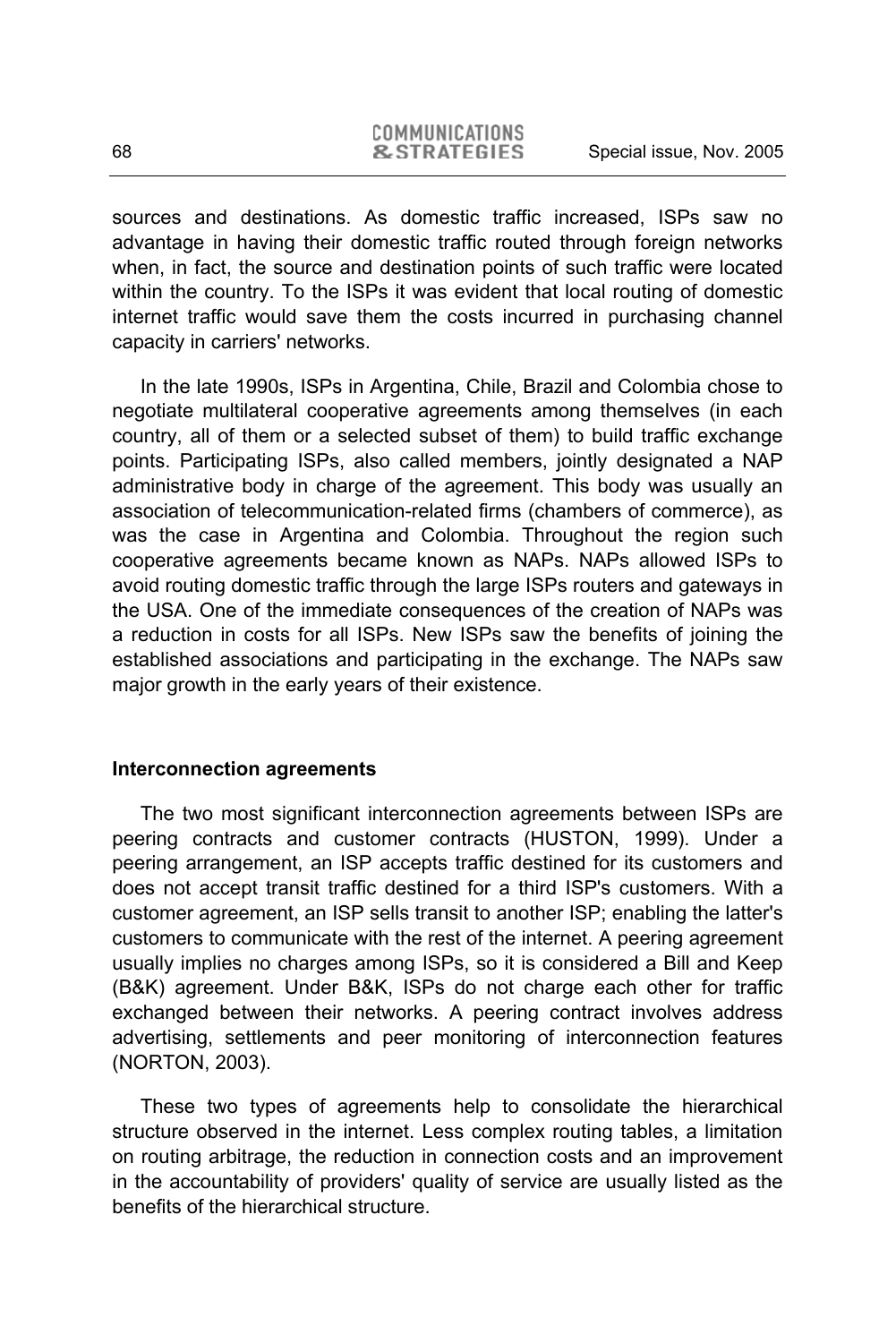However, the internet is not purely hierarchical. The South American internet access markets are examples of regional secondary peering agreements for the exchange of local and regional traffic. Many of the ISPs involved also benefit from the practice of being customers to multiple backbones (multi homing) (HUSSAIN, 2001).

#### **The nature and extent of regulatory intervention**

Two cases of regulatory intervention in the internet access market are worth mentioning: Chile and Venezuela.

The Chilean Department of Transportation and Telecommunications, through its Telecommunications Sub Secretariat, regulates ISPs' interconnection in Chile (SUBTEL, 2000). The Secretariat's intervention is aimed at guaranteeing efficient use of resources and the non-discriminatory treatment of users' access to contents, independently from network access providers. Regulatory norms constrain ISPs to establish and accept connections among themselves to send domestic traffic, leading to the setup of traffic exchange points, called TEPs (Traffic Exchange Point), for domestic traffic 4.

TEPs must be non-discriminatory and must accept all ISPs' domestic traffic, without restrictions, and exchange routes with ISPs connected to other TEPs. In order to comply with the domestic connection requirement, every ISP must be physically connected to and entitled to route exchange with at least one TEP. In this case, the existing agreement among ISPs connected to TEP should be a peering agreement. They may, however, agree on other connection topologies, provided that national traffic be exchanged by authorized providers.

TEPs manage quality indicators not only of TEP connections with ISPs, but also of connections among TEPs. By mandate of the Telecommunications Authority, there must be full connectivity among TEPs,

l

<sup>&</sup>lt;sup>4</sup> TEPs are actually a regulatory concept and a first step towards understanding what traffic exchange is both from a legal and technical point of view. In short, Chilean-based ISPs are obliged to become TEPs because they are mandated to establish local interconnectivity to other ISPs. On the other hand, NAP is the realization of a TEP in which several ISPs associate to establish a legal entity able whose purpose is the exchange of local traffic under independent governance.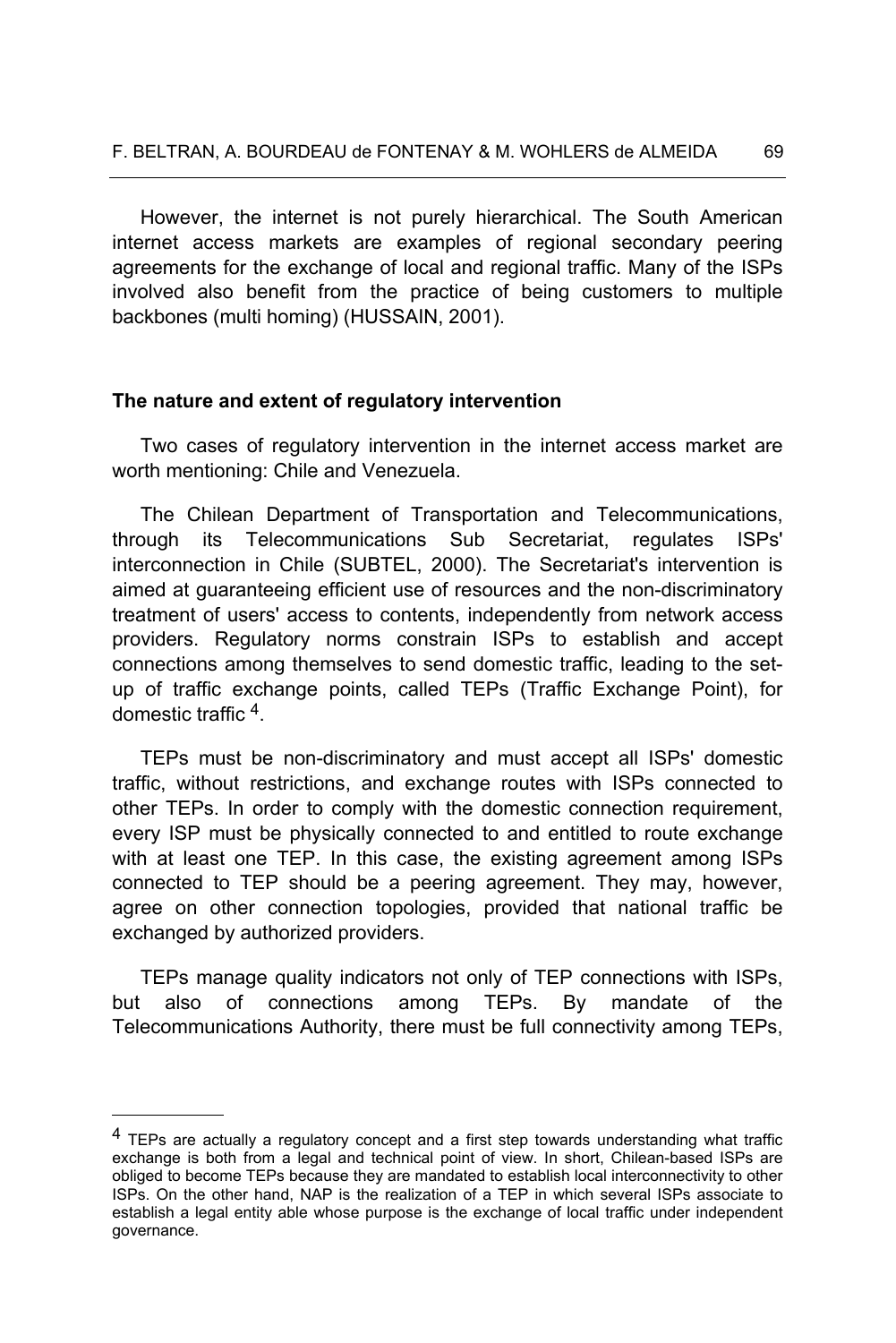if less than five in number. However, should there be more than five, each TEP has to be connected to another three TEPs.

### **NAPs in South America**

#### *NAP Cabase Argentina*

In Argentina NAP Cabase Argentina was founded in April 1998. NAP Cabase was created by the *Cámara Argentina de Bases de Datos y Servicios en Linea* (Argentinian Chamber of Data Base and On-line Services), a lobbying organization, as a non-profit body embracing all 12 Argentinian telecommunications companies, on-line and internet service providers. Cabase contracted Comsat Argentina to operate and maintain the NAP. To qualify as a NAP member, a company must first be a Cabase member, have an added value or telecommunications license, and own an Autonomous System number. In 2003, NAP Cabase's ISPs had about 71,500 dial-up connections - 90% of the country's connections – 120,000 ADSL connections, and over 73 000 cable customers. NAP Cabase handled almost 100% of internet domestic traffic. Other types of traffic are handled by agreements signed by individual ISPs with international carriers (BELLAGAMBA, 2003).

Prior to NAP construction, ISPs had to pay an expensive international access charge to communicate with other ISPs at a local level. Data access and e-mail providers (whose clients are mainly corporate) operated an X.25 network. After the update to IP, Argentine communications authorities allowed Telintar to be the sole provider of international access, but Telintar did not provide local connectivity. The local connectivity issue was first addressed when three Argentine ISPs decided to interconnect themselves. After one year of negotiations the three ISPs decided that they would be bound by a local interconnection neutral agreement. This agreement became NAP Cabase. Original founding members paid no entry fees.

The terms of the agreement are the same for all members. Initially some ISPs raised concerns threatening to refuse acceptance of some contract clauses such as ISPs being contractually obliged to publish their domestic routes. In fact the exchange of domestic traffic must take place at no reciprocal costs for the parties involved; all agreements are peering agreements. The administration believes that their determination to keep the same contract for all members has been crucial to the growth in exchanges.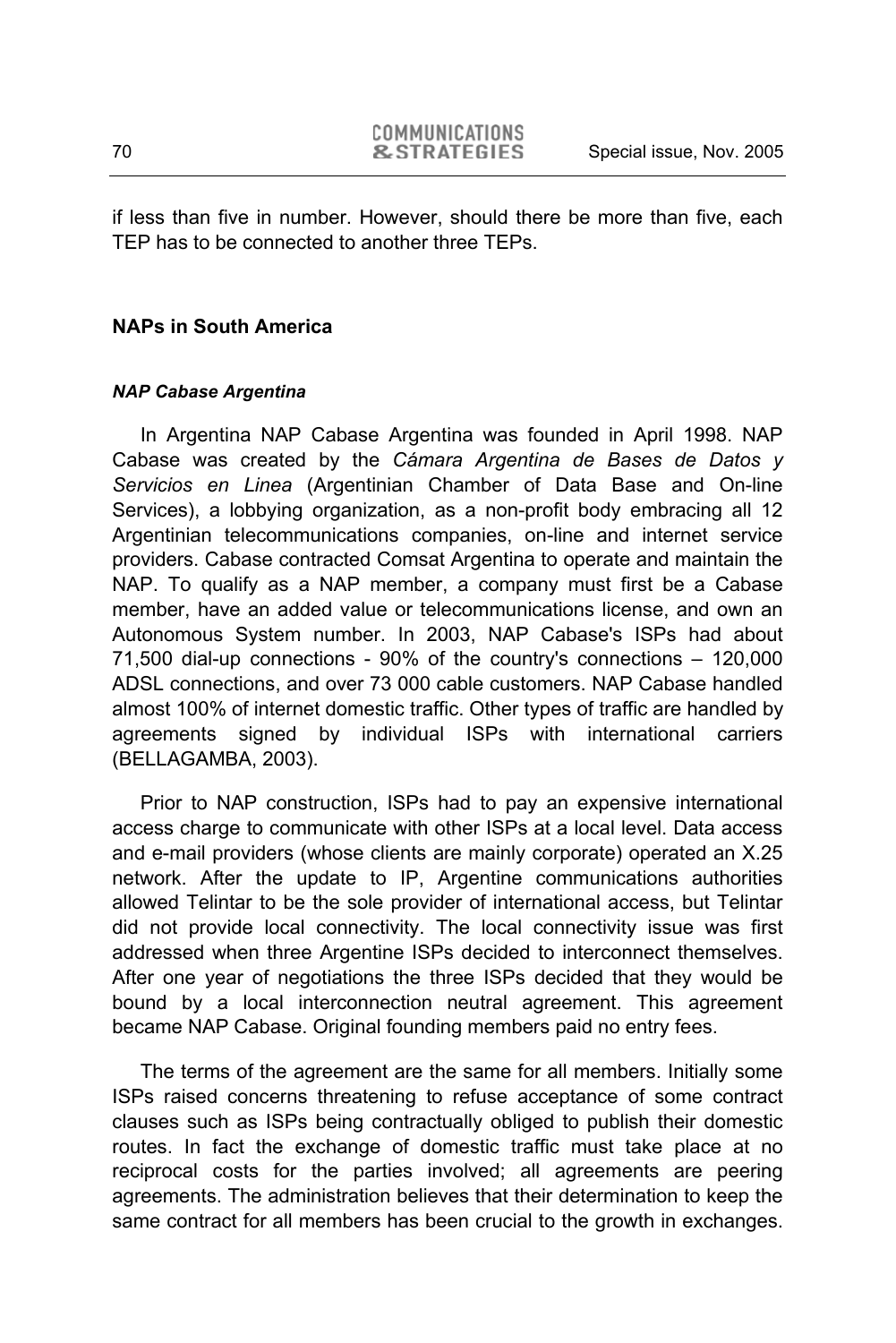There are no private agreements between two ISPs at the NAP. Routing addresses are publicly advertised for all members. The NAP Cabase adheres to an open-policy principle. All business affairs are publicly discussed. The NAP's cooperative spirit led the organization to dismiss the issue of Service Level Agreements.

Cabase's approach to decision-making is that decisions are made together, with a technical sub-commission in which every member is represented by a professional technician. On the other hand, financial sustainability rests on the concept of NAP points. The administration introduced this concept to reflect the use that each ISP makes of the common switching resource. The capacity demanded by each ISP determines the amount of NAP points awarded to it. In other words, an ISP's monthly payments depend on the amount of NAP points it has accumulated. One NAP point encompasses not only connection capacity, but also the kind of installation needed by the ISP.

In 2003, four members (Advance Grupo Telefonica, Impsat, Prima-Grupo Clarin and Telecom Argentina) decided to unilaterally reduce their input capacity to the connection (BELLAGAMBA, 2004). When the four members downgraded their connections the NAP administration could not resort to any punishing action against those ISPs. This situation led to chaos in internet traffic interconnection in Argentina. Other members were obliged to advertise routes while the four ISPs reduced their capacity. This effectively produced two networks in Argentina. Due to the reduction in capacity, the subscribers of the remaining ISPs could not "see" addresses belonging to any of the four ISPs. This was, in fact, a strangling of interconnection, which led to the de facto existence of two subnetworks. As a consequence, any connection between these two subnetworks was only possible using international links. Cabase has admitted some responsibility in this affair since it did not foresee the consequences of not having any Service Level Agreements.

The four ISPs have sought economic compensation from the remaining ISPs connected to NAP Cabase. Both sides argued the importance of their own traffic in the Argentine context. If one side demanded compensation, the other side believed that it should also be granted compensation. Eventually the four ISPs decided to disconnect their networks from the NAP.

Ultimately, what the ISPs were pursuing was a change in the nature of the interconnection agreement. The four ISPs sought to enter client-server agreements or perhaps paid peering agreements. However, Cabase's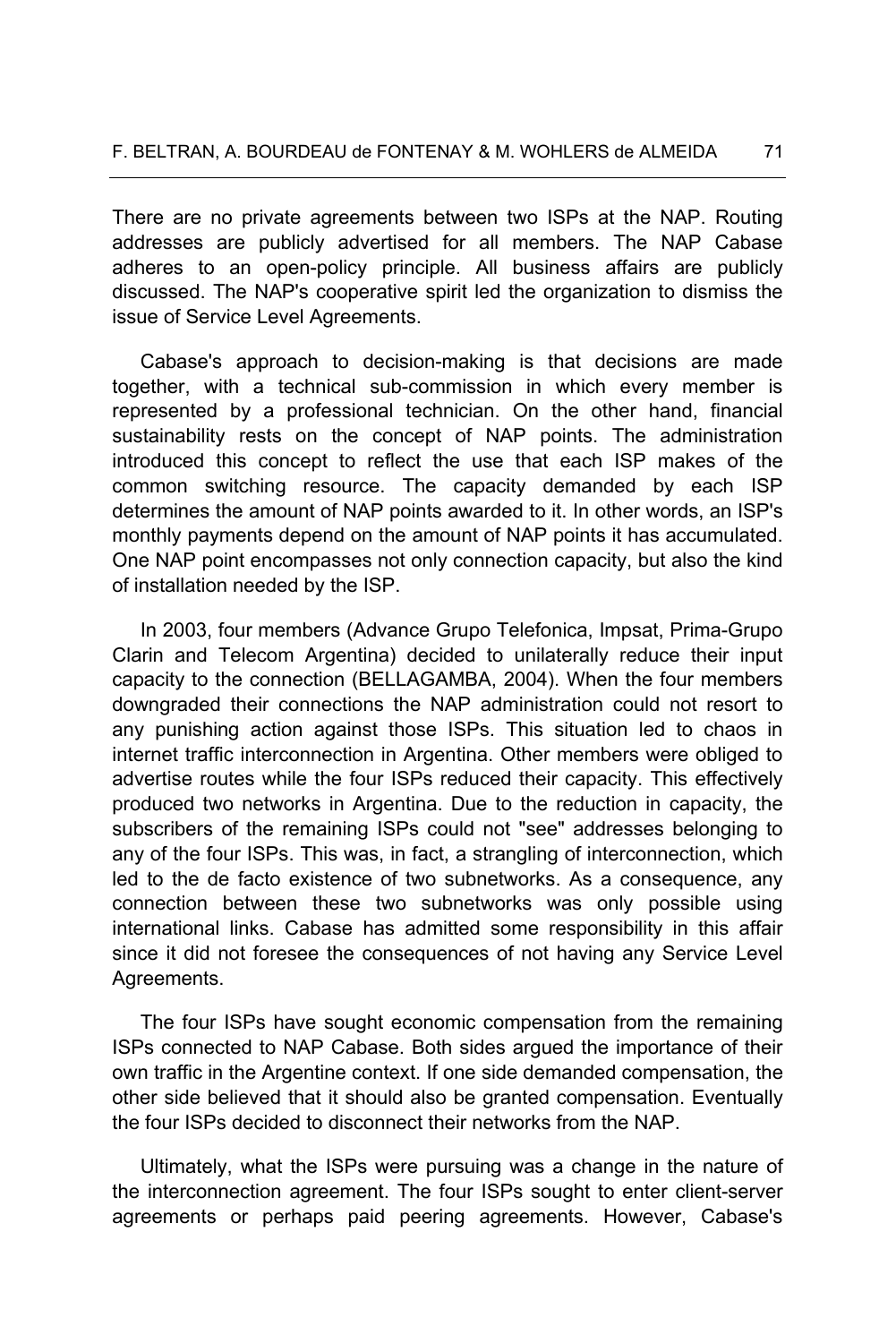principle of peering public agreements based on a cooperative infrastructure was to stand.

NAP administrators reckon that the action taken by the four ISPs may have been motivated by growth in VoIP services. In all events, the four ISPs argued that they had made the largest part of the initial investment and demanded compensation in return.

A certain interpretation of the Argentine telecommunications act allowed Cabase to seek the intervention of the Secretaría de Comunicaciones. However the government agency never responded to Cabase's letter.

#### *NAP Chile*

NAP Chile was created by six independent ISPs to prevent the international outflow of domestic IP traffic. This association was also the genesis of the Asociación de Provedores de Internet, IPA (Internet Provider Association).

NAP Chile is one of eight TEPs that existed in 2004. It guarantees a nondiscrimination policy by which ISPs must accept and establish connections among themselves to exchange domestic traffic. Chile is the only Latin American country in which regulations have been designed to solve the problem of internet interconnection. Specifically, the Chilean Department of Transportation and Telecommunications, through its Telecommunications Sub Secretariat, has taken steps to regulate ISP interconnection in Chile. According to 1999 and 2000 regulatory guidelines, the Telecommunications Secretariat must guarantee, among other things, the efficient use of resources, and non-discriminatory access to contents for users, regardless of their network access provider. In turn, every content provider must be free to choose its hosting provider, which leads to free competition.

The guidelines mentioned seek to establish a non-discriminatory internet access service, in terms of quality, constraining ISPs to establish and accept connections among themselves to send domestic traffic. Red tape for ISPs includes the submission of a written request, a copy of which must be sent to the Sub Secretariat. Established connections should guarantee quality access to users, equivalent not only to that provided by their own ISP, but also to that of the ISP at which interconnection was requested. Regulation also allows for the establishment of traffic exchange points for domestic traffic (SUBTEL, 1999, 2000).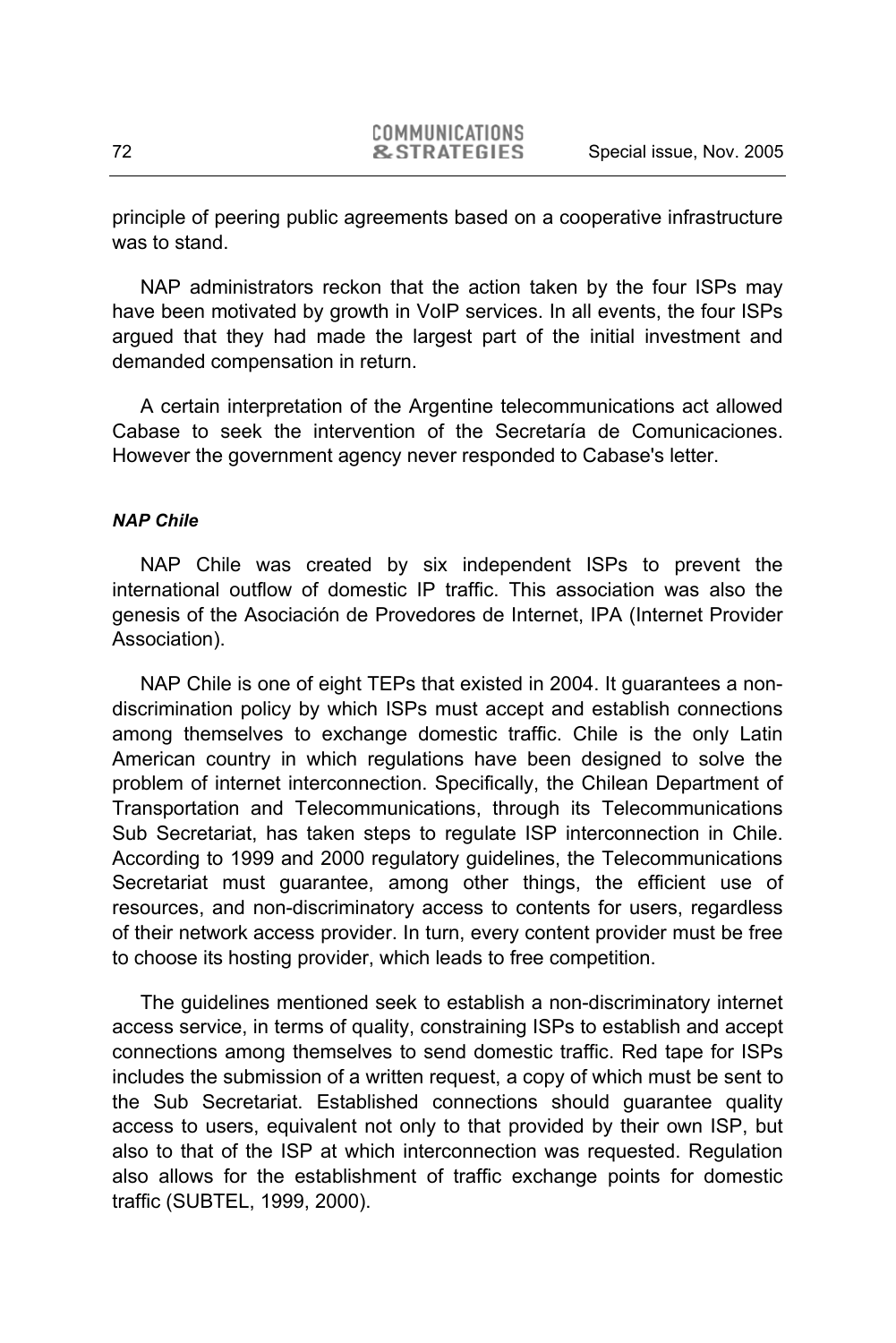The Secretariat also controls network functioning by demanding that ISPs keep quality indicators such as the number of users, number of content providers, rate of packets lost, delay levels in data delivery (latency), and links' occupation level, published in a common web page. The rate of packets lost is the percentage of packets sent to a specific destination, but lost and therefore unable to receive an answer during a certain period of time. Latency is the time spent by a packet leaving and going to another specific point of the internet network.

### *NAP Colombia*

An agreement signed by twelve ISPs (founders), led by the Colombian Chamber of Informatics and Telecommunications CCIT, created NAP Colombia in 1998 as a cooperative body. CCIT was donated part of the exchange equipment, outsourcing maintenance, control, and traffic measuring maintenance, control, and traffic measuring. Founding ISPs benefited from the common exchange point. Communication and routing services are rendered under equal conditions and opportunities for all entitled NAP members (NAP Colombia, 2004).

In 2003 it was estimated that Colombian ISPs who are also NAP members save about one million dollar a year, as they are not using international bandwidth to route domestic traffic. Total traffic handled by such providers represents 90% of all domestic traffic.

NAP Colombia provides information about traffic volumes, speed, traffic comparative ratios, time of use and congestion levels. It also updates information on internet development and growth in Colombia, identifying the technical capacities offered, as well as traffic and demand. All information and statistics derived from NAP's operations must be furnished to all parties to the agreement, at the same time and under the same conditions and means, without any discrimination or preference. Peering is the only type of agreement at the NAP.

The NAP Administrative Council acts as decision-making body. If technological changes are implemented by the NAP, the technical subcommittee issues recommendations to be approved by the Administrative Council. Founding members set forth an entrance fee to cover infrastructure expenses. NAP operating costs are financed with a monthly payment set forth by NAP members, whose purpose is to cover projected expenses.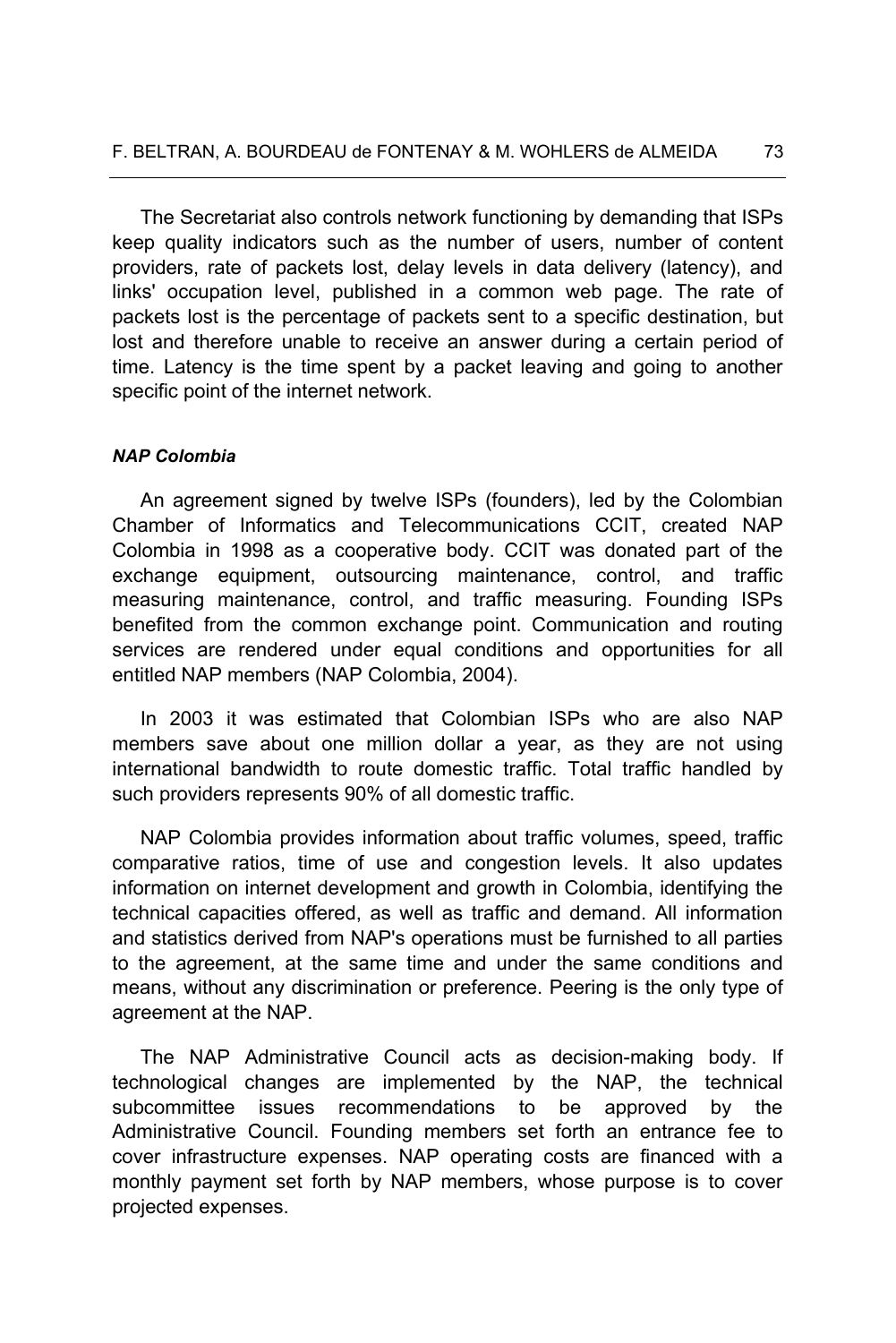The NAP was originally operated with level 3 technology, which meant that all ISPs were connected under peering agreements (implicit on direct connection to NAP). However, due to a traffic increase through the level 3 router, speed problems appeared as the router was working at full capacity. Consequently, NAP members migrated to level-2 technology, and although this was a technological set back, it allowed each ISP to set up its equipment according to its own traffic requirements. This new scheme may generate interconnection agreements other than peering, but transit agreements have not been signed yet.

The original tariff scheme for each ISP was calculated based on monthly operational costs, and equally divided among all ISPs. However, it did not fairly reflect traffic variations from one ISP to the others. Therefore the NAP had to design new schemes. After a transition period in which 70% of monthly costs were equally divided among all ISPs, with the remaining 30% allocated in proportion to the ISPs' shares of total traffic, NAP Colombia recently moved to a cost allocation scheme similar to that used by NAP Cabase.

### *NAP Peru*

NAP Peru is a non-profit civil association, founded on August 2000 as an independent organization by five founding operators. Key characteristics for internet domestic traffic in Peru improved immediately after NAP Peru began operating. This was due to the fact that international bandwidth was no longer shared with national traffic and costs arising from time of connection, final destination, as well as the network and infrastructure used for the interconnection were reduced. One technical and one administrative committee are in charge of technical and administrative issues, respectively, with the American Chamber of Commerce currently administering the body. As usual, operation, maintenance and traffic measuring are outsourced to a specialized firm.

The main problem faced by this NAP is the result of its original legal framework (a non-profit association instead of an independent, profitoriented organization), because it does not reflect the existing traffic disparity. Under the original rules all the parties had to connect with the same capacity, and if links were saturated they had to increase their capacity on equal basis. However, this restriction to conform to bandwidth capacity harms small traffic operators. Since NAP Peru is currently saturated, sometimes it is preferable, for the sake of speed, to route traffic to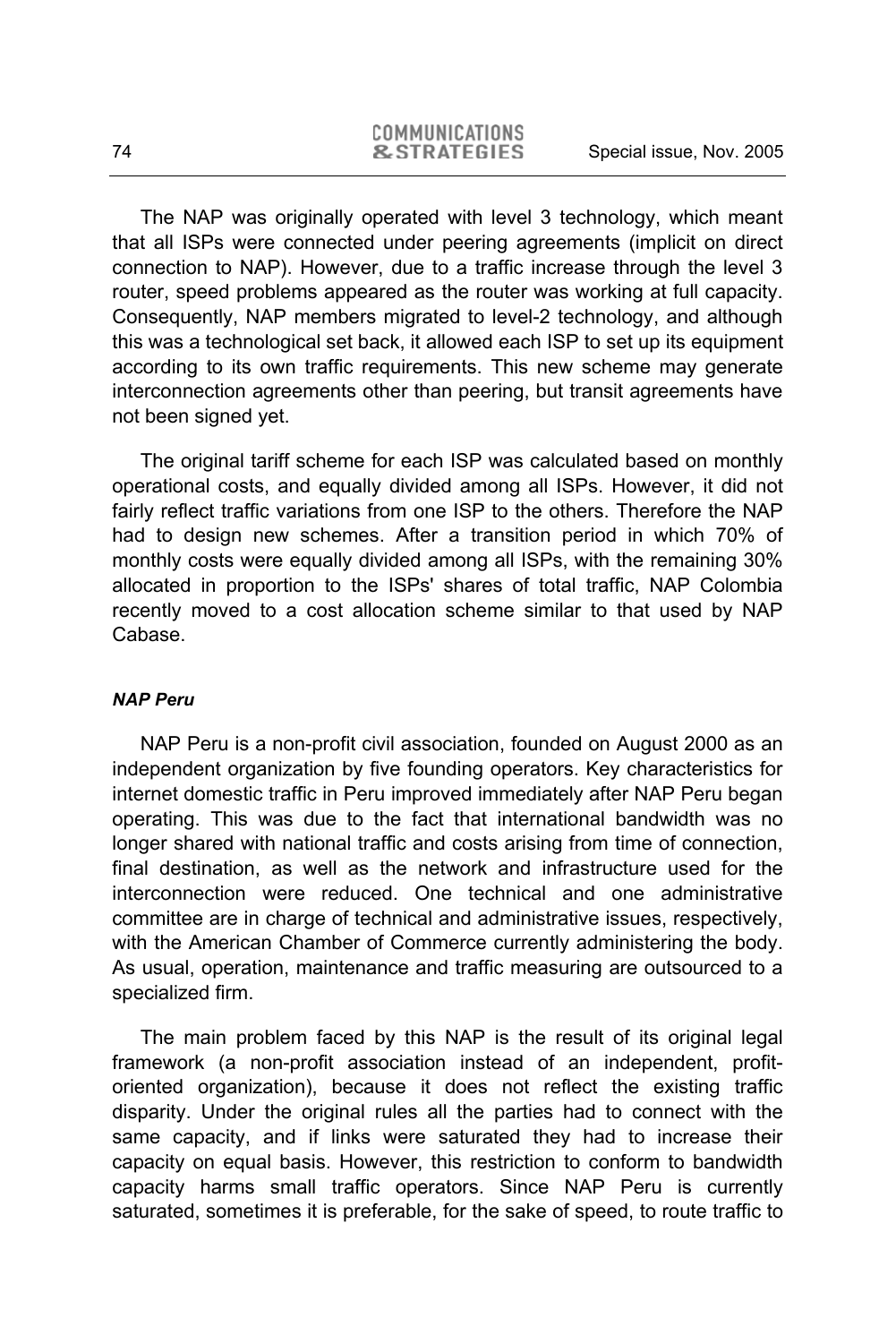international links. As a result, it was proposed to update the interconnection links to 30 Mbps, but this move pushed out members with less traffic because of the higher interconnection costs incurred.

ISPs partners at NAP Peru negociated peer-to-peer exchange agreements. As of early 2004, the two largest ISPs have handled 95% of NAP traffic. For its members, NAP Peru hosts routers and infrastructure for domestic traffic exchange, thus avoiding the use of international links. In case of failure, a report is produced in under five minutes, offering 99.999% availability. Measurements are not, however, classified according traffic type (voice, video, data, etc). The criteria measuring the quality of the services rendered by NAP include bandwidth and latency between the exchange central node and the provider's exchange router. Traffic from each ISP to NAP (outgoing traffic for ISPs) and from the NAP to each ISP (ongoing traffic to ISP) are also considered when evaluating quality of service. Total traffic is also calculated from data levels transiting throughout the two (redundant) switches, which belong to the NAP. Each ISP is connected to each one of these switches (one backs up the other in case of failures).

The entry fee that must be paid by every applicant is USD15,000. Total The NAP's monthly operational cost was about USD3,000 per month in 2003. Such cost is equally divided among its members. If any ISP requests membership to the NAP, it must have an AS number and use BGP, own an international outgoing, and maintain the same transfer speed as the remaining members. The minimum capacity required to interconnect to NAP is 2 Mbps. As a result, smaller Peruvian ISPs usually route their internet traffic through transit nodes in the United States.

### *Brazilian NAPs*

#### *NAP Brazil*

NAP Brazil is located in Sao Paulo. It is administered and operated by Terremark Latin America (Brazil) Ltd, together with FAPESP (Fundaçáo de Amparo á Pesquisa do Estado de Sáo Paulo). Terremark also owns and operates NAP de las Americas, Miami, U.S., the world's  $5<sup>th</sup>$  network access point Tier-1.

NAP Brazil uses FAPESP's facilities, with some of its expenses covered by Terremark. Among the services offered by the NAP are information provision, peering, and data services. Such an offer also includes physical facilities for equipment to its clients. Each client privately signs up peering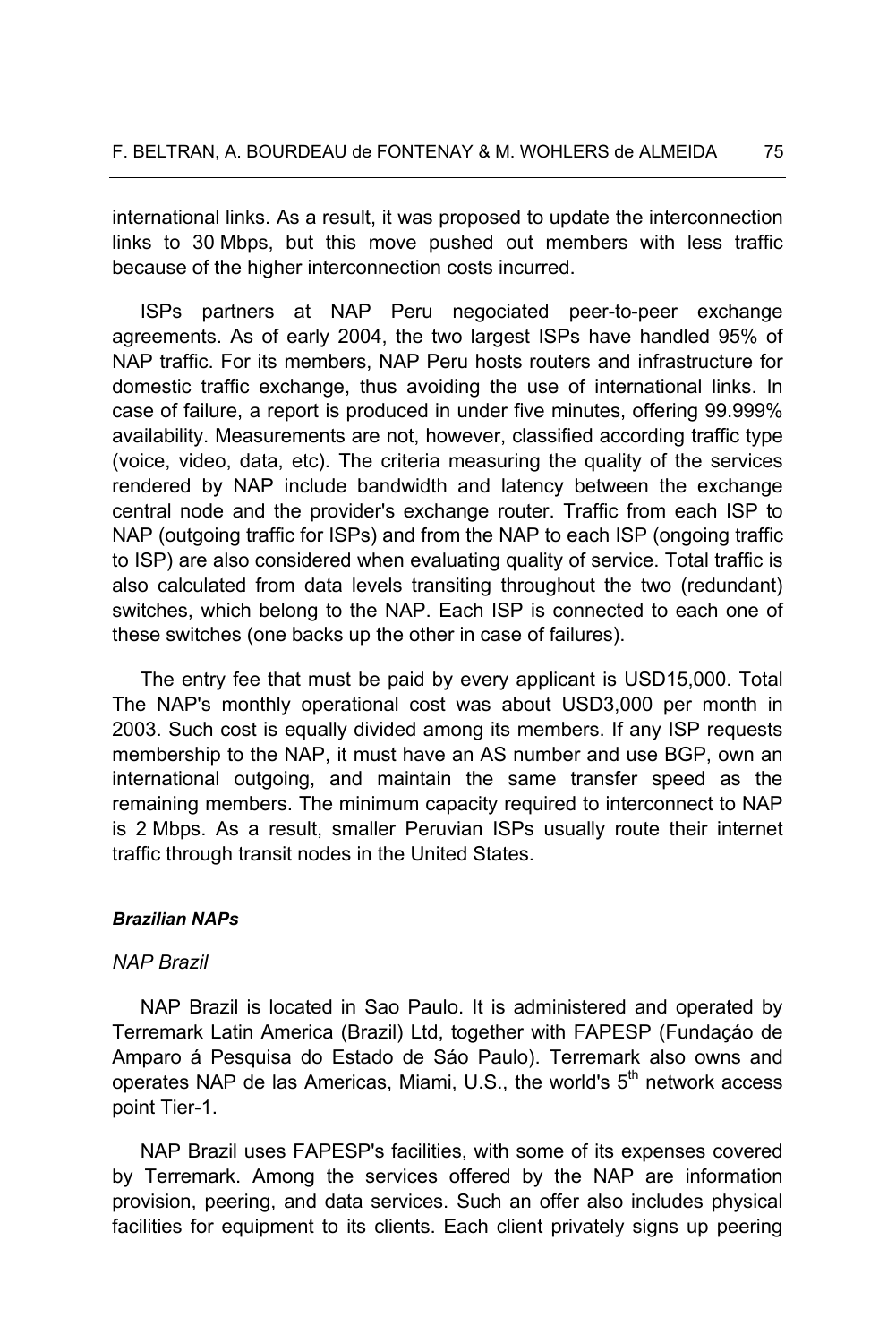agreements and other similar commercial agreements with other member ISPs. NAP acts as a facilitator and operates the peering structure and the meeting points used by its clients for the duration of the agreements. It also sells cross connections at different speed for those clients who may interconnect between themselves. It offers system monitoring, services and other kinds of installations used by four categories of clients: network service transporters or providers, service providers (hosting companies), government commercial and industrial enterprises, and government agencies (CROM *et. al*, 2003).

NAP clients with two simultaneous connections are offered 99.999% availability to connect with other clients having also two connections. Those with one connection may obtain 99.5% availability, although larger percentages may be possible in some cases.

## *NAP RSIX (Porto Alegre)*

NAP RSIX operates in the data processing center of the Universidad Federal de Rio Grande do Sul. It facilitates agreements and network connection at low costs for public and private institutions. This NAP provides a neutral point where different operators may exchange traffic among different backbones, having at least one point of presence in Brazil.

Some of its first members included Brazilian research and academic institutions, as well as commercial ISPs and other academic Autonomous Systems. Multilateral agreements are signed among these members. Members are required to use protocol BGP4 and have at least 2 Mbps of capacity.

### *NAP ANSP*

This network was created on 1988 thanks to a nuclear physics professor, the president of the FAPESP's Consehho Superior. Originally it had connections that allowed universities and research institutions in Sao Paolo to gain access to information in United States universities and research centers. Ten years later the network started to offer traffic exchange services, thus promoting traffic exchange between backbones and content providers. NAP ANSP owns an international connection laid out directly with Global Crossing (GBLX) at 155 Mbps.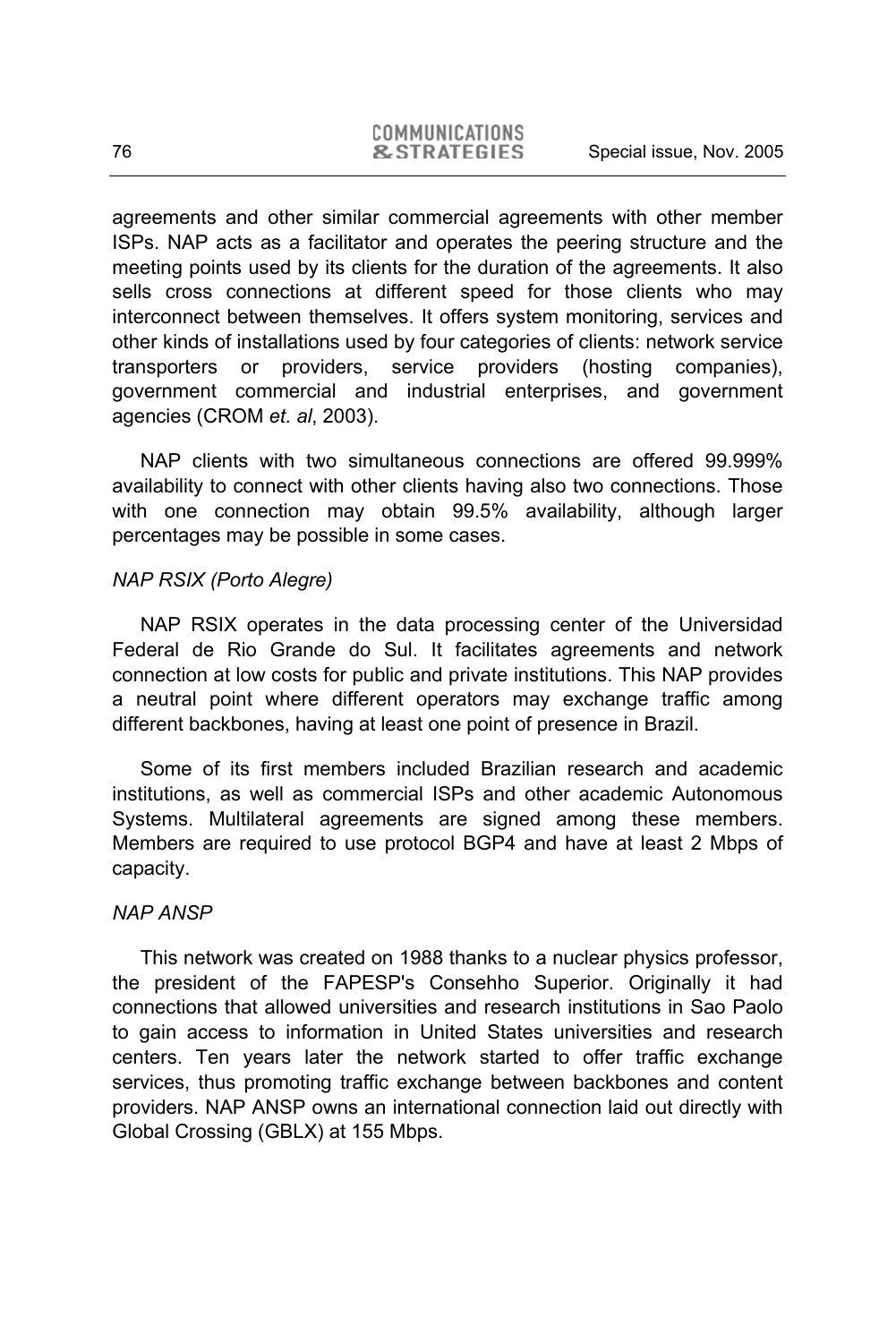### *DIVEO - NAP*

This NAP was created in 2001 and is the only wholly private NAP in Brazil. Its goal is the exchange of internet consumers and companies in Brazil. It was set up to improve network efficiency and performance. Connected to NAP ANSP and to other operators like Embratel and Global One, it aims to diversify network exchange by using the BGP4 protocol.

The cases above presented lead to the following conclusions:

• A key dimension of internet provision is the set-up of backbones that carry traffic between ISPs, but backbones themselves are generally not a source of problems as long as they are properly interconnected.

• The key concern is the interconnection between backbones and this takes place at the level of NAPs.

• NAPs are organizations created by process and characterized by their respective governance. NAPs can and do differ a lot from one another in Latin America in terms of both their organization and governance.

To understand the impact of the differences between distinct models of NAP organization and governance, it is necessary to state the internet as "critical infrastructure", as the next section will demonstrate.

# **An infrastructure with unique economic characteristics**

### **Infrastructure: concept and definitions**

What is meant by an infrastructure in a modern, complex system such as the internet is, at best, ambiguous. This is not new but, in the case of the internet, it reaches a point rarely experienced in the past. There is a world of difference between the internet and the infrastructures that have preceded it, including the telegraph, telephony, and cable infrastructures.

Our concern is with the internet as a critical infrastructure, rather than with the internet *per se*. Beyond that, the infrastructure has been selected in a narrow manner This background information is important in order to understand the specifics of various national internet access infrastructures, but it must also be pointed out that infrastructure exist from the origin of the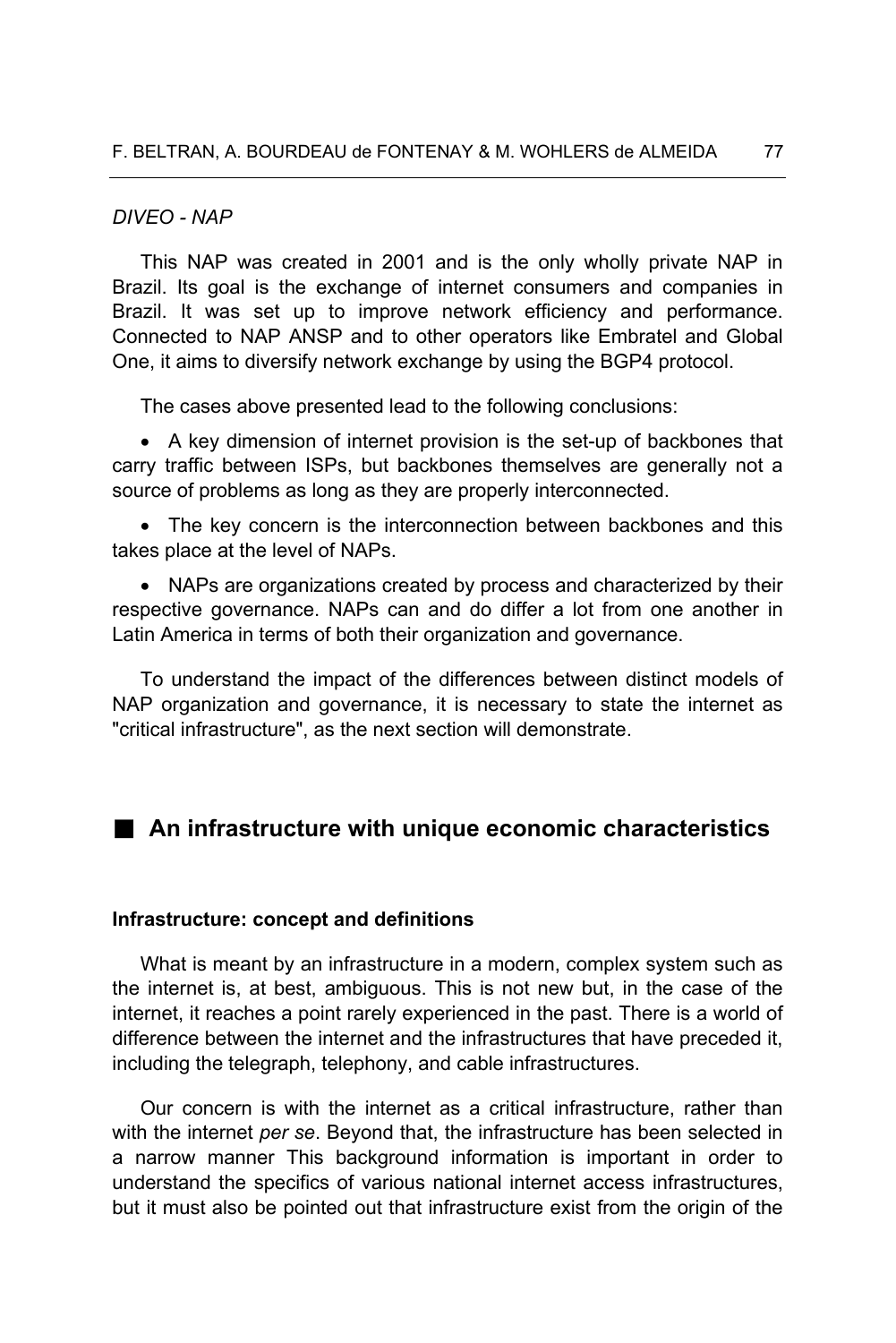facilities. Few innovations almost instantly become infrastructures like that of Claude and Ignace Chappe, whose optical semaphore was adopted by the French Legislature shortly before Valmy in 1792 and is said to have played a significant role in keeping the French army better informed. Similarly, there is probably no existing infrastructure that has been studied over as long a historical period as the Chota Nagpur Plateau's irrigation system, which has been analysed for 4,000 years (SENGUPTA, 2001). Few infrastructures are now being put to the test as harshly as those parts of health infrastructures, regionally, nationally, and globally that have to deal with growing concern over the avian flu.

This was not the situation with the internet. It only gradually became an infrastructure. This was even more true for places outside North America such as Latin American where the internet was totally dependent upon access to North America, the location of most of its content. In turn, access was dependent upon both the local access infrastructure, as well as intercontinental access to the North American internet.

In short, an infrastructure is a concept that is both intuitive and complex. When thinking about infrastructures, one thinks of something like "large capital intensive natural monopolies such as highways, other transportation facilities, water and sewer lines, and communications systems" (GRAMLICH, 1994, p. 1177). The internet is complex because, when we start thinking about the concept more carefully, while many activities are not infrastructures, the boundary can nevertheless be quite ambiguous. We must first understand the definition of infrastructures to understand what the significance of saying that the internet is an infrastructure. To that end we review a number of ways that infrastructures have been defined in order to be able to support our contention that the internet is a critical infrastructure of modern economies.

The ambiguity in the concept led us to turn to the dictionary for a definition. The Webster's New Universal Dictionary defines infrastructures as the "basic underlying framework or features of a system or organization". It also provides a more concrete definition, closer to the intuitive concept of an infrastructure, namely: "the fundamental facilities and systems serving a country, city, or area, as transportation and communication systems, power plants, and school". This definition gives a concrete dimension to what one means by infrastructure and yet it is easy to see that it overly constrains the first definition, leaving no room for "digital" infrastructures. Our objective is not to provide an ultimate solution to the definition problem, but rather to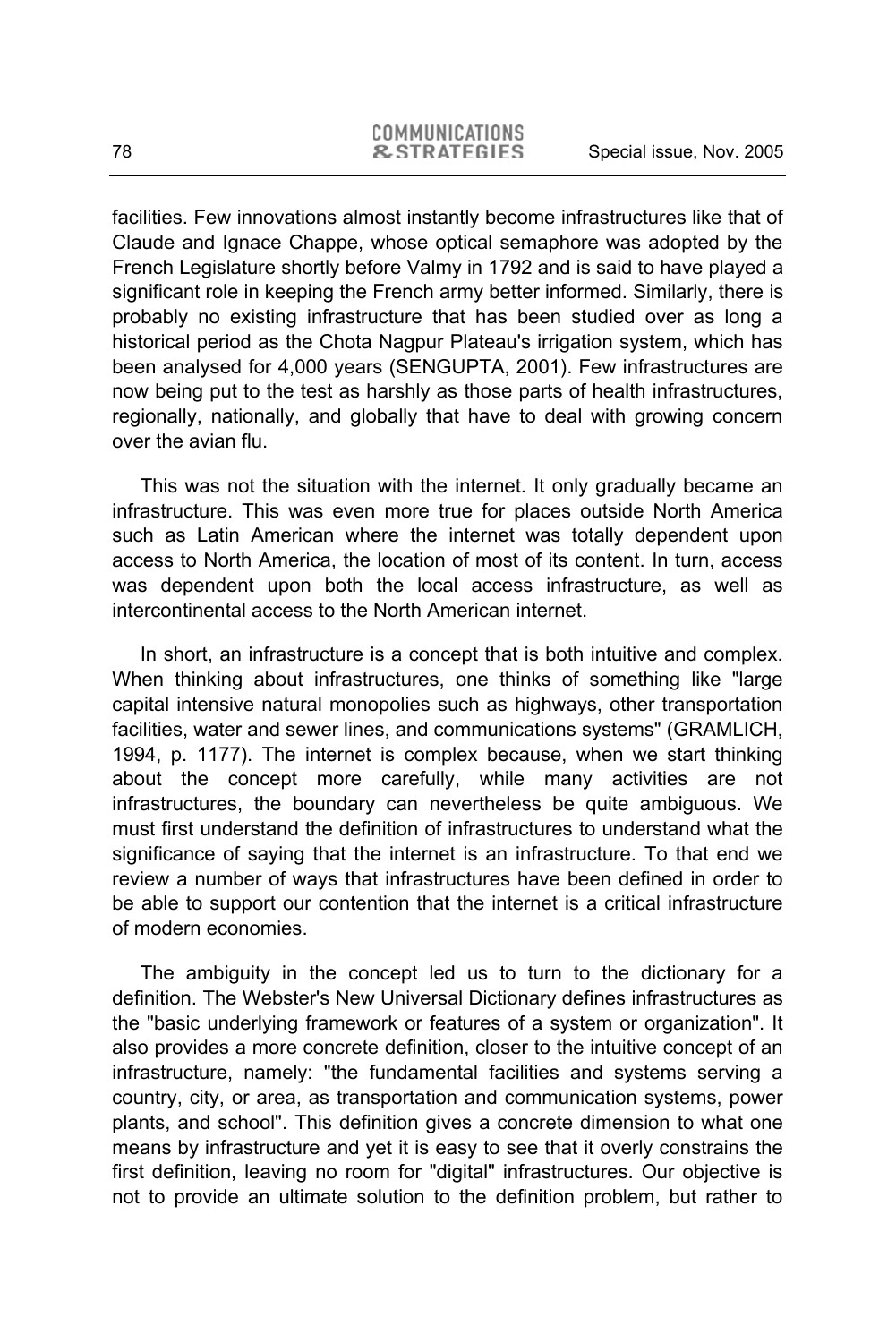enhance our understanding of a rich and powerful analytical concept that will help us better understand the infrastructure dimension of the internet.

The term 'infrastructure' is often used to describe some of the physical elements that would be used in a system. Thus, the FCC's overall policy priority is not competition, but the deployment of a broadband infrastructure across the U.S. This is illustrated by ARON & BURNSTEIN (2003) when they argue that:

 "Consideration must be given to the obligations of incumbents to unbundle their broadband infrastructure and provide pieces of it"  $(p, 3)$ <sup>5</sup>.

Their interpretation would seem to be supported by the Webster's use of "facilities." ASCHAUER (1989) and a whole body of literature on public infrastructure reviewed by GRAMLICH (1994) takes an even narrower approach to the concept of infrastructure, restricting its attention to public sector ownership of infrastructure capital due to a lack of available data with which to explore any other definitions. Were it not for such data constraints, GRAMLICH (1994, p. 1177) would have liked to define the infrastructure of a regional entity such as a country as possibly including, "human capital investment and/or research and development capital." JUSTMAN (1995, p. 131) takes a broader perspective, including "less tangible" elements such as processing facilities and distribution networks.

AVIRAM & TOR (2003a) take a different view of what an infrastructure could mean, which is closer to the Webster's first and more generic definition. This would seem to be motivated by the post-9/11 context with the emergence of Homeland Security's Critical Infrastructure Protection Program. That program formally integrates in the concept of infrastructure the governance that supports the exchange of critical data between providers in the context the private stakeholders' incentives to manipulate the process to their private benefit. Their usage brings us closer to the definition by FRISCHMANN (2004) that we consider below.

-

<sup>5</sup> ARON & BURNSTEIN (2003) effectively consider two infrastructures and two scenarios, namely, whether the presence of duopoly-type competition between cable broadband internet access through cable modem and telephone operators' DSL access reduces the price of broadband access relative to a monopoly infrastructure, either cable-based or DSL-based. They do not study whether or not unbundling the service provision of broadband access under unbundling regulation at either the DSL level or at both the DSL and cable levels, i.e., service level competition would provide an even more efficient solution, with greater service diversity and, for comparable services, lower access prices (BOURDEAU de FONTENAY, CHAVEZ, & SAVIN, 2003; and BOURDEAU de FONTENAY, LIEBENAU & SAVIN, 2005).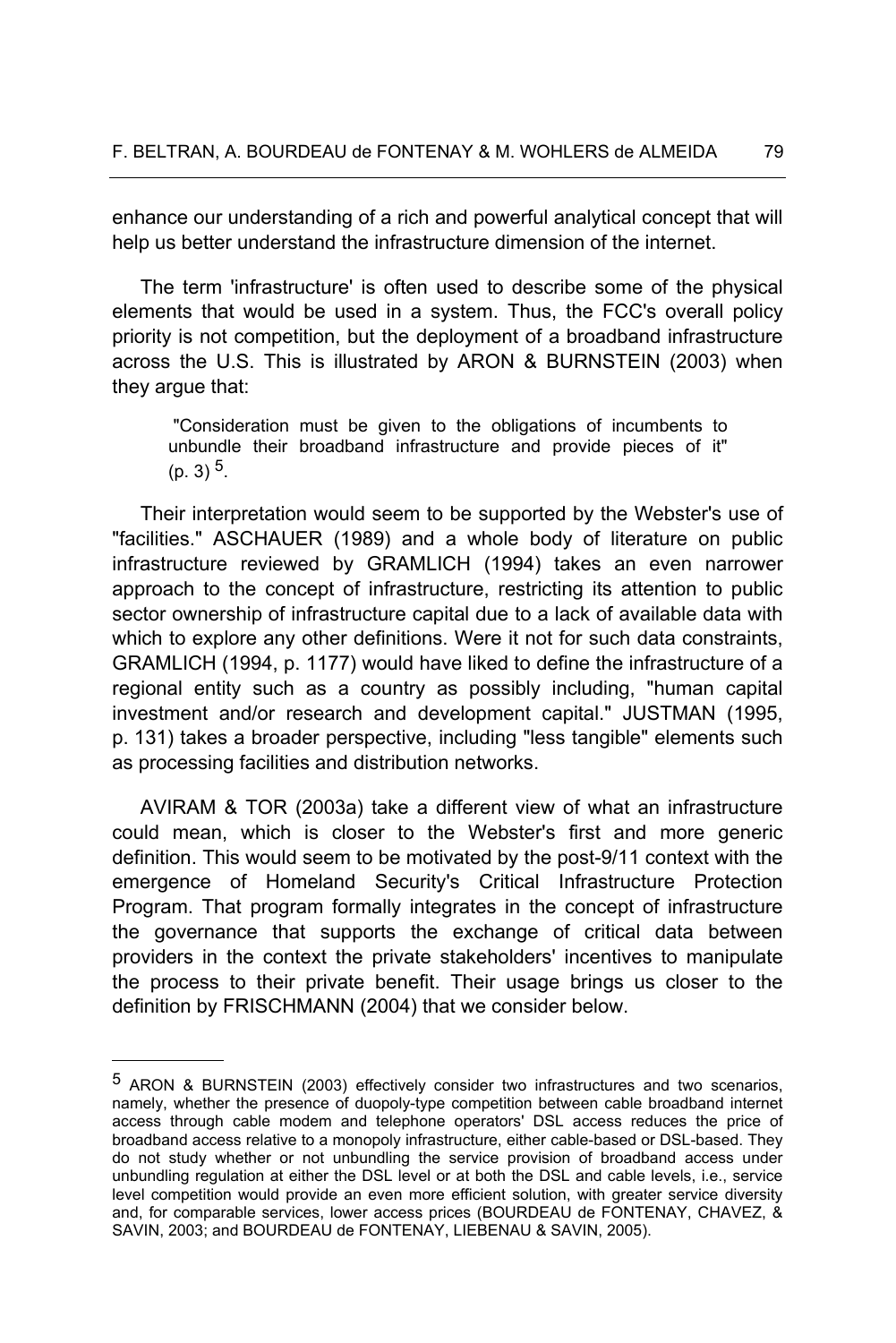For them, the formal and actual governance of the various stakeholders is an integral part of the infrastructure. Furthermore, this implies that the institutions and governance among the stakeholders, including the specific government agency (agencies) involved, are together an integral part of the internet infrastructure and by extension, the multiplayer information systems and their ability to communicate with one another. For AVIRAM (2003), infrastructures have complementary dimensions that tend to make a significant difference between different areas. Thus, an infrastructure tends to develop institutions and private organizations (often informal) that often have the ability to complement the government's role. When considering the Katrina disaster in late August 2005, Aviram's analysis suggests that informal governance failed, among other things, because of the racial divide that is so specific to the USA. The U.S.' racial divide may have contributed to the region's and country's inability to respond to Katrina as efficiently as many other, less developed countries could.

## **Infrastructure, government and COASE's lighthouse**

Infrastructures are typically associated with large, sunk investments and historically there have been debates among economists as to whether these funds could be effectively provided by the private sector without government intervention. Many economists have proposed price-based mechanisms to allocate access to infrastructures, noting that such a system would prevent overinvestment in infrastructures. Firstly, as we saw with Katrina, even if the price system by itself may allocate according to ability to pay, this is hardly an efficient solution in a heterogeneous society, nor is it an efficient approach once one takes the social and political dimensions of the problem into consideration.

The debate around the role of government in the provision of infrastructures appears, at first glance, to have been resolved by COASE's 1974 study of the lighthouse. Few structures have epitomized the role of government in providing for some forms of infrastructures and to that extent Coase's analysis is central to our understanding of the interplay between governments and infrastructures. In practice, the merit of Coase's study was to bring to the forefront, using the powerful image of the lighthouse, the complexity of the problem. A careful reading of Coase shows that he does not provide a solution to the complex problem discussed. His contribution is to outline a range of options among alternative governance, all of which were already widely known and all of which involve substantial government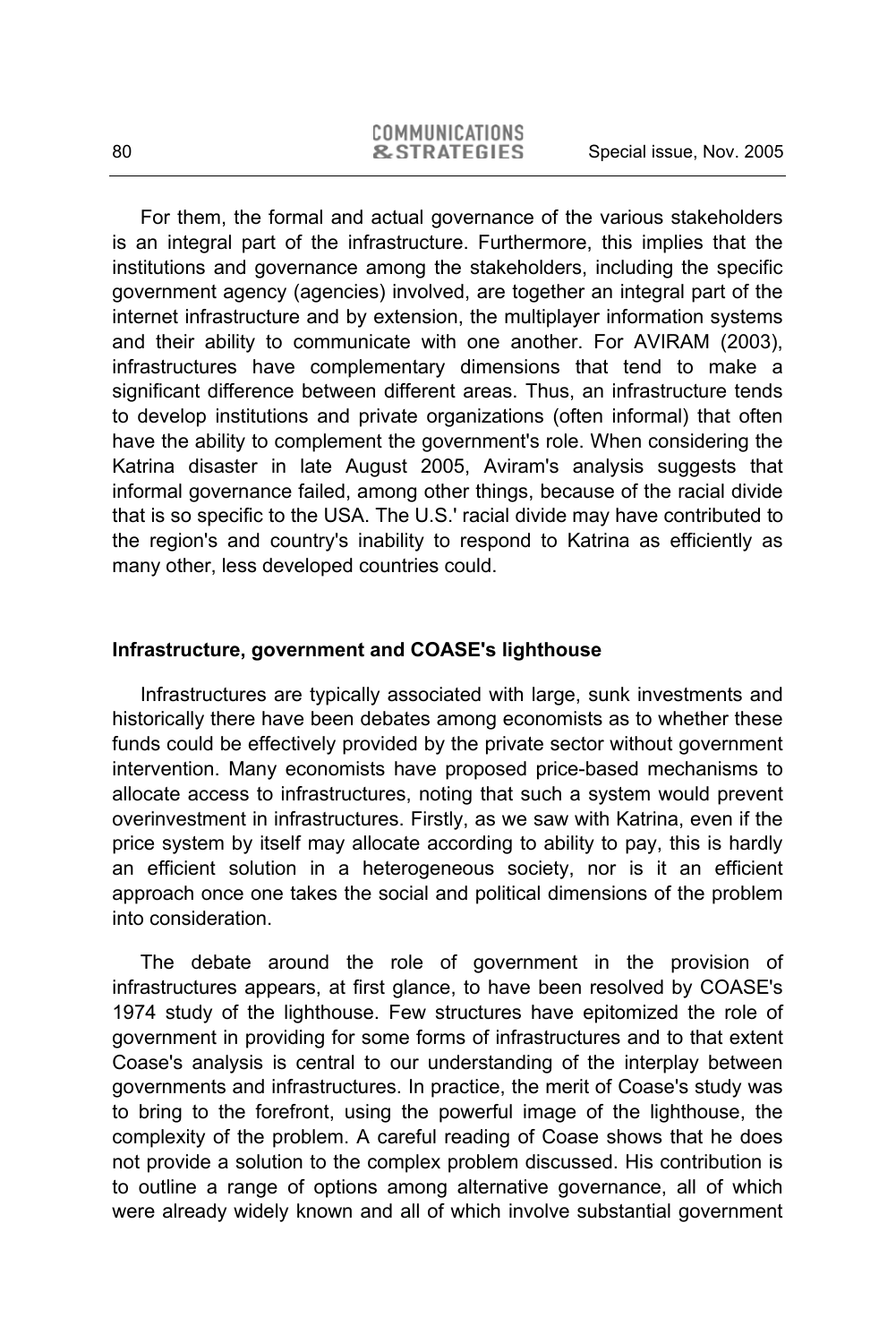intervention. None of the solutions discussed involve the free market as conventionally understood (van ZANDT, 1993).

In his study of the provision of lighthouse services in England and Wales, Coase takes to task a large number of economists for rejecting the possibility that lighthouses could be provided by the private sector, independently of government intervention, funding, and management  $6$ . Yet none of his solutions conflicts with those considered by those economists. Coase correctly asserts that, "A lighthouse service can be provided by private enterprise" (p. 375). Nevertheless, that sentence, if read in isolation, is grossly misleading since the provision of the service he considers, in every case, was carried out under highly regulated conditions, conditions that were designed to protect the interest of the private entrepreneur who built the lighthouse. The principal risk taken by the entrepreneur was that, due to unforeseen conditions, the seafaring traffic might shift in such a way that the entrepreneur's earnings would end up be lower than expected.

Coase tells us that the entrepreneur who took the task of building a lighthouse was effectively granted a government monopoly, as well as rates s/he could charge to operate such lighthouse and maintain it. There were other benefits in kind. In those days, most ships would follow the coast, i.e., that they would stop in most ports along their path. Harbours and ports would typically have a customs house that would charge those ships for the use of the port. Typically, that same customs house would collect the charges that related to the lighthouse(s) that the ship had passed since the last port it stopped at. This meant that, contrary to the belief of most economists, transaction costs were quite low. The arrangement eliminated most free riding.

The rates charged were regulated very early on by the charter the entrepreneur would receive and posted in customhouses. In other words, Coase shows that the arrangement was highly regulated so as to avoid the kind of opportunism Mill, Sidgwick, Samuelson, and Arrow were concerned about. While the lighthouses were typically privately financed in those early days, the licenses granted to private entrepreneurs by the government were so restrictive as to eliminate most of the risks entrepreneurs were taking, while providing them with the proper incentives to build, operate, and

 $\overline{a}$ 

<sup>6</sup> COASE's challenge focuses largely on Samuelson and yet the only criticism made in his paper was that Samuelson was not informed as to the actual working of the English and Wales' lighthouse arrangements. Samuelson's analysis is far closer to the situation that arose on the European continent as analyzed by van ZANDT (1993).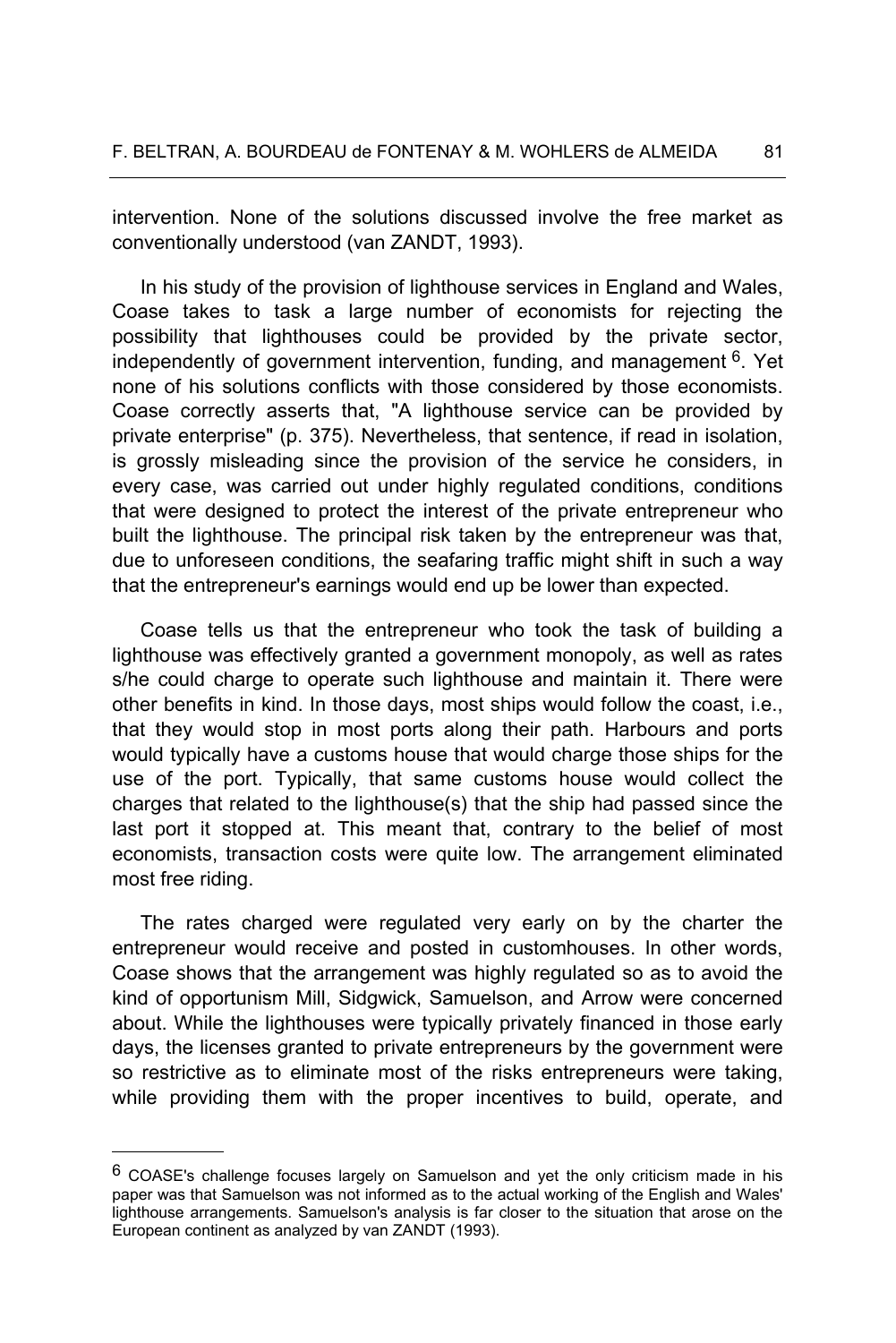maintain those lighthouses. In addition, it was typically the entrepreneur who gathered the support of ship-owners for a new lighthouse to then propose to the government that a lighthouse be built and, presumably, suggest the terms and conditions under which it could be built. In other words, the entrepreneur was able to minimize risks in building his/her business case. The scarcity of capital and the political process the entrepreneur had to go through was also such as to minimize, if not proscribe, challenges from a competing entrepreneur. Where the terms of conditions were seen as inadequate, these were improved as noted by COASE (pp. 365-366) in the case of the Eddystone Lighthouse. As one can see, the private provision of lighthouses in England and Wales had little to do with "free markets" as commonly understood today. Coase's 1974 analysis confirms the need for major government involvement in the provision of lighthouses. In fact, if we compare the risks taken by a modern utility as described by Justice Stouteer in, say, Verizon vs. FCC (2002), we can see that lighthouse entrepreneurs were taking probably less risk than today's utilities.

Evidently, Coase considers numerous examples in which lighthouses were built with private capital under highly regulated conditions. However, his study ends at the point when the system was changed and the provision of lighthouses was centralized and coordinated at a national level. Except for a few superficial comments, he does not carefully study the transformation of the British system, nor some of the potential rational for the transformation. Had he done so, he would have had to confront the questions raised by economists such as Mill, Sidgwick, Samuelson, and Arrow, questions that he dismisses casually. One of the central questions that those other economists reviewed is how lighthouse owners could be paid by the ship-owners who use the lighthouses.

In the period Coase studies, most ships would coast relatively short distances, going mostly from port to port. There were evidently ships that travelled along international routes, but those ships had to follow relatively standard routes, at least, for safety. It suggests that it was relatively easy, during that period to assess the lighthouse(s) the ships would have benefited from when they arrived in a port where they had to pay their duties for using the harbour. In other words, it suggests that the types of shipping that were the most common could easily be assessed in terms of the use of lighthouses, hence keeping free riding to a minimum. Starting with Mill, it would seem that economists started to look at a broader and more complex problem, one where lighthouses became more common and more powerful, where ships became freer to follow a greater diversity of routes, i.e., when it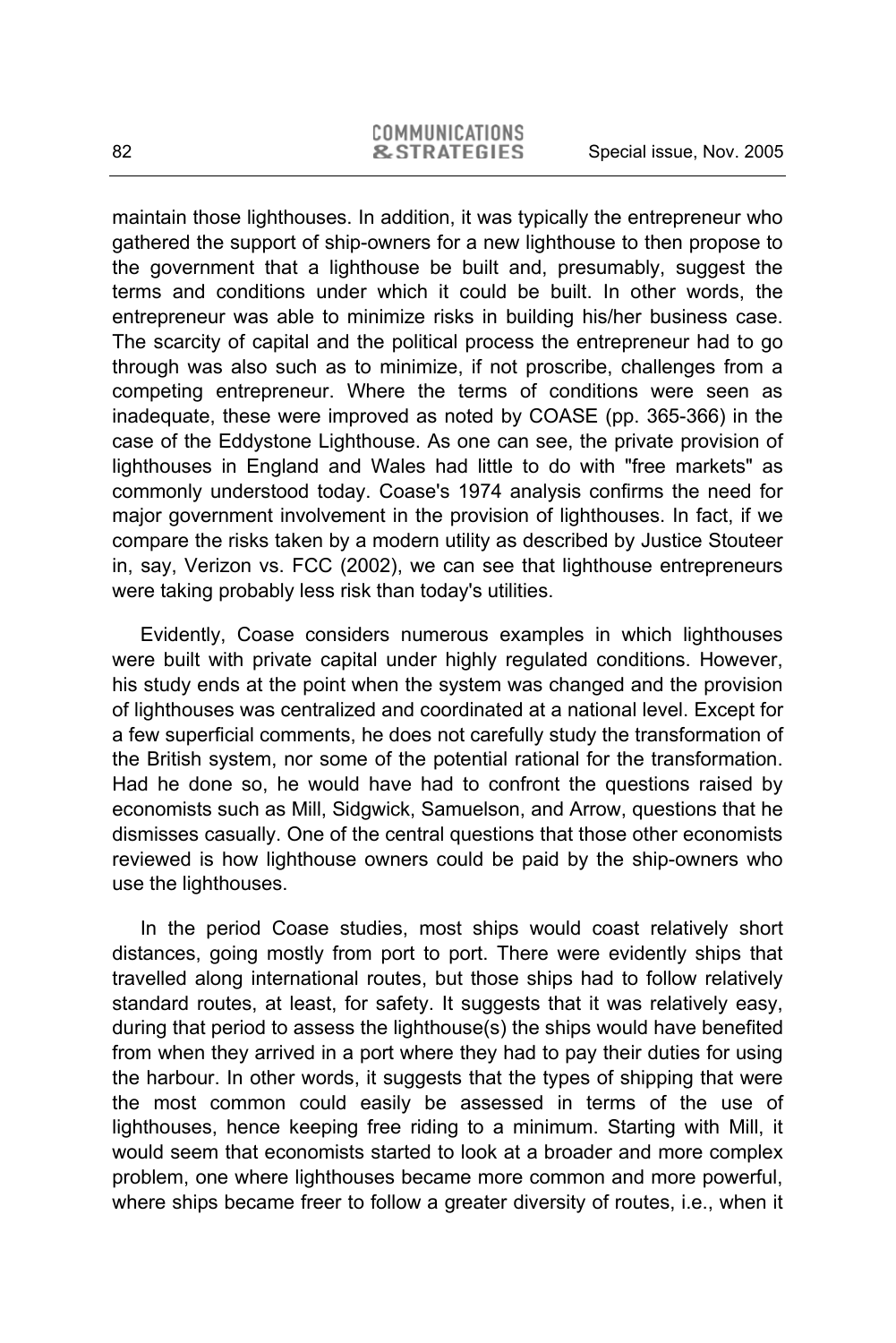was becoming harder and harder to be able to avoid free riding, a question Coase overlooked given his historical coverage 7.

Coase's model also makes very strong assumptions about the information requirements for identifying the need for a lighthouse and identifying entrepreneurs with the resources to undertake the task. One of the shortcomings of Coase's analysis is its static nature. Technology was a factor that led to the expansion of seafaring, but lighthouses also contributed to the process, hence to the growth in the extent of the market. He overlooks the dynamic elements of investments such as lighthouses that contributed to an expansion of the division of labour, hence to growth, elements that were at the heart of classical analysis. In this sense, he grossly underestimates the benefits of building new lighthouses, and more generally new infrastructures, that helped augment trade.

WEST (1977) and KEOHN (1997) are among the authors who have looked at the characteristics of English institutions at the end of the XVIIIth and beginning of the XIXth century. This was a period for questioning existing institutions and creating new ones. Transportation constraints meant that the country had remained an aggregation of small largely independent regions until then with a limited scope for interregional commercial exchange. In that period, new projects in the form of turnpikes and canals opened the country and rapidly expended what Adam Smith called "the extent of the market" that led to rapid growth through "the division of labour". In that period, governmental institutions were slowly being developed and private capital was often a much faster way of financing canals and similar public works. While this historical period teaches us a lot about the emergence of modern capitalism, it has little to tell us about complex, modern societies and, for instance, how best to ensure appropriate infrastructures.

Lighthouses and the Elizabethan period are far from the age of the internet and yet the step we have taken is necessary to dispel the view that unregulated markets are the answer to all problems  $8$ . Coase's contribution

<sup>&</sup>lt;sup>7</sup> One seems to see a repeat of the problem with social cost where there are too many ambiguities on the part of all parties to be able to support COASE's criticism of other economists (KLINK, 1994).

<sup>&</sup>lt;sup>8</sup> This view would seem to result from an overly narrow conceptualization of economics as when Knight in The Economic Organization (1933), as cited by SWEDBERG (2003), writes that, "Economics deals with the social organization of economic activity" and adds, "[I]n practice its scope is much narrower still; there are many ways in which economic activity may be socially organized, but the predominant method in modern nations is the price system, or free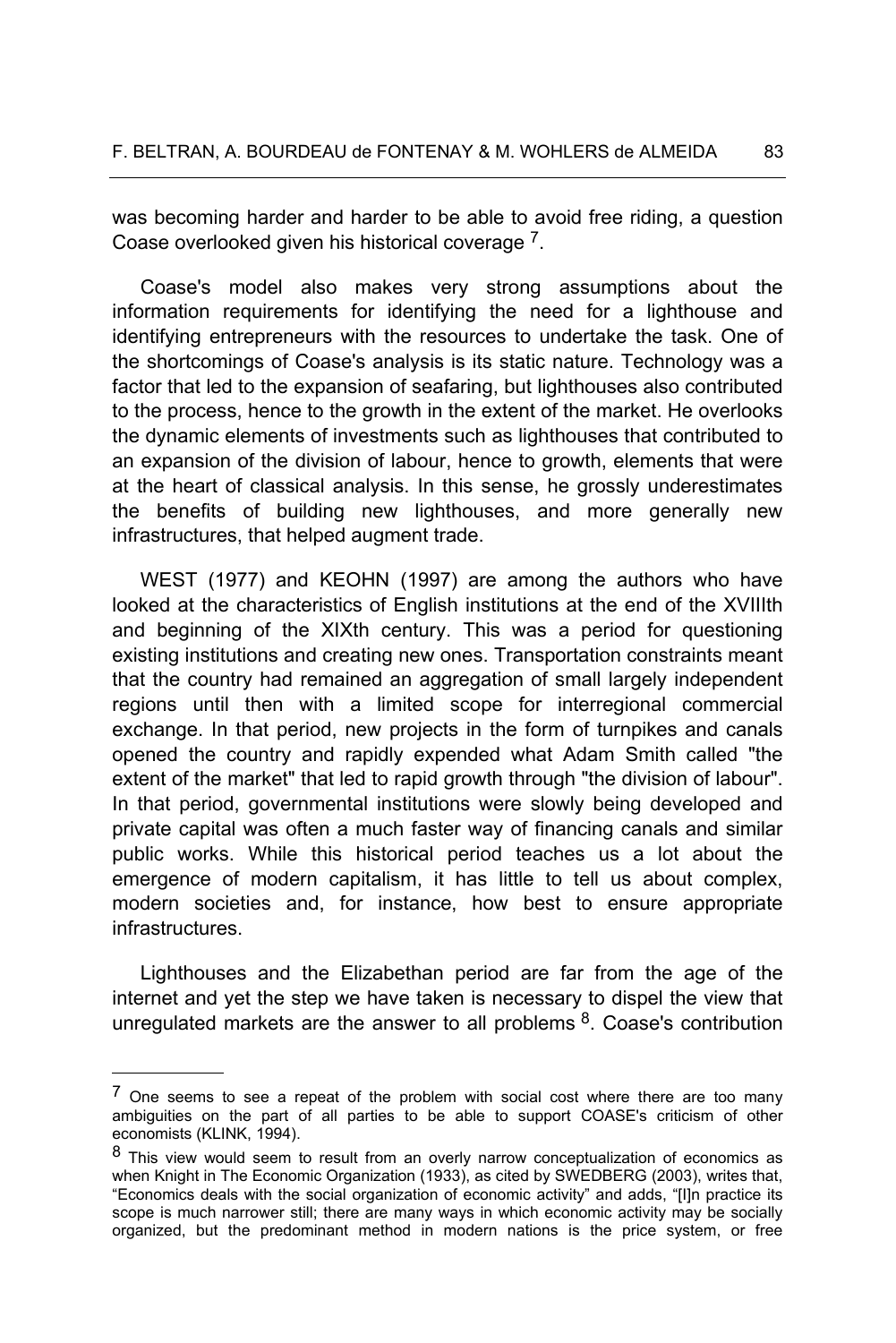dispels extreme views about governments, in particular the view that government involvement is, by necessity, inefficient and wasteful. Inefficiencies are found both at the levels of governments as within the private sector and it is the kind of governance that regulates government and private activities that matter. Economics is not an exact science. Rather, as Marshall had stressed, it is more akin to a biological process where optimization is of use, at best, locally.

Some question what Adam Smith meant by the third duty of governments, the productive duty to build infrastructure that contributes to the facilitation and expansion of trade, most of the time by facilitating transport and expanding the extent of the market (WEST, 1977). At the time of Coase's study of lighthouses, the number of goods and services that were produced and their diversities were still limited. The dynamic growth that would emerge from the expansion of the division of labour was in its infancy. Intermediate markets were generally poorly developed and where they were developed, different activities were typically located close to each other 9.

One of the key dimensions of modern infrastructures is that they support a wide range of activities across the economy to an extent that could not have been imagined in the late XVIII<sup>th</sup> century. In a modern economy it is not possible to identify all the activities involved, nor the significance of the impact through which those activities are affected, even less the new activities that are created through division of labour-type innovations (YOUNG, 1928). In his path-breaking study of the lighthouse, Coase considers infrastructures at a point in history when they were barely beginning to emerge and demonstrates the substantial role government was already playing together with the private sector in facilitating the creation of infrastructures 10.

enterprise" pp. 5-6. From such a perspective, transaction costs required for the price system to function are treated like manna from heaven. Infrastructures and their management or regulation by governments are a significant element of those transaction costs that are ignored as being outside the sphere of economics.

<sup>9</sup> One can think of Birmingham's small arm industry STIGLER (1951) describes so well.

<sup>&</sup>lt;sup>10</sup> KEOHN (1997) notes that "[I]n the second half of the eighteenth century, Parliament approved hundredth of miles of turnpike construction, much of it initiated and funded regionally by local businessmen… At the same time, Wedgewood and Bentley began recruiting political and financial support for a canal that would link the port cities of Liverpool and Hull…" (p. 34). Note the inconsistency with WEST's (1977) analysis which argues that the third task of the state was to build infrastructures such as roads and canals because it was hard to find private financing.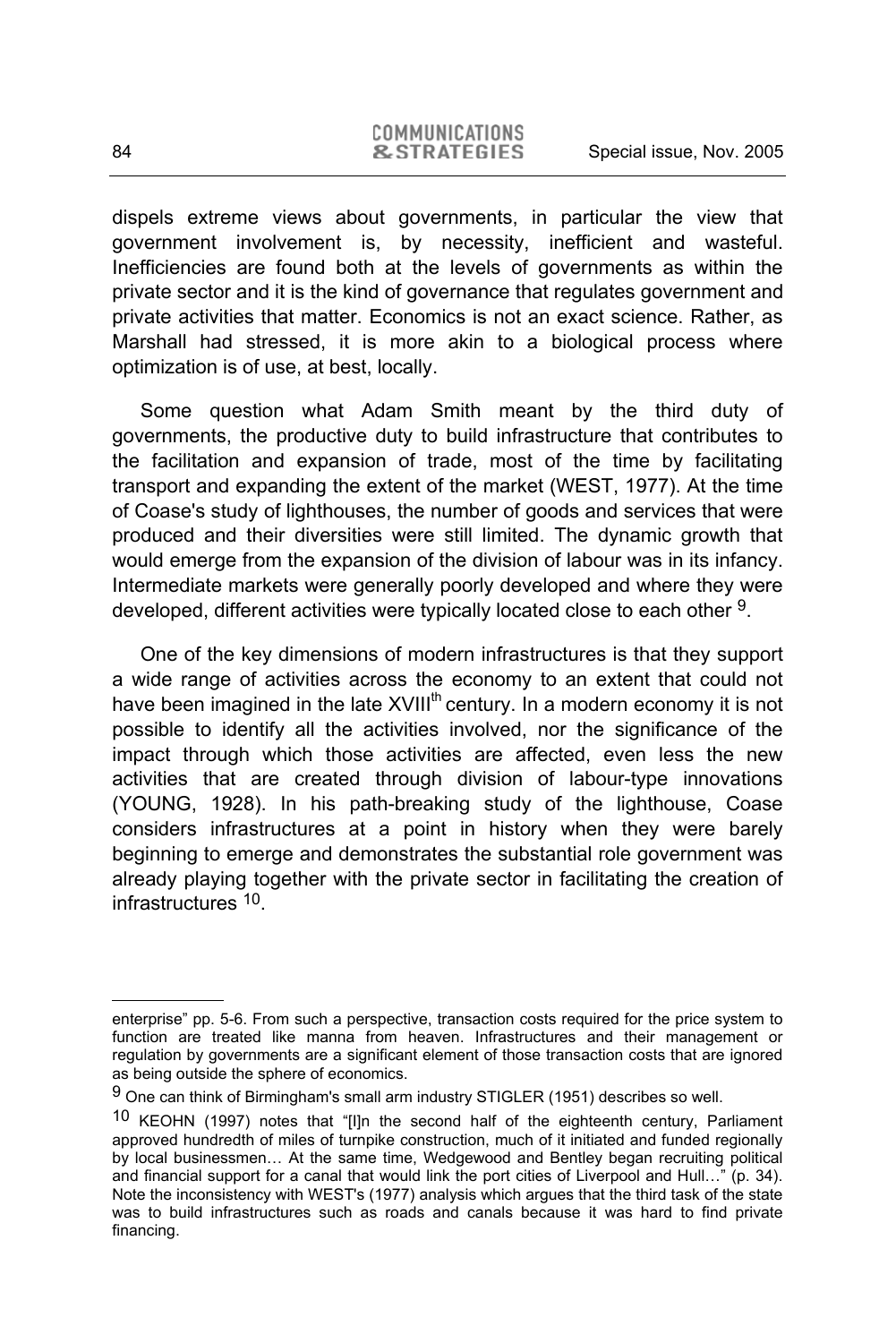### **Infrastructures' economic specificity**

Infrastructures are economic sectors that produce somewhat unique intermediate goods. Those intermediate goods are unique because they are not inputs into one or a small number of processes, but rather because they are inputs into a whole gamut of upstream processes. Because infrastructures are inputs in so many economic activities, any disruption in their activities has a profound impact on the general level of economic activities 11. Such disruption, if permitted, can have wide and costly repercussions throughout the economy, significantly lowering social welfare.

Economists have focused heavily on three other dimensions of modern infrastructures, namely, their low levels of excludability and of rivalry and their high level of externalities (de FONTENAY, HOGENDORN & LIEBENAU 2005). As we noted, those dimensions were fairly minor in the period studied by Coase (WEST, 1977) to become, as noted by YOUNG (1928), central in modern days.

The change in the relative role of infrastructures, just like the change in the relative scale of government to make capitalistic trade possible, are dimensions that have been largely neglected by economists. This kind of change is somewhat reflected in modern telecommunications. In the 1980s/early 1990s, industries such as the automobile sector built costly, complex, dedicated, private networks based on proprietary networks – a preinternet infrastructure much like the canal which would help Wedgeworth's Etruria factory on the Trent-Mersey canal to facilitate the distribution of its output (KEOHN, 1997) or the early railroads with their individual gauges. Today's industry networks are centered on a single, universal infrastructure, namely the internet.

ROSE (1986) has focused on the third, specific dimension of infrastructures, a dimension that we have repeatedly described above, but not yet specified, namely externalities. Rose makes the simple, Youngian observation that looking at an infrastructure from a neoclassical perspective, i.e., as an essentially static process, and basing policies such as pricing upon that perspective is harmful to the economy because it undermines the

<sup>&</sup>lt;sup>11</sup> This is why, in modern warfare, so many resources are targeted at destroying the enemy's infrastructures. This is also why, after a war, infrastructure rebuilding becomes the dominant activity, an activity that can never start without significant and durable, direct government intervention. This dimension of infrastructures and of the role governments have to play has rarely been as well demonstrated as by the Marshall Plan after World War II.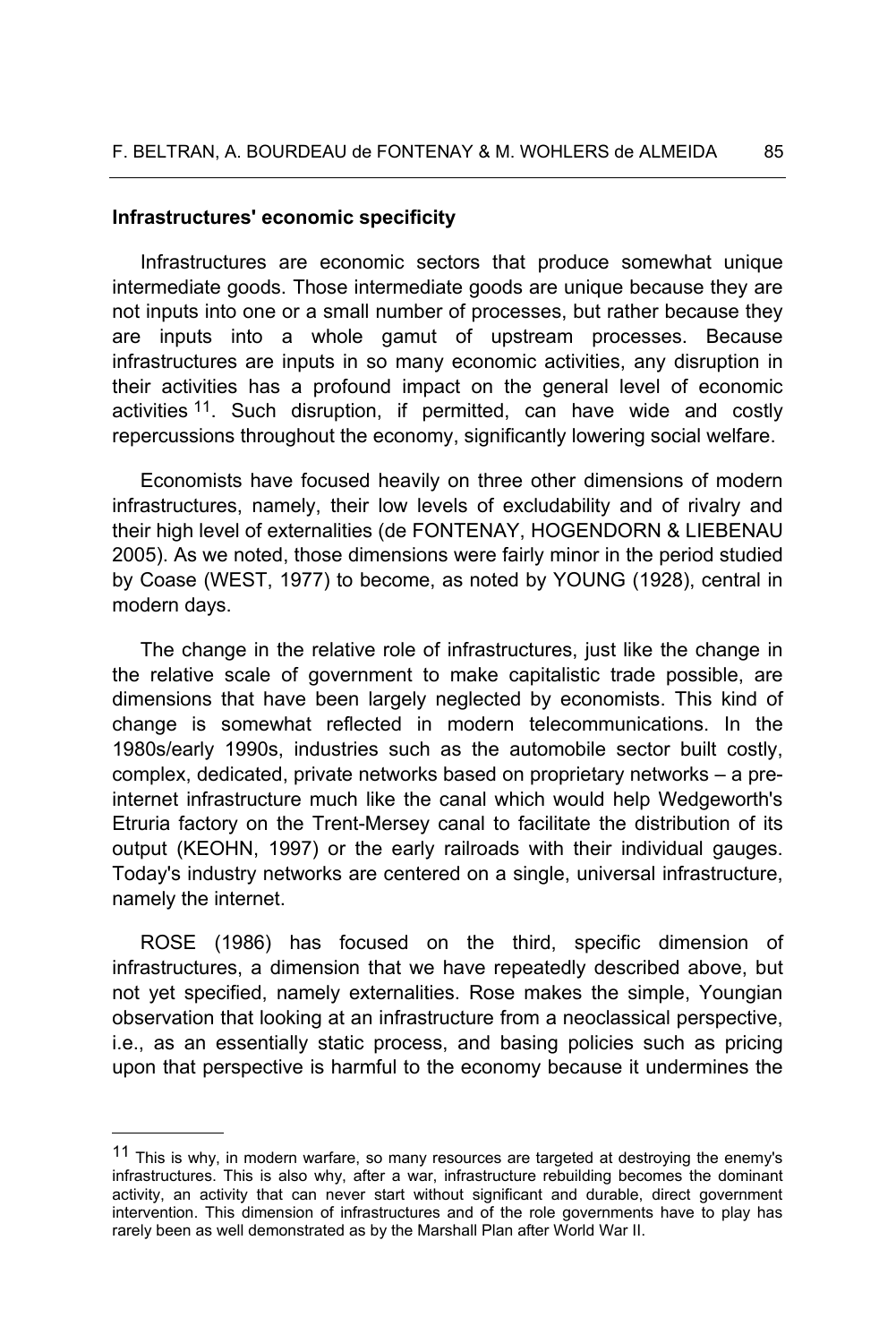benefit infrastructures contribute to, namely, the expansion of trade <sup>12</sup>. Rose's contribution shows that extending Coase's analysis to the stage when the activity becomes an infrastructure is not a neutral step. It is at the heart of the economy's innovative process and the source of economic development.

We have identified up to this stage a number of characteristics that make infrastructures different from conventional economic goods, characteristics such as their impact over a broad range of downstream economic activities, low levels of excludability and rivalry and a high level of externalities.

# ■ The internet's economic benefits are limited **by its impact on geographic development**

Each new technological revolution in transportation and/or communications transforms the world we live in and shrinks distances. One will soon be able to work from anywhere and "geography" will become irrelevant, or so we foresee the impact of each new technological advance. KEOHN (1997) reports that when the first locomotive, the 'Rocket' was introduced, it could reach the speed of 25 mph. It could cover in one hour what a loaded horse-drawn wagon could do, at best, in one full day on the new turnpikes. The introduction of the telegraph had an even greater effect on society (STANDAGE, 1998). Events that had been taking days and often months to reach people in major metropolitan centers such as London became available almost instantly. Later, television and satellites brought about the same changes for video images 13.

-

<sup>&</sup>lt;sup>12</sup> This issue, the role of externality, separated YOUNG more than any other issues from his student, KNIGHT. The externalities are the core of YOUNG's analysis to a much greater extent than to MARSHALL. YOUNG and MARSHALL, notwithstanding WEST's analysis, see those as core to SMITH's growth analysis all centered on the division of labor (theory which YOUNG brilliantly generalized).

KNIGHT was one of the first and one of the most outspoken neoclassicists to reject externalities. Today's conventional economics is in the tradition of KNIGHT rather than YOUNG, because KNIGHT's static approach was amenable to clear solutions that could be established unambiguously given the assumptions the economic analysis was based on.

<sup>&</sup>lt;sup>13</sup> In 1954, the Canadian Broadcasting Corporation was the first to present the film of Queen Elizabeth II's coronation on North American television. It did so by using a jet bomber belonging to the Royal Canadian Air Force to bring the films from Europe to North America. The first live video broadcast between Europe and North America did not take place until 1959.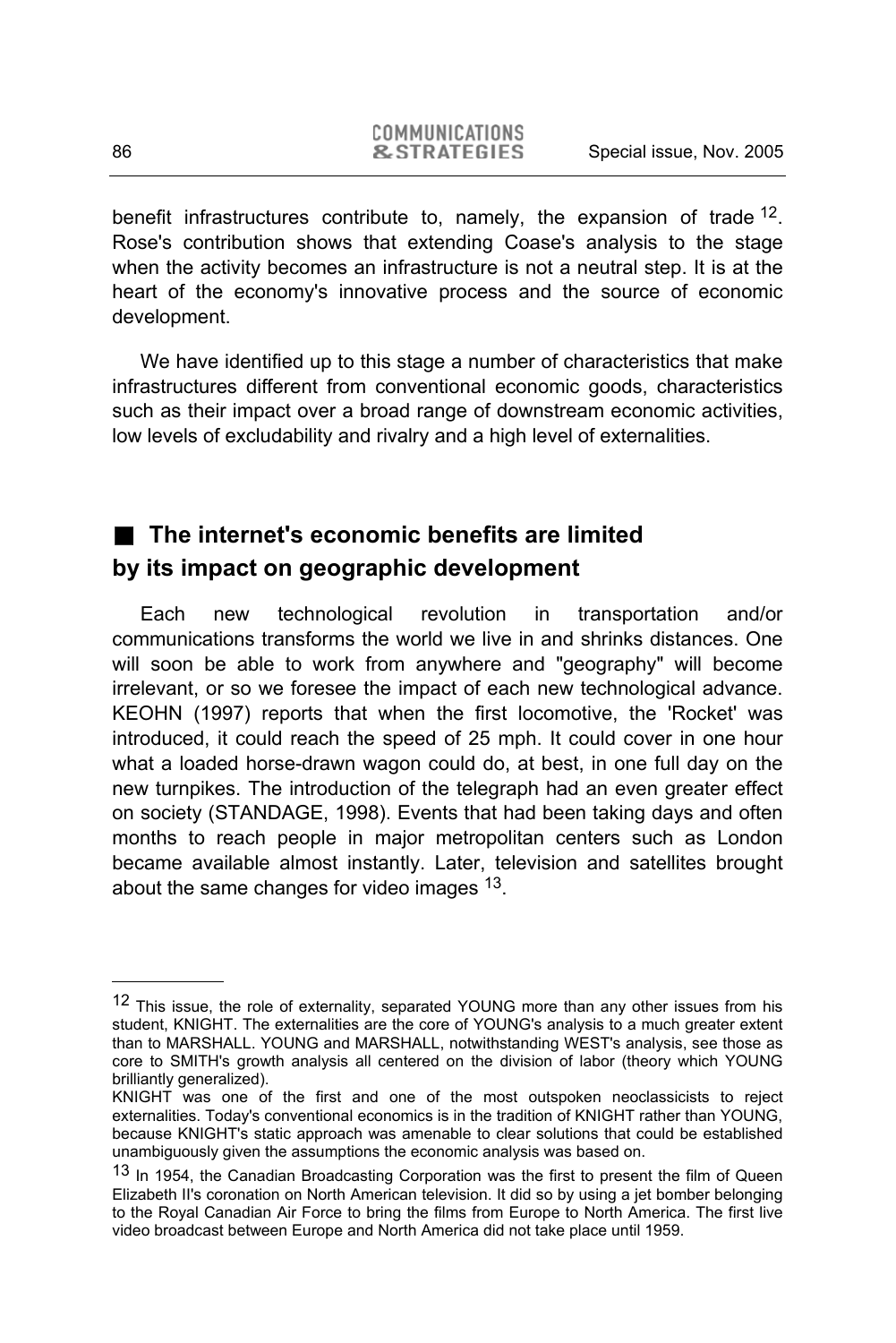The demise of geography via the internet is yet to be realized. With each transformation throughout history, conditions have changed with some regions benefiting while others lose out, but the process has been slow and the "geography" evolves, changes, but does not disappear. There are many factors that can help us to understand the ever-present geography, the most obvious being the lack of mobility of populations.

MARSHALL (1890) is probably the first to have studied the role of economic geography in the context of the localization of business activities. As a pragmatic man, he could not ignore that economies of scale were a major factor in the economy and that monopolies were nevertheless uncommon. Marshall addressed the conflict by noting that there are substantial externalities between firms within a given industry. They worked in such a way as to dissipate those externalities throughout the sector, resulting in the absence of monopolies. He was aware of the potential dichotomy between economies of scale-based monopolies and their incompatibility with competition, which became the neoclassical dilemma, but he dismissed it for the interaction between externalities and geography, i.e., where firms are located.

Neoclassicists have rejected Marshall's externalities. After all, as SRAFFA (1926) points out, it makes a mess in the formal analysis of the problem. They have effectively marginalized externalities. Assuming away externalities, one is left with the neoclassical dichotomy between monopolies and 'perfect competition,' with nothing in between. At the same time, one also eliminates geography from economic analysis.

The policy issue with economic geography is that, independent of internet's communication capabilities, geography still matters a great deal. KOGUT (2003) edited a number of studies on internet development in a number of countries, including India. The series of papers that he edited is enlightening and provides an insight into the role of geography. LEAMER & SORPER (2001) first addressed the subject from its traditional perspective. Trading is a function of the distance between traders and the further from each other traders are, the less they generally trade with each other. They then turn to complementary factors to evaluate whether there are internetspecific factors that may be changing that historical relationship. They note the fundamental role played by codification, i.e., the extent to which human communications can be codified.

Some communications can be, through experience, highly codified. The easier it is to codify communications the less sophisiticated are the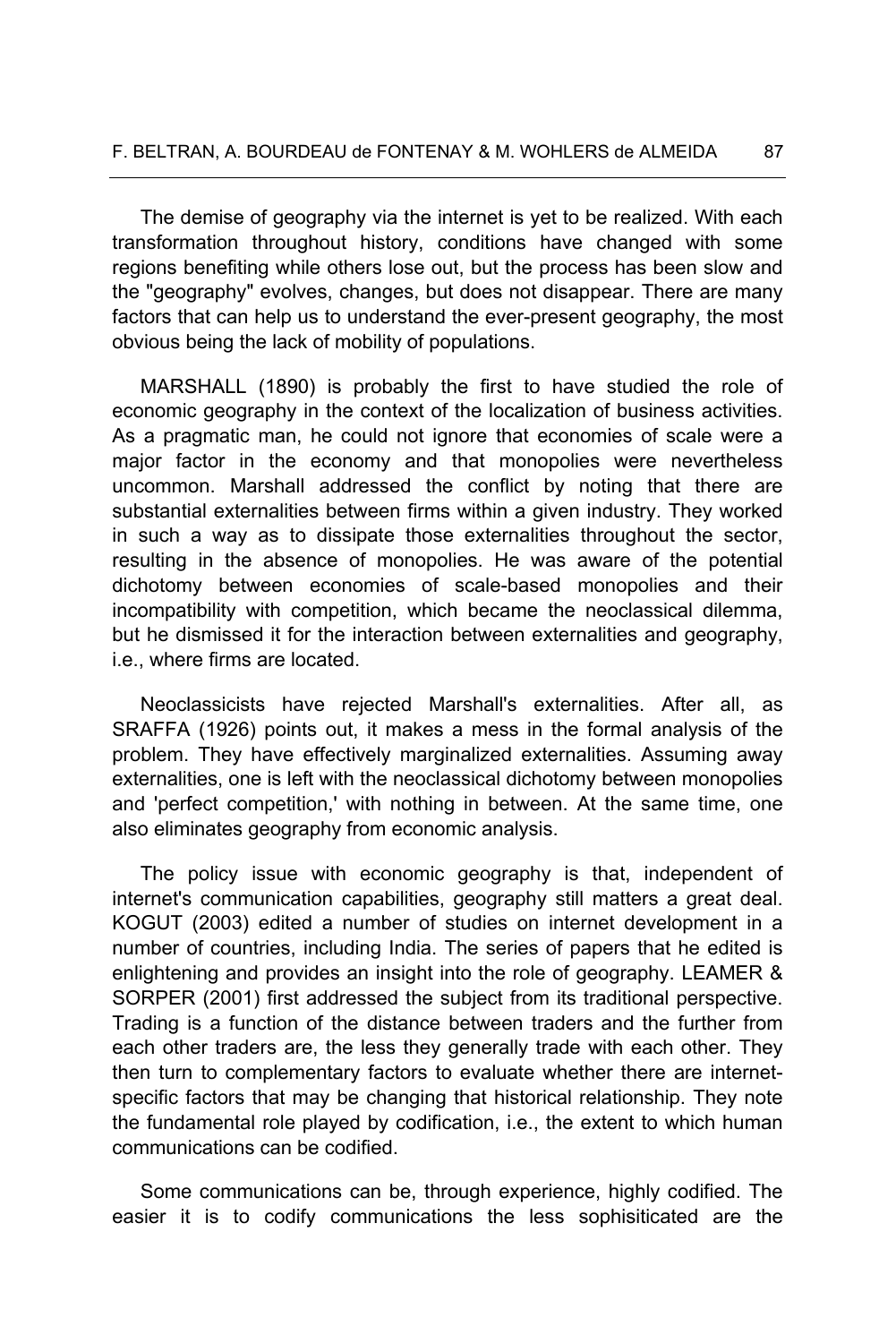communication needs to achieve an efficient transfer of information. For instance, one of Apple's historical competitive advantages has been its consistent, superior ability to codify the procedure to start using computers and other appliances they sold to the general public. The most codified forms of communications leave few ambiguities and involve few, if any, elements that could lead to different interpretation. The internet tends to reduce not the geography factor, but at least the significance of distance. LEAMER & SORPER (2001) point out that the internet's contribution has to be compared to older technologies such as the telegraph, then the telephone and the fax. Those technologies had already started to impact the role of distance in trade, communications, and distributed work.

LEAMER & SORPER (2001) note that, on the other hand, there are communications that are hard to codify; in these situations, one tends to use case studies to facilitate communication that keeps nevertheless many of its ambiguities. Beyond that, there are human communications that cannot be reduced to codifications as, for instance, most great poetry 14.

The key dimension of their contribution is that, in spite of the gains we have made in the codification of information that is communicated between humans, there always remain a substantial amount of communications that, at this stage, cannot be codified. One can think of some of the forms of learning, the exchange of personal views on a subject matter, and other forms of communication; especially those that involve the complex transfer of information, much of which is ad hoc and cannot be pre-planned, but still requires direct, live, human interaction. The lesson to be learnt from their work is that the unique characteristics of these communications imply a continued and substantial role for geography. This can be illustrated by internet's inability to eliminate the existence, even in the high tech sector, of phenomena such as Silicon Valley and Route 128 where localization is just as important as the one Marshall was discussing in his time (KENNEY & VON BURG, 1999; SAXENIAN, 1999). The implications of such a geography is that one must expect the poles of internet-based development, especially at the higher levels, where codification is non-existent and at this stage impossible, are almost exclusively located on the West and East coast, with a minimum role played by the central regions of the country. We raised earlier the example of India and Bangalore (see also SAXENIAN, 2000). It is

<sup>&</sup>lt;sup>14</sup> This is well known in a great number of contexts. One can think, for instance, at the typical impossibility to write complete contracts, problem that has led to a substantial literature on opportunism (WILLIAMSON, 1973) and its challenge (HELPER *et al*., 2000).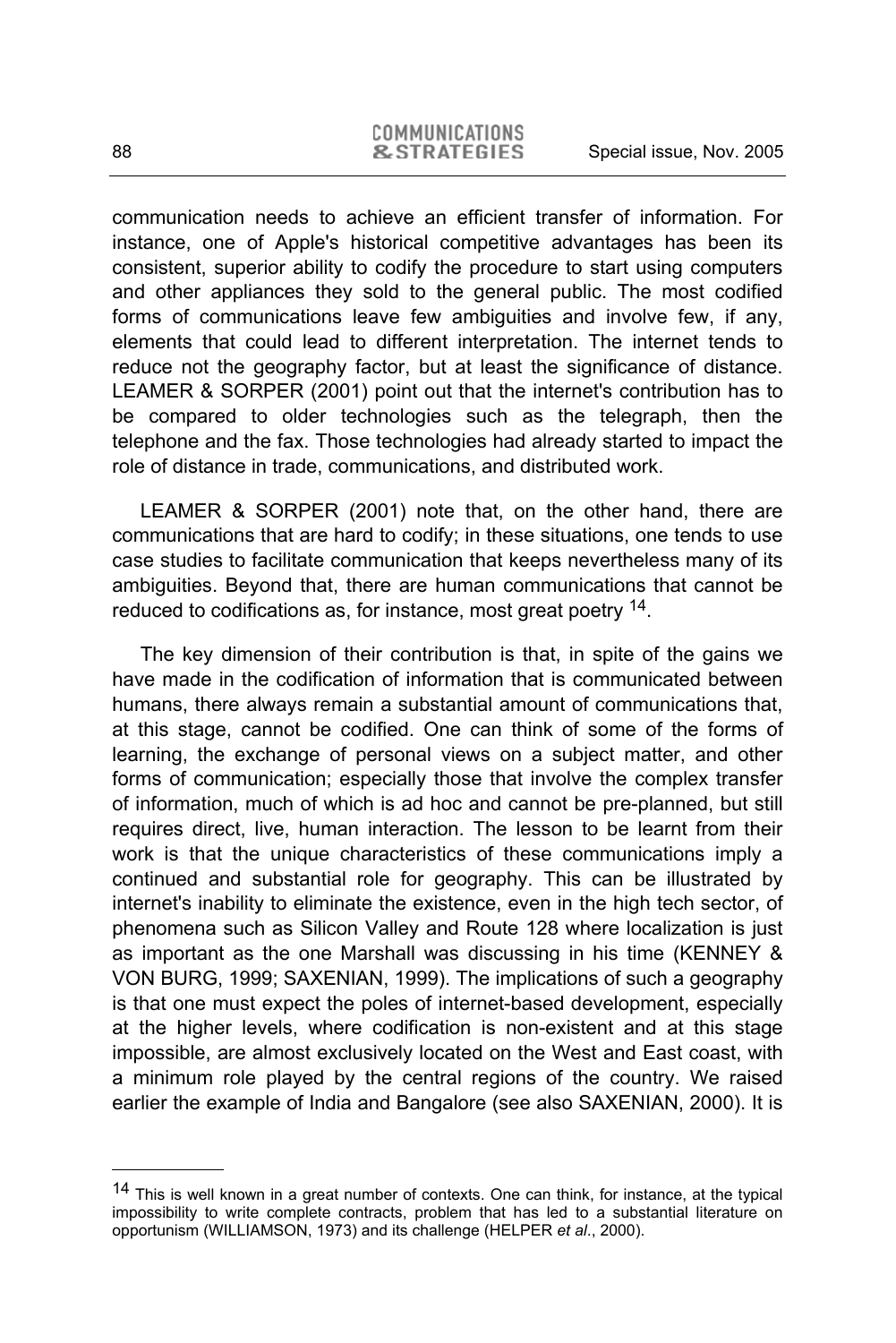important for countries, such as in South America, to understand the logic behind that kind of development process whereby the internet tends to reallocate tasks and how it can be expected to impact development: Are one or more "Bangalore-type Silicon Valley" important for the future of South America?

While the process is often affected by e-government – after all, governments are generally the largest centers of activities in most countries, it is largely independent of universal service concerns. Universal service is a policy that aims to eliminate geography while the internet's impact on geography is to transform its role and, in many cases, accentuate its significance.

# **Preliminary conclusions**

The character of the internet as an infrastructure leads to policy implications for governments. Critical infrastructures are segments of the economy that a large number of other segments depend on to function. One thinks typically of transportation, for instance. Their impact on the rest of the economy, along with the cost and damages that arise from infrastructure failures, have always made them a matter of concern for governments.

As an infrastructure, the internet is a unique kind of good that is an input to a large range of economic activities. Internet disruptions cannot be studied from the same perspective as disruption of average economic processes because their repercussions across the economy would be too serious, costly and politically unacceptable.

Considering the internet as an infrastructure can help Latin American regulators to design their second-generation reform of Universal Access Funds (UAF). Strong mobile penetration in the region helps to achieve universalization goals much more then fixed line penetration, which has stagnated after the post-privatisation boom. The UAF were originally intended to build and support fixed line penetration, but the internet is a serious candidate for receiving assistance from the UAF. Thinking of the internet as an infrastructure can give regulators new criteria in their task of allocating some parts of the UAF to foster internet penetration.

We do not propose a specific infrastructure policy, but we show that governments need to put in place policies that enable them to address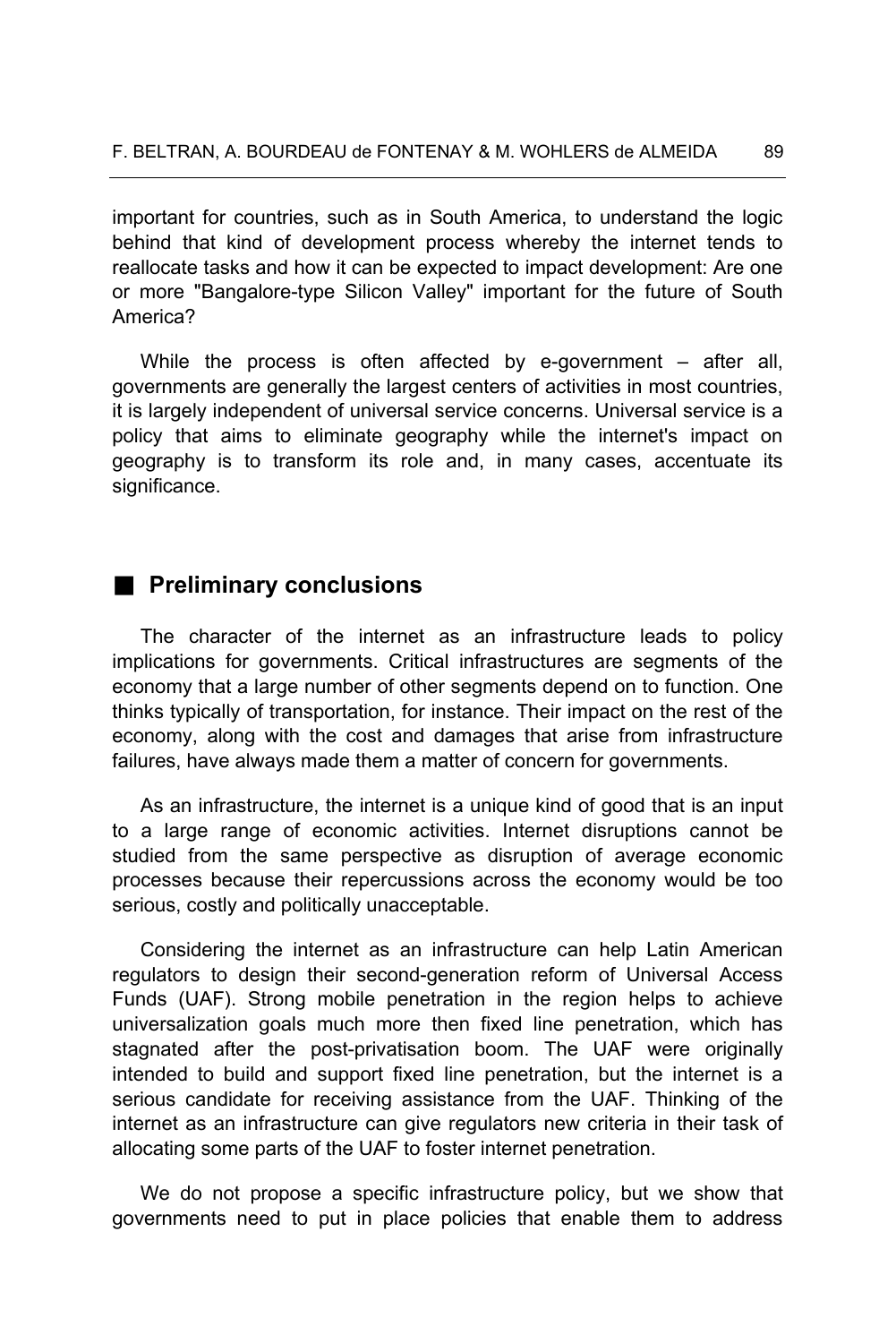potential disruptions. We do not propose specific policies because at this stage too little is known about internet backbone competition and how networks interact with one another. However, we point to the situation in Latin America that has been studied in great detail by one of the authors and shows the enormous diversity in organization and governance at the level of the points of internet traffic exchange or NAPs (Network Access Points).

Understanding the significance of the internet as an infrastructure and highlighting the diversity of NAP organizations, governance, and organizational routines (NELSON & WINTER, 1982) should greatly help governments to assess and compare the efficiency of the present arrangements, their robustness in terms of anticompetitive activities and their ability to cope with significant market disruptions. This should, in turn, help governments to shape policies to address the infrastructure dimension of internet and protect it against critical changes.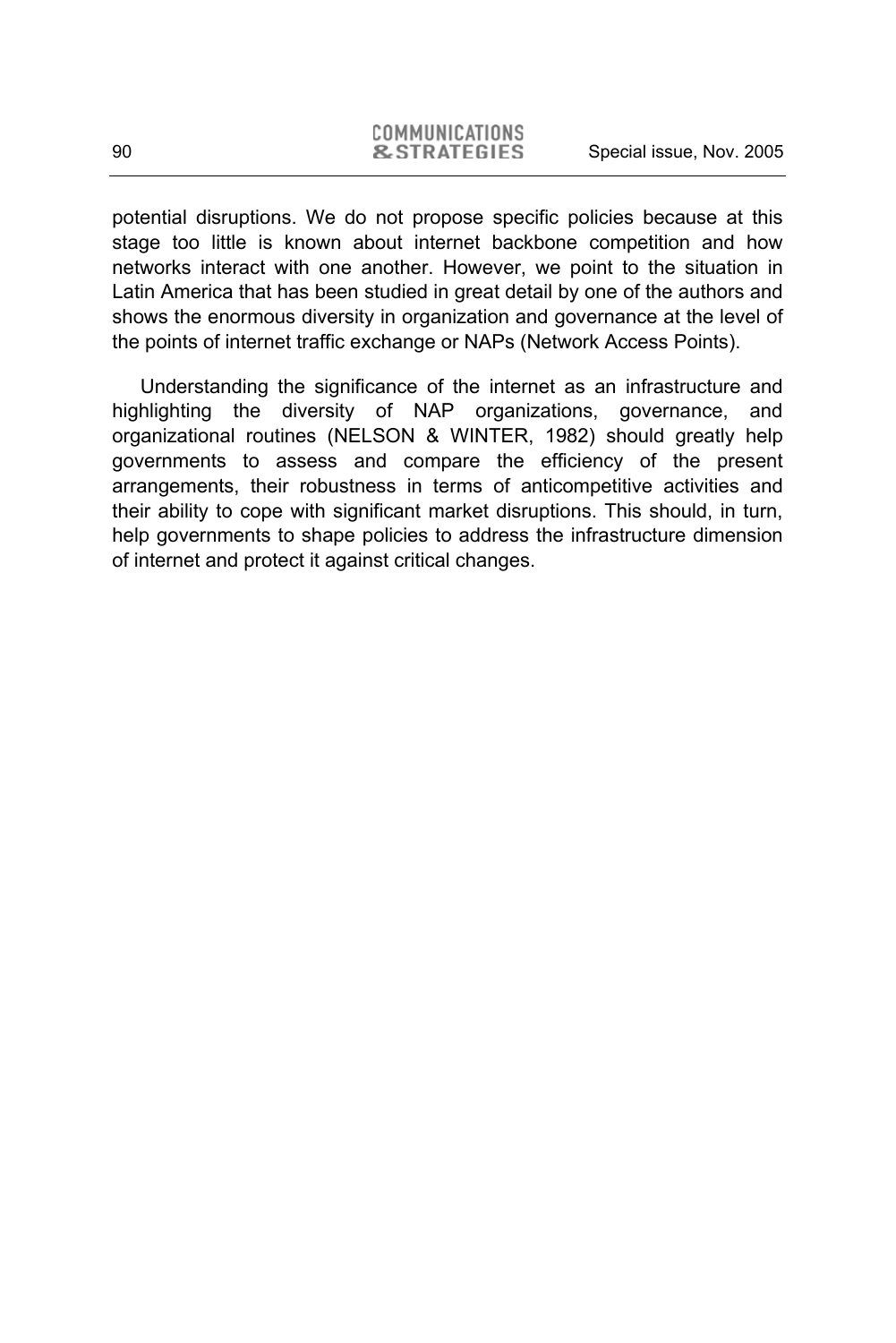#### **References**

535 U.S. 467 (2002), Verizon v. FCC

AVIRAM Amitai & TOR Avishalom (2005): "Information Sharing in Critical Infrastructure Industries: Understanding the Behavioral and Economic Impediments", Law And Economics Working Paper Series 03-30, School of Law, George Mason University. (Downloaded at Social Science Research Network Electronic Paper Collection: http://ssrn.com/abstract\_id=427540).

BELLAGAMBA Sergio:

- (2003): NAP Cabase. Presentation at the  $2^{nd}$  South American NAP Meeting, Lima, Peru.

- (2004): NAP Cabase. Presentation at the  $3<sup>rd</sup>$  South American NAP Meeting, Sao Paulo, Brazil.

BOWLES Samuel (2004): *Microeconomics: behavior, institutions, and evolution*, Princeton, N.J.: Princeton University Press.

COASE Ronald H. (1974): "The lighthouse in economics", in *The Journal of Law and Economics*, 17 (2), pp. 357-376.

Convergencia Latina (2003) : "Casetel impulsa la creación del NAP Venezuela", 5 September.

CROM J., CAVALLI O. & KIJAK. A. (2003): *Desarrollo de NAPs en Sudamérica, Atlantic Consulting e Instituto para la Conectividad en las Américas*, Buenos Aires, Argentina, April.

BOURDEAU de FONTENAY Alain, CHAVES Bruno & SAVIN Brian (2003) : "Why Inefficient Incumbents Can Prevail in the Marketplace Over More Efficient Entrants: An Analysis of Economies of Scale and Scope, Transaction Costs and the Misuse of Data", *working paper*.

BOURDEAU de FONTENAY Alain & LIEBENAU Jonathan (2004): "The economics of the 'commons' ", working paper, LSE, U.K., presented at the FCC, and CITI, *Workshop: Reforming Telecom Markets: A Commons Approach to Organizing Private Transactions* (www.citi.columbia.edu).

BOURDEAU de FONTENAY Alain, LIEBENAU Jonathan & SAVIN Brian (2005): "A new view of scale and scope in the telecommunications industry: implications for competition and innovation, in *COMMUNICATIONS & STRATEGIES*, no. 60, 4th quarter.

Economic Commission for Latin America and the Caribbean (ECLAC) (2005): "Políticas públicas para el desarrollo de sociedades de información en América Latina y el Caribe" (LC/W.19), Jun [online] (http://www.cepal.org)

ECONOMIDES Nicholas (2004): "The Economics of the Internet Backbone" (1<sup>st</sup> October): New York University School of Law, New York University Law and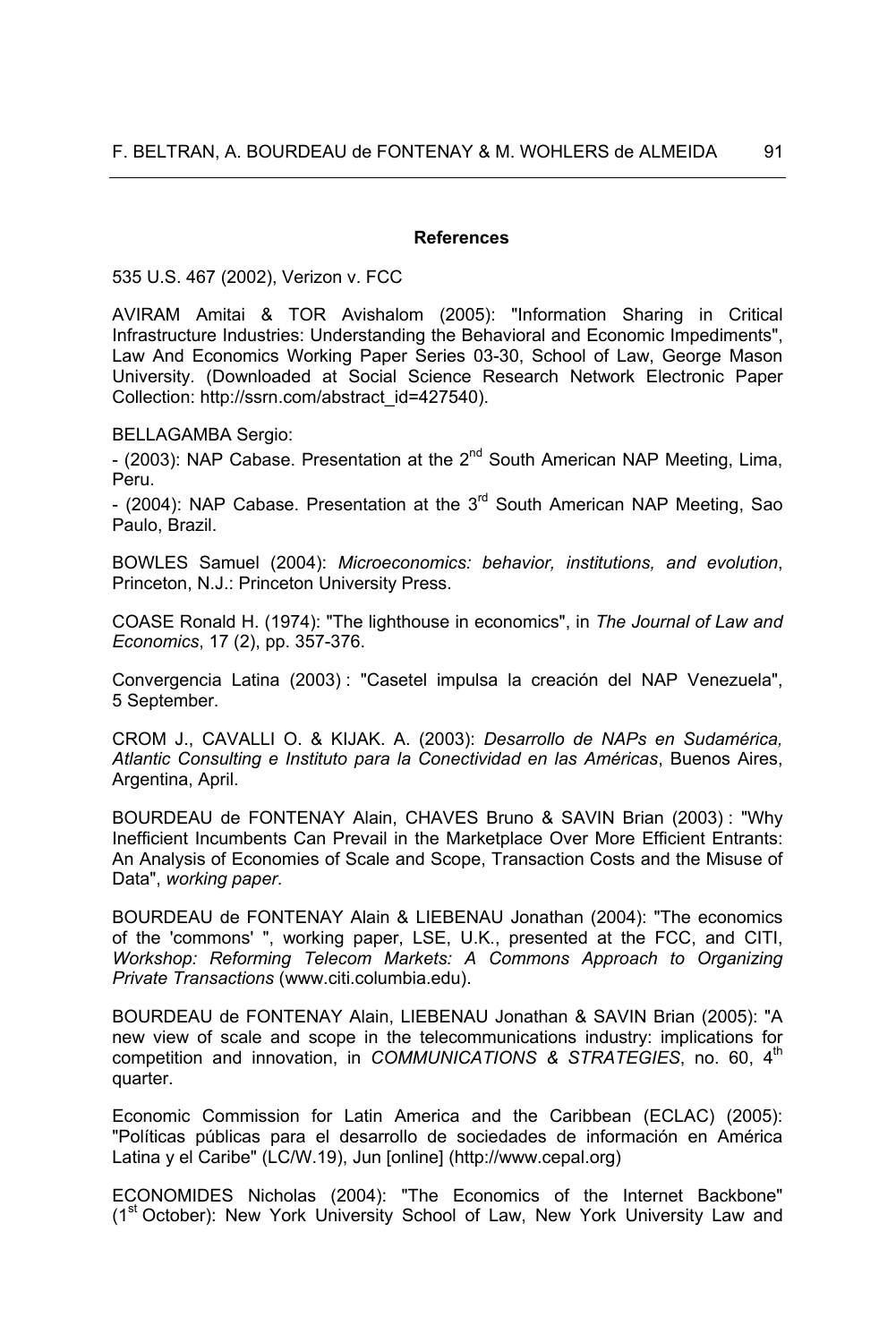Economics Working Papers, paper 4. (http://lsr.nellco.org/nyu/lewp/papers/4) accessed June 2005.

FRISCHMANN Brett M. (2004): "An economic theory of infrastructure and sustainable infrastructure commons".

(http://papers.ssrn.com/sol3/papers.cfm?abstract\_id=588424) accessed November.

HARDIN Garrett:

- (1968): "The tragedy of the commons", in *Science*, 162, pp. 1243-1248.

- (1998): "Extensions of 'The tragedy of the commons' ", in *Science*, 280, pp. 682- 683.

HART David. (undated): Turgot, Annoted Bibliography. Accessed November 2004: (http://www.econlib.org/library/Essays/TurgotBio.html).

HELPER Susan, MacDUFFIE John Paul & SABEL Charles (2000): "Pragmatic Collaborations: Advancing Knowledge While Controlling Opportunism", in *Industrial and Corporate Change*, 9 (3), pp. 443-488.

HILBERT Martin (2005): *Comment on the Financing Aspect of the Information Society for Developing Countries*, MIT Press, The World Summit on the Information Society in Reflection, ITI, Information technologies and International Development, Vol. 1, Issues 3-4.

(http://mitpress.mit.edu/catalog/item/default.asp?tid=15616&ttype=6)

HUSSAIN F. (2001): "Internet Exchange Points: a forecast to their technical and regulatory future", First Conference on Latin America NAPs, October 22 -24.

HUSTON G. (1999): "Peering and Settlement Parts 1 and 2", in *Internet Protocol Journal*, vol. 2, no. 1 and no. 2.

JACOBSON Charles David (2000*): Ties that bind: economic and urban dilemmas of urban utility networks*, 1800-1990, Pittsburgh: University of Pittsburgh Press.

JUSTMAN Moshe (1995): "Infrastructure, Growth and the two Dimensions of Industrial Policy", in *The Review of Economic Studies*, 62, pp. 131-157.

KELLY Spencer:

- (2005a): "A Day in India's Silicone Valley", BBC News, 14 October.

- (2005b): "Getting Connected in Rural India", BBC News, 21 October.

KENNEY Martin & VON BURG Urs (1999): "Technology, Entrepreneurship and Path Dependence: Industrial Clustering in Silicon Valley and Route 128", in *Industrial and Corporate Change*, 8 (1), pp. 67-103.

KLINK Federico Aguilera (1994): "Pigou and Coase Reconsidered", in *Land Economics*, 70 (3), pp. 386-390.

KOGUT Bruce (Ed.) (2003): *The Global Internet Economy*, Camdridge, MA: The MIT Press.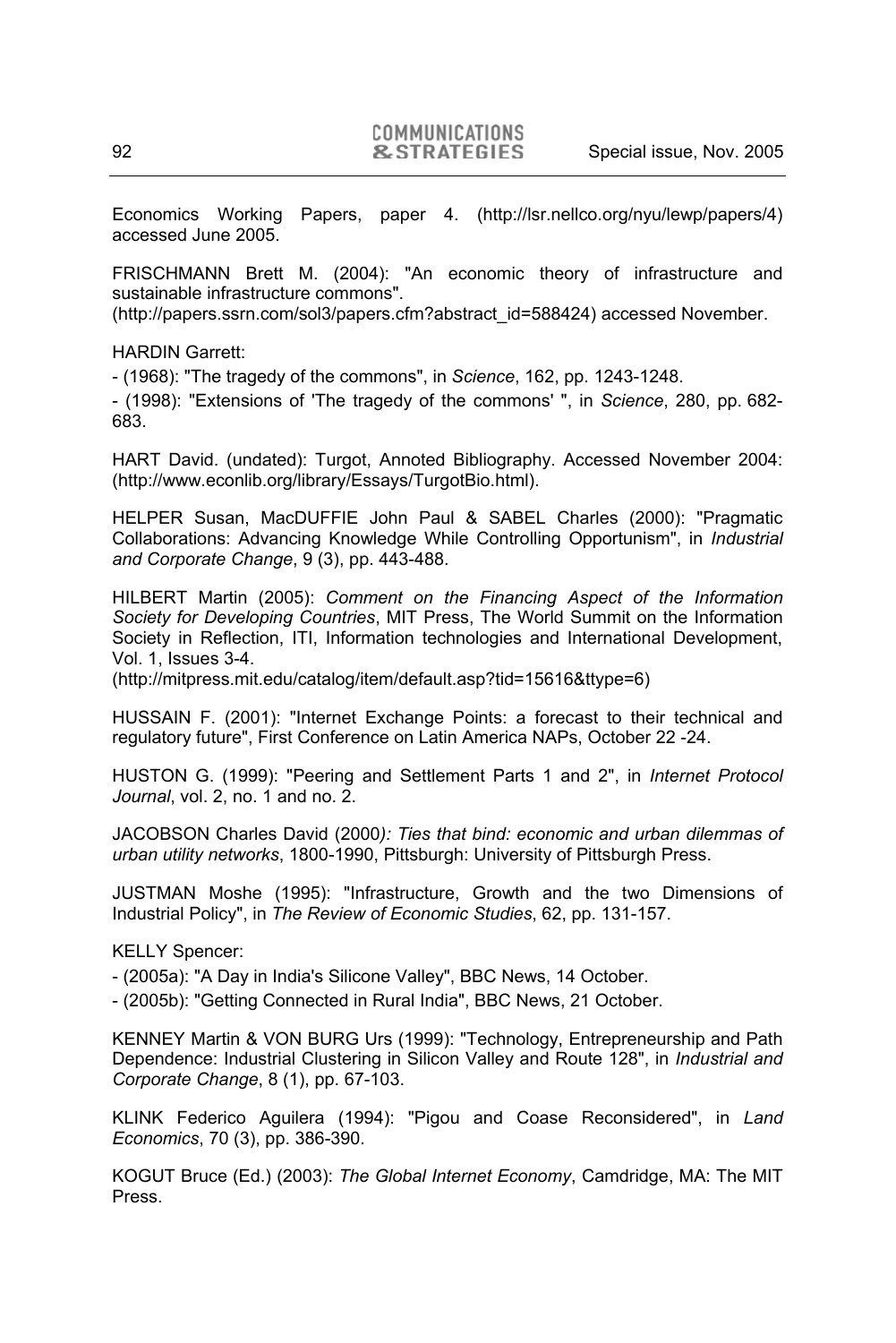LAFFONT Jean-Jacques, MARCUS Scott, REY Patrick & TIROLE Jean:

- (2001): "Internet Peering", in *The American Economic Review*, 91 (2), pp. 287-291.

- (2003): "Internet Interconnection and the Off-Net-Cost Pricing Principle", in *RAND Journal of Economics*, 34 (2).

LEAMER Edward E. & SORPER Michael (2001): "The economic geography of the Internet age", in *Journal of International Business Studies*.

MARSHALL Alfred (1920): *Principles of Economics*, 8th ed., Macmillan and Co. 1920 (First edition published 1890) (http://www.econlib.org/library/Marshall.html).

MEEK Ronald L. & SKINNER Andrew S. (1973): "The development of Adam Smith's ideas on the division of labour", in *The Economic Journal*, 83 (332), pp. 1094-1116.

NAP Colombia home page (2003): www.nap.com.co

NELSON Richard R. & WINTER S.G. (1982): *An evolutionary theory of economic change*, Cambridge, MA: Harvard University Press.

NORTON W. (2003): *Internet Service Providers and Peering*, Rensselaer Polytechnic Institute.

(www.cs.rpi.edu/~yener/TEACHING/IP\_Spring03/readings/norton-peering.pdf) accessed October 2004.

ROSE Carol. (1986): "The Comedy of the Commons: Custom, Commerce, and Inherently Public Property", 53, in *University of Chicago Law Review* 711, Chicago, IL.

ROSENBERG Nathan (1976):. "Another advantage of the division of labor", in *The Journal of Political Economy*, 84 (4), pp. 861-868.

SAXENIAN AnnaLee:

- (1999): "Comment on Kenney and von Burg, 'Technology, Entrepreneurship and Path Dependence: Industrial Clustering in Silicon Valley and Route 128' ", in *Industrial and Corporate Change*, 8 (1), 105-110.

- (2000): "The Bangalore Boom: From Brain Drain to Brain Circulation", in Kenniston, Kenneth & Deepak Kumar (Eds): *Bridging the Digital Divide: Lessons from India*, Bangalore: National Institute of Advanced Study.

SENGUPTA Nirmal (2001): *A new institutional theory of production: an application*. *New Dehli*: Sage Publications.

SMITH Adam: *An inquiry into the nature and causes of the wealth of nations*, (http://www.adamsmith.org/smith/won-b1-c3.htm).

SRAFFA Piero (1926): "The law of returns under competitive conditions", in *Economic Journal*, December.

STANDAGE Tom (1998): *The Victorian Internet: the remarkable story of the telegraph and the nineteenth century 's on-line pioneers*, New York, NY: Walker and Company.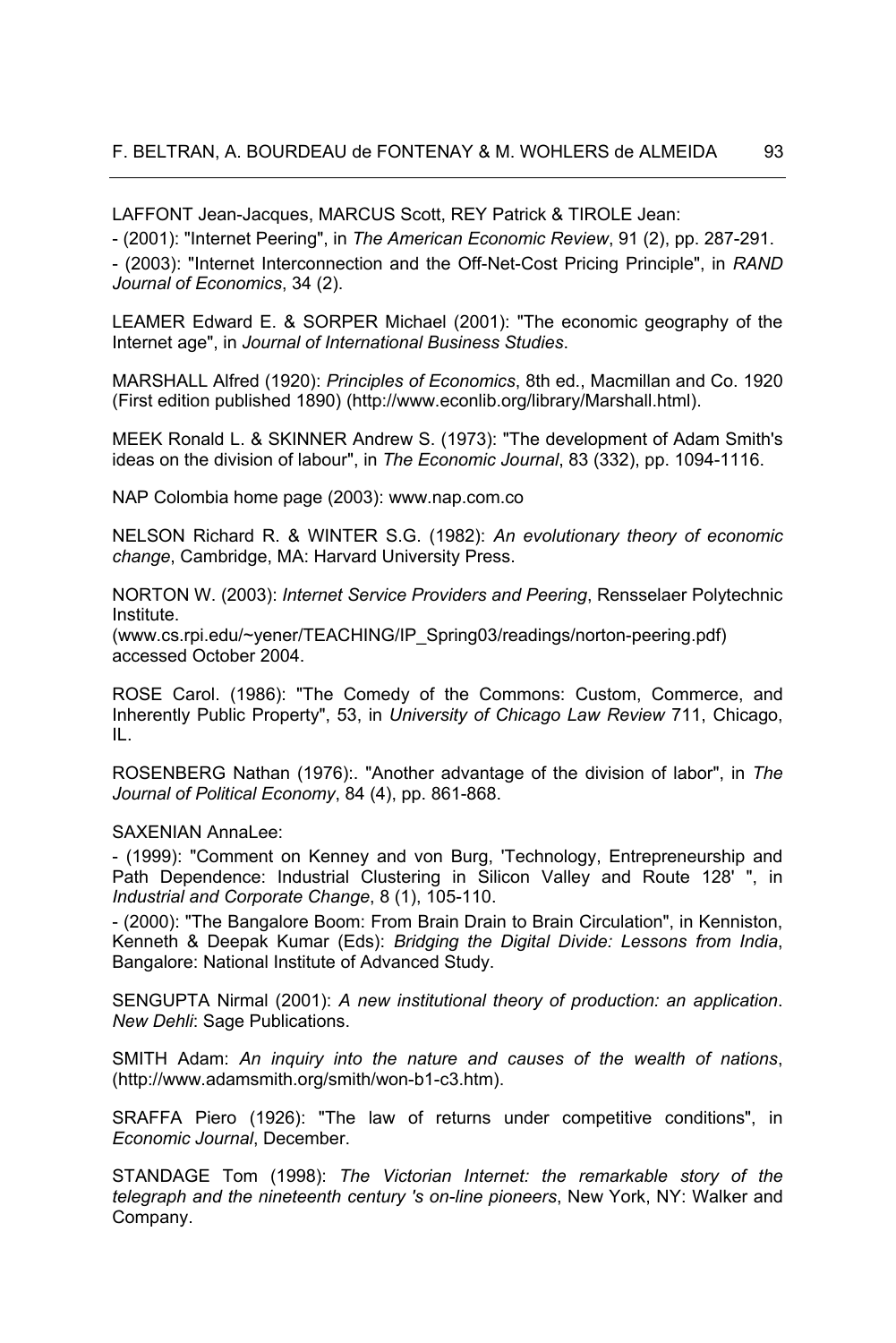STIGLER George J. (1951): "The division of labor is limited by the extent of the market", in *The Journal of Political Economy*, 59 (3). pp. 185-193.

SUBTEL:

- (1999): Secretaría de Telecomunicaciones de Chile Exempted Resolution No.1483, http://www.subtel.cl/pls/portal30/docs/

- (2000): Secretaría de Telecomunicaciones de Chile Exempted Resolution # 698, June, http://www.subtel.cl/pls/portal30/docs/

SWEDBERG Richard (2003): *Principles of economic sociology*, Princeton, N.J.: Princeton University Press.

TEMIN Peter (1987): *The fall of the Bell System*, Cambridge, MA: Cambridge University Press.

van ZANDT David E. (1993): "The Lessons from the Lighthouse: 'Government' or 'Private' Provision of Goods", in *The Journal of Legal Studies*, 22 (1), pp. 47-72.

WEST E.G. (1977): "Adam Smith's Public Economics: A Re-Evaluation", in *The Canadian Journal of Economics*, 10 (1), pp. 1-18.

WILLIAMSON Oliver E. (1973): "Markets and hierarchies: some elementary considerations", in *The American Economic Review*, 63 (2), pp. 316-325.

ZAHEER Srilata & RAJAN Radhika (2003): "Creativity under constraint: Technological Impriting and the Migration of Indian Business to the New Economy", in KOGUT Bruce (Ed.): *The Global Internet Economy*, Camdridge, MA: The MIT Press.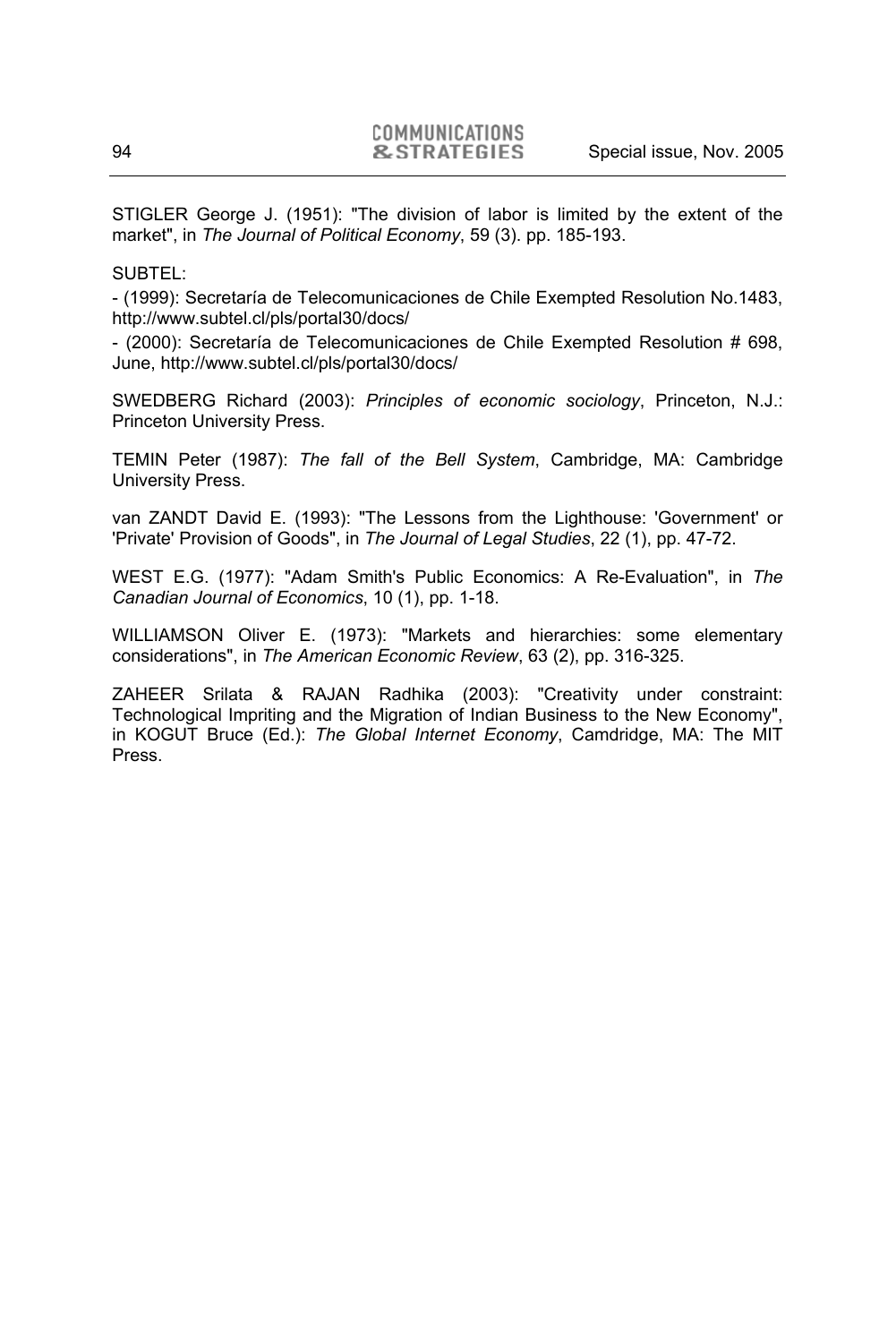# **Broadband Technologies and Services in Sub Saharan Africa**

**The Case of ADSL, Opportunities for Operators and Challenges for Regulators** 

### **Michel ROGY**

Tera Consultants, Paris

*Abstract:* Sub Saharan African (SSA) countries generally suffer from a lack of fully rolled out fixed infrastructure to enable the spread of ICT use among the population, especially in remote and/or rural areas. Nevertheless, the rapid development of dial-up internet access out of the existing footprint of the fixed network provides a clear indication of latent demand for internet access. Average annual growth of internet dial-up traffic, approximately around 40%-60%, is currently mainly driven by increases in the number of customers, through both private (residential) and public (cyber café) access. Various broadband initiatives have therefore been launched and the number of African countries offering commercial ADSL services tripled to 15 in 2004 from just 4 (Tunisia, South Africa, Nigeria, Senegal) in March 2003. Achievable penetration rates (typically 3% of fixed lines after 2 years, 5% after 5 years, 10% after 10 years) provide a sound basis for companies, which are fairly concentrated geographically, a basis that has been reinforced by the significant fall DSL equipment costs. In SSA countries, confronted both with the development of broadband internet usage and the liberalisation of fixed telecommunications, the major challenge for regulators is to ensure an appropriate set of options for "DSL Make or Buy" with respect to ALL the various players in the market (non infrastructure-based ISPs, infrastructure based-ISPs, infrastructure-based telcos (voice, data, internet, retail and wholesale etc.) whilst preventing incumbents from abusing their dominant position.

*Key words:* ADSL, Sub Saharan Africa, business models, regulation.

aced with the diffusion of new technologies and services such as VoIP, WIFI and WIMAX that bring both services and high-speed internet access to urban and rural areas, as well as the launch of ADSL offerings in urban areas with/out TV or VOD, regulators and policy makers in Sub Saharan African (SSA) countries are encountering major challenges in the design and implementation of a new set of models and tools to reform and regulate broadband. **F**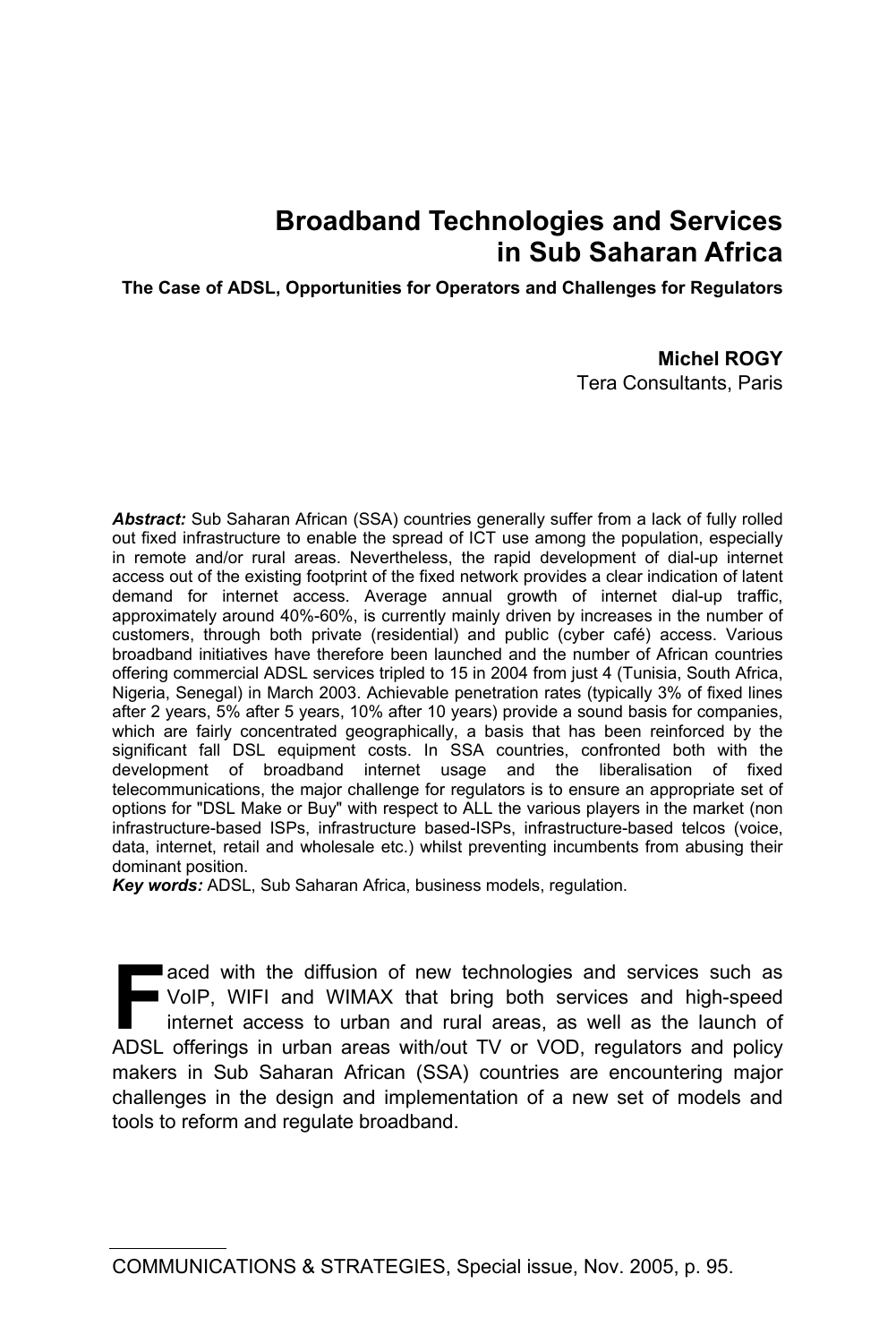# **Broadband value chain(s)**

Broadband technologies enable triple play services, comprising of internet access, voice and video services. The economic logic behind triple play is quite straightforward, due to the importance of:

• Economies of scale, at a subscriber level: joint fixed costs between services are high, so once the first two services (broadband internet + VoIP, for example) have been sold, a third service (such as TV) can be offered at a very low marginal cost.

• Economies of scope, at a network level: when new services are added, the potential for attracting new clients increases as a higher number of new customers will be interested in the offering; for example, by TV programmes only (sports events etc.) or unlimited calls only (VoIP). The broadband value chain comprises of 4 main components: content, backhaul, delivery and end user terminal (see figure 1 below). When considering SSA countries, the following specificities as compared to Europe have to be taken into account:

• Content: if content provision by African stakeholders does not increase, most of the traffic flows are likely to be from North to South, which constitutes a major difference between the broadband market and voice telephony.

• Backhaul: issues of international internet bandwidth capacity and pricing, as well as an appropriate number of internet exchange points, are of paramount importance to the development of broadband in Africa. Africa's combined international internet bandwidth capacity is projected to increase tenfold to over 6 GB/s through 2006, although significant differences in availability exist depending on access to deep-sea cable capacity and regional backhauls. Furthermore, insufficient bandwidth availability sometimes leads existing broadband customers (using internet leased lines) of incumbents to switch to a VSAT solution, thus bypassing the incumbent.

• Delivery: most incumbent operators have succeeded in upgrading and modernizing their backbone and access network on the basis of the existing footprint. Investments in new local loops, on the other hand, have been very scarce, and fixed networks basically only cover major urban areas. Although the world's most rapidly growing market for mobile telephony and home to its fastest growing fixed telephony markets, Africa still has the world's lowest penetration rates and basic telephony provision remains a major need in many parts of the continent, particularly in rural areas.

• End user terminal: the availability of computers is still insufficient.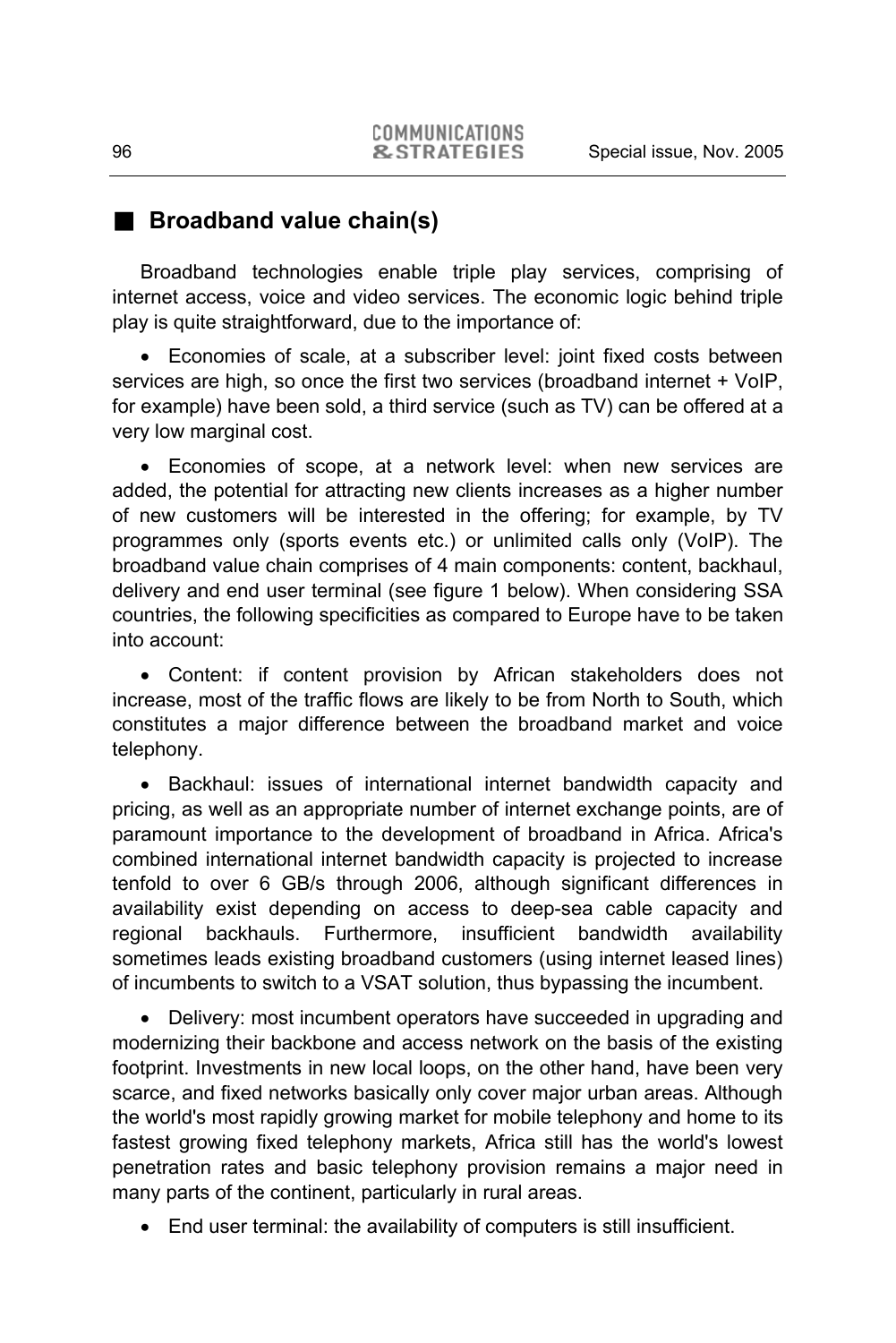

**Figure 1: Broadband value chain** 

# **Single play "broadband internet":**

# **DSL offers an interesting solution for incumbent operators in SSA countries**

SSA countries generally suffer from a lack of fully rolled out fixed infrastructure to enable the diffusion of ICT use among the population, especially in remote and/or rural areas. The fixed revenues of an incumbent operator in an SSA country can typically be broken down as follows: 75% in the capital city, 20% in major provincial cities and only 5% in remote and/or rural areas.

Nevertheless, the rapid development of the internet dial-up market out of the existing footprint of the fixed network provides a clear indication of a latent demand for internet access. The average annual growth of internet dial-up traffic of approximately 40% - 60% is currently mainly driven by increases in the number of customers, through both private and public (*cyber café*) connections. Not so long ago launching ADSL in SSA countries would have seemed like a crazy commercial strategy, but the following supply- and demand-related factors have improved the business case for such a move in recent years.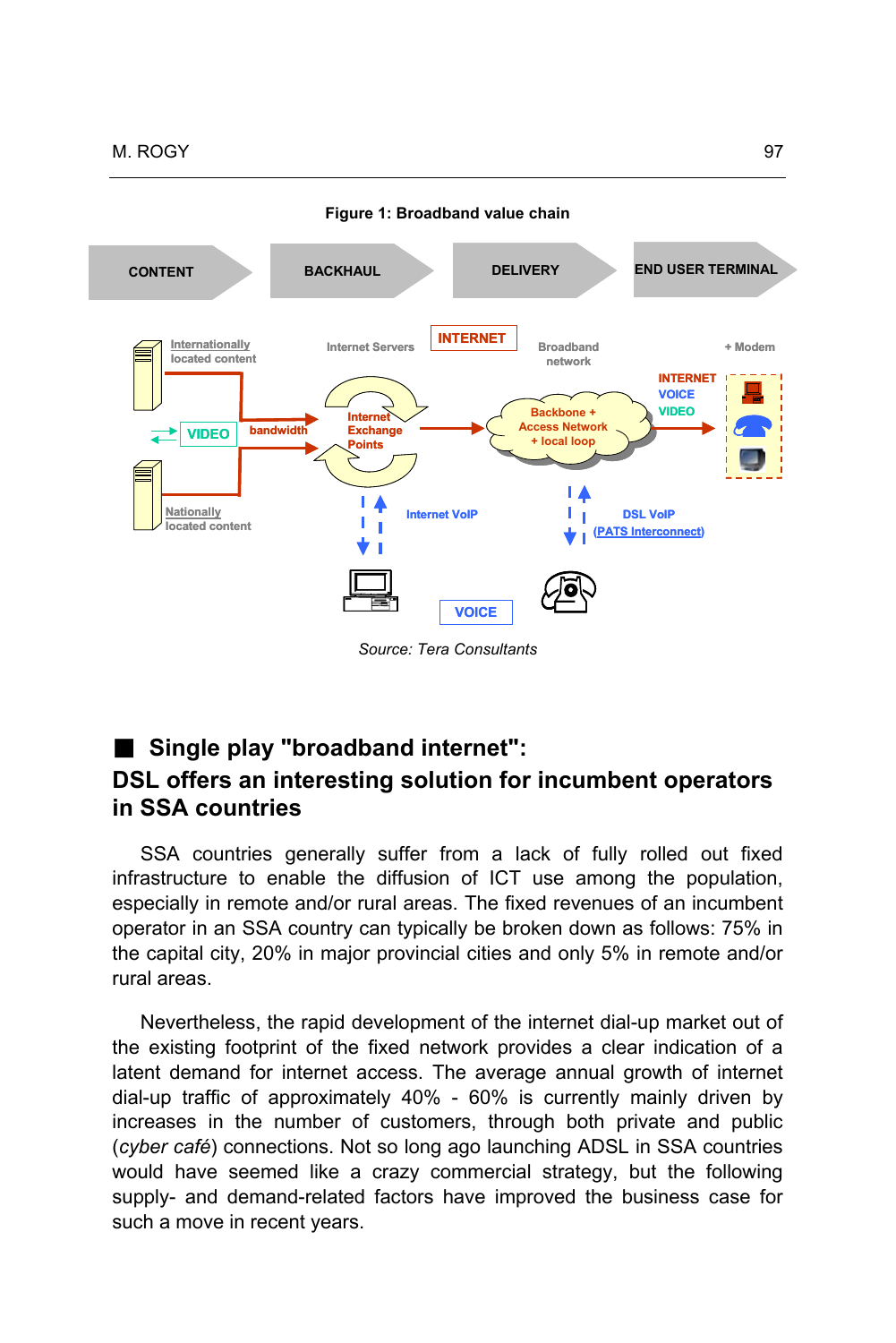Major supply-side related factors include:

• Prices for DSL equipment (DSLAMs in particular) have dropped sharply in recent years (DSLAMs manufactured by Chinese suppliers currently retail at under EUR 10.000 per unit).

• Incumbents' networks are geographically highly concentrated (see figure 2 below). The number of main digital frames to be equipped is relatively small, at least to cover the main areas of demand in the existing footprint, thus making the relevant investment compatible with a typical 5 year business plan of an incumbent telephone operator in SSA countries.



#### **Figure 2: Line distribution per main distribution frame**



*Source: Tera Consultants* 

Major demand-side related factors include:

• Narrowband usage of internet via fixed lines is fairly high, so an appropriate pricing policy would definitely encourage migration to ADSL lines.

• Flat rate use of ADSL (as opposed to per minute pricing for narrowband internet access) enables far better control over communication expenditure from the customer's point of view and is therefore more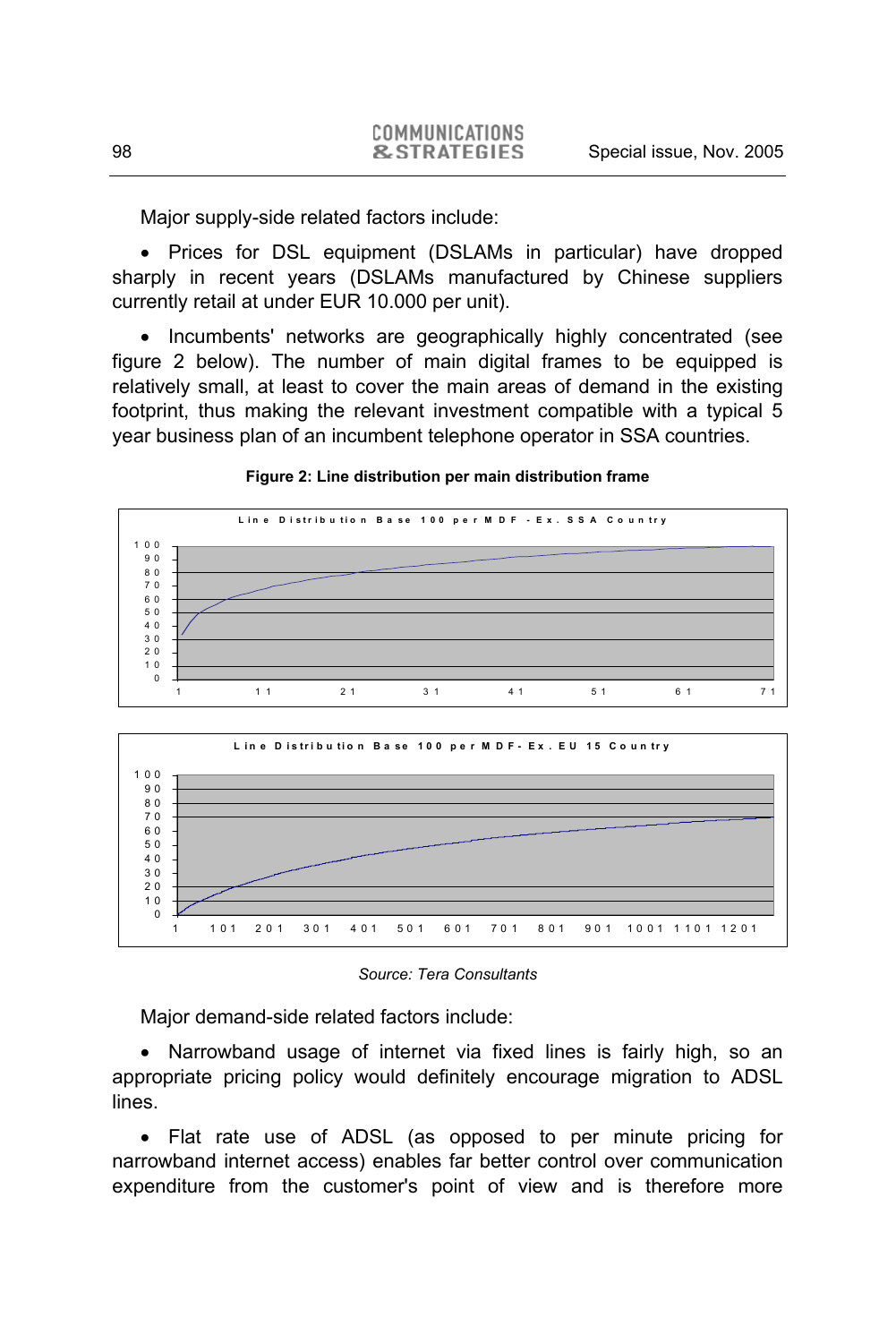appropriate for public programmes aimed at supporting the diffusion of ICTs (in schools and universities, for example).

Various broadband initiatives have therefore been launched and the number of African countries offering commercial ADSL services tripled to 15 during 2004 from just 4 (Tunisia, South Africa, Nigeria, and Senegal) in March 2003. The SSA countries that have introduced ADSL include Ghana (in June 2003), Benin (in April 2004) and the Ivory Coast (in August 2005). An analysis of past and future market developments indicates that, given appropriate pricing, ADSL penetration in typical SSA countries could reach 2.5% to 3% of fixed lines within 2 years, around 5% within 5 years and 10% within 10 years, taking into account the existing segmentation of demand (high ARPU), growth in public access (cyber-cafes) and ICT governmental projects.

So even if widespread deployment of ADSL within SSA countries is clearly impracticable (which advocates the simultaneous usage of alternative technologies such as WiFi and WiMAX), deployment where copper infrastructure exists could enable the rapid roll out of broadband services in major areas of demand.

As illustrated by Senegal, demand in the initial phase of market development is predominantly for low bit rates, typically 256 kbit/s or 128 kbits/s (see figure 3 below). Appropriate pricing for the first level of bit rates should not be more than around twice the price of a narrowband internet connection in the SSA country.

|                  |             | <b>Bandwidth</b> |              |                |                  |                                 |
|------------------|-------------|------------------|--------------|----------------|------------------|---------------------------------|
| Year             | 256 Kbits/s | 512 Kbits/s      | 1024 Kbits/s | # DSL<br>lines | # Fixed<br>lines | % DSL lines<br>over fixed lines |
| March<br>2003    | 2156        | 711              | 133          | 3000           | 229.000          | 1.3%                            |
| December<br>2004 | 5507        | 1816             | 340          | 7663           | 229.000          | 3.3%                            |

|  |  |  |  |  |  |  |  | Figure 3: Mix in ADSL bit rates in Senegal |  |
|--|--|--|--|--|--|--|--|--------------------------------------------|--|
|--|--|--|--|--|--|--|--|--------------------------------------------|--|

*Source: Tera consultants*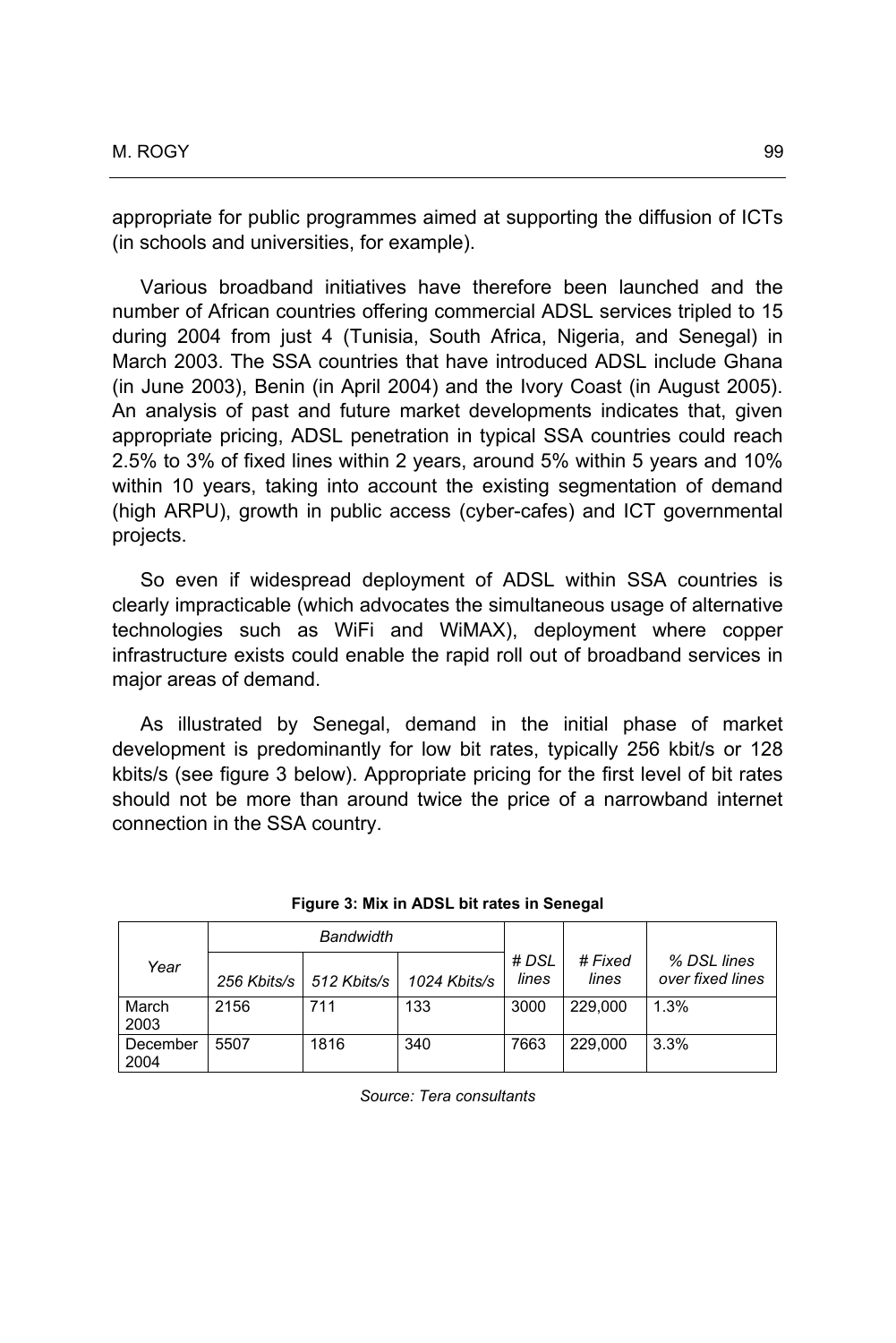# **Viability of business models for competitors is nevertheless highly dependent on the regulatory environment**

In SSA countries, which face both growth in internet usage and the continued liberalisation of fixed telecommunications, the major challenge for regulators is to ensure an appropriate set of options for "DSL Make or Buy" with respect to ALL of the various players in the market (non infrastructurebased ISPs, infrastructure-based ISPs, infrastructure-based telcos (voice, data, internet, retail and wholesale etc.) whilst preventing incumbents from abusing their dominant position.

A review of the current situation in SSA countries that have introduced DSL offers reveals potential regulatory concerns both in terms of operational issues (different levels of quality of service between an incumbent and its competitors' clients, refusal to let competitors offer one-stop shopping for ADSL connections etc.) as well as in terms of pricing issues.

When devising the new regulatory framework for facility-based competition in fixed telecommunications, regulators should therefore:

introduce an appropriate set of options for competitors, including resale, bit stream access and unbundled access

- adopt a clear stance against price squeezes by incumbents at the retail and/or wholesale level

# **Introduce an appropriate set of options for competitors, including resale, bit stream access and unbundled access**

ISP subsidiaries of incumbent telephone operators in SSA countries generally face competition from rival ISPs, despite their retention of a very significant market share. It is therefore important for regulators to prevent incumbents from launching retail DSL products in cases where a wholesale product, enabling rival ISPs to offer their own DSL retail products and compete against the incumbent, does not exist.

Different wholesale DSL products could be made available by incumbents to ensure that rival ISPs are not foreclosed from the ADSL market (see figure 4 below):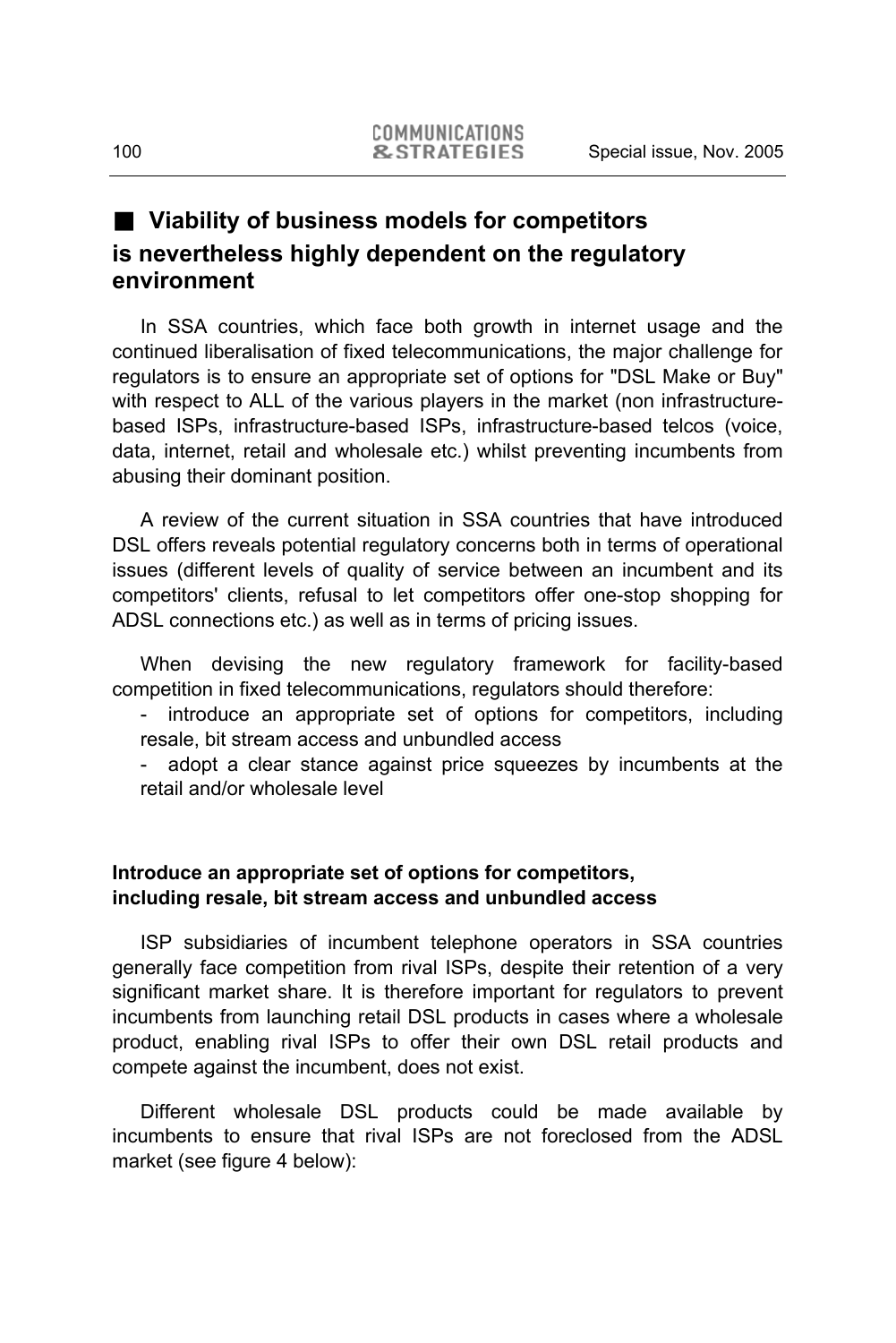

**Figure 4: Wholesale DSL products** 

*Source: Tera Consultants* 

#### *Resale*

As regulations in most African countries do not allow ISPs to obtain their own international bandwidth capacity, incumbents have to develop a resale offer to rival ISPs, as illustrated by Senegal.

In Senegal, the launch of retail DSL offerings by the incumbent Sonatel / Sonatel Multimedia in March 2003 was accompanied by the launch of a resale offer for ISPs named "Net ISP". Upon intervention by the regulatory authorities, one-stop shopping was imposed, enabling the rival ISP to order DSL access on behalf of its customers (rival ISPs had claimed that the purchase of DSL connections in the incumbent's outlets gave the latter an opportunity to win customers for its own internet subsidiary). However, the issue of "one-stop billing" for rival ISPs is still under discussion.

#### *Bitstream access*

Two main technical forms of bitstream access that could be provided with different geographical granularities are possible depending on the nature of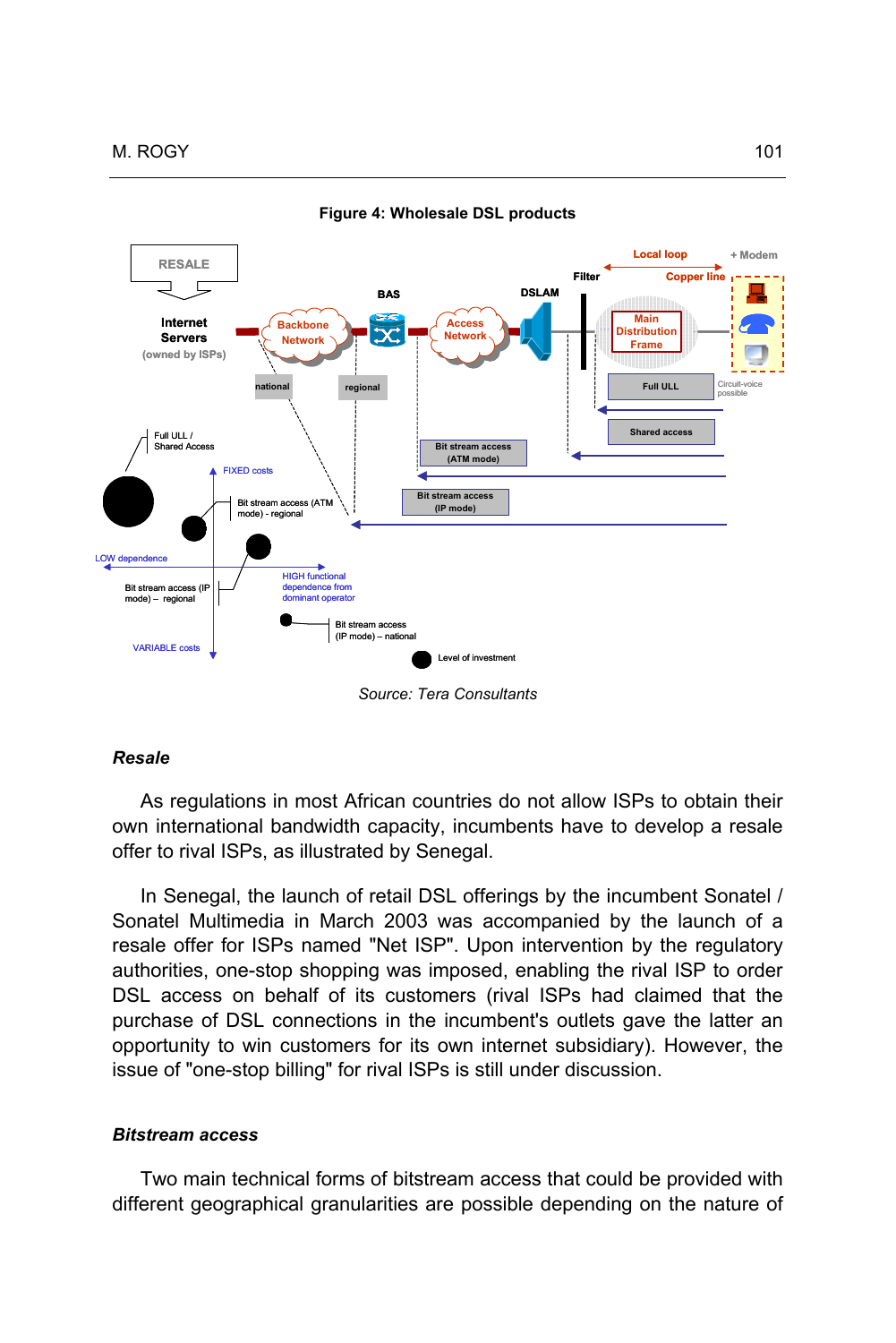the network (technology, footprint) operated by the new entrant. Based on experiences in Europe, the following bitstream offers could be envisaged in SSA countries:

• An IP bitstream at national level. This option would benefit rival ISPs as soon as competitive provisioning of international bandwidth capacity is allowed.

• An IP bitstream or an ATM bistream at a regional level, if rival ISPs are facilities-based and operate a long-distance network linking the capital and some of the country's major cities. Compared to IP bitstream, ATM bitstream would offer more scope for differentiation compared to the incumbent, and especially suits those new entrants that operate an ATM network as they offer services to residential and business customers.

By using bitstream access, new entrants will be put in a position to follow a smoother path between non facilities-based competition (simple resale of DSL services offered by the incumbent: small infrastructure investment, small potential for differentiation) and facilities-based competition (Shared Access/Local Loop Unbundling for DSL services by new entrant: high infrastructure investment, high potential for differentiation).

## *Shared access/Full unbundling of the local loop*

These options are associated with a higher amount of investment, as new entrants have to install their DSLAMs in the incumbent's premises in all of the geographical areas that they intend to address. In SSA countries, however, fewer areas are "structurally" interesting for competitors with shared access or full unbundling of the local loop (5 to 15 areas in most of the cases to serve most potential clients). In these areas, the length of lines is generally compatible with DSL, but quality can be an issue (see Ghana). Nevertheless the civil engineering costs of accessing those areas could prove high: compared to shared fiber MAN, costs can multiply be a factor of 3 with leased lines and 5 with proprietary MAN. As a result, shared access or full unbundling of the local loop have more relevance in the context of the licensing of long distance or local operators for voice and ADSL services (second national operator), as these operators will search for local interconnection for voice and ADSL services and can thus share the associated costs.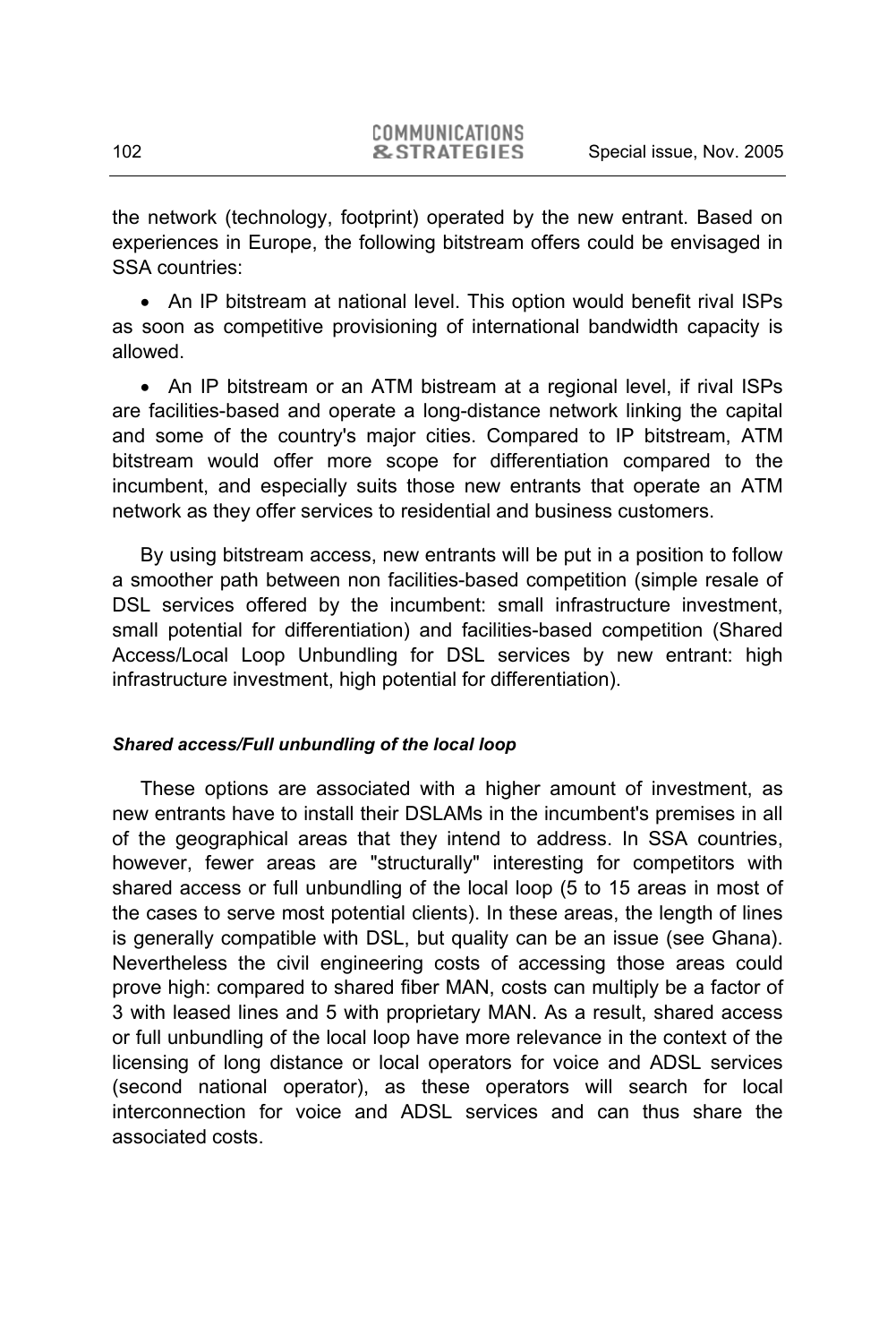### **Regulators need to adopt a clear stance against price squeezes by incumbents at a retail and/or wholesale level**

Whenever confronted with a competitive ADSL market, regardless of whether the incumbent and its ISP subsidiary hold a very dominant position, regulators need to monitor the relative pricing of retail and wholesale ADSL products closely. This monitoring may be fairly complex depending on the diversity of products on the market, but it is crucial to ensure that there is appropriate economic space for all players in the ADSL market, as shown by experiences in the UK and France (see figure 5 below).



#### **Figure 5: Economic space between retail and wholesale ADSL**

*Source: Tera Consultants* 

# ■ Clear potential for dual or triple play in SSA countries

Traditional voice telephony (PATS) has been subject to very strong substitution by mobile telephony for almost a decade in Africa. VoIP, which is currently growing rapidly throughout Europe and expanding in SSA countries, poses the threat of large-scale substitution for traditional voice telephony.

• DSL VoIP (also called voice over broadband or managed telephony), offered by telcos or facilities-based ISPs to clients with a DSL connection, targets "heavy" voice telephony and/or internet users. DSL VoIP is fairly easy to use and offers a service close to carrier-call reliability. When priced aggressively, DSL VoIP is a direct substitute for traditional voice telephony, so that only users with low telephone traffic and no desire to use the internet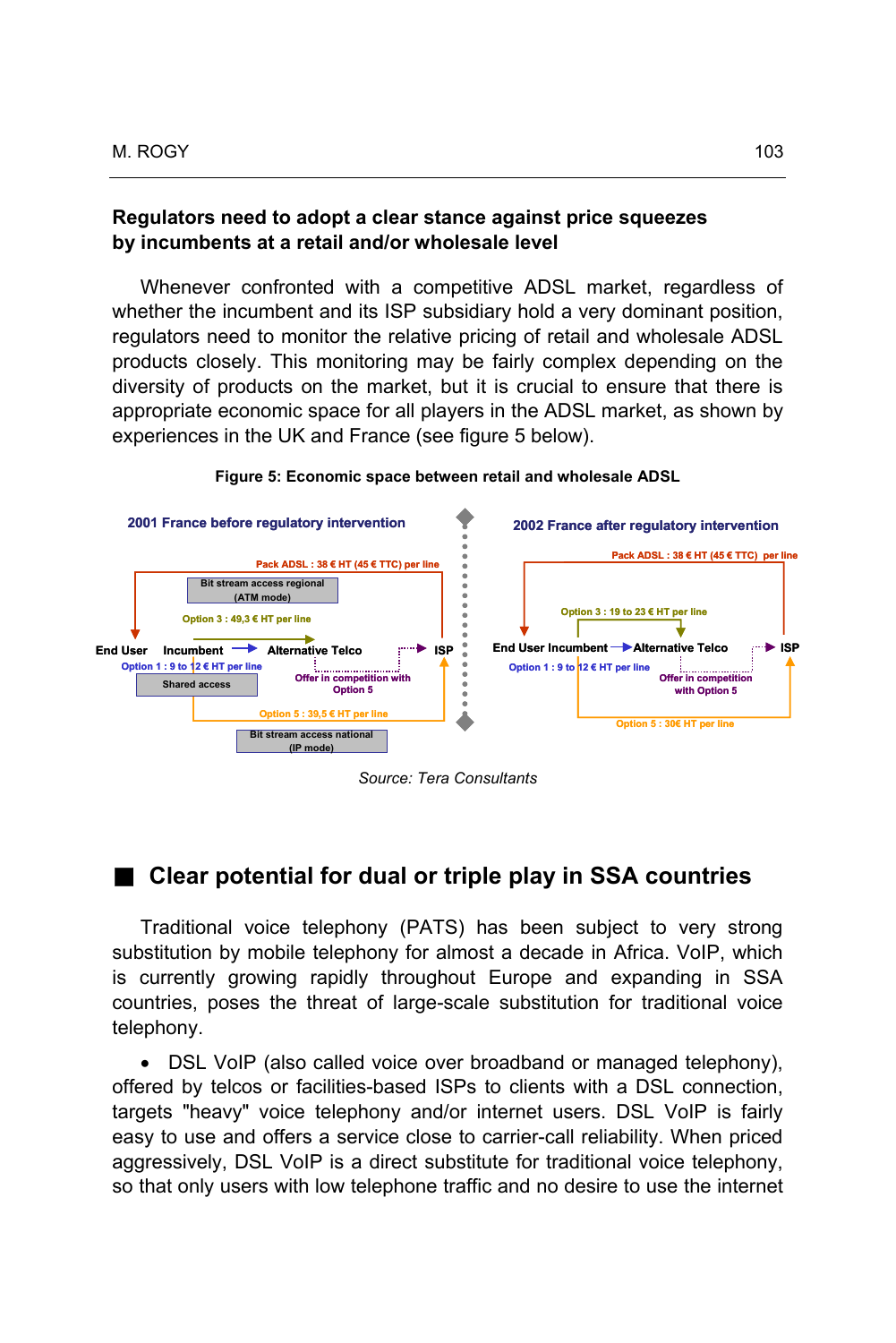may eventually remain clients of the incumbent if it does not react to the DSL VoIP offerings of its competitors.

• Internet VoIP is also taking off, although it addresses a nearby market segment: low fare / low cost and "nomads" with no fixed line. Today internet VoIP is still limited to users equipped with PCs, but QoS and reliability are not guaranteed.

As SSA countries are characterized both by the importance of public access (revenues in an SSA country can typically be broken down as follows: 15% public service, 35% business, 20% residential via private access, 30% residential via public access) and by relatively high prices for international calls. Very rapid growth in internet VoIP is to be expected for international telephony, with both competitors and incumbents offering VoIP services (in Algeria, for example, international telephony prices have decreased by almost 40% due to competitive pressure from VoIP services).

Furthermore, incumbent operators in SSA countries will seek to leverage their DSL equipped local loop and enter the media market. This process is well underway in North African countries, offering yet another example of the latent demand for such services, while experiences in Senegal with ADSL2+ technology with both streaming (movie, sport etc.) and broadcasting (6 channels of Canal Horizon etc.) have proven successful to-date. This evolution towards triple play services will very probably confront regulators and competition authorities in SSA countries with the same new challenges as their EU counterparts, with ownership of diffusion rights becoming a major competitive advantage for those operators that have secured them.

# **Conclusion**

Although SSA countries are considered the most under-served region in telecommunications infrastructure and network access, and the success of mobile telephony casts even more doubts over the further development of fixed telecommunications, the successful launch of DSL shows a clear potential for this broadband technology to supply internet access, but also voice and TV services.

Even if only limited to the existing footprints of fixed infrastructures, DSL offers to bring customers in SSA countries higher quality internet access and better value for money, and thus to contribute to lasting ICT diffusion.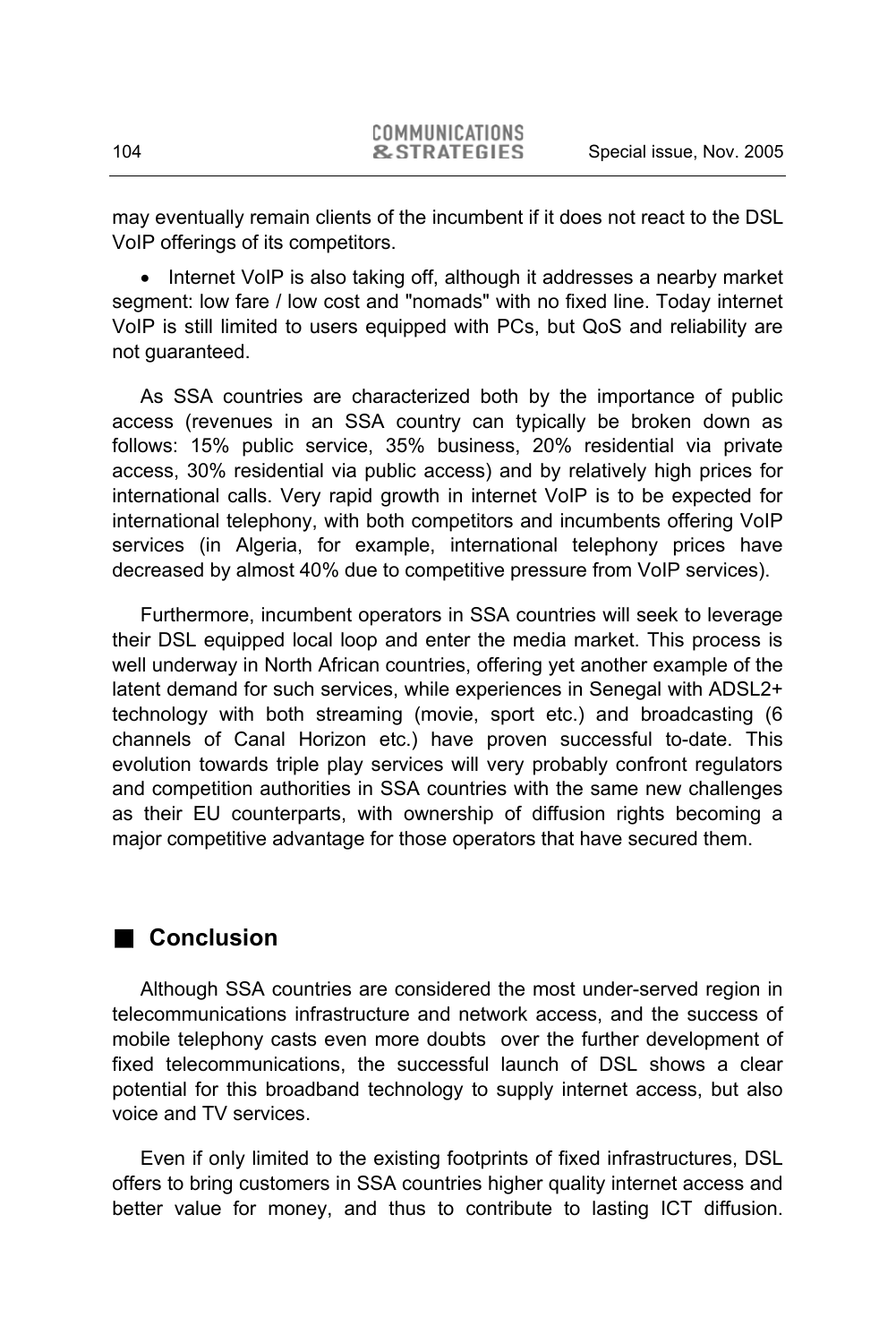Furthermore, DSL is particularly suitable for cyber cafés, whose successful development plays a vital role in increasing the demand for broadband access and bandwidth capacity. Failure to deploy ADSL technologies may therefore deny SSA countries an opportunity to participate fully in the knowledge economy of the 21st century.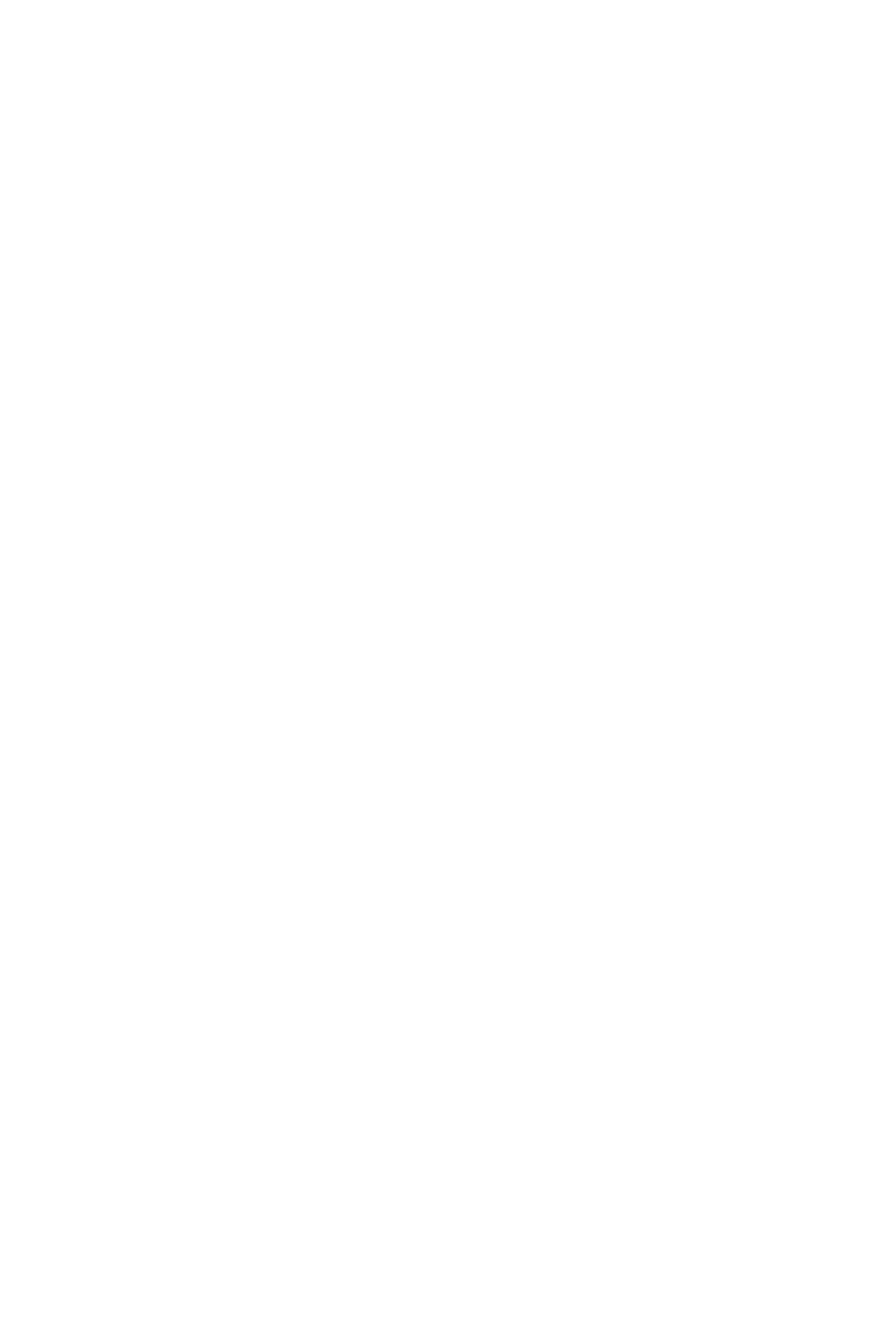# **Local Software and Local Content Production Challenge in Developing Countries**

# **Lessons from Open Source and Creative Commons Paradigms?**

## **Jean-Jacques GAUGUIER**

University of Paris-Dauphine

# **Rémi DOUINE**

Ecole Nationale Supérieure des Télécommunications, Paris

*Abstract:* The G8 Digital Opportunity Task Force qualifies the digital divide as follows: "digital divide" is, in effect, a reflection of existing broader socio-economic inequalities and can be characterized by insufficient infrastructure, the high cost of access, inappropriate or weak policy regimes, inefficiencies in the provision of telecommunication networks and services, as well as lack of locally created content. The goal of our article is to study how the open source and creative commons paradigms could give policymakers tools with which to achieve the production of content and interface at a local state. The first part of this article presents the role of local software and local content in the policy agenda of developing countries to bridge the digital divide and challenges the choice of IPR as the main policy tool. The second and third sections introduce the open source paradigm and the creative commons paradigm respectively.

*Key words:* Digital Divide, IPR, Copyright, Open Source, Creative Commons

he G8 Digital Opportunity Task Force qualifies the digital divide as it follows: "[The] digital divide is, in effect, a reflection of existing broader socioeconomic inequalities and can be characterized by insufficient **infrastructure, high cost of access, inappropriate or weak policy regimes, infrastructure, high cost of access, inappropriate or weak policy regimes,** inefficiencies in the provision of telecommunication networks and services, [and the] lack of locally created content". Progress has been made both at an academic and a policy level in order to address infrastructure and access issues in developing countries. Several analysts point out that to bridge the digital divide more attention and effort should be focused on addressing issues related to the production of local software and local content that can fit developing countries' needs. This statement has been assessed at an academic level and is gaining ground at a policy level. Nevertheless the policy agenda and the policy actions to be implemented remain unclear. From a policy perspective, the underlying question is: which framework can

COMMUNICATIONS & STRATEGIES, Special issue, Nov. 2005, p. 107.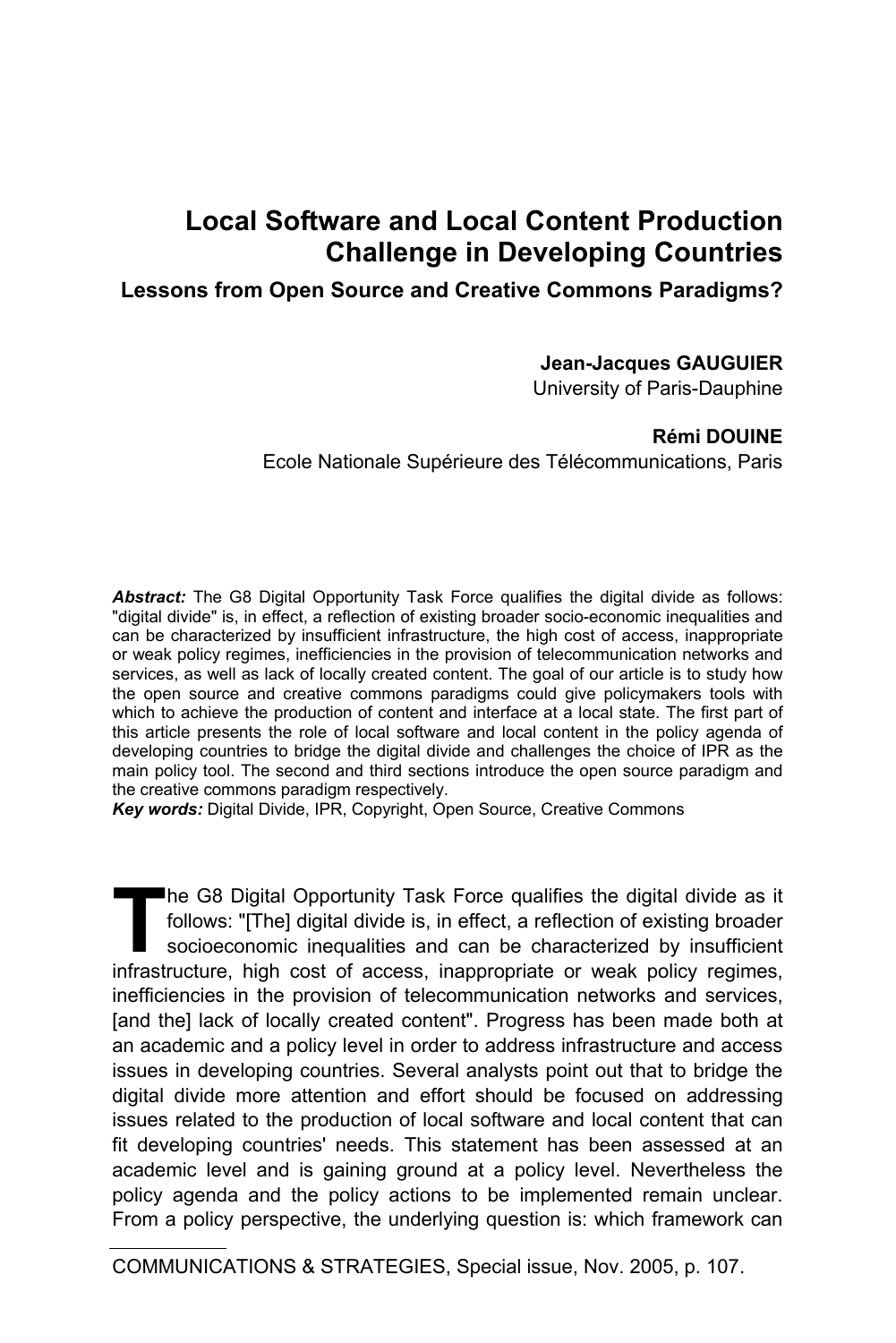create the incentives to foster the production of local software and local content. Economists have long shown that intellectual property right systems are the main tool for creating these incentives. The WTO and WIPO are supporting the implementation of an IPR system in developing countries <sup>1</sup>. Nevertheless, the radical transition towards a western style intellectual property rights system in developing countries raises several problems (CIPR, 2002). In particular, financial and human resources constraints are an impediment to the quick implementation of such a rights system. Furthermore, a straightforward implementation of a western style intellectual property rights system in developing countries could provoke a shift from a "digital divide" to a "knowledge divide" (ORBICOM, 2003).

These constraints and risks should not prevent developing countries from move on and experimenting with pragmatic alternative approaches which could foster the production of local software and content. In western countries, the information revolution gave birth to two paradigms, which have proven their efficiency in order to produce software and content: the open source and the creative commons paradigms.

The goal of this article is to suggest how the open source and the creative commons paradigms could offer pragmatic and transitory tools for policymakers in developing countries. The first part of this article presents the role of local software and local content in the policy agenda of developing countries to bridge the digital divide and challenges the choice of IPR as the main policy tool. The second and third sections introduce the open source paradigm and the creative commons paradigm respectively.

# **What is the framework for the development of local software and local content in developing countries?**

## **New critical domain of action: local content and local software**

In order to provide a comprehensive view of the determinants of the digital divide, the 2003 Orbicom Report on Digital Divide embedded in its monitoring methodology the long-debated relationship between information

<sup>&</sup>lt;sup>1</sup> TRIPS –Trade Related Aspects of Intellectual Property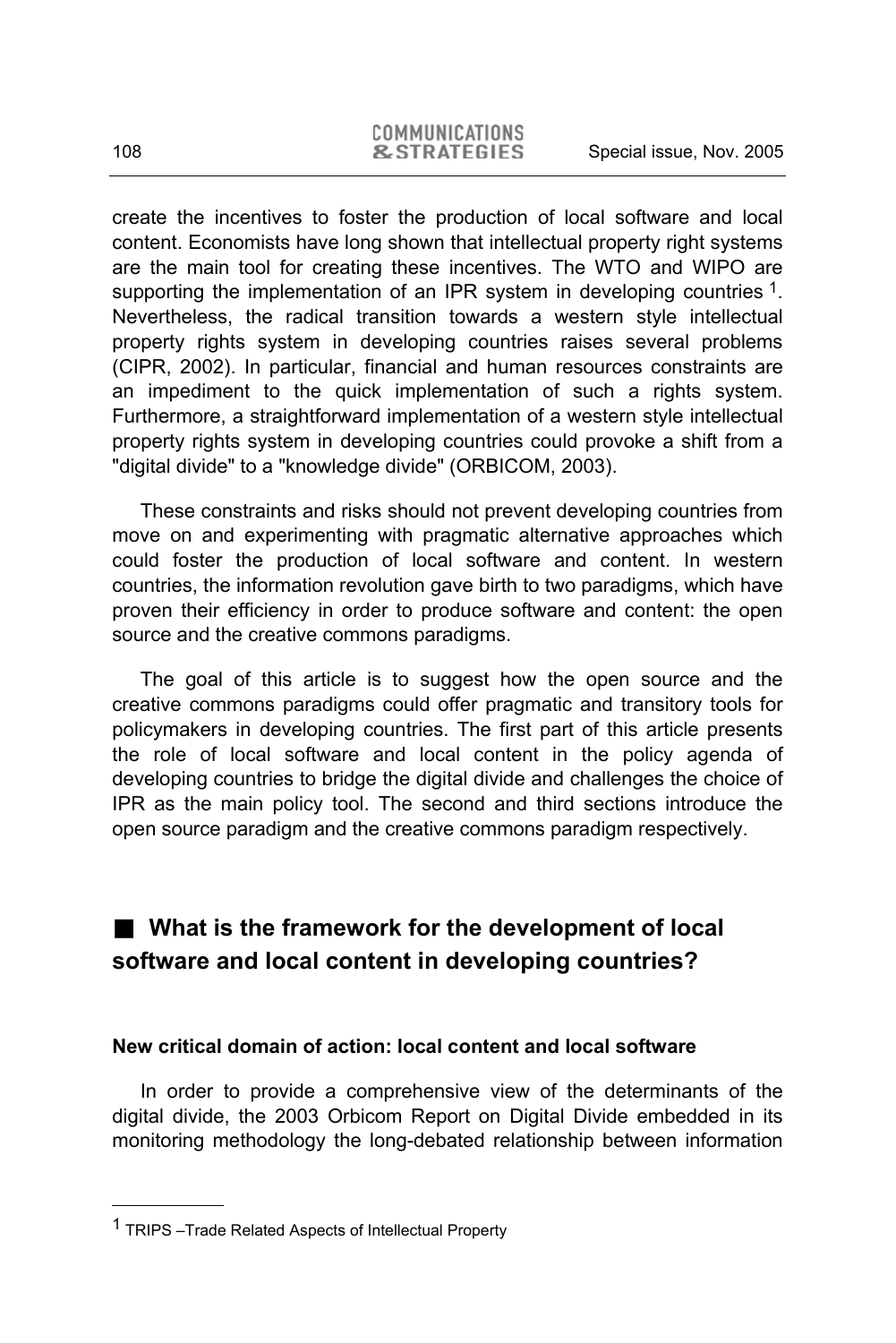access and information use. In this report the Infostate for a given country is defined both by an Infodensity indicator, which includes the level of ICT skills and ICT infrastructures, and an Info-use indicator, which includes both the adoption of ICT devices and their effective use. Despite the data limitations related to the creation of such an Info-use indicator, this methodology gives analysts and policymakers a clear view of the role of ICT adoption and use for a given country.

**Infostate indicator** 



*Source: Orbicom, 2003* 

Nevertheless, despite the major step this study represents for policymakers in terms of helping them to design their policy priorities to reduce their digital divide, it fails to take into account three access issues which have been identified as critical by Ernest J. WILSON (2004): the design access issue, the content access issue and the production access issue.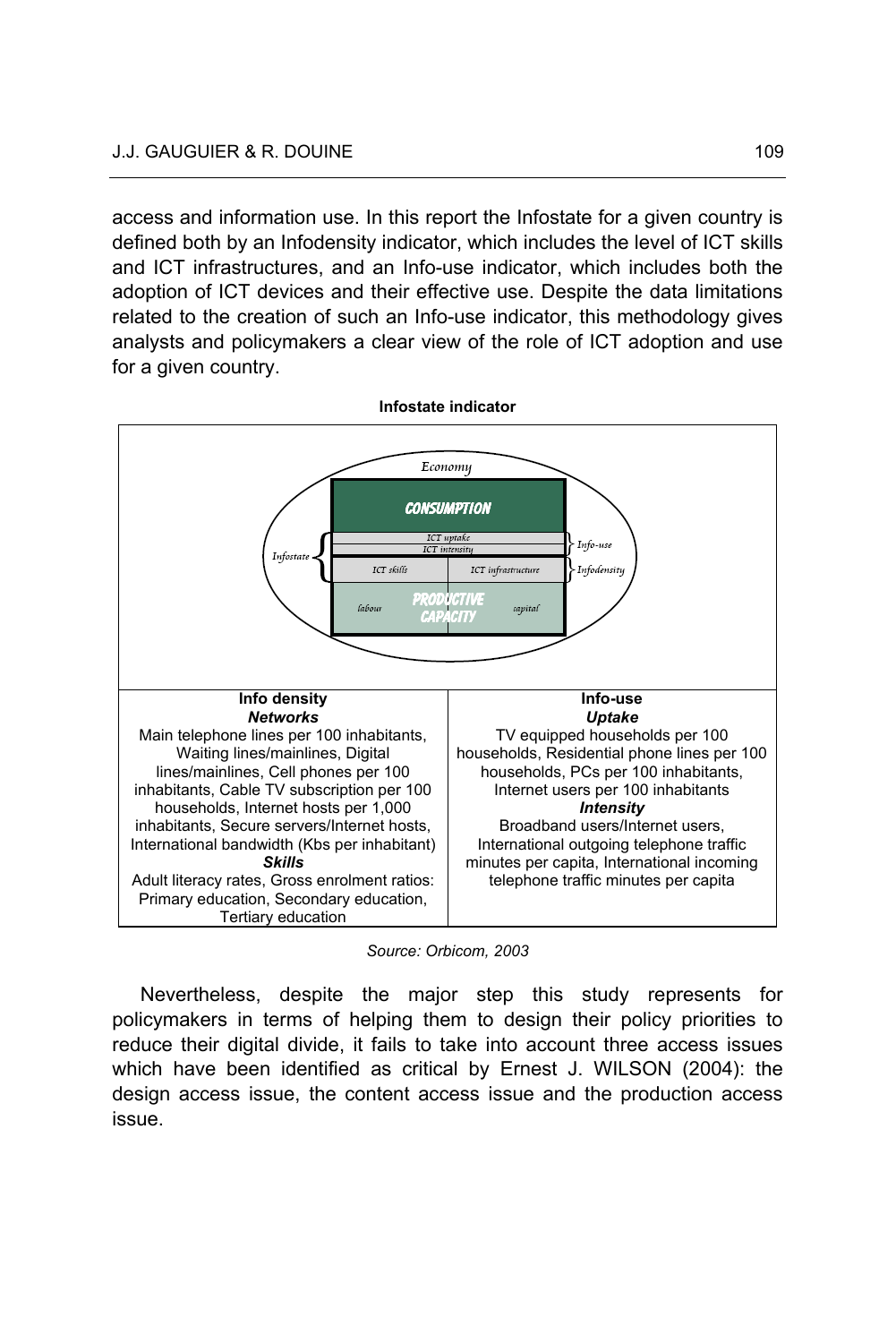# COMMUNICATIONS

| Access                  | Policy actions                                                                                          | InfoState<br>Index |
|-------------------------|---------------------------------------------------------------------------------------------------------|--------------------|
| <b>Physical Access</b>  | Provide Infrastructure<br><b>Expand Applications</b>                                                    | x                  |
| <b>Financial Access</b> | Suppliers (enhance competition, promote investment)<br>Customers (Grameen, targeted subsidiaries)       | x                  |
| Cognitive<br>Access     | Teach teachers<br>Teach students<br>Science and technology policies<br>Continuous learning and training | X                  |
| Design Access           | Improve hardware and software for popular applications                                                  |                    |
| <b>Content Access</b>   | Support local content industries<br>Permit imports<br>Minimize content restrictions                     |                    |
| Production<br>Access    | Capacity building<br>Pairing<br>Innovations, reform<br>Incentives for local production                  |                    |
| Institutional<br>Access | Expand ICT sites (home, municipal kiosks, post office,<br>etc.)                                         | x                  |

#### **Negotiating the Digital Divide**

*Source: adapted from WILSON (2004)* 

## *Design access*

The inadequacy of human-to-machine interfaces both at a hardware and software level can constitute an impediment to access to ICTs. It constitutes a design access issue. In order to reduce the digital divide for a targeted population, policymakers need to support the production of tailored humanto-machine interfaces. In western countries, this issue is addressed by several organizations <sup>2</sup>, which provide hardware and software solutions to specific groups of users such as the visually impaired or hard-of-hearing, who face difficulties connecting to standardized technology tools. In developing countries this issue is critical. Firstly, at a hardware level, western technology tools and devices cannot stand physical constraints of these countries (lack of electricity supply, heat, humidity…). Secondly, at a software level, the cognitive architecture and functionalities of western human-to-machine interfaces often do not satisfy the needs of users in developing countries.

<sup>2</sup> For example: http://www.ataccess.org/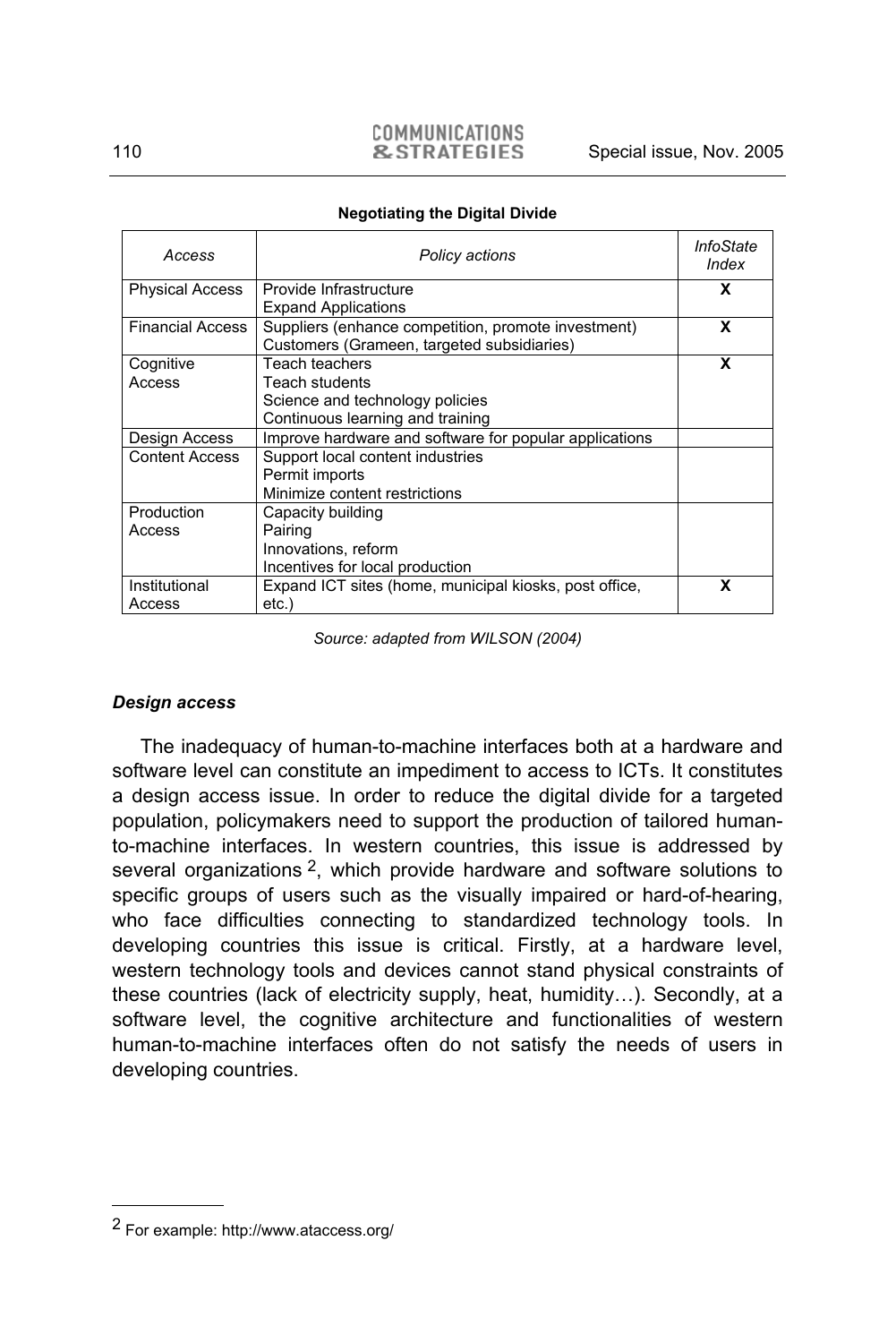#### *Content and production access*

l

The content access issue is related to the fact that a potential user of ICTs in a developing country may not find any interest in the content provided by information and communication technology. This can either be because this content is not in his/her language but also because this content is not relevant to his/her needs. WILSON (2004) quotes a Mozambique senior official whom once told him:

"I feel very sad about the internet because there is not a single page on the world wide web with anything in my maternal language".

Hence, developing countries also face a production access issue. Developing countries need to create the framework that could foster the production of local content to fit local needs.

At a policy level, these three access issues point to the need to set up a framework that could create incentives for individual, communities and firms to develop local software and local content tailored for the specific needs of their population or for targeted groups that remain excluded from ICT diffusion. At an international level, the WTO and WIPO advocate that the adoption of a western style intellectual property rights system is the most efficient way for developing countries to create this framework.

## **Is WSIPR the most appropriate framework for developing countries? The political economy debate**

The role of IPR in economic growth has been closely scrutinized in recent years. In industrialized countries, it has even become a major concern. In the past few months, public discussions have flowed on this topic  $3$  and a lot of academic contributions<sup>4</sup> have examined the role of intellectual property right on economic growth and economic development. Certainly, these investigations have contributed to enriching debate. Notably, some analysts have challenged one prevailing interpretation of the idea that property systems create the greatest value (PARKER & van ALSTYNE, 2005). For

<sup>&</sup>lt;sup>3</sup> See for example, the European debate on the patentability of software, the discussion surrounding the quality of the patent issued by the UPSTO or the controversy regarding digital rights management for cultural goods.

 $<sup>4</sup>$  For a discussion on patent policy on software industry, see BESEN (2003), HAHN &</sup> WALLSTEIN (2003), BESEN & HUNT (2003, 2004).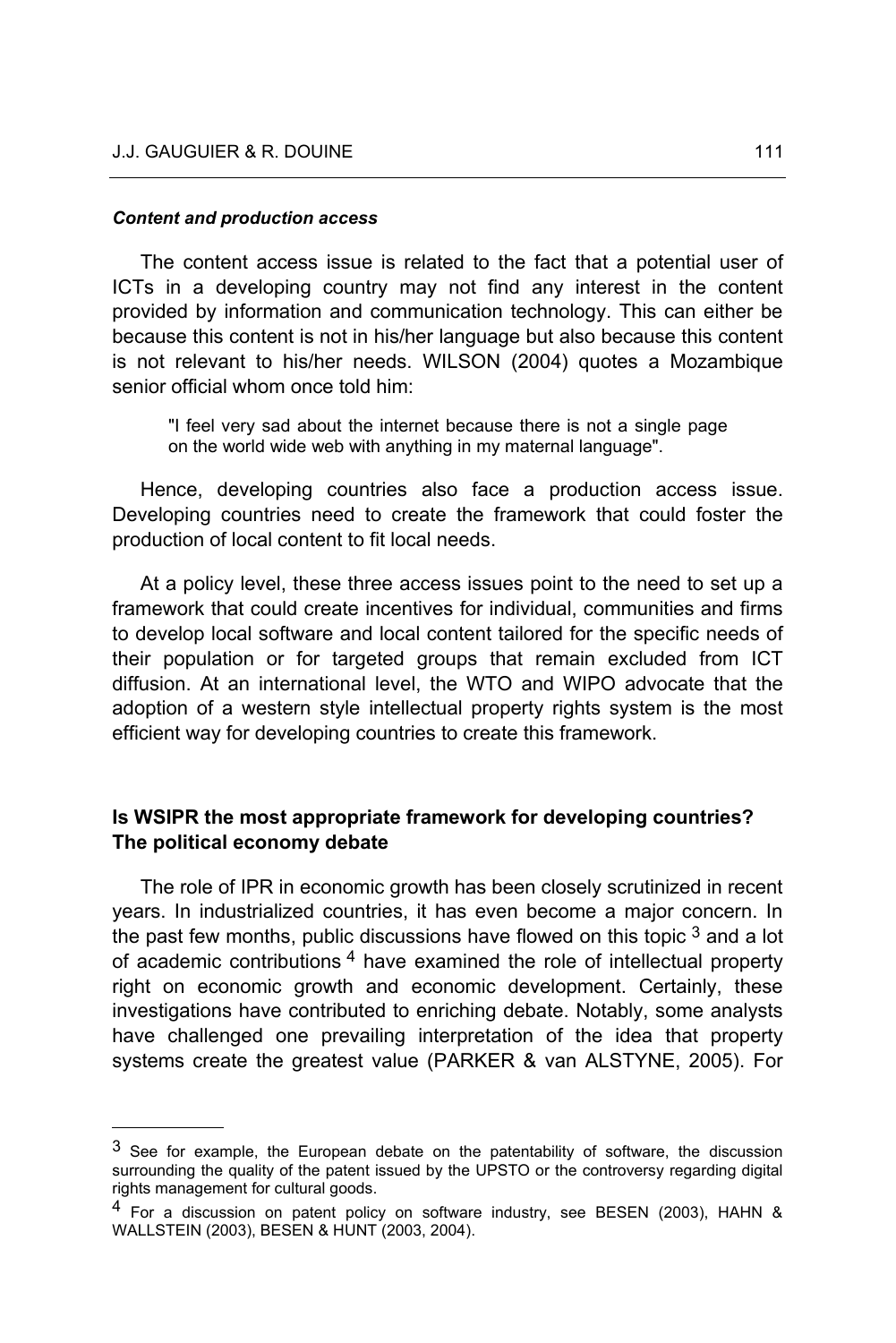instance, academic research has highlighted the negative impact of regulatory reform on licensing policy  $5$ . In industrialized nations, these debates help us to understand the recent shift towards a systematic use of patents. They also improve our knowledge in the context of the strategic use of patents by firms for anticompetitive purposes. At the normative level, these studies help governments and international institutions to reshape policies on IPR design. However, for developing countries, this debate around intellectual property rights addresses a deeper issue. This is not a question of more or less competition but a question of sustainable growth. As the rich world benefits embraced new computing and communication technologies, the situation of developing countries in terms of technology, digital content and information remains unchanged. This situation has lead to frontal oppositions during past international conferences. For example, at the World Trade Organization (WTO) in Cancun in September 2003 or in the World Summit on the Information Society (WSIS) in Geneva in December 2003, a divide grounded in the design of IPR clearly appeared (BAMBAUER, 2004) raising outstanding questions: how the implementation of western style intellectual property rights system is an attractive tool for a developing country? How IPR interacts with the digital divide issue? Is it possible to evaluate the impact of WSIPR on the pace of innovation for developing countries?

For opponents of the IPR, the implementation of western style intellectual property rights system in developing countries represents a major threat because it favours lock-in strategies. More specifically, because developing countries can't spend money on patent litigation and, at the same time, the implementation of a western style intellectual property rights system enables the enforcement of IP and lawsuits against developing countries, the bargaining power of the industrialized countries is strongly reinforced. Indeed, given the fear of patent litigation, this phenomenon contributes to creating strong barriers that prevent fresh initiatives in developing countries and the creation of a critical mass of knowledge. Finally, the consequences for developing countries are very serious because the implementation of WSIPR enables industrialized countries to control the innovation rate in their developing counterparts.

<sup>5</sup> In a recent book, JAFFE & LERNER (2004) strongly criticize the patent policy reform in the USA. For them, by facilitating patenting, the regulatory changes have broad consequences on competition.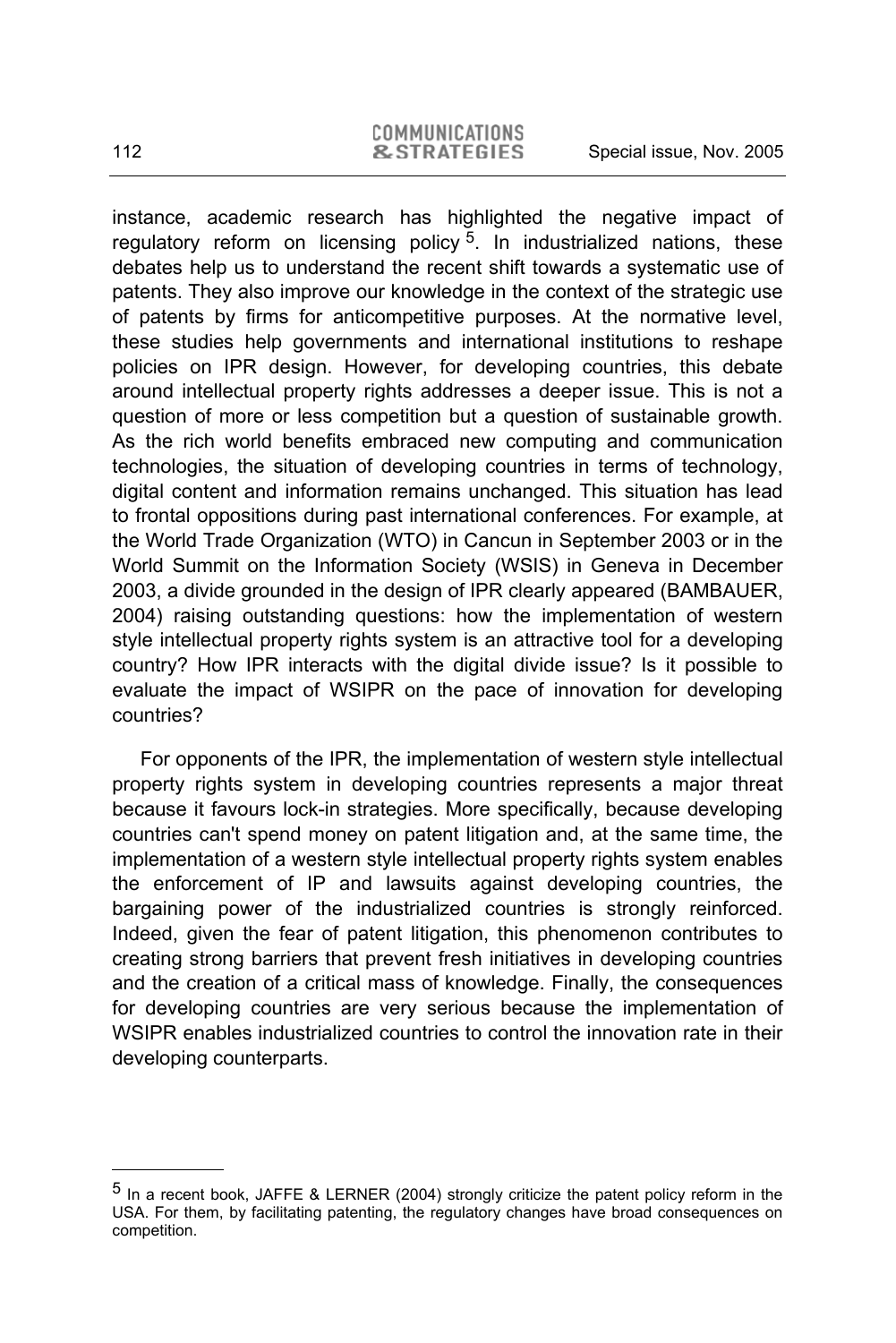On the contrary, the advocates of WSIPR maintain that the implementation of WSIPR strongly encourages local innovation. They claim that the implementation of a WSIPR: (a) creates strong incentives and business opportunities for developing countries at a microeconomic level; (b) facilitates foreign direct investments that complement local initiatives; (c) improves the ability of developing countries to deal with IP Policy. These considerations make us sceptical with regard to the ability of the parties to reach a compromise acceptable to both sides. Sometimes, these cheap talks contribute to entirely occulting the digital divide itself, notably because several arguments used in this debate are political.

Nevertheless, we need a rigorous approach  $6$  to foster the creation of local software and content. Firstly, we need to encourage the creation of strong intellectual property rights in developing countries. Unfortunately, the postures presented above instead contribute to favouring strong contentions between developing and industrialized countries in terms of the design of intellectual property rights. With the implementation of the intellectual property rights system, we need to enact practical tools to enhance local content. In developed countries, two mechanisms dedicated to fostering collaborative and creative works have appeared in recent years. These mechanisms are built on an intellectual property rights system and they have already gained a large audience. In the rest of this paper we propose to evaluate these tools, namely the free open source software and creative commons paradigms.

# **Free open source software paradigm**

l

By Free Open Source Software (FOSS)<sup>7</sup>, we refer to computer software and the availability of its source code as open source under an open source license to study, change, and improve its design. Thereby, the availability allows users to modify, share and redistribute the source code of the software. To exclude the problem of personal benefits and free-riding, the

 $6$  WEBER (2003) argues (that this is essential for developing countries) because: "It is a question of what regime for the ownership and distribution of tools, the essential infrastructure for the next generation of economic growth, best serves the interests of emerging economies and of the global economy as a whole".

<sup>&</sup>lt;sup>7</sup> see www.opensource.org (Open Source Initiative) for a precise definition of open source. In this text, we use the term free open source software (FOSS) to embrace the terms free software, open source software or libre software.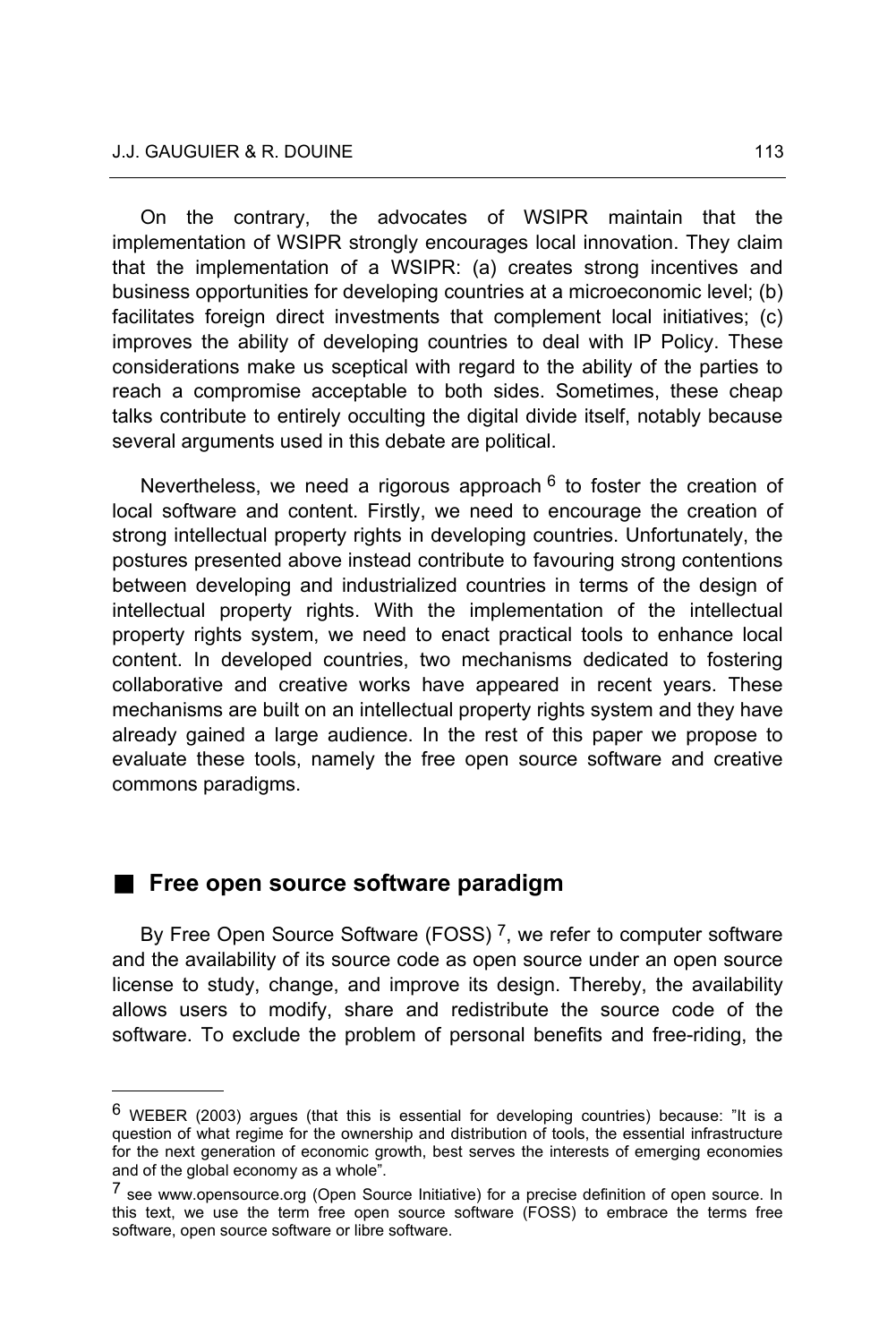contributors to FOSS have constructed a set of well-established social norms. At the same time, the FOSS uses various tools to legitimate free open source software. Among them, we should emphasize peer review, restricted licenses or specific governance structure.

The FOSS paradigm was initiated by a software engineer, in MIT's laboratories during the 1970s in reaction to the growing privatization of information. The success of the FOSS paradigm has grown with the diffusion of Internet. Nowadays, the success of several FOSS projects such as Linux or Apache is acknowledged. FOSS projects are attracting a growing numbers of developers and the number of FOSS projects is surging. Today, Sourceforge 8 lists more than 100,000 open source projects with 1,100,000 users registered. Furthermore, this emerging success is also attracting commercial interests. A growing number of firms would now like to invest in FOSS projects. In order to take advantage of FOSS, firms like IBM or Redhat have developed business models around this collective method of programming. At an academic level, a lot of scholars have drawn attention to FOSS. Among the bulk of studies, those by legal scholars and economists 9 have opened up fields of research on FOSS to understand the motivation of developers, the organization and the dynamic of this model.

# **Public policy and FOSS**

FOSS has also attracted audience at a regulatory level. In fact, governments have a wide range of reasons for using and promoting FOSS. Firstly, the adoption of FOSS in the public sector can be motivated by a desire to minimize IT investments and operational costs. Moreover it allows public sector actors to reduce their dependency to software suppliers. Given the fact that the software industry is characterised by an oligopolistic market structure this constitutes a critical issue In addition, the control over FOSS code is a benefit when e-security concerns are raised. For all these reasons, policymakers in several industrialized countries have integrated FOSS in their IT policy. In order to design their FOSS support policy, many governments have established working groups in recent years. Most of

<sup>8</sup> The universal repository of FOSS projects

<sup>9</sup> See for example, LESSIG (2002 a, b) and BENKLER (2002 a, b) for legal scholars and LERNER & TIROLE (2001, 2002) for economists' point of view on open source.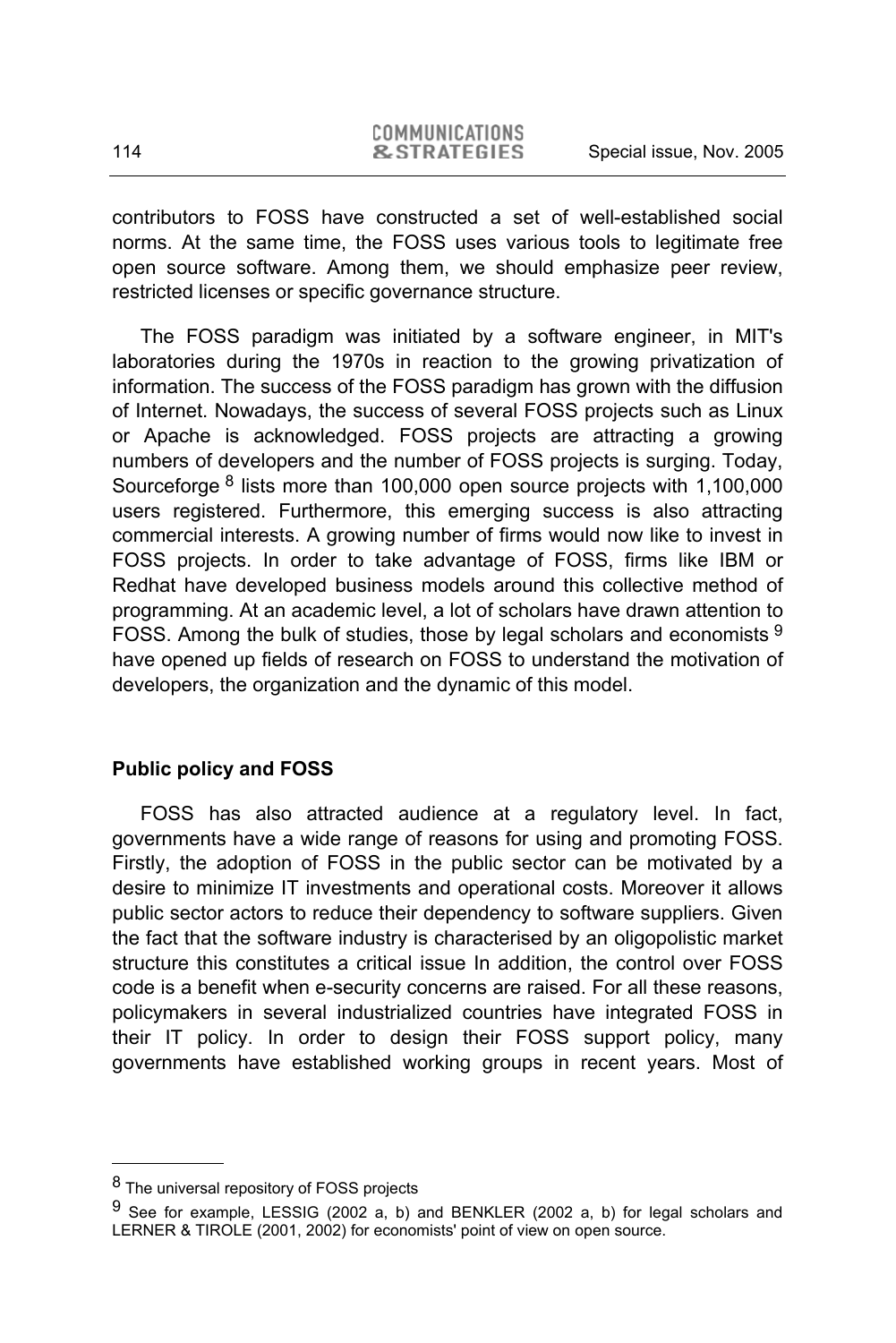these working groups have acknowledged the potential of FOSS both at a technical level and an economic level 10.

| Country                         | Policy action          | Description                                                                                                                                                                                                                                                                                                      |
|---------------------------------|------------------------|------------------------------------------------------------------------------------------------------------------------------------------------------------------------------------------------------------------------------------------------------------------------------------------------------------------|
| France                          | Parliamentary Bill     | Forbid government-related institutions to use anything<br>but OSS.                                                                                                                                                                                                                                               |
| Spain                           | <b>Bill</b>            | Parliamentary Bill mandating an open source software<br>preference in all governmental offices.                                                                                                                                                                                                                  |
| Germany                         | Local Initiative       | The City of Munich announced its plan to migrate<br>14,000 computers in its public administration to Linux<br>and other open source office applications.                                                                                                                                                         |
| Spain                           | Parliamentary Bill     | Bill requiring regional governments to prefer and<br>promote open source products.                                                                                                                                                                                                                               |
| Spain                           | Local Initiative       | Bill submitted to the Catalan parliament mandating an<br>open source preference in all regional administrative<br>bodies.                                                                                                                                                                                        |
| Australia                       | Government Bill        | This amendment Bill states that: "A public authority<br>must, in making a decision about the procurement of<br>computer software of its operations, have regard to the<br>principle that, wherever practicable, a public authority<br>should use open source software in preference to<br>proprietary software". |
| China, Japan<br>and South Korea | Multinational          | In September 2003 these countries announced that<br>they will work with the private sector to develop new<br>operating system software for IT devices.                                                                                                                                                           |
| <b>USA</b>                      | Recommending<br>Policy | The PITAC recommends that "a level playing field"<br>must be created within the government procurement<br>process to facilitate Open Source.                                                                                                                                                                     |
| United Kingdom                  | Governmental<br>Plan   | The Office of Government Commerce announced plans<br>to test OSS in nine different areas of government.                                                                                                                                                                                                          |

|  | Open source software in industrialized countries |  |
|--|--------------------------------------------------|--|
|  |                                                  |  |

*Source: adapted from DAVIS (2003) and WEERAWARANA* et al. *(2004)* 

In many countries, politicians have also introduced legislation to support open source. Some have acted on their explicit preference for open source software. However only a small number of public projects have been developed to-date. In fact, industrialized governments have shown little interest in creating public open source projects. Two factors may explain such a low level of involvement. Firstly, FOSS has a strong ideological history. The major proponents of open source software have traditionally rejected public or private support to protect the integrity of open source. This rejection may have discouraged broad public support for open source. In addition, the FOSS is still a recent phenomenon that is far from being mature. Rooted in the hacker culture, the open source software has been restricted to a high specialized audience for 20 years. Furthermore, powerful

<sup>10</sup> See the different tables adapted from DRAVIS (2003) and WEERAWARANA *et al*. (2004)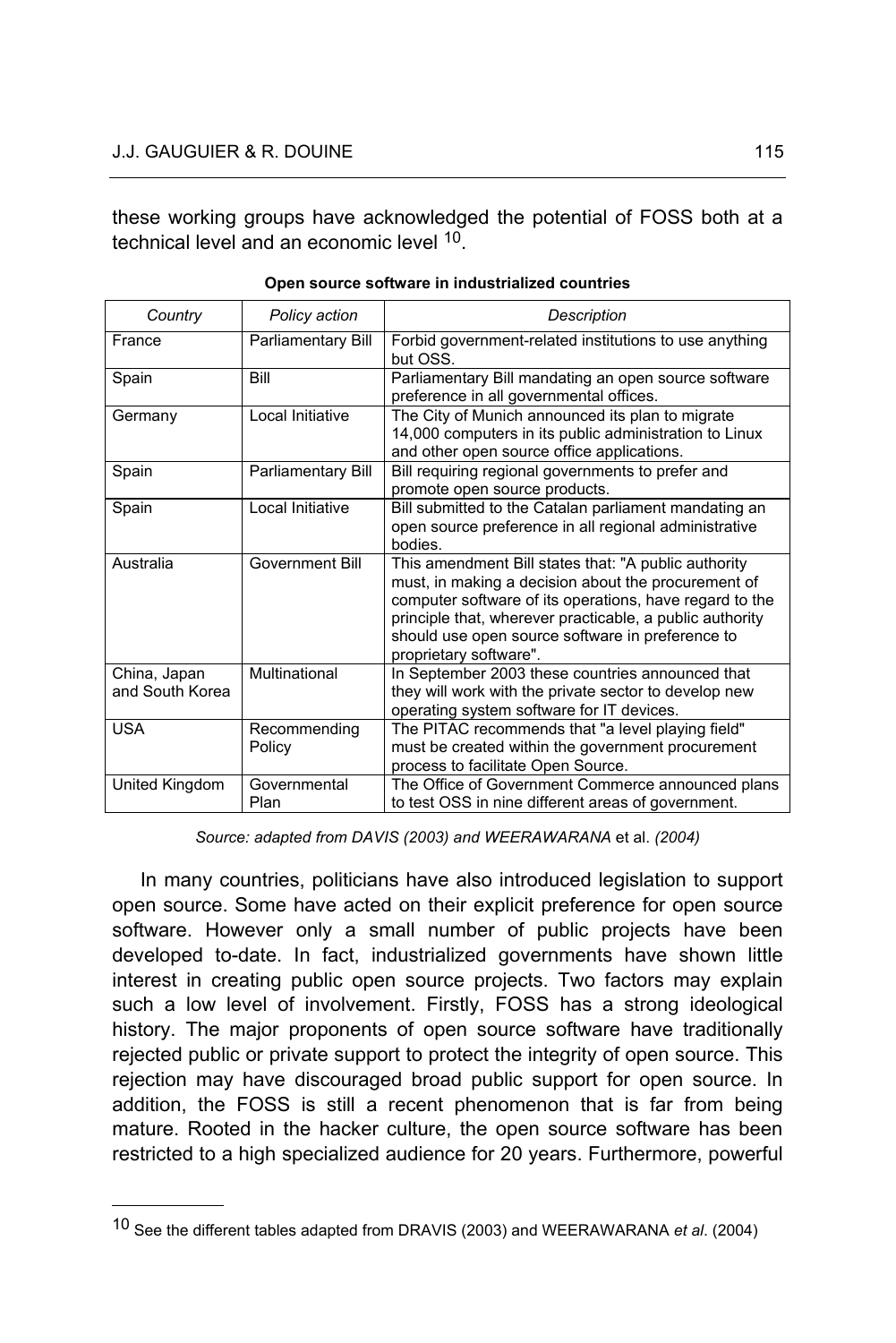lobbying by proprietary software companies, conceptual redundancy about public support and academic doubts about the sustainability of this programming method could explain the lack of public support for FOSS.

Although some of these barriers still exist, the number of projects funded by public agencies has soared recently. In many countries, governments have tried to level the playing field by developing open source software with the private sector. Undoubtedly, the novel strategy pursuit by the FOSS community has played a major role in this shift.

## **Free open source software paradigm in the digital divide**

As in the industrialized countries, the OSS represents a key part of IT policy aimed at reducing the cost of IT investments and increasing productivity. FOSS, for example, could improve the ability of the developing countries to bargain with software editors and reduce the cost of developing an information society for everybody. In addition to cost reductions for IT infrastructure, promoting FOSS could also help governments to compensate for their lack of resources.

In this latter respect, FOSS can fulfil three functions. Firstly, FOSS has a positive impact on personal skills. At an individual level, it requires people to learn English and to improve their skills by using the IT devices of others. This increases the speed of IT diffusion within society as a whole. Furthermore, in the computer era, the availability and diffusion of source code allows everybody to learn programming languages in a learning-bydoing process. At a community level, where network externalities apply, FOSS forges a network of developers, beta-testers and end-users, especially when initiatives target schools, small businesses or special interest groups.

The promotion of FOSS also has a positive impact on work efficiency. Here again, FOSS plays an important role at different levels. Firstly, FOSS is well-known for its modularity and the interoperability. So, at a project level, this collaborative method of programming could reduce duplicated efforts (forking) when modularity operates. Next, FOSS projects are characterised by self-determination. Certainly, FOSS could reduce resource wastage by partitioning tasks between people more efficiently. At the same time, this environment creates strong incentives for working and even if the motivation of developers may be far from altruistic, the possibility to choose the level and intensity of their contribution, as well as the project itself, creates better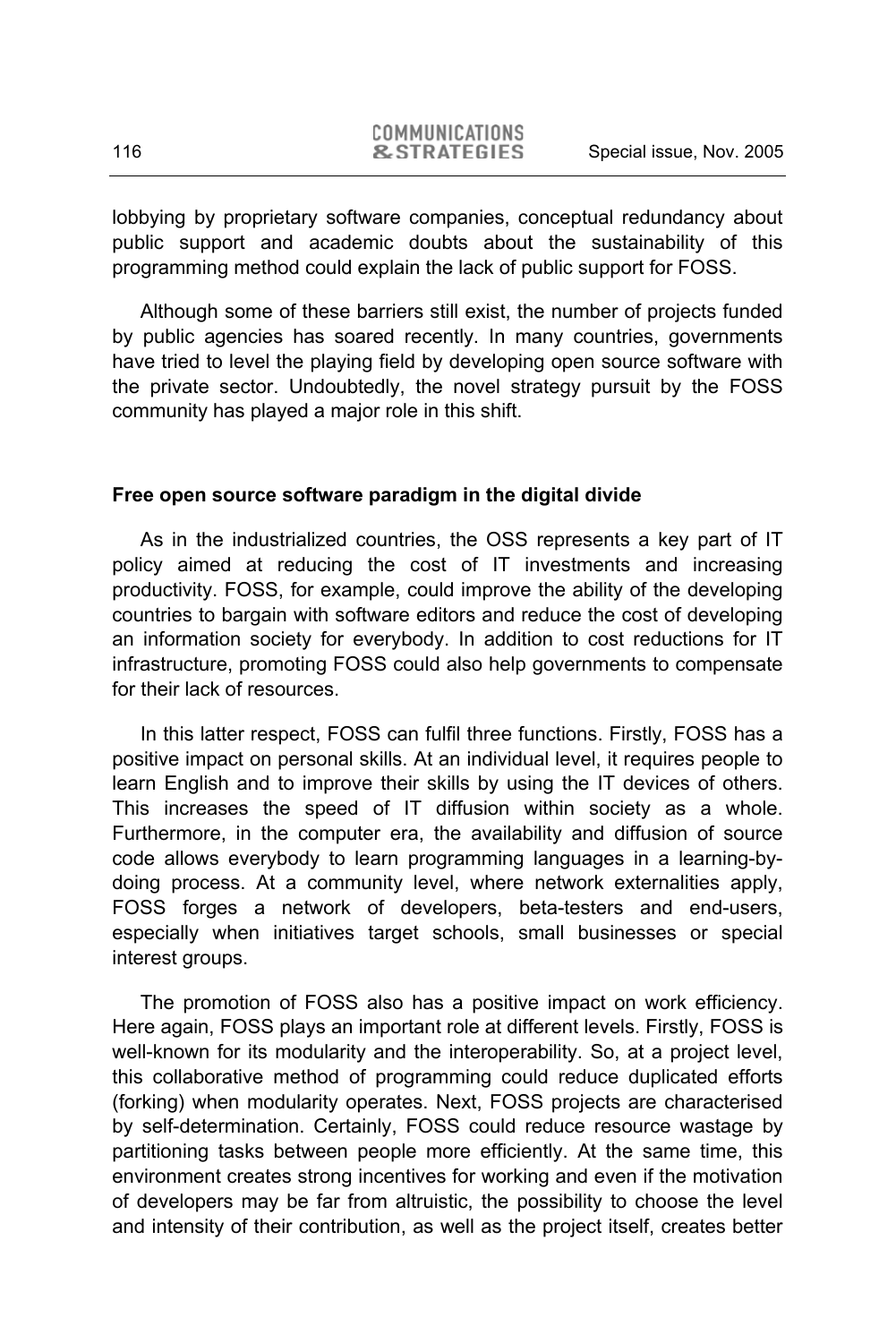learning environments than those that exist in proprietary software. Moreover, FOSS can spur innovation and expand business opportunities in developing countries by democratising the innovation process. It reveals the business models behind open source software to developers more clearly. Paradoxically, it is also conceivable that the creation of a FOSS ecosystem could stimulate a nascent local proprietary software sector.

# **Can we strive for an explosion of FOSS in developing countries?**

To estimate the potential of FOSS in the developing country, we must highlight the scarcity of the resource pool in those countries. In most developed countries, open source software and proprietary software industry coexist and the FOSS's contributors often work in the IT industry.

| Country       | Policy action              | Identifying characteristics                                                                                                                                                                                                                       |
|---------------|----------------------------|---------------------------------------------------------------------------------------------------------------------------------------------------------------------------------------------------------------------------------------------------|
| South Africa  | Government<br>Report       | This report recognized the educational and commercial<br>benefits of Open Source Development and recommends that<br>partnerships between academic, industry and government<br>institutions be implemented.                                        |
| Argentina     | Bill                       | Bill mandating use of OSS by all provincial administrations in<br>the<br>Buenos Aires Provinces.                                                                                                                                                  |
| <b>Brazil</b> | Recommending<br>Policy     | This policy recommends that federal ministries, agencies and<br>state enterprises install OSS instead<br>of proprietary software on new computer systems.                                                                                         |
| Peru          | Legislative<br>Proposals   | This proposals mandates preference for OSS in all<br>governmental offices.                                                                                                                                                                        |
| Thailand      | Recommending<br>Policy     | The government is targeting to have 5%. Of government<br>agencies use Linux.                                                                                                                                                                      |
| Pakistan      | Governmental<br>Initiative | The government has created a task force it calls "Linux Force"<br>to review the value these offerings can provide to their<br>computing needs.                                                                                                    |
| Philippines   | Government<br>Initiative   | The government has initiated an effort to develop a package of<br>OSS products as well as a support mechanism for government<br>agencies, schools and small businesses.                                                                           |
| India         | Government<br>Initiative   | The government has launched the Linux India Initiative that<br>focuses<br>on developing resource centers, special interest groups, pilot<br>projects, assisting in the localization<br>of OSS and to support the development of research studies. |
| Singapore     | Recommending<br>Policy     | Government Agency charged with planning and executing<br>strategies to boost the Singapore economy offered temporary<br>tax reductions<br>and financial grants to fund Linux-related projects.                                                    |

|  |  | Open source software in developing countries |  |
|--|--|----------------------------------------------|--|
|--|--|----------------------------------------------|--|

*Source: adapted from DAVIS (2003) and WEERAWARANA* et al. *(2004)*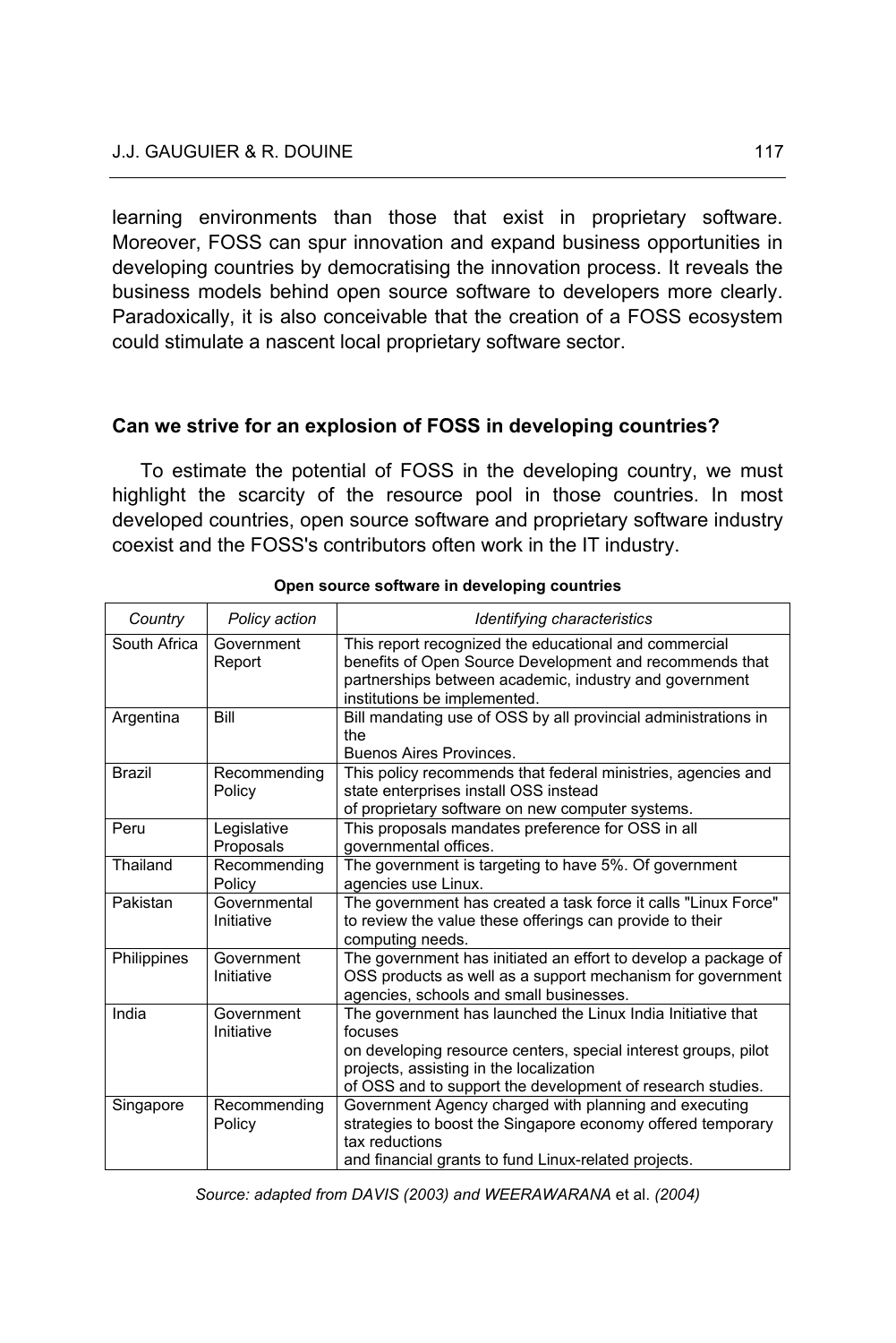In the developing countries, there is no broad software industry, nor open source initiatives to ensure a choice between proprietary and open source solution. On the same vein, the different surveys on Free Open Source Software have also emphasized that a only few contributors based in the developing countries participate actively in projects <sup>11</sup>. We also meet the same chicken & egg's problem for end-users, still like beta-testers or developers, the end-users have an important role in the FOSS process. Nevertheless several developing countries have taken policy measures in order to foster the use of FOSS.

## **An agenda for developing countries**

While we have already highlighted the current lack of debate on IPR, the question on how to use open source in developing countries has often given rise to misleading debates. Firstly, the creation and enforcement of the intellectual property right system are prerequisites for the emergence of open source software.

Secondly, the promotion of FOSS by governments can't be an all-ornothing strategy. In fact, open source software doesn't replace or dominate the intellectual property right system. Similarly, FOSS doesn't automatically replace or dominate proprietary software. For example, BESEN (2002) argues that FOSS: "Extends the market for software because open source software meets specialized needs not met by either packaged or customized proprietary software."

Even if the creation of IP laws is a necessary condition, it does not go far enough. In building strong intellectual property right systems, governments must enforce these laws. Clearly, if the software piracy rate in developing countries remains unchanged, the benefits of FOSS will be reduced, weakening incentives to participate in a FOSS project. On the contrary, some researchers have stressed the complementary nature of the FOSS and the proprietary approach.

If we transpose this concern to developing countries, local government and international institutions must act carefully when they decide to promote FOSS locally. Firstly, the specific needs of a given country must be clearly

<sup>11</sup> See among them, the Free/Libre Open Source Software Survey (FLOSSUS) (2003) or Free/Libre Open Source Software Survey & Study (2002).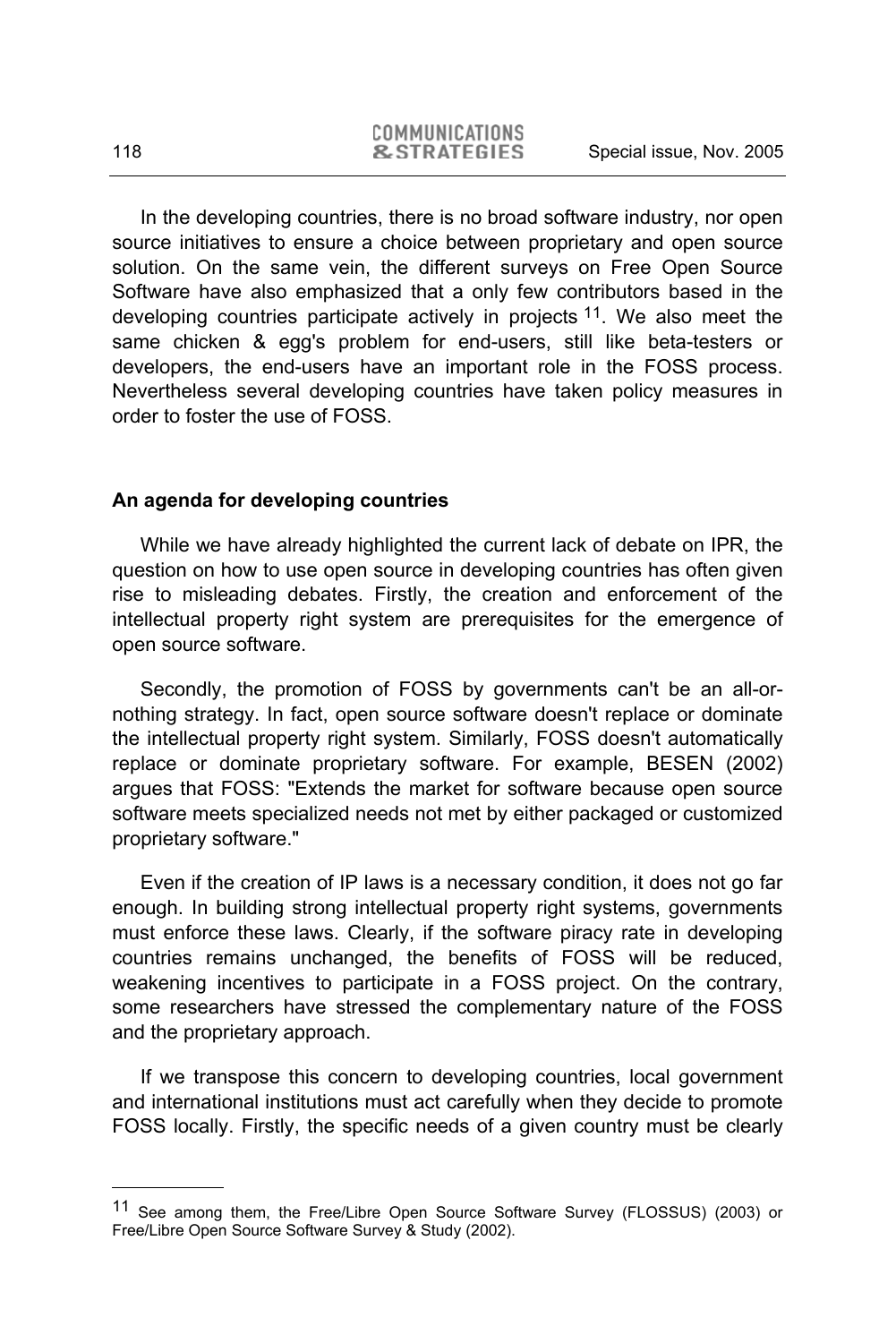identified. The term "developing countries" covers a vast majority of countries. In this heterogeneous class, we have a majority of poor countries. For them, FOSS could be a useful tool for reducing the digital divide. On the other hand, a minority of countries are at the frontier between developing and developed countries. In these countries, strong support for open source could be counterproductive in the presence of a nascent software industry. Therefore, the various initiatives must strike a balance between microeconomic concerns (such as the protection of a nascent software industry) and macroeconomic concerns (such as reducing the digital divide). In this fine-tuning, specific components are essential for creating a successful FOSS ecosystem <sup>12</sup> including:

a clear definition of open source software (by producing precise definition of open source and issuing a limited number of open source licenses),

- a critical mass of contributors (charismatic leaders are highly recommended),

a property rights system that ensures the circulation of the code source, mitigates the free-riding problem, reduces private appropriation and opportunism,

- a realistic government sponsorship.

# **The creative commons paradigm**

## **The creative commons fundamentals**

As Lawrence LESSIG claims, digital technologies have reduced access to creative works. In a recent paper, he argues that:

"...for most of our history, the burdens imposed by copyright on other creators, and upon culture generally, have been slight. And there was a great deal of creative work that could happen free of the regulation of the law.(...) All that began to change with the birth of digital technologies, and for a reason that no one ever fully thought through" <sup>13</sup>.

<sup>&</sup>lt;sup>12</sup> Recent studies strongly emphasize the need to promote FOSS in developing countries. See, for example, DRAHOS (2003) or WEERAWARANA & WEERATUNGA (2005).

<sup>13</sup> http://creativecommons.org/weblog/entry/5668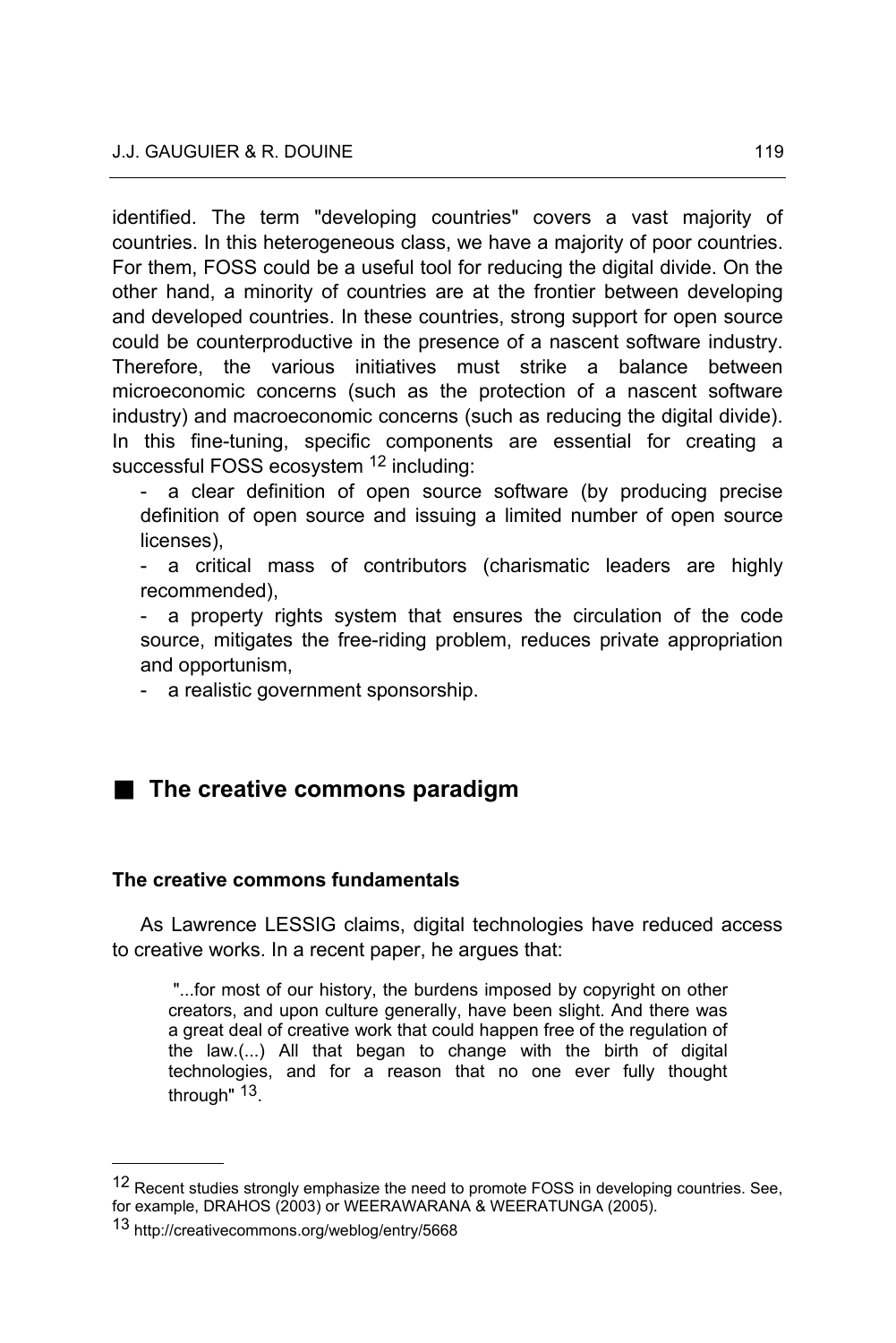In general terms the creative commons project is a response the privatisation of creative works symbolized by the term 'all rights reserved.' Thus, advocates of creative commons argue that creators have been deprived of their liberty to share their creative works via intermediaries (such as the media industries). In addition, this phenomenon has been facilitated by digital technologies and a defensive interpretation of copyright laws by the courts.

Like FOSS, creative commons aims to create a public domain of creative works in order to favour the circulation, sharing and reusing of the latter and to reduce dispossession. To achieve its goals, creative commons has opted for a "best-of-both-worlds" strategy by using the existing licensing scheme to protect creators' works from any limitation of their rights. At the same time, creative commons rejects the current restrictive interpretation of copyright in order to facilitate the sharing of creative works.

In fact, the creative commons project is a mix of legal and technical approaches. Firstly, it is a licensing scheme. To build "a layer of reasonable, flexible copyright in the face of increasingly restrictive default rules", creative commons has developed a user-friendly licensing scheme that helps "people dedicate their creative works to the public domain- or retain their copyright while licensing them as free for certain uses, on certain conditions" <sup>14</sup>. Even if there is now a real spectrum of rights  $15$ , four basic licenses have historically prevailed:

• *Attribution.* The creator lets others copy, distribute, display, and perform the copyrighted work-and derivative works based upon it, but only if they give credit to the original author.

• *Non-commercial.* The creator lets others copy, distribute, display, and perform his/her work, and derivative works based upon it, but for noncommercial purposes only.

x *No derivative works.* The creator lets others copy, distribute, display, and perform copies of his/her former work verbatim only, and not derivative works based upon it.

• *Share alike.* The creator allows others to distribute derivative works only under a license identical to the license that governs the original work.

<sup>14</sup> In "CC in Review: Lawrence LESSIG on How it Began" available at: http://creativecommons.org/about/history.

<sup>15</sup> See: http://creativecommons.org/about/licenses/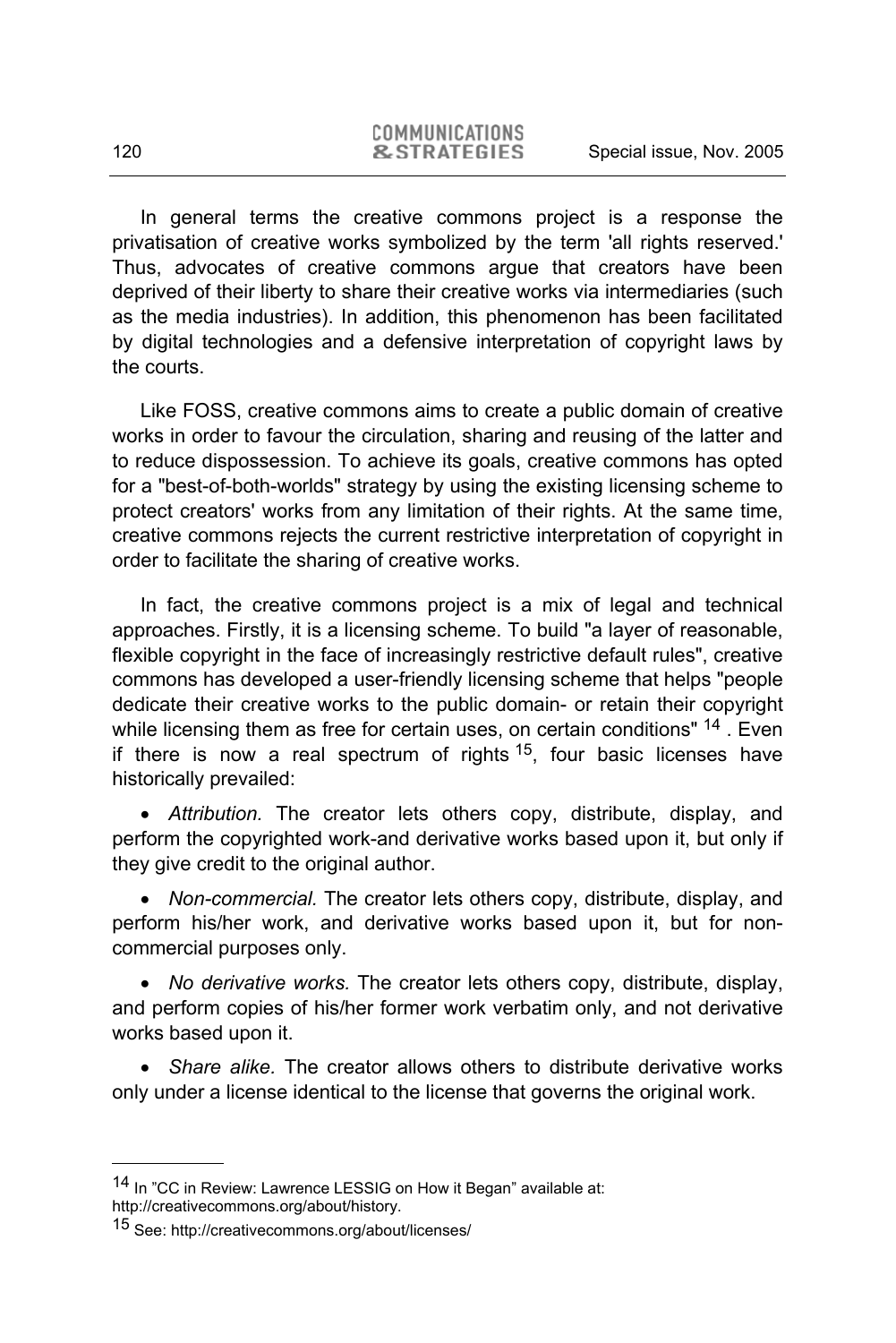So, even if the scope covered by creative commons is far greater (websites, scholarships, music, film, photography, literature, courseware, etc.) than FOSS, this project embraces the latter's principles. Like a software developer who chooses between GPL (General Public License), BSD (Berkeley Software Distribution) or LGLP (Lesser General Public License) to protect his works, licensors control access to their works thanks to the addition of various options to the basic license. To favour the reuse of creative work, the founders of creative commons have added a technical mechanism to the legal one. To make access to the raw material cheaper and easier, the community has incorporated a metadata 'that can be used to associate creative works with their public domain or licence status in a machine-readable way".

## **The future of creative commons: a short discussion**

Created in 2001, the Creative Commons project has rapidly gained popularity outside the academic world. Creative Commons is expanding its scope to new territories but still needs to address issues related to its expansion and adoption.

Today, project leaders are working to implement creative commons in a growing number of countries by translating and adjusting licenses to local contexts <sup>16</sup>. Creative commons has already been adapted in over 20 countries to-date (essentially in developed countries) and there are plans to implement creative commons in 16 new countries. This agenda particularly targets developing countries.

Nevertheless, there is still a long way to go towards achieving the initiatives presented above. Firstly, the endowment of creative commons is currently relatively sparse. In fact, creative commons has relied upon the substantial support of major foundations. To reach new financial contributors, the creative commons movement recently launched a fund raising campaign to raise USD 225,000. With these funds, the project leaders hope to diffuse creative commons in a larger number of countries. Beyond financial concerns, this mediatised campaign could also be interpreted as a way of attracting sympathy in order to build a core community.

 $16$  By local context, we refer to the local copyright laws that govern creative activity.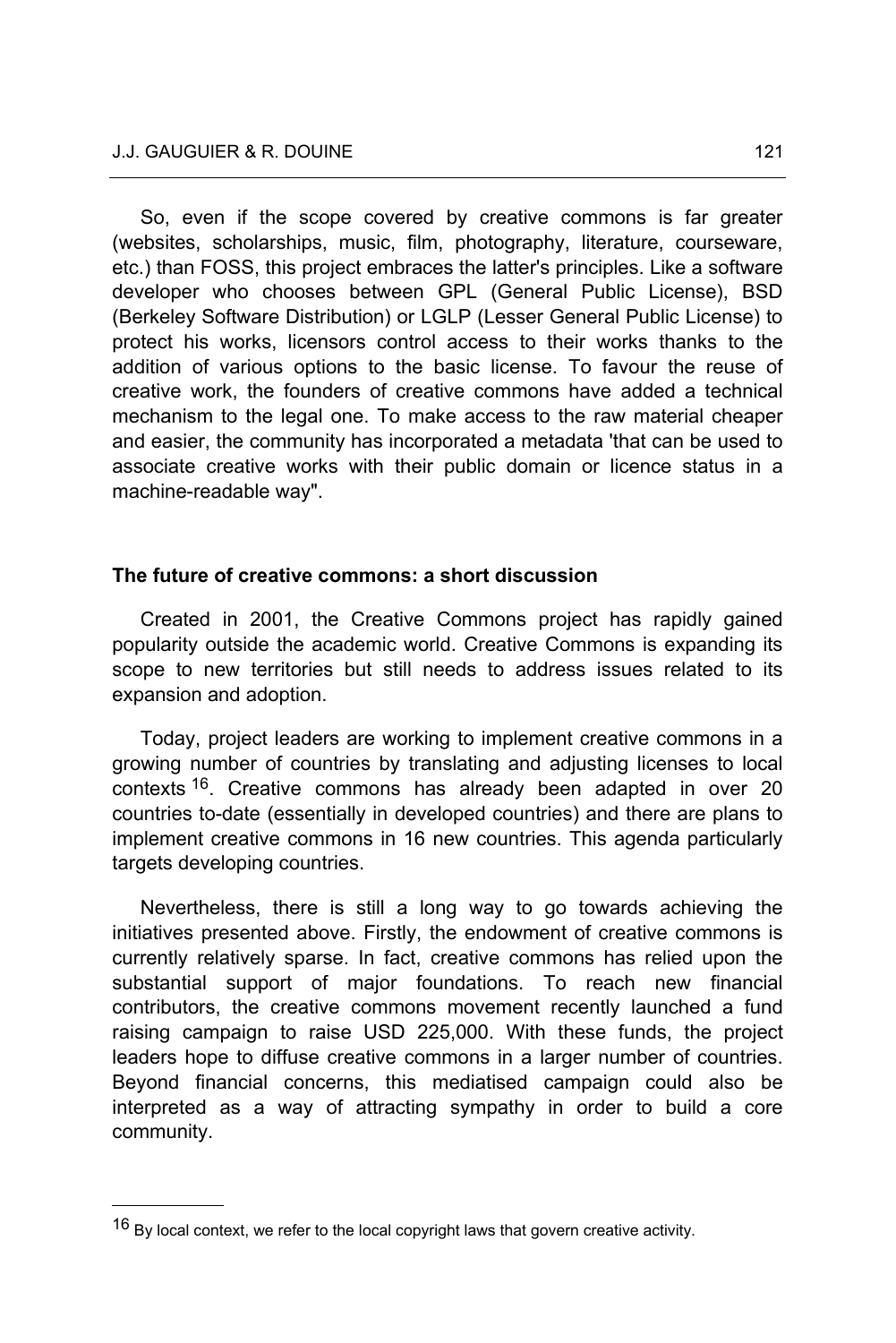In addition, as the creative commons changes to a social movement characterized by heterogeneous concerns, there is a risk that the message conveyed by creative commons may become less clear. Historically, the creative commons has relied heavily on LESSIG. In the past LESSIG has probably contributed to enlarging the Creative Commons and disseminating the message: his academic background has fostered the strategy adopted by creative commons. For ELKIN-KOREN (2005), heterogeneous concerns could lead to ideological fuzziness in the creative commons. In a recent paper, she argues that:

"LESSIG's trilogy: Code and Others Laws of Cyberspace. The Future of Ideas, and Free Culture set the ideological foundation of Creative Commons, and Free Culture could be thought of as its manifesto. But Creative Commons as a social movement has now gained a life of own. It is a dynamic movement, consisting of many distinct players, motivated by different goals, but still in the process of defining its political agenda. This makes it difficult to accurately define the core principles of creative commons ideology and the tenets of its reform plan."

While the ideological melting-pot could weaken the message conveyed by creative commons, another element could also reduce the strength of its message, namely the number of licenses, which could throw creative commons into confusion. Intrinsic to creative commons, four constraints contribute to increasing the number of licenses: (a) the multiplicity of the activity, (b) the diversity of support, (c) the necessity of creating specific copyright to respect local laws and (d) the degree of liberty granted by the licensor. Here, we would like to stress that increasing the number of licenses could slow down the adoption of creative commons by target groups. More specifically, the number of licensing alternatives provided by the licensing platform could increase the cost of using this licensing scheme, notably for early adopters. Although its creators often report that the strategic minimalist approach taken by creative commons helps people to select the right licensing scheme for them, multiplying the licensing options could lead to greater uncertainty and lower adoption. The transaction cost approach best explains this potential peril<sup>17</sup>. At first glance, the creative commons approach seems to significantly reduce the *ex-ante* costs of transaction.

<sup>&</sup>lt;sup>17</sup> If we typify the creative commons project as a contract scheme, the theory developed by WILLIAMSON (1983) is helpful in understanding the rejection process. For WILLIAMSON, these are two types of transaction cost. The first class deals with the cost of drafting the contract and negotiations regarding the terms of the contract. WILLIAMSON has called this item ex-ante cost. The second class, the "ex-ante" costs reflect implementation and enforcement related to the contract.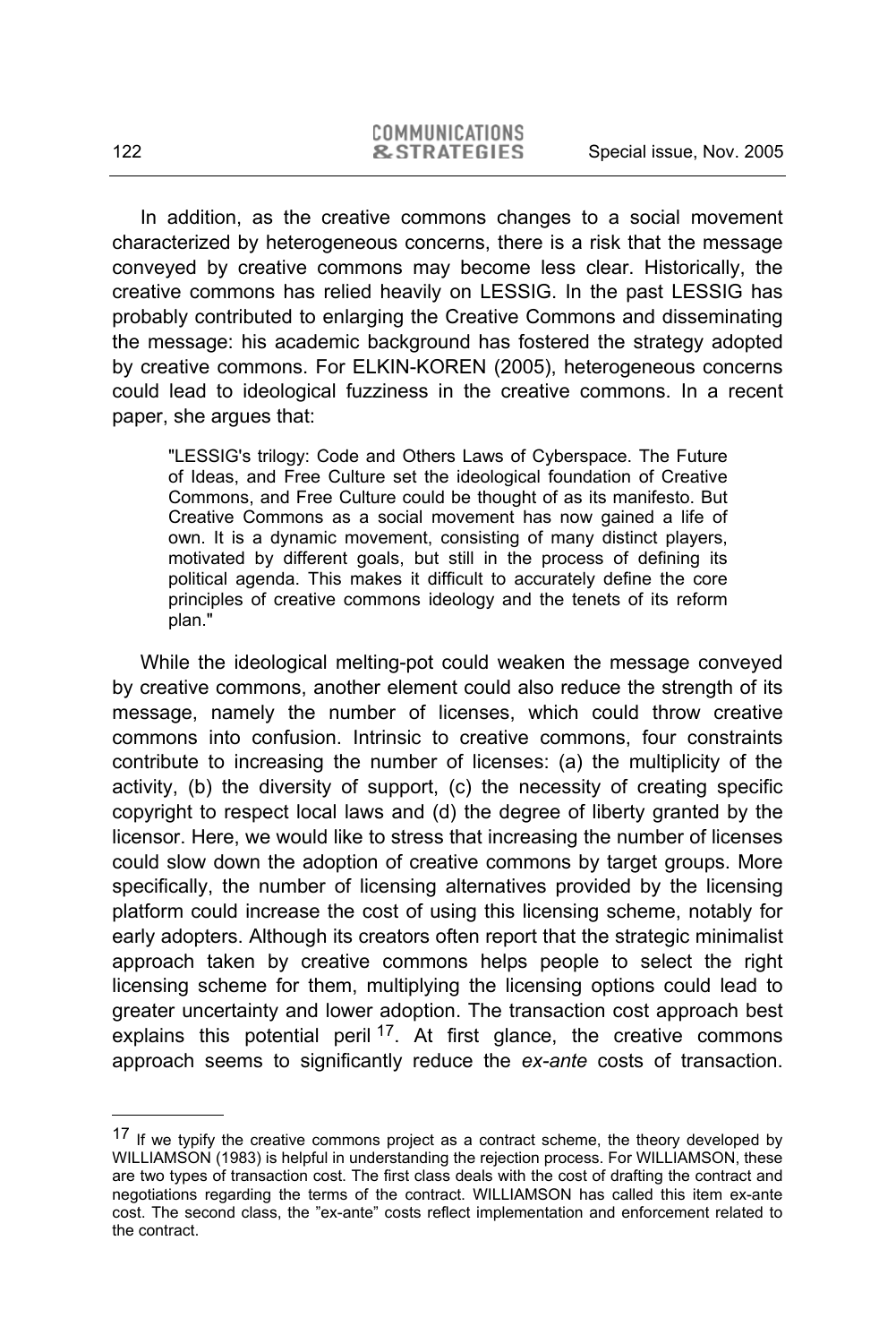With creative commons, you don't have to write a contract or negotiate the terms with a counterpart: creative commons is an automated and highly standardised package. However, while working towards standardization, the cost of information could be high for users because they must understand the features of each licence to safeguard their creations appropriately. As far as the *ex-post* cost of transaction is concerned, the uncertainty surrounding this license is perhaps greater. Notably the question of enforceability <sup>18</sup> could reduce the adoption process.

# **A brief comparison with FOSS**

At this point it is useful to compare the creative commons project with FOSS. Both share the same foundations:

a "public domain/copyright" dichotomy,

- a particular idea of creative activity. Both FOSS and the creative commons project see creative activity as a community-based activity where individuals exchange information and knowledge,

a free copyright license.

At the same time, these two projects are about to diverge, as shown in the table. Firstly, although the enforceability of both licensing schemes has yet to be tested, it is interesting to note than there are plans to lower the number of FOSS licenses in order to reduce uncertainty. In the creative commons project, we see an opposite movement, with the creation of a spectrum of licensing schemes. However, the most striking difference between these projects lies in the ideological component. Even if creative commons supporters reject an extreme position, they nevertheless claim a strong libertarian approach. In FOSS the libertarian element is also present, but not so significantly. Moreover, the ideological aspect of the FOSS paradigm is probably less evident today than it was 20 years ago.

## As McGOWAN (2004) states:

l

"If we shave off a couple of the beginning years, when the free software movement was learning to crawl, then the movement is a teenager. We might even say it is just learning to drive, an event filled with great and terrible prospects. Like many teenagers, it has had an identity crisis and resolved it with a deft change of name. It is now the

<sup>18</sup> ELKIN-KOREN (2005) points out this problem in the face of the multiplication of derivate works.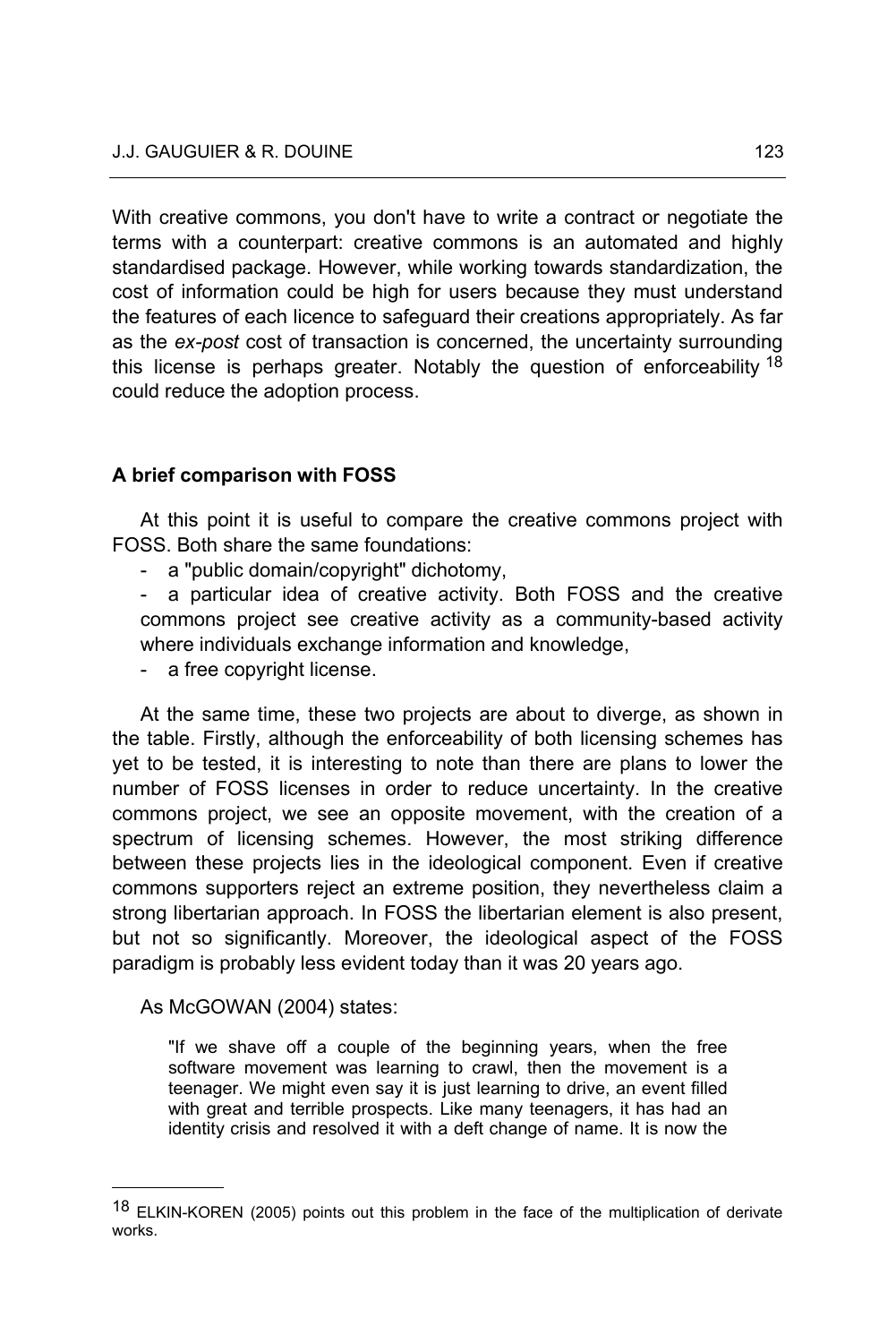free/open-source software movement. (Reluctantly, I bow to convention here and refer to my subject as F/OSS, an ugly abbreviation whose only virtue is to keep the peace.) Like many teenagers, F/OSS production demands attention. Like some, it is worth attending to".

| Tool I |                        | Ideological aspect   Number of licences | Enforcement    |  |
|--------|------------------------|-----------------------------------------|----------------|--|
|        | <b>FOSS</b> Decreasing | Decreasing                              | Not Tested Yet |  |

CC Unsettled Ideology | Increasing Not Tested Yet

#### **Dynamics of the free open source software and creative commons**

To end this brief comparison, even if FOSS or creative commons are young projects with unpredictable trajectories, we are more confident about the future of FOSS than that of the creative commons project. Today, FOSS seems mature, unlike the creative commons project. The maturity of any project is a very important factor in convincing people to participate and, above all, influences public support.

## **Creative commons and the digital divide**

While FOSS facilitates the adaptation of software to local needs, we must also recognize that FOSS is a powerful tool in fostering computing skills, spurring innovation and creating business opportunities. To foster the creation of local content, creative commons is probably a better tool because it can help developing countries to (re)build an identity in a context of globalization. By creating a public domain of creative works, creative commons offered developing countries significant raw material with which to build local content. Currently, two specific projects developed in the creative commons scheme directly address developing countries.

The first project, ICommons, is an internationalization of the creative commons idea. Even if there is nothing specific in this mechanism for developing countries, theses countries are highly targeted by the promoters of ICommons.

On the contrary, a second project tries to respond to the specific needs of developing countries by creating a particular license called "developing nations copyright license" <sup>19</sup>. With regards to the lack of creative work freely available to the developing countries and because "most of the world's

<sup>19</sup> http://creativecommons.org/license/devnations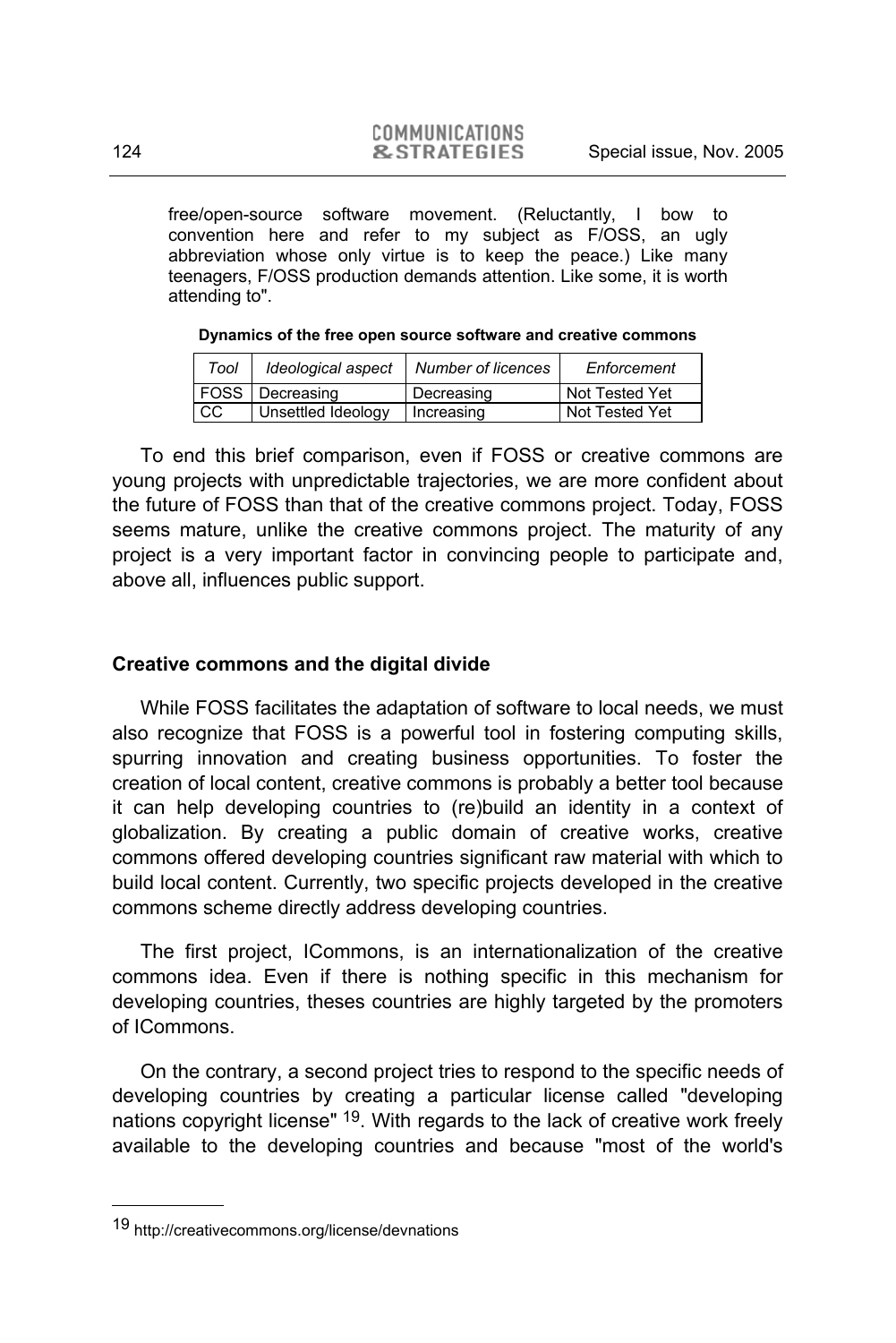population is simply priced out of developed nations' publishing output", this free license allows the creator (based in a developed country) to freely grant access to his/her creative work to developing countries. More specifically, this license promotes different copyrights for different countries: in developing countries, licensors allow royalty-free use of their work, while retaining full copyright in the developed world.

Both Commons and the Developing Nations Copyright License are clearly takes interesting initiatives to reduce the digital divide by facilitating free access to a huge stock of knowledge. Even if we have expressed strong doubts about the sustainability of the creative commons project, we must acknowledge that these projects illustrate a preliminary form of action to bridge the digital divide. Unfortunately, at this time, the capacity of creative commons to favour the creation of local content is difficult to predict.

# **Conclusion**

In this paper, we have illustrated the role of local content and local software in the digital divide. Our approach outlines two main ideas. The first idea is that the WSIPR system is not sufficient to create proper incentives to foster the creation of local software and local content in developing countries. Hence if it is impossible to achieve a critical mass of cultural content in developing countries, alternative paradigms such as creative commons and open source could provide a transitory framework for policy initiatives.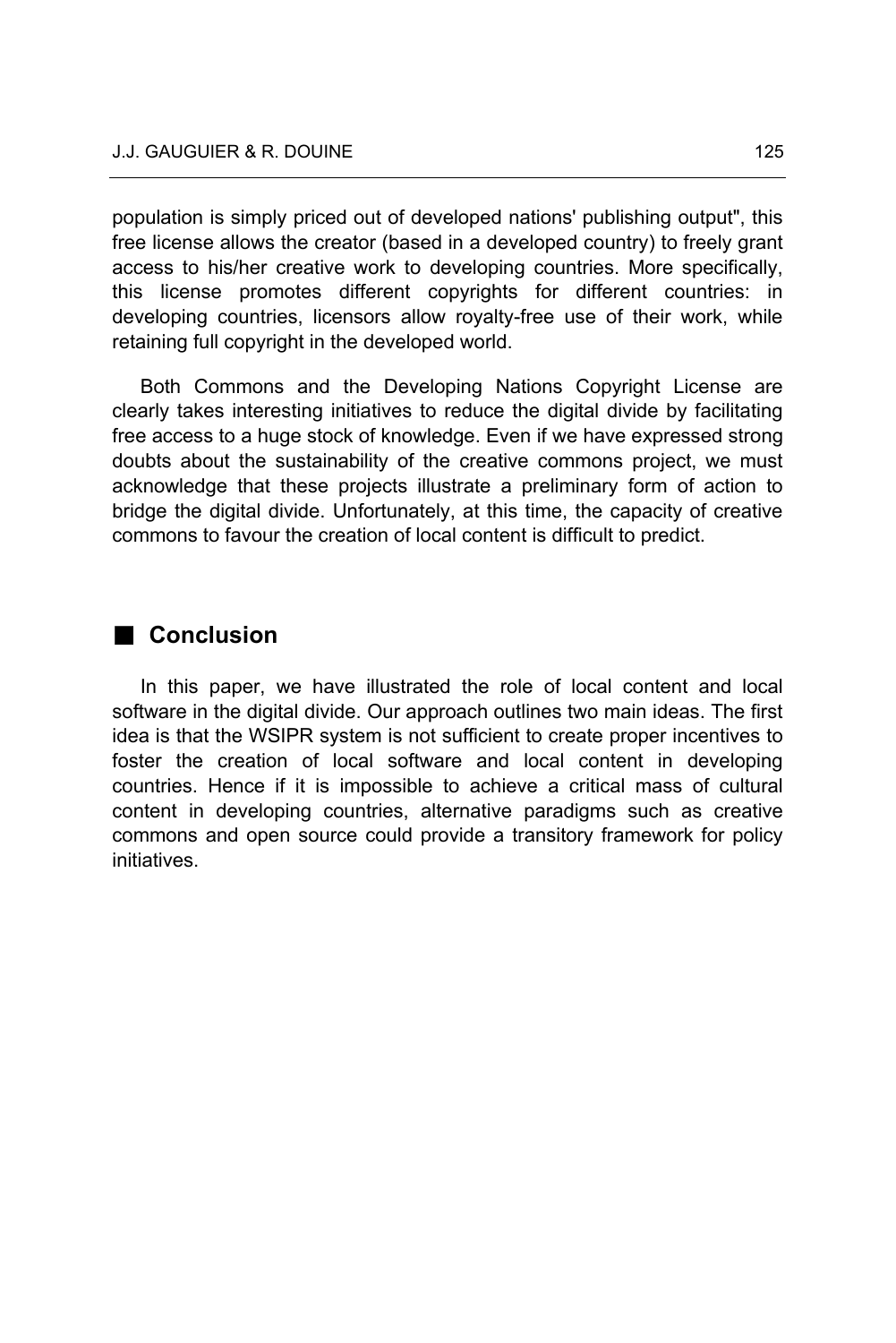#### **References**

BAMBAUER (2004): "Why intellectual property rights matter to less-developed countries", in *Information Technology and International Development,* 1, no. 3-4, pp. 63-71.

BENKLER Y.:

- (2002): "Coase's penguin or linux and the nature of the firm", in *Yale Journal Law Journal*, 112, pp. 369-446.

- (2002): "Intellectual property and the organization of information production", in *International Review of Law and Economics*, 22, pp. 81-107.

BESSEN J. (2002): "Open Source Software: Free Provision of Complex Public Good", Research On Innovation Working Paper.

CIPR (2002): *Integrating Intellectual Property Rights and Development Policy*, London.

DAVID P. *et al.* (2003): Floss-us: The free/libre open source software survey 2003, Tech. report, *Stanford Project on the Economics of Open Source Software*.

DRAVIS P. (2003): *Open source software: Perspectives for development, Tech. report*, The Dravis Group, December.

ELKIN-KOREN N. (2005): "What contracts can't do: The limits of private ordering in facilitating a creative commons", in *Fordham Law Review*, 74, no. forthcoming.

EVANS D. & REDDY B. (2003): "Government preferences for promoting opensource software: A solution in search of a problem", in *Michigan Telecommunications and Technology Law Review*, 9, no. 2, pp. 313-394.

GHOSH R *et al.* (2002): *Free/libre open source software survey & study*, *Tech. report*, International Institute of Infonomics.

JAFFE A. & LERNER J. (2004): *Innovation and its discontents: How our broken patent system is endangering innovation and progress, and what to do about it*, Princeton University Press.

### LERNER J. & TIROLE J.:

- (2001): "The open source movement: Key questions", in *European Economic Review*, no. 45, pp. 816-826.

- (2002): "Some simple economics of open source", in *Journal of Industrial Economics*, 52, pp. 192-234.

LESSIG L.:

- (2002): *The future of ideas: The fate of the commons in a connected world*, Vintage Book.

- (2002): "Open source baselines: Compared to what?", chapter In Hahn, R.W. (Ed.), *Government Policy Toward Open Source Software*, pp. 50-68, AEI Brookings Joint Center for Regulatory Studies.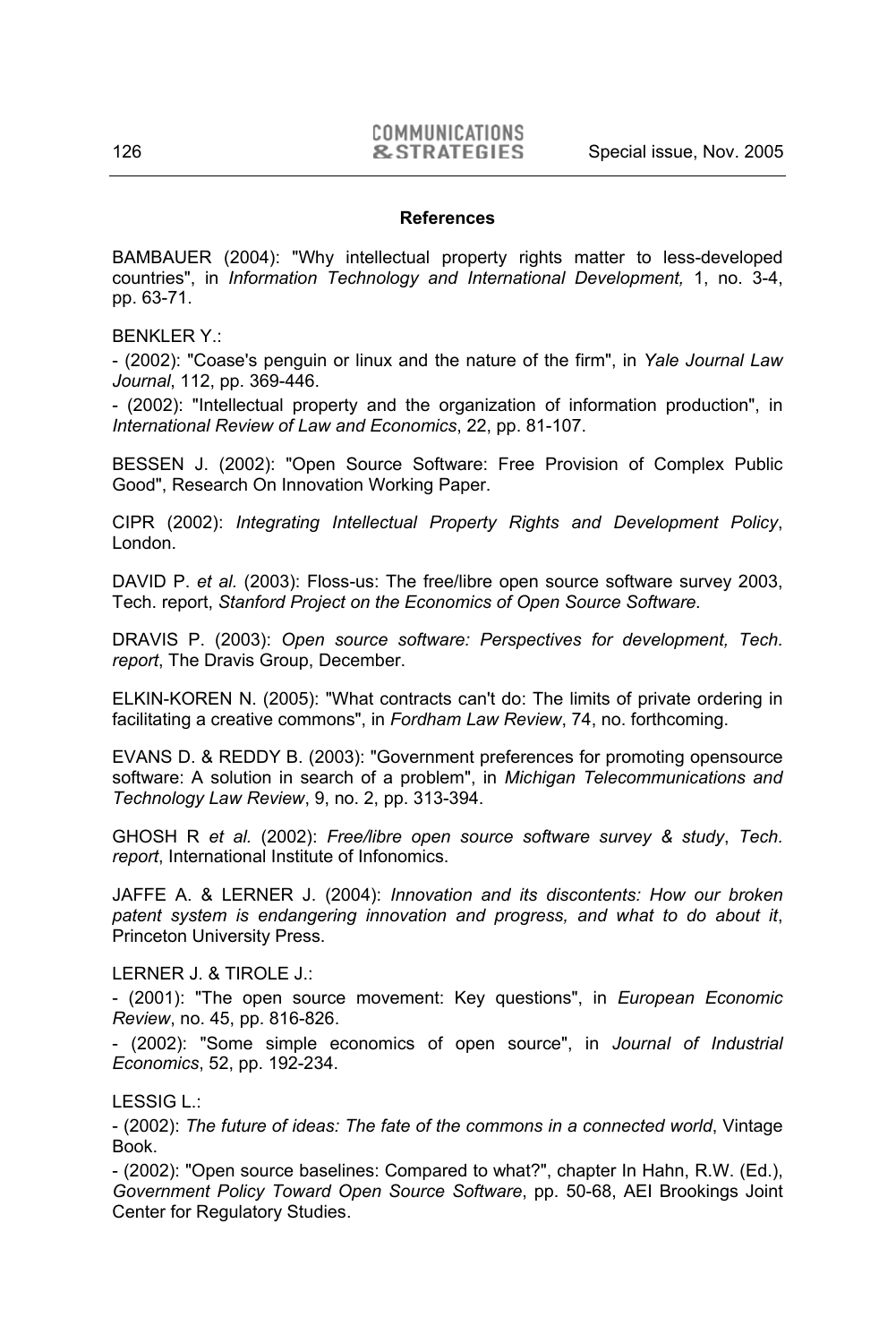McGOWAN P. (2004): "So what? Rhetoric, Law and the Future of f/0ss Production", Legal Studies Research Paper Series 9, no. 4.

ORBICOM (2003): *Monitoring the Digital Divide… and beyond*, UNESCO.

PARKER G. & van ALSTYNE M. (2005): *Mechanism design to promote free market and open source software innovation*, IEEE.

WEBER S. (2003): *Open source software in developing countries*, University of California Berkeley.

WEERAWARANA S. & WEERATUNGA J. (2005): Open source in developing countries, Tech. report, Swedish Agency of International Development Cooperation (SIDA), January.

WILLIAMSON O.E. (1983): *Markets and hierarchies*, Free Press.

WILSON E. J. (2004): *The Information Revolution and Developing Countries*, MIT Press.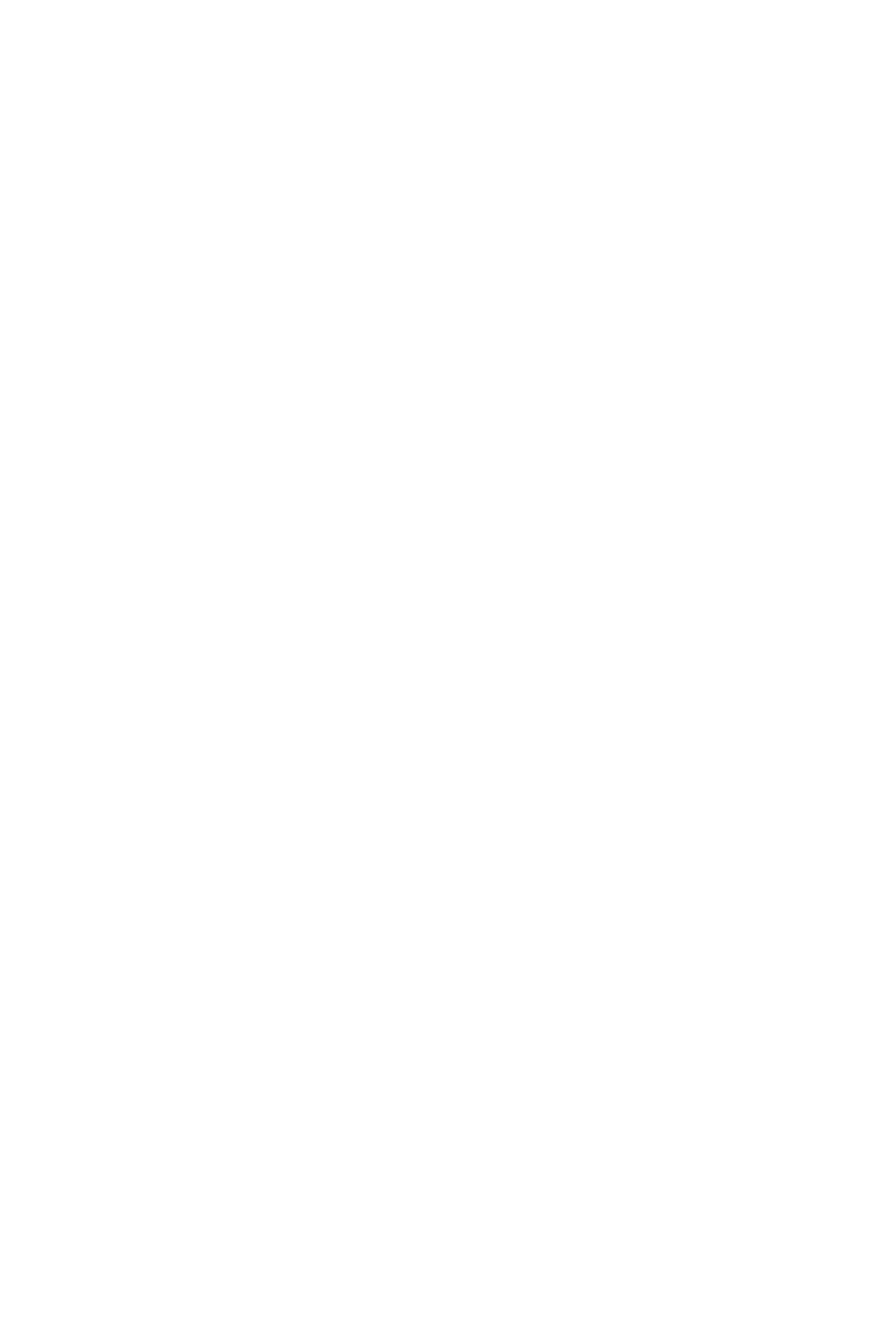# **Offshore Outsourcing**

# **Global Trends and Opportunities for North African Countries (\*)**

# **Rachele GIANFRANCHI, Carlo Maria ROSSOTTO & Yann BURTIN (\*\*)** World Bank

*Abstract:* The rise of the global offshoring business, a high-growth, technologicallyadvanced, and sometimes labour intensive market, holds major opportunities for North African and European countries. It presents a match between developed countries' demand for services and developing markets' desire to improve their trade balance (by increasing exports), boost economic growth (by generating wealth and reducing unemployment) and intensify technological transfer (by enhancing specialized skills and growing the number of different types of services supplied). An even more important effect is that the activities developed through offshoring will be ready to serve domestic North African markets as soon as they have reached greater economic maturity. This will benefit additionally the balance of trade by reducing the need to import services. Algeria, Egypt, Morocco and Tunisia have already begun to reap the benefits of the current offshoring trend of companies in large European economies and could further develop related business activities by introducing key reforms. In response to existing challenges and to enhance the attractiveness of FDI and offshore investment, the paper identifies four determinants of offshoring and indicates short-term, highly-targeted initiatives that should enable North African countries to attracting the offshoring wave to their shores.

*Key words:* Information Technology, North Africa, Offshoring, FDI, Business environment.

# **Offshoring: a growth opportunity for developing countries**

l

No commonly accepted definition of offshoring currently exists, and the term has been used in the literature on the subject to cover a wide range of business activities. Generally, offshoring is used to describe the decision by a business (or a government) to replace domestically supplied service

COMMUNICATIONS & STRATEGIES, Special issue, Nov. 2005, p. 129.

 $(*)$  The opinions expressed in this paper are the sole responsibility of the authors, in no way can they be attributed to the World Bank, its Board of Directors or any of its member countries.

<sup>(\*\*)</sup>The authors wish to thank the peer reviewers: Zaid SAFDAR (CITPO), Hamid ALAVI (MNSIF), Michel MAECHLER (CITPO).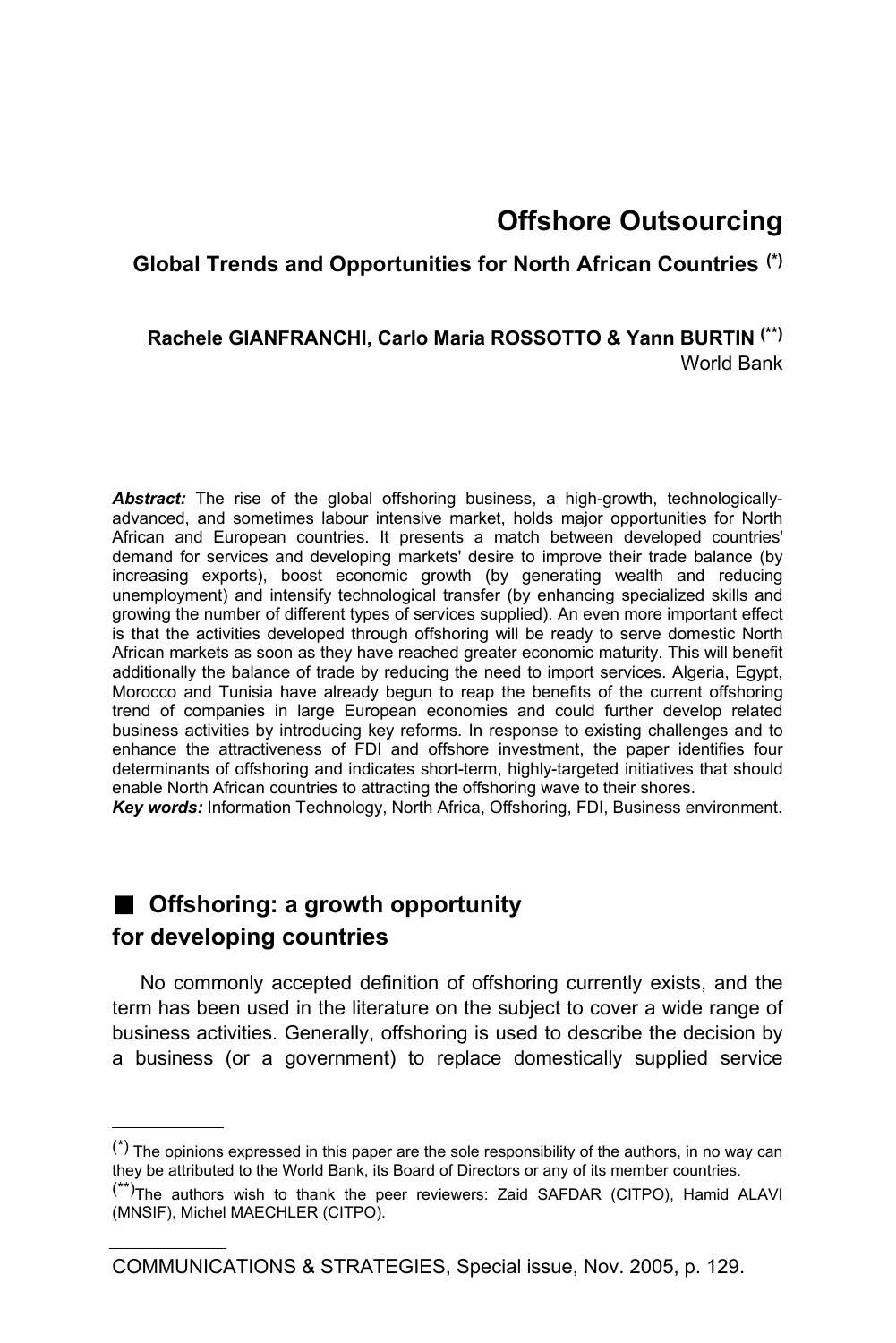functions with imported services produced offshore. This definition focuses on a company's sourcing decision - should it produce the services internally, source them domestically, or source them offshore? Imported services can include a wide range of functions, such as computer programming, payroll and accounting, and customer call centers. When a business replaces services it had produced internally (or had sourced from a domestic supplier) with imported services, those services and the domestic jobs associated with them are said to have been "offshored" (GAO, 2004). Offshoring differs from outsourcing in that it implies the transfer of operations to another country by hiring local subcontractors (offshore outsourcing) or building a facility (offshoring) in an area offering greater advantages. Rapid advances in ICTs and the accompanying drop in the cost of communications have enabled many new inputs, particularly services, to be traded across borders.

Three factors have been central to off shoring. Firstly, technology advances such as mobile telephony, the internet, customer relationship management (CRM), portable computing and many other developments have enabled cross-border trade in a number of services (financial, customer care, accounting, administrative) that were previously only tradable through the movement of providers. Secondly, investments in education in a number of developing countries created a relative abundance of skilled labour available at a relatively low wage. Finally, business innovations such as just-in-time inventory management, supply chain integration, and customer-supplier partnerships  $1$  led manufacturing and services multinationals to outsource activities to offshore operational units or to foreign third-party service suppliers.

Three business models are usually followed by offshored operations: the most common is offshore outsourcing (through a subsidiary or a jointventure), while turnkey operation and indirect offshoring are less frequent.

*Offshore outsourcing* implies creating or purchasing a firm to become a wholly-owned subsidiary in another country, or partnering in a joint venture with a local company. This allows a company to retain ownership and control and to set up operations rapidly, but limits its long-term flexibility by requiring more time, expertise and up-front investment.

 $<sup>1</sup>$  Business innovations also include the use of portfolio management and stage gates in product</sup> development, vendor-managed inventories and collabourative planning and forecasting, competency profiling in human resources and business process reengineering.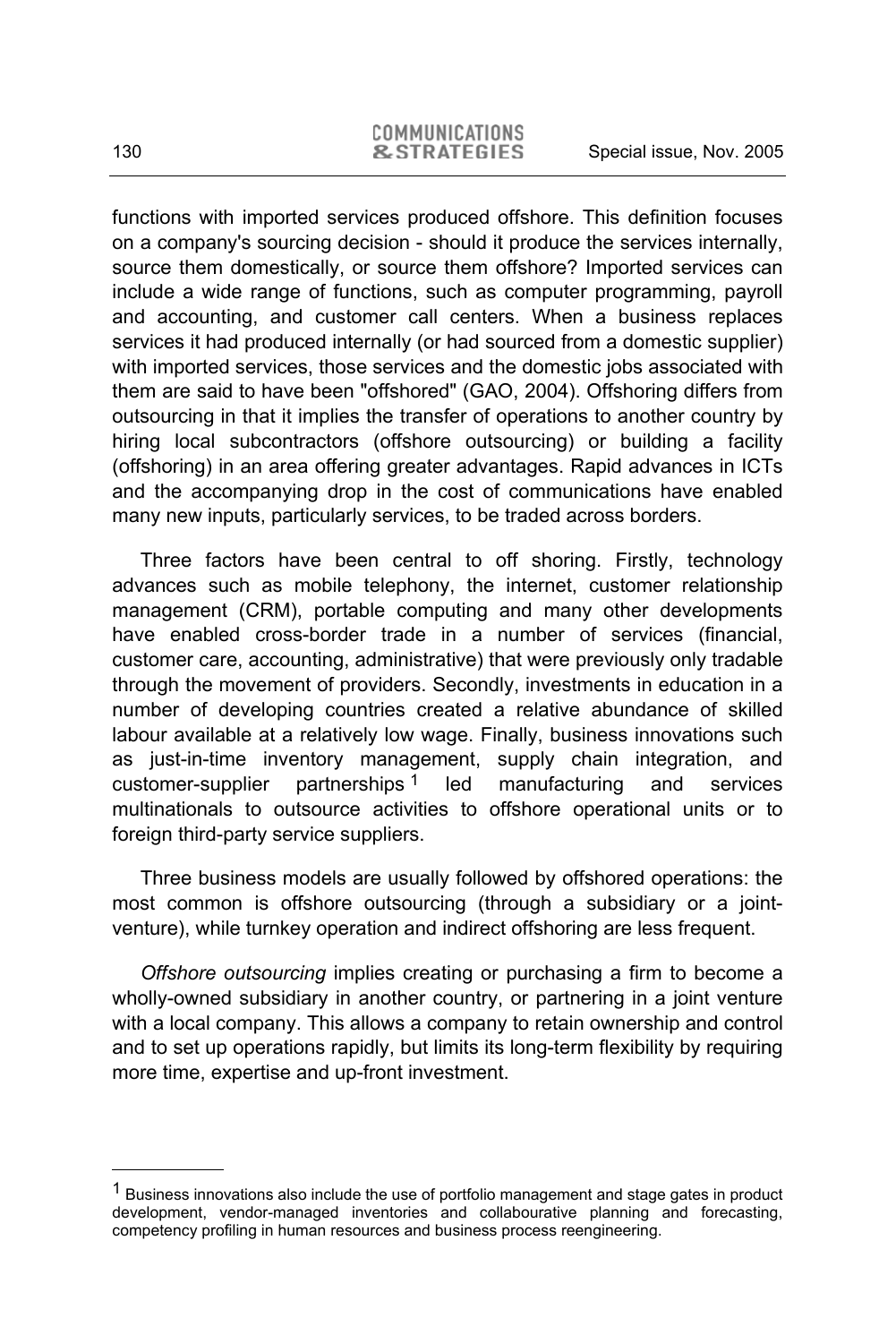*A turnkey operation* is a hybrid approach whereby a company hires an outside firm to establish and run the off-shore operation, while the client company retains full ownership.

*Indirect off-shoring* is a stealthy approach used by companies that are prohibited from working off-shore – generally due to legislation or public pressure- who resort to hiring another firm with access to off-shore resources.

## **Figure 1: Offshoring versus outsourcing: a company's sourcing options**

## Offshore Sourcing (Offshoring)—includes BOTH:

- 1. services supplied by a company's overseas operations ("in-house" or "affiliated"), and
- 2. services supplied by a third party ("outsourced")

|            | Domestic                                                                                   | Offshore                                                                                         |
|------------|--------------------------------------------------------------------------------------------|--------------------------------------------------------------------------------------------------|
|            | Domestic in-house<br>production                                                            | Offshore in-house<br>sourcing                                                                    |
| In-house   | Example:<br>Company produces its products<br>domestically without any outside<br>contracts | Example:<br>Company uses services supplied<br>by its own foreign-based affiliate<br>(subsidiary) |
|            | <b>Domestic</b><br>outsourcing                                                             | Offshore<br>outsourcing                                                                          |
| Outsourced | Example:<br>Company uses services<br>supplied by another<br>domestically-based company     | Example:<br>Company uses services supplied<br>by an unaffiliated foreign-based<br>company        |

#### *Source: GAO 2004*

The benefits and challenges represented by offshoring are determined by a number of factors. Some of the benefits of outsourcing to firms are determined by the cost advantages from low-cost skilled or unskilled labour; by the tax breaks that come either due to tax incentives from foreign countries or tax savings in home countries, by gaining access to large untapped foreign markets such as China or India; as well as access to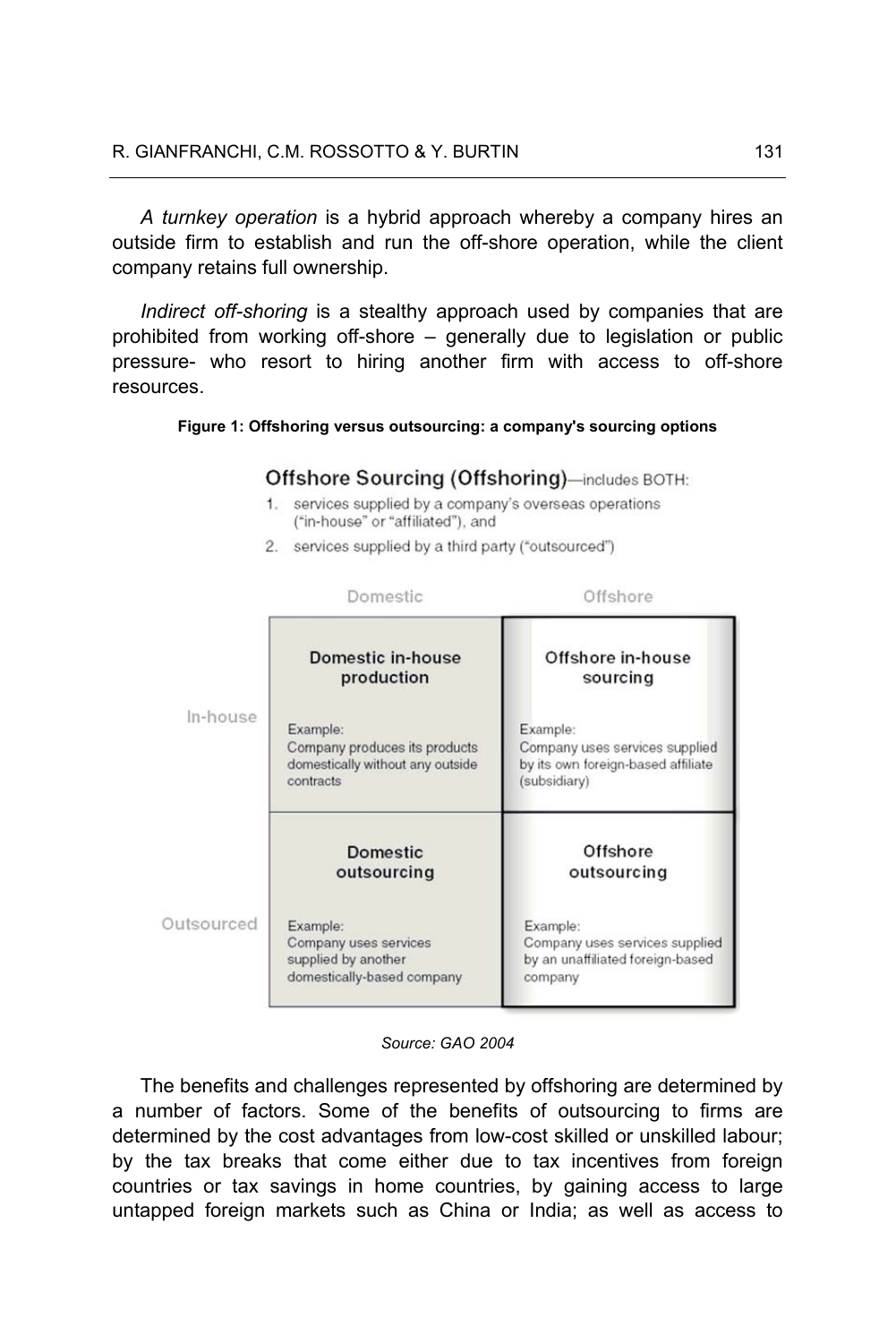cheaper raw materials and production inputs used in manufacturing. The challenges of outsourcing lie on the side of the offshoring firm and on that of the recipient country.

For firms offshoring their business abroad, a lack of control over the production chain and product quality, together with the change in the nature of costs (increased coordination and management costs versus production costs) might lead to an over-estimation? of the net offshoring benefits for the firm. The labour redistribution, potential structural unemployment and related social issues generated in its home country may weaken the firm's commercial image. The destination country's unknown business environment might require new skills to handle issues such as red-tape, corruption or political risk. Other offshoring risks include the quality and availability of infrastructures, staff, the potential of the domestic market to absorb offshored services and the economic and fiscal characteristics that determine the business and investment climate. For countries receiving offshoring business, risks include a reliance on the economic performance of foreign countries, as well as the volatility of foreign firms' business cycles 2.

A tentative breakdown of the segments of entrepreneurial activity most affected by offshoring identifies the following four areas: information technology, contact functions, business and manufacturing operations.

| Offshored operations                 | <b>Typical functions</b>                                                                               | Outlook                                                                                                                                                      |
|--------------------------------------|--------------------------------------------------------------------------------------------------------|--------------------------------------------------------------------------------------------------------------------------------------------------------------|
| Information technology<br>operations | Application development,<br>programming, testing, and network<br>support                               | Initial focus for most early adopters<br>land remains the most common<br>function outsourced off-shore                                                       |
| Contact functions                    | Call centers, customer support,<br>telemarketing and sales                                             | Second in popularity and are<br>expected to be the next major<br>focus, particularly through call<br>centers                                                 |
| <b>Business operations</b>           | Finance and accounting, data<br>processing and administration,<br>operations and project<br>management | Trail the others, but significant<br>growth is expected in this area as<br>well, conditional on workforce skills'<br>upgrade                                 |
| Manufacturing<br>operations          | Clothing and textiles, toys,<br>woodworks, consumer electronics<br>and microelectronics, automotive    | Largely diffused thanks to low<br>production costs (even after<br>factoring in the logistic and tariff<br>costs) and privileged access to<br>emerging market |

<sup>2</sup> This was the case in India in 2001 when it was hit economically by the slowdown in U.S. technology markets.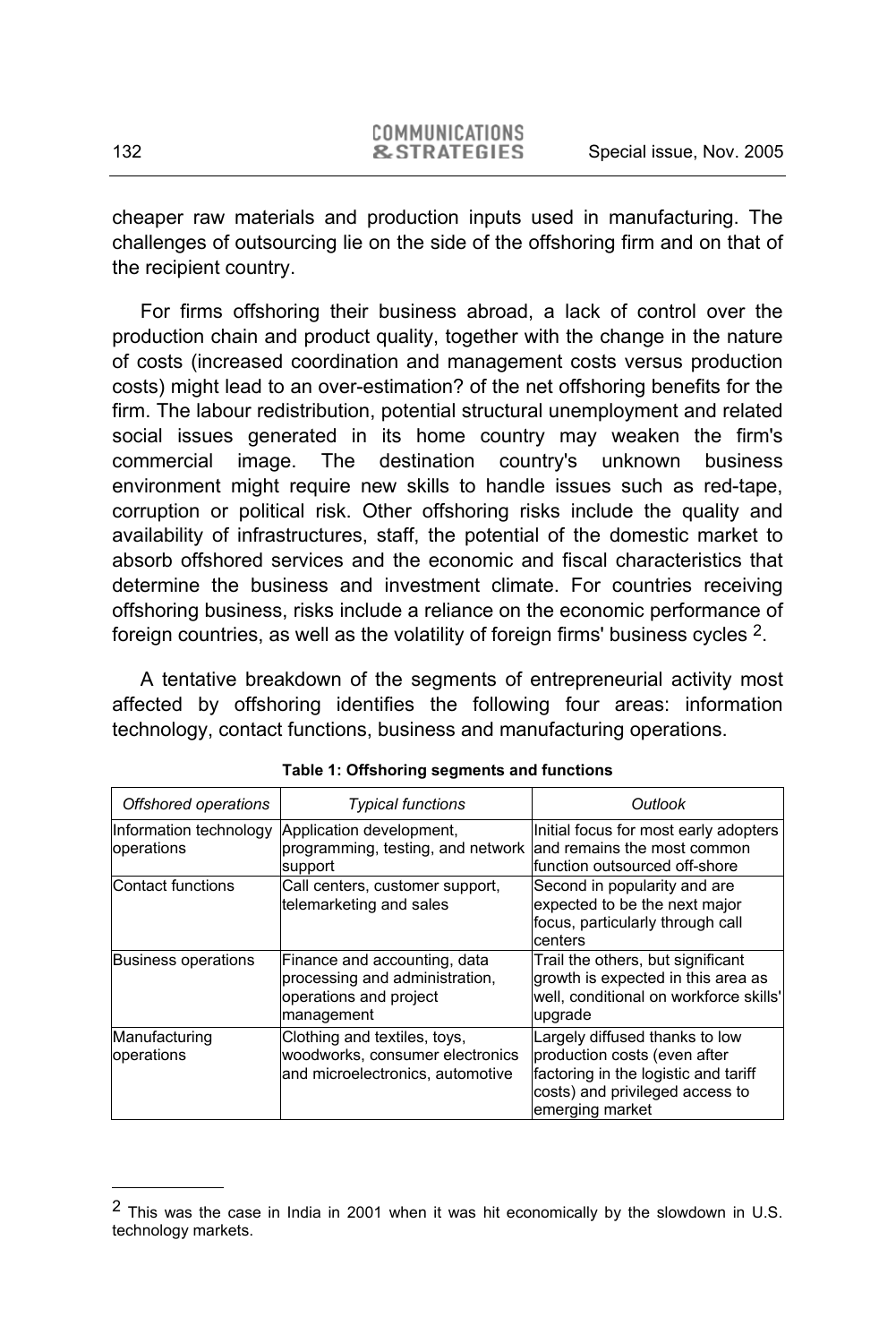Identifying the main offshoring players can be misleading if the revenue total for each segment is taken as an absolute value. Since offshoring implies a change from domestic production to importing services from another country, the value of the offshored operations (imported services) can be related to GDP (see table 2). Looking only at the business operations segment of offshoring, for instance, the United States is the largest importer  $3$ ; nonetheless, as a proportion of GDP, this figure is still low compared with the rest of the world  $4$ . In the United Kingdom, the share of imported business services is about 1% of GDP. India, reported to be the recipient of significant offshoring, itself imported business services worth up to 2.5% of GDP in 2003 (versus 0.5% of GDP in 1983). The trends observed indicate that developing countries remain the main importers of services, expressed as a proportion of GDP (and rely on foreign firms for business services, for example). Nonetheless, they are progressively becoming offshoring destinations, increasing their market share of global exports (source: IMF, 2004).

| Top offshorers           |                 |                            |                                   |  |  |
|--------------------------|-----------------|----------------------------|-----------------------------------|--|--|
| <b>Business services</b> |                 |                            | Computer and information services |  |  |
| Country                  | Share of GDP(%) | Share of GDP(%)<br>Country |                                   |  |  |
| Angola                   | 44.5            | Luxembourg                 | 1.06                              |  |  |
| Mozambique               | 34.74           | Guyana                     | 0.91                              |  |  |
| Mali                     | 21.55           | Belgium                    | 0.43                              |  |  |
| Congo, Republic of       | 21.35           | Croatia                    | 0.43                              |  |  |
| Vanuatu                  | 17.32           | Sweden                     | 0.42                              |  |  |
| Ireland                  | 13.9            | Ireland                    | 0.39                              |  |  |
| Seychelles               | 11.78           | Slovenia                   | 0.36                              |  |  |
| Singapore                | 10.68           | Cape Verde                 | 0.34                              |  |  |
| Azerbaijan               | 8.57            | Namibia                    | 0.32                              |  |  |
| Luxembourg               | 8.03            | Hungary                    | 0.29                              |  |  |

|  |  |  |  | Table 2: Top importers of services as% of GDP |
|--|--|--|--|-----------------------------------------------|
|--|--|--|--|-----------------------------------------------|

*Source: IMF, Balance of Payment Statistics Yearbook, 2003.* 

Parallel to the impact on increasing exports, offshoring creates employment and fosters technological transfer. In the period 2003-2008, the

<sup>3</sup> In its balance of payments statistics, the IMF reports imports of services, which include the categories that are most closely related to offshoring –other business services and computing and information services. Other business services include accounting, management consulting, call centers, and other back-office operations; computing and information comprise hardware consultancy, software implementation and data processing.

<sup>4</sup> U.S. service imports as a percentage of GDP remain low compared to developing countries, despite the fact that this figure has doubled in recent decades, increasing from 0.1% in 1983 to 0.2% in 1993 and 0.4% in 2003.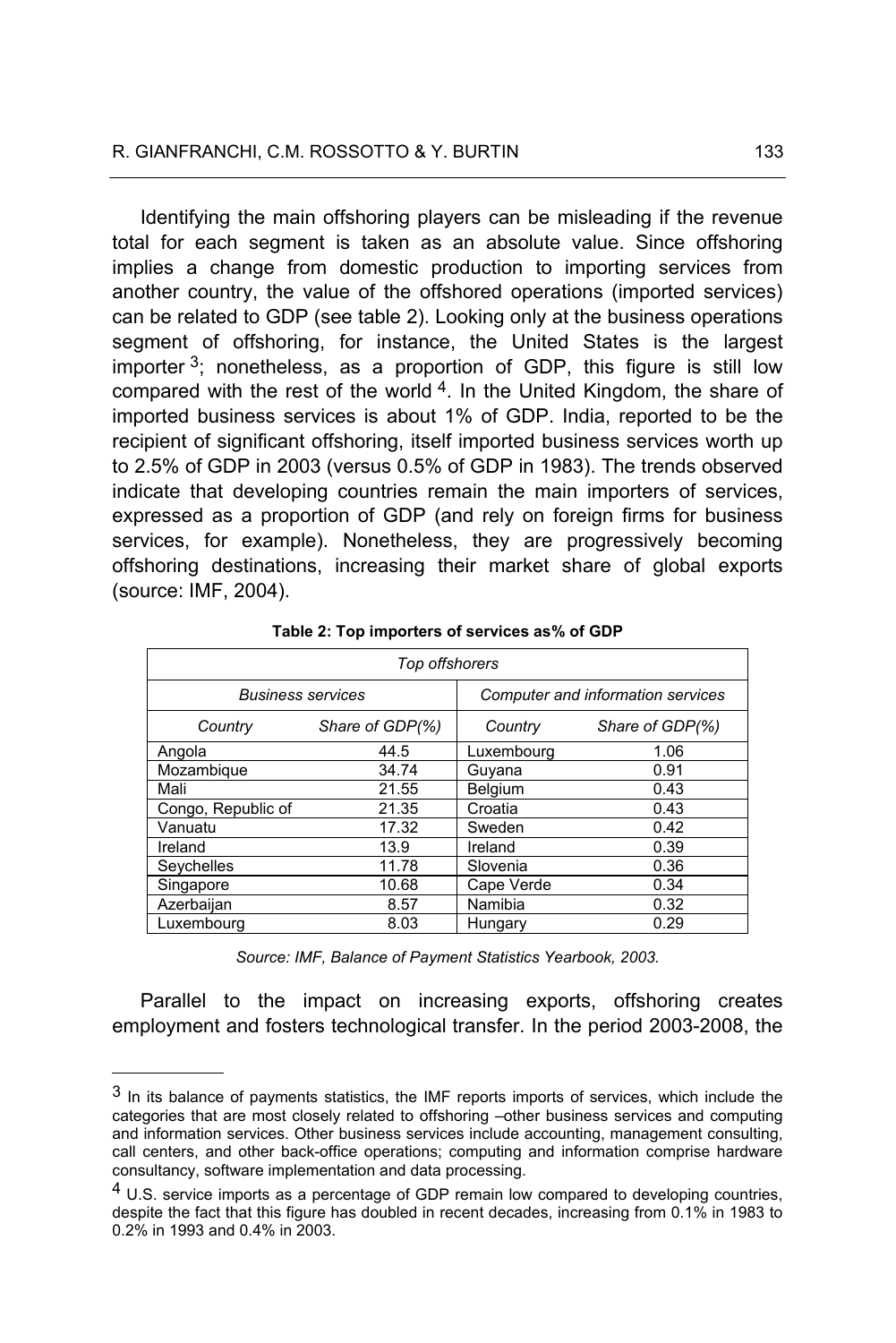global number of call center agent positions in the contact functions segment is expected to grow by 19.9% (or 3.7% annually) to reach 6 million. On an annual basis, European multinationals create about 20,000 new jobs in offshored contact functions in Europe, and about 1,000 in the Middle-East. (ANIMA-AFII, 2004).

The particular benefits of offshoring will vary from company to company and will frequently only be realized after a number of "trials and errors." For instance, the most recent PWC Management Barometer Survey (PWC 2004) indicates that less than half of the European companies that have outsourced their financial functions have so far actually realized large savings, yet two-thirds of the same companies see offshored and offshore outsourced functions as crucial to their profitable growth in the next two years. That so many companies see offshoring and offshore outsourcing as important for future profits, despite their initially disappointing savings, indicates that companies foresee a steep learning curve and expect to realize potential savings in the long-term (KIRKEGAARD, 2005). In selecting suitable locations for offshoring activities, companies take into account several factors , which can be classified in four groups: the cost and quality of infrastructure, the workforce, the business environment, the country and political risk.

## *Competitive, reliable infrastructure*

As service offshoring relies on information and communication technologies, the availability of high-quality, competitively priced telecommunication is essential, as is international bandwidth, the reliability of local and international networks and low cost access to broadband and leased lines. Voice over Internet Protocol (VoIP) is rapidly becoming a mainstream technology for service centers as it enhances customer service, while reducing costs. Constant electricity supply, transportation and the availability of real estate at competitive prices are also central factors in determining the attractiveness of the offshoring location.

# *Skilled, low cost workforce*

A high-quality, multilingual, low-cost workforce is essential. Training programs rich in technology transfer are often sponsored by both governments and corporations to create domestic opportunities and mitigate the outward migration of skilled workers to developed countries. Developing countries have a natural cost advantage (see table below), however, wage inflation is driving costs up – reducing the spreads between wage levels. In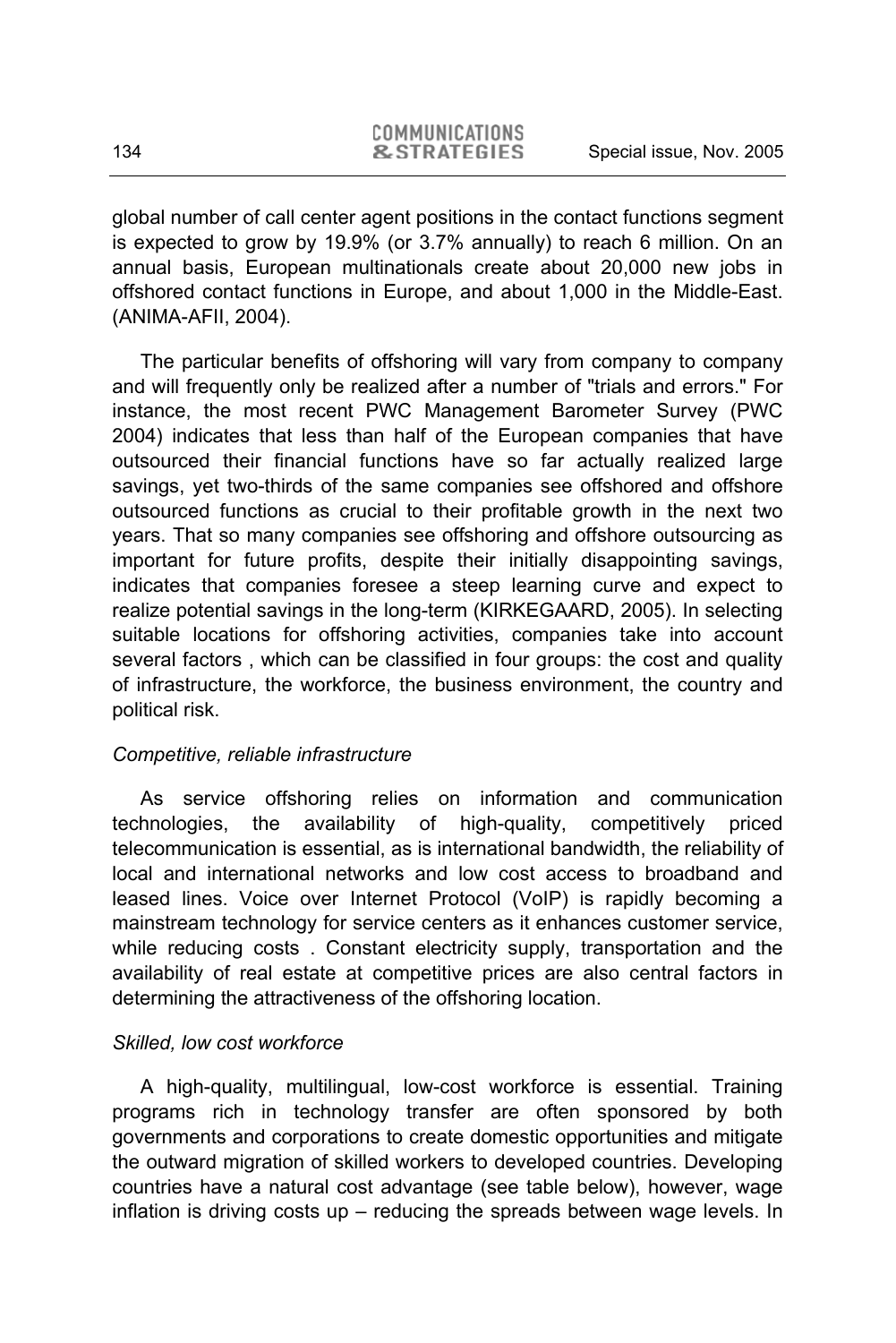2004, while 50% of India's IT employees received at least a 10% salary increase (with the top 10% receiving increases of over 40%), most IT employees in the United States received an increase of less than 5%, with U.S. salaries nearly ten times higher, on average, than those in India (USD 80,286 versus USD 8,593) (Deloitte Research, 2004).

| Agent cost analysis. Type of agent and cost per hour, 2004            |       |      |      |      |      |      |      |
|-----------------------------------------------------------------------|-------|------|------|------|------|------|------|
| Mexico<br><b>USA</b><br>Poland<br>India<br>Egypt<br>Hungary<br>Canada |       |      |      |      |      |      |      |
| $USS(*)$                                                              |       |      |      |      |      |      |      |
| Collections (outbound)                                                | 14.6  | 15.3 | 16.2 | 16.5 | 16.4 | 25.7 | 29.7 |
| Direct response<br>(inbound)                                          | 14.35 | 14.9 | 15.9 | 16.5 | 16.1 | 25.3 | 29.2 |
| Telemarketing/telesales<br>(outbound)                                 | 14.6  | 15.1 | 16.2 | 16.5 | 16.4 | 25.7 | 29.7 |
| Voice-based customer<br>care (in/outbound)                            | 13.3  | 14.5 | 14.7 | 16.2 | 16.4 | 24   | 27   |
| Multimedia customer<br>care (in/outbound)                             | 13.3  | 14.7 | 14.7 | 17.4 | 16.4 | 24   | 27   |
| Technical support/help<br>desk (inbound)                              | 14.85 | 15.5 | 16.5 | 17.4 | 16.6 | 26.2 | 30   |
| % US price for voice-<br>based customer care<br>agent                 | 49%   | 54%  | 54%  | 60%  | 61%  | 89%  | 100% |

**Table 3: Type of agent cost analysis** 

(\*) the total price includes the price paid for and the wage earned by the particular customer care

#### *Source: Datamonitor, 2004*

## *Flexible labour market regulations*

Flexible contracts (apprenticeship, traineeship), minimal differences between regular and overtime salary and flexible time schedules to accommodate demand fluctuations are highly valued elements of the offshoring business. Offshoring is volatile, with service centers often migrating to lower cost locations. The ability of offshore customer care facilities to provide services at awkward times is also a requirement for many investors, particularly North American businesses 5.

## *Favorable business and investment climate*

l

The potential for the absorption of offshored goods and services in developing countries that are coming up on the economic growth curve is an

<sup>5</sup> In many cases, firms will look for a location in the same time-zone, to save on overtime and security provisions.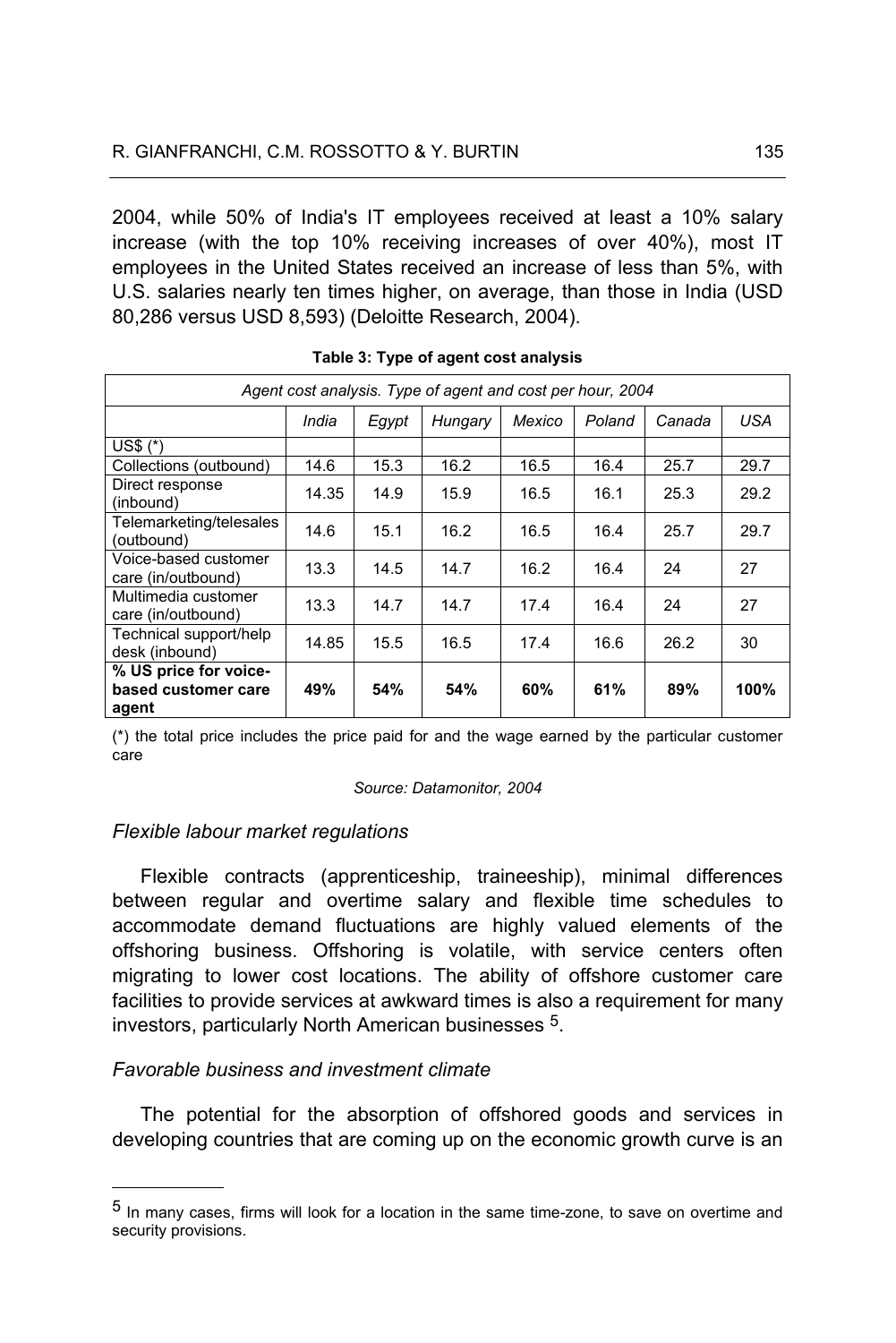important determinant of a favorable business environment. Tax incentives, red tape removal and capital market development, including access to venture capital, contribute to a favorable investment climate (CASERO & VAROUDAKIS, 2004). Over the past decade, governments in prospective offshoring markets provided customer care specialists with financial support, generally as agent training, administrative facilities and tax breaks. The simplification of administrative procedures for business registration and the presence of one-stop-shop agencies are often called for in locations with a high offshoring presence.

Countries often position themselves in certain offshoring segments that match their capabilities, resources and skills. Most are not able to cater for all offshoring segments. Common examples of this are:

- India, a leader in the IT services and development sector due to its tech-savvy, English-speaking work force and abundance of IT universities;

China, leader in hardware and production thanks to its low labour costs, abundant labour supply and proximity to production facilities in Taiwan;

- Mexico, which has developed its auto manufacturing industry by attracting General Motors;

- Costa Rica, which has developed semiconductor manufacturing by attracting Intel.

# **Enhancing offshoring opportunities for North African markets**

North African countries are not yet on the map of global offshoring. Yet, the rapidly growing offshoring market may contribute to reduce certain economic weaknesses of North African economies. None of the countries of North Africa was in the top 25 most attractive locations for offshoring, according to A.T. Kearney's Offshore Location Attractiveness Index 2004 (KEARNEY, 2004). In the absence of swift reform measures, French and German companies increasingly following the offshoring trend (BLANCO, FARRELL & LABAYE, 2005; FARRELL, 2004). are likely to migrate their activities towards more established offshoring locations (India and China), or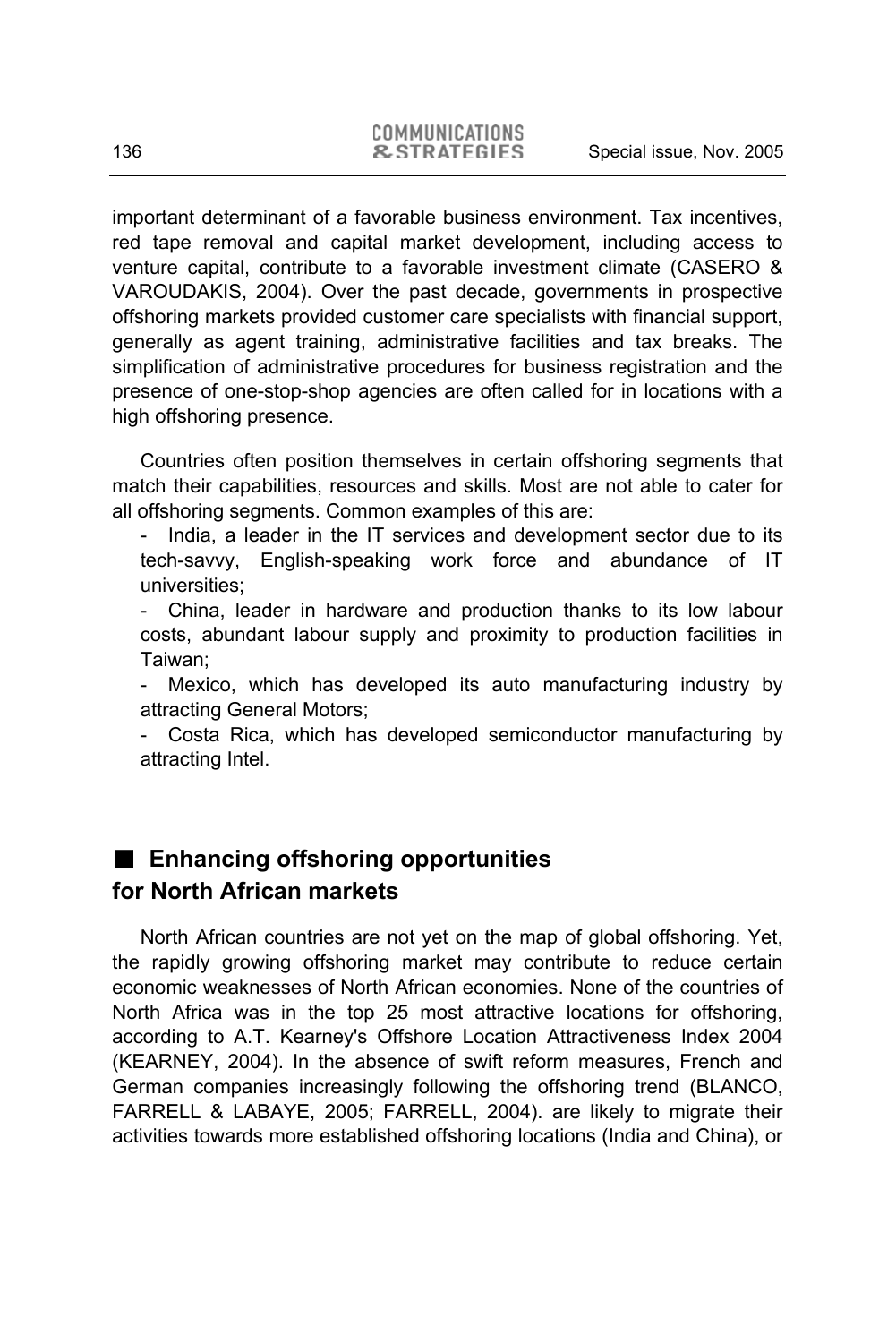emerging European locations (such as Hungary, the Czech Republic and Poland 6) rather than North Africa.

North African economies grew by only 1.3 percent in the 1990s, a figure considerably lower than the 4 percent average for all developing countries (ABED & DAVOODI, 2003). The combined Arab gross domestic product (GDP) of USD 604 billion is modest  $<sup>7</sup>$  and remains affected by persistent</sup> high unemployment and high population growth rates (per capita GDP). FDI flows to the Arab region dropped from almost USD 3 billion in 2002 to USD 2 billion in 2003, only 1.5% of total FDI flows to developing countries  $8$  and only one-third of the FDI expected for a developing country of a comparable size  $9$ . The region's share in world trade declined from 9.6% in 1981 to 3.2% by 2002. Excluding oil exports, this share dropped even further, to only 2.1% in 2002, from 4.2% in 1981 (AL-HERBISH, 2005). During the 1990s, while Eastern Europe, Central and East Asia and the Pacific region doubled their share of world trade in services, the Middle East and North African regions lost market share (IQBAL & NABLI, 2004).

To attract the global offshoring market in its boom phase, North African countries need to accelerate their improvement of four identified drivers: infrastructure, workforce, regulation and business climate. Decisions regarding where to locate offshore activities are becoming increasingly common, but we can envisage this stabilizing in the next 3 to 5 years, with firms having set up their offshoring locations focused on improving their business models. Compared to other regions of the world, North Africa lacks competitiveness both in terms of its infrastructures, regulations and business climate.

 $6$  KEARNEY ranks the Czech Republic as the fourth most attractive location for outsourcing in the world, after India, China and Malaysia. Poland is ranked  $10<sup>th</sup>$  and Hungary  $11<sup>th</sup>$ .

<sup>&</sup>lt;sup>7</sup> Arab GDP remains little higher than Spain's GDP (USD 599 billion), and only a quarter of that of Germany.

<sup>8</sup> An important distinction must be made between offshoring and foreign direct investment, depending on the difference between final and intermediary good or service, and on where this good or service is sold. Offshoring in fact refers to the acquisition of intermediate inputs by companies (or governments) from locations outside the consuming country. If the final product is sold in the country where the production facility has been moved, then it must be considered FDI to the country.

 $9$  FDI flows to the Arab region was mostly targeted to a handful countries (Saudi Arabia, Egypt, Tunisia, Bahrain, and Morocco).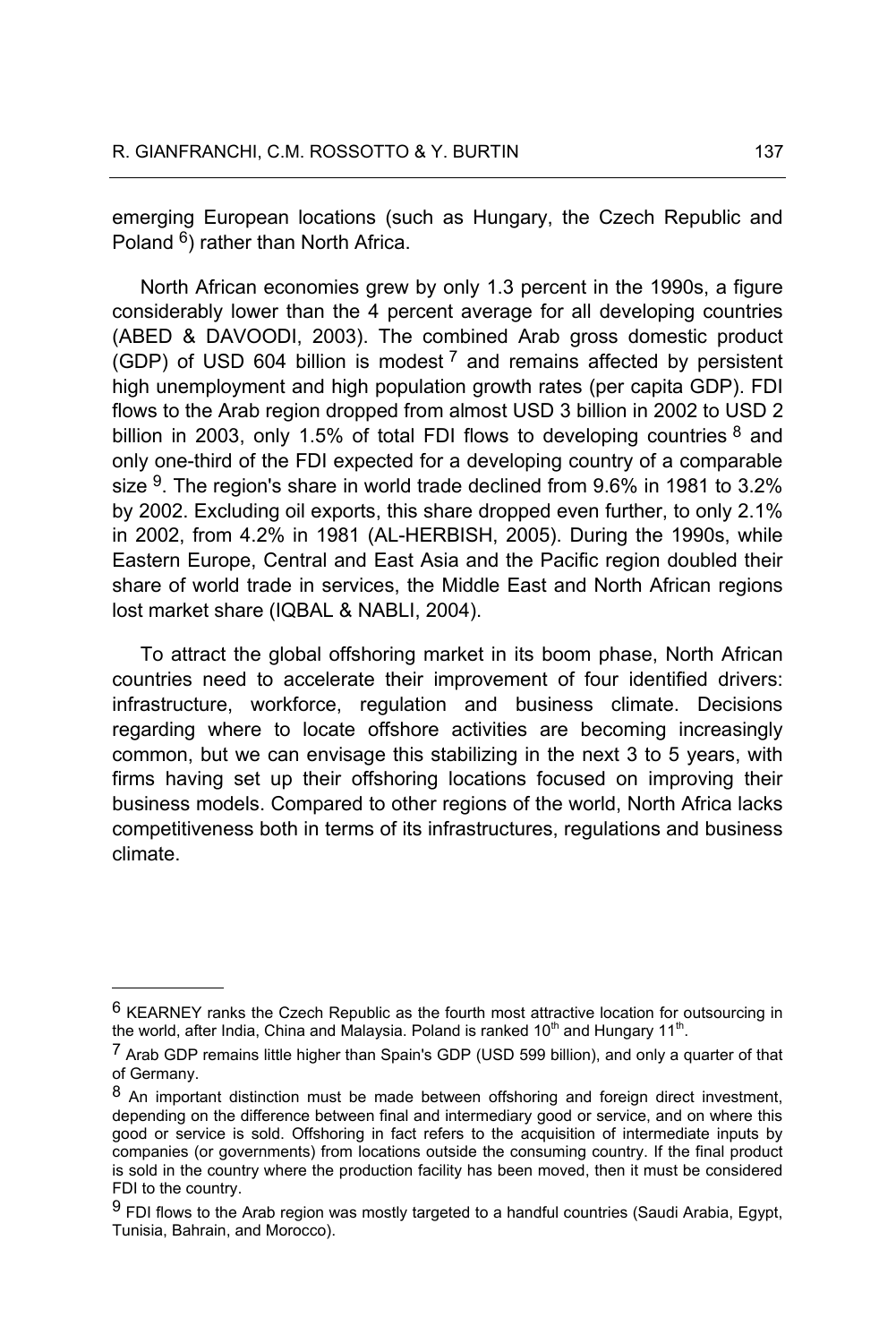## **Infrastructure**

Telecommunications and real estate still represent a negative factor in the choice of North Africa as an offshoring location. The telecom reforms undertaken in the last five years by the region have increased competition in the sector, implying greater availability, quality and reliability of communications at a lower cost. The North African region now offers mobile communication at competitive rates, but serious restrictions in the data and international communications market, often still under a monopoly, affect the sector's fixed line telephony, broadband and internet connectivity. In addition, the region still lags behind in key indicators such as air connectivity, quality of fixed lines, available bandwidth and PC diffusion. Real estate availability is another deterrent (scarcity of land with access to adequate infrastructure) and property registration is often complicated by the heritage of centralized, state-run real estate systems, reducing availability, transparency and increasing ownership or leasing costs. These elements affect the firms' ability and costs of doing business significantly and do represent a deterrent to offshore their activities to North African countries.

#### **2005 Infrastructure outlook**

Competition in the various telecommunication markets has increased significantly since 2000, Morocco and Algeria have recently awarded new full fledged operators licenses, in competition with the incumbent operator. However, no country in North Africa has full competition in international communication. Several internet restrictions, versus the regulatory framework of the EU, or of India, for example, stifle the local North African software and IT industry, and limit the offshoring opportunities in this area. The region is weakly integrated into the global economy, with information technology links among the weakest in the world . The number of internet users was the fastest growing between 2000 and 2005 (311% in North Africa and Middle East versus an average global 160%); however, it started from a very low base and remains low by international standards (8.3% of the population uses the internet versus 8.9% in Asia, 12.5% in Latin America, 36.8% in Europe and 68% in North America).

# **Workforce**

Human capital in North Africa is a large pool of unexploited resources still at competitive cost, but although the supply is vast (high unemployment rates), improvements in the quality of human capital are required to make these countries attractive destinations. North African workforce's training needs to be complemented by information skills and multilanguage training. Governments need to increase education expenditure as a percentage of GDP to match the international education indexes' criteria, adjust national educational programs to international standards and increase the share of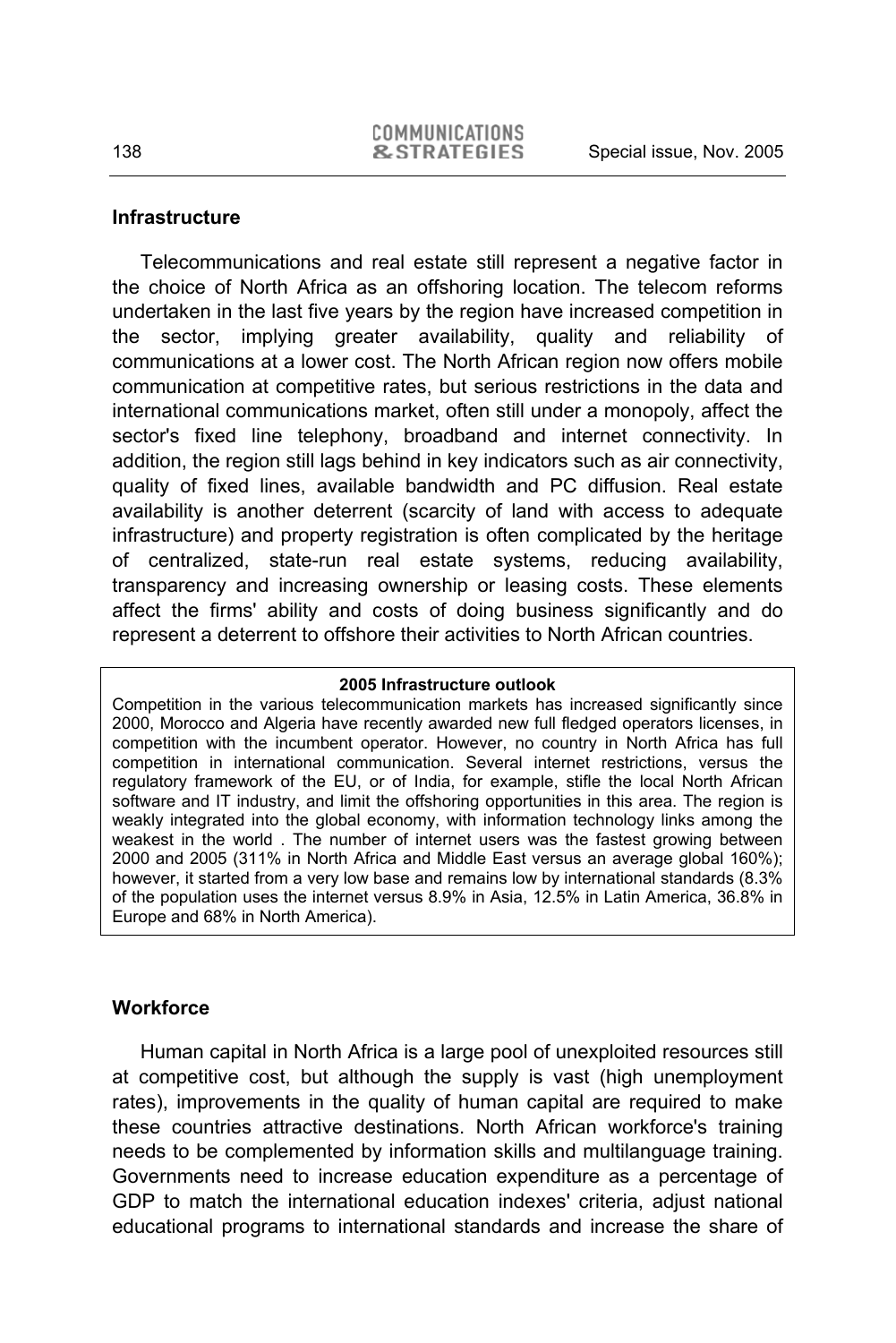higher education achievers, reducing the duration of the education cycle. A pool of unskilled resources requires specialized training which entails a cost for the enterprise. Some North African governments have addressed this issue by partially or fully subsidizing the cost of training for firms entering the country.

#### **2005 workforce outlook**

North African countries can rely on a bilingual, young population as a potential workforce for the emerging market of offshoring of activities of French companies; Egypt has a bilingual population, and sound links with U.S. and UK IT firms. However, the educational systems in North Africa rarely offer the marketable skills needed in this industry . Marketing, IT, management, and customer support skills are often left to the initiative of the investors, which increases their costs. The level of post-graduate engineers in North African schools is high. However, there is a lack of middle and low level technicians to fill positions in the offshoring business.

## **Regulation**

Greater flexibility in labour regulations is an effective tool to attract offshoring, as demonstrated by the performance of countries that have introduced flexible social legislation (such as three weeks annual vacation, night or weekend work without overtime, non-limitation of overtime and total flexibility to meet high-demand periods). Minimum wages and legal weekly work durations still afflict all labour markets in the region, which share very high rates of unemployment. In some cases, the labour laws are avoided in specific export zones. Labour contract flexibility introduced for offshoring businesses (Morocco, Tunisia) increases the attractiveness of the location.

#### **2005 regulation outlook**

Unemployment in North Africa stands at between 25 and 60 percent of the workforce, with a large majority of the unemployed having secondary or post-secondary degrees. Part of this unemployment is "wait" unemployment, resulting from the explicit or implicit guarantees of employment (minimum wage legislation and layoff restrictions) common in the region's public and private sectors, but enforced mostly in the public sector . Restrictions on layoffs in the formal sector (and often generous severance payments) make firing redundant workers difficult and restrict the incentives for firms to hire.

## **Business environment**

Evaluating the business environment involves an assessment of rule of law and whether business contracts are enforceable. In the North African region the business environment is not yet as favorable as in other regions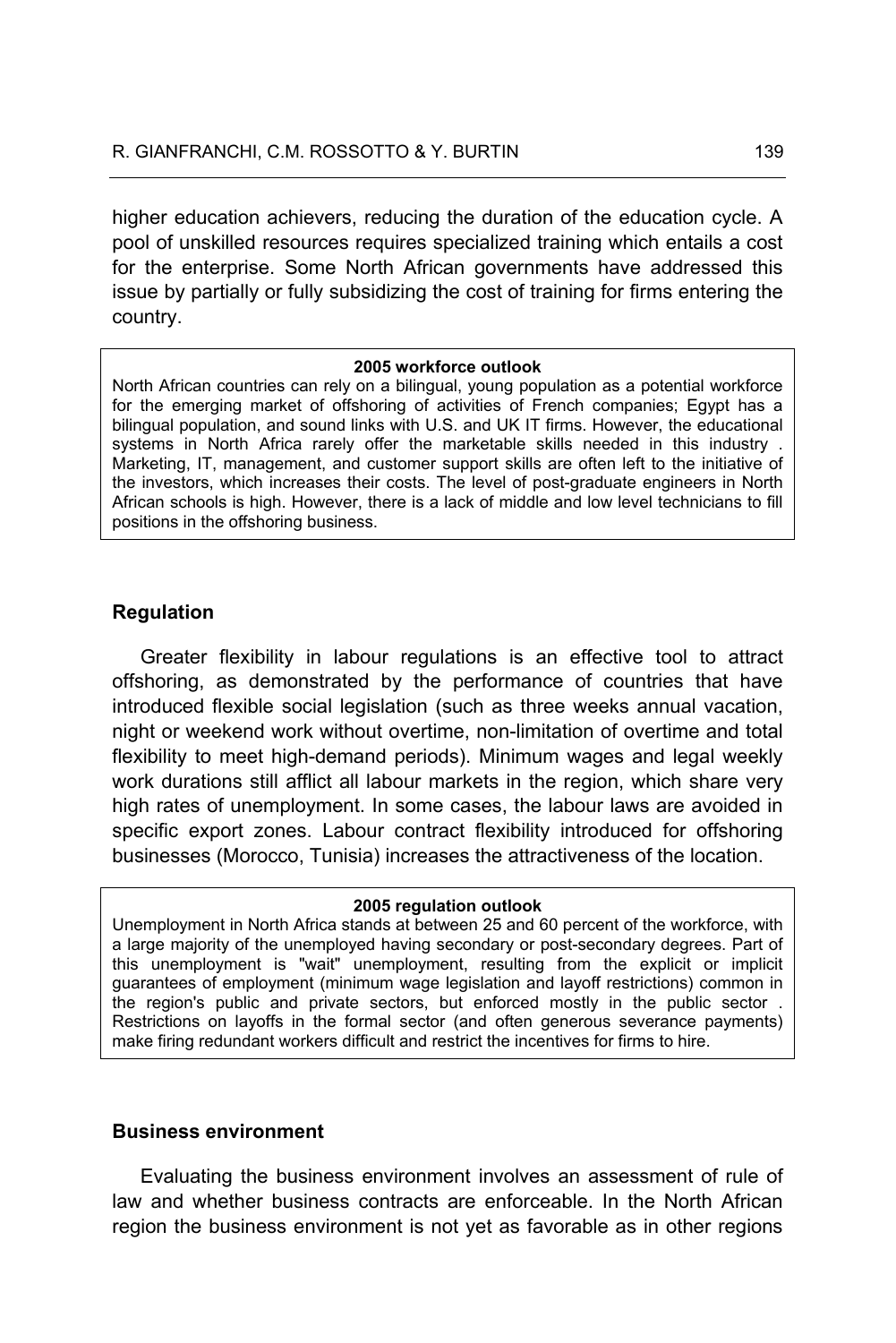of the world. Issues such as time, costs and difficulties faced by firms in starting and closing a business, hiring and firing workers, registering a property, getting credit, the extent to which investments are protected and contracts enforced are key elements in determining the attractiveness of a location to a foreign firm wishing to offshore. The determinants of the business environment translate in the business model of the firm aiming to offshore as risk factors and their unpredictability is accounted for as a high cost (worse-case scenario) for the firm, deterring its entrance to highly unpredictable markets.

#### **2005 business environment outlook**

The business climate is a challenge in all four North African countries. Tunisia, Morocco, Algeria and Egypt ranked respectively 58, 102, 128 and 141 out of 155 countries surveyed in terms of Ease of Doing Business . For example, access to industrial land, a key determinant in offshoring location decisions is quoted as a major impediment in Algeria , while bureaucracy and red tape are acknowledged as a comparative disadvantage in Morocco.

For North Africa to become an attractive offshoring location, and offshoring to contribute to developing and sustaining higher economic growth, several structural challenges need to be in addressed. The analysis of the key enabling factors for offshoring shows that countries in North Africa have made some progress. The table in annex compares the attractiveness of four North African countries (Algeria, Egypt, Morocco, Tunisia) as offshoring destinations, in terms of the four factors identified above.

# **Conclusions: reforms needed to transform North Africa into a key offshoring destination**

The economies of North Africa have been afflicted by slow economic growth, high unemployment and loss of market shares in the global (non-oil) export markets.

The rise of the global offshoring business, a high-growth, technologicallyadvanced, often labour intensive market, holds major opportunities for North African countries. In particular, these countries could develop vibrant business activities, reaping the benefits of the current trend towards offshoring of companies in large European economies like France and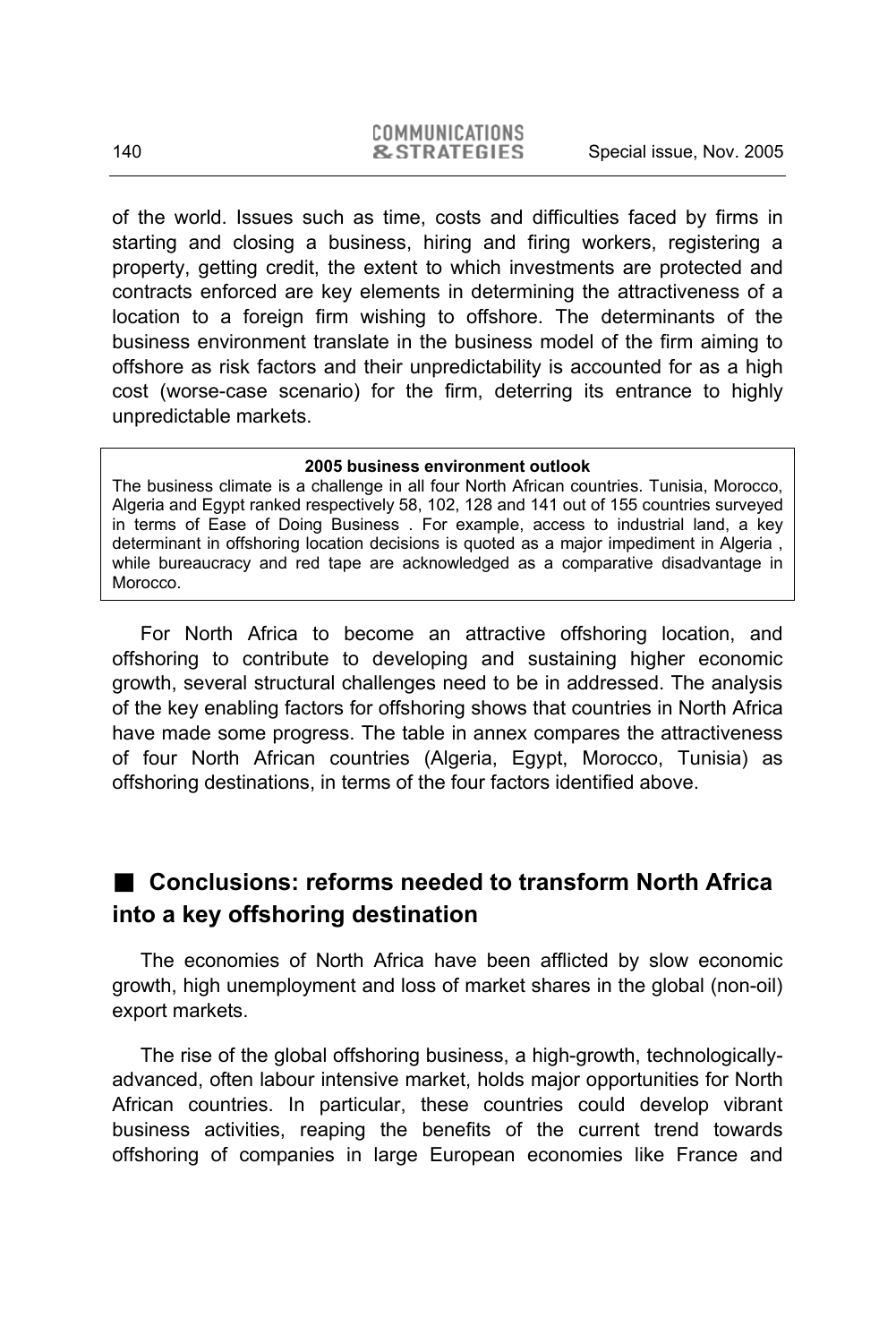Germany 10. This business will not migrate to North Africa by itself in the absence of key reforms.

Offshored activities have a double importance for the development of North African and European countries. Initially, they present a match between developed countries' demand for services and developing markets' desire to improve their trade balance (by increasing exports), boost economic growth (by generating wealth and reducing unemployment) and intensify technological transfer (by enhancing specialized skills and growing the number of different types of services supplied). An even more important effect is that the activities developed through offshoring will be ready to serve domestic North African markets as soon as they have reached greater economic maturity. This should also benefit the balance of trade by reducing the need to import services.

To respond to the existing challenges and enhance the attractiveness for FDI and offshore investment, countries in the North Africa region need to identify short-term, highly-focused initiatives aimed at attracting the offshoring wave which will predictably disappear within the next five years. The recommendations that emerge from this research are to:

# **Identify and position in specific offshoring segments where the country has the best resources and capabilities**

An assessment of North African countries along the lines identified by numerous international consulting firms can help to bring them into the international businesses market and enables them to choose from manufacturing, IT services, IT development, BPO, etc. and learn from the examples of other countries. Participating in exercises such as the Global Offshoring Index <sup>11</sup>, AT Kearney' offshoring report, McKinsey emerging global market report  $12$ , Economic Freedom of the World  $13$  report or the

11 http://www.joneslanglasalle.com.br/NR/rdonlyres/37B595AA-DB5C-4339-9575-

<sup>&</sup>lt;sup>10</sup> The Mediterranean space, including the EU Mediterranean countries, has a population of 380 million inhabitants (7% of the world's population) subdivided between Europe (42%) and the southern shores of the Mediterranean sea (36%). It produces around 15% of total annual global resources and realizes 16% of international trade. With the future set-up of the free-trade zone and growth much higher than that of the EU economies, as well as a large pool of young, skilled and multilingual workforce (while in the EU the population is rapidly aging), the MENA region is a promising destination for investors seeking alternatives to saturated markets.

A715404AAC2C/1287/OffshoringIndex.pdf

<sup>12</sup> http://www.mckinsey.com/mgi/publications/emerginggloballabourmarket/index.asp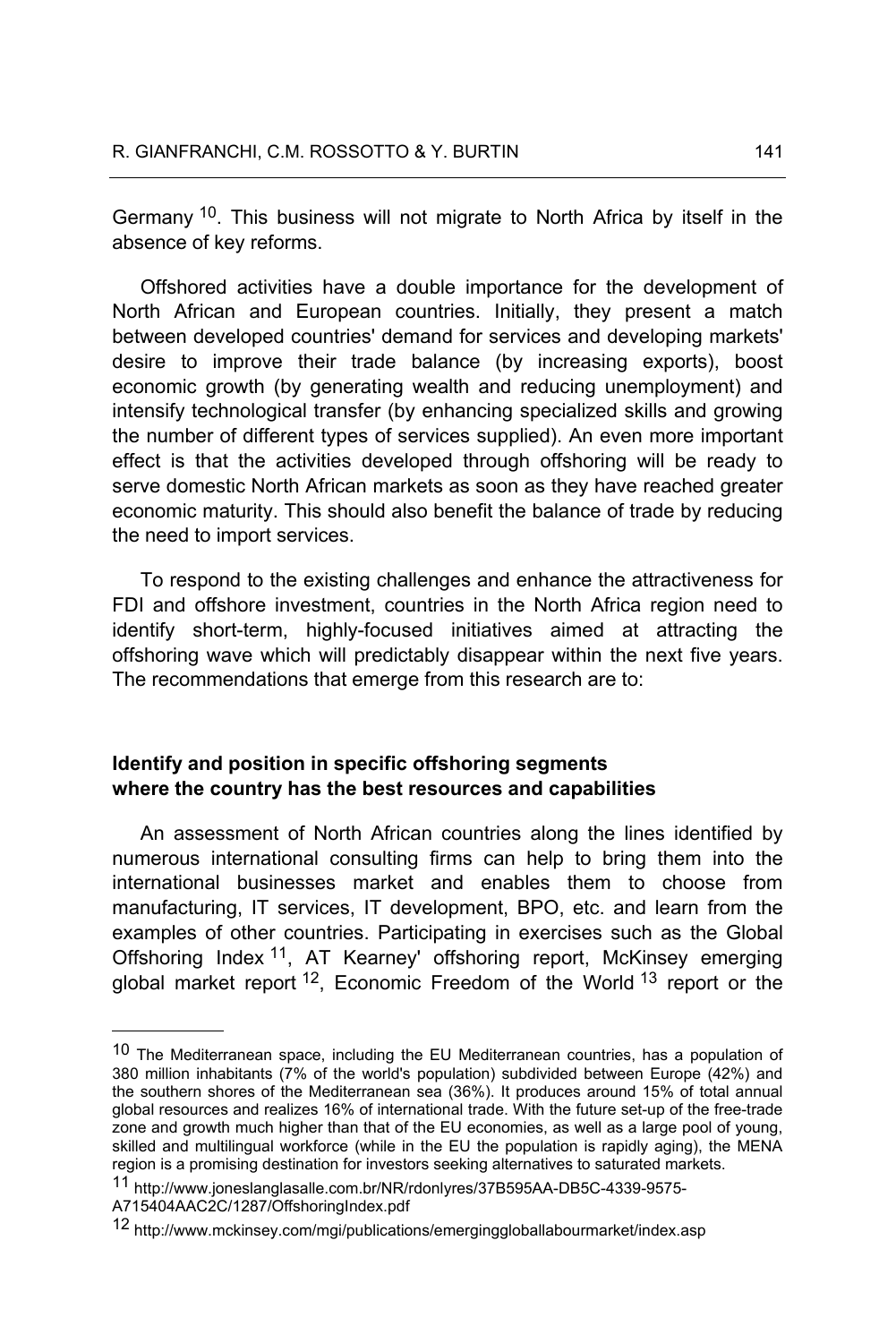Global Competitiveness Report 14 is a useful step in assessing domestic resources while marketing the country's assets internationally. From these reports and from an internal consultation process, a country can identify its advantage in a specific segment, capable of attracting offshore investment by international firms.

# **Create an enabling environment for the specific segment where the country manifests its comparative advantage by:**

## *Providing competitive access to improved infrastructures*

The steps that need to be taken embrace national and international bandwidth market liberalization through licensing new telecommunication operators for the fixed segments, enabling full competition in the mobile and VSAT segments and promoting broadband fixed and air connectivity. The North African region still affords new entrants the opportunity to benefit from high subscriber growth rates, given its low teledensity levels. Aggressive, pre-paid focused new entrants, such as Orascom Telecom Algeria and Orascom Telecom Tunisia have also enjoyed healthy market shares. Other markets in the region, especially Morocco and Egypt, are following their footsteps.

## *Increasing the quality and competitiveness of the workforce*

Complementing traditional education cycles with short, targeted training in specific market-economy skills, including commercial, marketing and customer service skills is a priority. Since educational reforms to enable their provision through local graduate or post-graduate education are long-term, supporting firms in the provision of short-term training modules can be more effective. The reform of the school curricula should aim at an internationally recognized system of academic grades to facilitate academic and professional recognition of qualifications and mobility <sup>15</sup>. Shortening the education cycles and targeting the skills to meet the needs of the employment market should be a top priority for North African countries.

<sup>13</sup> http://psdblog.worldbank.org/psdblog/2005/09/economic\_freedo.html

<sup>14</sup> http://rru.worldbank.org/PapersLinks/Open.aspx?id=4668

<sup>&</sup>lt;sup>15</sup> These principles are the priorities sought by the Bologna process, for instance.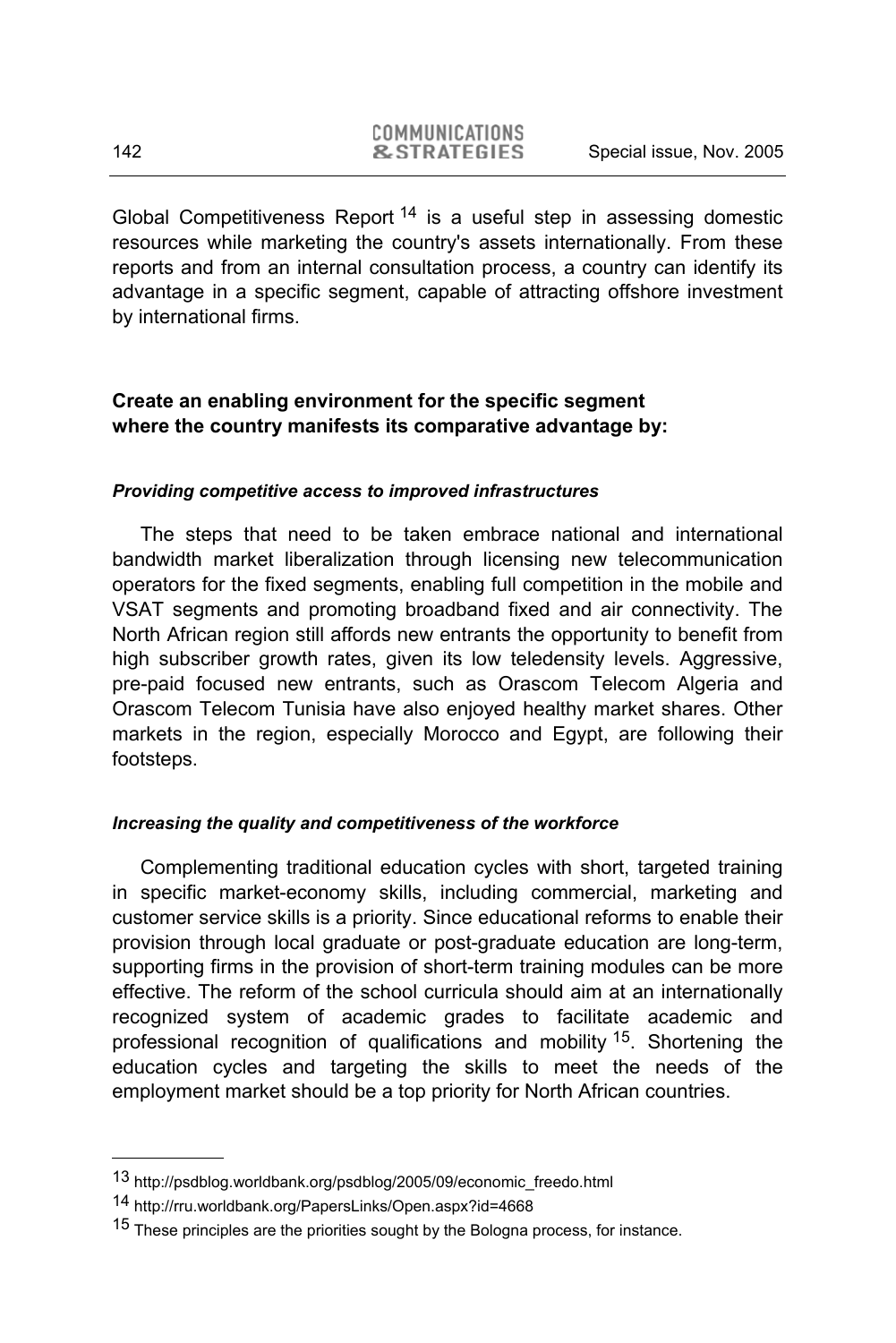#### *Improving the flexibility of the labour market*

North Africa will need to deregulate its labour market as to reduce existing rigidities through structural reform (AGÉNOR, NABLI *et al*., World Bank, 2003). But this process will require a long, concerted action between social, political and economic players. In the meantime, some countries initiated reform in specific areas deemed prioritarian for attracting businesses and their examples could be replicated by neighboring countries. Morocco has allowed private employers some flexibility in hiring workers on a temporary and apprenticeship basis at wages below the minimum rate. In Tunisia, only 11 percent of the labour force is subject to the minimum wage. Moreover, allowing market-clearing mechanisms to determine the wagelevel (removing minimum wage restrictions, for instance), introducing private social security schemes and improving working time flexibility are other priority actions that should be introduced.

## *Improving the business environment*

Streamlining and informatizing administrative procedures, such as setting up a one-stop shop office for registering and closing a business, obtaining licenses, taxation forms, hiring and firing workers, registering a property, getting credit information, is a key step in improving the business environment's transparency for foreign investors. Investment climate reforms are key to expanding trade in services in the Middle East and North Africa (IQBAL & NABLI, 2004). Other long-term reforms for improving the business environment include reducing the public sector's predominance in the economy and the extensiveness of regulations, simplifying taxes, preventing corruption, facilitating real estate availability through land titling and the enforcement of property rights. Long-term reforms should be started in parallel to immediate ones, as they are essential to retain the service industry in North Africa.

## **Adopt policies that strengthen the country's position (such as specific ICT legislation)**

Specific ICT-related legislation protecting copyright, facilitating data transmission and protection, simplifying or enabling e-commerce (esignature), regulating internet service providers and information technology, defending customers from computer misuse and cybercrime and enforcing Data Protection are some of the measures that contributed to improving and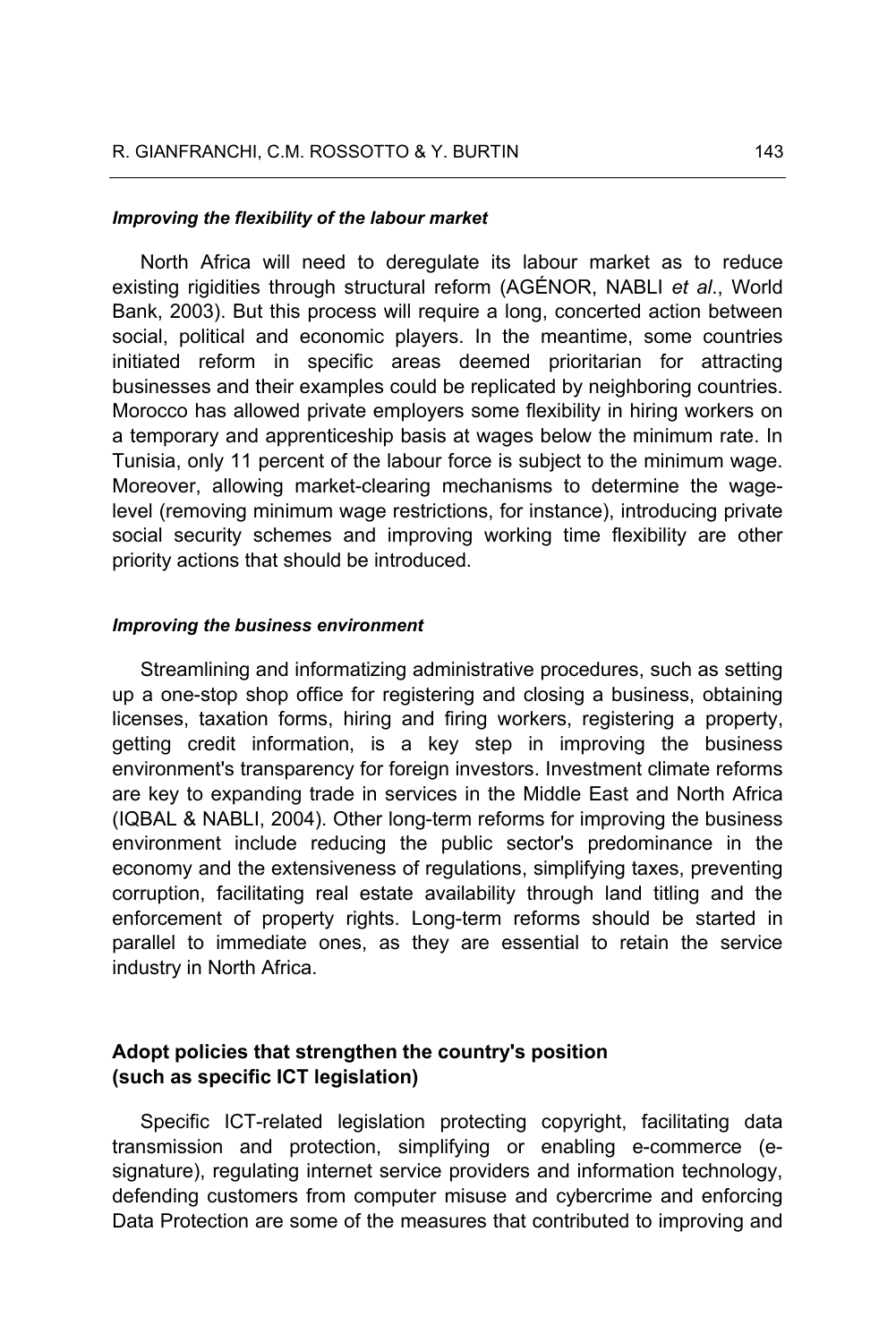foster the development of a technology-based service industry in other countries. Their example should be followed by North Africa.

# **Take an active role in the promotion of the country as an offshoring location**

Attending world business summits <sup>16</sup> and expressing commitment to reform to international business leaders allows North African countries to approach potential business partners looking for offshoring destinations and to build a network of contacts  $17$ . Morocco is very active in this field; while Tunisia and Egypt are following its example. Information flows are increasingly facilitated by multilingual press coverage of the northern and southern Mediterranean shores <sup>18</sup>.

<sup>16</sup> Examples of summits are SICCAM, the International Call Center Salon in Morocco; the Global Call center outsourcing summit in Dallas, Texas; the Call Center Summit in Miami, Florida.

<sup>17</sup> Direct contacts with business leaders has proven a key way of attracting businesses to the country as mentioned above in the examples of Mexico and Costa Rica.

<sup>18</sup> www.ansamed.info, a division of the Italian press agency ANSA, is an example of press coverage for the whole Mediterranean region in Italian, French and Arabic.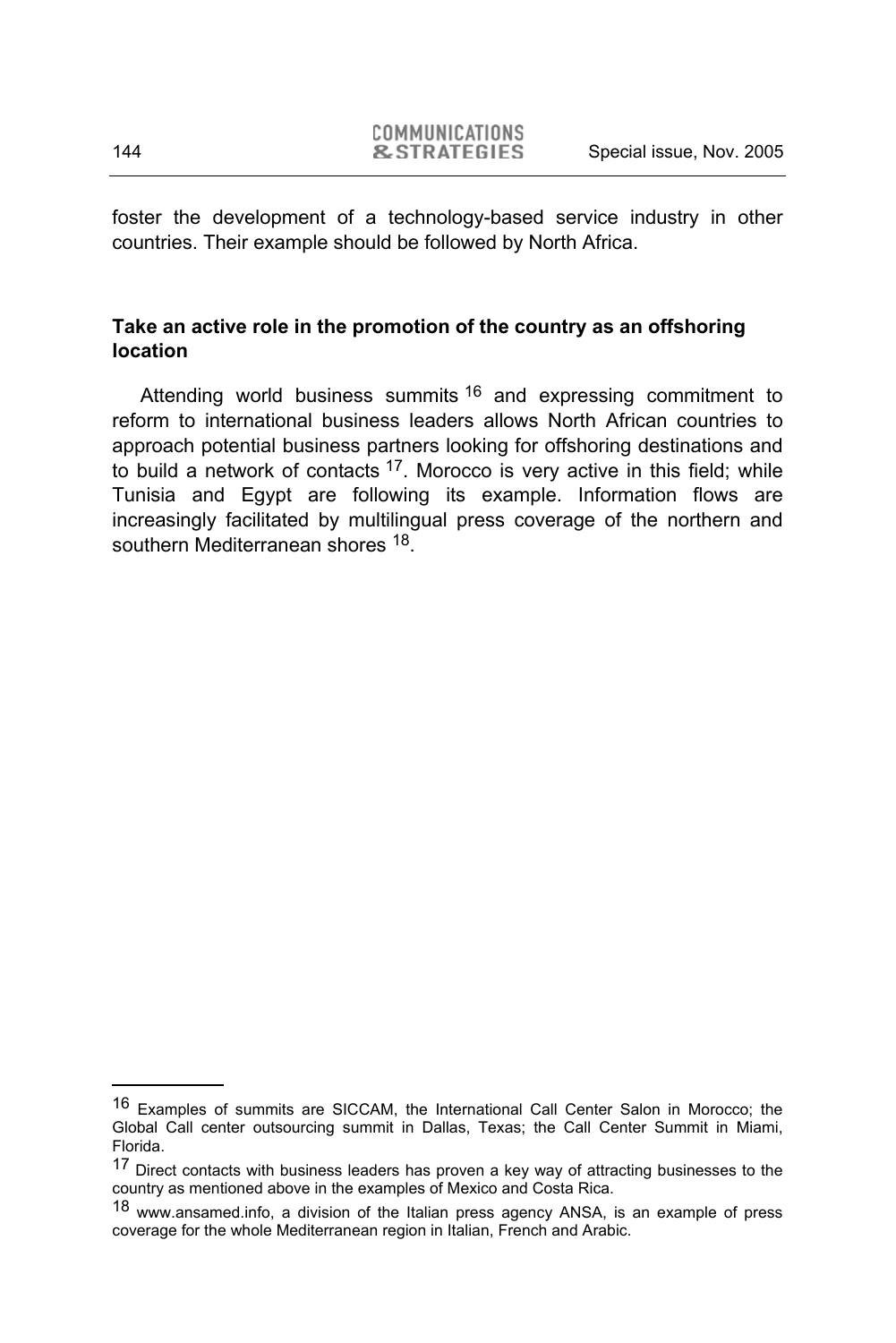#### **References**

ABED George T. & DAVOODI Hamid R. (2003): "Challenges of Growth and Globalization in the Middle East and North Africa", International Monetary Fund, http://www.imf.org/external/pubs/ft/med/2003/eng/abed.htm.

"Accenture, eSourcing Capability Model: A Measure of High Performance". http://www.accenture.com/xdoc/en/services/outsourcing/bpo/insights/esourcing.pdf

AGÉNOR Pierre-Richard, NABLI Mustapha K., YOUSEF Tarik & JENSEN Henning T. (2003): "Labour Market Reforms, Growth, and Unemployment in Labour-Exporting North African Countries", June 24, *The* World Bank, Washington DC, http://www.ecomod.net/conferences/ecomod2003/ecomod2003\_papers/Jensen.pdf

AL-HERBISH Suleiman J. (2005): *"Investment, Trade and Development Cooperation: New Trends, Old Responsibilities"*, Statement delivered by the Director-General of the OPEC Fund, Munich, Germany, February 11. http://www.opecfund.org/news\_press/dg\_statements/NORTH AFRICAN\_2005.aspx

ANIMA, Réseau Euro-Meditérranéen des Agences de Promotion des Investissements, www. animaweb.org

BLANCO Tony, FARRELL Diana, & LABAYE Eric (2005): "How France can win from offshoring", *The McKinsey Quarterly*, Web exclusive, August.

BULMER Ruppert E.H (2000): "Rationalising Public Sector Employment in the North African Region: Issues and Options", World Bank Middle East and North Africa Working Paper Series, no. 19, Washington, DC.

CASERO P.A. & VAROUDAKIS A. (2004): "Growth, Private Investment and the cost of Doing Business in Tunisia: a Comparative Perspective", World Bank Middle East and North Africa Working Paper Series, no. 34, Washington, DC.

#### *Datamonitor*:

- (2004): "The global pricing guide to offshore outsourcing", September.

- (2005): "Emerging opportunities - Offshore outsourcing in Egypt", February.

Deloitte Research (2004): "Making the Off-shore Call: the Road Map for Communications Operators", December.

FARRELL Diana (2004): "How Germany can win from offshoring", *The McKinsey Quarterly*, No. 4, pp. 114–23.

HATEM Fabrice, VU A.C. & de SAINT-LAURENT B. (2004): *"Les centres d'appel et les centres de services partagés dans la région euro-meditérranéenne"*, Agence Française pour les Investissements Internationaux, December.

GAO (2004): United States Government Accountability Office, Report to Congressional Requesters, "Current Government. Data Provide Limited Insight into Offshoring of Services", September.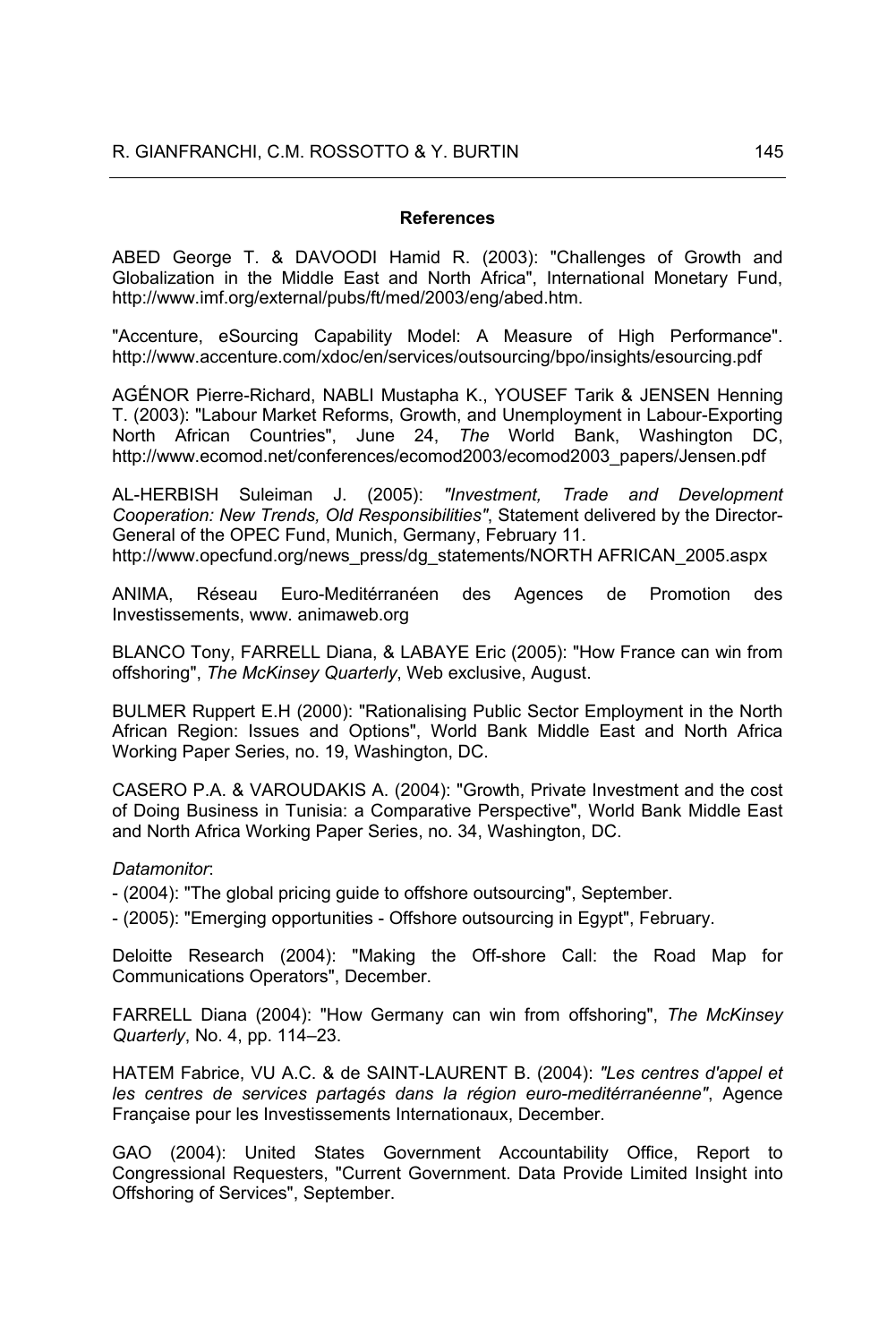IQBAL. F & NABLI M. (2004): *"Trade, Foreign Direct Investment and Development in the Middle East and North Africa"*, Paper prepared for Conference entitled: The Middle East and North Africa Region: The Challenges of Growth and Globalization, organized by the International Monetary Fund and held in Washington DC, on April 7-8.

KEARNEY A.T. (2004): "Offshore Location Attractiveness Index, Making Offshore Decisions", http://www.atkearney.com/main.taf?p=5,3,1,75.

KIRKEGAARD Jacob Funk (2005): "Outsourcing and Off shoring: Pushing the European Model Over the Hill, Rather Than Off the Cliff!", Institute for International Economics, Working Paper Series, March.

MATTOO Aaditya & WUNSCH Sacha (2004): "Pre-empting Protectionism in Services: The WTO and Outsourcing", World Bank Policy Research Working Paper 3237, March.

NELSON Julia & TAGLIONI Daria (2003): "Services Trade Liberalization: Identifying Opportunities and Gains", Working Party of the Trade Committee, OECD, Paris, July.

ROSSOTTO C.M., SEKKAT K. & VAROUDAKIS A. (2003): "Opening up Telecommunications to Competition and North African Integration with the World Economy", World Bank Middle East and North Africa Working Paper Series, no. 33, Washington, DC

UNCTAD (2004): *World Investment Report 2004*, New York, July.

WORLD BANK:

- (2000): International Finance Corporation, Pilot Investment Climate Assessment, Morocco's Manufacturing Sector at the turn of the century,

http://siteresources.worldbank.org/INTPSD/Resources/336195-

1092412588749/morocco\_proof\_3.pdf?DocumentID=806&URL=http://rru.worldbank. org/countryassessments/documents/Morocco/morocco-final.pdf

- (2002): International Finance Corporation, Algeria Investment Climate Assessment, http://siteresources.worldbank.org/INTPSD/Resources/336195- 1092412588749/Algeria--ICA%7E3.pdf

- (2003): Corporate Data Services for Private Sector Development in the Middle East and North Africa Region, Washington DC.

- (2005): International Finance Corporation, Doing Business in 2006 – Creating jobs.

The World Bank Group Foreign Investment Advisory Service (2002-2004): *Doing Business Reports and Investment Climate Assessments*. http://www.fias.net/investment\_climate.html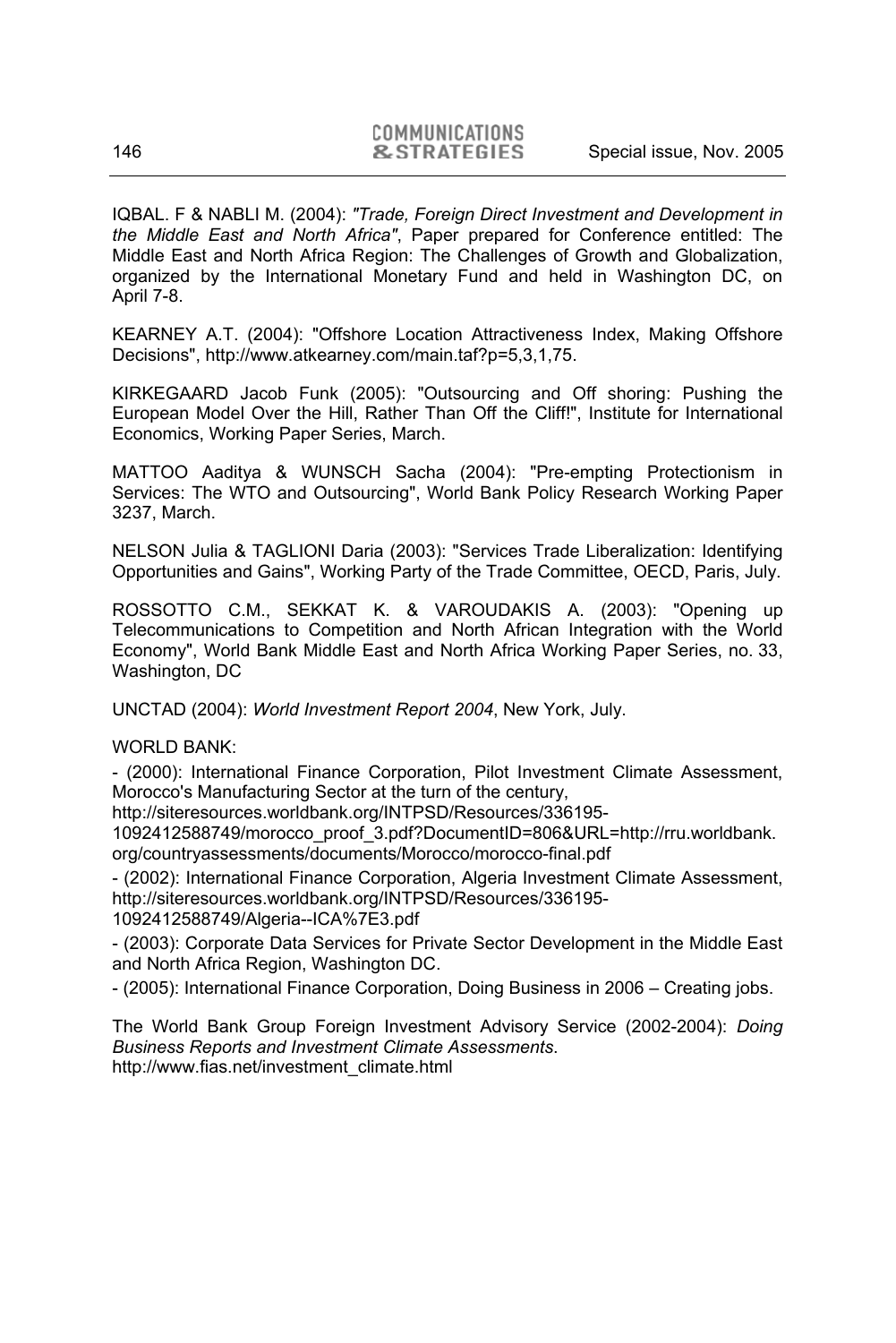|                                              | Algeria                                                                                                                                                                                                               | Egypt                                                                                                                                                                                                                              | Morocco                                                                                                                                                                                          | Tunisia                                                                                                                                                                                                                                        |
|----------------------------------------------|-----------------------------------------------------------------------------------------------------------------------------------------------------------------------------------------------------------------------|------------------------------------------------------------------------------------------------------------------------------------------------------------------------------------------------------------------------------------|--------------------------------------------------------------------------------------------------------------------------------------------------------------------------------------------------|------------------------------------------------------------------------------------------------------------------------------------------------------------------------------------------------------------------------------------------------|
|                                              | Sector liberalization<br>started in 2000.                                                                                                                                                                             | Sector liberalization<br>started in 1999.                                                                                                                                                                                          | Sector liberalization<br>started in 1996.                                                                                                                                                        | Sector liberalization<br>started in 1997 with<br>signature of the WTO<br>service agreement.                                                                                                                                                    |
|                                              | The PSTN segment is a<br>duopoly (a second license<br>awarded in 2005) with<br>household mainline<br>penetration of 49% (2005).                                                                                       |                                                                                                                                                                                                                                    | The PSTN segment was a<br>monopoly with a house-<br>hold mainline penetration<br>of 16% until 2005, when<br>two new telecommunic-<br>ations licenses changed<br>made it to fully<br>competitive. | The PSTN segment is a<br>monopoly with a house-<br>hold mainline penetration<br>of 38% (2005).                                                                                                                                                 |
|                                              | The cellular segment is<br>fully competitive, with<br>three operators and a<br>mobile penetration of 15%<br>(2005).                                                                                                   |                                                                                                                                                                                                                                    | The cellular segment is a<br>duopoly, with a mobile<br>penetration of 31% (2005)                                                                                                                 | The cellular segment is a<br>duopoly, with a mobile<br>penetration of 37% (2005)                                                                                                                                                               |
| Competitive Telecommunication Infrastructure | The internet segment is<br>fully competitive with a<br>density of 1.5% (2004).<br>Internet bandwidth grew<br>from 2 Mbps in 2000, to<br>189 Mbps by the end of<br>2003. It is projected to<br>reach 877 Mbps by 2008. |                                                                                                                                                                                                                                    | The Internet segment is<br>fully competitive with a<br>density of 1.7%.<br>International bandwidth<br>was 712 Mbps in 2004.                                                                      | The internet segment is<br>fully competitive with a<br>density of 4.4% (2005).<br>International bandwidth<br>grew from 8 Mbps in 1998<br>to 110 Mbps in 2002 and<br>is expected to reach 726<br>Mbps by 2007.                                  |
|                                              | The Datacomm segment<br>is fully competitive.                                                                                                                                                                         | The PSTN segment is a<br>monopoly with a<br>household mainline<br>penetration of 58% (2005).                                                                                                                                       | The Datacomm segment<br>is fully competitive.                                                                                                                                                    | The Datacomm segment<br>was opened to competition<br>beginning of 2004, with a<br>duopoly guaranteed till<br>2005.                                                                                                                             |
|                                              | In 2005 a broadband<br>initiative was launched<br>offering competitively<br>priced packages of PCs<br>and broadband connec-<br>tions for households and<br>small businesses.                                          | The cellular segment is a<br>duopoly, with a mobile<br>penetration of 11% (2005)                                                                                                                                                   |                                                                                                                                                                                                  | The telecommunications<br>network is modern and<br>shows falling communic-<br>ations costs: 2003 saw a<br>50% decrease in prices of<br>data transmission serv-<br>ices, leased lines, numeric<br>network and of the<br>asymmetric termination. |
|                                              | Real Estate is scarce and<br>prices are high.                                                                                                                                                                         | The internet segment is<br>fully competitive with a<br>density of 3.4% (2005).<br>International bandwidth<br>has grown from 20 Mbps<br>in 1999 to 1,148 Mbps by<br>end of 2003 and is<br>projected to reach 3,744<br>Mbps in 2008. |                                                                                                                                                                                                  | Local real estate prices<br>are low.                                                                                                                                                                                                           |
|                                              | IT facilities are under<br>construction (Sidi<br>Abdhallah Cyber park) on<br>the outskirts of Algiers.                                                                                                                | IT facilities and tax free<br>zones (Smart Village) are<br>established for IT and<br>communications firms.                                                                                                                         | IT infrastructure with wired<br>buildings (Casa<br>Technopark), is available<br>for the private sector.                                                                                          | IT facilities exist<br>(Technopole Ariana and<br>the Technological City) in<br>the outskirts of Tunis.                                                                                                                                         |

### **Annex: Determinants of offshoring in four North African countries**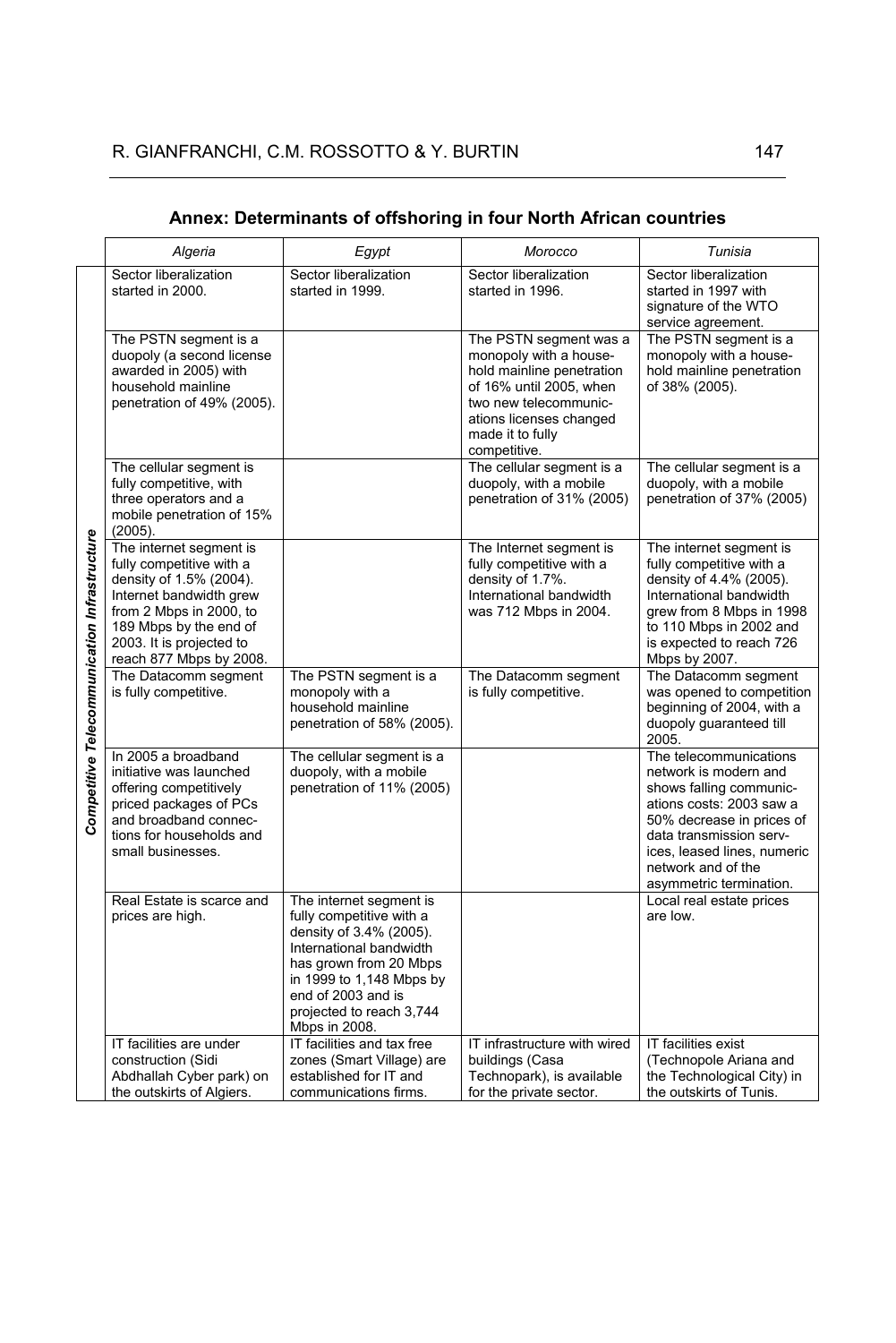# COMMUNICATIONS<br>
Externance In Special issue, Nov. 2005

|                                    | Algeria                                                                                                                                                                                  | Egypt                                                                                                                                                                                                                                                                  | Morocco                                                                                                                                                                                                                                                              | Tunisia                                                                                                                                                                                                                                                                                          |
|------------------------------------|------------------------------------------------------------------------------------------------------------------------------------------------------------------------------------------|------------------------------------------------------------------------------------------------------------------------------------------------------------------------------------------------------------------------------------------------------------------------|----------------------------------------------------------------------------------------------------------------------------------------------------------------------------------------------------------------------------------------------------------------------|--------------------------------------------------------------------------------------------------------------------------------------------------------------------------------------------------------------------------------------------------------------------------------------------------|
| Skilled low-cost Workforce         | Algeria has a large pool of<br>bilingual (Arabic, French)<br>technical graduates<br>(especially engineering<br>and chemistry related to<br>the hydrocarbon industry's<br>importance).    | With a population of more<br>than 70 million, 20% of<br>which is attending different<br>stages of Education, Egypt<br>produces over 265,000<br>university graduates of<br>which 16,000 graduate                                                                        |                                                                                                                                                                                                                                                                      | Multilingual (Arabic,<br>French, English, Italian)<br>graduate availability and<br>motivation (approximately<br>5%"turn over").                                                                                                                                                                  |
|                                    |                                                                                                                                                                                          | from technical universities<br>each year. 30,000 of the<br>graduates each year are<br>either bilingual or<br>multilingual (English,<br>Arabic, German, French,<br>Spanish, and Italian), at<br>54% of the cost of a US<br>inbound voice-based<br>customer care agent.  | The national agency for<br>employment promotion<br>(ANAPEC) facilitates<br>employment searches for<br>service centers through<br>access to human resour-<br>ces database, candidates'<br>pre-selection, etc.) and<br>support measures<br>(apprenticeship contracts). | A system facilitating<br>graduate employment has<br>been set up through a<br>network of employment<br>agencies and a web site.<br>The national employment<br>and independent work<br>agency (ANEPI) support<br>service centers entrepr-<br>eneurs in their employ-<br>ment and training process  |
|                                    |                                                                                                                                                                                          |                                                                                                                                                                                                                                                                        |                                                                                                                                                                                                                                                                      | 100% exemption for 5<br>years from social contrib-<br>utions when employing<br>newly graduated (bac+2)<br>staff and of 50% for empl-<br>oyment of a second and<br>third team of employees<br>for firms' production<br>cycles.                                                                    |
|                                    |                                                                                                                                                                                          | Subsidies are available to<br>customer care specialists<br>such as contact center<br>agent training at recogn-<br>ized educational institutes<br>throughout Egypt.                                                                                                     |                                                                                                                                                                                                                                                                      | Subsidies are available<br>(FIAP, PROFANOC) for<br>setting up training progr-<br>ammes. The national<br>office for professional<br>training and employment<br>promotion (OFPPT)<br>adopted training policies<br>focused on tele-services<br>and partial reimbursement<br>(up to 90%) of training |
| Flexible Labour Market Regulations | The Algerian Labour<br>market is regulated by the<br>decree no 96-21 of July<br>1996 completing the Law<br>90-11 of April 21st, 1990<br>on general working<br>conditions.                | The Egyptian labour<br>market is regulated by the<br>new unified Labour Law<br>No. 12 for 2003. The new<br>law aims at increasing the<br>private sector involvement<br>and at the same time ach-<br>ieving a balance between<br>employees' and empl-<br>oyers' rights. | Labour market regulations<br>allow night shifts and<br>week-end employment<br>without significant salary<br>premiums and grant large<br>flexibility to work shifts.                                                                                                  | Salaries are lower than<br>main competitors and<br>social legislation flexible<br>with three weeks annual<br>vacation, night or weekend<br>work without overtime.<br>non-limitation of overtime<br>and total flexibility to meet<br>high-demand periods.                                         |
|                                    | The unemployment rate is<br>estimated at 25.4% (down<br>from 30% in 2000), the<br>monthly national minimum<br>wage of 105\$ (2003) and<br>the legal weekly work<br>duration is 38 hours. | The unemployment rate is<br>estimated at 11% (2004),<br>the monthly national<br>minimum wage at 81\$<br>(2003) and the legal<br>weekly work duration is 35<br>hours.                                                                                                   | The unemployment rate,<br>estimated at 20% in 2001,<br>decreased to 11.3% in<br>2005, the monthly national<br>minimum wage for the<br>industrial sector is USD<br>180 (2003) and the legal<br>weekly work duration is 48<br>hours.                                   | The unemployment rate<br>was estimated at 13.8% in<br>2004, the monthly national<br>minimum wage for the<br>industrial sector at USD<br>147.43 and USD 4.45<br>daily for agricultural sector<br>(2003) and the legal<br>weekly work duration is 48<br>hours.                                     |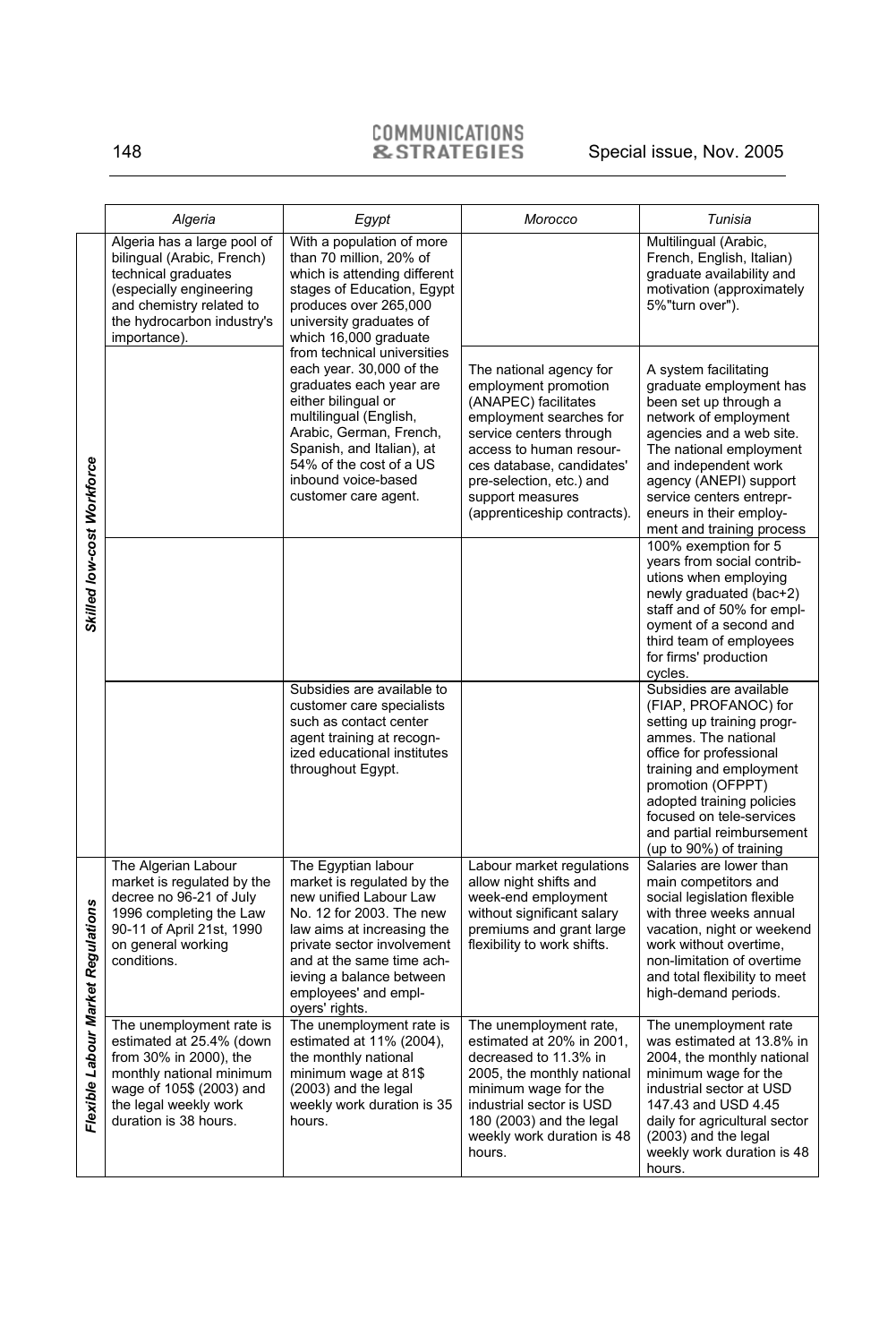#### R. GIANFRANCHI, C.M. ROSSOTTO & Y. BURTIN 149

|                                          | Algeria                                                                                                                                                                                                                                                                                                                 | Egypt                                                                                                                                                                                                                                                                                                                                                            | Morocco                                                                                                                                                                                                                                                                               | Tunisia                                                                                                                                                                                                                                                         |
|------------------------------------------|-------------------------------------------------------------------------------------------------------------------------------------------------------------------------------------------------------------------------------------------------------------------------------------------------------------------------|------------------------------------------------------------------------------------------------------------------------------------------------------------------------------------------------------------------------------------------------------------------------------------------------------------------------------------------------------------------|---------------------------------------------------------------------------------------------------------------------------------------------------------------------------------------------------------------------------------------------------------------------------------------|-----------------------------------------------------------------------------------------------------------------------------------------------------------------------------------------------------------------------------------------------------------------|
|                                          | Full tax exemption for<br>specific sectors and<br>equipments for new<br>enterprises. Additional tax<br>breaks are granted to<br>newly installed companies<br>for the first 5 years of<br>operation.                                                                                                                     | Tax breaks for 5 to 10<br>Full tax exemption for the<br>first five years on export<br>years from the existing<br>40% current corporate<br>revenues and 50%<br>levy for set up of contact<br>exemption beyond that.<br>centers.                                                                                                                                   |                                                                                                                                                                                                                                                                                       | Full tax exemption for<br>export revenues for 10<br>years and 50% as of the<br>11th year. Investment is<br>tax free for nationals and<br>foreigners in all fully<br>exporting activities and<br>quasi-fully free for partially<br>exporting activities.         |
|                                          | Custom duties have<br>Free trade zones for<br>decreased since 2002 and<br>companies to establish<br>are differentiated on a 4-<br>operations, which<br>quarantee a tax-free<br>level scale (0, 5, 15 et<br>period as mentioned<br>30%), depending on the<br>degree of transformation<br>above.<br>of imported products. |                                                                                                                                                                                                                                                                                                                                                                  | VAT exemption on real<br>estate goods and export<br>services, free capital<br>transfer, custom<br>exemptions for some<br>equipment coming from<br>the EU, while the custom<br>tax on IT goods is reduced<br>to 2,5%.                                                                  | Income and custom tax<br>exemptions for equipment<br>purchase and supplies<br>targeted to export.                                                                                                                                                               |
| <b>Business &amp; Investment Climate</b> | All foreign investors can<br>hold up to 100% of total<br>project capital without<br>authorizations required<br>and can repatriate benefits<br>and revenues from<br>transfer of invested capital<br>including the value-added<br>generated by the<br>investment.                                                         | The government is<br>working on customizing<br>incentive packages to<br>cater for call center<br>investor requirements.<br>Incentives include reduced<br>infrastructure costs that<br>reach 50% of the original<br>price, subsidized training,<br>heavily discounted<br>facilities at the Smart<br>Village; and constant<br>logistical and political<br>support. | One stop-shop investment<br>facilitation agencies<br>connected to regional<br>investment centers<br>facilitate the administrative<br>procedures for enterprises<br>creation and operation.<br>Support to start-up is<br>supported by programs in<br>partnership with EU<br>countries. | All foreign investor can<br>hold up to 100% of total<br>project capital without<br>authorizations required<br>and can repatriate benefits<br>and revenues from<br>transfer of invested capital<br>including the value-added<br>generated by the<br>investment.  |
|                                          | ANDI promotes and<br>supports national and<br>international investors,<br>facilitating administrative<br>procedures and granting<br>fiscal and quasi-fiscal<br>exemptions and tax reduc-<br>tions. One-stop-shops<br>facilitating enterprise set<br>up are being currently set<br>up in each region.                    |                                                                                                                                                                                                                                                                                                                                                                  | A government observatory<br>is responsible for<br>identifying and correcting<br>sector weaknesses in<br>human resources avail-<br>ability, reception and<br>telecom infrastructures, to<br>improve the competitive<br>environment of the service<br>center industry.                  | The national investment<br>promotion agency (FIPA)<br>simplifies administrative<br>procedures for new bus-<br>iness creation and the<br>Agency for Industrial<br>promotion facilitates<br>enterprise registration<br>process with a one-stop<br>shop procedure. |
|                                          |                                                                                                                                                                                                                                                                                                                         |                                                                                                                                                                                                                                                                                                                                                                  |                                                                                                                                                                                                                                                                                       | Start-up companies have<br>the possibility to raise<br>capital through a newborn<br>venture-capital market<br>(Tuninvest-Siparex).                                                                                                                              |

Note: Household mainlines penetration is measured by dividing the residential mainlines by the number of households in each country

*Sources: World Bank Investment Climate Assessments, Banque Libano-francaise database, International Labour Organization, Arab Advisors Reports, ANIMA- Réseau Euro-Mediterranéen des Agences de promotion des Investissements.*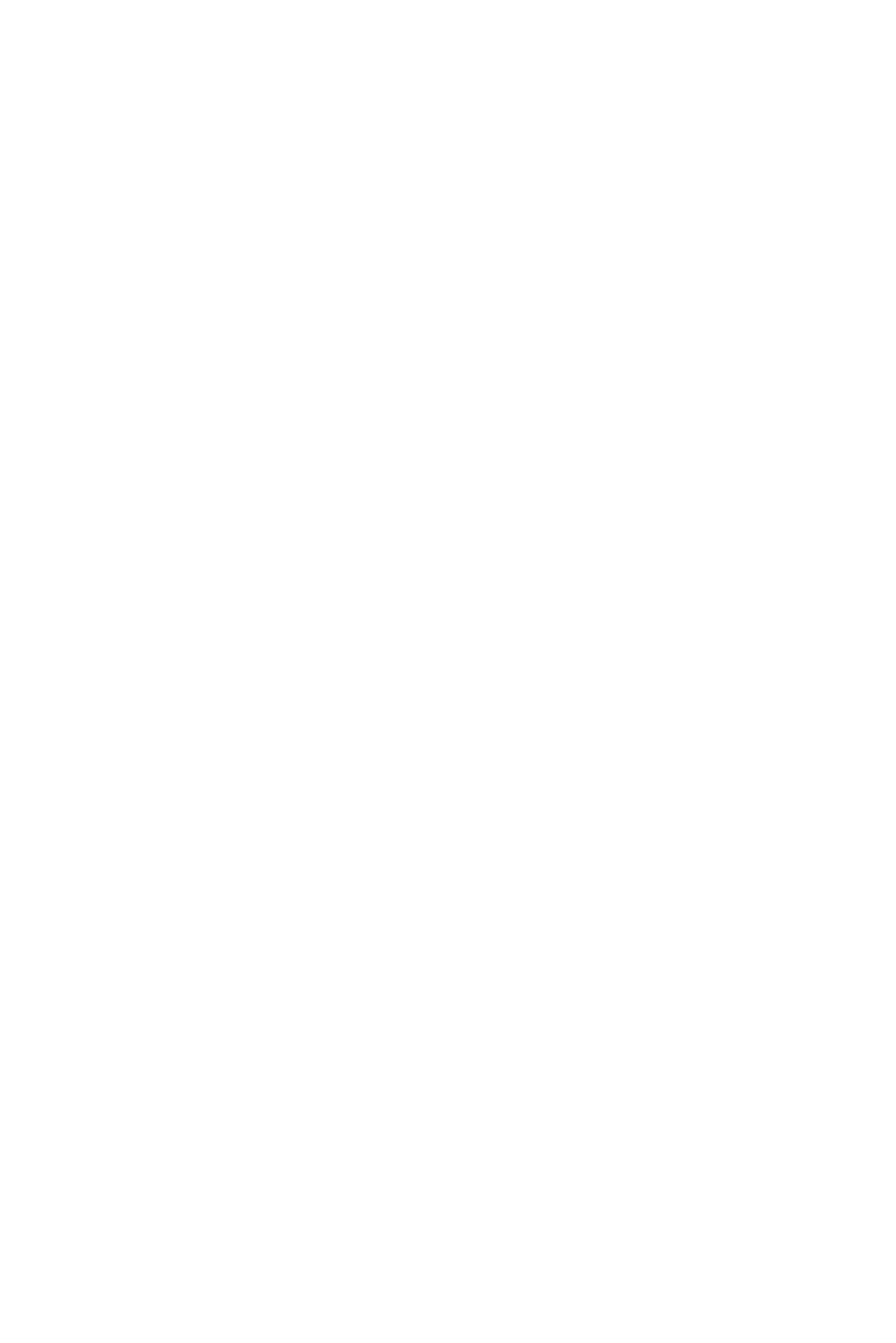## **Through the Looking Glass: Civil Society Participation in the WSIS and the Dynamics between Online/Offline Interaction**

#### **Bart CAMMAERTS**

London School of Economics and Political Science

*Abstract:* Struggles for social change have become much more complex and need to be fought on several fronts at the same time, on a local, a national, as well as on an international stage. In this paper the focus will be the international level and, more specifically, the tensions and lessons that can be learned from civil society involvement in (formal) multi-stakeholder processes. The case concerned here is the UN World Summit on the Information Society (WSIS) and its preparatory process. The paper will critically assess the summit in terms of outcomes and process from a civil society perspective and the role of the internet in that process. To do this, some of the results of a worldwide survey on civil society participation will be considered and will provide an indicative picture of the way in which civil society players perceive the implementation of participatory discourses within a context that goes beyond the nation state and the use of the internet in that respect. Furthermore, this will be complemented by an in-depth analysis of the internet governance caucus and their mailing list. The survey reveals that some believe the glass to be half-full, others half-empty, while some even think that it is totally empty. In many ways this debate can be related to the difference between 'what ought to be', paraphrasing Gramsci, and 'what is possible'. This tension between utopia and realism also exists within civil society. A continuum can be observed, going from those that think a lot has already been achieved to those that feel (much) more needs to be done. *Key words:* WSIS, Civil Society, multi-stakeholderism, Internet, Internet governance

rocesses of social and political change have become as complex and dynamic as our mosaique societies themselves. Current movements towards social change, such as the alternative globalisation Processes of social and political change have become as complex and dynamic as our mosaique societies themselves. Current movements towards social change, such as the alternative globalisation movement, gathering at the Wo trying to influence the World Summit on the Information Society (WSIS), are highly diverse and embrace local grass-root organisations from all over the world, as well as regional umbrella organisations and transnational networks of organisations. Although the internet has increased the connectedness and networking-capacities of these movements, the question of impact remains problematic. The broad diversity of civil society organisations, activists, and sometimes even political parties adopt a wide variety of strategies. Some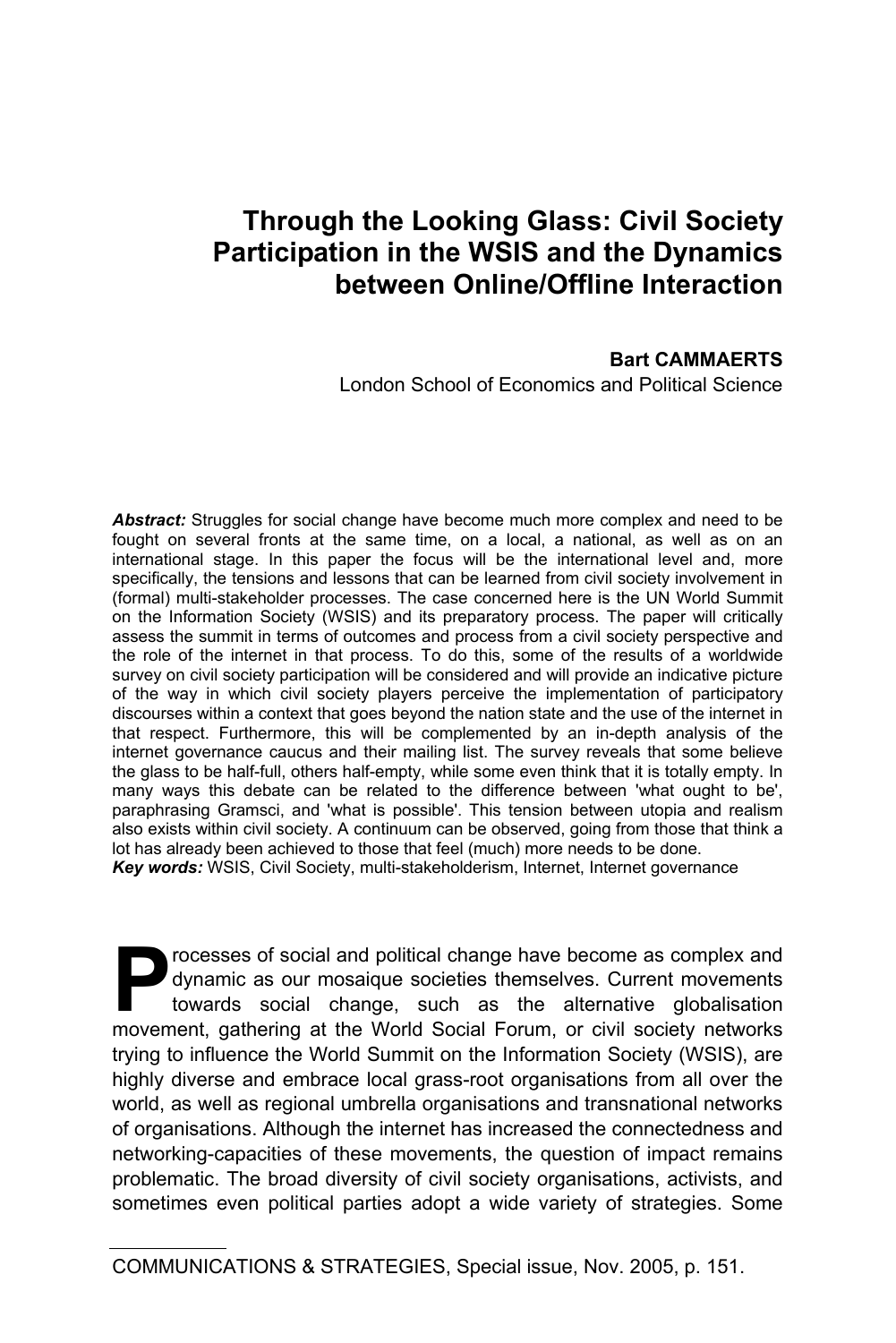prefer strategies of direct action and do not see any benefit in a dialogue with the formal political world, focusing instead on changing values, behaviours and attitudes. Others focus on lobbying, doing the 'dirty' work of actually negotiating and voice the aspirations, and sometimes utopian goals, from the bottom-up to the formal political level of governance. Finally there are those who combine both strategies by taking direct action while also mediating in translating sentiments and passions from an informal political sphere to a formal one. (CAMMAERTS, 2005)

Governance is increasingly no longer solely the prerogative of Nation States. Although they remain powerful players, international organisations and institutions, treaties, the increased globalisation of the economy and of communication have slowly eroded the sovereignty of States (ROSENAU, 1990; HELD *et al*., 1999). States have, to a large extent lost or given away depending on the way you look at it - their grip and control over the economy, especially over trade and global finance, but also over telecommunication. Communication is now firmly a commodity, almost totally stripped from its public good heritage. This is most felt by developing countries, but due to the multiplication of channels; the internet, fixed telephony, mobile telephones, cable subscription, and despite the promises that accompanied privatisation, communication and media costs have increased considerably for average families in the developed world as well. Hence, the increasing discourses regarding the digital divide, both from a global perspective and a national one (NULENS *et al*., 2001; CAMMAERTS *et al*., 2003).

There is an inherent inconsistency when governments and international organisations on the one hand allow a very oligopolistic market to rule communication and, on the other hand, adopt a discourse that the digital divide has to be bridged, without having the means to actually do something about it. Social and development policy often has many other more important priorities. The WSIS is no exception in this regard. There is much talk about a digital divide fund, but no funds to back it up (ITU, 2003a, 2003b).

In a bid to strengthen the legitimacy of policy initiatives beyond the nation state the WSIS was presented as an experiment in multi-stakeholderism, where the participation of civil society would be promoted, taking into account the views of those organisations that mediate between the 'bottoms' and the 'ups'. As was to be expected, many were left frustrated and felt betrayed after WSIS1 in Geneva. The discourses of 'full' participation and involvement created high expectations amongst many CS-players on which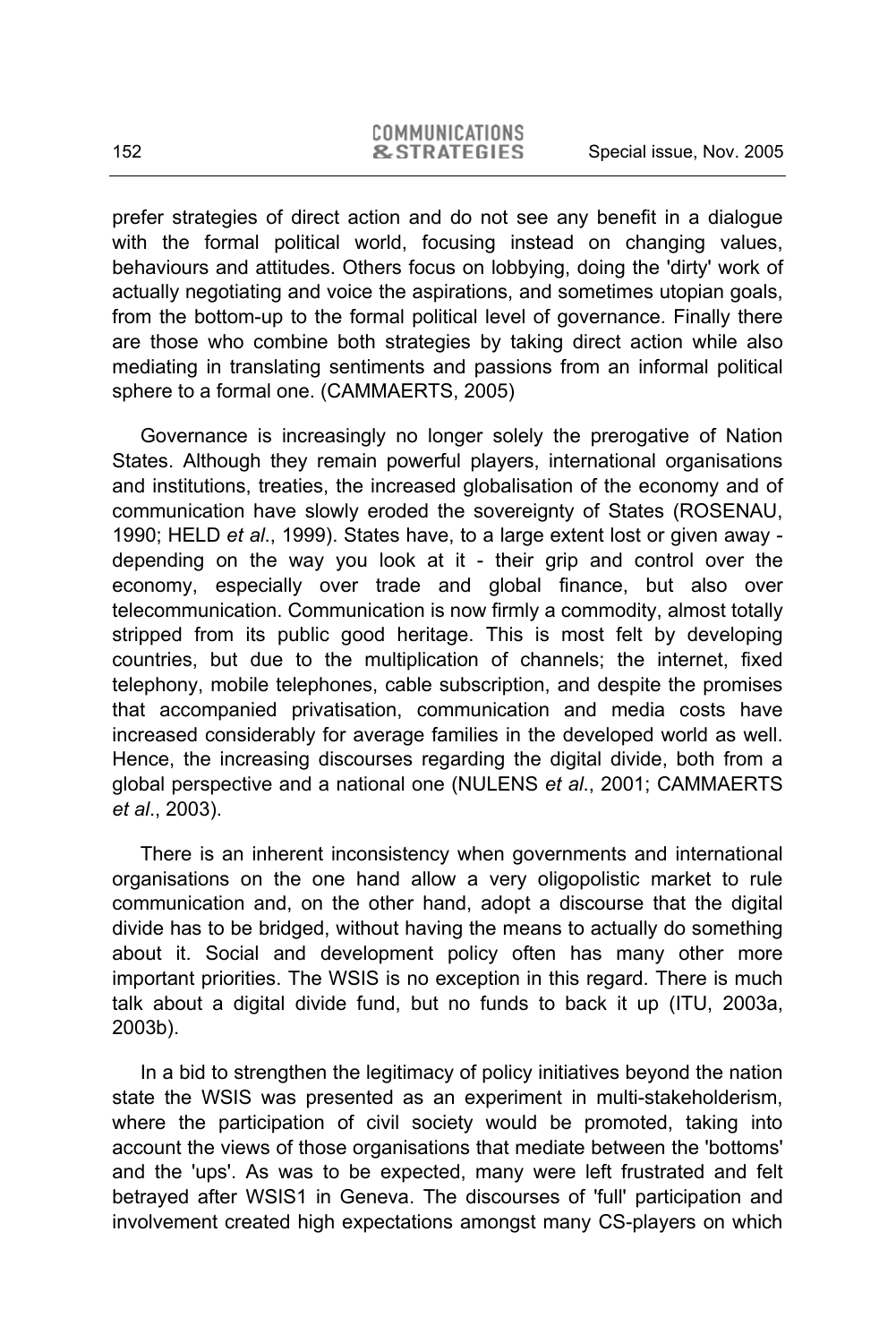the ITU and powerful Nation States could, or would not deliver. Some States were seen to bend the rules (KLEINWÄCHTER, 2004), but in terms of real impact of civil society discourses on the declaration and especially on the action-plan the assessment was very bleak (see FÜCKS, 2003; DANY, 2004; Ó'SIOCHRÚ, 2004). From these latter perspectives the glass was half empty or even downright empty.

In this primarily empirical paper, it will be argued that this metaphor has to be diversified into different glasses, some of which are empty - no compromise, others half empty - bad compromise, and again others half fullsymbolising a 'good' compromise. Some players will only be satisfied with a full glass, of which there are very few, others smell victory with a good compromise and there are also CS-players who spin a bad compromise into a big step for mankind.

A worldwide survey assessing civil society participation in the WSIS maps these different positions, especially in the open questions, which allow for a qualitative analysis of the polarisation within civil society when evaluating the WSIS1. The survey also shows the increasing importance of the internet for intra-movement networking, gaining access to documents and information. From the qualitative analysis the issue of time, and thus resources, also emerges. Involvement in multi-stakeholder policy-processes requires commitment of funds for travelling, attending meetings, time to be active on mailing lists, consult local or transnational constituencies, write resolutions, and the nitty gritty of lobbying and bargaining. This also partly explains the disappointment of many in the process. Many of the aims and goals of civil society did not make it to the final declaration in Geneva, which prompted the civil society caucus to write an alternative declaration, stating its position and thereby criticising the official declaration deemed overly geared towards solving social problems through facilitating the market and trade (WSIS Civil Society Plenary, 2003).

If we, however, consider the specific issue of internet governance, a contentious issue that was postponed at WSIS1, a more shaded picture emerges regarding multi-stakeholderism and the impact or influence of civil society. The mailing list of the civil society IG-caucus was analysed, allowing us to determine where participants are located, who is active within this debate and how active the mailing list was. A number of questions were sent to the most active participants in the mailing list to evaluate the use of the internet in this process, as well as the process itself and their impact on it.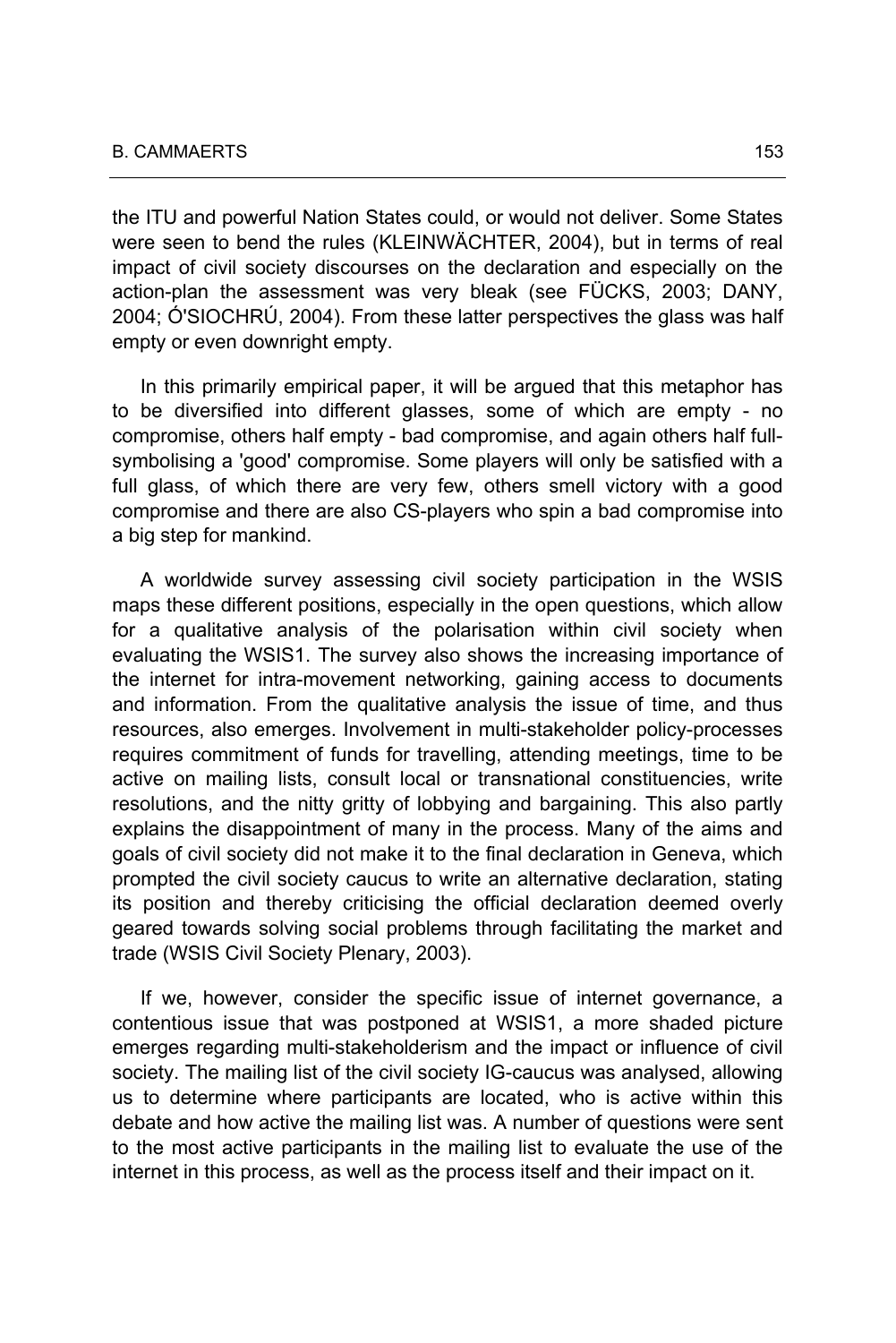This sub-case will allow us to depict a more complex interplay between the different players in multi-stakeholder processes and go beyond the polarisation of utopian and realist dispositions. Firstly, a short overview of the WSIS-discourses regarding participation of civil society will be given.

### **WSIS, multi-stakeholderism and civil society 'participation'**

In view of its longstanding partnership with NGOs, the UN considered the involvement and participation of civil society in the World Summit on the Information Society (WSIS) to be paramount. UN Resolution 56/183 encouraged:

"intergovernmental organisations, including international and regional institutions, non-governmental organisations, civil society and the private sector to contribute to, and actively participate in the intergovernmental preparatory process of the Summit and the Summit itself". (UN, 2001, p. 2)

In this regard, the Executive Secretariat of the WSIS created a Civil Society Division team that was told "to facilitate the full participation of civil society in the preparatory process leading up to the Summit" (emphasis added). The WSIS is also one of the first summits where ICTs are being used extensively to facilitate the interaction between the UN-institutions and civil society players. It is also the first world summit where civil society has been involved in the preparatory process from the very beginning and as such, a first step in putting the more participatory policy discourses into practice. In many ways the WSIS was presented as a model for the multistakeholder approach adopted by the UN.

International institutions are faced with a double challenge. On the one hand their own legitimacy is increasingly being questioned by large-scale protests and a lack of trust by citizens. On the other hand, the legitimacy of state players and their, often, representative democratic regimes, from which international organisations derive their legitimacy, is also in crisis, which is revealed by a number of phenomena including low voter turn-outs, declining interest in politics, and the rise of anti-democratic, populist and even postfascist movements. Institutions such as the EU and the UN are increasingly looking to civil society and business players in a bid to legitimise policies that can build on the broadest support possible from the different players involved in the complex game of multi-stakeholder governance.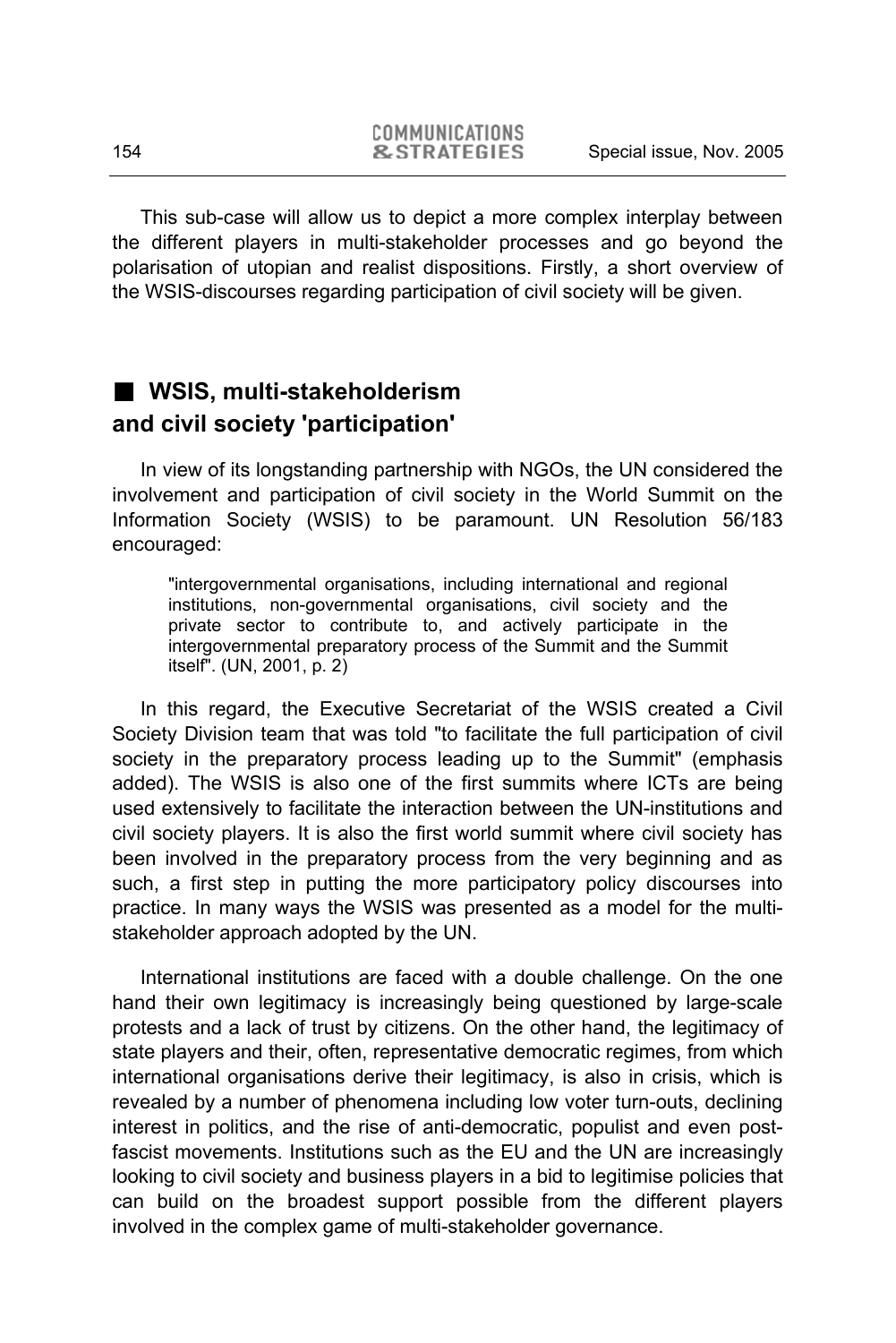HEMMATI (2002, p. 2) defines ideal-type multi-stakeholder processes as "Processes which aim to bring together all major stakeholders in a new form of communication, decision-finding (and possibly decision-making) on a particular issue". He also points to the importance of equity and accountability, as well as the need for the presence of democratic principles such as transparency and participation.

By putting an emphasis on equity, transparency and participation Hemmati links up with democratic theory where 'real' or 'full' participation is defined as a process where there is equity between all players involved and equal power to influence outcomes (PATEMAN, 1970, p. 70). Reality is, however, much messier, which explains why many theorists dealing with participation have introduced notions such as partial participation (PATEMAN, 1970, p. 71), manipulative participation (STRAUSS, 1998, p. 18), pseudo participation (VERBA, 1961, pp. 220-221) or fake participation. These gradations indicate the many subtle differences between enabling a player to potentially influence, but not to decide upon things - as Pateman conveys with partial participation, and giving a player the impression or feeling that s/he can influence and participate, without actually delivering - as Verba and Strauss capture with their respective notions.

Elsewhere the notion of participation and power relating to civil society involvement in the WSIS was already explored (CAMMAERTS & CARPENTIER, 2005). From that analysis it emerged that introducing the notion of (full) participation in the context of the WSIS and civil society involvement in the preparatory process was a bit over-optimistic. However, it was also concluded that power is a dynamic notion and is distributed amongst all players, albeit in an unequal way.

A complex interplay between generative and productive power mechanisms on the one hand, and repressive or restrictive power mechanisms on the other hand, could be observed, situated at both a microas well as macro level of analysis. Moreover, acts of resistance by the different players to both generative power and to repressive power were put to bear. Civil society 'participation' in policy processes beyond the nation state is flawed and – as the results of the survey explored below show contagious. However, this does not mean that the multi-stakeholder discourse should be reduced to mere rhetoric, as will, amongst others be shown by the internet governance case.

The first part of this paper explores the empirical results of a worldwide survey assessing the WSIS1 from a civil society perspective, as well as the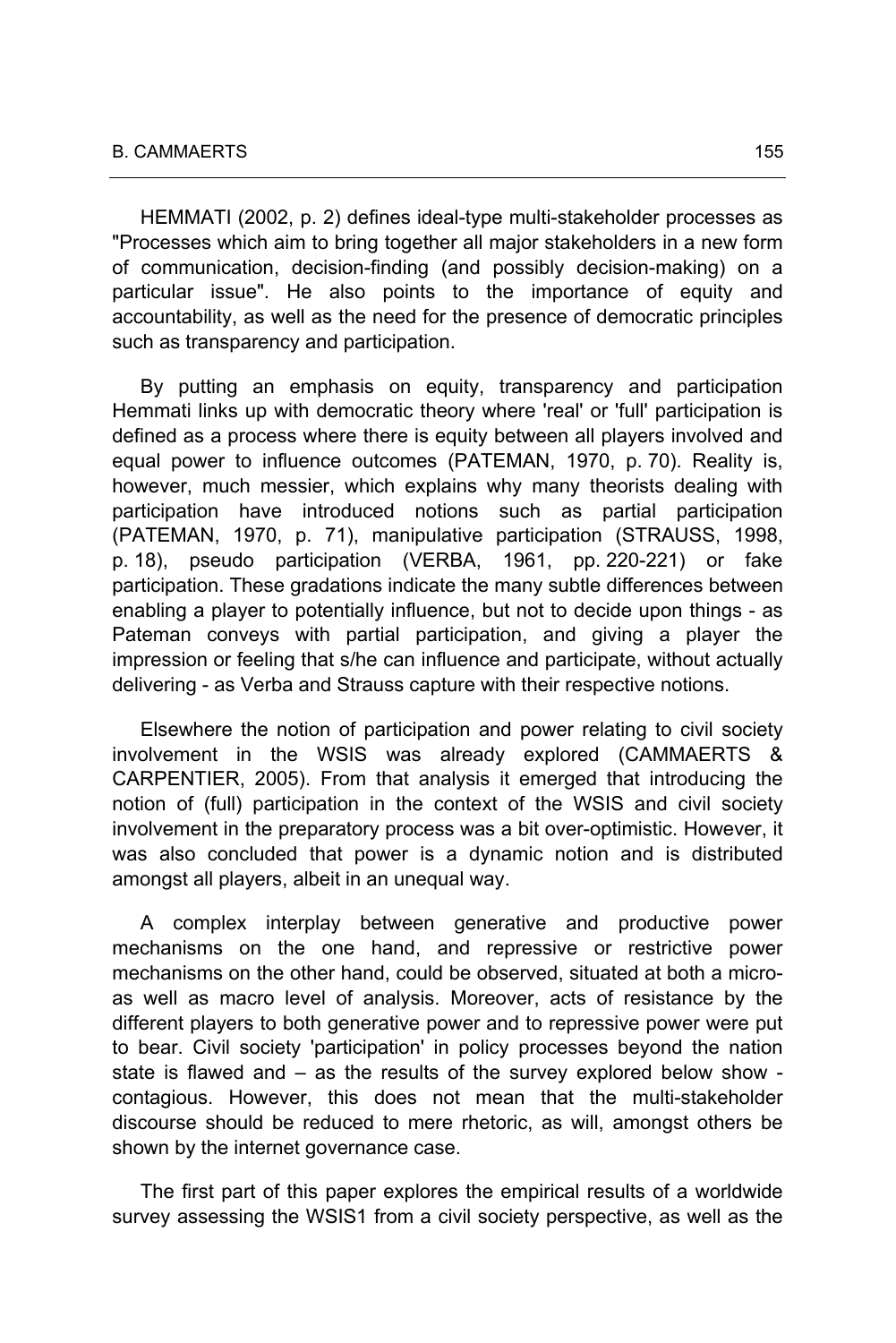use of the internet. The second empirical part will analyse the mailing list of the internet governance caucus and present the view of the more active participants in that mailing list regarding their impact on the process.

### **WSIS-phase1 evaluated**

In order to assess the WSIS multi-stakeholder process, the nature of civil society involvement, as well as to get to grips with the role of ICTs in that process, we can draw upon a survey that was conducted in May 2004. With regard to the results of the survey, a number of biases need to be taken into account. The response rate was rather low. Of those organisations that actually received the request to fill in the survey (N=522), 54 responded, representing a response-rate of 10.34%. Other biases relate to the regions where the civil society organisations (CSOs) are active, the type of organisation, and the degree of involvement within the WSIS-process. However, when these are taken into account, the sample of 54 organisations can be regarded as reasonably indicative (not statistically representative) of those civil society players that were fairly active within the WSIS-process.

In this section, the assessment of respondents regarding the outcome and the process as such will be considered. Moreover, attention will also go to the importance of civil society networking, use of the internet, intramovement tensions and the lack of resources experienced by some respondents.

#### **Civil society assessment**

Respondents were asked to evaluate the WSIS consultation process and the involvement of their organisation in that process. This resulted in very conflicting comments that represent the different positions outlined in the introduction. One respondent remarked*:* 

"I am very happy with the outcomes we succeeded in obtaining (…) Without our efforts, we faced the risk that youth would not have been mentioned in the documents" (R-3a, m).

Another stated that the consultation process was a "very good approach" (R-12a, f). Such comments represent the full glass perspective and can often be linked to whether the issue the respondent wanted to address has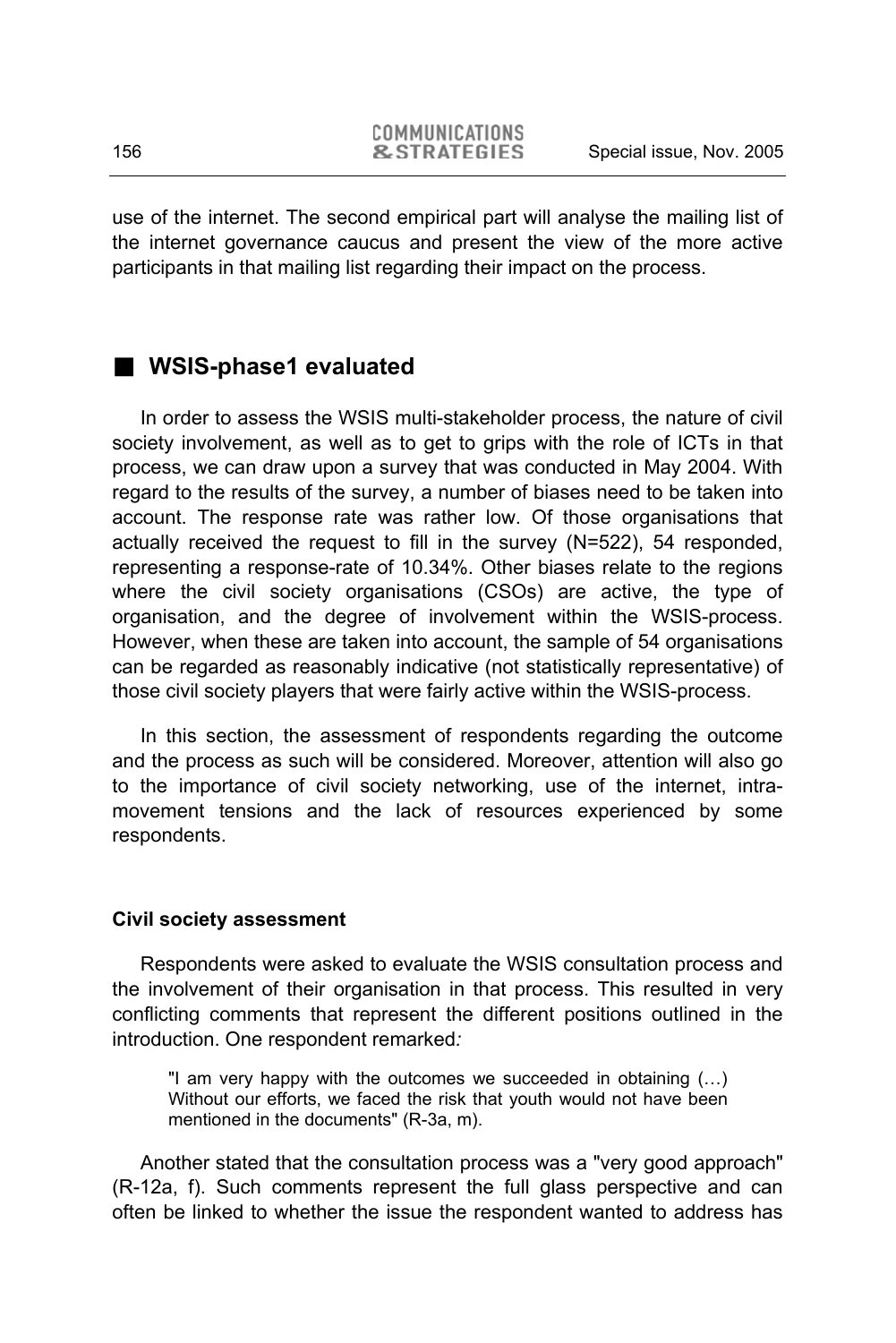been taken into account or not. Others were positive, but also realistic as to the outcomes: "Very significant effort leading to modest outcomes which we were content, although not ecstatic about" (R-48a, m), which can be related to the glass half full position.

However, not all respondents were so positive about the WSIS consultation process. Many were critical of the rhetoric regarding the socalled multi-stakeholder process:

"[The process} remained far behind the expressed innovative approach to the summit (process tri-partite); Civil Society in various regards was treated as a fig leaf" (R-26a, m)

or "The consultation process itself was largely a disaster, and Civil Society was not brought in as a "partner" in the way described by the ITU" (R-49a, f).

In line with these remarks, another respondent dismissed the dominance of states within the process, especially during the final stage of negotiations when finalising the declaration and action plan:

"Closed government working groups excluded us from what we had been informed would be open meetings for us to take part." (R-36a, m).

These statements indicate very much an empty glass or half-empty perspective being adopted by respondents.



**Figure 1: Was the WSIS a success?**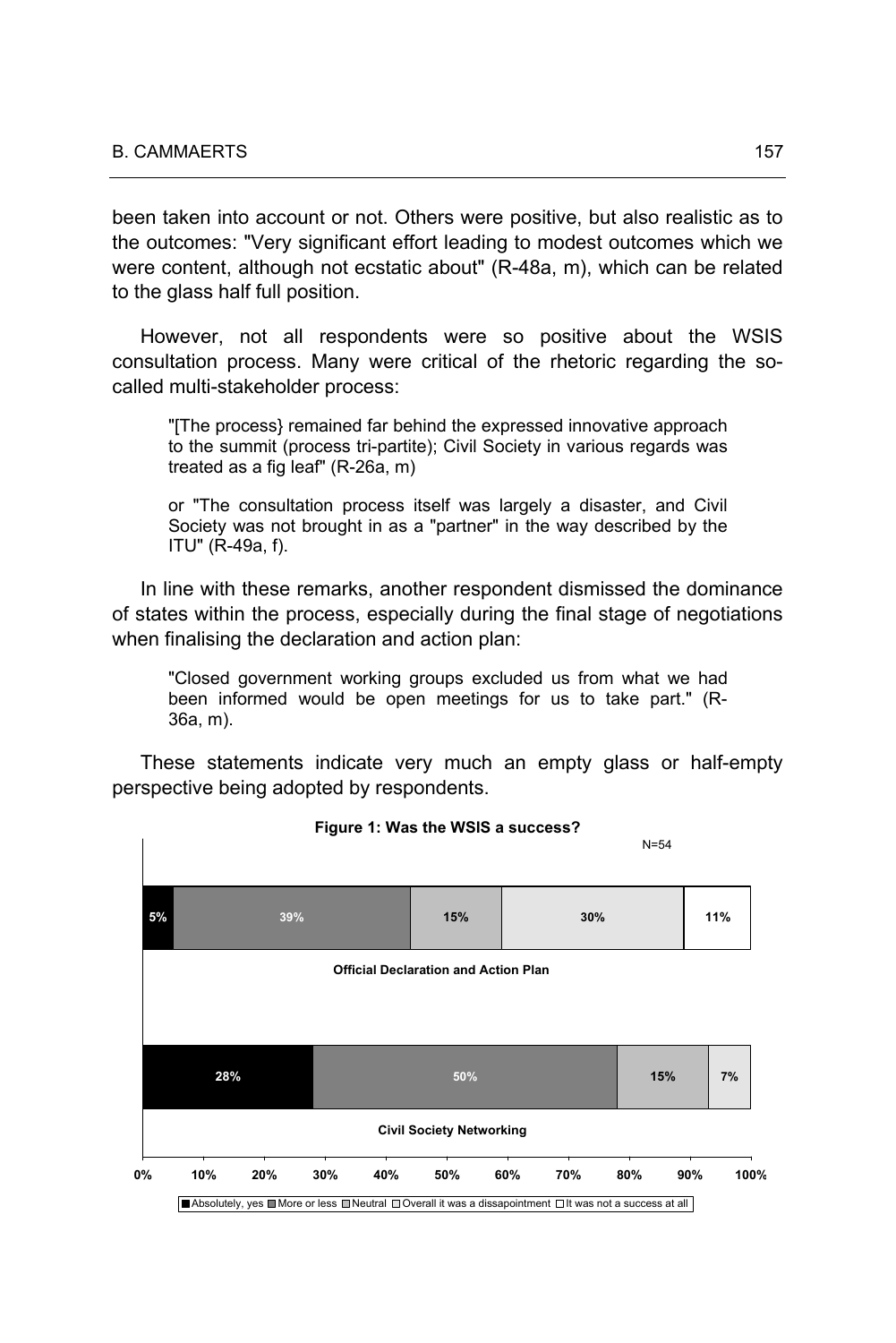Asked if the WSIS was a success in terms of the declaration and action plan, about 45% (N=24) of respondents answered "absolutely" or "more or less". About 40% (N=22) disagreed with that, which shows the disappointment amongst many CS-representatives, as well as a polarisation within civil society (see figure 1).

#### **Intra-networking**

Many more respondents are convinced that the real outcome of the WSIS was not so much the formal declaration, but the networking-efforts within the civil society caucus, as illustrated by this respondent noting that:

"Through meetings and the opportunity to engage in face to face discussions, as well as agree on a lot of points, we developed our contacts and had a more insightful view into the international politics and networks of civil society organisations' (R-3a, m).

Over 75% (N=42) of respondents agree (absolutely/more or less) with this statement (see figure 1).

For many CS-organisations WSIS also represented a learning experience, as this respondent pointed out:

"Being involved in the process, the way official documents stated, offered a fruitful occasion to discuss both issues of content (the issues at stakes) and procedure (civil society participation). Therefore a growing awareness of this aspect paralleled involvement in the process." (R-51a, f).

Other respo ndents referred to the alternative civil society declaration as the more important outcome of the Summit, not the official declaration:

"It was about as successful as we expected - not much in it. The real focus was the Civil Society Declaration."(R-16a, m).

#### **The internet**

The internet is becoming increasingly crucial to penetration of civil society networks and access to documents, to voting procedures and information. The internet was deemed particularly important in view of intra-movement networking. When asked about the nature of their networking practices with other organisations during the WSIS process, there was a considerable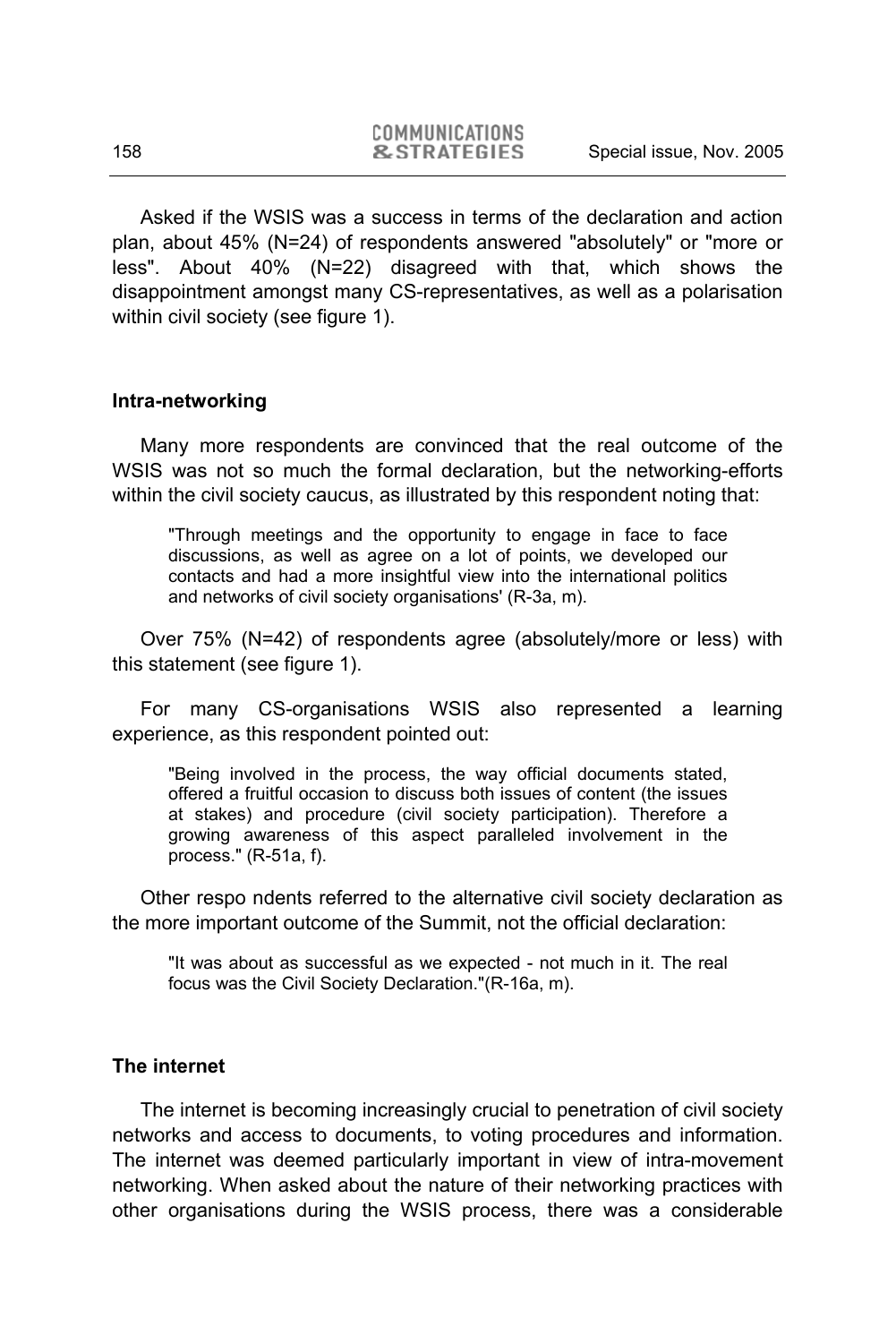difference between organisations that responded 'Yes' to internet contact as one means of networking and those who responded 'No' to this question (see table 1).

Organisations that do not network through the internet are (only) dependent on physical meetings and thus miss out on those networking opportunities for which internet access and capabilities are crucial. They are also often uninformed of the location and dates of those meetings. Organisations claiming not to use the internet for networking-purposes were not active in co-organising events with other organisations, nor did they (with one exception) co-sign or co-write documents with other organisations.

|                             |      | Co-signing<br>document | Co-organising<br>events | Joint meetings |
|-----------------------------|------|------------------------|-------------------------|----------------|
| Internet contact Yes (N=41) |      |                        |                         |                |
|                             | Yes  | 61% (N=25)             | 54% (N=22)              | 85% (N=35)     |
|                             | No.  | $39\%$ (N=16)          | 46% (N=19)              | 15% (N=6)      |
| Internet contact No (N=13)  |      |                        |                         |                |
|                             | Yesl | $8\%$ (N=1)            | 0%                      | 46% (N=6)      |
|                             | No   | $92\%$ (N=12)          | 100% (N=13)             | 54% (N=7)      |

**Table 1: Ways in which civil society organisations network** 

That a large majority of organisations using the internet to network were also active in (offline) joint meetings shows the real and persistent importance of face-to-face interaction in combination with electronic communication. About a third of respondents claim that the internet is crucial and only a very limited number of respondents suggested that face-to-face meetings are more important for networking than the internet.

#### **Table 2: Importance of the internet in terms of networking?**

|                                                               | % (N)         |
|---------------------------------------------------------------|---------------|
| It is essential, everything is done through the Internet      | $33\%$ (N=18) |
| The internet is very important, but so are face2face meetings | $61\%$ (N=33) |
| The face2face is much more important then the internet        | $6\%$ (N=3)   |
| Everything is done through face2face contacts                 | 0%            |

Moreover, a majority of respondents value the internet as much as faceto-face contacts. This confirms other research focusing on the interplay between online and offline (DIANI, 2001).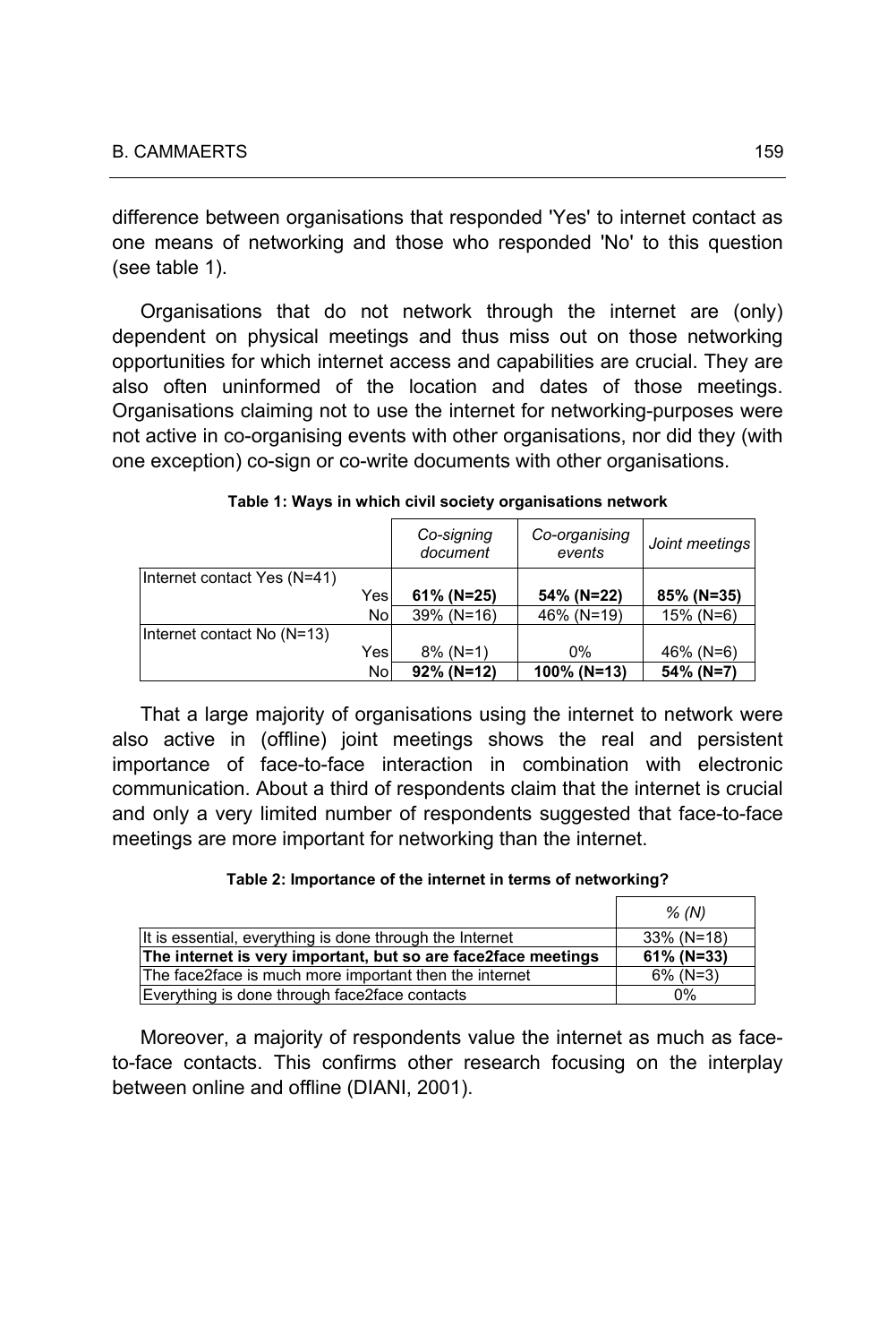#### **Intra-movement tensions and differences**

Civil society is not a singular player, nor is it conflict-free. The following quote illustrates this:

"[The WSIS] has already allowed organised groups to strengthen their links, as well as those who are new to familiarise themselves with these kinds of activities. However, we also think that a large part of civil society has disengaged from the process, specifically the most militant groups, as well as the new ones, leaving the 'professionals' of civil society to claim a central place in the movement." (R-50a, m translation by the author).

Another respondent made a similar remark relating to the power mechanisms within civil society and the pressure to strive for consensus and thus speak with one voice in an international setting, which tends to silence radical views:

"The mode of networking, which was guided largely by the more prominent NGOs, strove for consensus in a way that buried what may be considered productive dissent and disagreement within Civil Society." (R-49a, f).

|                                   | Total             | West-<br>Europe | East-      | North-         | Latin<br>Europe America America | Southern-<br><b>SSAfrica</b> | Arab<br>World | Asia           |           | Oceania Unknown |
|-----------------------------------|-------------------|-----------------|------------|----------------|---------------------------------|------------------------------|---------------|----------------|-----------|-----------------|
| # of $CSO-$<br>participants       | 3205<br>$(100\%)$ | 1977<br>(62%)   | 26<br>(1%) | 599<br>(19%)   | 86<br>(3%)                      | 204<br>(6%)                  | 165<br>(5%)   | 138<br>(4%)    | 4<br>(1%) | 6<br>$(1\%)$    |
| #of CSO                           | 462<br>$100\%$    | 208<br>(45%)    | 8<br>(2%)  | 85<br>(18%)    | 32<br>(7%)                      | 54<br>(6%)                   | 35<br>(5%)    | 33<br>(4%)     | 3<br>(1%) | 4<br>$(1\%)$    |
| Average #<br>Participants/<br>CSO | 6,9               | $9,5/7,1$ (*)   | 3,3        | 7,0            | 2,8                             | $3,7/3$ (**)                 | 4,7           | 4,1            | 1,0       |                 |
| Median #<br>Participant/<br>CSO   | 2                 | 3               | 3          | $\overline{2}$ | $\overline{2}$                  |                              | 3             | $\overline{2}$ |           |                 |

**Table 3: Average # of participants per CSO for WSIS-03 in Geneva** 

'\*) World Electronic Media Forum, based in Switzerland, does skew the results for Europe considerably, as it had 507 participants at the WSIS2003. For the average number of participants we made the calculations with WEMF included and excluded.

(\*\*) APC, transnational but officially based in South Africa, does skew the results of Africa as it had 47 participants to WSIS-1. For the average number of participants calculations with and without APC were made.

#### *Source: CAMMAERTS & CARPENTIER, 2005*

This dominance of organisations from the Northern hemisphere showing in a quantitative analysis of the ITU attendance-lists, is also problematic in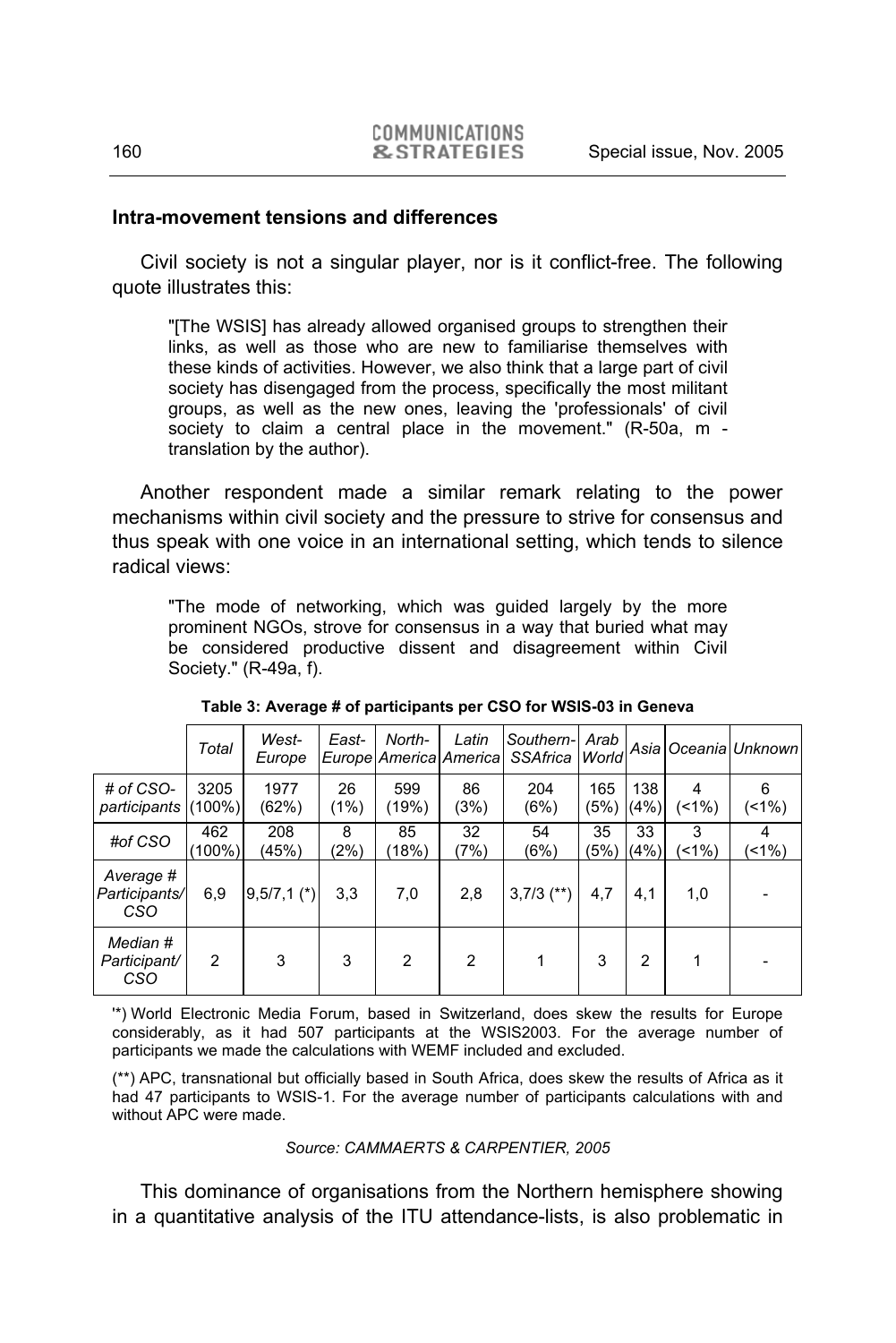this regard (see table 3). Some 80% (N=2602) of participants to the WSIS– Phase1 and about 65% (N=301) of organisations present in Geneva, resided in Europe and/or North America. CSO from developed countries are also able to send larger delegations as the average number of participants per CSO indicates.

#### **Time and resources**

Finally a number of respondents complained about a lack of resources to attend and to follow up a time and money consuming processes such as the WSIS*:* 

"We shall continue to monitor WSIS and take action as appropriate, but as an organisation with limited resources, we will measure our participation against how much impact we feel we can make, and/or what contribution it will bring to the WSIS." (R-32a, f)

and also: "We joined the process late as we did not have the resources to join in earlier." (R-41a, m).

If we consider the results from the quantitative analysis of the ITU attendance-lists (cf. table 3), it becomes apparent that organisations from the Northern Hemisphere dominate, especially in view of the average number of participants per organisation. The fact that Geneva is one of the most expensive cities in Europe in terms of accommodation and cost of living, and that travel-costs from poorer regions in the world are generally speaking considerably higher, might also explain why participants and organisations from these regions are substantially under-represented, despite (minor) efforts to alleviate this.

#### ■ Internet governance and civil society internet-use

The results of the assessment above indicate that the participatory discourses adopted by the UN and ITU are flawed. Firstly, many respondents feel disappointed with the end-result and the limited impact they had on it. Secondly, there are also issues of exclusion relating to the resources needed to be involved and the dominance of professional NGOs. The use of the internet in policy-processes has to be analysed on two levels: the formal level, where it facilitates access to the process, but not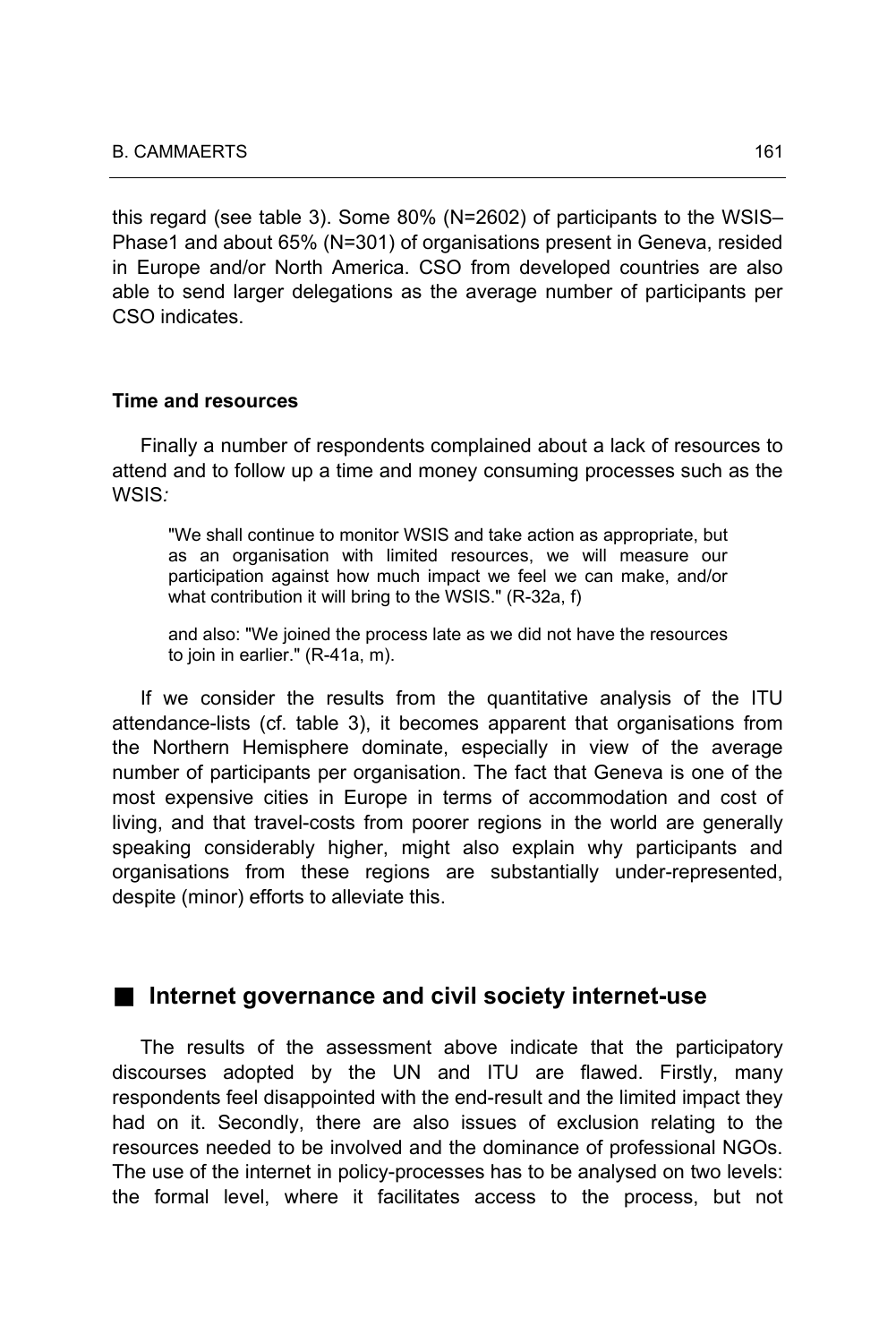participation and the informal level of networking within civil society, which was extensive and deemed by many to be the real success of civil society.

From this perspective the evaluation of the 'participation' of civil society in the WSIS is quite bleak. However, a more in-depth analysis of the case of internet governance points to a much more complex and differentiated image. Moreover, the internet governance case confirms the dynamics between online and offline in terms of networking and policy processes.

During the final negotiations at the WSIS1 the sensitive issue of internet governance was postponed to the WSIS2, to be held in Tunis on November 16-18th 2005. The WSIS1 did give the UN secretary general Kofi Annan the mandate to set up a Working Group on Internet Governance (WGIG) with 'active and full participation' of all stakeholders and charged 'to investigate and make proposals for action, as appropriate, on the governance of the internet' (ITU, 2003a: paragraph 50). The WGIG consisted of 40 members, representing the different stakeholders and "who all participated on an equal footing and in their personal capacity" (WGIG, 2005: 3). Four physical meetings were held in Geneva (23-25/10/2004, 14-18/02/2005, 18- 20/04/2005 & 14-17/06/2005), but besides that the internet itself was also a much-used tool, especially in terms of civil society interaction and debate.

At the moment of writing the WSIS2 had not yet taken place, it remains thus pre-mature to make definite conclusions as to the impact of the very balanced final report of the WGIG and the extensive and productive involvement of civil society on the final decision, but some trends are emerging. These can be deduced from the replies from a set of questions that were sent to the most active participants of the IG-mailing list meaning those who have posted 20 or more messages during the 2 and a half years that the mailing list has been operating now  $(N = 26)$ . Nine key-participants responded and this resulted in a distinctly different – more positive and even at times enthusiastic – assessment of multi-stakeholderism and on the impact of civil society than in the more conflict-ridden assessment of the WSIS1 as a whole, presented above. Notwithstanding, several respondents also voice their criticisms, concerns or reservations.

A quantitative analysis of the mailing list of the internet governance caucus will allow us to assess the transnational character of the IG-caucus, the gender balance, and the number of postings per month or per participants. This will be complemented by a qualitative assessment by respondents of the functions, opportunities, as well as constraints of the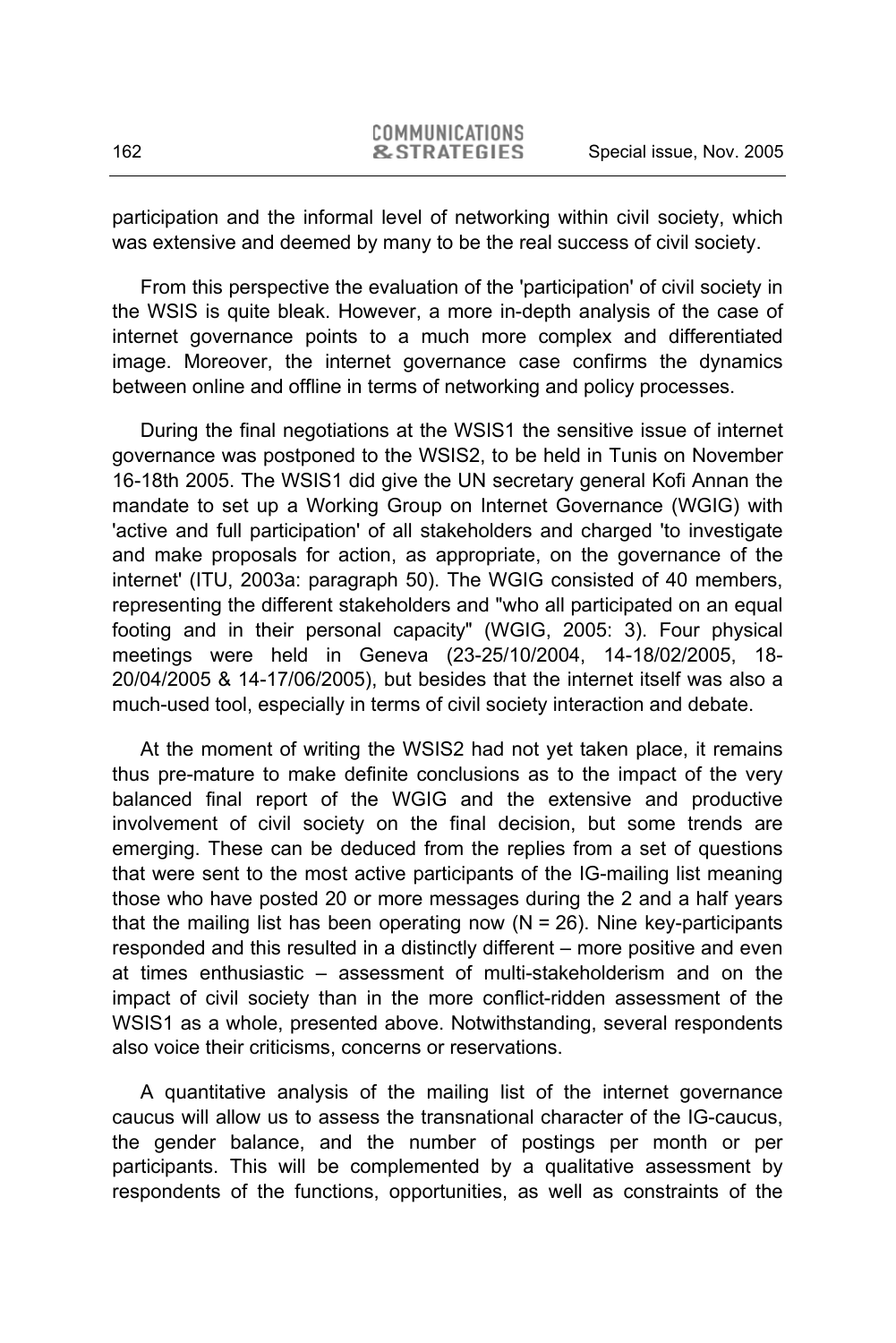mailing list and the use of the internet in terms of networking and multistakeholderism.

#### **Impact of civil society players on the process**

Almost all respondents feel that the impact of civil society in terms of the debates on internet governance within the WSIS-process has been substantial and the input it provided serious and considerable. One respondent asserted:

"CS-actors […] played a major role in setting the agenda, providing commentary on WGIG drafts that corrected or identified problems, and injecting specific ideas and proposals into that process." (R-2b, m).

It also emerges that civil society representatives active within the internet governance debate have a high degree of expertise regarding the issues being debated and, as one respondent put it, the ability:

"[…] to translate the technical into political issues and the other way round, while still having in mind the broader vision of global CS for a human-centred Information Society". (R-4b, m).

This also shows in the final report of the WGIG, where civil society discourses relating to unilateral control of the root by the USA, development issues, freedom of expression, intellectual property rights, consumer rights and 'meaningful' participation of CS in policy processes are present in strong language at times, and balanced with other views on other occasions (see WGIG, 2005).

Most respondents therefore feel that they have made a fair to major difference in the process. A respondent phrased it this way:

"The Caucus produced concrete language for the final document and pushed for a 'multi-stakeholder composition' of any IG follow-up mechanism", which shows according to him "the recognition of CS and an 'important player'." (R-3b, m).

The case of internet governance, as well as the continuing involvement of CS in the proposed forum that will institutionalise dialogue, shows that CSrepresentatives have been taken more seriously as the process evolved.

There were, however, also some critical perspectives. Two areas of concern can be identified. First of all, some respondents have reservations regarding the final political negotiations and whether the CS-discourses in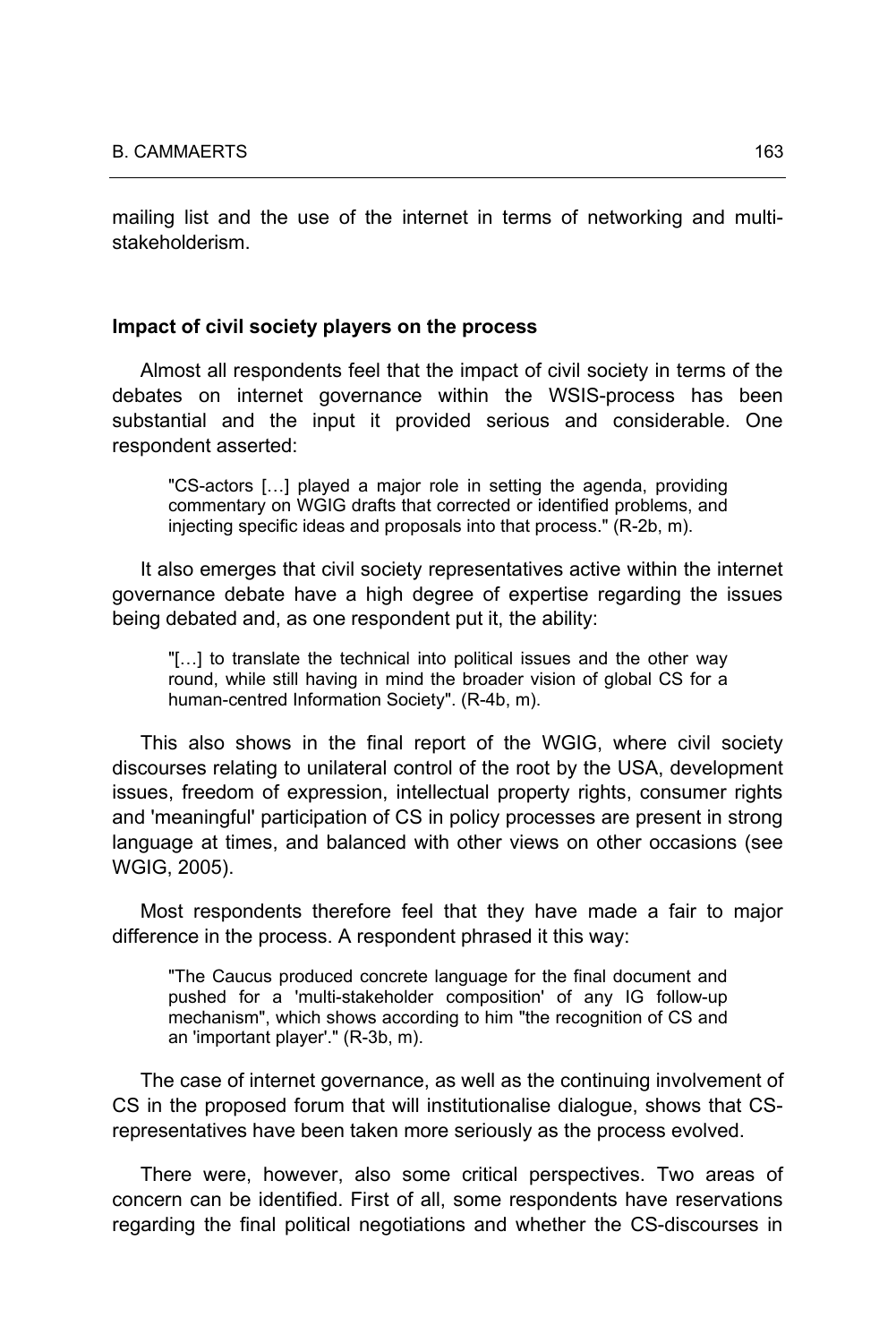the WGIG-report will survive the expected wheeling and dealing during WSIS2 in Tunis. A respondent refers to this with an open question:

"When the WSIS process goes back to traditional diplomacy mode […], will the outcomes of CS involvement stay in or be forgotten and dropped out in the struggle between few governments over control of the root zone file?" (R-4b, m).

In many ways, it is, as one respondent states: "too early to tell" (R-7b, m) when it comes to the question of whether CS has been able to transform input into real impact. The second concern relates to the representativeness of the players active within the IG-process. One respondent expresses the criticism that the mailing list seemed:

"[…] a vehicle of a few people who want to keep in contact before and after meetings and to present some document (in the name of a larger group than they are) into the WSIS process." (R-5b, f).

From this perspective, those actively involved in the IG-process are just another elite acting in the name of a larger constituency. This perception is re-enforced in another comment by the same respondent, voicing disappointment at the absence of the citizen, opposed to the user, in the process. This respondent noted that it was:

"[…] sad that this whole process left out the netizen, the net.citizens" (R-5b, f).

Another respondent also acknowledges that gaps:

"[…] between 'insiders' who are active on the ground and people who've simply joined a listserv can occur, but under the circumstances it's not that bad". (R-6b, m).

This latter observation regarding the circumstances can be linked to a realist perspective that CS-involvement within formal policy processes requires a number of (semi-)'professionals' ready and able to perform a difficult balancing act of, on the one hand, getting the alternative discourses through and, on the other hand, seeking consensus within the CS-caucus.

#### **Multi-stakeholder practices**

Finally, regarding the praxis of multi-stakeholder, most respondents refer to their positive experience with, extensive involvement in and considerable impact on the WGIG and it's final report, as the prime example that the multi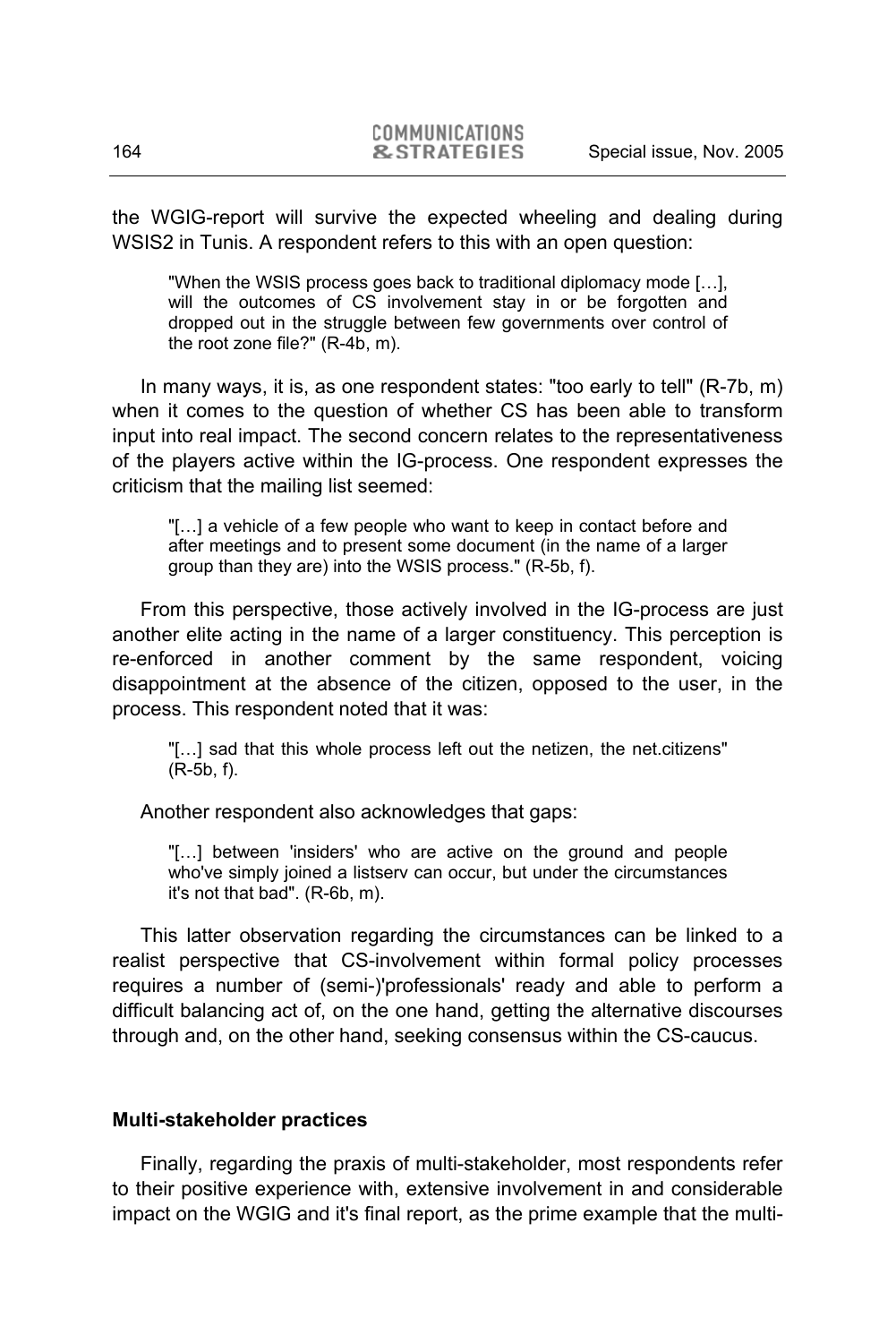stakeholder discourse is proving to be more then mere rhetoric, especially after WSIS1. One respondent claims*:* 

"In other WSIS issues, […] it has been mostly rhetoric, however in the case of IG it has been different." (R-7b, m).

In many ways, the IG-governance process is presented as a bestpractice case regarding multi-stakeholderism, as suggested by this comment:

"I think we have been successful and hopefully have set some precedent (small steps perhaps) for WSIS and also perhaps for future UN processes." (R-8b, m).

As the careful phrasing in the last quote already indicates (cf. hopefully, perhaps), most respondents make reservations and are careful to stress that the relatively positive outcome is a temporary 'ceasefire' in an ongoing struggle. The following comments are examples of this:

"Let's see as we move to a more formal, nation state part of the negotiation" (R-7b, m);

or "Let's see what eventuates, but the process to-date has been multistakeholder" (R-1b, m).

Indeed, there are grounds for serious concern and scepticism in this regard, as illustrated by the absence of the most powerful nation state, as well as corporate players in the WGIG and the recent strong statements coming out of the U.S.-administration. One respondent echoes this fear*:*  "The U.S. is not giving up its existing role" (R-7b, m). This 'reality' has prompted others to adopt a realistic stance:

"Taking into account that the U.S. was not a member of the WGIG, but delivered a strong and clear statement recently […], it is rather unrealistic to expect a solution for 'oversight'." (R-3b, m).

It is clear that, at the end of the day when it comes to vested interests, power and control, participatory discourses of equity, transparency and accountability often lose out or are reduced to possible commitments to improved consultation through the proposed Forum*.* 

"I think there will be some kind of forum or mechanism, it will be 'lite'. But most likely there will be no agreement on the key issue of the role of the U.S. […] So I suspect Tunis will be seen as something of a failure in that it won't bring consensus." (R-8b, m).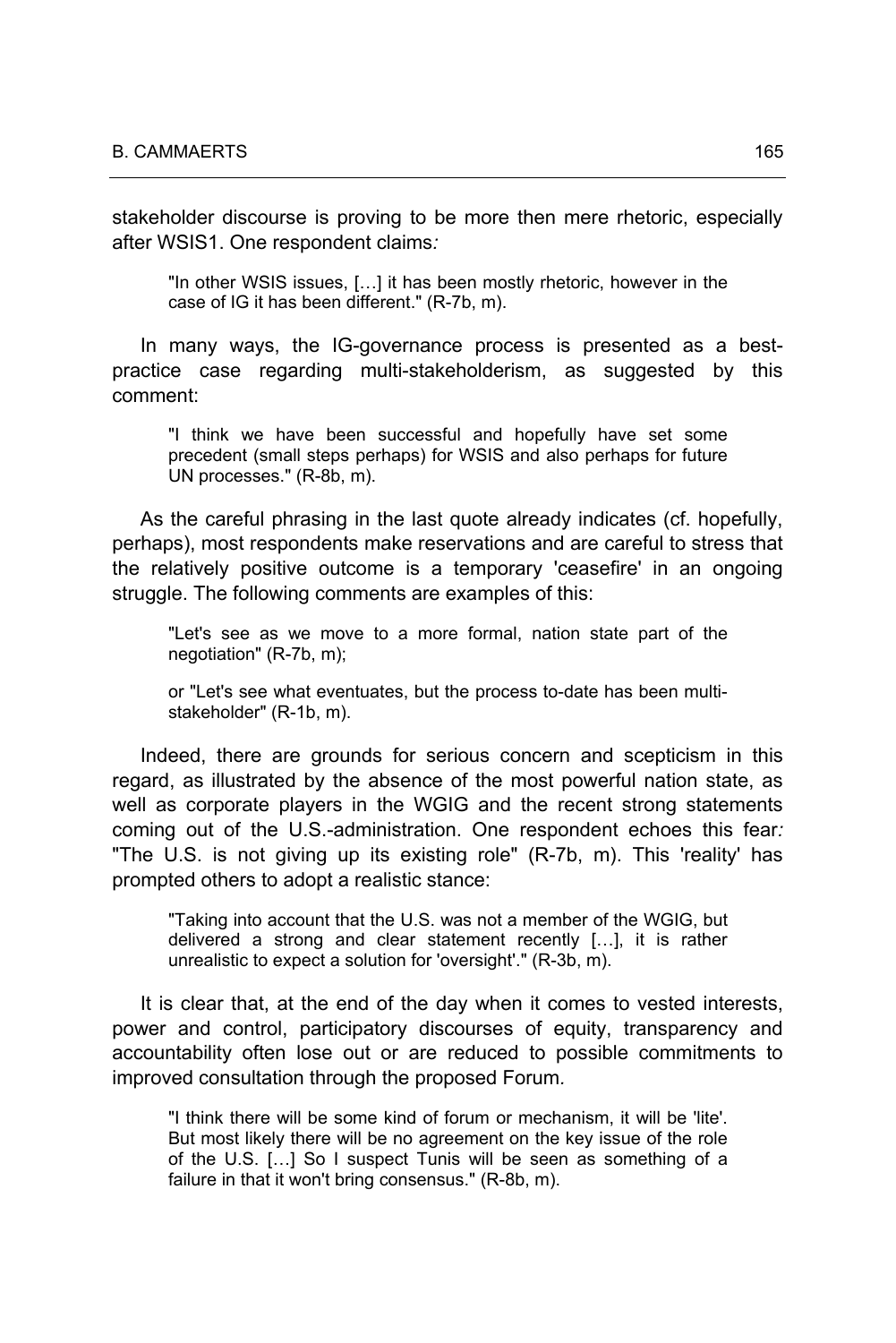But again, given the "contradicting positions" (R-4b, m) and interests, this is hardly surprising to many respondents.

Although for most respondents the glass is definitely half-full, that might change after the WSIS2 where the really tough decisions will have to be taken, not by civil society, but by nation states. For some, adopting a realist position, the outcome of the Tunis-summit is secondary to what has already been achieved, while others, adopting a more ethical view, will be disappointed and are likely to change their assessment from half-full to halfempty.

#### **Assessment of the internet governance caucus mailing list**

With about 3,000 messages in a period of over 2 years, it is fair to say that the mailing list of the civil society WSIS-Internet Governance Caucus was very active and vibrant. The mailing list had some 100 active participants, but besides those posting messages, many more subscribe and receive the postings. The mailing list can also be consulted on the world wide web, hosted by the Computer Professionals for Social Responsibility. The period of analysis ran from 30/03/2003, the start of the mailing list, to 03/07/2005 or roughly 2.5 years.

#### *Transnational character of the mailing list*

According to many respondents, the e-mail based list allowed for a broader and more global constituency to be involved, to engage and to be informed than was the case for the face-to-face engagement. In the words of one respondent, the mailing list had:

"[…] the capacity to involve people who could not attend and the capacity to get a wider range of viewpoints" (R-1b, m).

This is partly confirmed by the quantitative analysis of the mailing list. As the internet is a global medium, it is only logical that participants in this mailing list are scattered around the world and that all regions of the world are represented. However, as with internet access, there is a clear dominance on the part of participants from the Western hemisphere, where about 65% of participants reside. Following behind Europe and North America are Latin-America (including Brazil), Asia and Africa. If the number of postings are taken into consideration, the under-representation of participants from developing countries is even more striking. Participants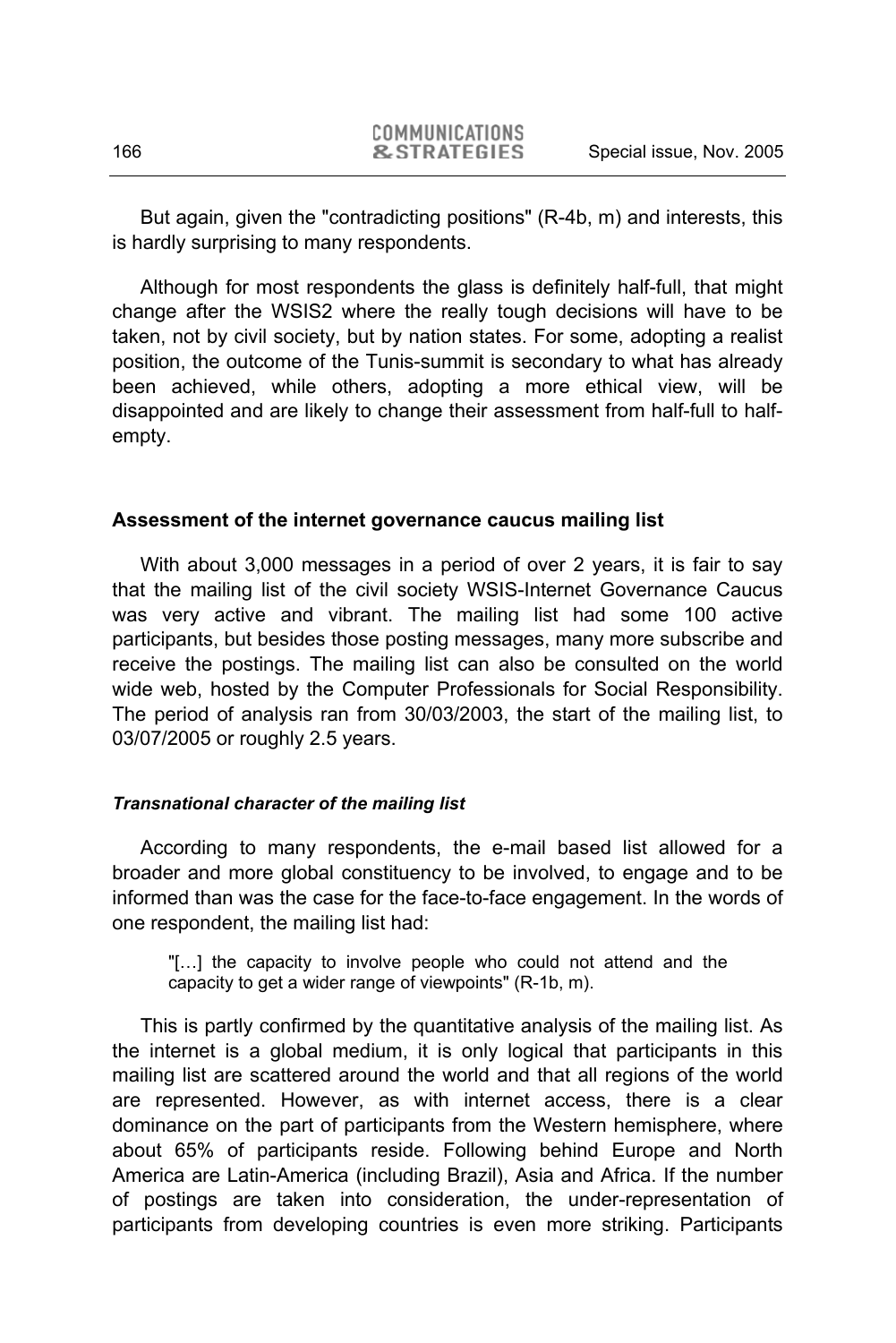from Europe and North-America account for about 75% of all postings, whilst for example participants from Africa and the Arab world only posted 3% of all messages. Asia, on the other hand, has relatively speaking few participants, but very active ones.

|                         | Participants<br>(N) | Participants<br>(%) | Postings<br>(N) | Postings<br>(%) |
|-------------------------|---------------------|---------------------|-----------------|-----------------|
| Western-Europe          | 36                  | 34%                 | 1192            | 40%             |
| Eastern-Europe          |                     | $1\%$               | 163             | 5%              |
| North-America           | 29                  | 28%                 | 831             | 28%             |
| Latin-America & Brazil  | 10                  | 10%                 | 143             | 5%              |
| Caribbean               | 2                   | 2%                  | 44              | 1%              |
| Asia                    | 9                   | 8%                  | 471             | 16%             |
| Australia & New Zeeland | 5                   | 5%                  | 66              | 2%              |
| Southern & SS-Africa    | 8                   | 8%                  | 56              | 2%              |
| <b>Arab Countries</b>   | 4                   | 4%                  | 17              | 1%              |
| TOTAL                   | 104                 | 100%                | 2983            | 100%            |

While participants who have posted 20 or more messages are isolated (N = 26) the dominance of European, North American and to a lesser extent Asian participants increases even further. Within the population of most active participants, those residing in Europe, Asia or North America account for almost 85% of participants and a staggering 95% of postings.

#### *Gender-balance*

Although gender balance is considered to be "a fundamental principle" by the WGIG (2005: 11), the gender balance within the internet governance mailing list itself is very skewed. Over  $75\%$  (N = 80) of participants are male. This dominance is also reflected in the number of postings, where male participants account for more than 80% (N = 2462) of messages.

|              | #Participants | %    | #Postings | %    |
|--------------|---------------|------|-----------|------|
| Organisation |               | 1%   |           | 1%   |
| Female       | 23            | 22%  | 516       | 17%  |
| Male         | 80            | 77%  | 2462      | 82%  |
| <b>TOTAL</b> | 104           | 100% | 2983      | 100% |

**Table 5: Gender of participants** 

When only the most active participants are taken into account ( $N = 26$ ), the lack of gender balance becomes even more apparent as only 25%  $(N = 4)$  participants are female and only 15%  $(N = 852)$  of messages originate from female participants.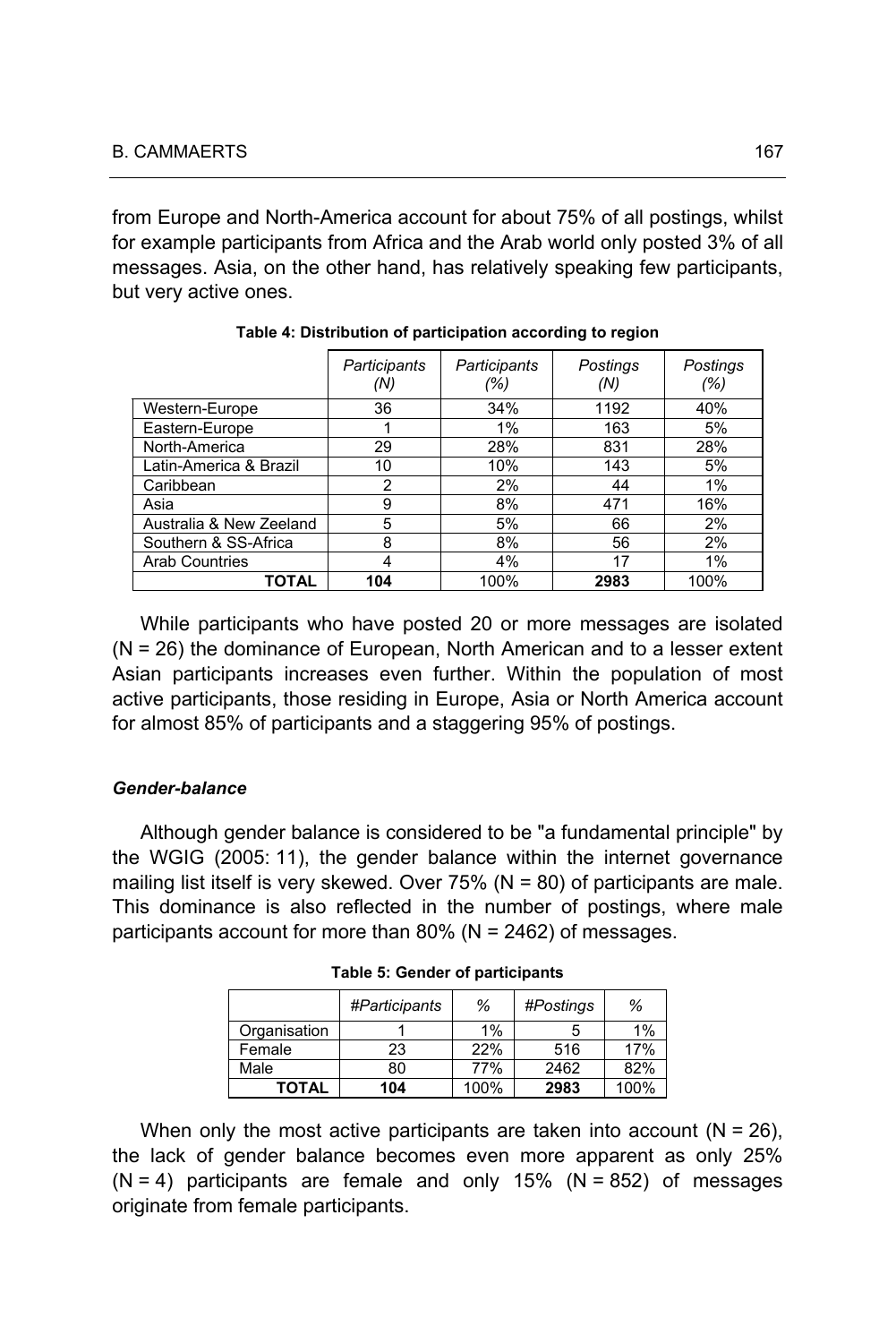#### *Expertise versus elitism*

Several respondents stated that the online forum allows for more reflection on complex issues, as well as debate on these issues to be aired. This can be related to the need for expertise, both in the issues that are being debated as well as in political skills. The qualitative analysis of CSinvolvement in the IG-process also indicated the importance of expertise in order to be taken seriously by other players and to be able to make a difference.

This need for 'expert-isation' also shows in the affiliation of participants of the mailing list. Although the affiliations of participants of the WSIS internet governance mailing list reflects the different stakeholders within the IGdebate, when analysing the number of postings it is clear that academics in particular have been most active (about 50% of messages). Individual activists, on the contrary, were not so active. This again reflects issues of time and resources, as well as the fact that involvement in policy processes is on a voluntary basis.

|                                        | #Participants | %     | #Postings | %    |
|----------------------------------------|---------------|-------|-----------|------|
| Activist                               | 13            | 12%   | 104       | 3%   |
| (Transnational) CSO                    | 19            | 18%   | 669       | 22%  |
| Academics                              | 38            | 36%   | 1402      | 47%  |
| Independent Researcher                 | 5             | 5%    | 27        | 1%   |
| <b>Consultants/Software Developers</b> | 9             | 9%    | 116       | 4%   |
| Internet Regulatory Agencies (*)       | 11            | 11%   | 627       | 21%  |
| Government-Linked Agencies             | 6             | 6%    | 8         | 0.5% |
| International Organisation             | 2             | 2%    | 10        | 0.5% |
| Unknown                                |               | $1\%$ | 20        | 1%   |
| <b>TOTAL</b>                           | 104           | 100%  | 2983      | 100% |

**Table 6: Affiliation of participants** 

(\*) Internet Society, Internet Address Registry, ICANN, RIPE

Most respondents are aware of the danger of elitism and this awareness causes a feeling of unease among some, as illustrated by this comment:

 "We should not be too quick to assume that silence means agreement." (R-8b, m).

However, as many also recognise, if a controversial issue emerges more people will respond and give their view. As such, the 'silent majority' on the list also fulfils a control function vis-à-vis those who are very active on the list and in the process. One respondent, who was not able to go to the meetings, refers to this 'watchdog" function of the mailing list: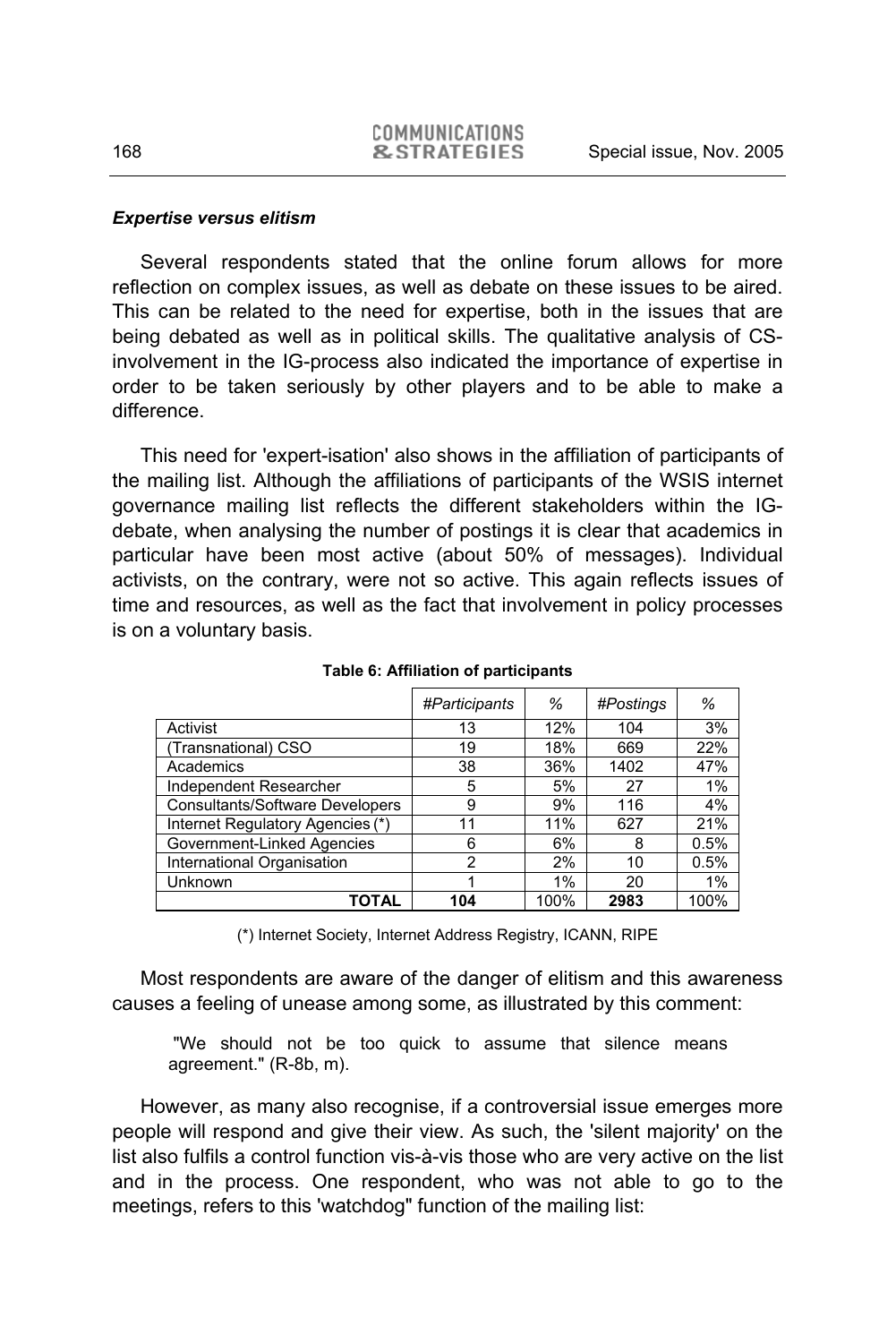"The global governance mailing list hasn't really given much way to participate in what is happening, but rather the chance to watch those who seem to be able to go to the meetings." (R-5b, f).

#### *Online versus offline*

This also refers inexplicitly to the importance of face-to-face encounters to reach agreement or organise concrete actions. As one respondent noted:

 "Actual statements and agreements on particular courses of action tended to come from f2f meetings." (R-2b, m).

Another respondent referred to the importance of social interaction between activists during face-to-face encounters:

"As usual, the active people had beers together f2f many times, that is why the online collaboration goes so smoothly. It's not either-or." (R-4b, m).

 Indeed many respondents stress the dynamic relationship between online and the offline interaction. This also shows in the quantitative data where the cyclical character of listserv-use can be observed. This confirms other analyses of mailing lists (HILL & HUGHES, 1998; WILHELM, 2000; CAMMAERTS, 2005).





As can be expected, the summer months were less active. Furthermore, the mailing list had to establish itself in the beginning and a surge in the number of mails can also be observed in the run-up to the Geneva Summit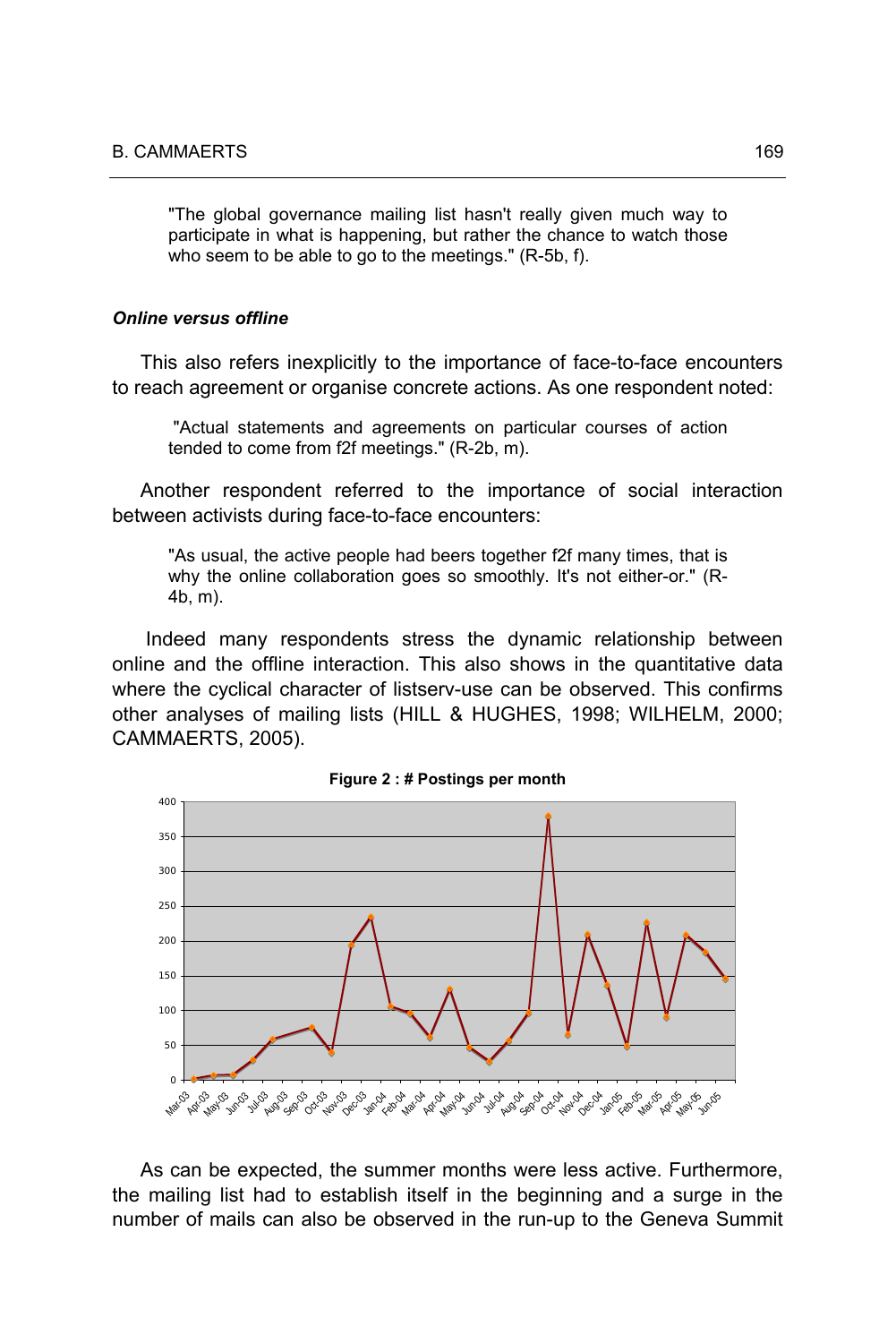(December 2003). It is fair to state that the mailing list became more active after the WSIS-phase 1, but ups and downs can also be observed in the post WSIS1 period.

Surges in communication via the mailing list can be attributed to the preparation for physical meetings. The big surge in messages in September 2004 relates to a deliberative voting procedure to nominate CSrepresentatives in the UN Working Group on Internet Governance (WGIG), as well as drafting and agreeing upon CS recommendations on structure and modalities of WGIG. In the period following there were several WGIG meetings, as well as the prepcom2 meeting (17-25/02/2005) for Tunis, which explains the many ups and downs.

In that sense the online list assured "the continuity of work in between f2f meetings" (R-4b, m), but this necessary dynamic between online and offline interaction also creates new barriers for those who are not able to attend the meetings or those who do not have the time and resources to be heavily involved. This can potentially lead to frustration, intra-movement tensions and the marginalisation of minority or more radical positions.

### **Conclusions**

These results show that civil society is deeply divided over the WSISprocess; some fiercely critical, describing the WSIS participatory rhetoric as window-dressing, a 'fig-leaf' to legitimise a process that did not have the citizens in mind for whom it is intended; others hopeful, proud of what has already been achieved, with a realist and reformist attitude to social change. A variety of positions going from an empty glass to a full glass emerge. While most respondents acknowledge that on some issues advances have been made, there is no consensus on how to qualify these 'small steps'. A large group accepts this as part of the 'compromising' game and an equally large group aims for more advances, and feels betrayed by the participatory discourses of multi-stakeholderism. It is clear that participation is an essentially contested notion and that serious questions can and should be asked as to the degree and nature of civil society involvement. Many respondents instead focused on civil society networking and dynamics as the real and important outcome of its 'participation' in the WSIS.

The use of the internet in the WSIS-process is extensive and access to the internet, as well as the capabilities to use these tools, are increasingly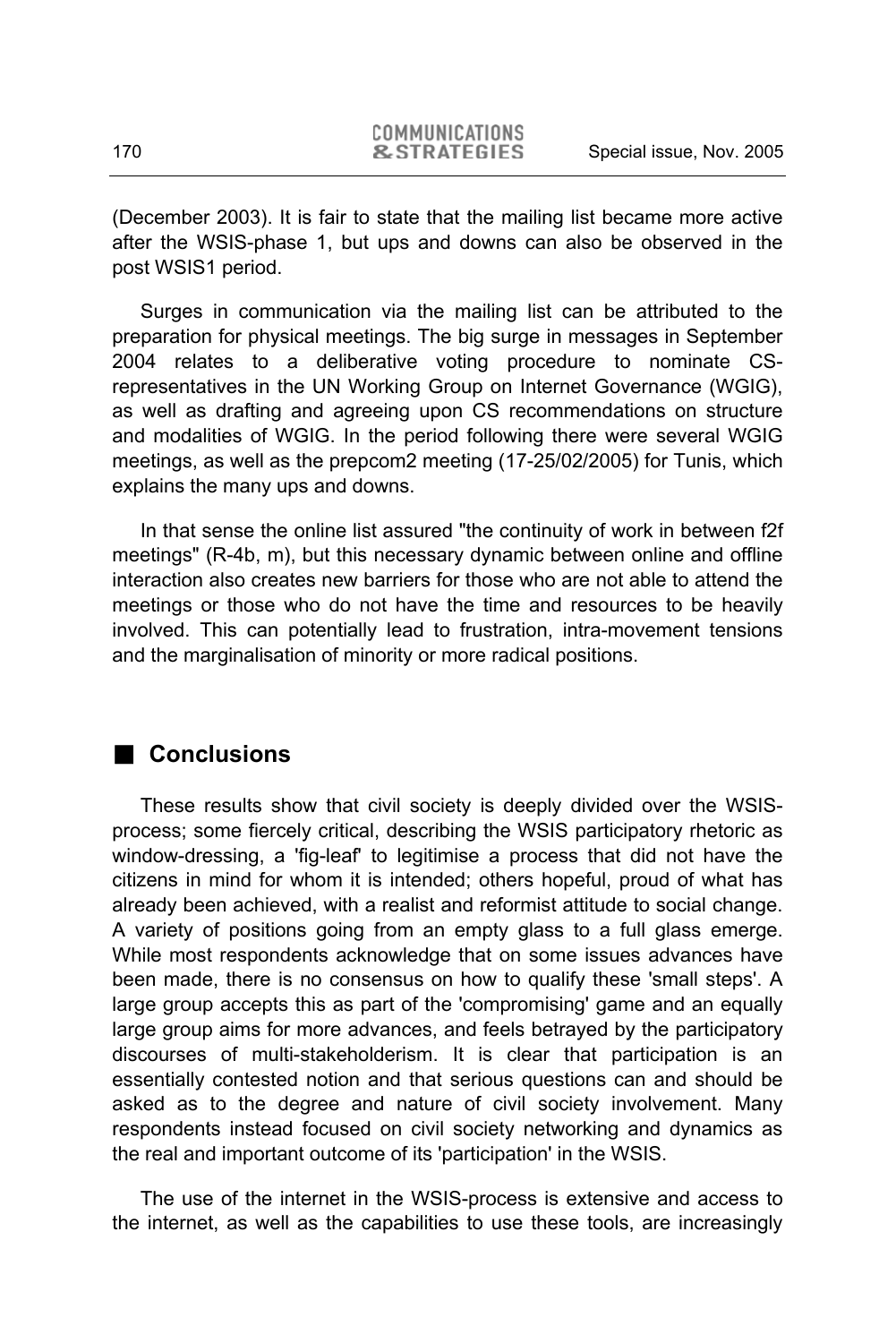becoming crucial to participation in such complex policy-processes. This opens-up many opportunities, the most important of which include a potential for greater transparency, more access to documents, to network more efficiently and to debate issues amongst civil society. However, obstacles to participation also emerge at the same time. Players who do not have easy access to the internet and/or the skills or time to manage the vast amount of information may feel excluded or do not engage. In a policy context the use of the internet also creates a symbolic, as well as physical or real distance, which can easily be (ab)used by those who hold the power to give participants the illusion of participation. When it comes to the actual decision-making process, the internet may provide access to the process at a formal level, but does not facilitate participation as is often claimed in policy discourses.

This also points to an increasing perception amongst some grass-root activists and organisation that those representing civil society are part of a professionalised elite too. Equally true in this regard is the observation that active involvement in a complex policy process such as a World Summit requires time, resources and a level of expertise and lobby-power, which inturn necessitates that other players, especially State-players, take you seriously. For a variety of sometimes conflicting reasons, some States within the UN, of which not surprisingly the current and emerging super-powers the U.S. and China are the most important, were not ready to do this (yet?). This leaves many civil society players frustrated with the process and makes that the glass definitely half-empty or even downright empty for them.

Assessing the case of internet governance brings us to shade this fairly negative perspective and argue for 'looking' at the WSIS through different 'glasses'. Within the WGIG the civil society caucus was treated and accepted as an equal partner, introducing a social and democratic discourse into the debate. This is also reflected in the final report of the WGIG. It remains to be seen, however, to what extent these social and democratic discourses will survive the inter-state negotiations that are expected to be difficult during WSIS2 in Tunis. In any case, for most respondents the WGIG-process was a best practice case regarding multi-stakeholderism. From their perspective the 'IG-glass' is half-full or even full, although many remain cautious as to the definite outcome.

Our analysis of the IG-caucus mailing list confirms the increasing importance of the internet in terms of intra-movement networking and access to policy processes, documents and drafts. However, it also reveals constraints, such as the dominance of participants from the Northern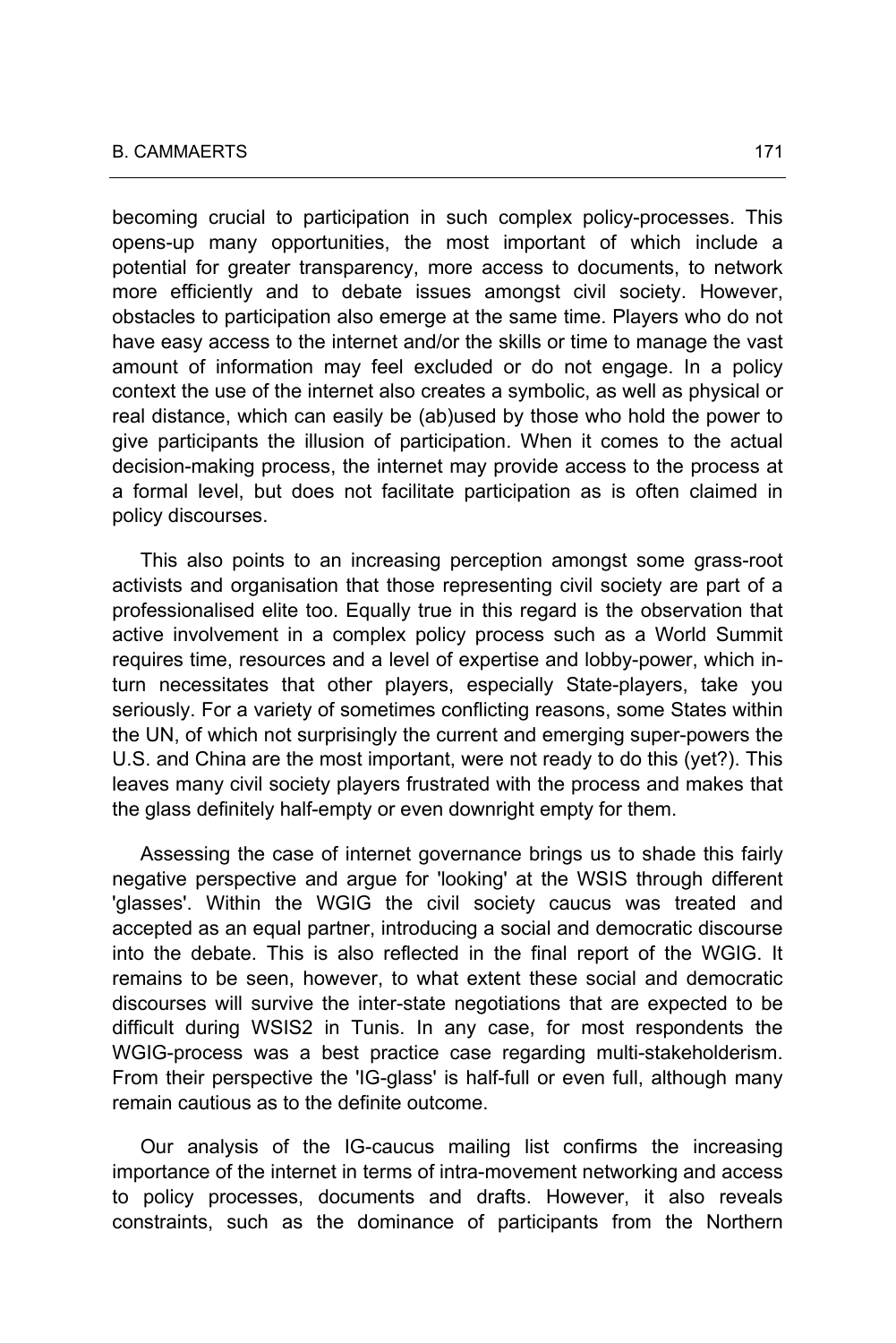hemisphere and of experts and CS-professionals. This is difficult to overcome, as a complex issue such as IG requires experts and a high degree of knowledge and skills to be taken seriously and to be able to play the wheeling and dealing political game that is typical of (global) policy processes. Moreover, analysis of the IG-caucus mailing list also allows us to deepen our understanding of the dynamics between online and offline processes. While the internet serves many functions relating to the diffusion of information beyond those that are directly involved, circulating draftproposals and even choosing representatives and thus providing some degree of legitimisation, it is during face-to-face meetings and interactions that the real decisions are made. This, in combination with expertisation, raises issues of representation and exclusion, which need to be addressed, not only by international organisations such as the UN, but also within civil society itself.

Finally, this analysis also concurs with results published elsewhere (CAMMAERTS & CARPENTIER, 2005) that social change and power is a dynamic and dialectic process, where outcomes are always temporal and have to be seen in the context of an ongoing struggle between conflicting interests and goals. Furthermore, participation and participatory discourses have to be critically assessed and cannot be reduced to access and making policy processes more transparent. If during final negotiations civil society input does not result into some form of impact, the opposite of what was intended by involving CS will be achieved, namely more frustration and disengagement and the end-verdict will be a variation of the French proverb:

"Je participe, tu participes, elle/il participe, nous participons, vous participez, ils profitent".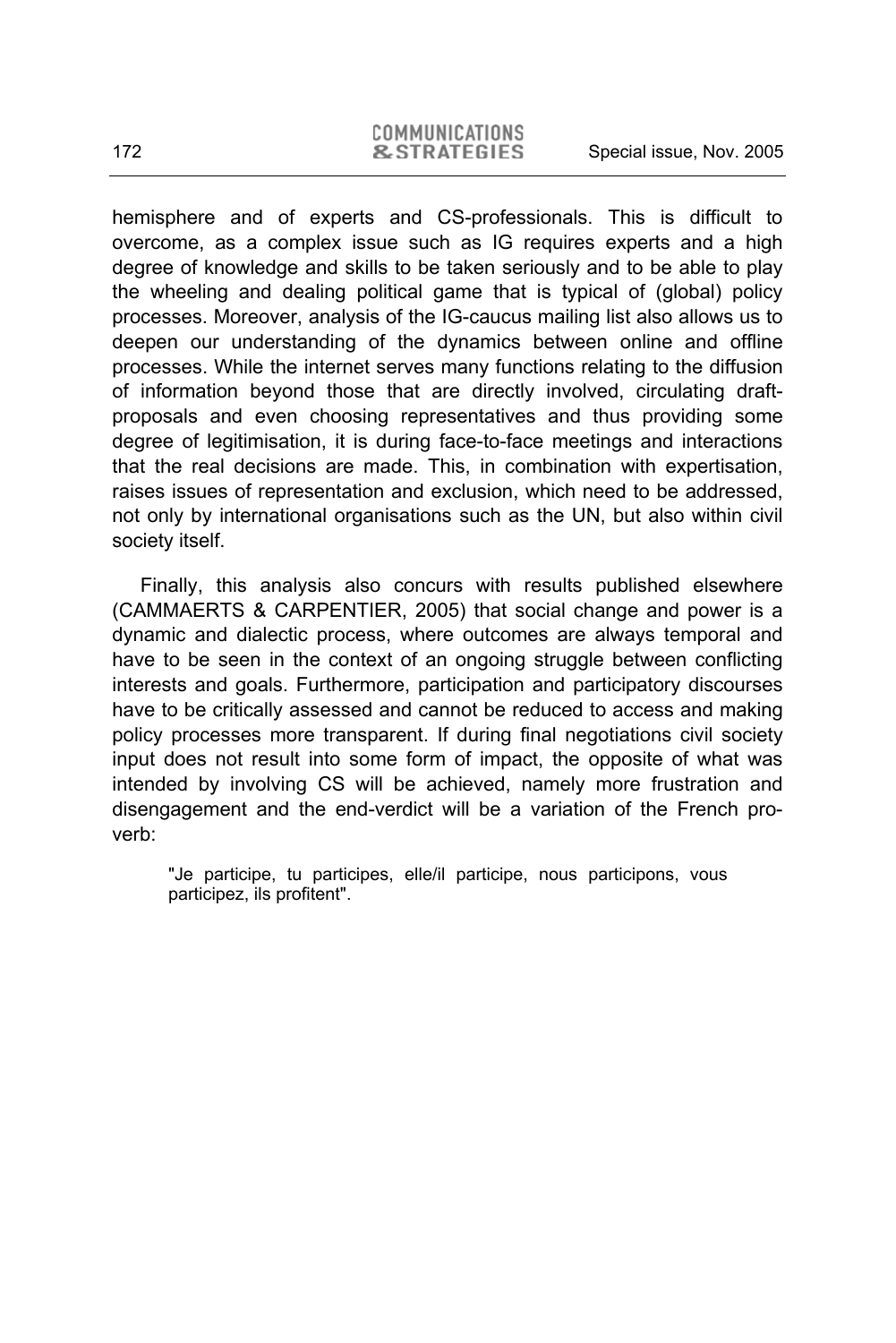#### **References**

CAMMAERTS B., van AUDENHOVE L., NULENS G. & PAUWELS C. (Eds.) (2003): *Beyond the Digital Divide: reducing exclusion and fostering inclusion*, Brussels: VUBpress.

CAMMAERTS B. (2005): "ICT-Usage among Transnational Social Movements in the Networked Society - to organise, to mobilise and to debate", in Silverstone, R. (Ed.) *Media, Technology and Everyday Life in Europe: From Information to Communication*, pp. 53-72. Aldershot: Ashgate. See URL: http://www.emtel2.org/

CAMMAERTS B. & CARPENTIER N. (2005): "The Unbearable Lightness of Full Participation in a Global Context: WSIS and Civil Society participation", in J. Servaes & N. Carpentier (Eds.) *Towards a Sustainable Information Society: Beyond WSIS*, pp. 17-49. Bristol: Intellect.

COHEN J. L. & ARATO A. (1992): *Civil Society and Political Theory*, Cambridge (MA): MIT Press.

DANY C. (2004): *Civil Society and the Preparations for the WSIS 2003: Did input lead to influence?* See URL (Consulted Oct. 2005): http://www.worldsummit2003.de/en/web/615.htm

DIANI M.: (2001): "Social Movement Networks: Virtual and Real", in F. Webster: (Ed.) *Culture and Politics in the Information Age, A New Politics?*, pp.117-128. London: Routledge.

FÜCKS R. (2003): 'Preface' in Heinrich Böll Foundation (Ed.), *Visions in Process*, Berlin: Heinrich Böll Foundation/Heinrich-Böll-Stiftung, see URL (consulted Oct. 2005): http://www.worldsummit2003.de/download\_de/Vision\_in\_process.pdf

GIDDENS A. (1984): *The Constitution of Society*, London: Polity Press.

HELD D., McGREW A., GOLDBLATT D. & PERRATON J.: (1999): *Global Transformations: Politics, Economics and Culture*, Cambridge: Polity Press.

HEMMATI M. (2002): *Multi-Stakeholder Processes for Governance and Sustainability: Beyond Deadlock and Conflict*, London: Earthscan.

HILL K.A. & HUGHES J.E.: (1998): *Cyberpolitics: Citizen Activism in the Age of the Internet*, Lanham: Rowman and Littlefield.

ITU:

- (2003a): "Declaration of Principle", WSIS-03/GENEVA/DOC/0004.

- (2003b): "Plan of Action", WSIS-03/GENEVA/DOC/0005.

KLEINWÄCHTER W. (2004): "WSIS: a New Diplomacy? Multi Stakeholder Approach and Bottom-up Policy in Global ICT Governance", Evaluation paper. URL (Consulted Oct. 2005) http://cyber.law.harvard.edu/wsis/Kleinwachter.html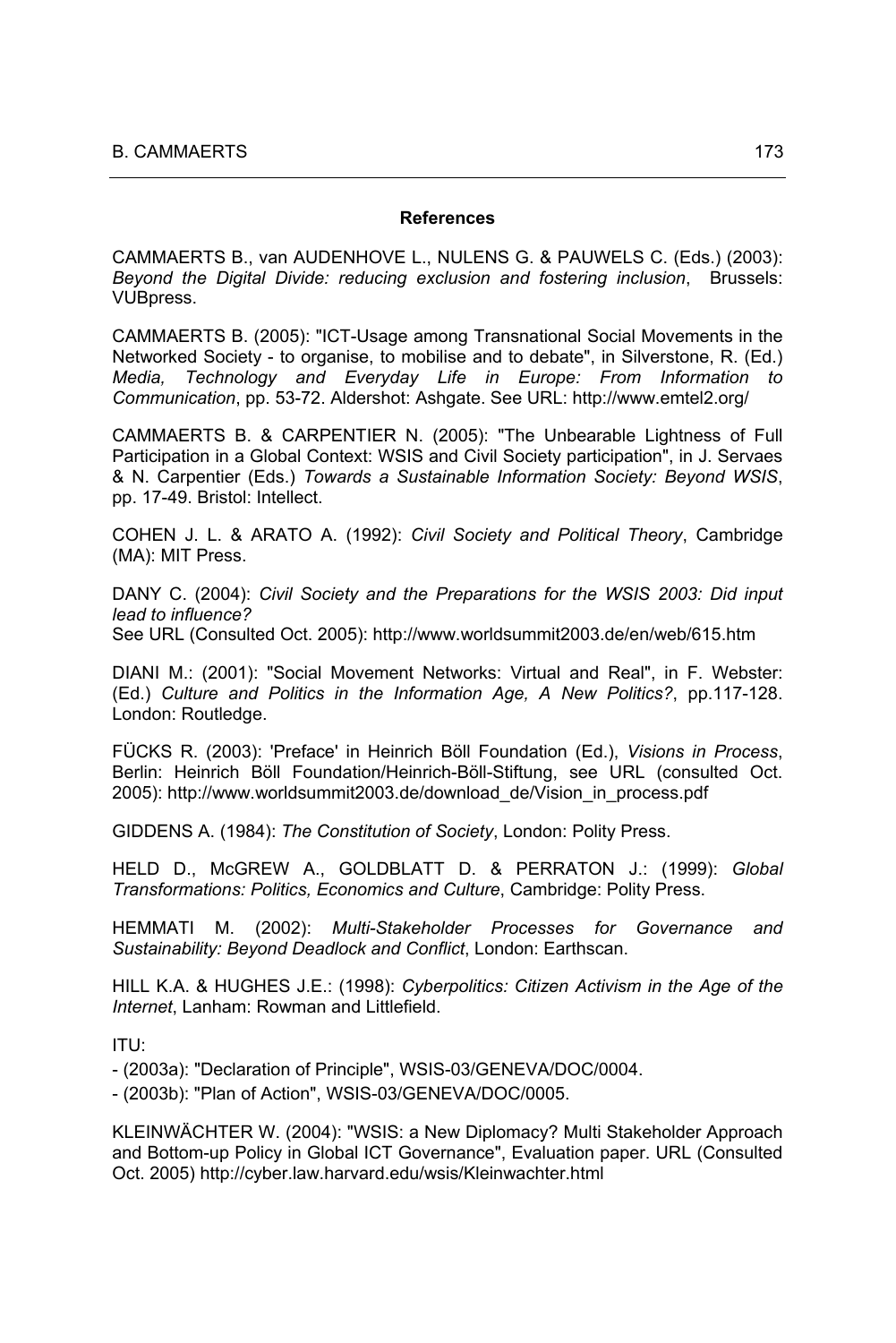NULENS G., HAFKIN N., van AUDENHOVE L. & CAMMAERTS B. (Eds.) (2001): *The Digital Divide in Developing Countries: towards an information society in Africa*, Brussel: VUBPress.

Ó'SIOCHRÚ S. (2004): "Failure and Success at the WSIS: Civil Society's next moves", in *UNRISD News*, no. 26, Spring/Summer. URL (Consulted Oct. 2005): http://www.worldsummit2003.de/en/web/599.htm

PATEMAN C. (1970): *Participation and Democratic Theory*, Cambridge: Cambridge University Press.

ROSENAU J. (1990): *Turbulence in world politics, a theory of change and continuity*, Princeton: Princeton University Press.

STRAUSS G. (1998): "An overview", in F. Heller, E. Pusic, G. Strauss & B. Wilpert (Eds.), *Organizational Participation: Myth and Reality*, pp. 8-39. New York: Oxford University Press.

UN (2001): World Summit on the Information Society, Resolution 56/183, adopted by the General Assembly, 21/12. UN: New York, URL (Consulted Oct. 2005): http://odsdds-ny.un.org/doc/UNDOC/GEN/N01/491/83/PDF/N0149183.pdf?OpenElement

VERBA S. (1961): *Small groups and political behaviour*, Princeton NJ: Princeton University Press.

WGIG (2005): "Report of the Working Group on Internet Governance", June, Château de Bossey.

WILHELM A. (2000): *Democracy in the digital age: challenges to political life in Cyberspace*, London: Routledge.

WSIS Civil Society Plenary (2003): "Civil Society Declaration: Shaping Information Societies for Human Needs", 8th of December, URL (Consulted Oct. 2005): http://www.itu.int/wsis/docs/geneva/civil-society-declaration.pdf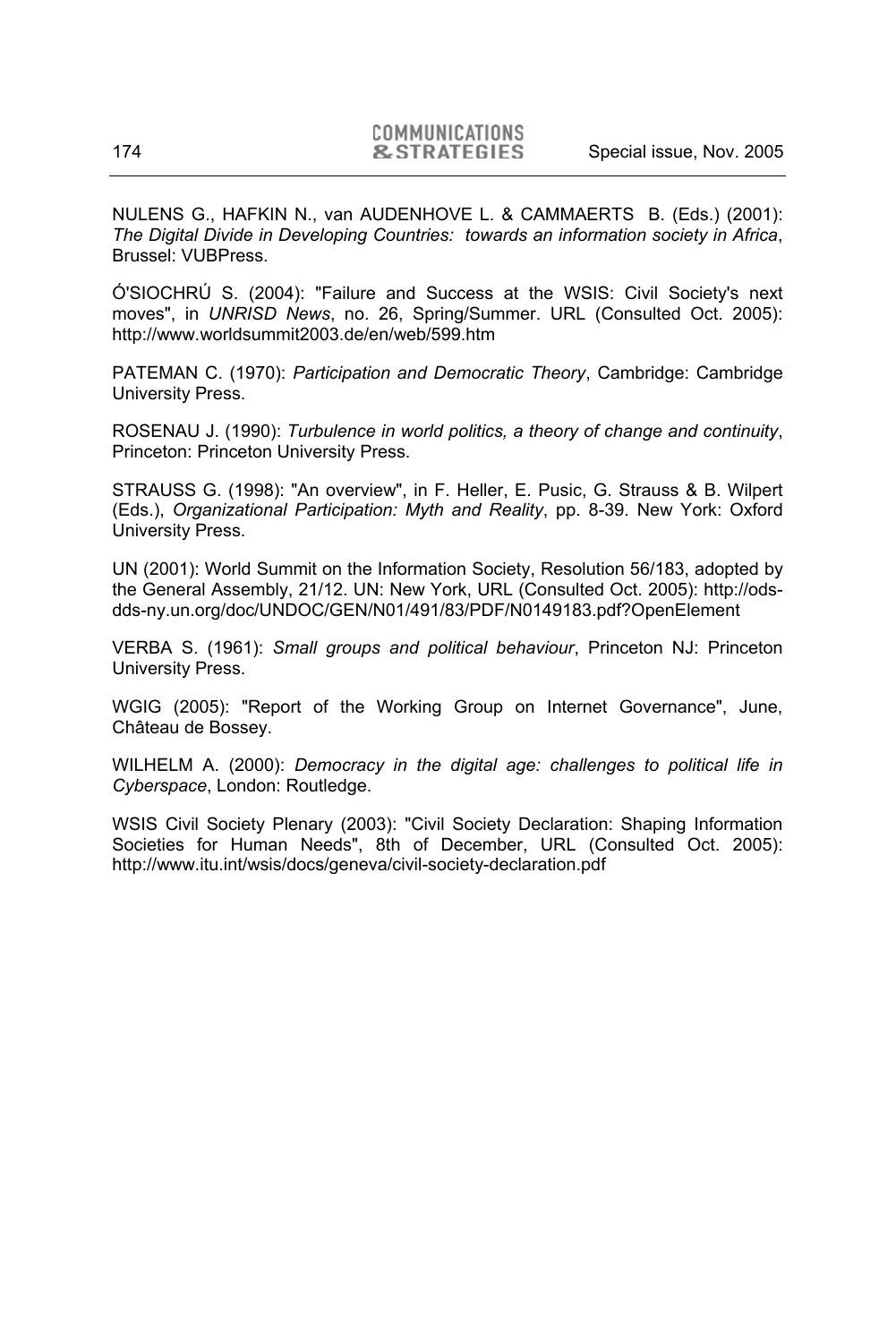## *The authors*

**Emmanuelle AURIOL** is professor of economics at the University of Toulouse I and Director of its Institut Universitaire Professionnalisé (IUP) for economic engineering. Her previous posts include associate professor at the Ecole Polytechnique in 2000 and 2001 and she regularly visits the U.S. universities of Berkley, California and the Massachusetts Institute of Technology (MIT). Her research focuses on the regulation of natural monopolies and duopolies, industrial economics (the problem of standardisation and certification), as well as on the internal organisation of companies and problems relayed to the management of human resources. Emmanuelle Auriol also lectured at the Marciac summer university, organised for the Mission d'Animation des Agrobiosciences from 2002 to 2004.

**Fernando BELTRAN** is currently a senior lecturer at the ISOM department of the University of Auckland Business School. He also leads the Pricing in Next Generation Networks Research Group (PING), where he is currently developing research projects on the application of computational mechanism design methods for the allocation of network resources in next-generation wireless communcations. He holds a Ph.D. in applied mathematics from SUNY at Stony Brook, N.Y., USA and a B.E. from the Universidad de Los Andes, Bogota, Colombia, where he was previously an associate professor and researcher for the industrial engineering department.

**I** Jérôme BEZZINA is a regulatory economist in the policy division of the global information and communication technologies department of the World Bank. He joined the World Bank in 2004 as a regulatory specialist. His current duties involve design preparation and supervision of telecom sector reform in a number of African and MENA countries. Jerome Bezzina also provides policy and capacity-building support to governments in the region on an ad-hoc basis. Prior to joining GICT, Jerome worked for 4 years as director of studies and head of the regulatory and policy division at the Institut de l'Audiovisuel et des Télécommunications en Europe (IDATE). Before joining IDATE at the end of 2000, Jerome had worked as a modelling manager at the regulatory department of the French telecommunications operator Cegetel and as a professor and researcher at ENST, the French telecoms school. Jérôme Bezzina holds a Ph.D in economics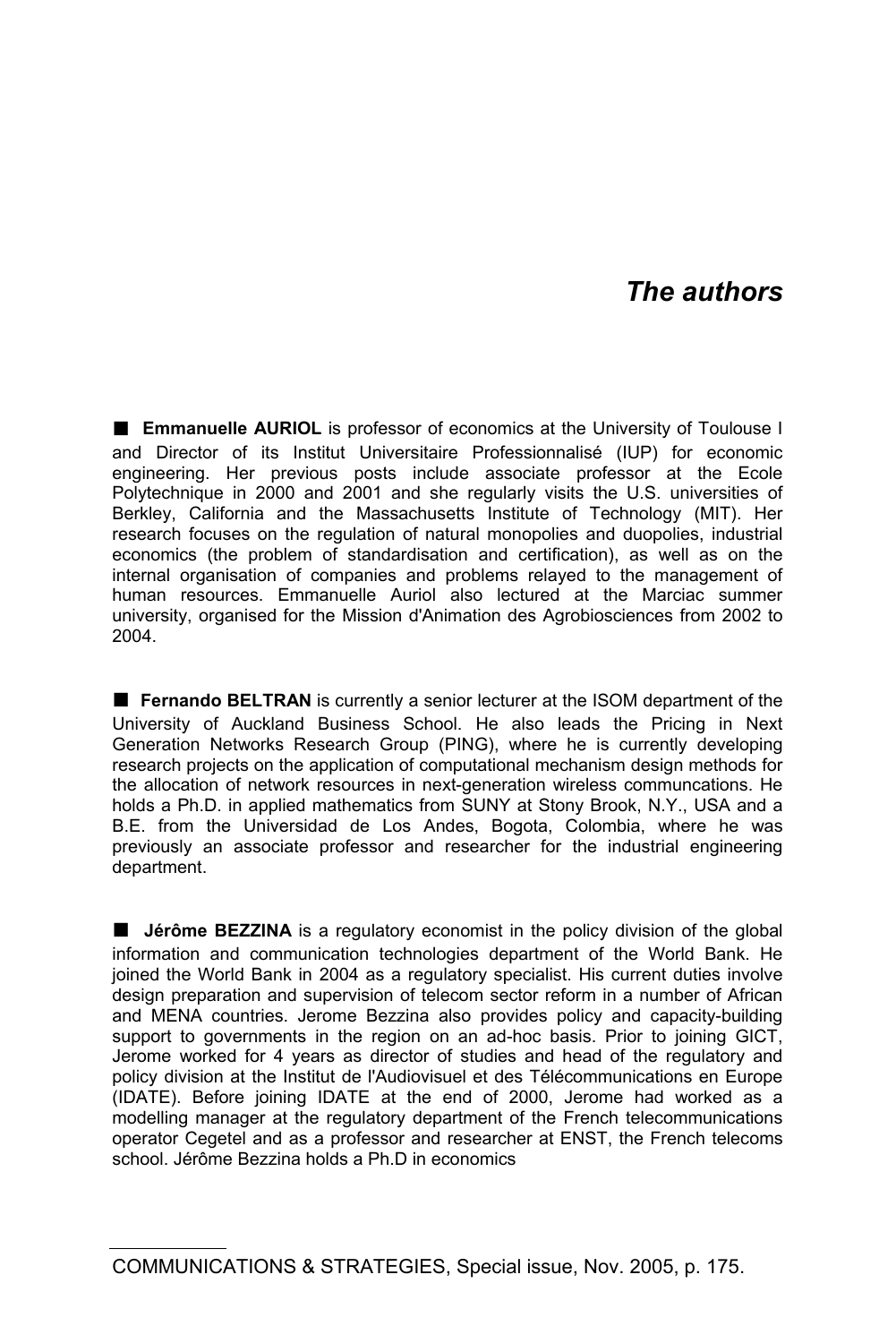**Alain BOURDEAU de FONTENAY**, is visiting scholar and senior affiliated researcher with the Columbia Institute for Tele-Information (CITI), Columbia University, co-founder of the International Telecommunications Society (ITS), and cofounder of de Fontenay, Savin & Kiss, a leading international telecommunications consulting firm with clients in six continents. Formerly Bellcore's distinguished member of technical staff, Alain Bourdeau de Fontenay's recent research activities have focused on organizing an international research team to work on the economics of the "Exchange Commons" to better account for the dynamic, institutional, and organizational nature of exchanges highlighting the embedded nature of markets, the key interdependence between innovation and externalities, and of the vertical nature of firms. His research involves applications of the Exchange Commons to issues such as peer-to-peer, internet infrastructure, economies of scale and scope and transaction cost analysis.

**Fontenay@aol.com & ad2239@columbia.edu** 

 **Yann BURTIN** joined the World Bank in 1996. He has worked on telecom, postal and ICT sector reform in several countries, including Algeria, Tanzania, Niger, South Africa, Romania and Russia.He has an advanced degree in industrial organization from the University of Pierre Mendès in France and the University of Exter in the UK. **yburtin@worldbank.org** 

■ Bart CAMMAERTS is a lecturer at the media and communication department of the London School of Economics and Political Science. His teaching covers the relationship between media, communication, democracy and citizenship. His research interests include alternative media, the use of media by social movements and activists, e-democracy and internet-use in multi-stakeholder processes. He chairs the communication and democracy section of the European Consortium for Communication Research (ECCR).

**Peter CURWEN** is visiting professor of telecommunications strategy at Strathclyde Business School, Glasgow and also researches and publishes on a private basis. He was previously professor of business economics at Sheffield Hallam University. His primary research interest concerns the manner in which a rapidly changing environment affects the structure of the mobile telecommunications industry and its strategic implications for major companies in that sector. He has published three books on telecommunications, including Telecommunications Strategy: Cases, Theory and Applications (Routledge, 2004) with Jason Whalley. **pjcurwen@hotmail.com** 

 **Rémi DOUINE** is a PhD student in economics at ENST, Paris, France. His research primarily focuses on peer-to-peer networks and movie industry economics. He is also working on how information and communication technologies are reshaping the economic and legal framework of copyright and 'droit d'auteur'. **douine@enst.fr**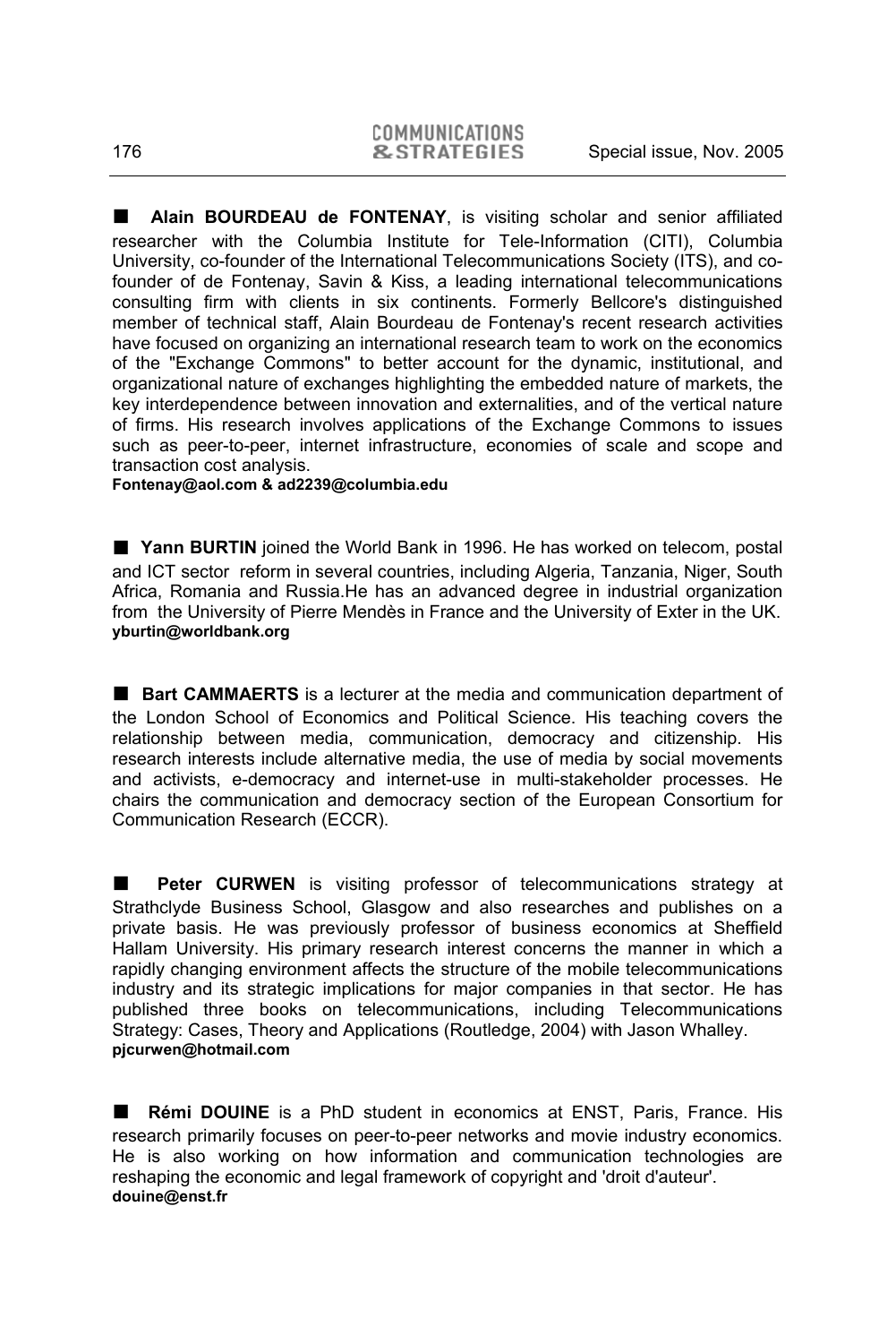**Jean-Jacques GAUGUIER** is a PhD student in economics at the University of Paris Dauphine, France. His research focuses on applied theoretical microeconomic issues. His recent research topics include open source software and innovation financing

**jean-jacques.gauguier@dauphine.fr** 

■ Rachele GIANFRANCHI is an ICT specialist. She joined the World Bank in 2001 as a consultant for telecom and ICT policy. She is based in Belgrade, Serbia and specializes in economic and policy analysis related to licensing, converging network infrastructure and ICT Development. She has an MA in international economics from Johns Hopkins University - SAIS - and a degree in political science from the University of Firenze, Italy.

**rgianfranchi@worldbank.org** 

 **Michel ROGY** is an associate director with TERA Consultants. Prior to joining TERA, Dr. Rogy was director of business planning at LD Com and director of the enterprises business unit at 9Telecom. Dr. Rogy has extensive professional experience in regulatory affairs, interconnection issues, marketing, sales and customer care. His academic qualifications include a degree in telecommunications engineering, a DEA in industrial economics and a PhD in economics.

■ Carlo Maria ROSSOTTO is a senior regulatory economist. He joined the World Bank in 1998 and has monitored sector regulatory reform and privatization in several telecommunications-related projects analysing the fiscal impact of sector reforms and financial and organisational sector restructuring. He holds post-graduate degrees in economics and business administration from Bocconi University Milan and in financial and commercial regulation from The London School of Economics. **rossotto@worldbank.org** 

**Bernard SANCHEZ** joined IDATE in August 2004 as director of studies, in the "Industrial Analyses" department. He is now in charge of the regulation and competition division. Before joining IDATE, he was a senior economist at Enerdata, a French consulting firm specialized in energy sector analyses, where he was in charge of market liberalization, energy forecasts and energy efficiency policy assessment. Bernard SANCHEZ holds a Ph.d in economics (1996). **b.sanchez@idate.org** 

 **Mostafa TERRAB** Mostafa Terrab is the manager of the Information for Development (InfoDev) program. He joined the global information and communication technologies department of the World Bank in 2002 and was the lead regulatory specialist within the policy unit. Prior to joining the World Bank Group he was director general of the Morrocan telecommunications regulatory agency (ANRT). Mr Terrab holds an engineering diploma from the Ecole Nationale des Ponts Et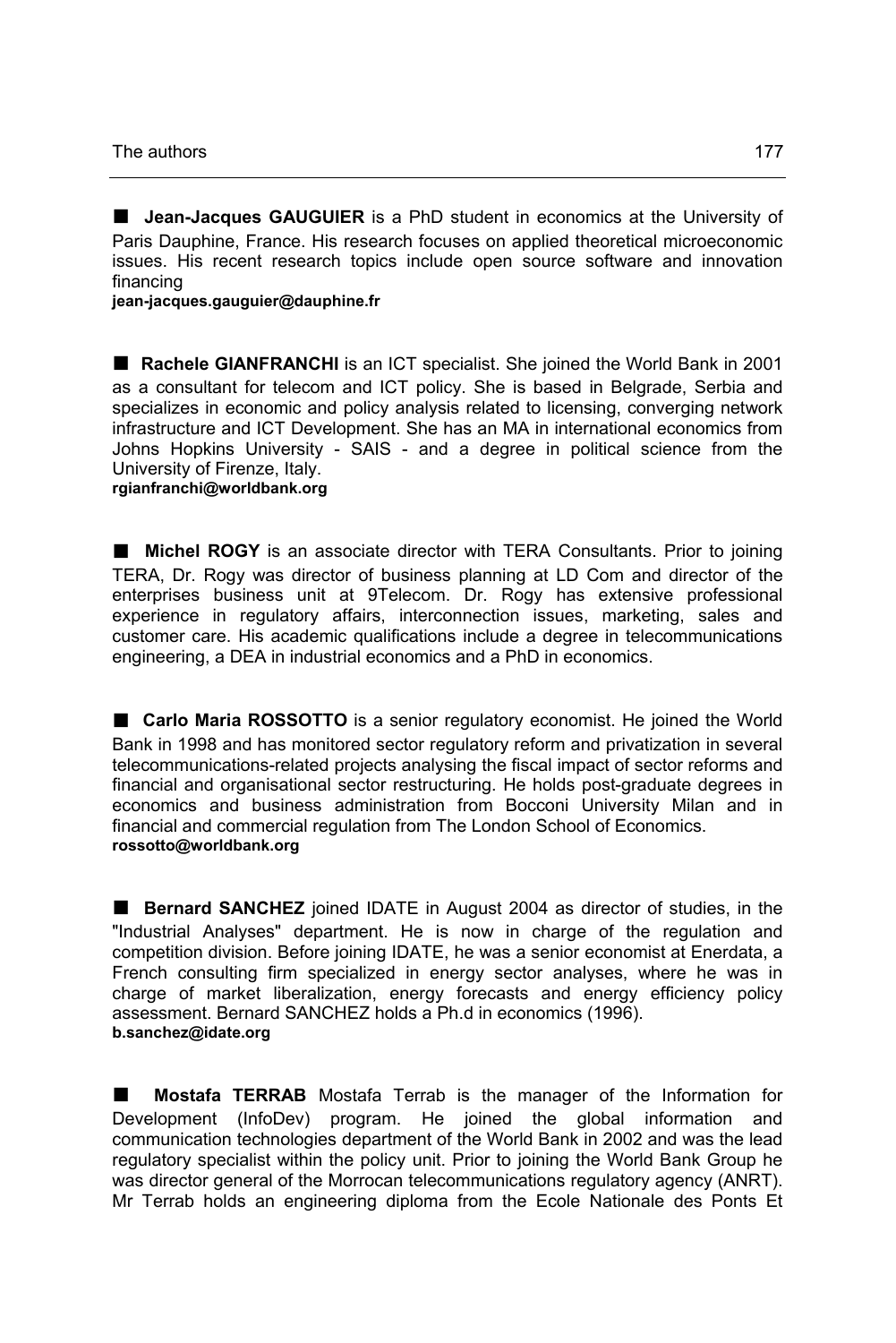Chaussées (Paris, France), a masters in science and a Ph.D. in operations research from the Massachusetts Institute of Technology (MIT).

**I** Jason WHALLEY is a senior lecturer in the department of management science at the University of Strathclyde, Glasgow. Prior to joining the department, he worked at TNO – Strategy, Technology & Policy in The Netherlands and undertook doctoral research on the internationalisation of the Baby Bells. His research interests include internationalisation, mobile service development and telecommunications policy development in mountainous developing countries. **jason.whalley@strath.ac.uk** 

 **Márcio WOHLERS de ALMEIDA** is a research expert on Information Society Development with the United Nations - ECLAC (Economic Commission for Latin America and the Caribbean). His field of specialization and research includes universal access in an internet environment. He has acted as special advisor to the Ministry of Communications in Brazil. He has a PhD and is a professor on leave of ,UNICAMP – State University of Campinas (Brazil), where he teaches and does research into the economics of telecommunications. **marcio.wohlers@cepal.org**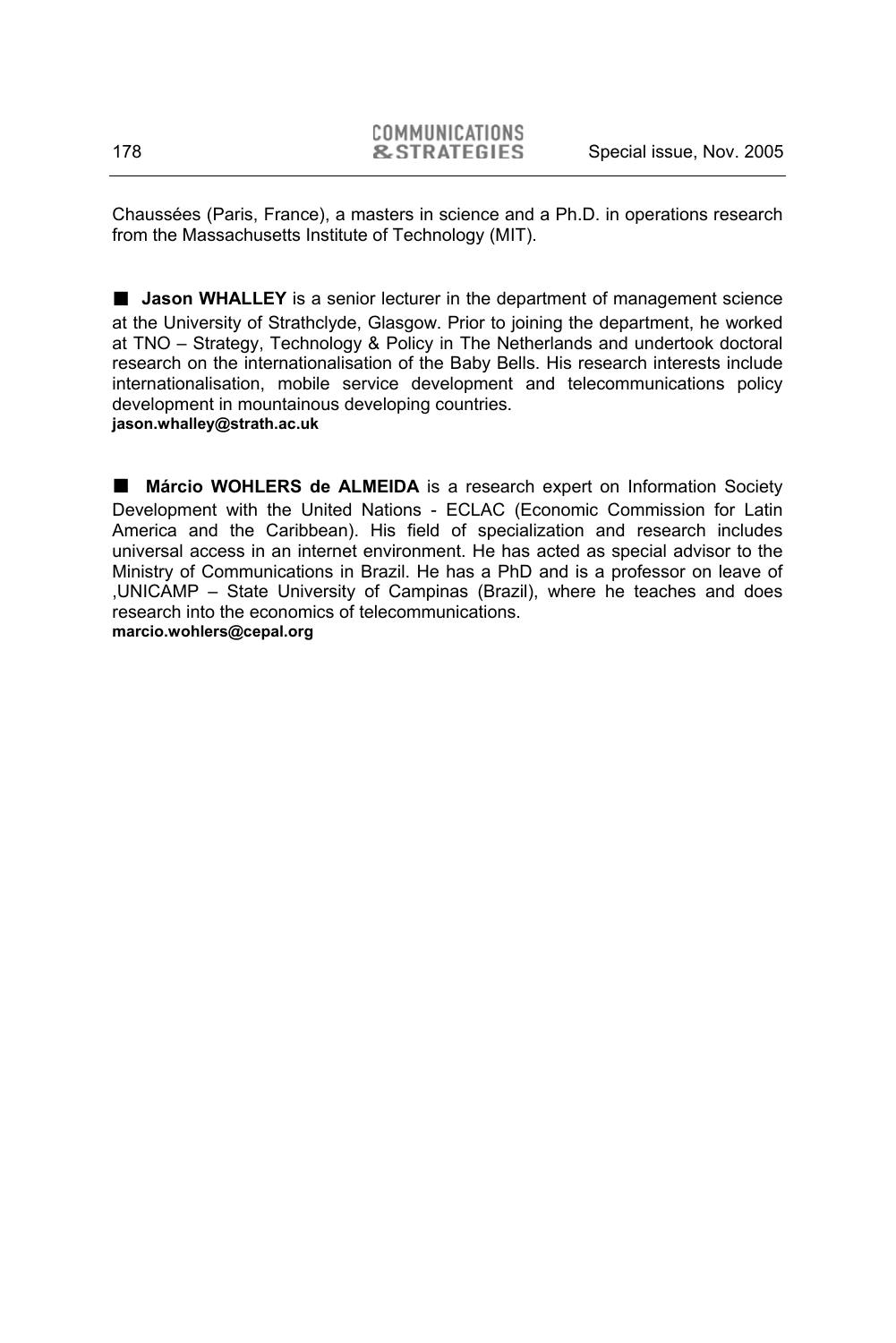## **COMMUNICATIONS &STRATEGIES**

# *Call for papers*

If you would like to contribute to a forthcoming issue of COMMUNICATIONS & STRATEGIES, you are invited to submit your paper via email or by post on diskette/CD.

As far as practical and technical questions are concerned, proposals for papers must be submitted in Word format (.doc) and must not exceed 20-22 pages (6,000 to 7,000 words). Please ensure that your illustrations (graphics, figures, etc.) are in black and white - excluding any color - and are of printing quality. It is essential that they be adapted to the journal's format (with a maximum width of 12 cm). We would also like to remind you to include bibliographical references at the end of the article. Should these references appear as footnotes, please indicate the author's name and the year of publication in the text.

All submissions should be addressed to:

**Sophie NIGON, Coordinator COMMUNICATIONS & STRATEGIES c/o IDATE BP 4167 34092 Montpellier CEDEX 5 - France s.nigon@idate.org - +33 (0)4 67 14 44 16 http://www.idate.org**

## **COMMUNICATIONS &STRATEGIES**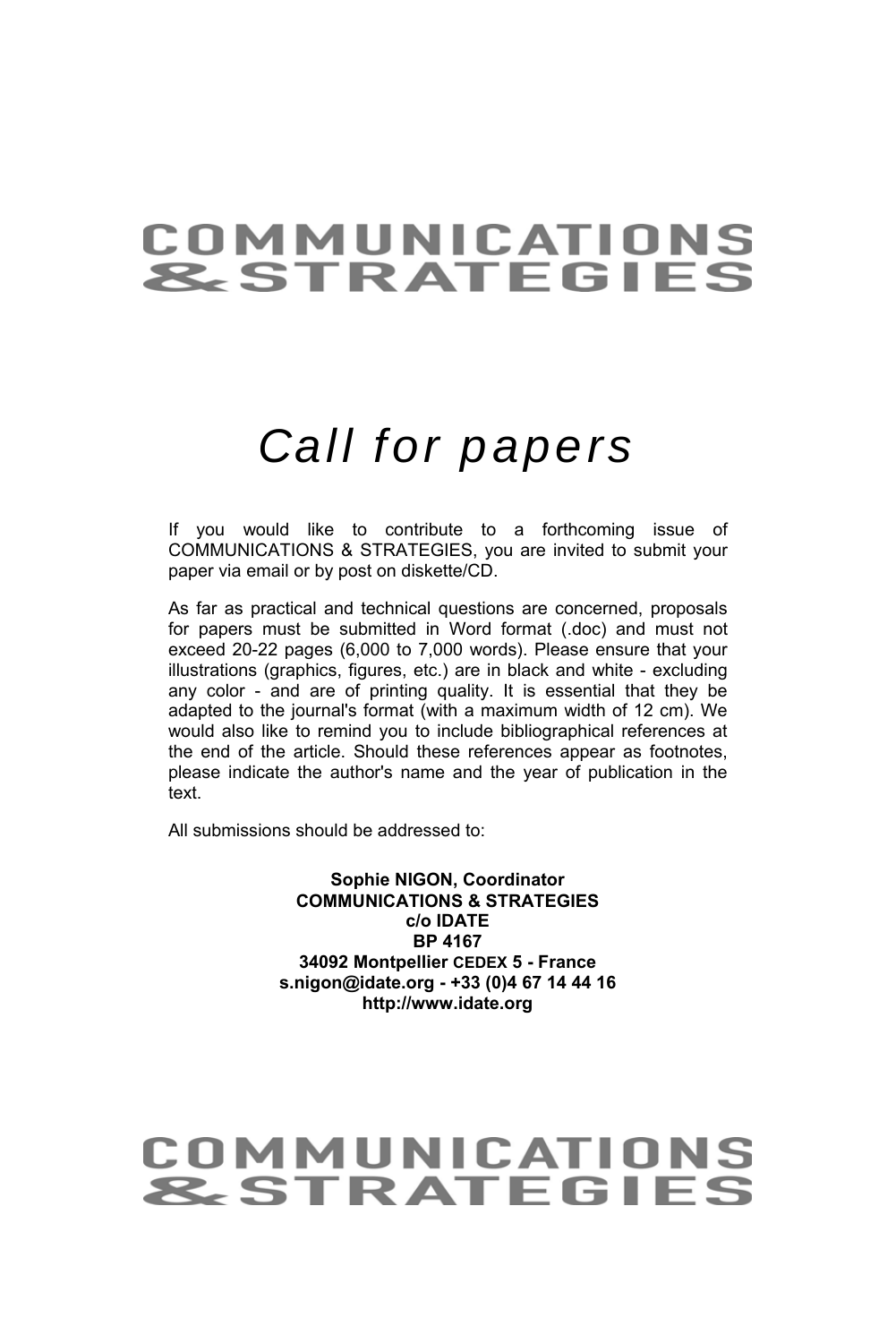#### **The European way to think the Digital World**

Since 1977, IDATE has established itself over the years as one of the leading centres for exchange and analysis in Europe, specialising in the Telecommunications, Internet and Media sectors.

- IDATE has raised the bar in leading a **European forum** which embraces debating ideas and exchanging experiences among the sector's players.
- IDATE relies on specialised teams and continuous investment in our information and strategic monitoring system – **DigiWorld** - the observatory of the digital world.

- IDATE's high-level consultants and analysts conduct a wide range of studies and **consultancy missions** on behalf of our clients. Multi-disciplinary teams of economists and engineers excel at analysing the professional and strategic impacts of market developments, regulations and technologies.



#### **Consulting Services**

#### **IDATE offers a complete range of consulting services:**

*Market research and positioning:* international benchmark, sizing and forecasting, market segmentation, strategic analysis, ...

*Public Policy Assessment:* regulation and policy advice, impact studies, ex-post evaluation,…

*Strategies:* flash survey, prospective analysis, strategic evaluation, business planning, training and seminars, …

#### **Skills**

**IDATE teams focus on the following core skill sets:** equipment and Devices, digital electronics, telecom operators, broadband, mobile services, networks, corporate telecom services, e-business, satellite, television, video games, internet, regulation and competition, public policies, territories and ICT.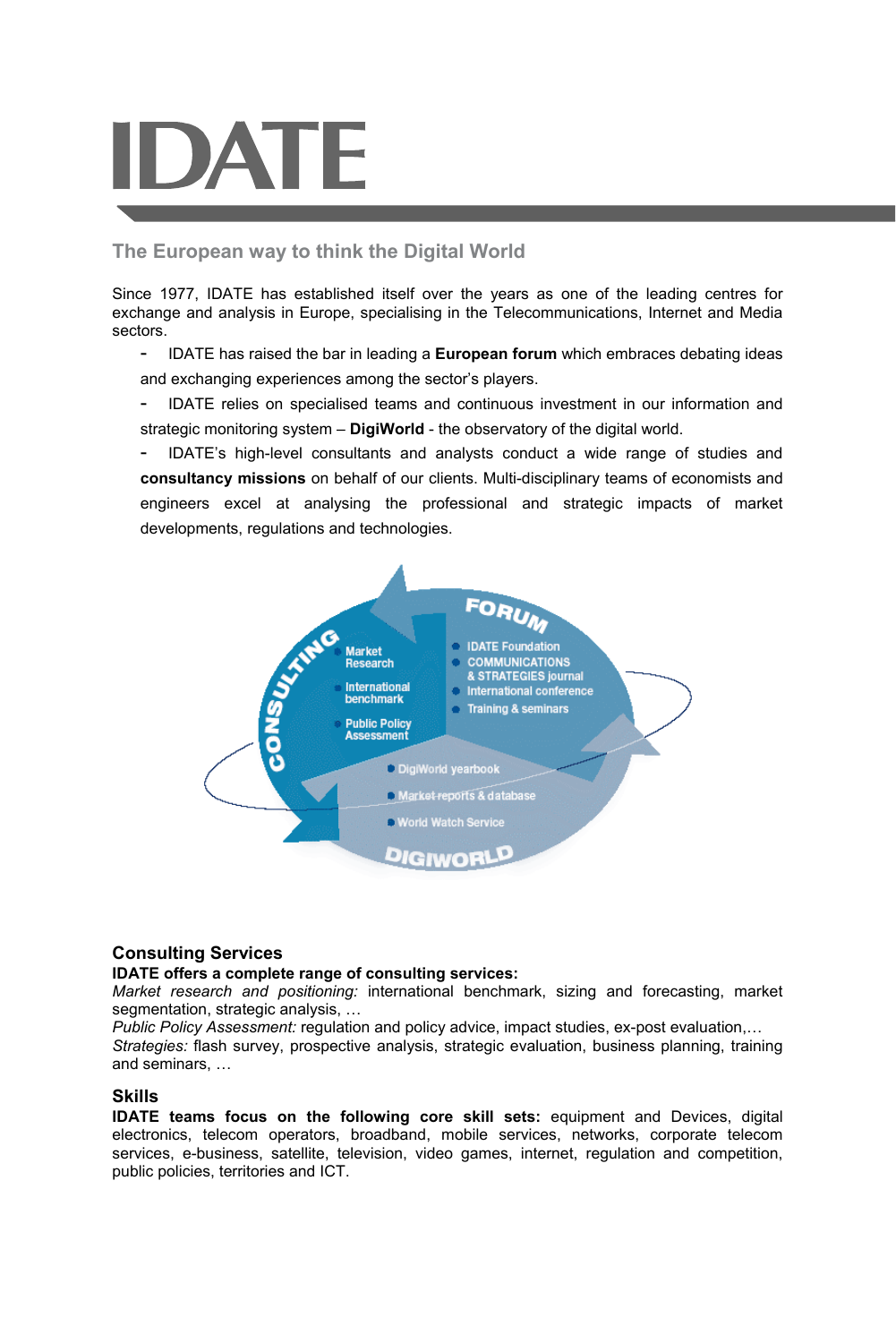# **www.idate.org**

### **DigiWorld**®

#### *A true world observatory of the information and communication technology sectors.*

Under the DigiWorld® brand - The Digital World Observatory - IDATE is proud to present you with IDATE's market report programme for 2005 published. This constitutes a natural extension of the work performed by our teams of specialists, as well as our ongoing investments in information and monitoring systems for player strategies and markets. More than just a catalogue of publications, this constitutes a concrete manifestation of our drive to create a unique tool geared towards understanding and monitoring the Telecom, Internet and Media sectors, a process which enables us to offer you:

a comprehensive catalogue of market reports structured by categories that respond to specific needs: Atlas, Analysis, Strategy, Focus;

regular updates, allowing you to increase your reactivity in these sectors undergoing perpetual change;

a range of personalised services offered by IDATE's experts: monitoring service, hot line, working meetings, studies on demand.

| <b>ATLAS Collection</b>                        |         |
|------------------------------------------------|---------|
| <b>Monitoring global markets</b>               |         |
| World television market (*)                    | New     |
| World telecom equipment market (*)             | Digita  |
| World telecom service market (*)               | WiM/    |
| World internet access and broadband market (*) | WiFl    |
| <b>ANALYSIS Collection</b>                     | Mach    |
| <b>Operational market reports</b>              | Visio   |
| <b>Bundled services</b>                        | $TV$ in |
| Mobile service markets                         | High    |
| <b>VoIP markets</b>                            | Mobi    |
| Use-IT                                         | Mobi    |
| French Soho-SME survey                         | Subs    |
| <b>STRATEGY Collection</b>                     | Broa    |
| <b>Analysis of key markets</b>                 | IT ou   |
| Telecom services in Europe                     | Fiber   |
| Video games                                    | Euro    |
| ADSL, DTT, cabe, satellite                     | VoIP    |
| Mobile data services                           | Cons    |
| Internet services                              | Powe    |
| Video and multimedia devices                   |         |

### *FOCUS Collection Current issues* New mobile services Digital rights management (DRM) WiMAX<sup>1</sup> Machine to machine (M2M) *Operational market reports* Visiophony TV in Europe: forecasts through 2015 High definition TV **Vlobile TV** Mobile office Substitution and convergence *STRATEGY Collection* Broadband wireless access (BWA) *Analysis of key markets* IT outsourcing Fiber to the home (FTTH) European unbundling VoIP over mobile networks Consumer e-payment Power line communications

**DigiWorld market report catalogue** 

(\*) with updates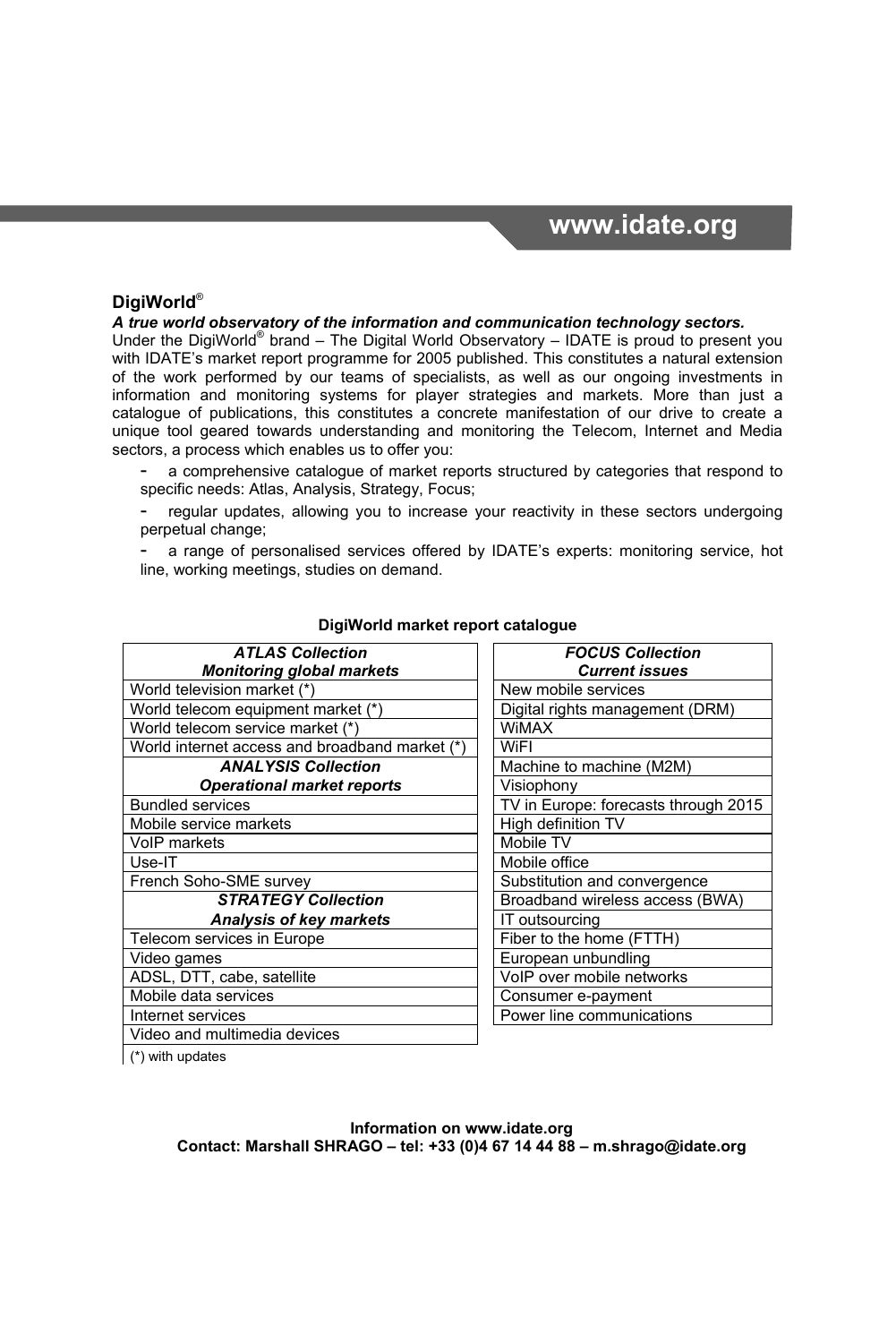## **c/o IDATE BP 4167 FR-34092 Montpellier CEDEX 5 +33 (0)4 67 14 44 44 – Fax : +33 (0)4 67 14 44 00 www.idate.org**

### **Editor:**

Edmond BARANES IDATE Scientific Consultant e.baranes@idate.org

# **Coordinator:**

Sophie NIGON IDATE +33 (0)4 67 14 44 16 s.nigon@idate.org

### **Subscription:**

By contacting IDATE directly or online via the website: www.idate.org **Quarterly publication** Subscription price: 249 euros

Price for single copies: 77 euros (including postal charges)

## **Copyright IDATE 2005**

All rights reserved. No part of the publication may be reproduced, stored in a retrieval system or transmitted, in any form, or by any means, electronic, mechanical, photocopying, recording or otherwise, without prior permission, in writtng, from the publisher.

> **Publishing Director: Yves GASSOT Printed by SEP – Nîmes** *D p t l gal : d cembre 2005 Inscription la CPPAP n¡ 75176/AS*